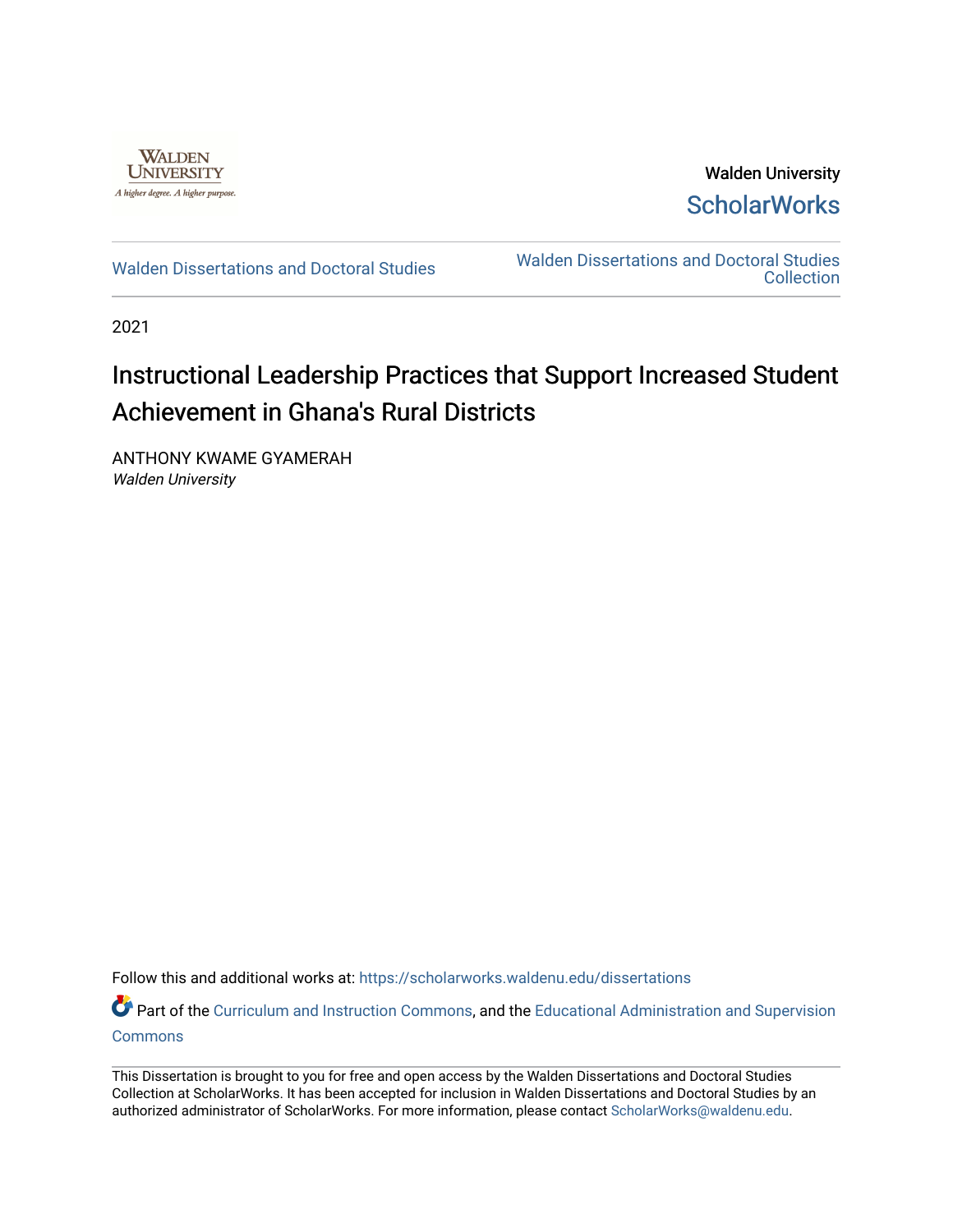# **Walden University**

College of Education

This is to certify that the doctoral dissertation by

Anthony Kwame Gyamerah

has been found to be complete and satisfactory in all respects, and that any and all revisions required by the review committee have been made.

Review Committee Dr. Kathleen Kingston, Committee Chairperson, Education Faculty Dr. Robert Voelkel, Committee Member, Education Faculty Dr. Ionut-dorin Stanciu, University Reviewer, Education Faculty

> Chief Academic Officer and Provost Sue Subocz, Ph.D.

> > Walden University 2021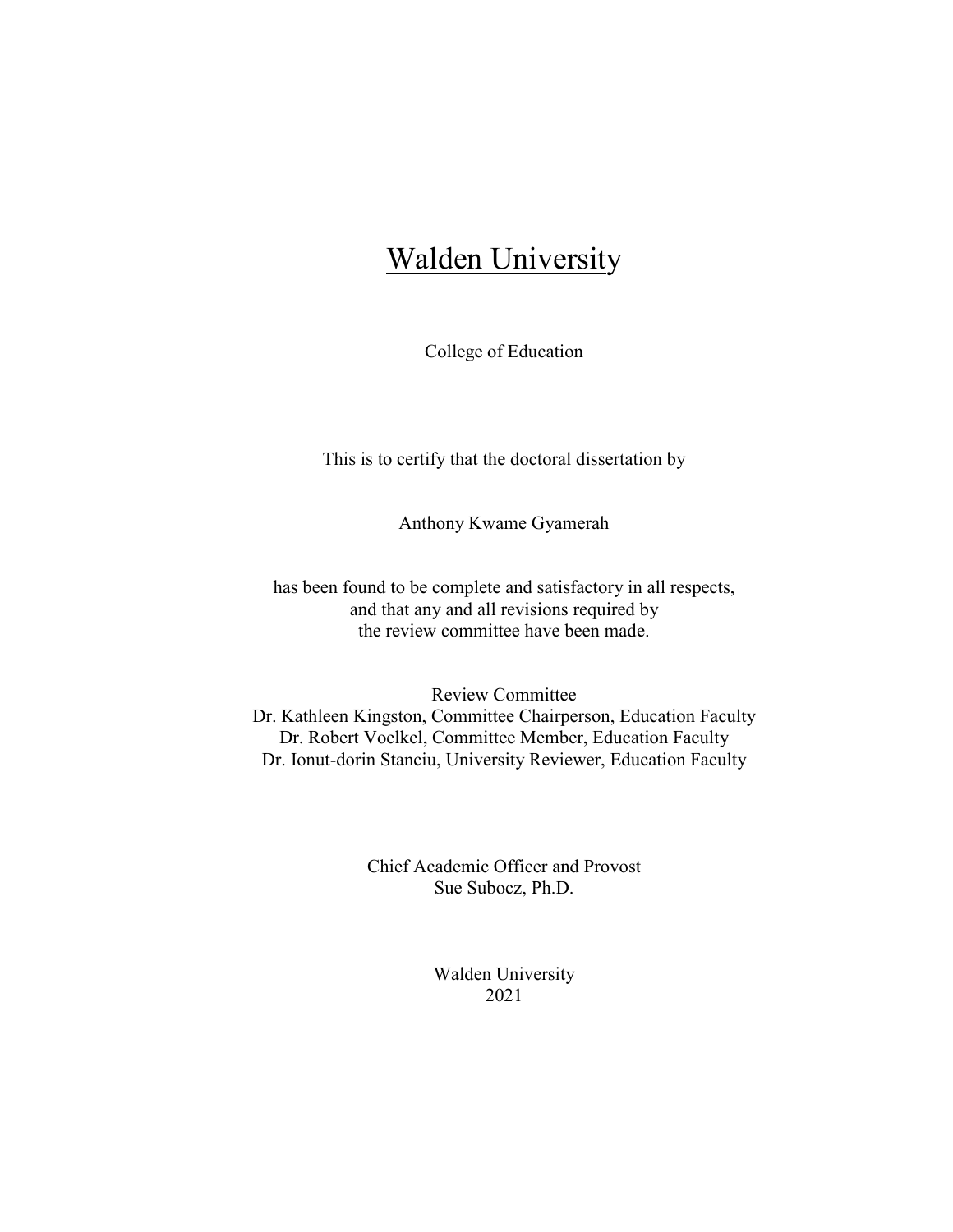Abstract

Instructional Leadership Practices The Support Increased Student Achievement in

Ghana's Rural Districts

by

Anthony Kwame Gyamerah

MA, St. John's University, Queens, New York, 2015

BA, University of Ghana, Legon, Accra, 2003,

Dissertation Submitted in Partial Fulfillment

of the Requirements for the Degree of

Doctor of Philosophy

Education

Walden University

November 2021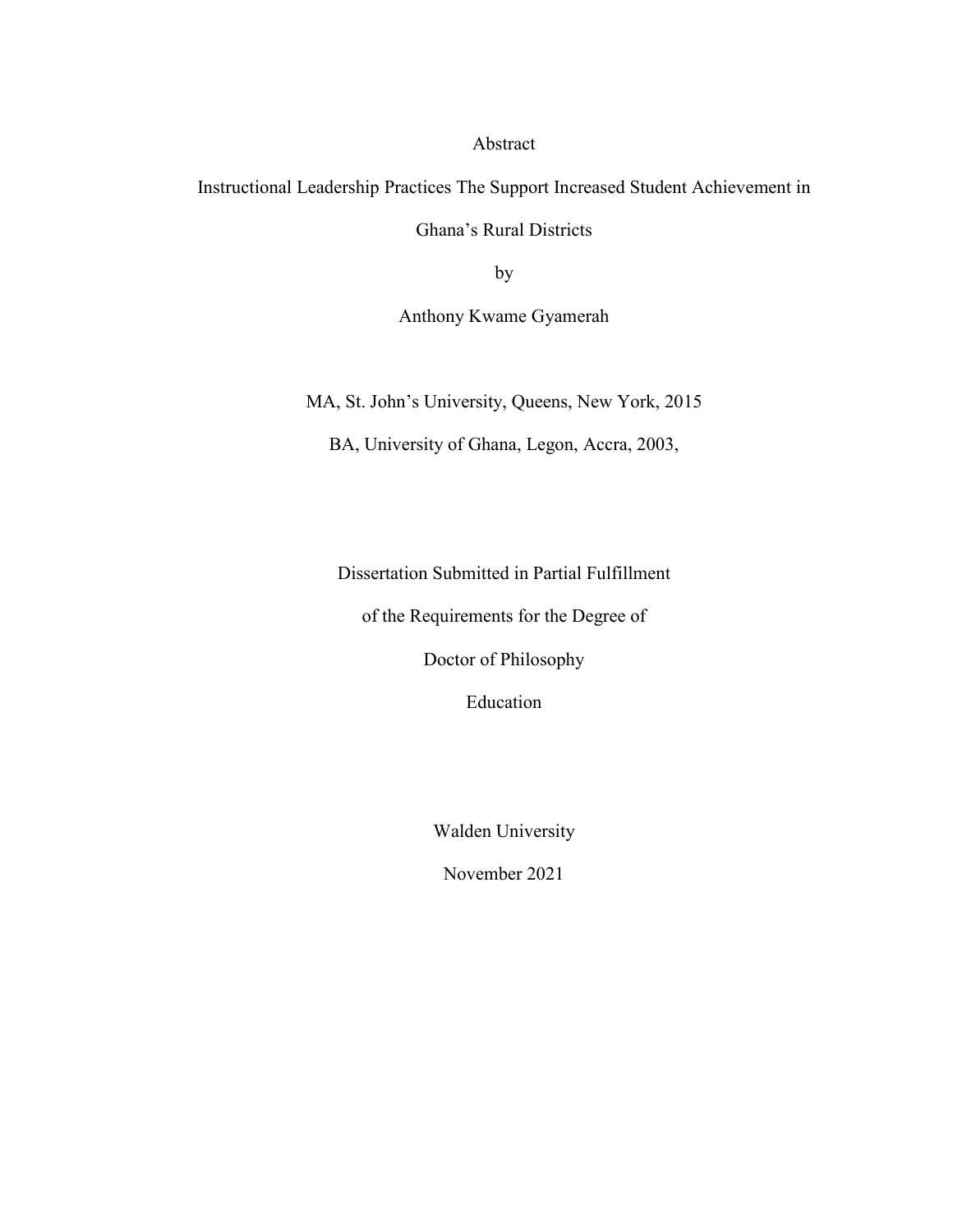Abstract

Quality education is significant to the development of a country, but not all countries fare satisfactory in this regard. In Ghana, the rural K-12 public schools have persistent lower academic performance than the urban schools, despite the interventions of governments since Ghana's independence. This study provides effective instructional leadership practices that support effective teaching and learning to enhance quality education in Ghana's rural areas to bridge the performance gap between the urban and rural schools. This qualitative exploratory case study explored the instructional leadership practices that support student achievement in Ghana's rural K-12 schools. The research questions investigated the instructional leadership practices administrators implement to support public K-12 schools in Ghana to enhance student achievement and the skills and abilities needed to implement them to improve student achievement. Hallinger and Murphy's instructional management model, which manages instructional programs and promotes a positive school learning climate, was the conceptual framework that guided the study. Semi-structured interviews of 12 principals, supervisors, and teachers from rural and urban school districts and document reviews provided data for the study. The thematic analysis of data confirmed that the role of educators and practical application of instructional leadership practices are vital for quality school and student performance. Rural K-12 public schools will benefit from this study by applying effective instructional leadership practices that support instructional strategies to enhance student achievement. This will help students advance to higher education to acquire knowledge to work in and compete in the global market to impact their community, state, and society positively.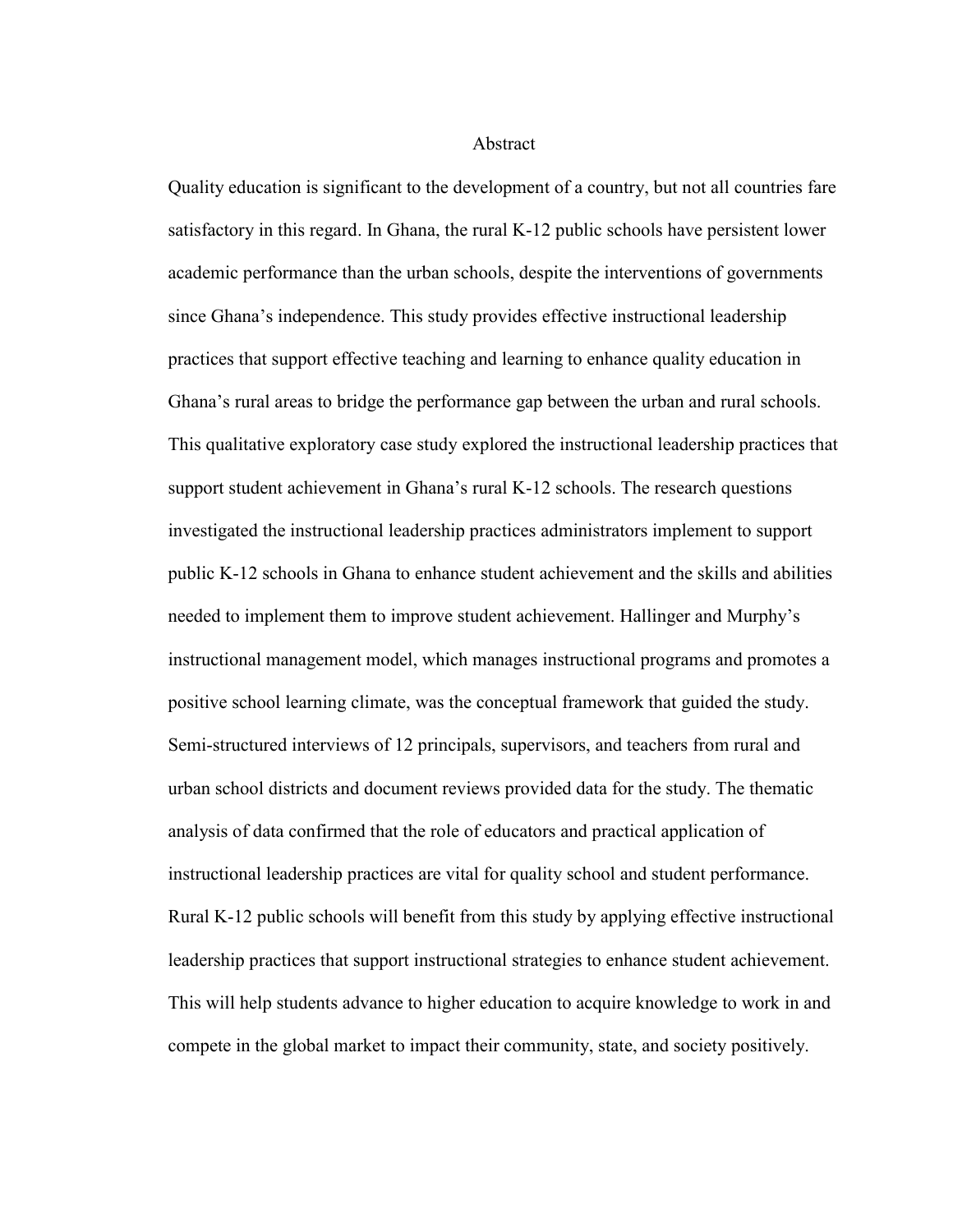# Instructional Leadership Practices That Support Increased Student Achievement in

Ghana's Rural Districts

by

Anthony Kwame Gyamerah

MA, St. John's University, Queens, New York, 2015

BA, University of Ghana, Legon, Accra, 2003,

Dissertation Submitted in Partial Fulfillment

of the Requirements for the Degree of

Doctor of Philosophy

Education

Walden University

November 2021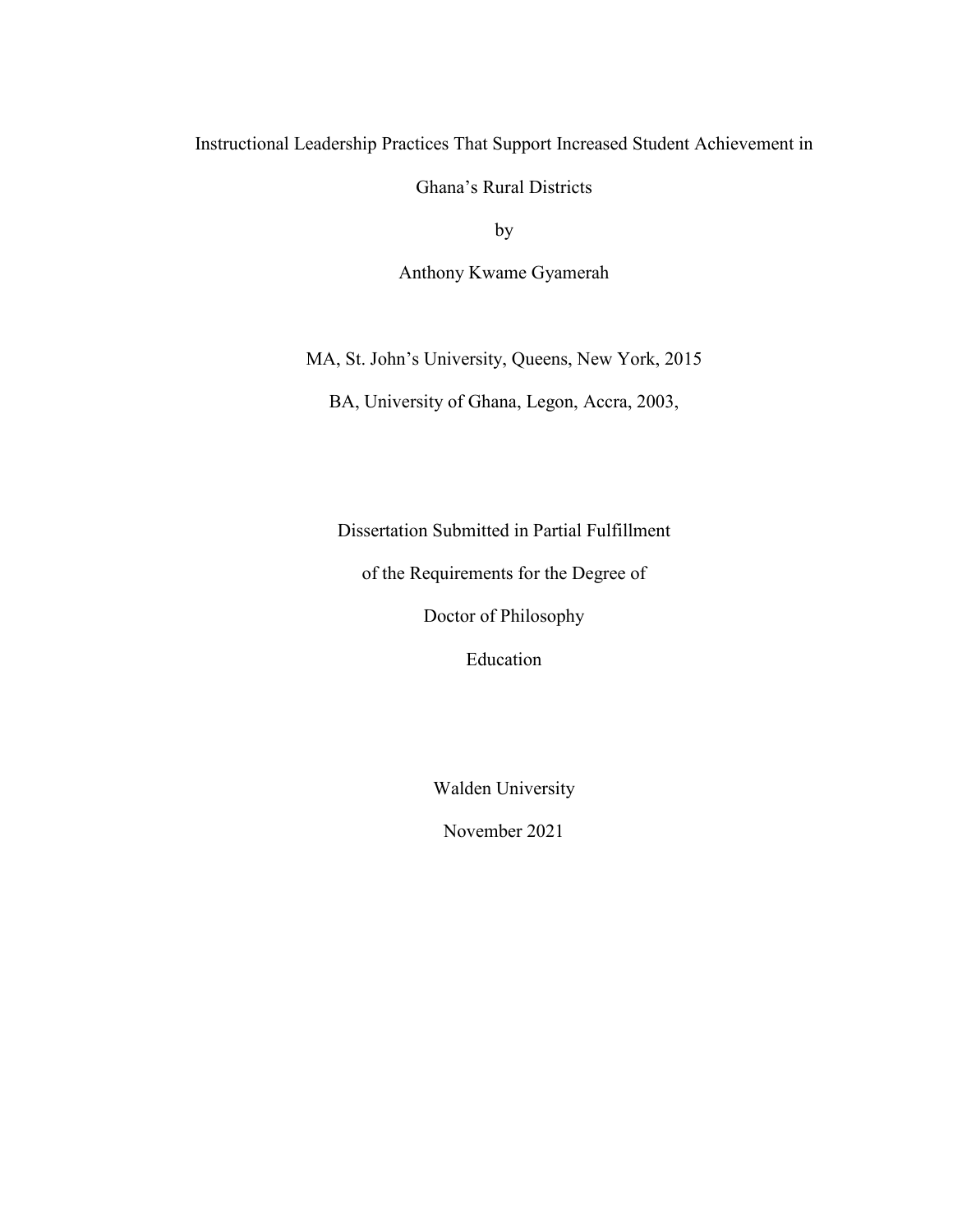# Dedication

# Ad Maiorem Dei Gloriam

This dissertation is dedicated to the Yamfo-Gyamerah family, the Catholic Diocese of Goaso, and all children whose lives may be transformed through the application of this study.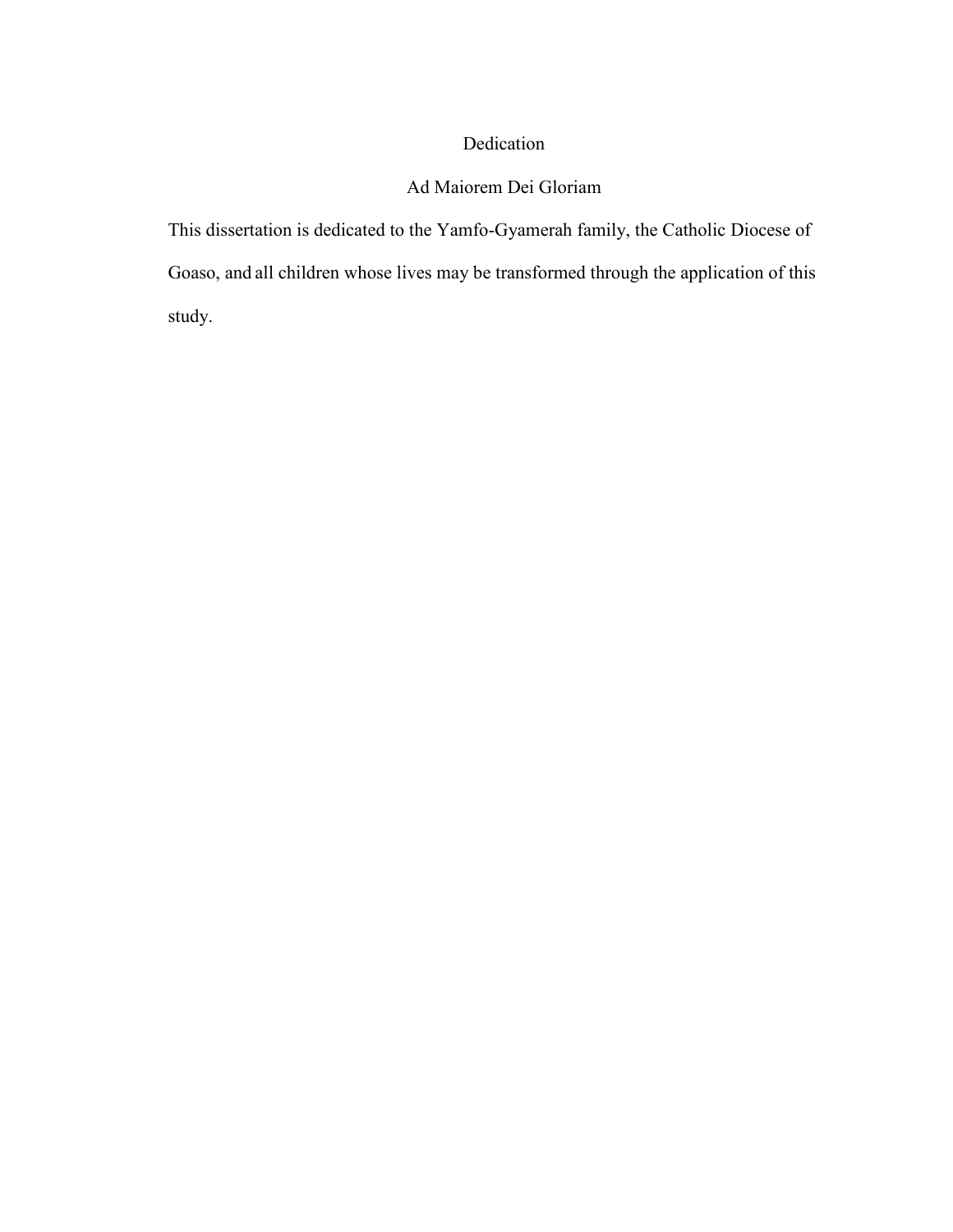#### Acknowledgments

With a joyful and grateful heart, I express my most profound gratitude to the almighty God for His grace and mercy that has brought me through to the end of this arduous journey. I want to extend my sincerest appreciation to my committee chair, Dr. Kathleen M. Kingston, for her thoughtful support, availability, guidance, direction, encouragement, and keen interest in my progress. To Dr. Robert Voelkel, my second committee member, and Dr. Ionut-Dorin Stanciu, my URR, I am incredibly thankful for sharing your incredible experiences to guide and shape my dissertation and the recommendations that guided me to its completion. To all my professors and the Walden community, I am grateful.

I wholeheartedly thank Most Rev. Peter K. Atuahene, Catholic Bishop of Goaso, for the fatherly love, unwavering support, prayers, encouragement, and assenting to this idea and nurturing it to successful completion to the glory of God. I thank the Catholic Diocese of Goaso for sending me abroad for further studies. For your prayers, support, well wishes, and encouragement, I am highly appreciative to Fr. Emmanuel Gosu, Fr. Nicholas Afriyie, Fr. Martin Adjei, and Sr. Evelyn Serwaa Adjei.

To my dearest dad Francis Yamfo-Gyamerah, I will forever remember your unique, unforgettable role in my life, words of wisdom, moral upbringing, prayers, support, and the "can do spirit" you always instilled in me. I am what I am today because of you, Thank you, PAAPA, and rest well with your maker. A special thank you to my dearest family for your prayers, love, encouragement, understanding for journeying with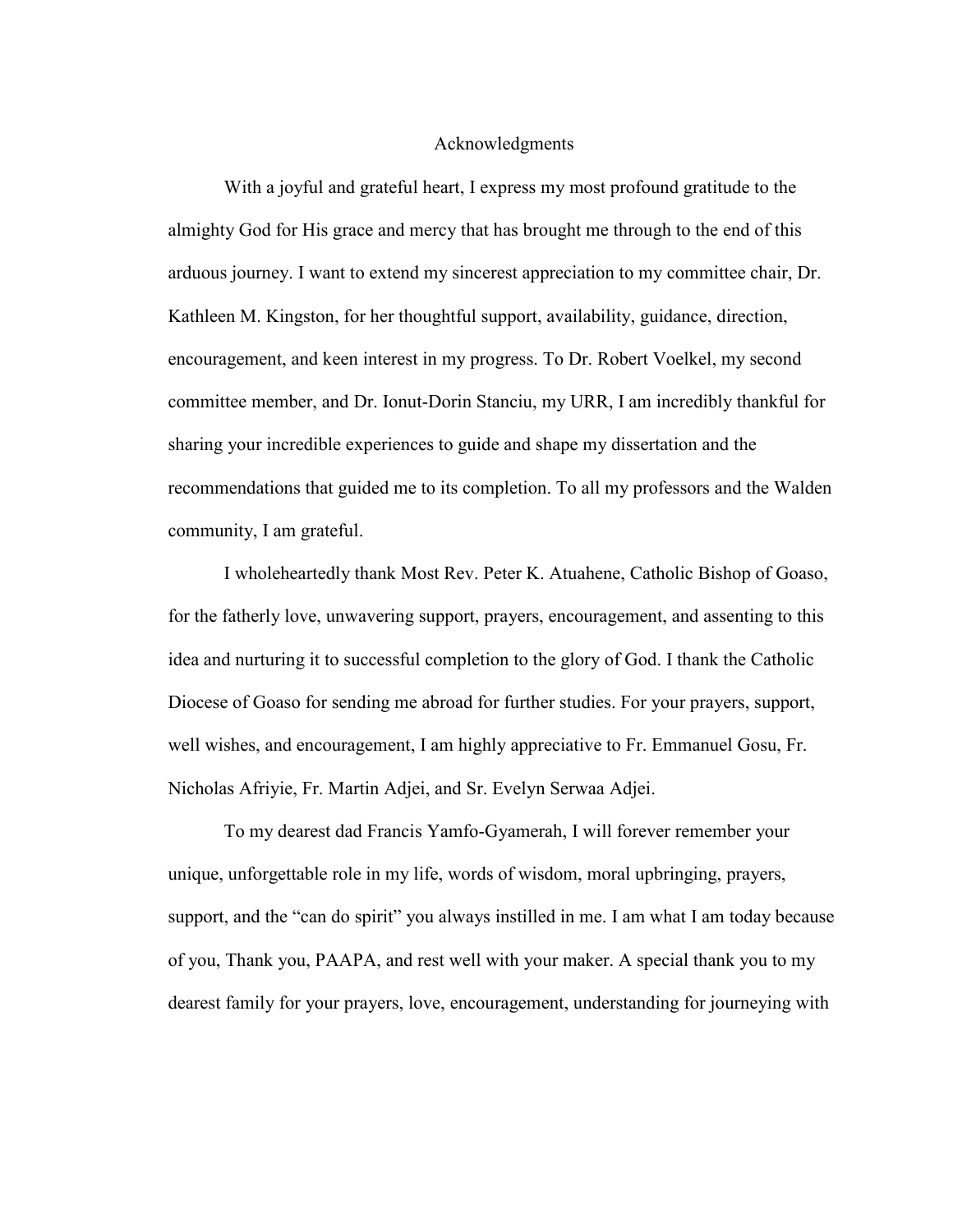me in every way possible to nurture this dream to this appreciable finishing. I say thank you to my dear mother, Mrs. Georgina Gyamerah, Theresa, Lawrence,

Mary, Joanna-Paulina, Francisca, Lucy, Regina, my nephews, and nieces. My dearest brother, Patrick, there is no number of words to express to you how I love you and appreciate your support through this journey. Thank you for taking on the baton in caring for our mother and the family in my absence to pursue my studies. You are not only a brother; you are my friend, critic, advisor, and most importantly, a cheerleader in supporting my efforts.

Maame Obaa Bemma, I duly acknowledge and appreciate your motherly love, pieces of advice, mentorship, and inspiration. Your immense contributions in every way have been extremely supportive on this journey. I want to acknowledge Mrs. Norma V. S. Bishop in an extraordinary way for her thoughtfulness, encouragement, and invaluable financial and material support that has made this dream a reality. I owe you a debt of gratitude. May the Lord bless you and the Bishop family. Very Rev. Fr. John Asare-Danquah (Prof), for all the assistance and for being there for and with me when all odds were against me. Prof, when and all help lights were dim, your ray of kindness and friendship, accommodation, and financial support shone brightest.

May eternal rest grant unto you and perpetual light shine on you, Fr. Anthony Boateng-Mensah and Augustine Frimpong-Manu. You were indeed brothers. Finally, I am most grateful to all who have supported me in every possible way, especially Very Rev. Fr. Wayne Paysse, Mrs. Hope Ndukwe, Maria Gloria, Sika Andre, Madam Yaa Asantewaa-Bediako, and all the participants who, in the generosity of spirit, participated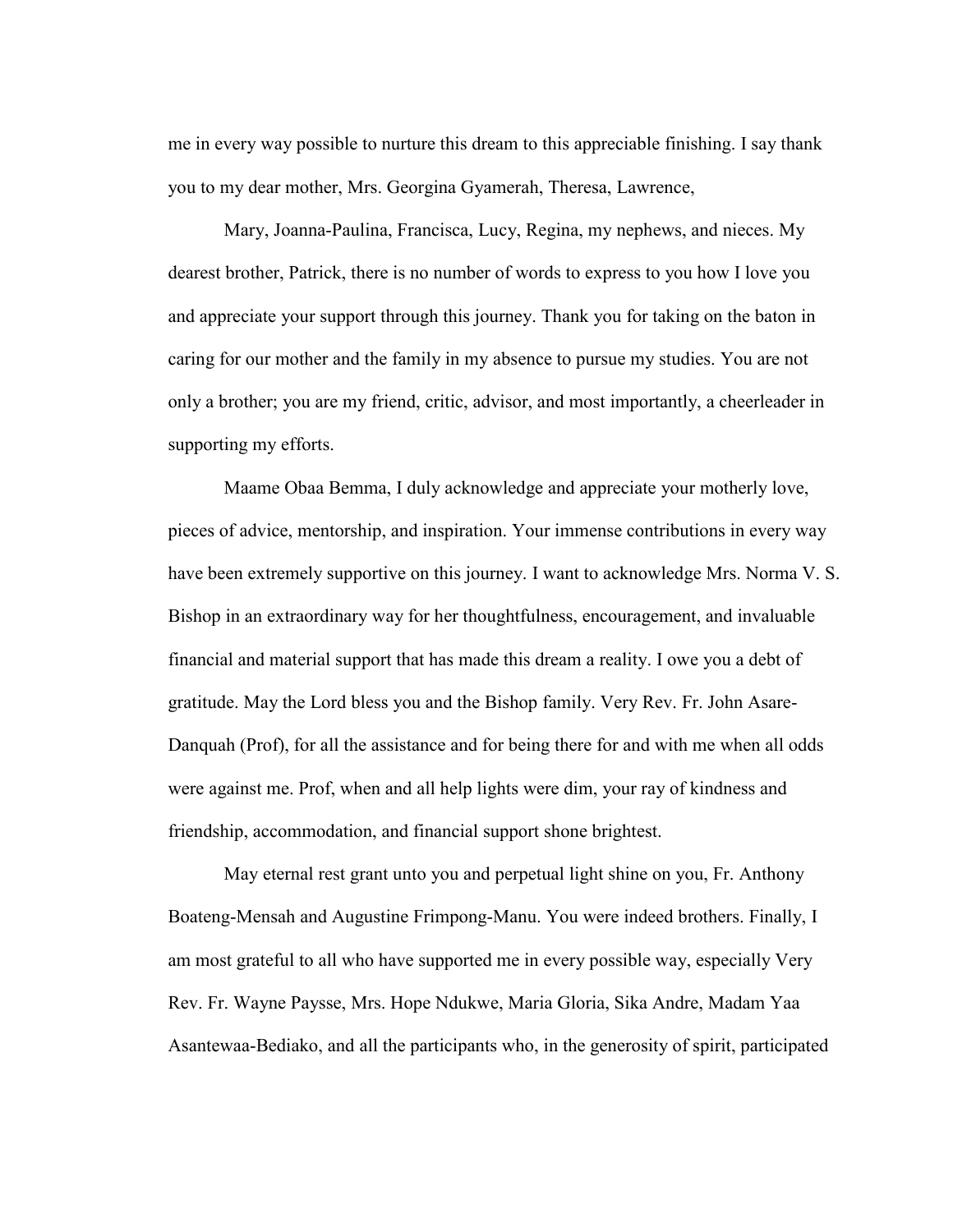in the study. Last but not least, to all those who, in diverse ways, have supported me in any ways possible, both living and dead, I say, God bless you.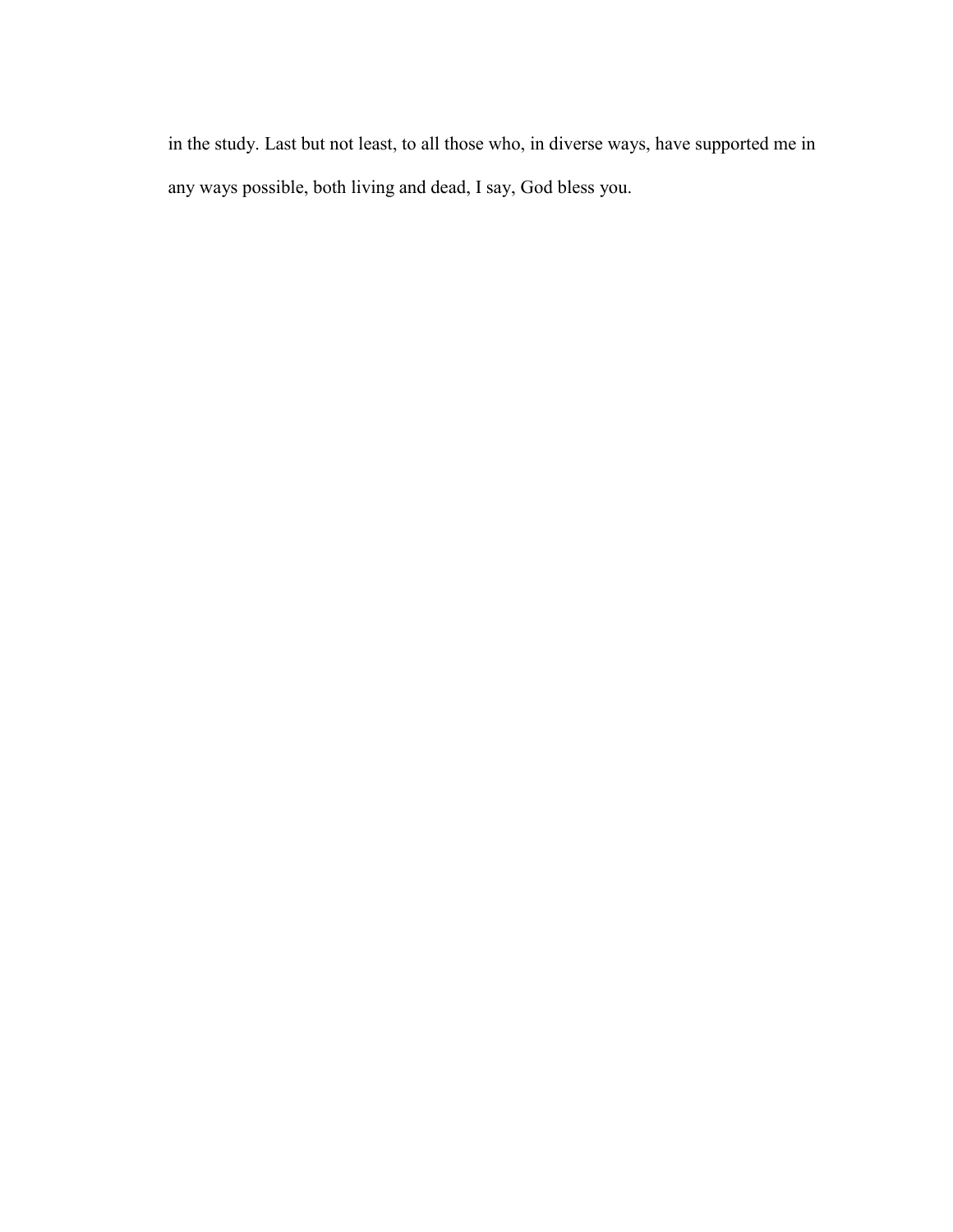# Table of Contents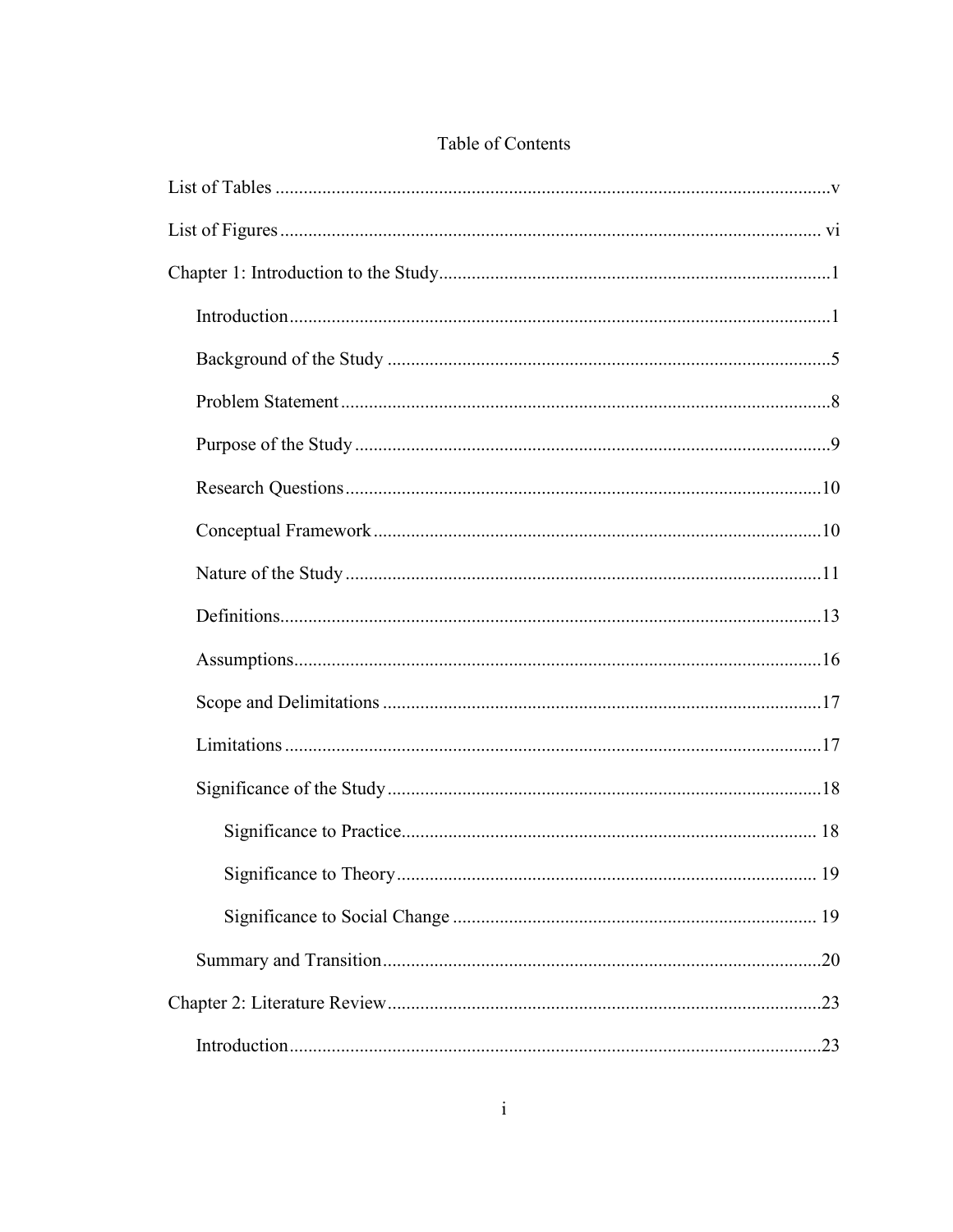| Managerial School Leadership to Instructional Leadership  40           |  |
|------------------------------------------------------------------------|--|
| Impact of Instructional Leadership on Student Academic Achievement  43 |  |
|                                                                        |  |
|                                                                        |  |
| The Third Dimension (Promoting a Positive School-Learning Climate) 50  |  |
|                                                                        |  |
|                                                                        |  |
|                                                                        |  |
|                                                                        |  |
|                                                                        |  |
|                                                                        |  |
|                                                                        |  |
|                                                                        |  |
|                                                                        |  |
|                                                                        |  |
|                                                                        |  |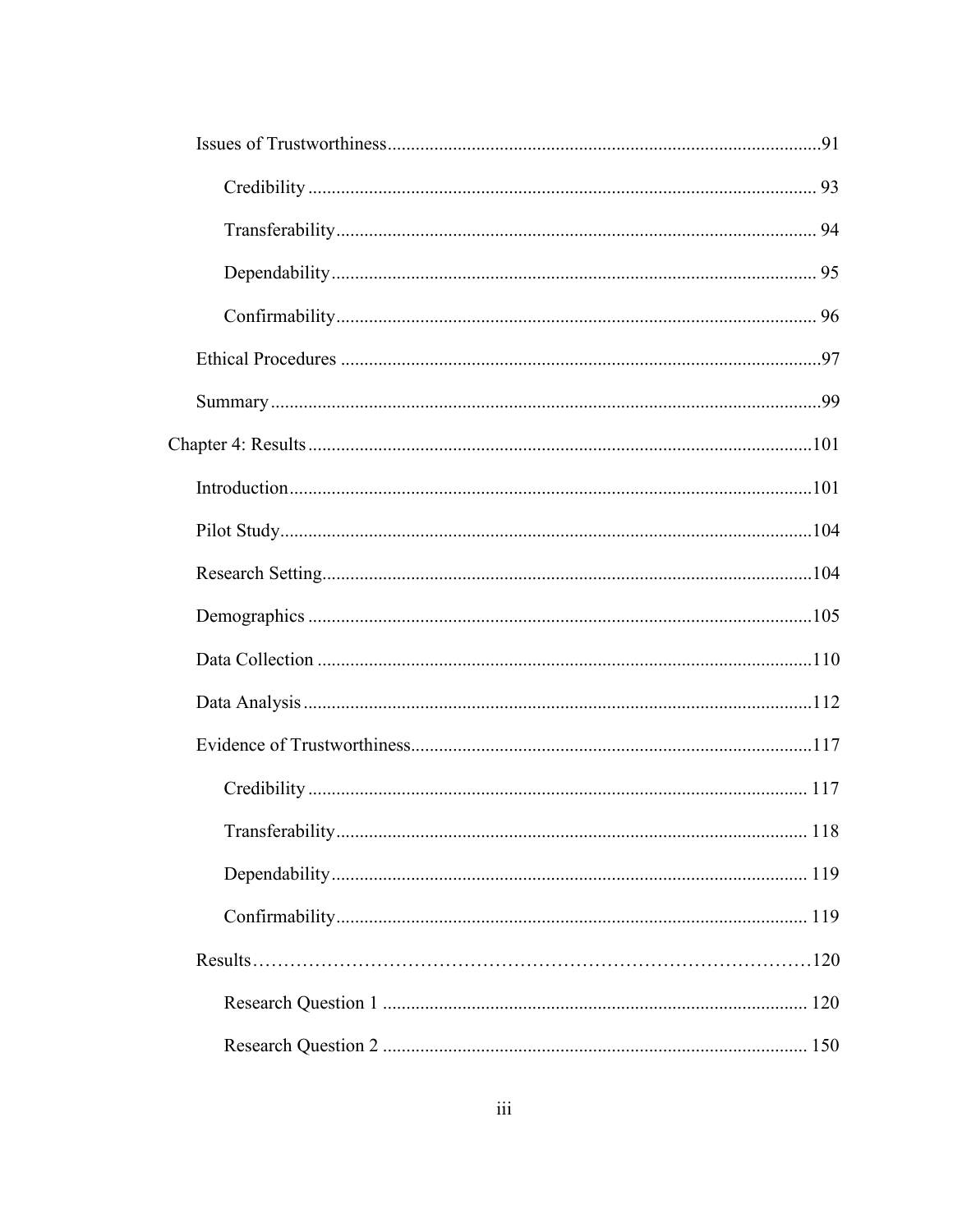| Interpreting the Findings in the Context of the Conceptual Framework  168 |  |
|---------------------------------------------------------------------------|--|
|                                                                           |  |
|                                                                           |  |
|                                                                           |  |
|                                                                           |  |
|                                                                           |  |
|                                                                           |  |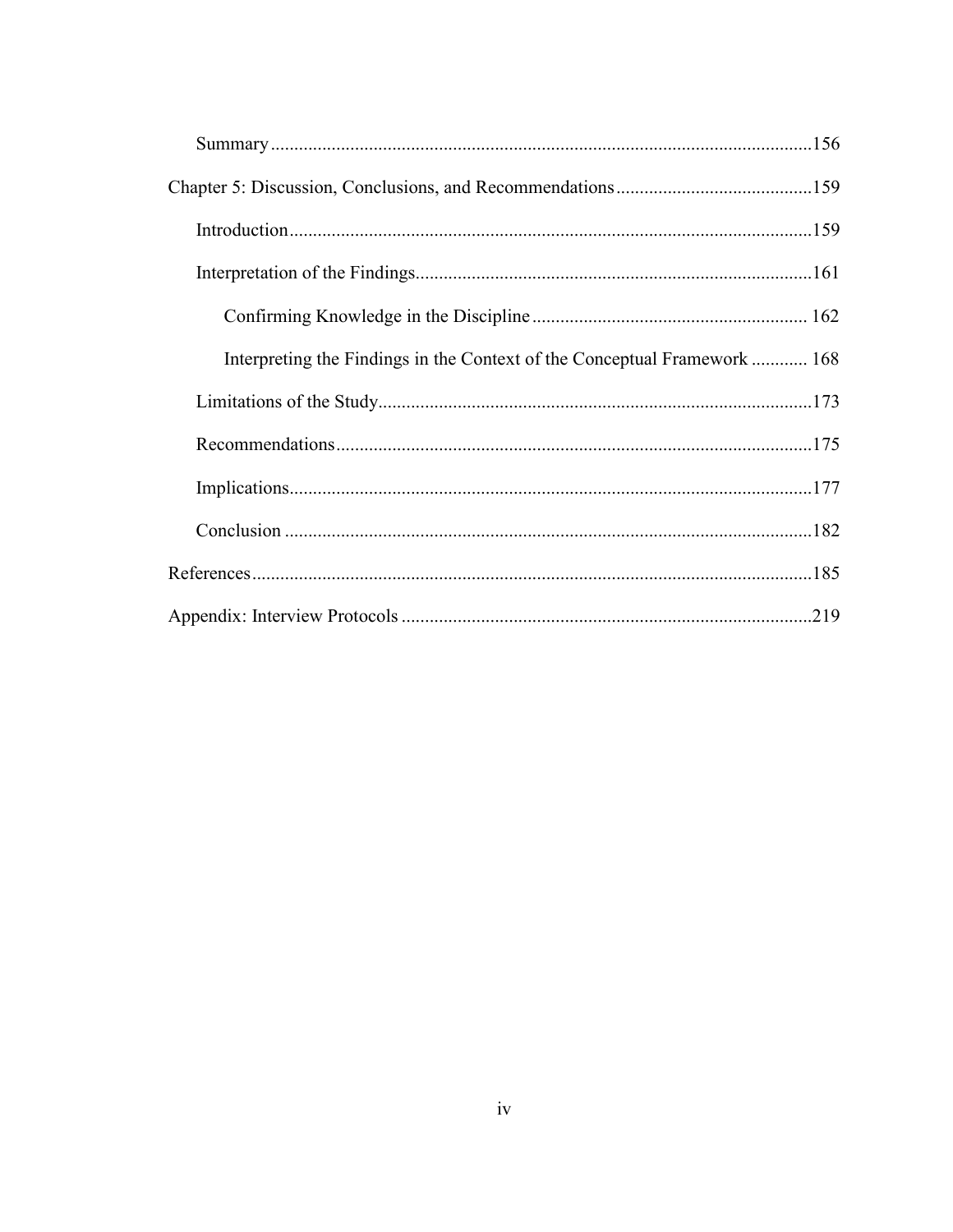# List of Tables

| Table 1. Numbers of Participants and Categories of Schools Involved in This Study 81 |  |
|--------------------------------------------------------------------------------------|--|
|                                                                                      |  |
|                                                                                      |  |
|                                                                                      |  |
|                                                                                      |  |
| Table 6. Overview of Codes and Axial Codes Organized Into Emergent Themes  115       |  |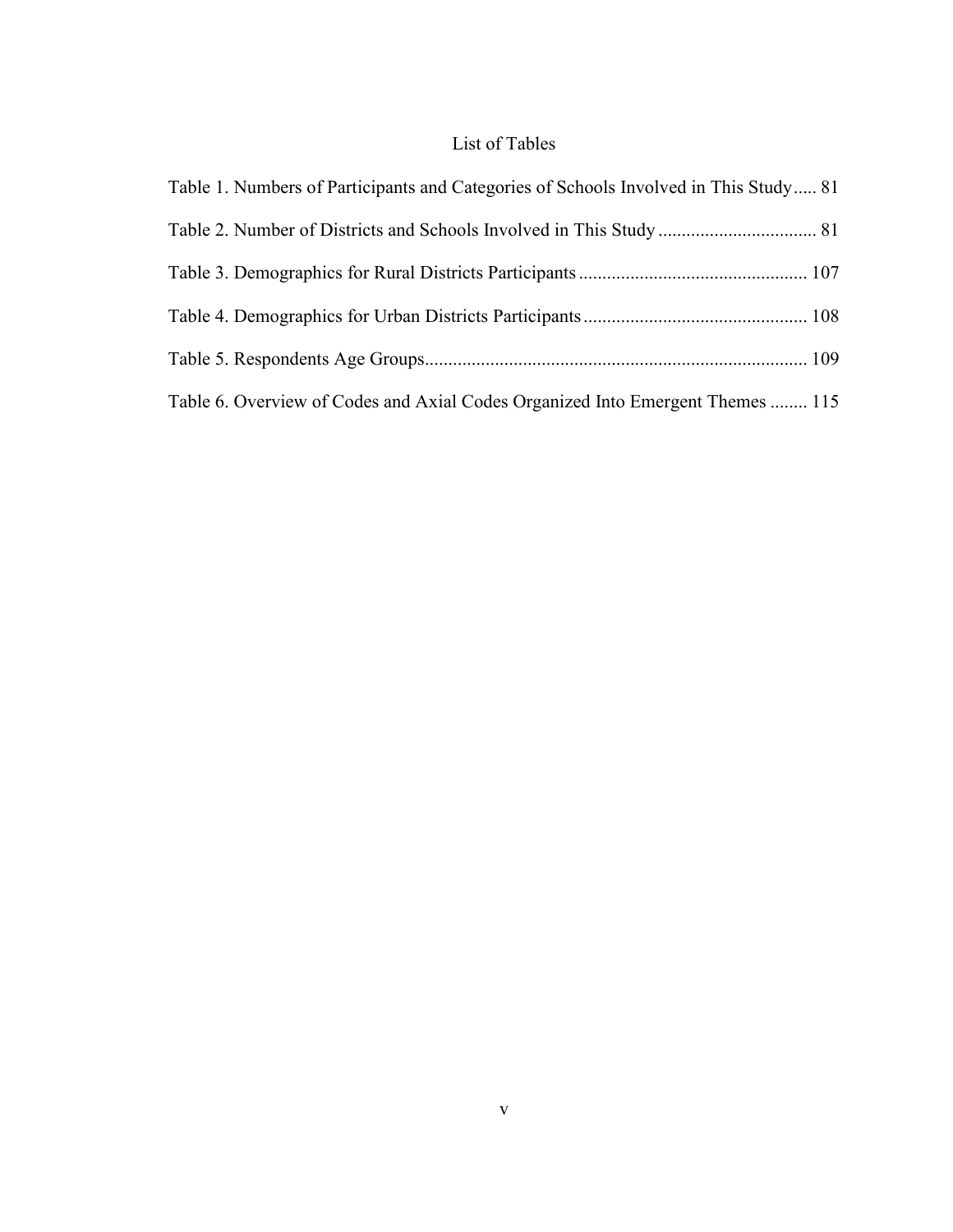# List of Figures

Figure 1. Hallinger and Murphy's Comprehensive Instructional Management Model .... 49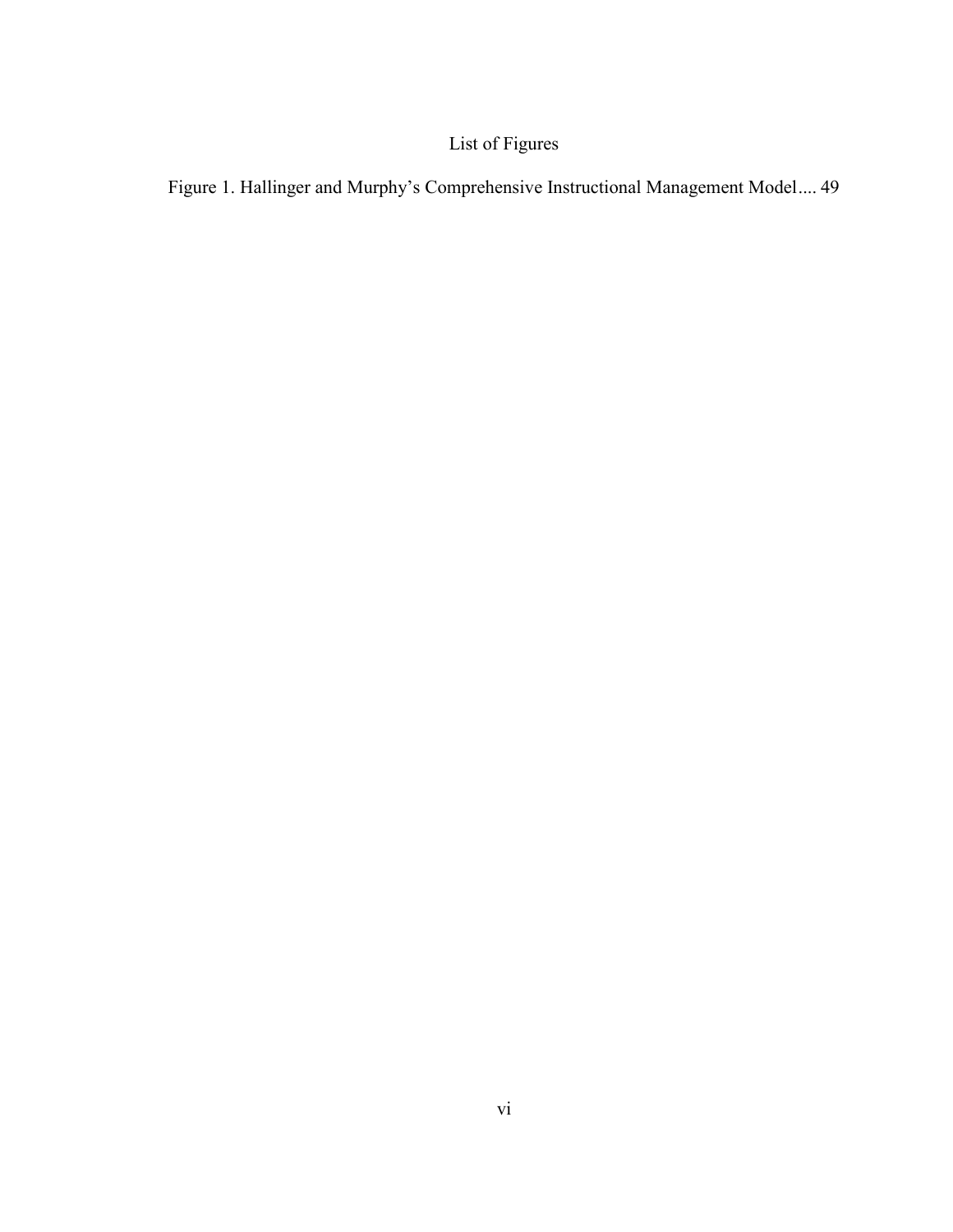Chapter 1: Introduction to the Study

## **Introduction**

The relevance of education in the development and building of a nation can hardly be overemphasized. Quality education is significant to the transformation of every country as it facilitates the development of the human capacity to transform the natural resources to advance the quality living standard of the people. Underscoring the primary significance of education to society, the United Nations Sustainable Development Goals (SDGs) acknowledged education to be a critical element of national development and global transformation advocating equitable and quality education for all (United Nations in Ghana, 2018; Westheimer, 2020).

The provision of quality education calls for the efficient and effective management of the available human and material resources in the sector. Educational leadership empowers excelling schools to thrive and troubled schools to transform. Education leadership is critical to student learning and teacher improvement (Cheung et al., 2018). Excellent principals and administrators build a school climate that ensures teachers' growth and student improvement and achievement by providing clear direction, developing teachers' abilities and aptitudes, and establishing high achievable expectations for both teachers and students. Therefore, effective school leadership, evaluation, and supervision of teaching and learning, which are essential components of education administration, are fundamental to impacting quality academic achievement (Ampofo et al., 2019).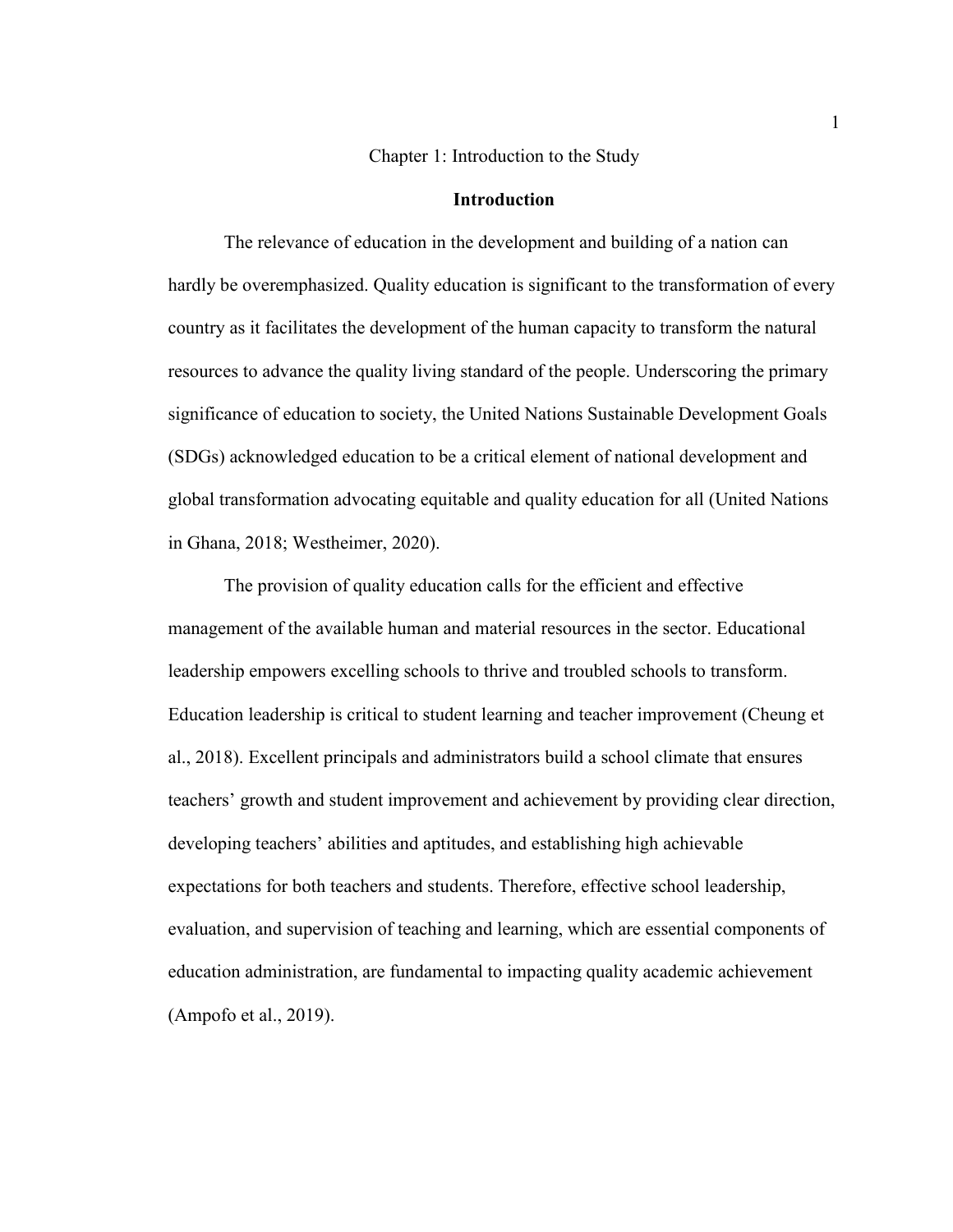Since independence in 1957, successive governments in Ghana have ensured quality education for Ghanaians by providing policies, resources, and infrastructure (Mpuangnan, 2020). The 1992 republican constitution of the Republic of Ghana makes it imperative for all children in Ghana to have equal access to quality universal basic education irrespective of their socio-economic and geographical background (The Constitution of the Republic of Ghana, 1992). This constitutional imperative is situated within the context of the Millennium Development Goals 2 and 3 to attain universal primary education and promote gender equality and empowerment of women. These goals were established to fight for the rights of disadvantaged children in the deprived areas of Ghana, regardless of gender and socio-economic status to complete basic primary schooling, which in Ghana has been extended to include K-12 school (Tamakloe, 2018; United Nations in Ghana, 2018).

 Governments and education policymakers have endeavored to ensure equal access to quality universal basic education for all children and young adults in Ghana and a sustainable increase in students' enrollment. Despite these efforts by governments and education policymakers in Ghana coupled with improved remuneration of teachers, there is a sharp difference in the quality student performance for the schools in the cities and the rural districts in Ghana (Danquah, 2017; Opoku et al., 2020). The urban schools perform better in every department of the education system than the rural and deprived schools.

Hence, there is a need for greater understanding of effective instructional leadership practices that support teaching instructions and student learning. Effective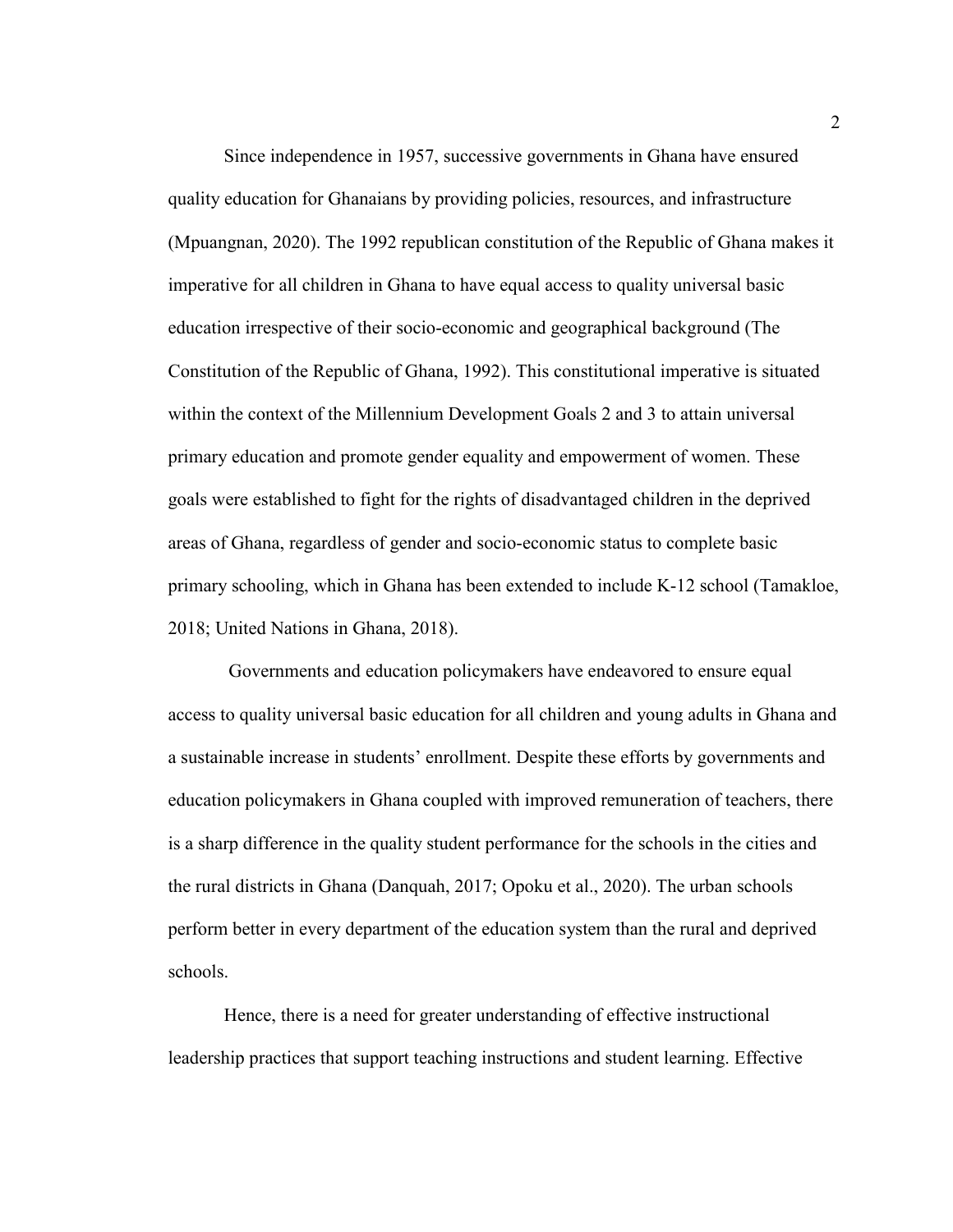instructional leadership practices may ensure a congenial school climate to foster effective teaching to increase quality education in the rural areas in Ghana to bridge the performance gap between the urban and rural schools. The systematic and accurate leadership practices of effective school leaders that support excellent supervision and monitoring of schools, curriculum and assessments, and instructional practices significantly contribute to the quality of educational performance in schools (Butakor & Dziwornu, 2018; Gyamerah, 2019).

Besides, instructional leadership practices, consistent fidelity monitoring and supervising of educational policies and programs with feedbacks, school climate, and the classroom instructions contribute to the effective ways of improving and sustaining quality teaching and learning in schools. Therefore, by focusing on the poor academic achievement in rural and deprived K-12 schools in Ghana, I explored instructional leadership practices that support increased student achievement in Ghana's rural districts and how lack of these practices can hinder and derail quality school and students' achievement in the deprived communities in Ghana and beyond (Gyamerah, 2019). In this study, it was critical to research these subtopics: instructional leadership perspective, history of educational reforms in Ghana, achievement trends of students in Ghana, historical perspective of school leadership in Ghana for the last 20 years, the impact of instructional leadership on student academic achievement, and the dimensions of instructional leadership model.

Knowledge about these concepts connecting to the instructional leadership practices such as monitoring student progress, communicating the school's goals,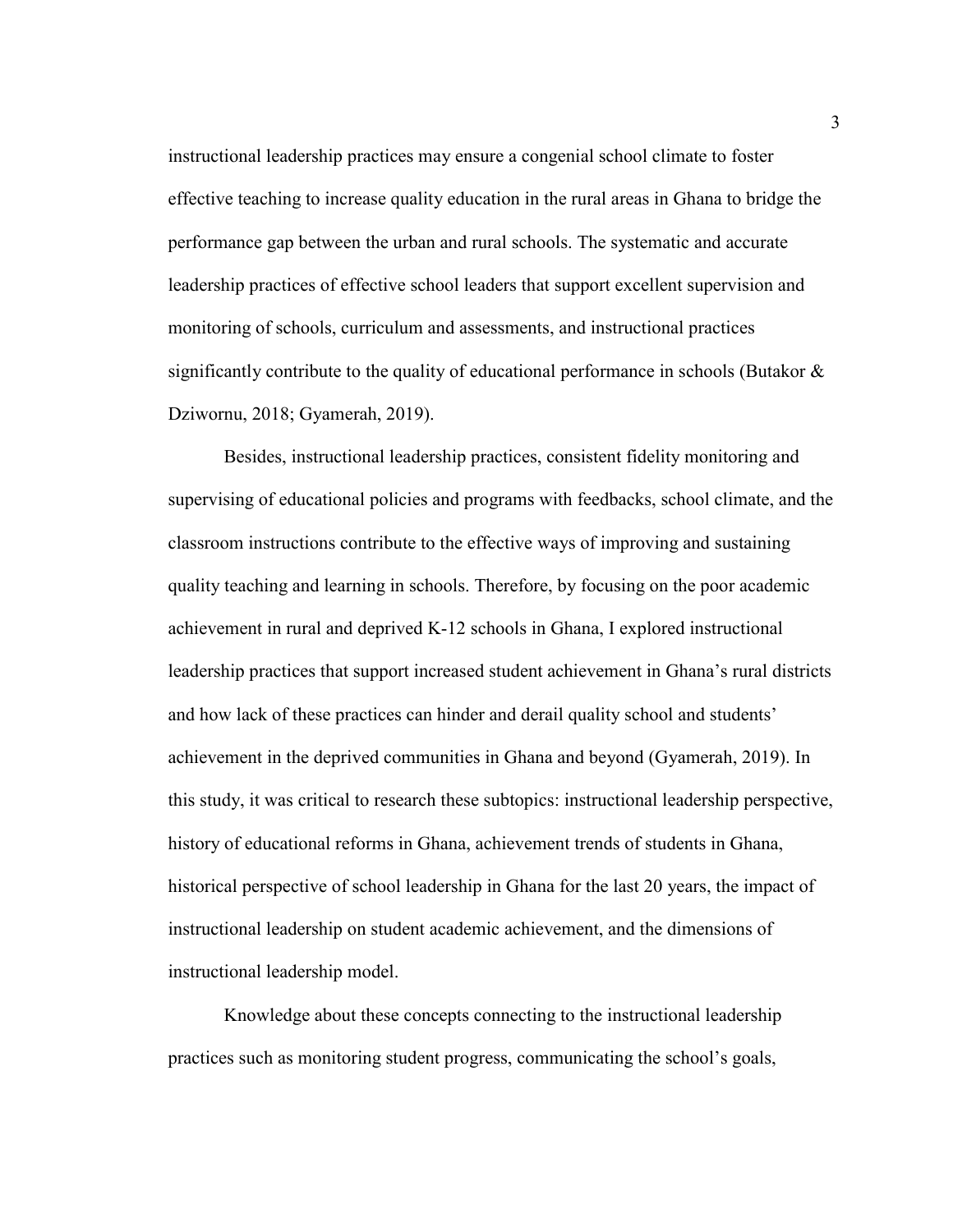protecting instructional time, coordinating the curriculum supervising and evaluating instruction, framing the school's goals, maintaining high visibility, promoting professional development, and providing incentives for teachers and learning offered a broader perspective of quality education to provide some direction to the topic of the study. I explored how these concepts connect to the instructional practices in the rural districts to transform the rural schools in the country and promote quality student academic achievement. This picture set the tone for the research into the instructional leadership practices that support increased student achievement in Ghana's rural districts. However, there is a dearth of literature on instructional leadership practices supporting increased student achievement in public K-12 schools in Ghana's rural districts.

Chapter 2 of the study concerns a literature review detailing current empirical evidence of instructional leadership practices that support student achievement, instructional leadership model with its dimensions and functions, and how these leadership practices of school leaders impact student academic achievement. Other discussions include the history of educational reforms in Ghana, achievement trends of students in Ghana, an overview of instructional leadership, and historical perspective of school leadership in Ghana for the last 20 years.

 In Chapter 3 of the study, qualitative research with an exploratory case study design is constructed to explore the instructional leadership practices that administrators provide to public K-12 schools to support student achievement in Ghana's rural districts. The research questions unravel the relevant instructional leadership practices that can support high student achievement in Ghana's rural districts. Chapter 4 looks at the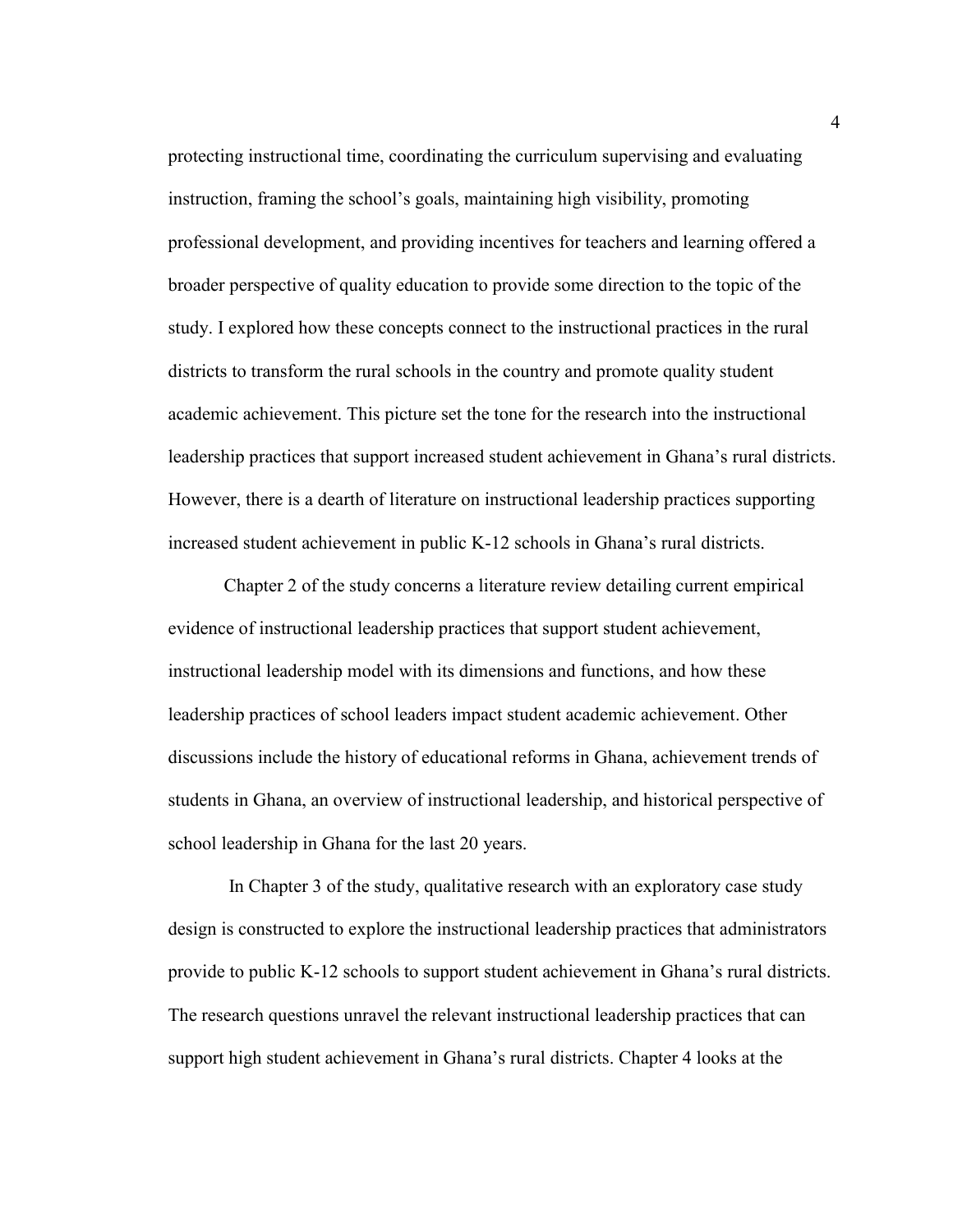results, and Chapter 5 deals with the discussion, implications, recommendations, limitations, and conclusions of the study.

### **Background of the Study**

Akram et al. (2018) in a quantitative study sampled two thousand male and female teachers from Lahore, Okara districts in Pakistan to analyze teachers' perceptions of instructional practices of their headteachers and school climate at the secondary school level. The study's findings revealed a positive correlation between instructional leadership practices and school climate but no significant differences between teachers' perceptions of instructional leadership practices and school climate based on teacher school location. The article shed light on relevant instructional leadership practices that can influence academic achievement in rural Ghana.

 In quantitative descriptive research, Butakor and Dziwornu (2018) adopted a random and convenience sampling method to select 60 teachers from K-12 schools to study teachers' perceived causes of students' poor performance in math in some K-12 schools in the Ningo Prampram District in Accra, Ghana. The authors revealed a lack of supervision and evaluation of teachers by headteachers and circuit supervisors, larger classes, and inadequate teaching and learning materials in school as factors responsible for students' low academic performance in mathematics in the district. The article provided insights into other factors that call for effective instructional leadership to impact rural students' quality performance.

 In a qualitative study, Campbell et al. (2019), employing in-depth interviews, sampled six school principals to explore principals' perceptions of effective instructional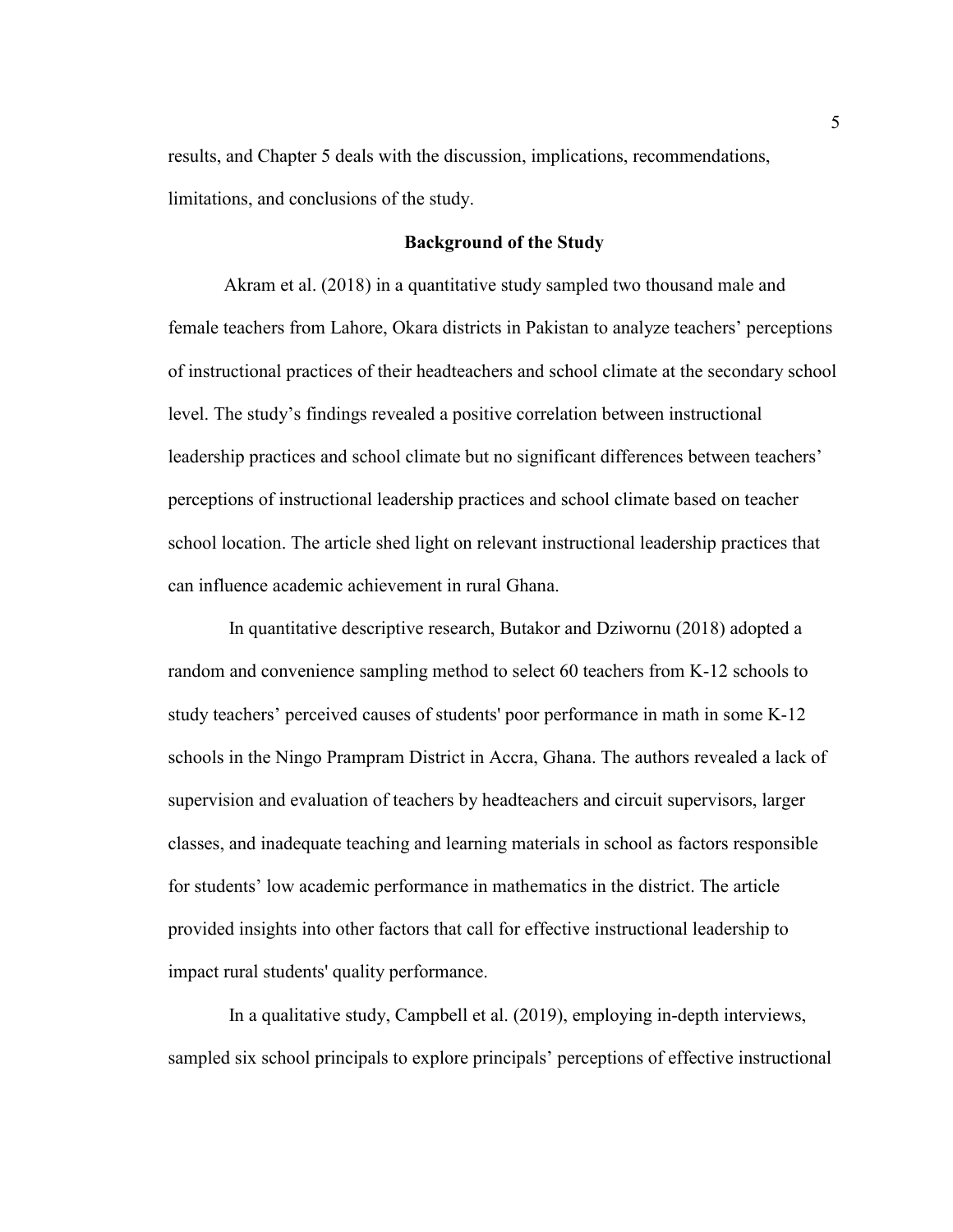leadership and its effectiveness of the school leaders and teaching and learning in schools. The findings indicated that principals perceived themselves more as instructional facilitators than instructional leaders had a weak perception of what instructional leadership is about and relied mostly on prior experience. The article contributed to informing the choice of a conceptual framework for this study to analyze effective instructional leadership practices that might improve students' outcomes in rural school settings.

 In a qualitative study, du Plessis and Mestry (2019) selected eight teachers and four principals with 4 years or more teaching experience from different primary and secondary schools in the White River district through purposeful sampling. The authors explored why teachers did not wish to teach at schools in South Africa's rural areas and establish what could be done to improve this situation. Findings revealed that most rural schools lacked essential infrastructure coupled with administrative problems with their attendant consequences on effective teaching and learning and, ultimately, on quality performance. The article was relevant, as these challenges may have implications for implementing quality instructional leadership on effective teaching and learning for quality students' academic achievements in rural schools.

 Fakunle and Ale (2018), focusing on the school climate as a determinant of students' academic performance in public secondary schools in a quantitative descriptive survey, selected 1,455 teachers from 20 secondary schools through stratified random sampling technique to investigate the relationship between school climate and students' performance in public secondary schools in Ekiti State, Nigeria. The authors found a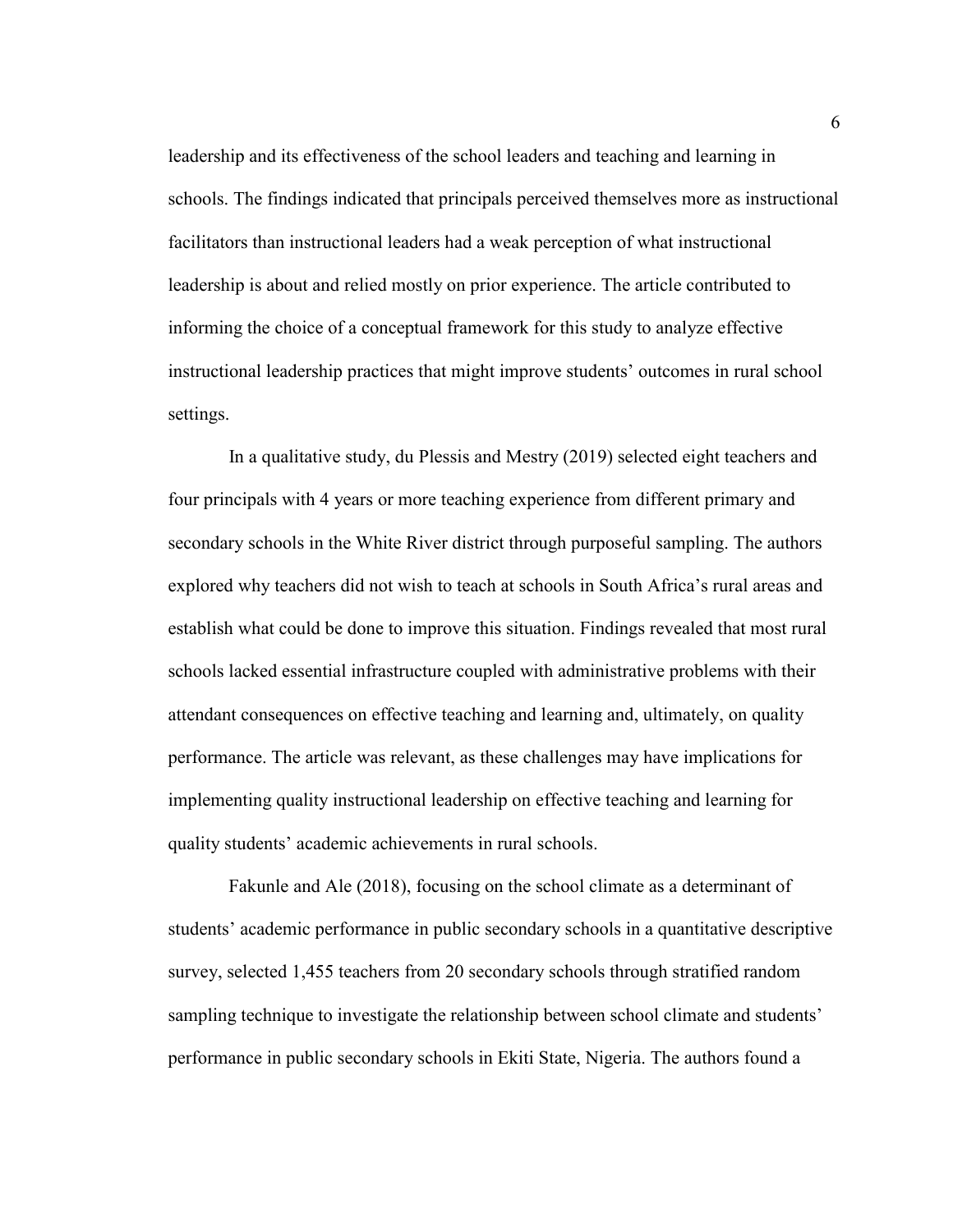significant difference between students' academic achievements in schools having an open climate and performing better than the academic performance of students in schools with a controlled climate. The article provided a useful perspective on how instructional leaders influence school climate to impact academic achievements.

 Focused on the perceptions of teachers about principals' instructional leadership roles and practices, Ghavifekr et al. (2019) examined the correlation between the teachers' gender and their perception of the instructional leadership roles and practices by interviewing 105 teachers from five primary schools in Alor Gajah in Malaysia. The authors revealed that teachers have a moderate level understanding of how principals' roles as defining the mission of school's managing instructional programs, ensuring a positive school culture, and promoting a positive school climate relate to instructional leadership. The article helped this study to explore how rural school teachers and principals perceive the functions of instructional leaders and how to coordinate these functions to improve students' performance.

 Nekongo-Nielsen and Ngololo (2020), using qualitative inquiry with multiple case studies, interviewed 10 principals, two each from five schools in the remotest districts to explore principals' experiences in the implementation of the English Language Proficiency Program in Namibia. The findings of the study were that principals had a significant influence on teacher learning and ensured the successful implementation of a ministerial program while their leadership skills influenced how teachers received instruction and created a conducive learning environment. This article's findings were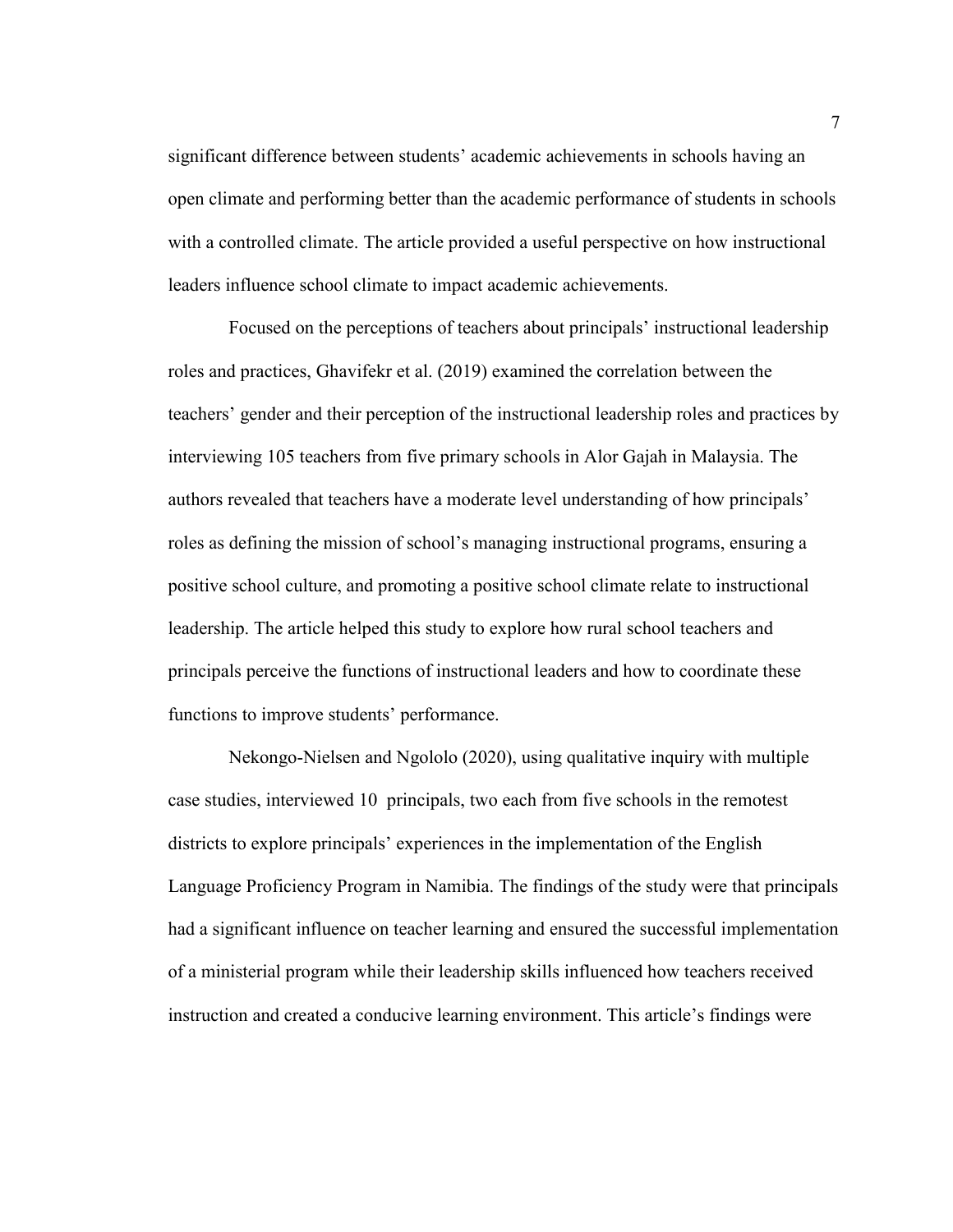relevant to my topic as they provided insight into how significant the influence of principals' leadership is on teaching and learning in rural schools.

#### **Problem Statement**

The problem this study was designed to address was the persistent low academic performance of the K-12 public schools in rural districts compared to urban school districts in Ghana. This issue has been a concern for many stakeholders of education as there continues to be a persistent low performance among the K-12 rural schools (Abreh, 2017; Butakor & Dziwornu, 2018). World Bank (2019) reported that in Ghana, students in rural areas perform lower on the National Education Assessment (NEA) and Early Grade Reading Assessment (EGRA) than those in urban areas, as the percent of students scoring non-zero scores in EGRA in English was 19.6% in rural areas compared to 39.5% in urban areas.

According to Adamba (2018) and Anlimachie (2019), the persistent lower performance of students from the rural schools in the state's Basic Education Certificate Examination (BECE) and the West African Senior School Certificate Examination (WASSCE) suggest a challenge in rural schools. The challenges, according to literature (du Plessis, 2017; Hickey et al., 2019; Oyeromi et al., 2018; Wiezorek & Manard, 2018), are evaluating instruction, implementing change, improving teachers' instruction, executing research-based practices, and meeting of students' needs. But findings from the literature Derrington and Campbell (2018), Osuji and Etuketu (2019), and Wieczorek et al. (2018) revealed that effective instructional leadership practices can support an increase in quality education for higher performance of students.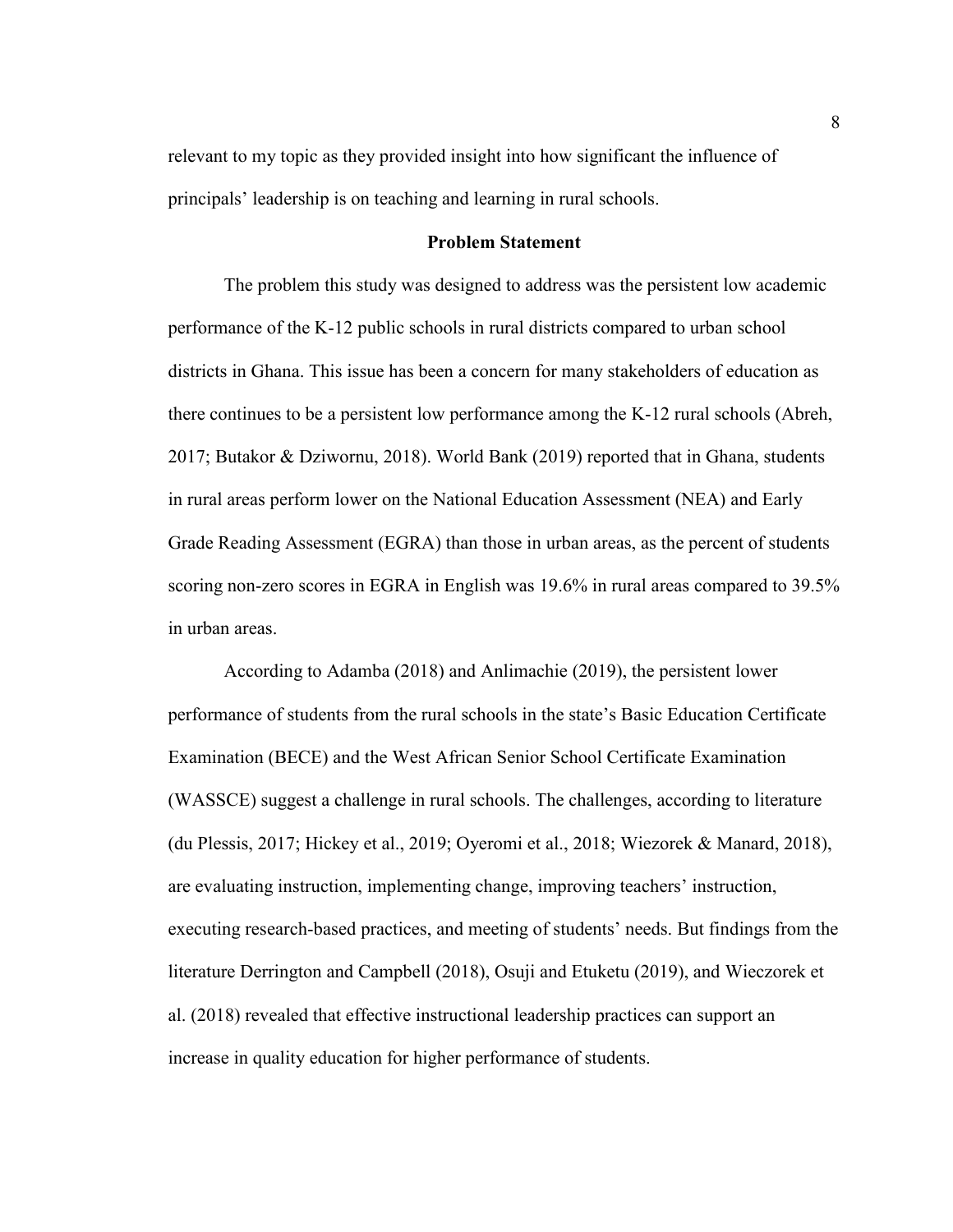However, there is a dearth of literature about instructional leadership practices that support increased student achievement in the rural districts in Ghana (Butakor  $\&$ Dziwornu, 2018; Danquah, 2017; Sofo & Abonyi, 2018). This study might contribute to the literature of instructional leadership practices to be implemented in the public K-12 school that support student achievement in rural schools in Ghana.

#### **Purpose of the Study**

The purpose of this qualitative study was to explore the instructional leadership practices that administrators can apply in Ghana's rural K-12 public school districts that can support student achievement. The study ascertained what needed to change or be implemented more consistently to increase student achievement in rural K-12 schools in Ghana. To achieve this purpose, I sought the perspectives of circuit supervisors, administrators (principals), and teachers in both the rural districts and urban districts in the K-12 school in Ghana of the specific activities administrators (principals) can undertake to provide instructional leadership to improve teaching and learning. Effective instructional leadership practices and programs could potentially influence teachers' quality performance to increase student achievement (Butakor & Dziwornu, 2018; du Plessis, 2017). The relevance of this study resulted from the particular context within Ghana's aim of achieving equity and access to quality basic education (K-12; Tamakloe, 2018), enshrined in article 25 (1) of the Republican Constitution of Ghana (The Constitution of the Republic of Ghana, 1992).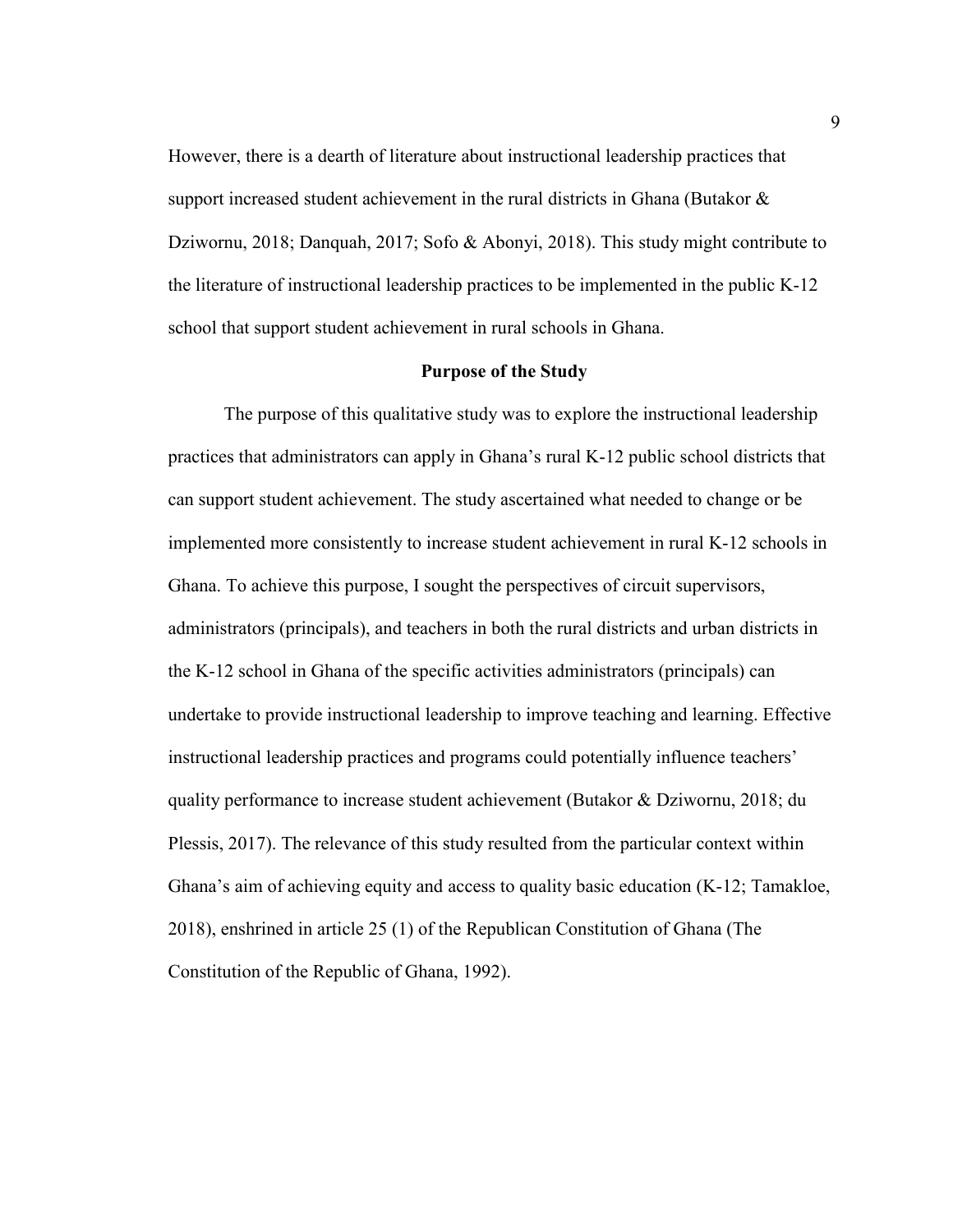#### **Research Questions**

This study explored the instructional leadership practices that can be applied in rural school districts, particularly in the public K-12 school in Ghana that can support increased student achievement. This objective emanated from addressing the persistent low academic performance of public schools rural Ghana compared to the urban areas. In order to realize the study's objective, the study was guided by the understated research questions, which also informed the choice of its approach. The research questions for this qualitative study were:

- 1. What instructional leadership practices do administrators implement to support public K-12 schools in Ghana to enhance student achievement?
- 2. What skills and abilities will administrators, supervisors, and teachers need to implement instructional practices that improve student achievement in the rural public K-12 schools in Ghana?

### **Conceptual Framework**

Effective instructional leaders are a critical fundamental characteristic of an effective school because the quality of the programs of the school system depends largely on the quality of the skills of school principals (Sio & Ismail, 2019). The conceptual framework that grounded this study is Hallinger and Murphy's (1985) instructional management model. This instructional management model has defining the mission of the school, managing the instructional program, and promoting a positive school learning climate as its basic dimensions. The Hallinger and Murphy conceptual framework was appropriate for this study, as it provided a context for the research and offered the basis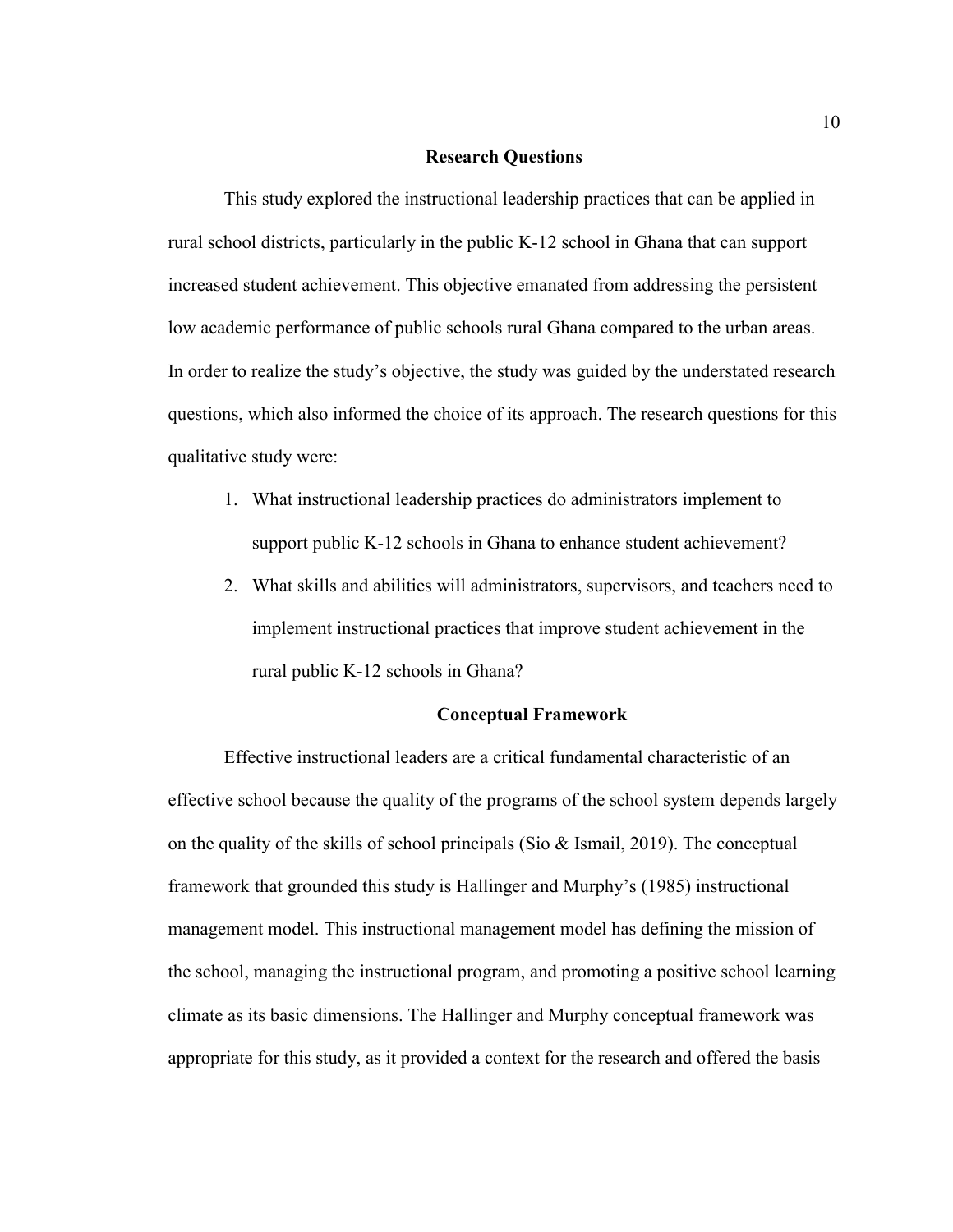for exploring the perspectives of teachers, principals, and supervisors of instructional leadership practices that enable school leaders to become effective instructional leaders. This conceptual framework as well provided the basis for analyzing effective instructional leadership practices, which are characterized by a school leader's efforts of developing a vision, mission, school culture, and climate that have a strong focus on instructional improvement to ensure quality academic achievements (Sindhvad et al., 2020).

#### **Nature of the Study**

This study was qualitative research with an exploratory case study design. Yin (2014) observed that an exploratory case study explores the presumed causal links that are too complex for a survey or experiment. An exploratory case study was conducted in which circuit supervisors, administrators, and teachers were asked about the instructional leadership practices currently being used to support academic achievement of K-12 schools in Ghana. This case study focused on the rural schools in Ghana that are bounded by the shared demographics of rural schools.

The study was located within the interpretive paradigm, which indicates that there are multiple truths since reality is subjective and constructed from the life experiences, background, and social interactions of a person (Denzin & Lincoln, 2011). The interpretive epistemology paradigm and the qualitative approach enabled the study to produce data that were reflective of the varied experiences of the participants in their natural settings (Al Riyami, 2015; Creswell, 2007) as school administrators (principals) circuit supervisors, and teachers. Qualitative research, according to Bowen (2009) and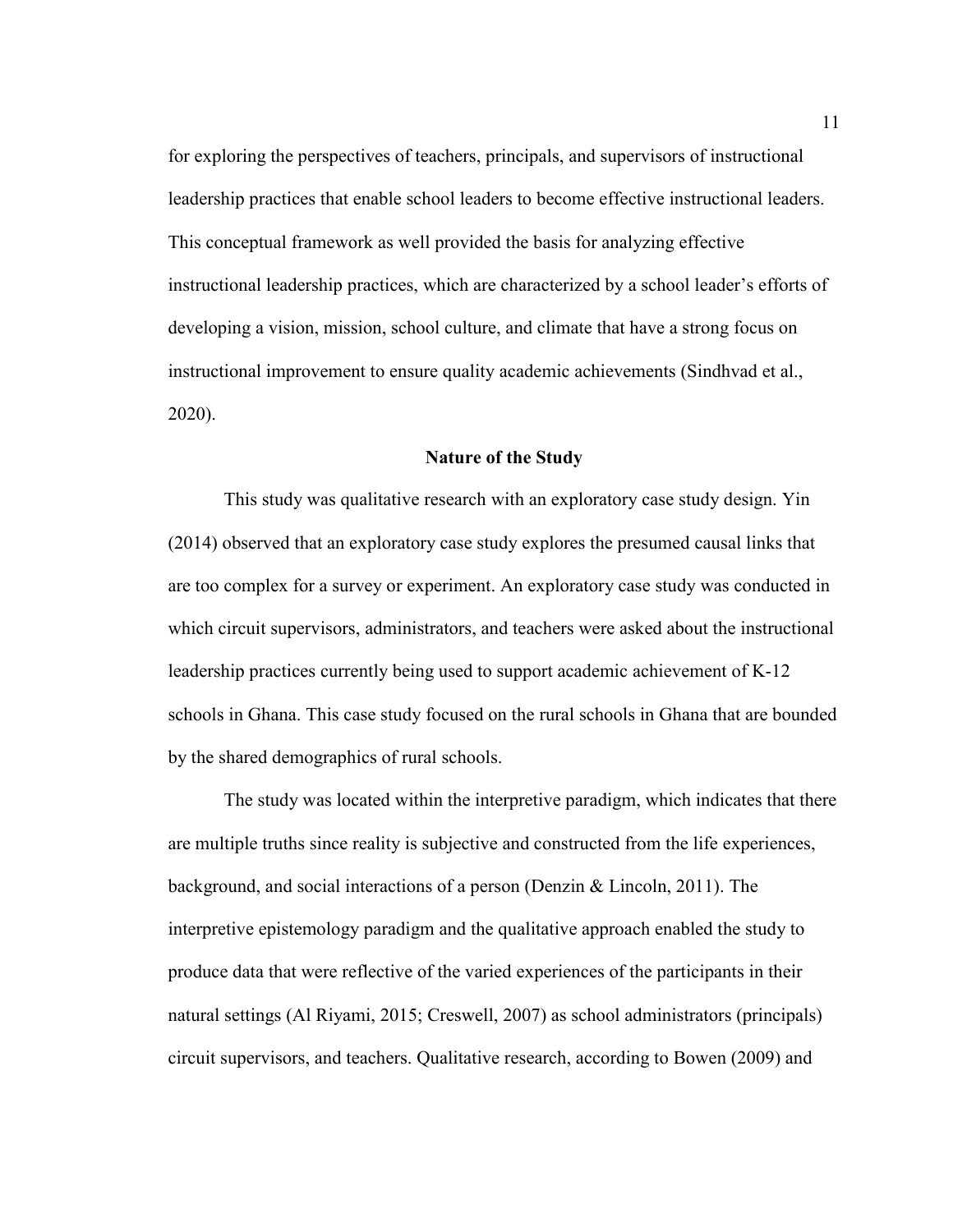Blase and Blase (2000) explores behavior, attitude, and experience using multiple forms of data, like observation, interviews, and documents, rather than relying on a single data source. A qualitative approach was consistent with this study because the study was intended to explore the perspectives of teachers, principals, and circuit supervisors of instructional leadership practices that improve student achievement in rural school districts.

This qualitative exploratory case study was based on one-on-one, semi-structured interviews to allow for follow up questions, in-depth investigation, and free participant responses of the research participants. Another source of data was document review. The study reviewed the school improvement plans (SIP). SIPs, Escobar (2019) and Hunde and Desalegn (2019) revealed, are documents that detail educators' goals for improving educational practice and student outcomes, and initiatives for achieving those goals. Reviewing this document guided the study's analysis with the details of the strategies and resources that teachers received to support their teaching instructional practices to ascertain whether that support increased student achievement at the school.

 The data helped determine what instructional leadership practices principals can offer to support student achievement in rural districts. The rural schools in Ghana continue to have low student achievement while the urban schools have higher student achievement, and with this study, I hoped to identify those instructional leadership practices used in the higher achieving urban schools and rural schools that can be applied to the rural schools in Ghana. The participants comprised one teacher, one principal, and one circuit supervisor in two public rural basic school districts in Ghana. Others were one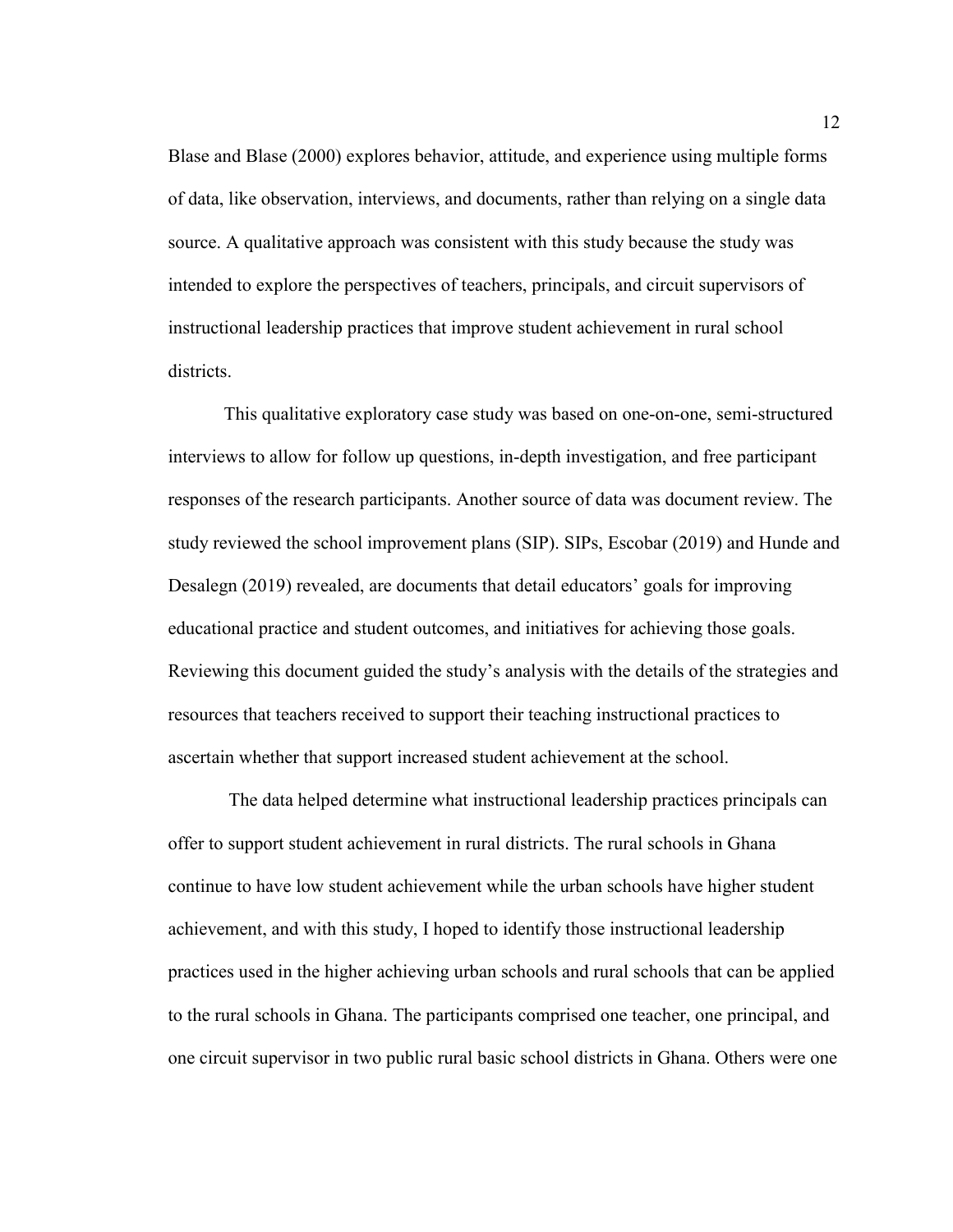teacher, one principal, and one circuit supervisor in one public urban basic school and one teacher, one principal, and one circuit supervisor of a high school both rural and urban school districts. The study's participants were chosen through purposeful sampling (Ravitch  $& Carl, 2016$ ).

The participants were certified teachers with 2 years or more of continuous service in a rural or urban district as a teacher, principal, and circuit supervisor. The interview questions drew from participants' understanding of instructional leadership practices in their school districts. I transcribed and analyzed the data collected by coding to identify and assign codes to the main concepts which were further categorized and analyzed to identify themes and key issues (Saldaña, 2016).

#### **Definitions**

*BECE*: The Basic Education Certificate Examination is the main examination for junior high school, Grade 9 students in Ghana, which is the transition examination to senior high school (Grades 10-12) or technical and vocation institutes, which is conducted by The West African Examination Council under the supervision of The Ministry of Education, through the Ghana Education Service (GES; Education Sector Analysis, 2018).

*EGMA*: The Early Grade Math Assessment is a nationally conducted test by the NEA Unit of the GES to provide data about the current state of mathematics performance among a population of interest in Ghana (USAID, 2018).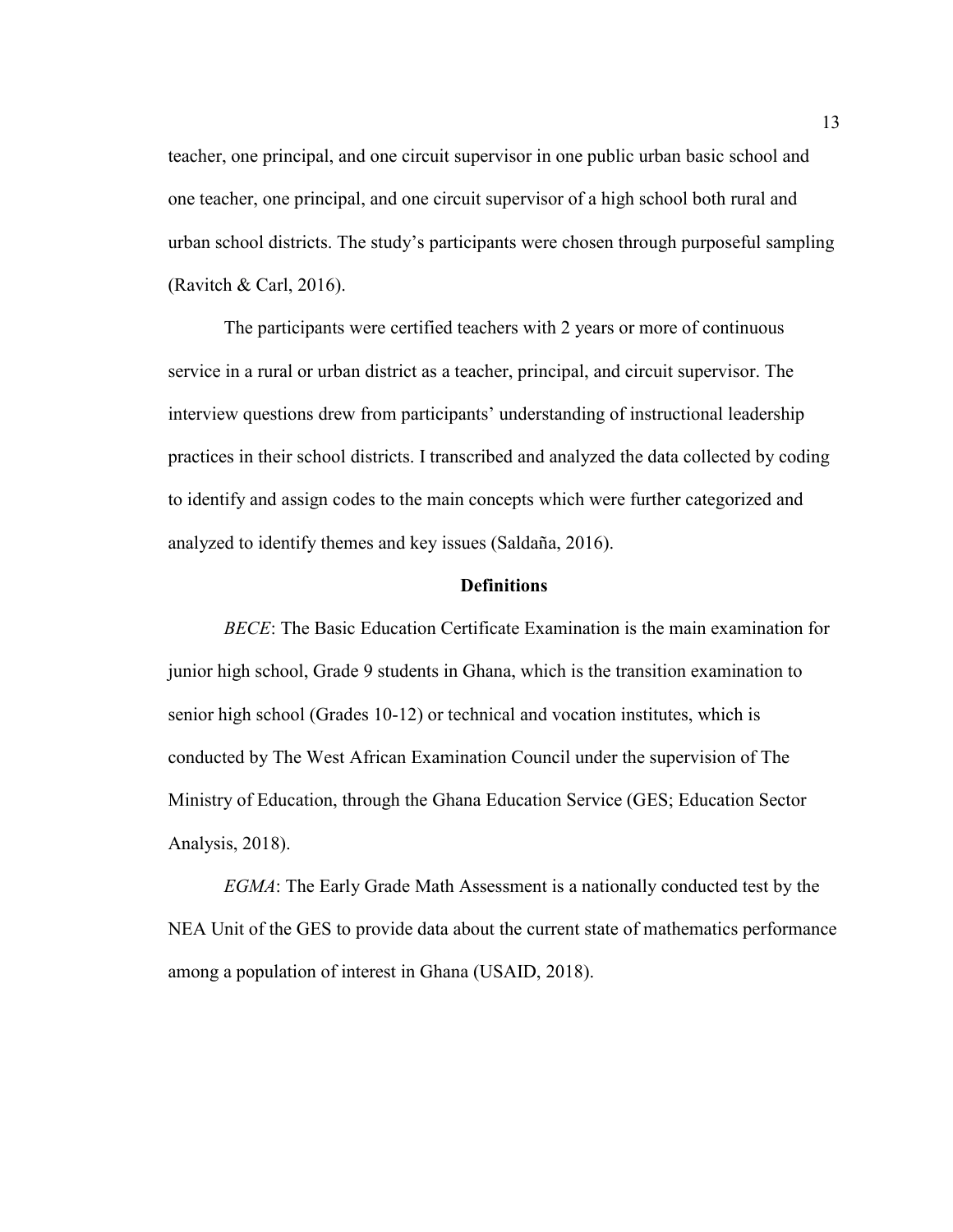*EGRA:* The Early Grade Reading Assessment is a nationally conducted test by the NEA Unit of the GES to provide data about the current state of reading performance among a population of interest (USAID, 2018).

 *ESA*: This is a Ghana Education Sector Analysis which provides an objective assessment of the state of education in the country (Education Sector Analysis, 2018).

*Instructional leadership*: Instructional leadership concerns the instructional processes through which teachers, learners, and curriculum interact (Abdullah et al., 2019), an approach used by school principals to focus on teachers' behavior in certain activities, which indirectly impacts students' academic achievement, related to the implementation of promoting and improving teaching instructions and student learning innovation program (Hallinger & Murphy, 1985; Leithwood & Jantzi, 2000).

*Instructional practices:* Instructional practices of teachers are the specific effective instructional procedures necessary to achieve desired student outcomes for developmental programs and success, guiding teachers and students' interaction in the classroom (Ozdemir, 2019).

*Quality education*: Quality education is about the efficiency, effectiveness, and improvement of the school. It involves a school system that is academically and developmentally relevant that educates the students to grow in knowledge or skills to become active change agents and productive members of society since education goes beyond the mere content delivery system (Darling-Hammond et al., 2020; Shi & Blau, 2020).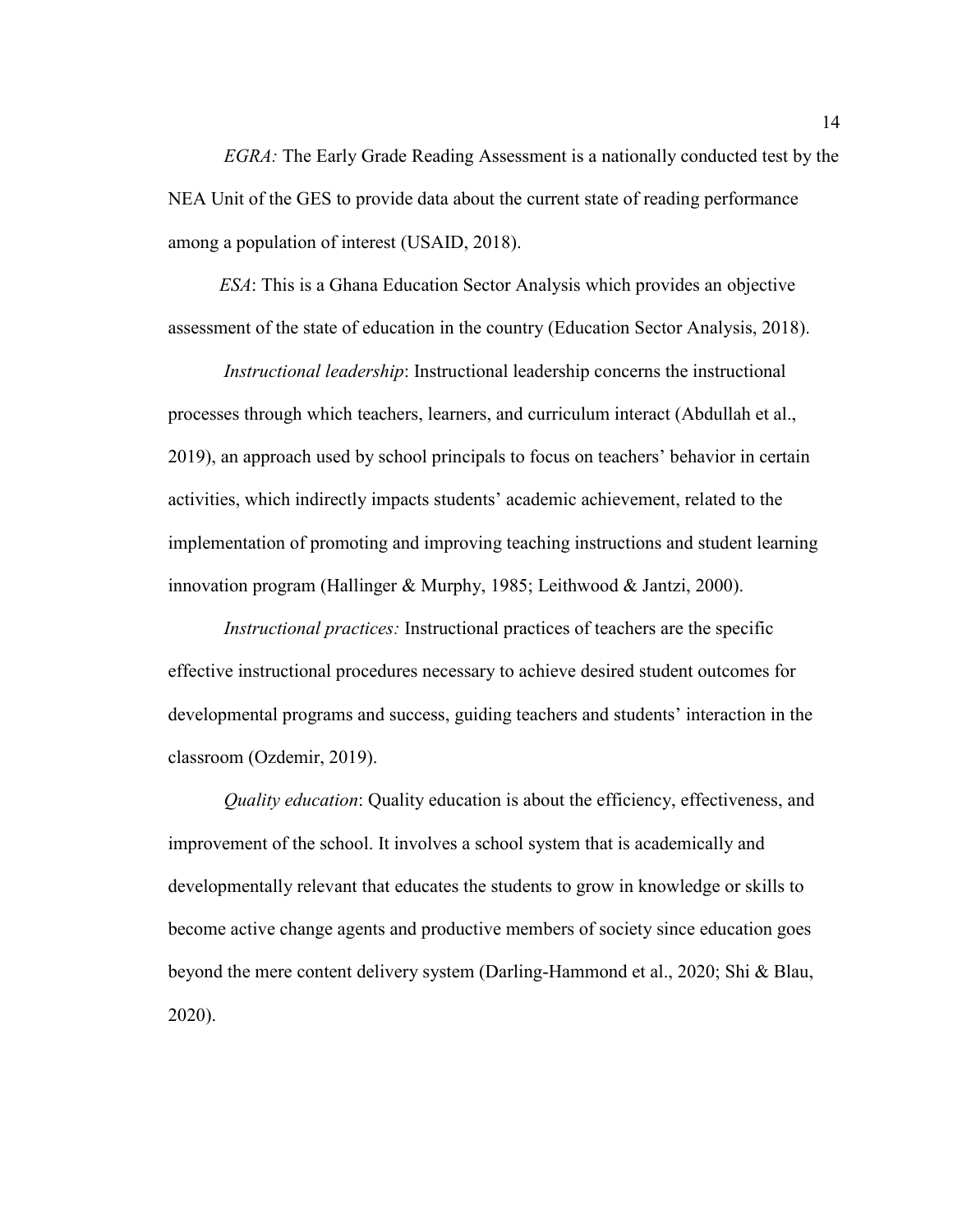*Rural schools*: Rural schools, also referred to as high need schools, are deprived village schools located in a place isolated and separated from services and amenities inside or outside the metropolitan area and have less than 5000 people. They are characterized by geographic isolation, small population size, deprived resources and infrastructure, less qualified teachers and principals, and poor performance (Anlimachie, 2019).

*School climate:* School climate refers to the atmosphere of a learning environment and the quality of school life based on patterns of people's experiences of school life reflecting the norms, goals, values, teaching and learning practices, organizational structures, and interpersonal relationships among stakeholders. School climate combines beliefs, values, and attitudes of the relevant stakeholders such as administrators, teachers, students, non-teaching staff, and the community to create an atmosphere conducive for excellent education (Cohen et al., 2009).

*Student achievement:* Student achievement, a valued educational outcome, refers to the improvement of academic outcomes for all students to ensure student success in school and life by measuring the quantum of academic learning content that student learns in a determined period, bearing in mind the grade-level goals and standards or the international standards of instruction that teachers need to teach or accomplish (Hattie  $\&$ Anderman, 2019).

*WASSCE:* The West African Secondary School Certificate Examination (WASSCE) is an examination taken by Grade 12 students as a transition requirement to higher education, which is conducted by The West African Examination Council under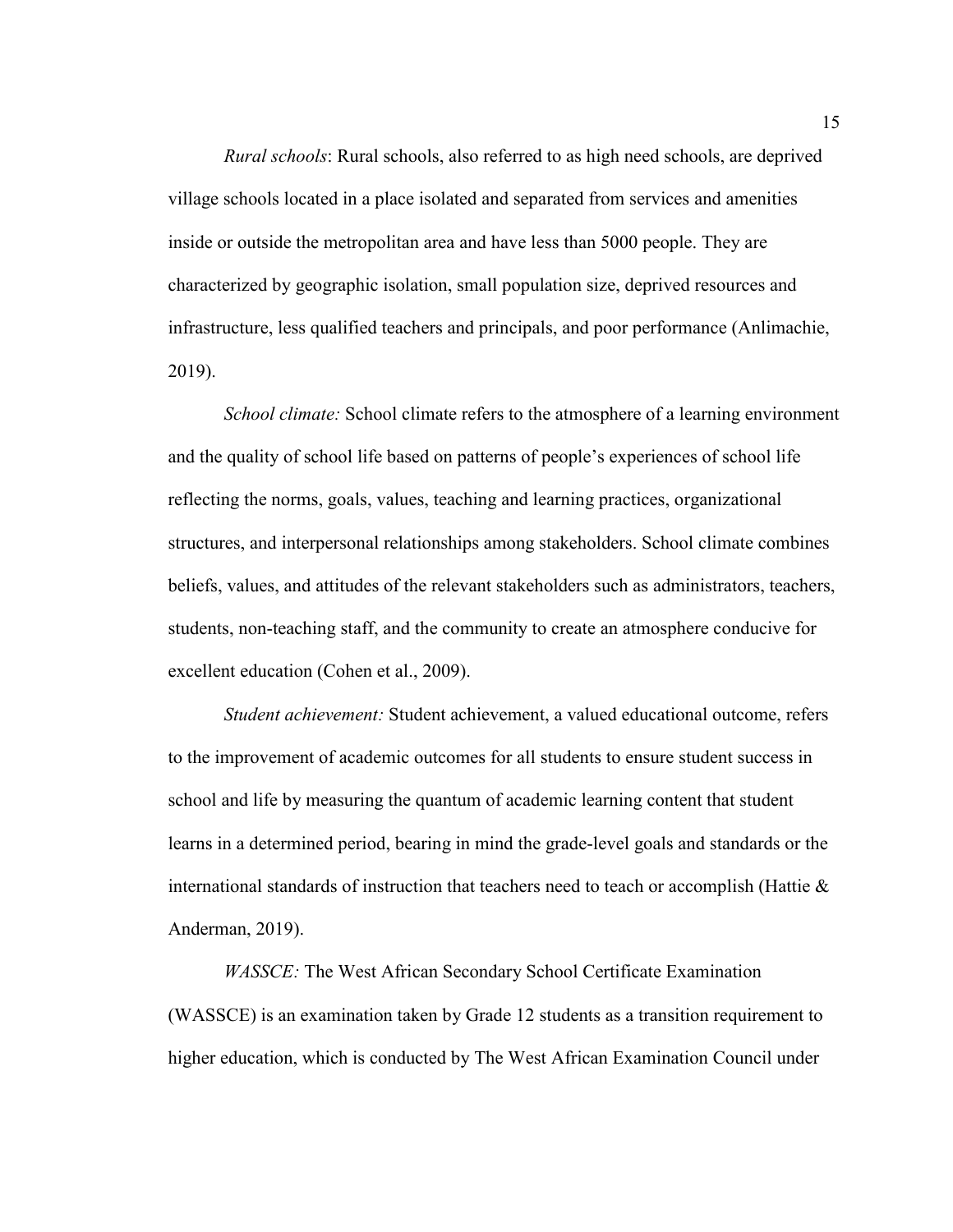the supervision of The Ministry of Education, through the GES (Education Sector Analysis, 2018).

*NEA*: The National Education Assessment is a curriculum-based measure of pupil competency in mathematics and English in Grade 4 and 6 (i.e., P4 and P6), carried out by the NEA Unit of the GES (USAID, 2018).

*The 1992 Republican Constitution of Ghana:* This is the supreme laws that govern the people of the Republic Ghana that defines the country's fundamental political principles and establish the structures, procedures, powers, and duties of the government, and delineate the fundamental rights and responsibilities of citizens (The Constitution of the Republic of Ghana, 1992).

### **Assumptions**

The number one assumption for this study was the view that all teachers, principals, and circuit supervisors who participated in the study and interviewed had the knowledge and understanding of instructional leadership practices described in the study. But for the explanation of the concept of instructional leadership teachers, principals, and circuit supervisors might have responded differently to the instructional leadership practices that support instructions. Another assumption concerned the genuineness of the responses of the participants. The teachers, principals, and circuit supervisors were assumed to provide honest, reflective, and candid responses to the interview questions. Also, there was the assumption that as teachers, principals, and circuit supervisors, they had an appreciable knowledge of internet technology, particularly about how to use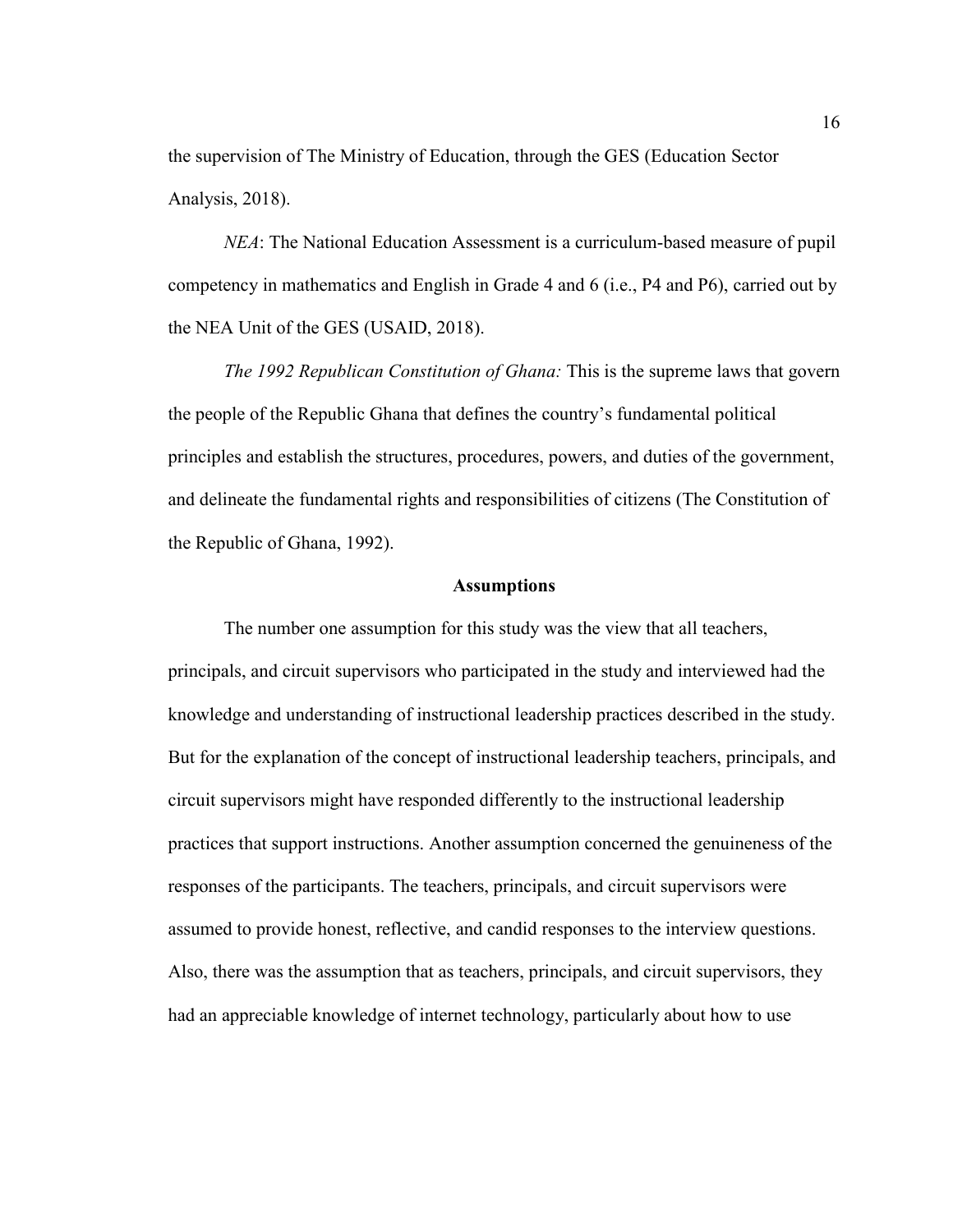teleconferencing, since the interviews were conducted virtually due to the COVID-19 pandemic.

### **Scope and Delimitations**

The scope of this study comprised teachers, principals, and circuit supervisors of public K-12 schools (in Ghana Primary-KG-6, Junior High Schools-7-9 and Senior High Schools-10-12) in rural and urban districts and suburban higher performing districts in Ghana. The scope did not include the teachers, principals, and circuit supervisor of private schools. The focus of the study was on public K-12 schools in Ghana because public schools dominate in the rural communities in Ghana, and they are the most neglected in terms of basic relevant resources and infrastructure for quality performance. The interpretive nature of qualitative research and the limited number of the study's participants, coupled with the non-representative of the population, made the findings non-generalizable compared to the context used in quantitative research (Nassaji, 2020). Therefore, the study provided exhaustive details for users wanting to make transfer a possibility to do so.

#### **Limitations**

One of the study's limitations was missing objectivity, as there was a potential for participant and observer bias likely to compromise the validity of the collected data. This limitation entailed the general perception of teachers, principals, and circuit supervisors as their particular understanding of instructional leadership practices influenced their response to the interview questions. Also, a possible limitation was the human instrument resulting in biases that might impact the results of the study.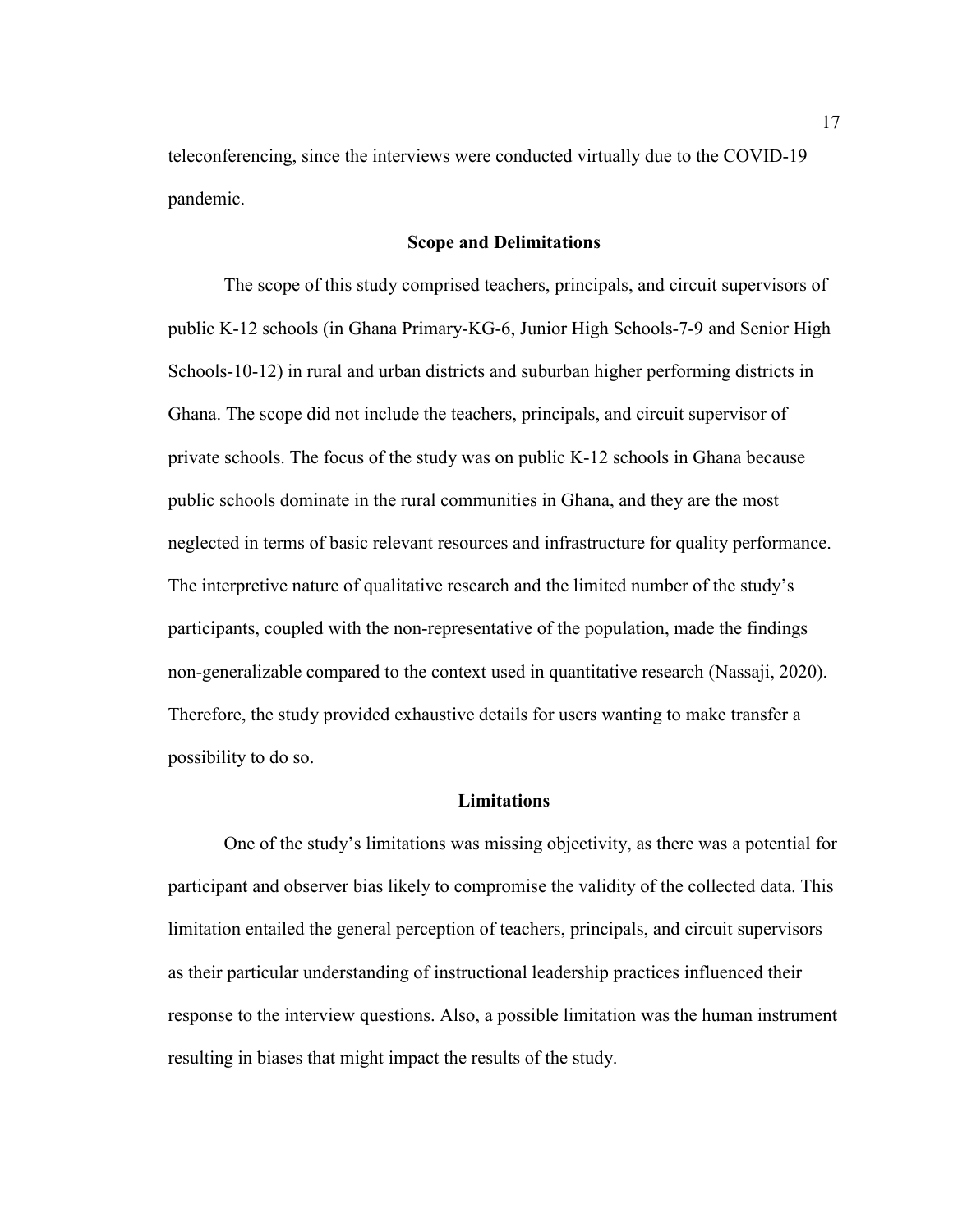Another challenge was getting access to participants due to the current outbreak of the COVID-19 pandemic that restricted and prevented meetings and close contacts of persons. In addition, there was a possible limitation of generalizing data analysis to teachers, principals, and circuit supervisors in all school districts in Ghana. A strategy to forestall biases and ensured dependability was ensuring that the study's process of analysis was in line with the accepted standards for a particular design as well as carefully documenting details of every research activity and the conclusions of the research or documenting every alteration that occurs as the research unfolds and evolves. This strategy could subsequently be reviewed to examine their accuracy and to what degree the conclusions were grounded in the data by an outside researcher.

There was also transparency in conducting the research, procedural decisions, and data collection and management details. The use of member checks was another way I evaluated this qualitative research method's trustworthiness. I again provided an account of descriptive data, detailing the context, setting, sample, interview procedure, topics, and excerpts from the interview guide and the document review to ensure transferability (Burkholder et al., 2016; Ravitch & Carl, 2016). Due to COVID-19, virtual methods were considered to access participants for the study.

### **Significance of the Study**

### **Significance to Practice**

The study contributed to the literature to serve as guidelines for effective instructional leadership strategies in rural districts. Solution to instructional leadership challenges that confront rural districts in Ghana might result in quality education and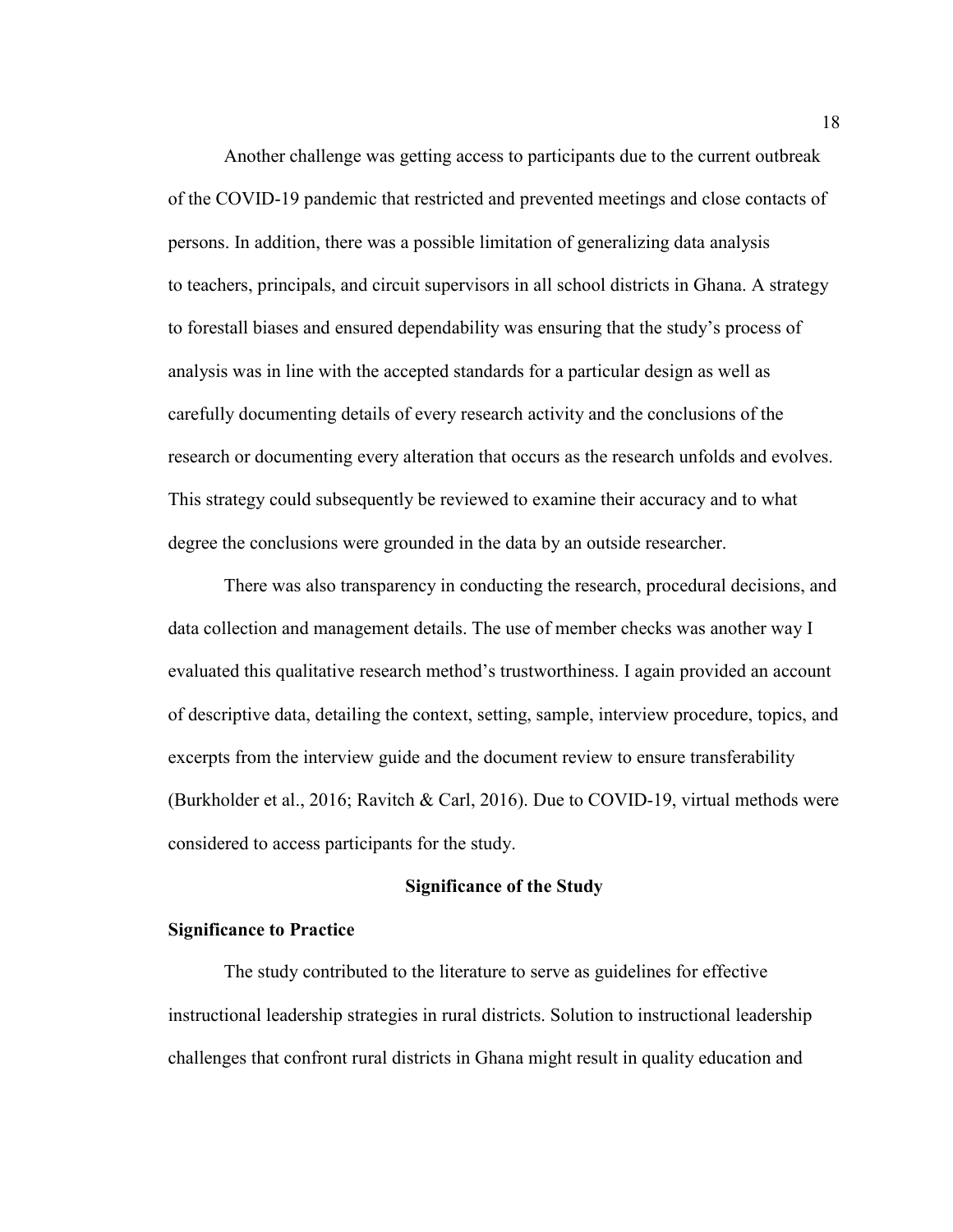increased students' achievement. Because the rural schools in Ghana continue to have low student achievement while the urban schools have higher student achievement, I designed this study to identify those instructional leadership practices used in the higher achieving urban schools and rural schools that can be applied to rural schools in Ghana.

# **Significance to Theory**

This study revealed the effective instructional leadership practices that support students' academic achievement. The findings and the recommendations of the study may serve to help educational planners and policymakers, particularly the rural education directorate, in their planning and training programs of instructional leadership practices that can support leadership strategies for improving rural K-12 schools. The study made an original contribution to the literature by helping to reveal the leadership practices that enable rural school leaders to become effective instructional leaders to influence quality students' achievements.

## **Significance to Social Change**

According to Walden University (2016), social change involves the empowerment of society through the acquisition of knowledge, social awareness, and opportunities for personal growth. Therefore, active systematic instructional leadership practices to support instructional strategies, together with good infrastructure, adequate community support, and the right systems in place, may promote practical academic work to bring about quality education in these rural districts, an ingredient of positive social change. The study may bring about positive social change because when quality instructional leadership practices that support instructional practices are implemented, it may likely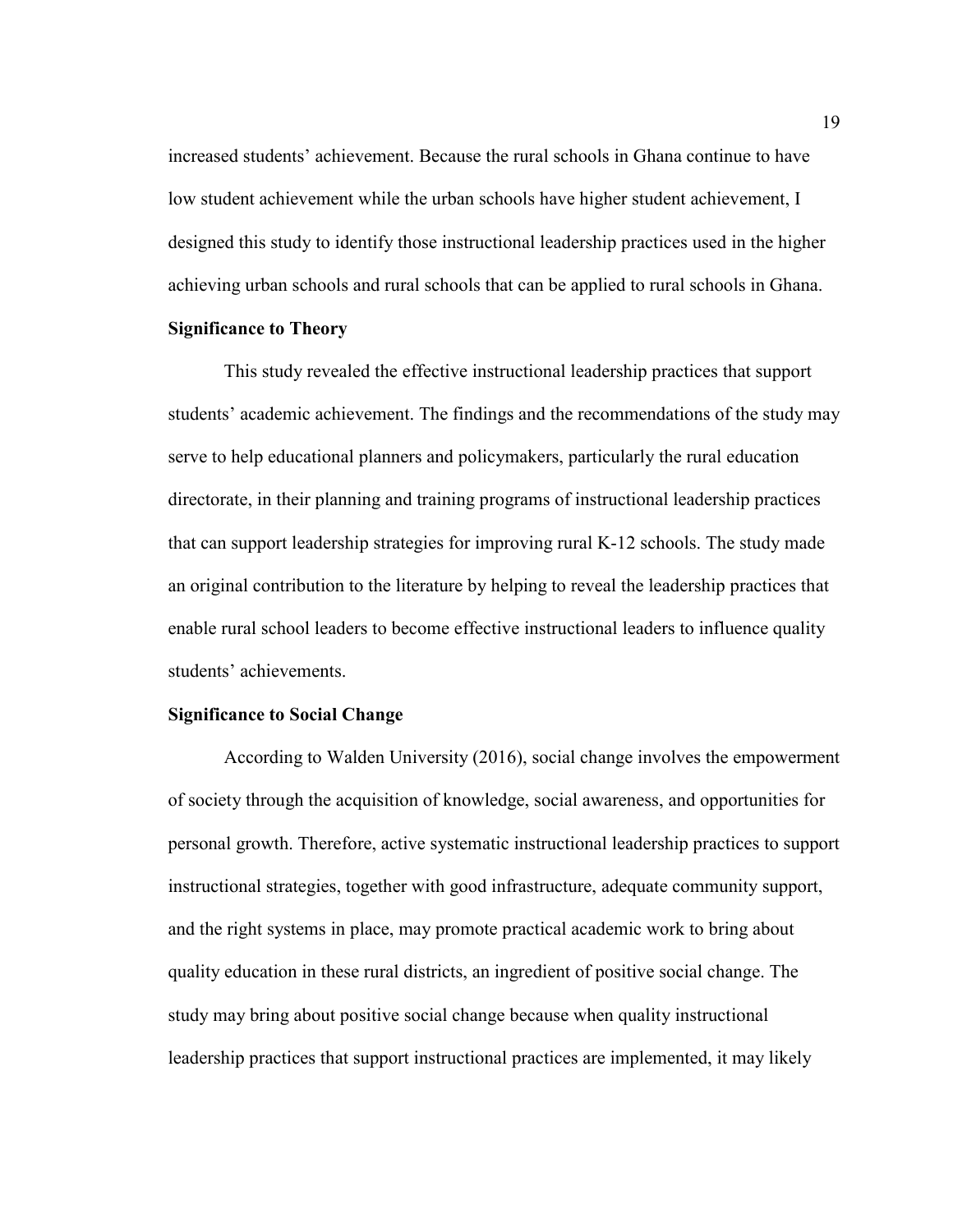influence quality student achievements to potentially impact people's lives in rural communities. When there are community transformation and an improvement in the human and social conditions, there may be human capital empowerment to transform the living standards of the rural communities positively.

#### **Summary and Transition**

Chapter 1 of the study focused on addressing the persistent low academic performance of the K-12 public schools in rural districts compared to urban school districts in Ghana. Given that quality education is significant to the transformation of every country as it facilitates the development of the human capacity to transform the natural resources to advance the quality living standard of the people, effective school leadership to facilitate the evaluation and supervision of teaching and learning are fundamental to impacting quality academic achievement (Ampofo et al., 2019). This qualitative exploratory case study explored the instructional leadership practices that administrators provide to support student achievement that can be applied in the rural districts in Ghana. A conceptual discussion of the dimensions of instructional leadership set the foundation and background for the study's literature review. The operational terms defined in the study illuminated some concepts that are significant to the study and the literature review.

The study highlighted the effective instructional leadership practices that support increased students' academic achievement. These practices may assist educational planners and policymakers, particularly the rural education directorate, in their planning and training programs of instructional leadership practices for improving rural K-12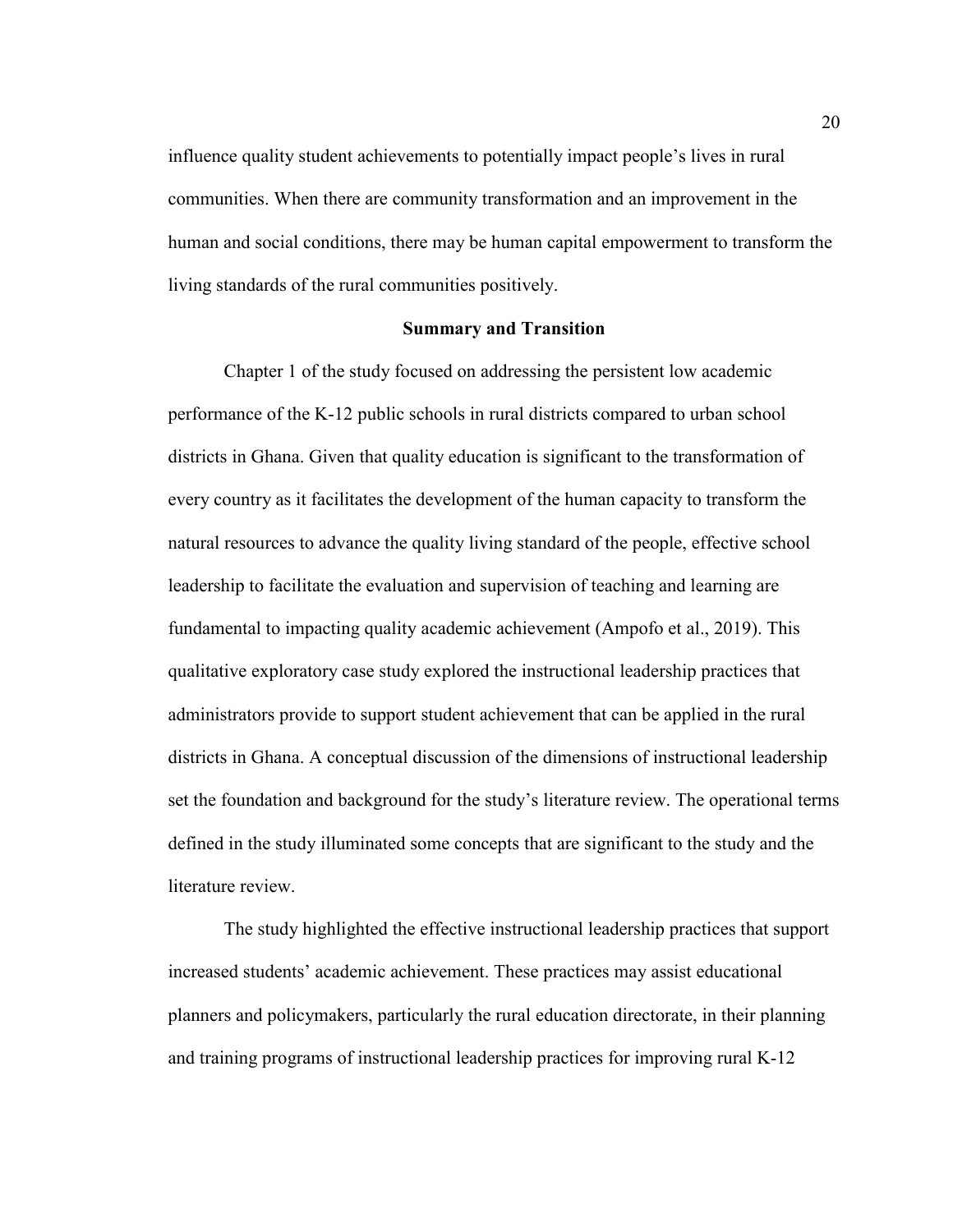schools. The study may occasion positive social change, since the implementation of quality instructional leadership practices may influence quality education in rural communities. When there is an improvement in human and social conditions, human capital will be empowered to transform the living standards of the rural communities positively.

 Chapter 2 of the study is a literature review detailing current empirical evidence of instructional leadership practices that support student achievement, instructional leadership model with its three dimensions (Defining the School's Mission, Managing the instructional Program, and Promoting a Positive School-Learning Climate) and the 10 tasks (i.e., framing the school's goals, communicating the school's goals, coordinating the curriculum, supervising and evaluating instruction, monitoring student progress, protecting instructional time, providing incentives for teachers, providing incentives for learning, promoting professional development, and maintaining high visibility) constituting this instructional leadership model. It also describes how these leadership practices impact student academic achievement, the history of educational reforms in Ghana, achievement trends of students in Ghana, an overview of instructional leadership, and historical perspective of school leadership in Ghana for the last 20 years.

The third chapter focuses on the study's methodology, instrumentation, and data analysis. Chapter 3 of the study concerns the detailing of the method. Qualitative research with an exploratory case study design was constructed to explore the instructional leadership practices that administrators provide to support teacher instructional strategies of public K-12 schools to support student achievement in Ghana's rural districts. The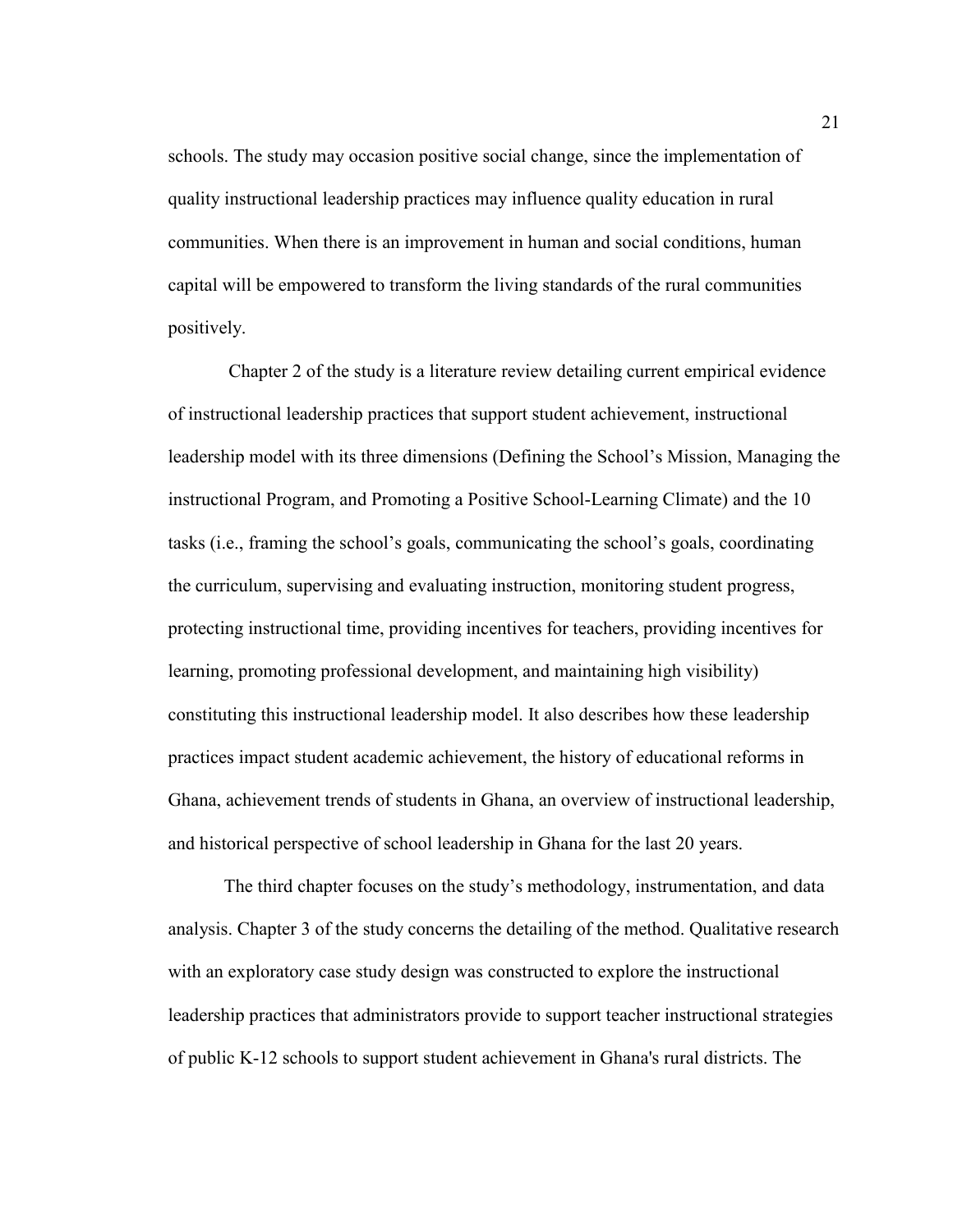research questions ascertained the instructional leadership practices that support increased student achievement in rural districts in Ghana. Data collection process and analysis, instruments for data collection, and analysis provided and why these instruments are described in this chapter. Chapter 4 deals with the results, while Chapter 5 deals with the discussion, conclusions, and recommendations.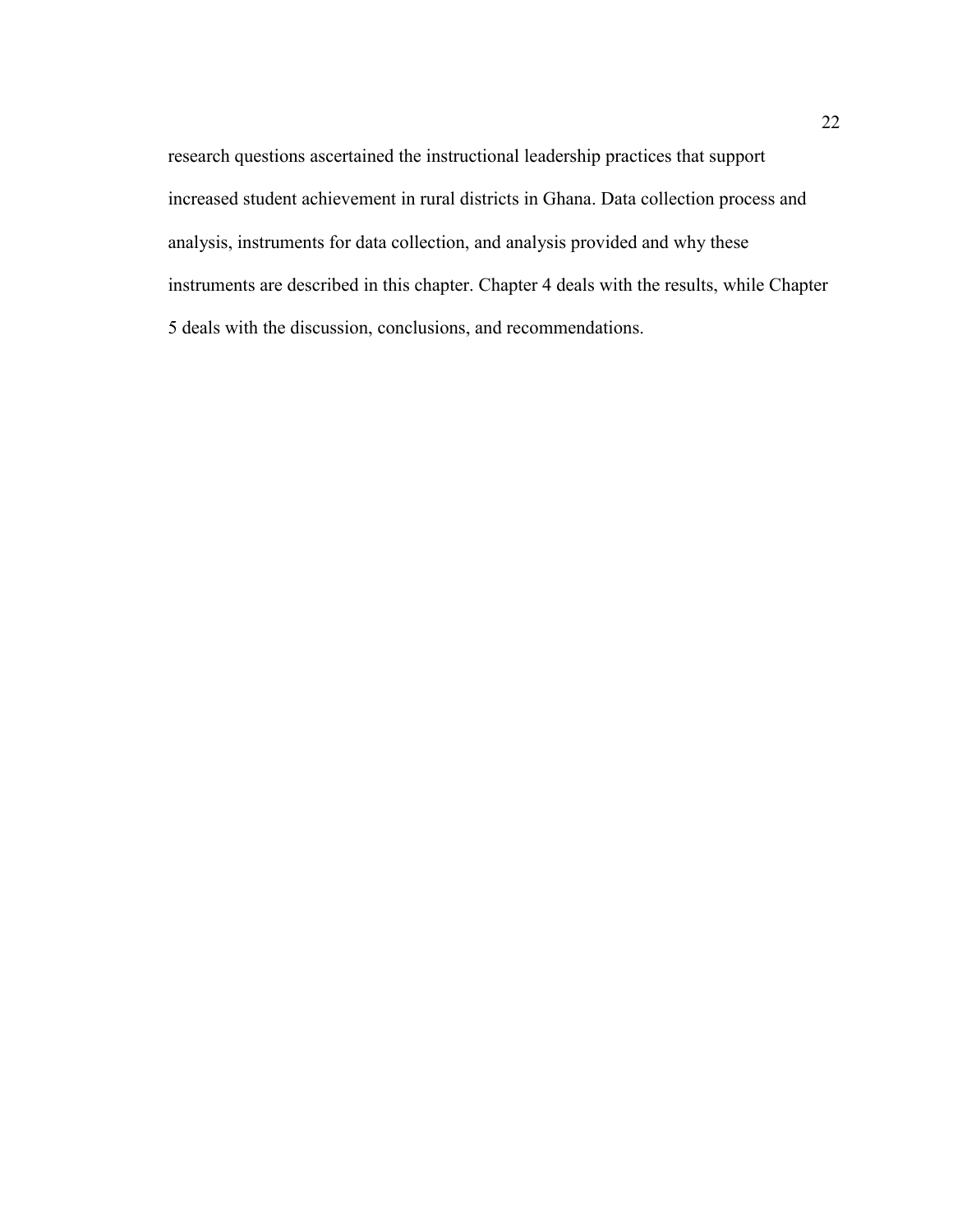#### Chapter 2: Literature Review

# **Introduction**

This qualitative research with an exploratory case study design was constructed to explore the instructional leadership practices that administrators provide to support student achievement in Ghana's rural districts. The Hallinger and Murphy (1985) instructional management model was used to explore and analyze the instructional leadership practices that administrators provide to support instructional strategies of public K-12 schools to support student achievement in the rural.

## **Literature Search Strategy**

The research for this literature review began with an overview of instructional leadership, specifically instructional leadership models, related to student achievement. The literature presented in this review was from databases such as the following from the EBSCO databases: Academic Search Premier, MasterFILE Premier, ERIC, PsycINFO, and PsycARTICLES. I commenced by researching past studies various databases and researching through the Walden library, looking at leadership frameworks that influence instructional leadership practices that enhance student achievement in rural schools. I also searched for references of articles and publications on the search themes.

The search terms of the study, among other things, included *instructional leadership, student academic achievement, rural schools, teachers' instructional practices*, and *principal instructional leadership*. Defining the mission of schools was another topic I researched for the study. I also searched for literature on managing the instructional program and promoting a positive school learning climate. I researched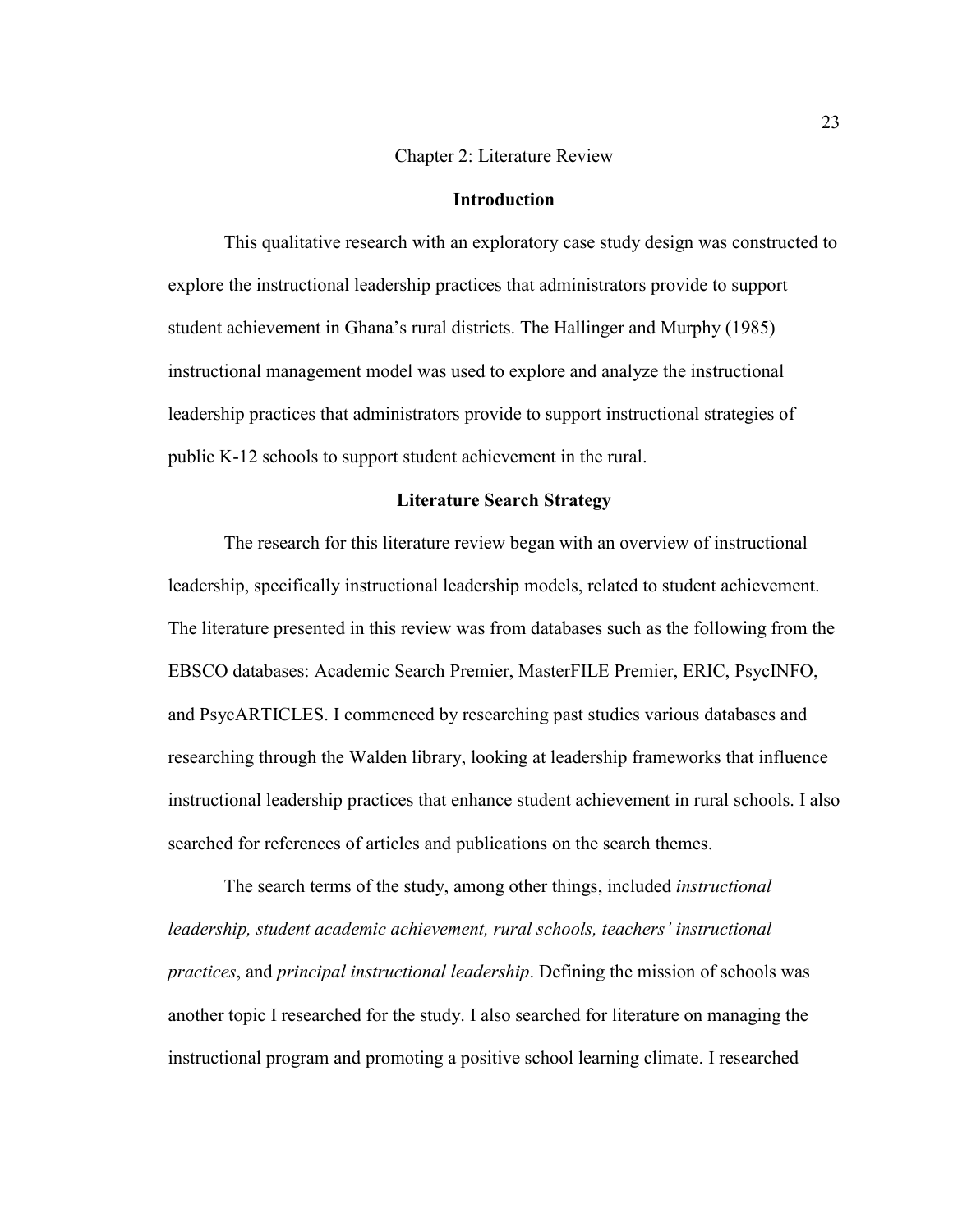different contributing themes such as the history of educational reforms in Ghana and achievement trends of students in Ghana using Bing and Google search engines. These general searches were narrowed to link to the specific search concerning instructional leadership practices that administrators can apply to support student academic achievement.

I again searched the literature on the impact of instructional leadership on student academic achievement and the instructional leadership practices that support student achievement. The instructional management models of Hallinger and Murphy (1985) consist of framing the school's goals, communicating the school's goals, coordinating the curriculum, supervising and evaluating instruction, monitoring student progress, and protecting instructional time. The rest include providing incentives for teachers, providing incentives for learning, promoting professional development, and maintaining high visibility. These instructional leadership practices form the conceptual framework that underpins this study. The literature review for this study focused thematically on instructional leadership practices, teachers' instructional practices, and student achievement as the basis for the study's research questions.

### **Conceptual Framework**

Many instructional leadership conceptual models have emerged in the literature (Blasé & Blasé, 2000; Hallinger & Murphy, 1985; Taole, 2013) concerning instructional leadership that conceptualizes instructional leadership in relation to instructional supervision (observable behaviors) and teaching and learning. Other models also highlight and emphasize the concept's effectiveness when it is conceptualized to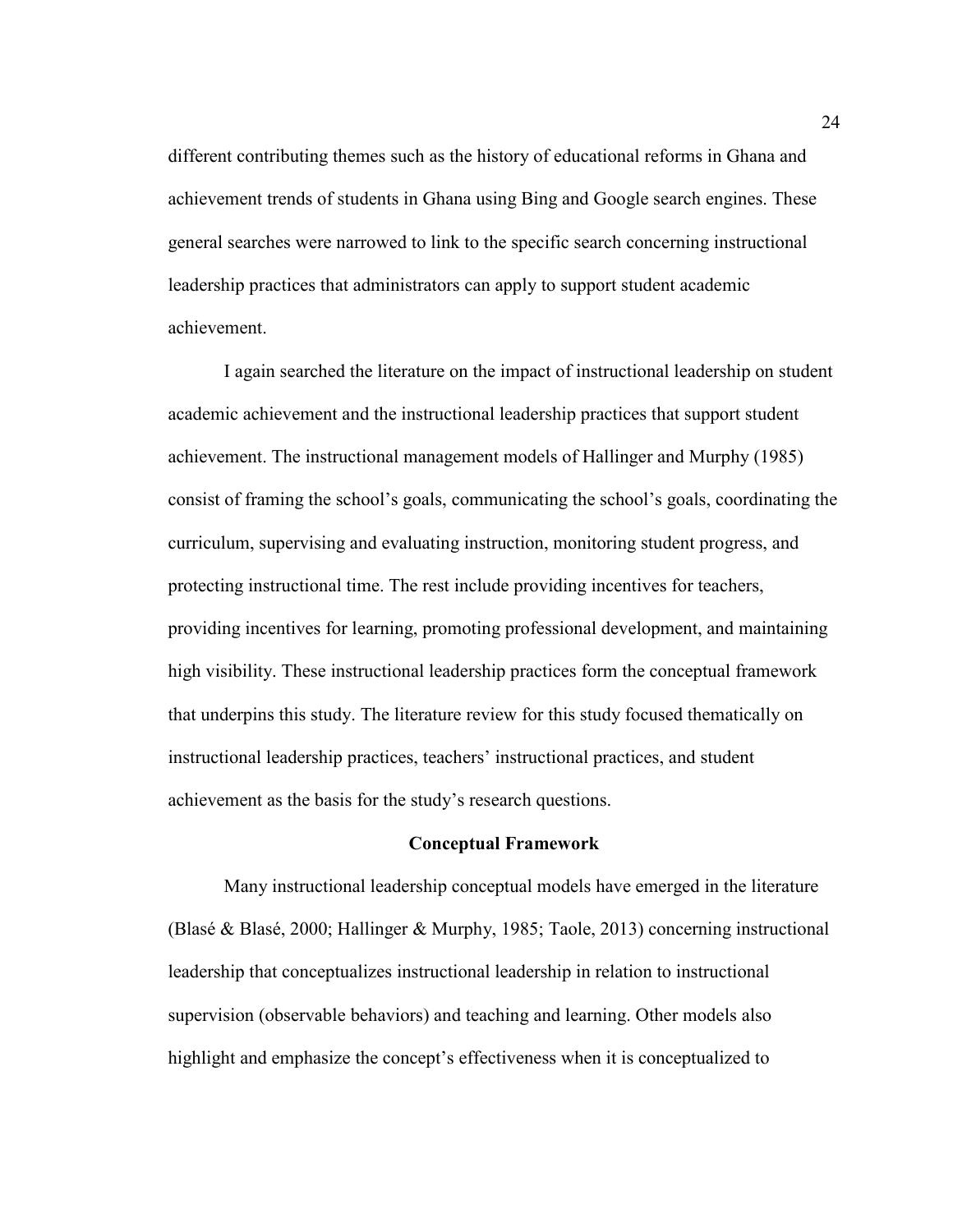encompass the scope of other leaders' roles and the principal's recognition of how social organizations operate. The Hallinger and Murphy model, which conceptualizes instructional leadership to comprise leadership functions and processes, underpinned this study, setting the stage for the possible consideration of ways through which instructional leadership varies in different contexts and how principals can practice effective instructional leadership to enhance effective schools and student achievements.

Hallinger and Murphy's (1985) instructional management model was appropriate for this study as it provided a context for the research and offers the basis for exploring the perspectives of teachers, principals, and circuit supervisors of instructional leadership practices that enable school leaders to become effective instructional leaders. This conceptual framework as well provided the basis for analyzing effective instructional leadership, which is characterized by a school leader's efforts of developing a vision, mission, school culture, and climate that have a strong focus on instructional improvement to ensure quality academic achievements (Sindhvad et al., 2020).

### **Literature Review**

#### **History of Educational Reforms in Ghana**

In 1957, Ghana became the first sub-Saharan nation to gain independence from British colonial rule. Dr. Kwame Nkrumah, Ghana's first president had a conviction that it would take a population so educated to face and overcome the tremendous problems which challenge any country attempting to raise the standard of living in a tropical zone (McWilliam & Kwamena-Poh, 1975). Motivated by this conviction, successive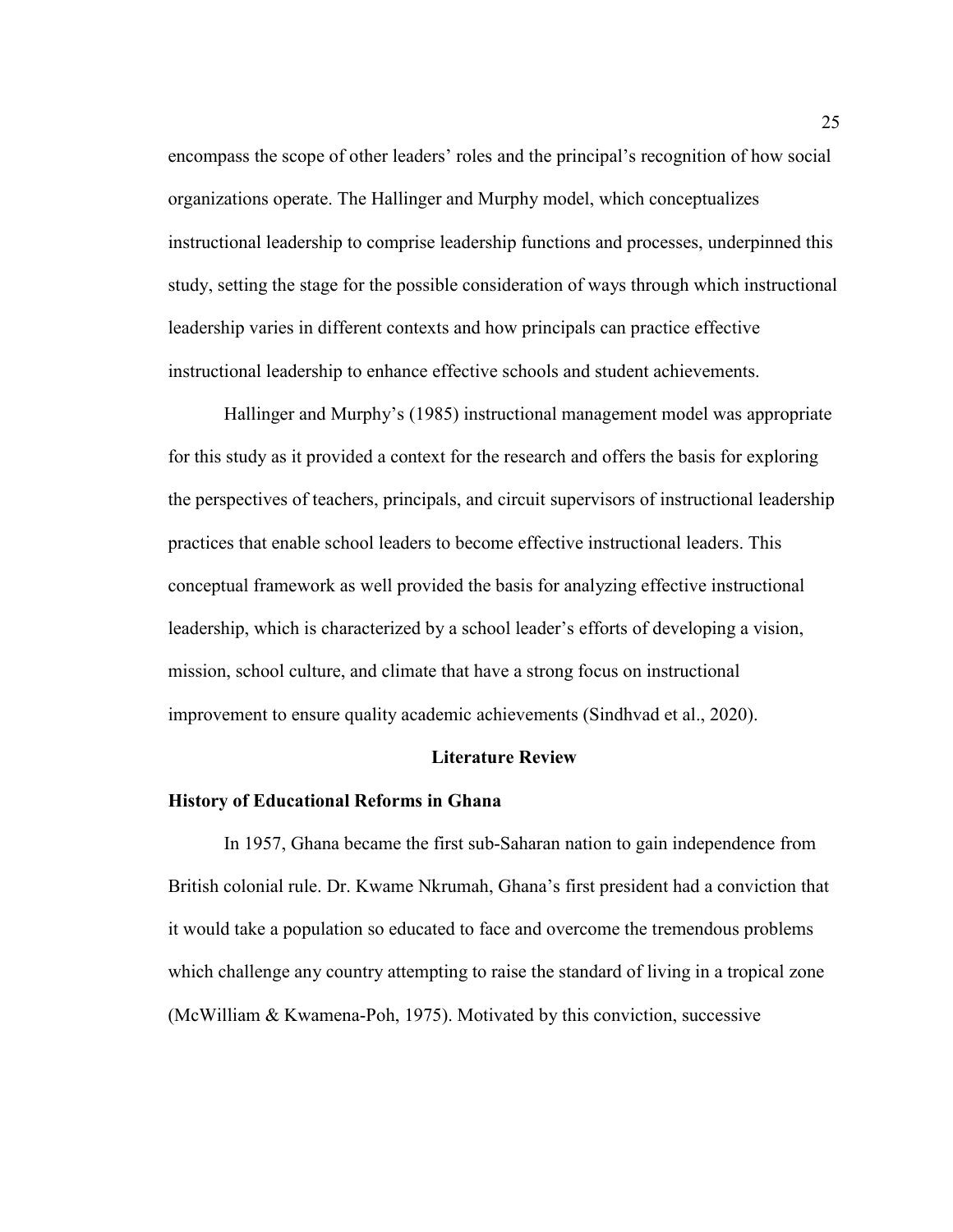governments have detailed several educational policies and reforms to aim at providing Ghanaians a quality educational system for the human and economic transformation.

Dr. Kwame Nkrumah undertook the first educational reform in Ghana. The Accelerated Development Plan (ADP) of 1951, received its legal backing with the coming into force of the 1961 Education Act, which aimed to expand the educational system rapidly. Dr. Nkrumah also recognized the importance of teacher training colleges/schools to have well-trained teachers instruct in schools (Adu-Gyamfi et al., 2016; Aziabah, 2018).

The ADP, commented by McWilliam and Kwamena-Poh (1975), assisted in the expansion of secondary education as the central government forcefully built 15 new secondary schools in built-up localities. In Accra, Tarkwa, Kumasi, Sekondi-Takoradi, among others, also established technical institutions to boost the technical/vocational sector for effective productivity. The content of the ADP of the 1951 reform was to ensure the African identity by embarking on a system that trains teachers from the African perspective. Subjects introduced in this reform related to African cultural identity, values, and practices (Adu-Gyamfi et al., 2016; Aziabah, 2018).

The Education Act of 196, Adu-Gyamfi et al. (2016) and Aziabah (2018) explained, introduced the principle of free compulsory primary and middle school education with a structure comprised of 6 years of primary education, 4 years of middle school education, 5 years of secondary school, and 2 years of advanced-level education (6-4-5-2), making 17 years of pre-university education. This Education Act, McWilliam and Kwamena-Poh (1975) explained, outlined the principles and conditions of teaching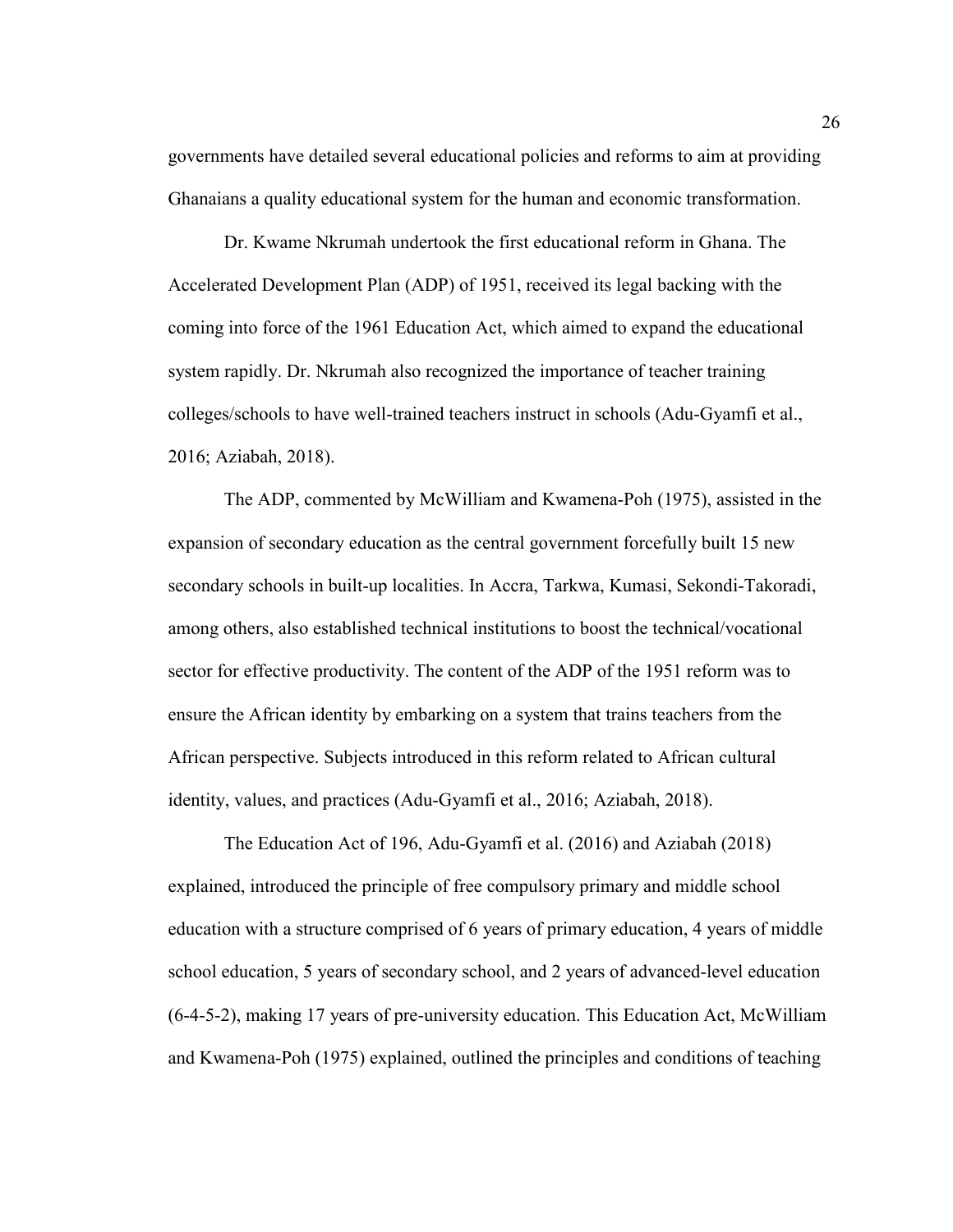service and established a teachers' council responsible for ensuring high standards in the teaching profession. The reform also outlined the requirements for training and certification for teachers in Ghana. Feasibly, this was an attempt to train teachers with the curriculum based much on the indigenous culture and reduced influence of the western cultural realities in Ghanaians' minds with this initiative (Adu-Gyamfi et al., 2016; Aziabah, 2018).

In 1974, the National Liberation Council initiated a reform, which introduced the junior secondary school (JSS) and senior secondary school concept by the Dzobo Committee. In 1987, new education reforms began in Ghana, which saw a significant transformation in Ghana's educational system (Adu-Gyamfi et al., 2016). The Education Act of 1987 aimed at turning the 1974 (Dozbo Committee) measures into reality: a national literacy campaign launched, and pre-tertiary education changed from 17 to 12 years (Adu-Gyamfi et al., 2016; Darko & Abrokwa, 2020).

The 1987 educational reform that ushered in the JSS concept, aimed at improving the quality of education laid some emphasis on headteachers' preparation and development. The reform succeeded in imposing a new education structure (6 years primary, 3 years JSS, and 3 years senior secondary school [6-3-3]) and increased enrollment and the number of infrastructures (GES, 2001; Lonyian & Kuranchie, 2018; Takyi et al., 2019).

 Lonyian and Kuranchie (2018) established that the 1995 educational review in Ghana, which introduced the Free Compulsory and Universal Basic Education (FCUBE) program, stressed the improvement of school management efficiency and required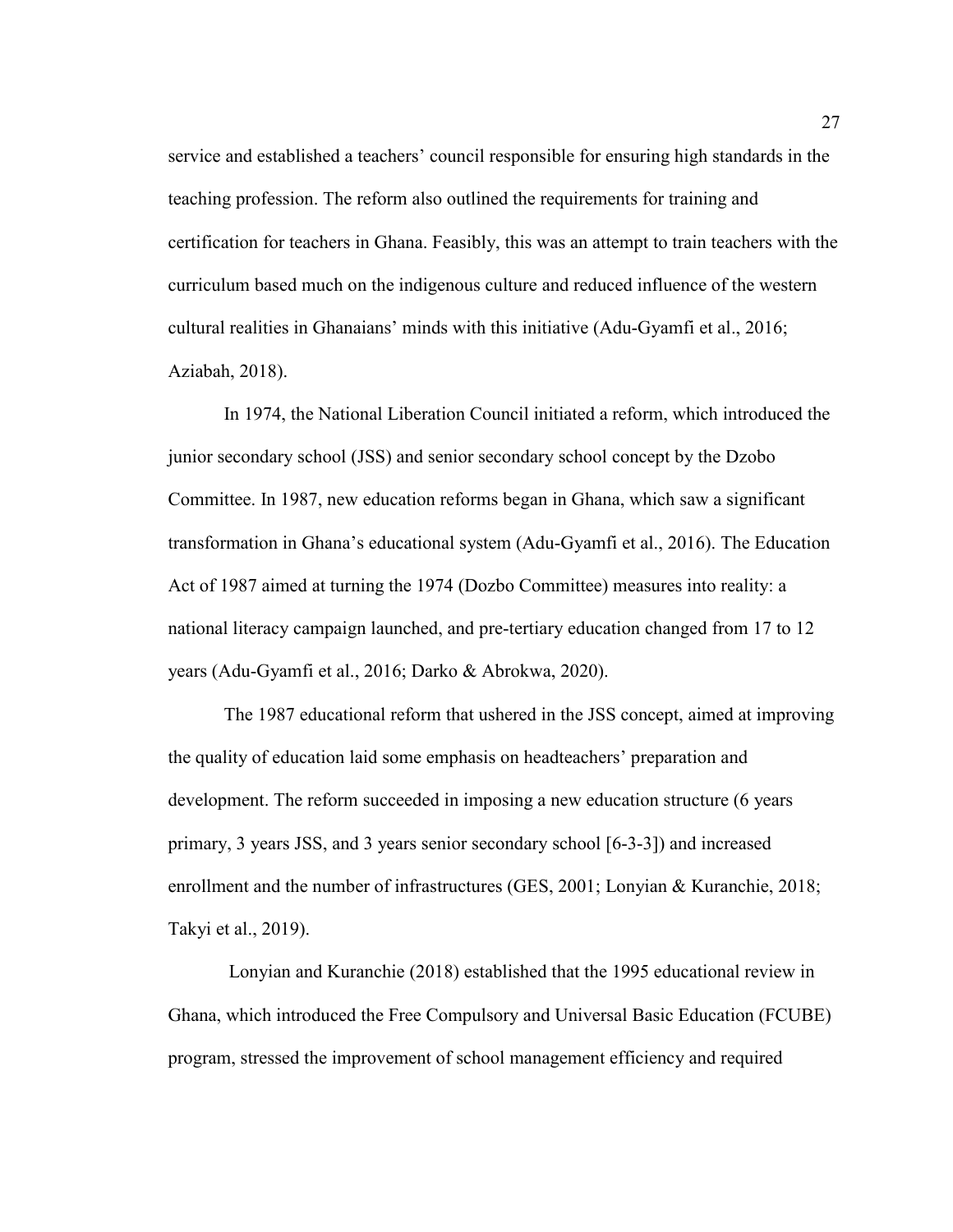headteachers to receive training in school management. Yet, Akyeampong (2010), in a review of 50 years of challenge and progress of education in Ghana, opined that the promise of universal access to basic education and vocational programs were left unfulfilled. Besides, education in the 1990s, which aimed at universal access to primary education, did little to link expansion and access to teacher development, welfare, and systematic expansion of post-primary education. But, in the recent past, Dampson (2019) observed that there had been a considerable effort towards the training of K-12 school headteachers in Ghana through the leadership programs in university education, organized workshops, and in-service training.

The 1992 Republican Constitution of Ghana gave a new impetus to Ghanaian education by mandating the state the duty to provide a free and compulsory universal basic education for all children in Ghana (The Constitution of Ghana, 1992). Under this republic, the Local Government Act of 1993 initiated the decentralization in education administration. The decentralization was to transfer power to district assemblies (Aziabah, 2018; GoG, 2001). Currently, the education structure consists of 2 years of kindergarten, 6 years of primary, 3 years of Junior high school, and 3 years of senior high school (2-6-3-3), following the 2007 educational review by President J. A. Kuffour and another review 2009 by President J. E. A Mills, leading to post-secondary and tertiary education.

There is also a technical/vocational education leading to polytechnics, and apprenticeship leading to the world of work, and 3-4 years of tertiary education (Quansah et al., 2019). Under the presidency of Nana Addo-Dankwah Akuffo-Addo, Ghana has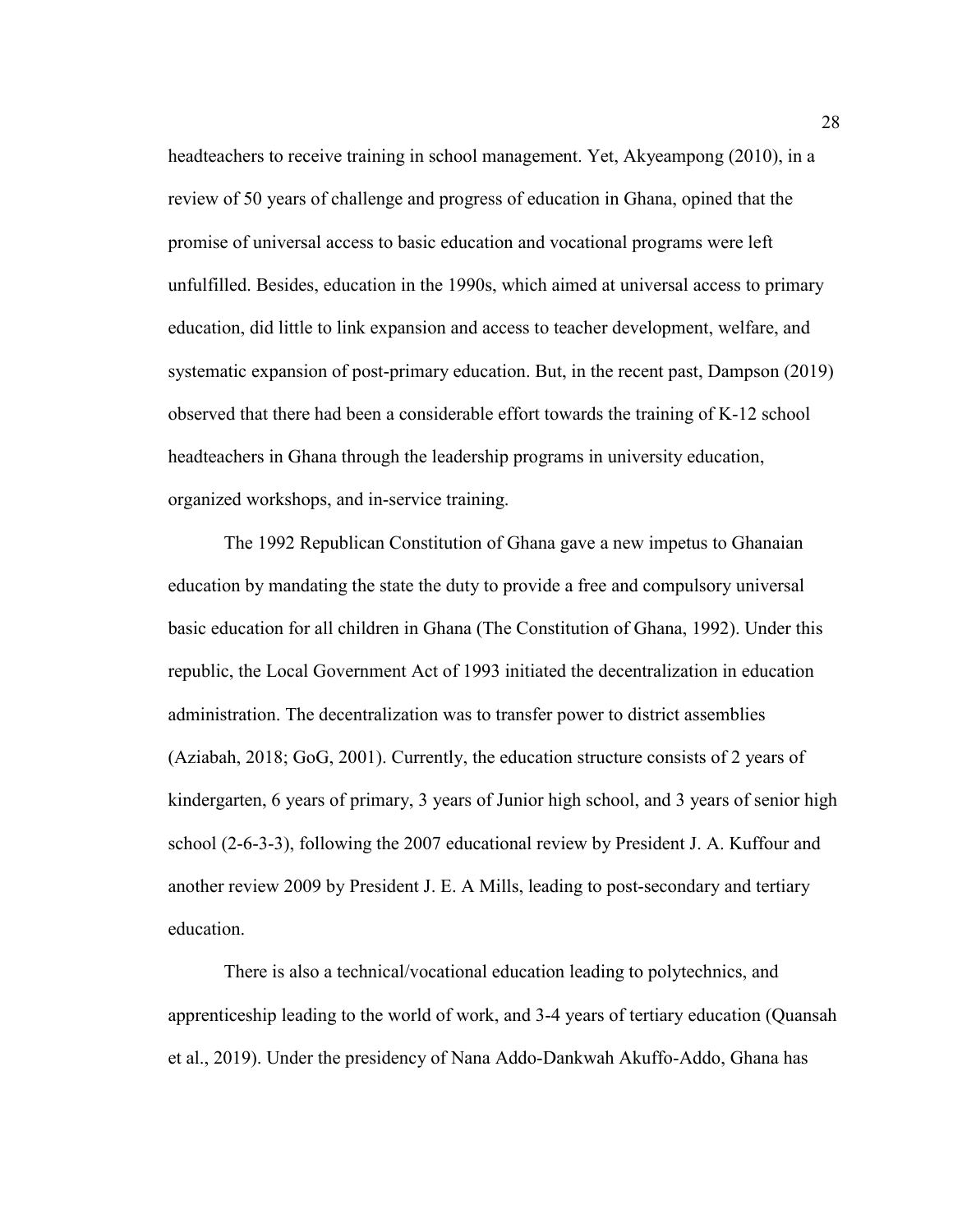extended the (FCUBE) to all K-12 schools in Ghana with the Free Senior High School policy of 2017 (Abdul-Rahaman et al., 2018). In spite of the various attempts at educational reforms, student achievement disparities continue to persist among the rural and urban public K-12 schools in Ghana.

## **Achievement Trends of Students in Ghana**

The Institute of Statistics (UIS) factsheet of the United Nations Educational, Scientific and Cultural Organization (UNESCO) revealed that 90% of children between 6 and 14 years old in sub-Saharan Africa failed to satisfy the minimum proficiency levels in reading and 85% in mathematics, a figure much higher than the world averages of 58% and 56% for reading and mathematics (UNESCO, 2017; ESA, 2018). With this backdrop and in fulfillment of the 1992 constitutional mandate, the government of Ghana (GoG) recognized its responsibility to ensure that every Ghanaian child has a right to quality education to the level possible within the resources of the nation (The Constitution of Ghana, 1992). However, the rural-urban socio-economic disparities in Ghana impact the outcomes of the educational provision of basic education (Takyi et al., 2019).

The Ministry of Education (MOE) through the GES governs and guides all K-12 Schools in Ghana with the same policy regulations and programs oversee a centralized curriculum, syllabus and textbooks, but the academic performance of K-12 schools have generally always been low, with the cities performing better than the rural districts (Takyi et al., 2019). The academic performance of K-12 students in Ghana, particularly those in the rural deprived communities, has been a serious concern for many stakeholders in education as students in the urban schools mostly perform better than their counterparts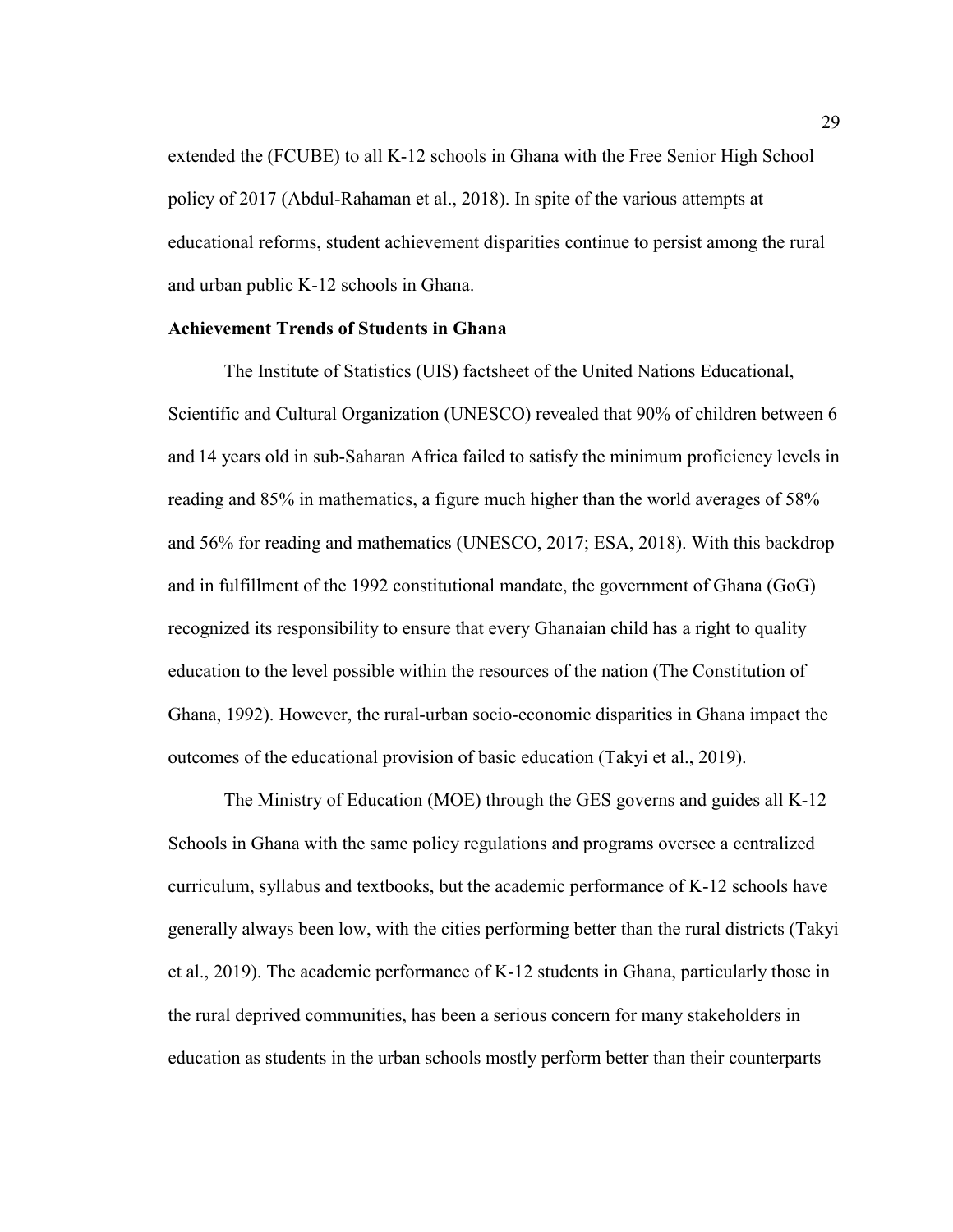in rural deprived schools. With this backdrop and in fulfillment of the 1992 constitutional mandate, the GoG recognized its responsibility to ensure that every Ghanaian child has a right to quality education to the level possible within the resources of the nation (The Constitution of Ghana, 1992).

According to Abreh et al. (2018), students' performance trends in science and mathematics at the basic and secondary school levels within a decade-from 2007 to 2016 in Ghana showed variations in the rural and urban districts. Data available from the West African Examinations Council indicate that in approximately 20% of schools nationwide, results did not provide a definitive pattern. Abreh et al. (2018) underscored that students' performance in WASSCE between 2007 and 2016 for both mathematics and science is generally had a high percentage of students who failed, though some students performed better in some of the years like 2016 in comparison to the preceding years of 2013, 2014, and 2015.

From 2007 to 2012, students' performance in Ghana from WEAC data improved progressively but plummeted from 2012 to 2015 and went up again in 2016. Ghana registered about a 30% failure rate in integrated science for each of the years. However, Takyi et al. (2019) stressed that the rural-urban disparities in Ghana impact the performance of basic and secondary education. These disparities in education are evident in the results of the national BECE which is a transition requirement to senior high school and the WASSCE, a transition requirement to higher education (Anlimachie, 2019; ESA, 2018).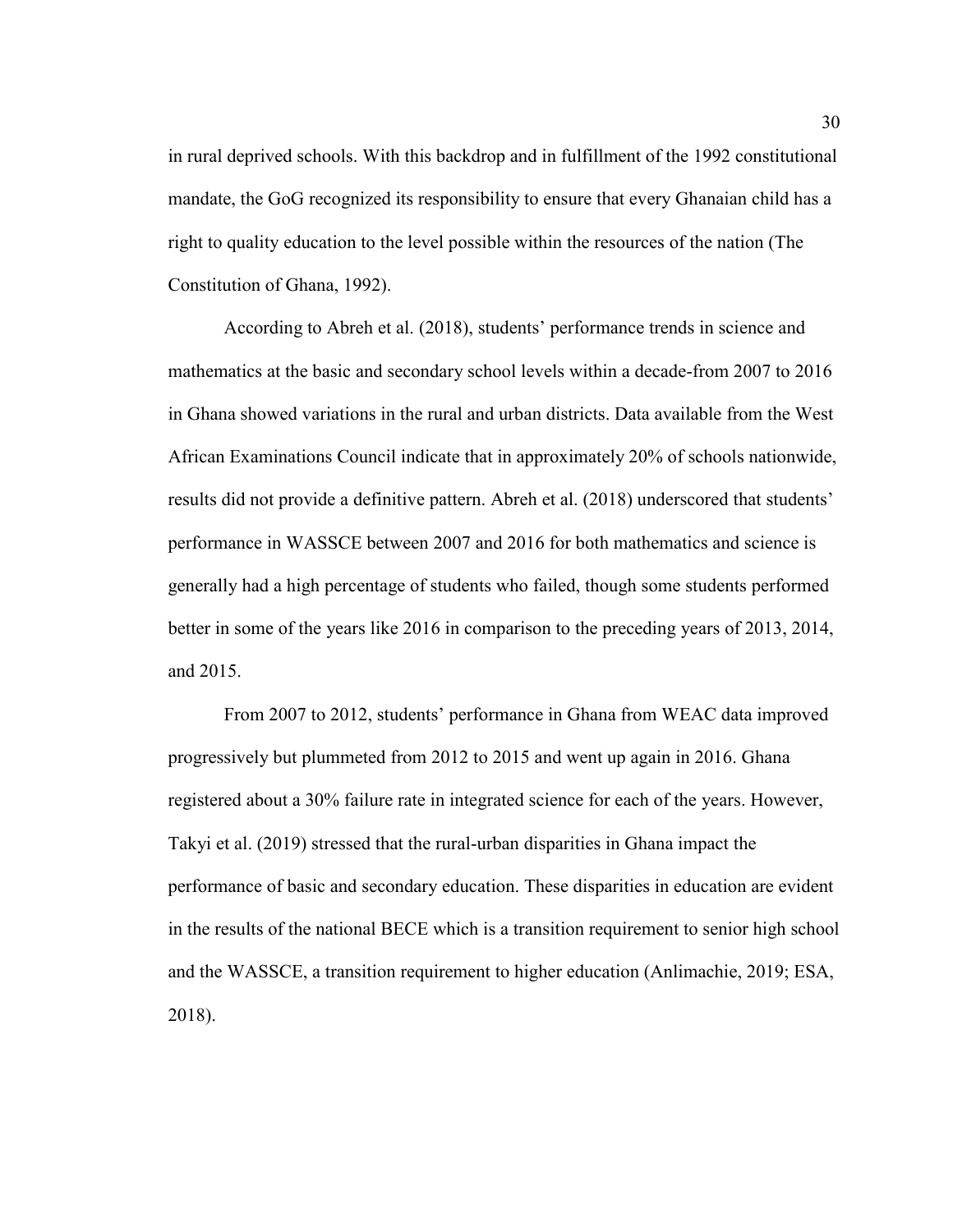Learning outcomes have been areas of concern for the past ten years, with wide variations in BECE and SSSCE/WASSCE results across districts. In particular, Adamba (2018) and Anlimachie (2019) conceded that the persistent lower performance of students from the rural schools in the country's BECE and WASSCE testify that the schools in urban areas perform better than those in rural areas. EGRA results showed that in both 2013 and 2015, only 2% of pupils in Primary 2 schools could read at grade level, with 50% of those tested unable to recognize a single word (ESA, 2018). The 2015 EGMA found that while 46–72% of pupils scored well on procedural knowledge sub-tasks, conceptual knowledge sub-tasks were much more challenging, with nearly 75% of pupils unable to answer a single question correctly in some cases. These assessments show that urban areas significantly outperform rural districts in both reading and mathematics (ESA, 2018; MOE, 2018).

The transition rate between junior high school and senior high school reached 68% in 2016/17, anticipated further increment with the introduction of the New Patriotic Party's policy of free senior high school in 2017 per the assessment of the ESA (2018). In recent years, Ghana has made significant strides in expanding education access. Between 1999 and 2015, net primary enrollment increased from 61 to 91%, and net secondary enrollment increased from 32 to 55% as Ghana introduced Free and Compulsory Universal Basic Education. While these gains in education access are significant, they are not necessarily mirrored by gains in education quality (USAID, 2018). A performance gap was observed between urban and rural Ghana, which could be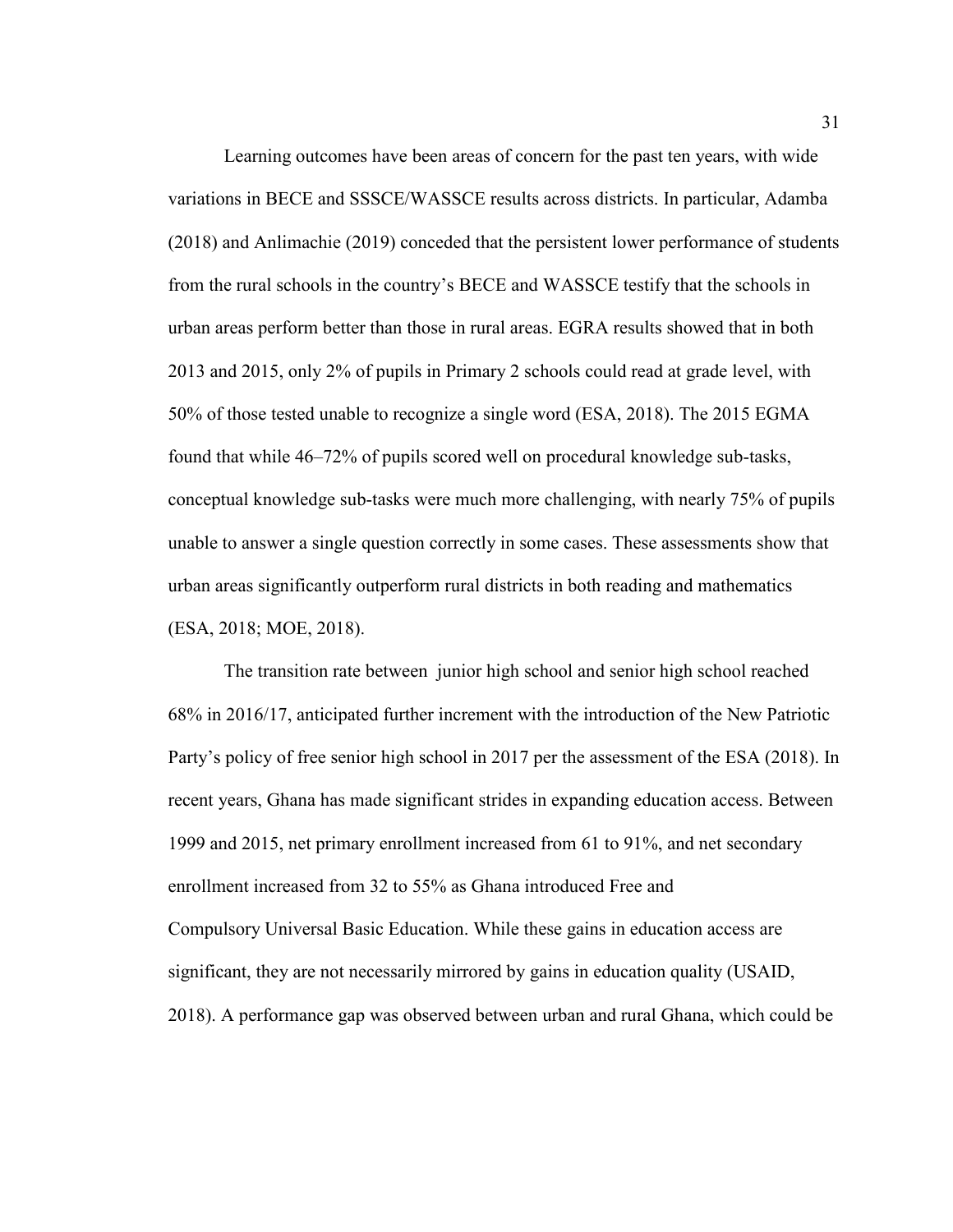explained by the disparities in the distribution of educational facilities and resources, both human and material.

# **Instructional Leadership in Perspective (Overview)**

The concept of instructional leadership has extensively been studied in the recent past decades. A myriad of models and concepts and theories exist to explain instructional leadership, and among these models is the instructional management model of Hallinger and Murphy (1985). Hallinger and Murphy explained instructional leadership as the principal's behavior to promote and improve the teaching and learning process in schools related to teachers, students, parents, school plans, and management. Instructional leadership as a concept is a leadership role for principals and teachers who continually refine their teaching, provide advice and expertise to colleagues through monitoring and continuing education, and participate in peer review both of individual teachers and the instructional program (DiPaola & Wagner, 2018; Wiezorek & Manard, 2018).

The purpose of leadership, Elmore (2000) observed, is the improvement of instructional practice and performance irrespective of role. Aas and Paulsen (2019) emphasized that providing resources, continuity of visibility, teacher professional development, supporting teaching instruction, maximizing instructional time, and for Cansoy and Parlar (2018), tracking student progress, offering feedback on teaching and learning, as well as a practitioner of the curriculum are some effective instructional leadership practices that instructional leaders must develop to achieve school development and better outcomes. In support, Özdemir et al. (2020) argued that the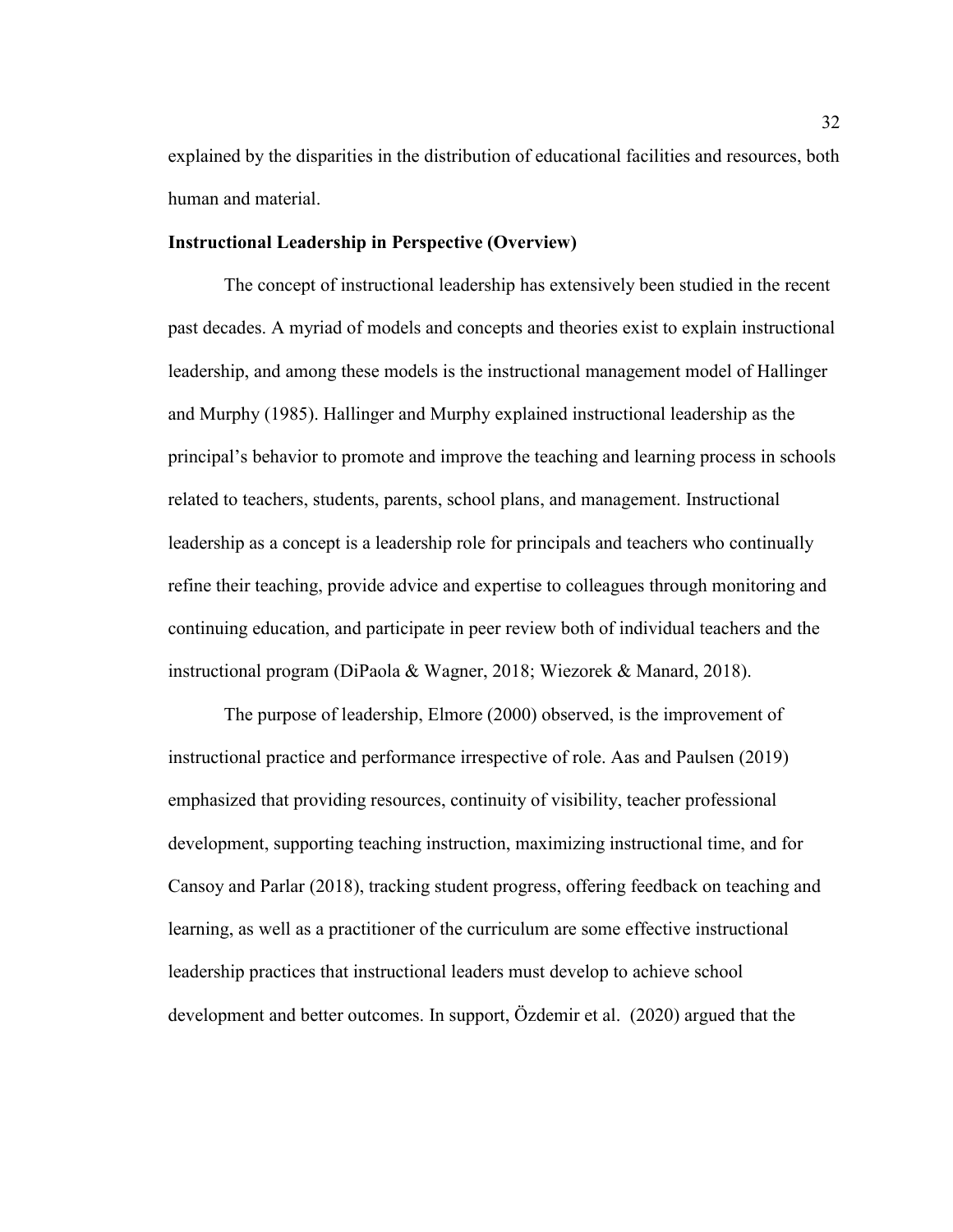effective way instructional leaders may achieve school development and student achievement is by focusing on the pedagogical development of teachers and students.

More so, supporting teacher professional development, improving school performance, and enhancing student outcomes are part of the core mandate and responsibilities of school principals. Coenen et al. (2019) admitted the surge in the global demand for educational leaders' accountability about the quality performance of schools had exacerbated education stakeholders' interest in school leaders' leadership styles. Besides, instructional leadership distinguishes itself from other leadership styles. It is peculiar to educational organizations that aim to achieve success in the teaching-learning process and raises successful students for society (Coenen et al., 2019).

Further, Gorton and Schneider (1991) opined that instructional leadership provides the desired conditions for learning and teaching, increasing the school staff's satisfaction, and transforming the school into a productive environment. Leadership development increasingly continues to be a priority of policymakers in many educational systems and organizations, Harris et al. (2019) argued as a means of improving educational outcomes, resulting in increased attention paid in several countries. To the type of leadership that supports organizational improvement and transformation, the instructional leadership style of school principals has proven to be among the critical determinants of improving school performance. Yet, as indicated by Hallinger, Adams et al. (2018), in certain countries, the research base on a well-documented, extensive and international empirical literature of instructional leadership has yet developed fully.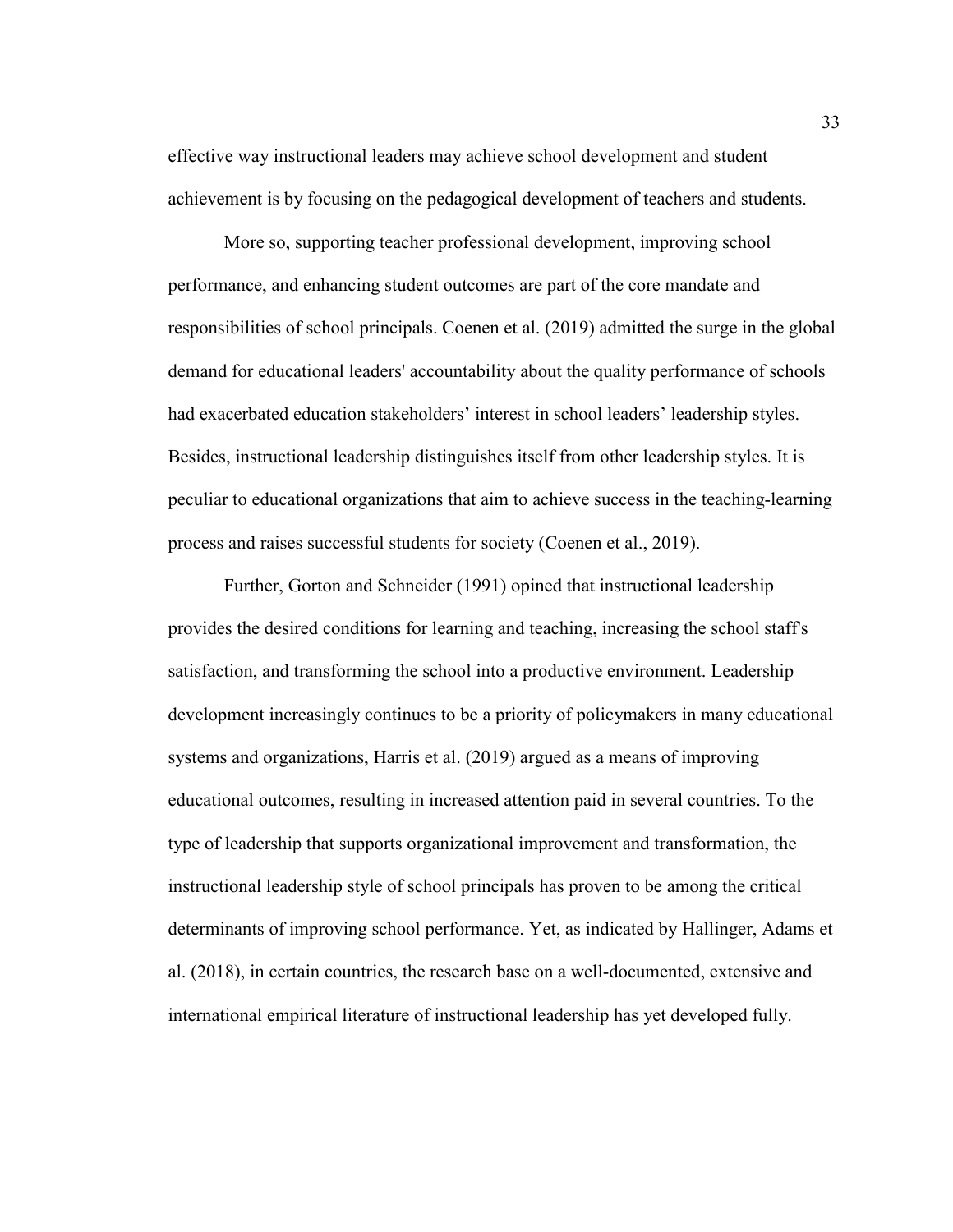In contributing to the effectiveness of instructional leadership for school development, DeWitt (2020) asserted that in the recent past, the extent to which instructional leaders (principals) employ assessment data for instructional planning had increased globally. This, together with the instructional leaders' involvement in assisting teachers in utilizing effective instructional practices and commitment to developing the school climate as a professional learning environment (Boyce & Bowers, 2018). Hallinger (2018) contributes to instructional leadership's impact on school development, postulating that instructional leadership promotes teachers' effectiveness, and increases student performance. Similarly, Lotan et al. (2019) affirmed that instructional leadership occasionally changes instructional practice and fosters student engagement in learning.

 Also, changes in pedagogy are possible when teachers have the opportunity of trying out new strategies, receive feedback, address challenges in the implementation of programs, and iteratively improve throughout multiple workshops when advisors and coaches are accessible. Furthermore, Lotan and Burns (2019) argued that effective instructional leadership practices give teachers a renewed sense of collegiality and purpose and a shared mission that emphasizes their professional identity, keeps them at the post, and provides a sense of responsibility that holds out beyond their classrooms. A sense of feeling that supports active school development and increased student achievement. With the importance and growing understanding of instructional leadership, it is necessary to understand the historical evolution of school leadership in Ghana.

**Historical Perspective of School Leadership in Ghana for the Last 20years.**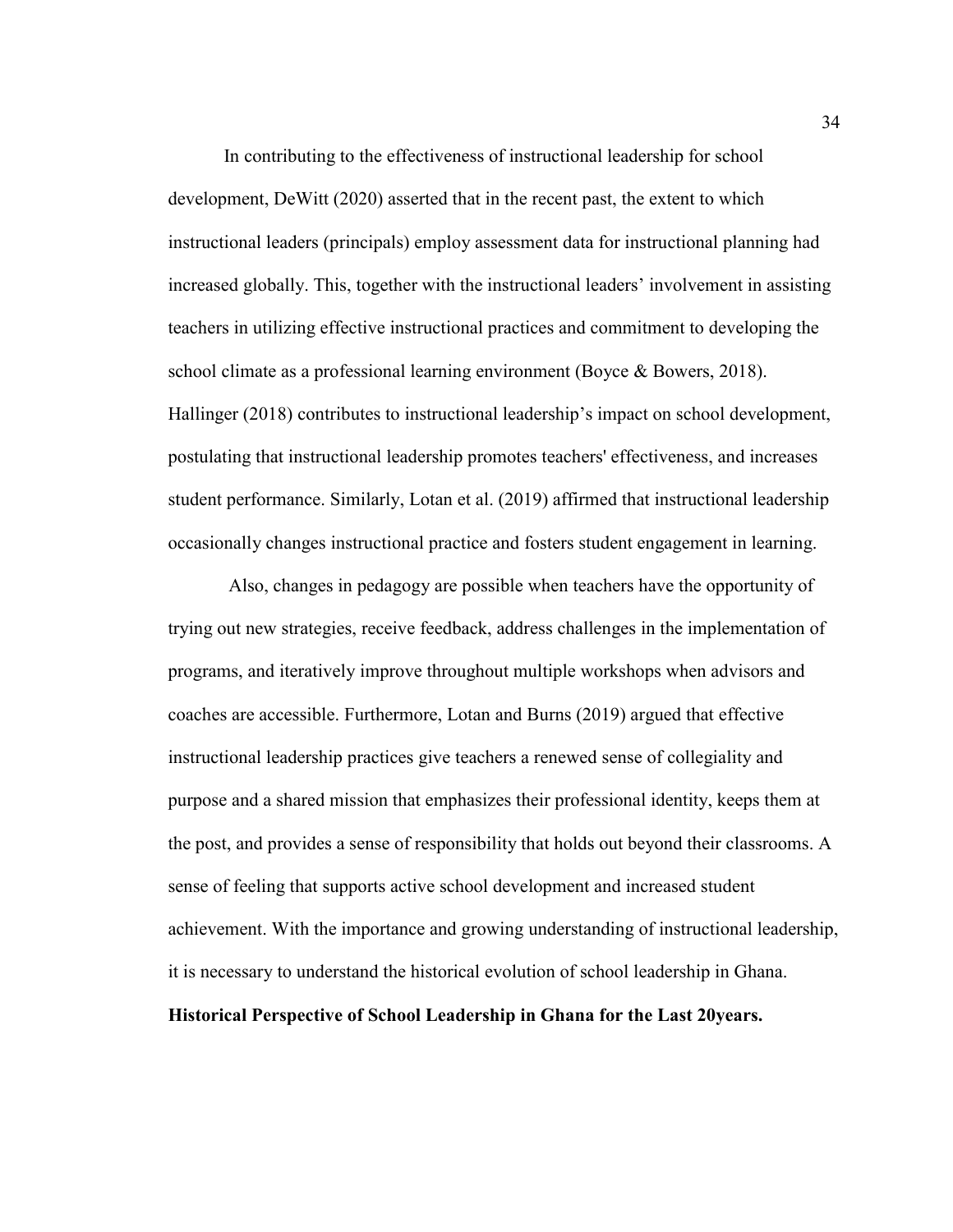Education is the foundation for building a country's human and economic capital for future prosperity and progress, which for Nooruddin and Bhamani (2019) calls for effective teaching instruction supported and stimulated by the role of school leadership to engage and equip teachers to facilitate student learning and achievement. Nooruddin and Bhamani (2019) join Daniëls et al. (2019) to explain that school leadership is a process of influence that gears toward achieving specific goals objectives based on a shared vision of all stakeholders. The 1987 educational reform, which initiated the JSS concept that aimed at improving the quality of education, laid some emphasis on headteachers' preparation and development (Lonyian & Kuranchie, 2018).

Lonyian and Kuranchie (2018) established that the 1987 educational reforms in Ghana stressed the improvement of school management efficiency and required headteachers to receive training in school management. The GES (2001) recommended that schools set up school management committees (SMCs), governing bodies, and parent-teacher associations (PTAs) to collaborate with school heads to implement school policies (GES, 2001). The leadership role of the headteachers (principals) is significant to effective schools and student achievement.

Martin (2019) and Ganon-Shilon and Chen (2019) underscored a relationship between the implementation of educational reform, effective schools, and headteachers' leadership ability. The Commonwealth Secretariat (1993) stressed the nature and quality of the school head's leadership and management as essential to school effectiveness and quality academic achievement. Lonyian and Kuranchie (2018) emphasized the significance of school leadership in quality education in the assertion that quality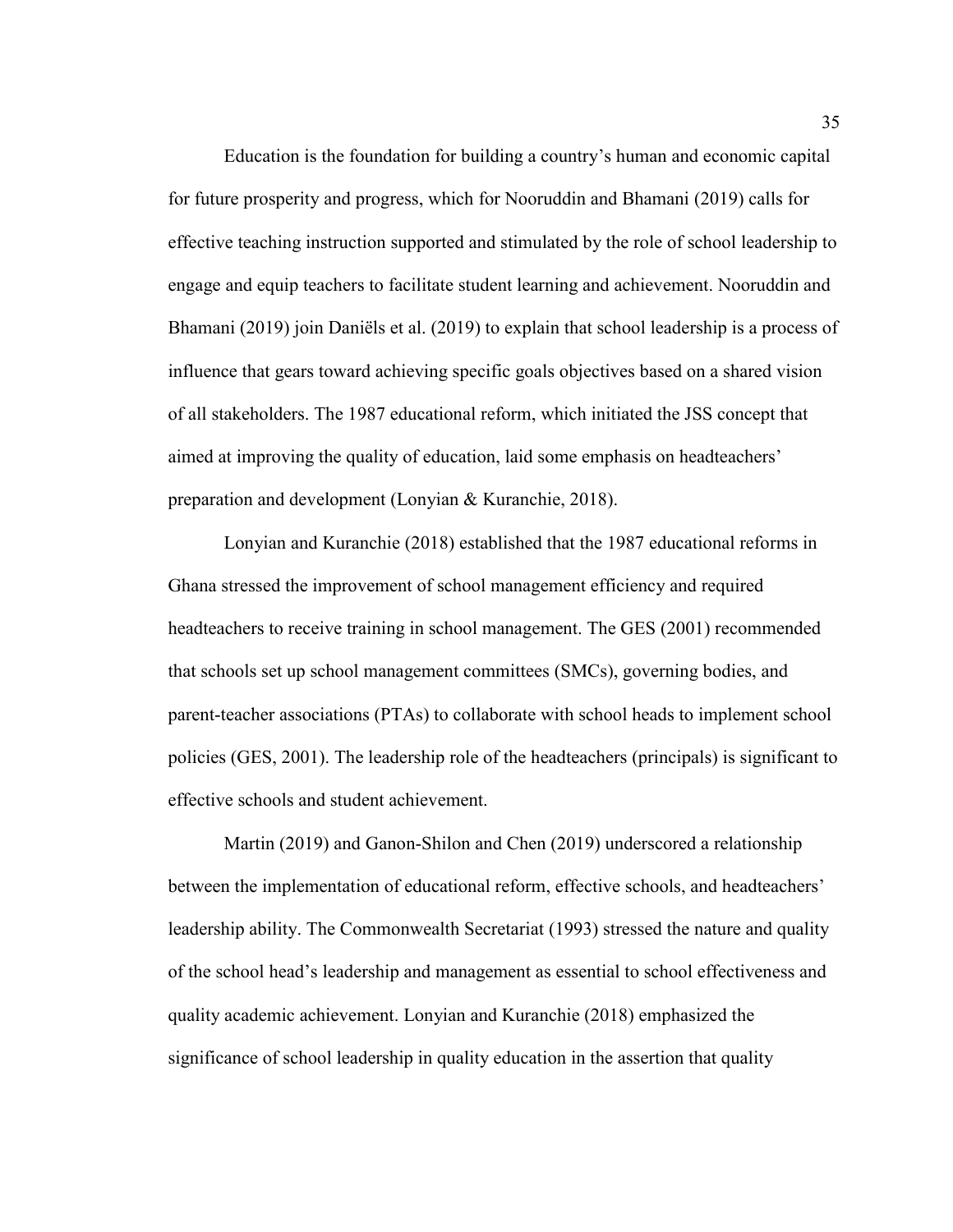education depends essentially on the quality of school leadership than on the abundance of available resources.

However, the schools' capacity to improve teaching instruction and student learning is much influenced by the quality of the principals' leadership because headteachers' leadership is critical to the success of schools. Sarpong and Kusi (2019) postulated that despite the implementation of several educational reforms in the past that focused on improving the teaching and learning processes, Ghana faces leadership challenges, particularly the training and development of headteacher leadership at the pre-tertiary levels, mainly rural K-12 schools.

In Ghana, the central government through the MOE has been responsible for the overall management of education which comprises central administrative and technical departments. These departments involve planning, budget, monitoring and evaluation, and statistics, research, information management, and public relations of Ghana's schools and educational institutions (Abugre, 2018; Akyeampong, 2010). The GES has the mandate to ensure and coordinate the implementation of all policy pertaining to basic education and senior high school education  $(K-12)$ . The GES also has the mandate to develop all formal pre-tertiary educational curriculum and certification, with its central divisions: Regional education offices, municipal education offices, and district education mffices (Ministry of Education, 2018).

The Ministry of Education representing the central government is responsible for providing and managing education in Ghana with the various statutory bodies under this ministry. Education policies are formulated at the national level by the central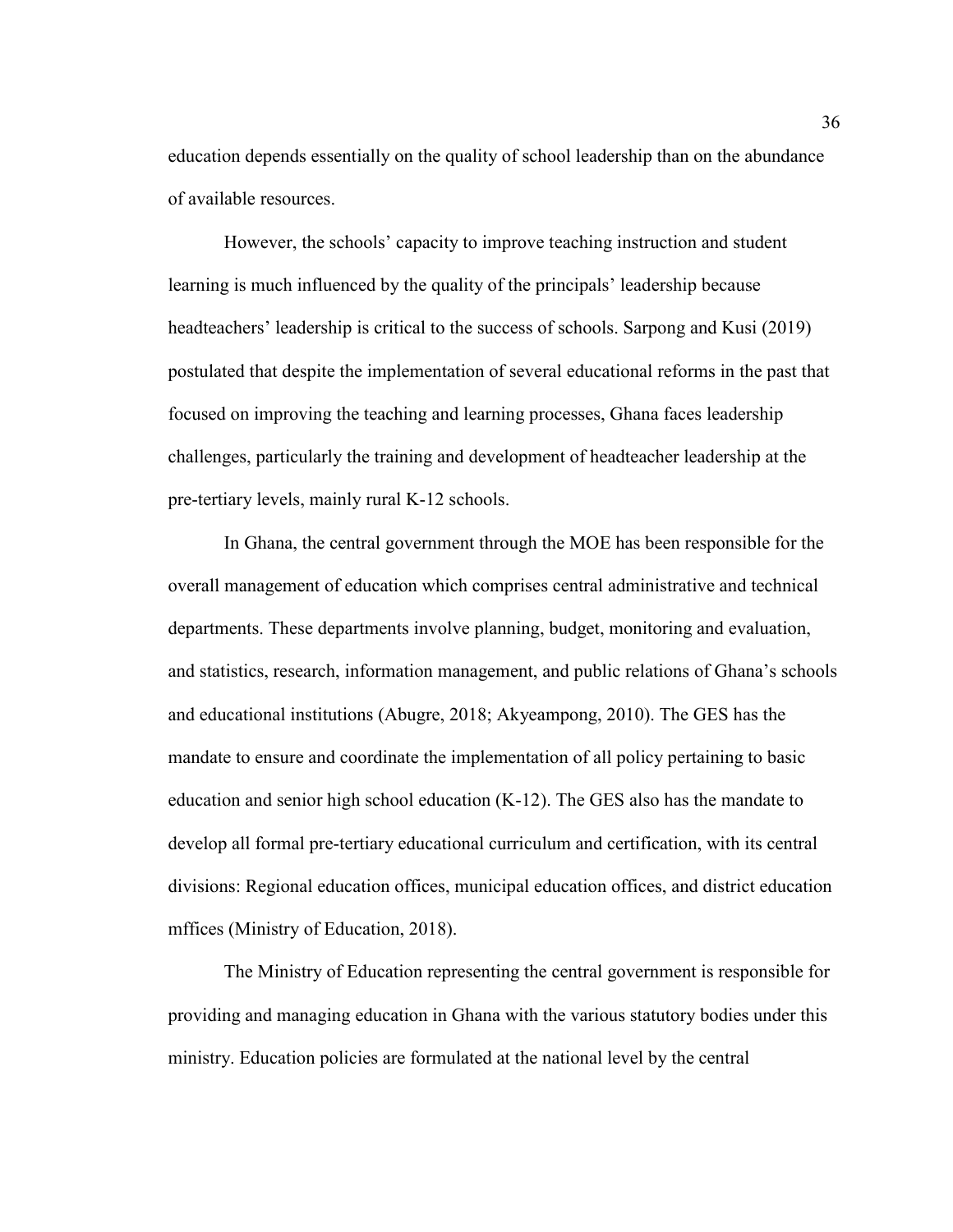government through the MOE, the political figureheads and technocrats, and to the GES to implement in the schools through regional and district representatives of the Ghana education service (Ministry of Education, 2018). The GES implements education policies at the pre-tertiary (K-12) level for and on behalf of the MOE (Ministry of Education, 2018). According to the MOE (2018), the regional directorates of education, headed by a regional director of education (RDO), are responsible for implementing education policy in each of the regions in Ghana. The RDO make available, funds, educational resources, and materials from central government to all the districts in his region (Akyeampong, 2010).

The district education office (DEO), headed by the district director of education (DDE), is responsible for implementing education policy and education-related matters and programs of GES at the district level. The DDE supervises and monitors schools within the district, providing educational resources and infrastructure, managing the finances, and the capitation grant through the headteachers (Akyeampong, 2010; GoG, 2001). Aziabah (2018) articulated that the implementation of educational policies formulated at the national level is carried out at the school level by the headteachers (principals) who are the schools' administrators and are responsible for running schools and implementing policies set by the education the authority under the overall direction and guidance of DDE. Aziabah explicated further that the activities of the DEOs are, in principle, supported by the district assemblies (DAs), which are statutory bodies created by law for the primary purpose of decentralizing government business at the local or district level, developing school infrastructure, and mobilizing local communities to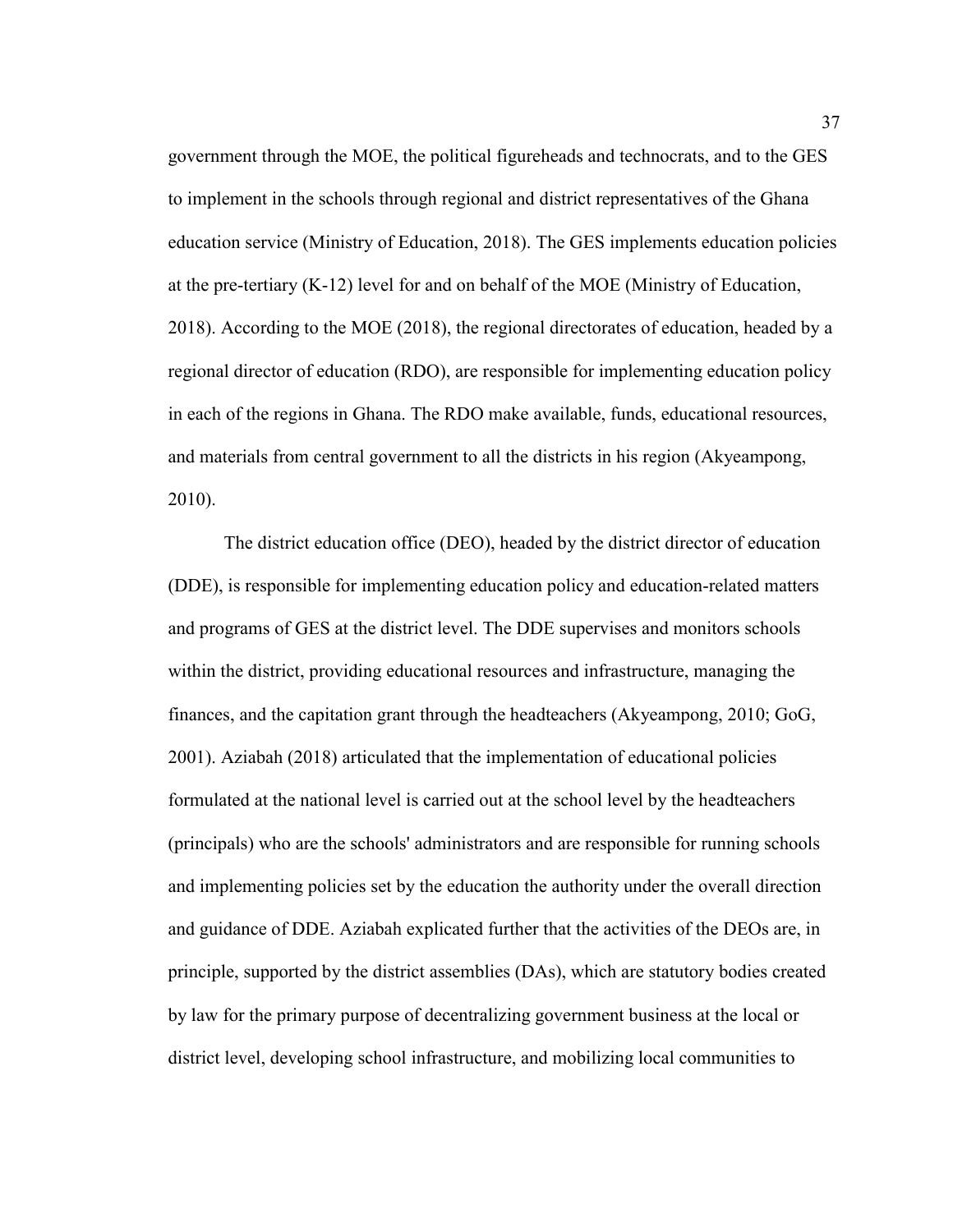support the provision and delivery of pre-tertiary education the local levels. Thus, the DAs have a statutory duty for providing communities under their jurisdiction with education following national policy guidelines laid down by the central government (Aziabah, 2018; Quashigah, 2001).

Headteachers (principals) undertake the management and accountability roles at the school level (Lonyian & Kuranchie, 2018). However, Sarpong and Kusi (2019) agree with Akyeampong (2010) that lack of resources and insufficient training for principals and professional development hinder the successful fulfillment of this job responsibility. The limited authority and training of headteachers mean that they are often not seen as figures of authority at the school (Sarpong & Kusi, 2019). Circuit supervisors at the local level have the role of checking teachers' lesson plans, teacher and pupil attendance records, schools' performance, and instructional materials, but has not been effective (Lonyian & Kuranchie, 2018). The MOE put these structures in place to ensure quality education at the pre-tertiary level, focusing on improving the quality of teaching and learning for improved student achievement, an objective which requires, among other factors, quality school leadership (Kwaah & Palojoki, 2018).

Over the years, Ghana, in her educational reforms, Dampson (2019) asserted, seems to be silent or done little on creating sustainable professional leadership development opportunities for school leaders to be professionally and effectively develop as school leaders. With regards to the selection of headteachers to K-12 schools in Ghana, particularly, the Basic schools both Dampson and Sofo and Abonyi (2018) agreed that it is either been appointed or rise to such positions based on rank and years of service who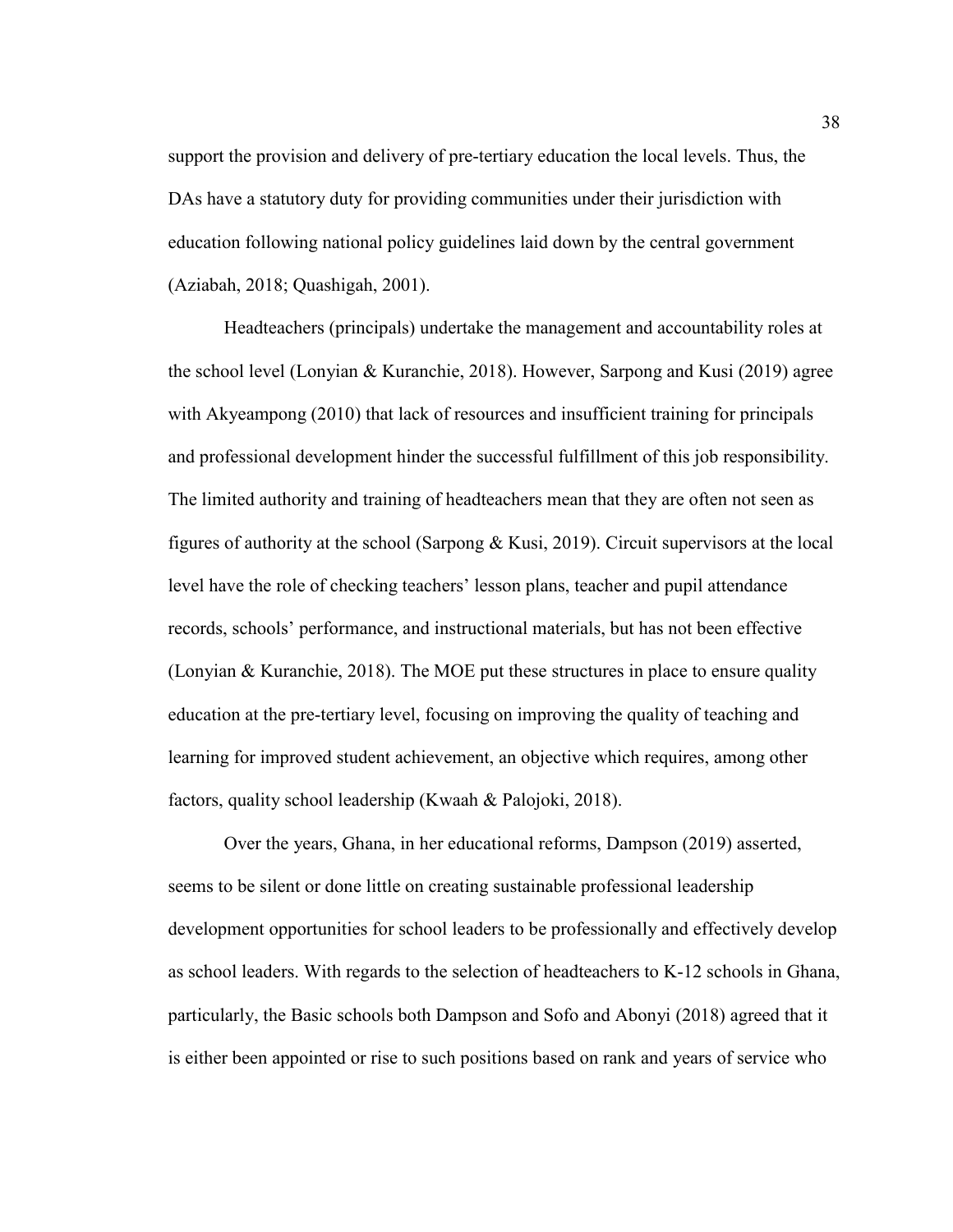are appointed many times without any form of preparatory training. The criteria as stipulated by the 1987 educational reforms were; basic school headteachers with the qualification of a principal superintendents or, at least senior superintendents who had passed through interviews and a week in-service training in school leadership (Dampson, 2019).

Lonyian and Kuranchie (2018) and Sofo and Abonyi (2018) affirmed the two approaches GES use in appointing headteachers to K-12 schools in Ghana as first, the appointment through direct posting. Thus, appointing newly-trained teachers to lead schools, especially in the rural and difficult to staff areas. Second, the appointment through selection and interviews mostly applied to urban schools where prospective candidates for interviews are selected through recommendations by circuit supervisors and other senior officers.

The authors emphasized that once the school leaders, especially those in the rural primary schools in Ghana, are appointed are seldom supported as leaders. At the same time, most of them gain experience through their effort. Sofo and Abonyi (2018) in commenting about the leadership issues in the K-12 education system in Ghana stressed that educational leadership in the Ghanaian context is not even captured as a course or subject in the curriculum of the teacher training institutions in Ghana, where teachers who eventually become basic school leaders are trained.

However, Dampson (2019) postulated that the two public universities, the University of Cape Coast and the University of Education, Winneba, primarily established to train teachers for the education sector in Ghana focused on high school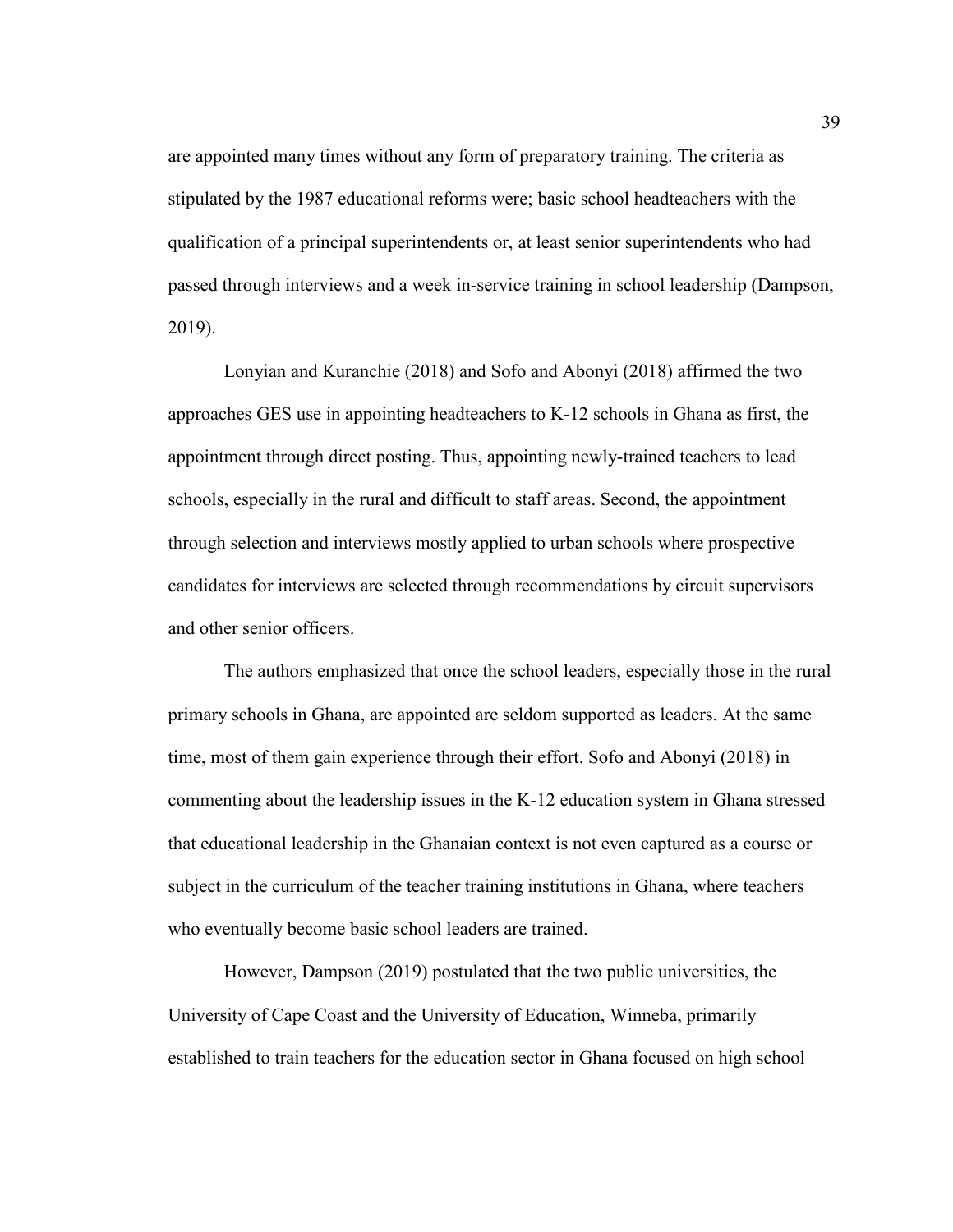administrators and not basic school leaders. Thus, there has been a lack of focus on developing school leadership proficiencies, which is integral to the success or failure of educational reforms in Ghana. In conclusion, Lonyian and Kuranchie (2018) emphasized the significance of school leadership in quality education. They asserted that quality education depends on the quality of school management, more than on the abundance of available resources. But the capacity of schools to improve teaching instruction and student learning is much influenced by the quality of the headteachers' leadership because the leadership provided by headteachers is critical to the success of schools.

### **Managerial School Leadership to Instructional Leadership**

School leadership is highly critical to the education system and the success of every educational institution. The cruciality of school leadership runs through all facets of school life. Şenol and Lesinger (2018), citing Hallinger (2009) *Leadership for the 21st-century schools,* attests that before the 1990's the principal as a school leader exercised the roles of educator, coach and mentor, and administrator. That leadership mainly focused on framing the school's goals, maintaining high expectations for teaching and learning, promoting teacher's professional development, instructional supervision, curriculum coordination, monitoring students' progress, and developing school programs as instructional experts (Şenol & Lesinger, 2018). Hallinger, Gümüş et al. (2020) indicated that school principals' responsibilities as leaders were instructional, political, and managerial. These responsibilities were separate and associated with the kind of sole leader with authority to oversee the school administration, with a top-down authority of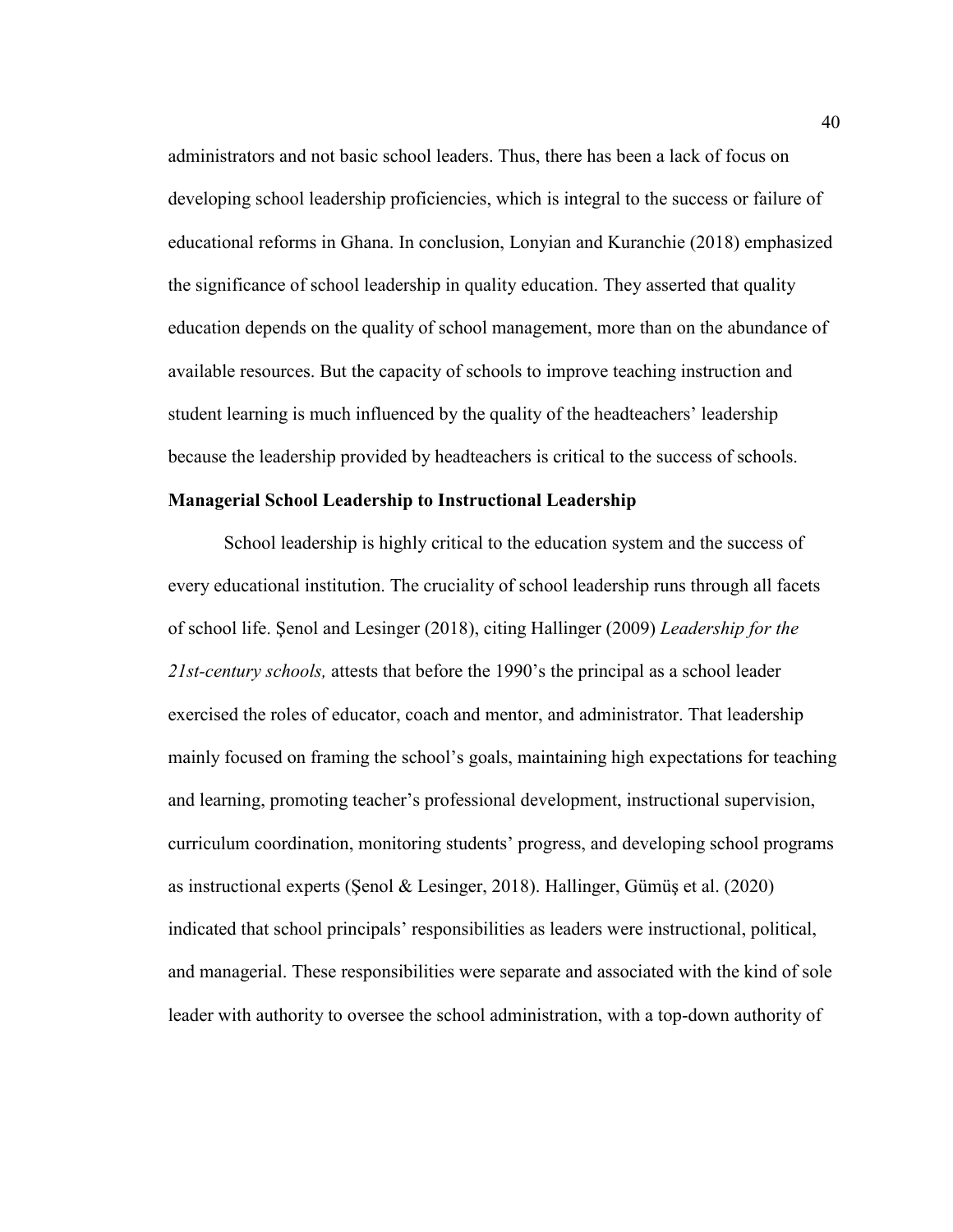principals to rescue and transform failing schools from their vulnerable state to successful institutions (Hallinger et al., 2020).

The managerial school leadership is where principals prioritize administrative and political roles as separate, and in the perspective of Hallinger (2005) and Shaked and Benoliel (2019), has evolved to the concept of instructional leadership where the principal, as an effective instructional leader, provides effective leadership that encourages the qualities in teachers and students. The managerial school leadership concept, Wenno (2017) asserted, manages education in school effectively and efficiently to achieve quality education expected by all stakeholders. The principal in the managerial school leadership is the organization manager who strategizes to achieve educational goals and performs managerial functions such as planning, organizing, and controlling school activities. May et al. (2020) agreed with Wenno that the managerial functions of the principal ranges from planning, developing, utilizing, and empowering all departments and elements of school, which includes teachers, students, administration, and infrastructure to improve teacher quality and student achievement.

The emergence and emphasis on the decentralization of school's management and accountability of educational control taking center stage throughout the world have led to more responsibility for a broader spectrum of facets of school management at the school level and less centralized control of school management. This emergence, OECD (2009) noted, has to lead to reforms of the principal's responsibilities from an emphasis on administration in terms of the compliance of schools with bureaucratic procedures to a broader role that combines administration with instructional leadership with much focus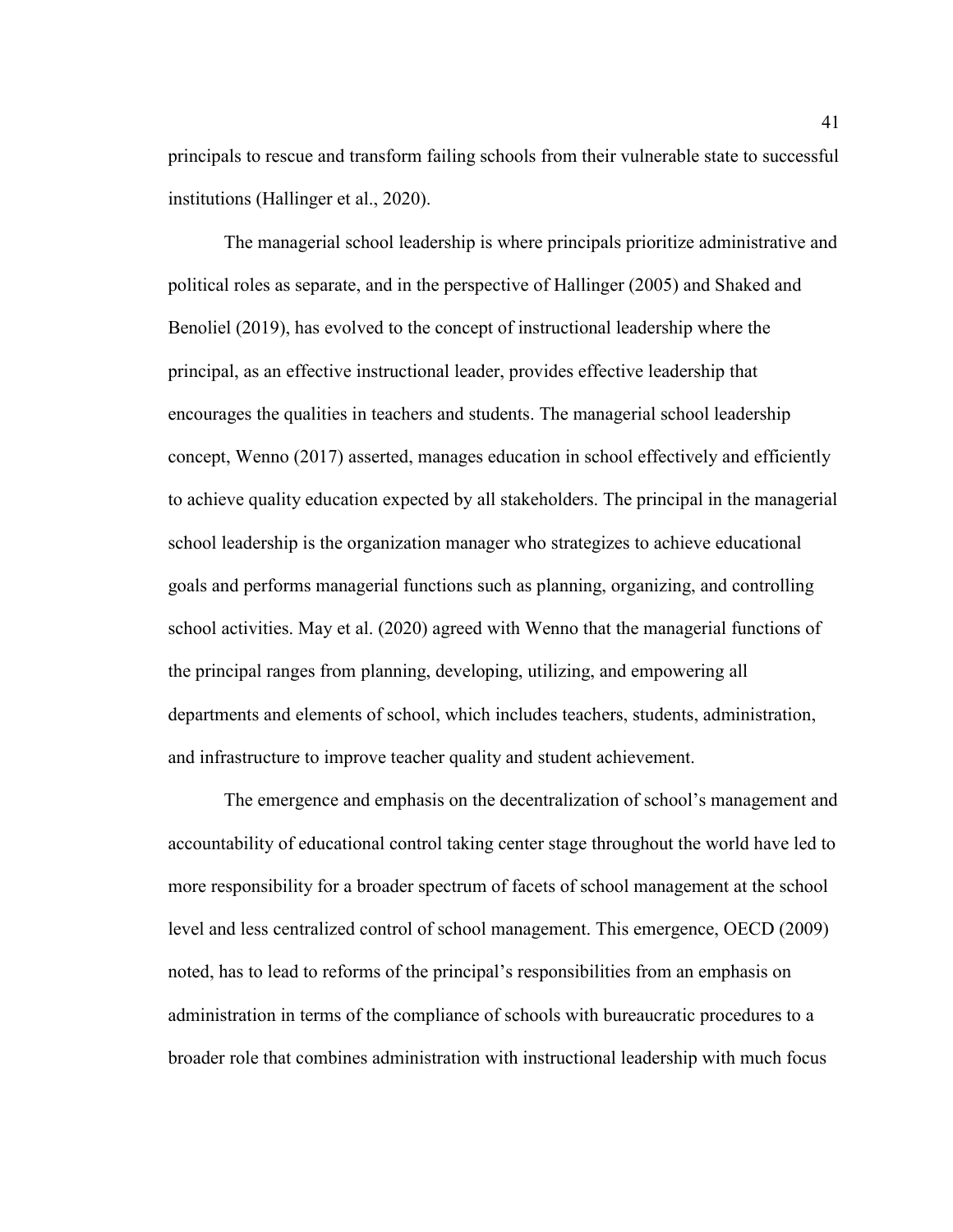on the principal's management of teachers and their teaching. Also, Hallinger (2005) and Shaked and Benoliel (2019) agree that the concept of school leadership has evolved into instructional leadership roles where principals prioritize increased teacher instructional practices and student learning. Again, the authors indicate that the managerial school leadership has evolved to the instructional leadership roles where principals motivate teachers and students to step out beyond classroom boundaries to ensure the school's transformation from a workplace to a learning place (Hallinger, 2005; Hallinger et al., 2020).

The managerial school leadership system designated principals as school leaders and organization managers. The schools' leadership system is currently distributed across different situations and people, which has been widely influential in involving and across myriads of stakeholders. Alsaleh (2019) observed that the effectiveness of instructional leadership hinges on the extent to which the influence of instructional leadership promotes teacher instruction and learning. This included leader's learning, and occasionally, parents' learning to support enhanced collaboration and engagement, quality teaching and learning, and the overall welfare of students. This leadership style requires more people on board than being sole authority responsibility (Lang, 2019).

Although instructional leadership distributes leadership roles by delegating responsibilities to other teachers and staff, it does not render the principal redundant and indifferent to the school's activities and issues. Instead, it promotes principals' interaction with teachers and staff in developing relevant human and material resources, routines, and structures to promote teaching instructions, student learning, and academic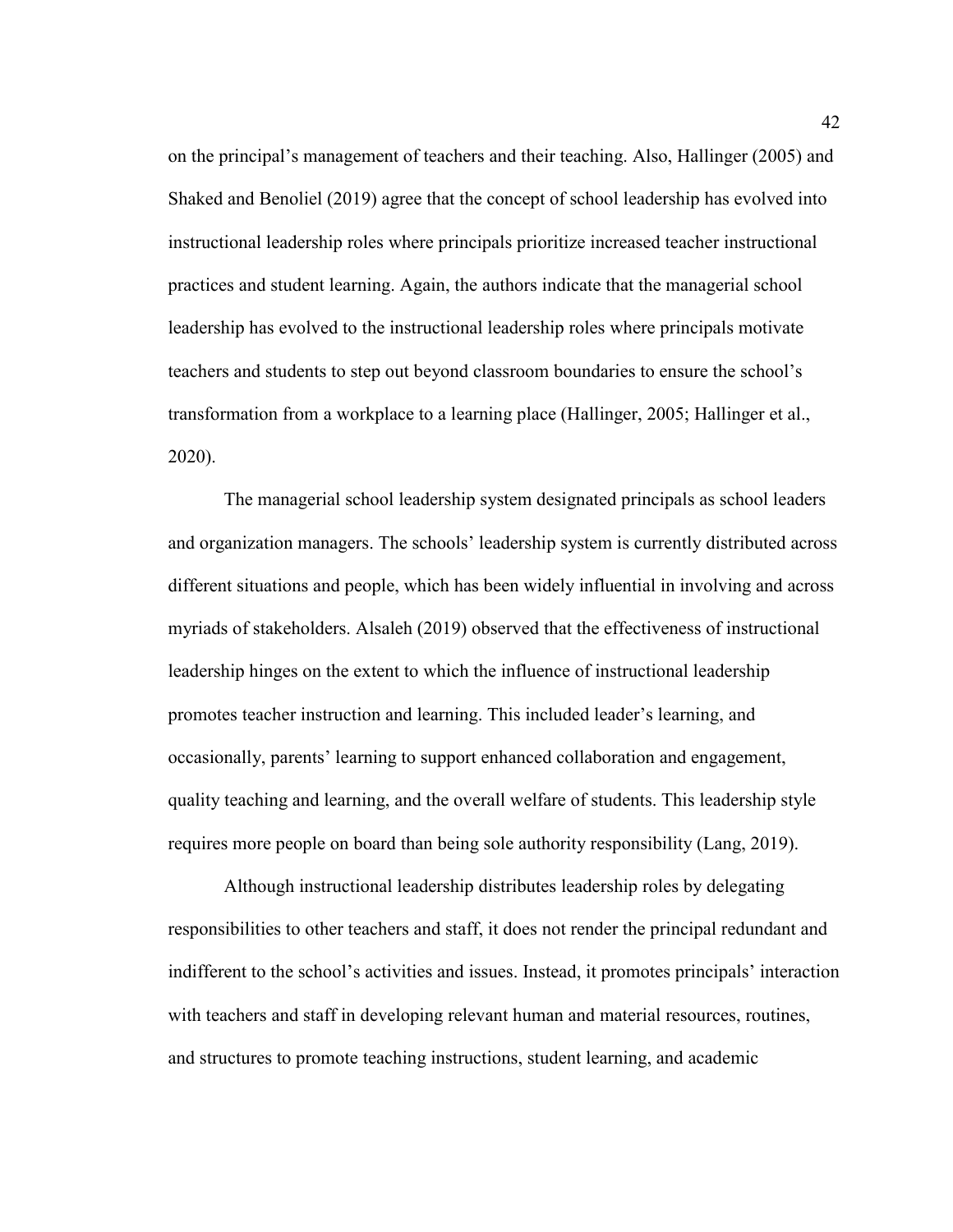achievement. Goddard, Goddard et al. (2019) admitted that school principals' effectiveness in influencing teaching instructional practices is more prevalent through effective school culture and leadership modeling than traditional direct supervision and teachers' classroom evaluation practices. Instructional leadership involves the responsibility of promoting an intense teaching instruction, students learning, professional inquiry, collegial and trusting relationships, and evidence successful school resulting from the collective efforts of relevant stakeholders (Haiyan & Allan, 2021). Thus, for Murphy and Hallinger (1986), the principal's administrative and leadership influences the conditions of teachers working life, which directly impacts the effectiveness of teachers' output and student achievement outcomes.

# **Impact of Instructional Leadership on Student Academic Achievement**

Ismail et al. (2018), referencing Leithwood and Jantzi (2000) postulated that instructional leadership is a kind of leadership approach by which school leaders focus attention on certain strategies and activities of teachers that potentially have indirect influence on students' academic achievement. Since the instructional leadership approach relates to the implementation of activities and practices that promote and improve teaching instruction and student learning, school leaders employ this leadership style in their education administration. In support, Hallinger and Hosseingholizadeh (2019) and Hallinger, Adams et al. (2018) explained that instructional leadership is a school leadership model that emphasizes teachers' classroom practices towards improving school performance and outcomes.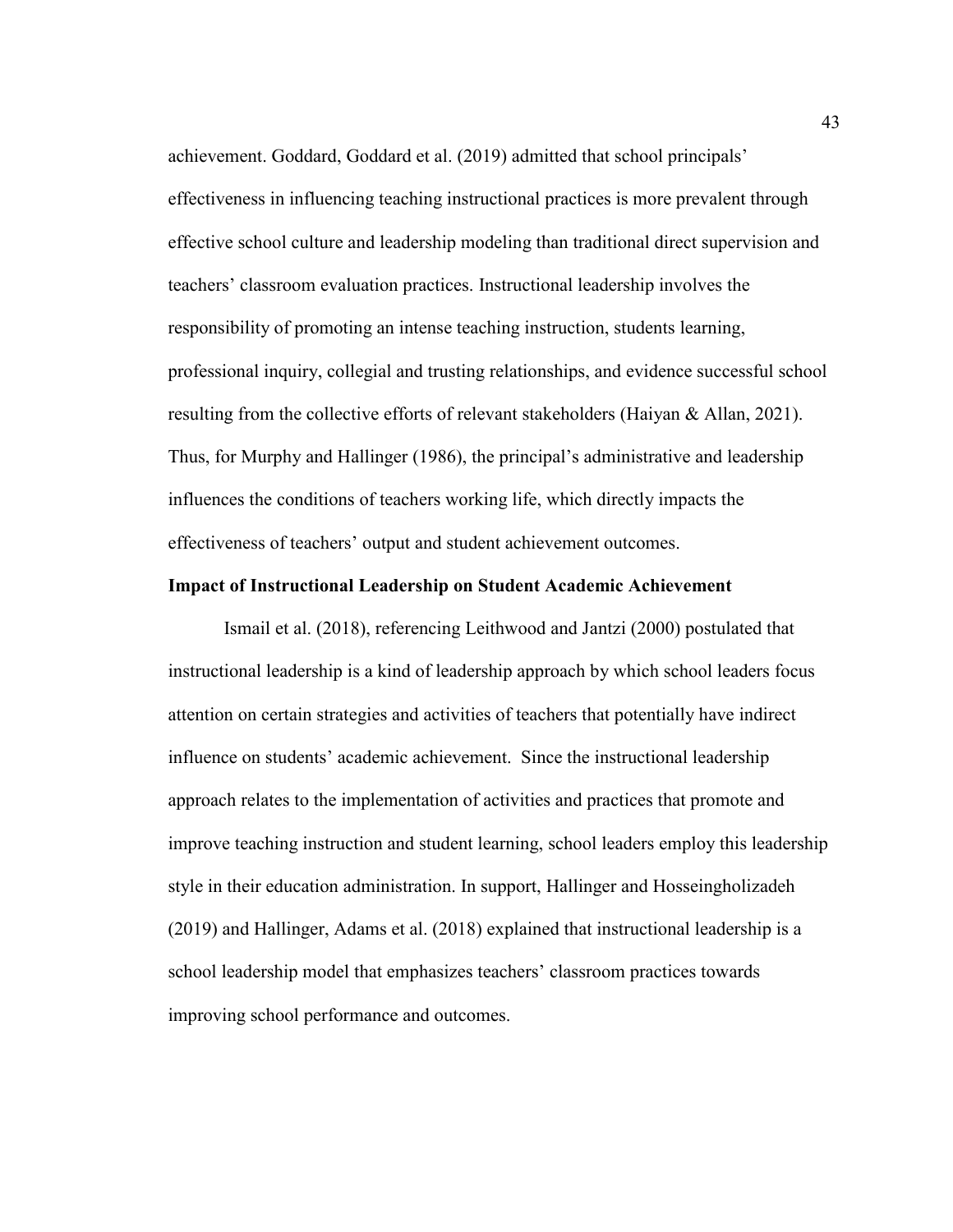Researchers (Daniëls et al., 2019; Harris et al., 2019) admitted to the relationship between instructional leadership and student achievement, though indirectly. Similarly, Benabentos et al. (2020) joined Hallinger and Hosseingholizadeh (2019) in articulating the connections between instructional leadership and student achievement resulting from the fidelity implementation of student-centered teaching strategies. Because instructional leaders prioritize and emphasize monitoring student growth and development of quality teaching and learning. In a similar vein, Noman et al. (2018) explained that successful instructional leaders usually nurture a positive school climate and work ethic, communicate their vision and goals. The authors also explained that successful instructional leaders consistently invest in knowing how to lead and manage people. They deliberately display and facilitate resilient interpersonal skills that support quality education and student achievement (Noman et al., 2018).

In contributing to instructional leadership and student achievement discourse, Sio and Ismail (2019) held that effective instructional leadership would promote student learning and performance when instructional leaders strengthen institutional belief systems. Also, they create a suitable school climate that supports teacher instructional activities and foster a collegial environment for teachers to collaborate to enhance quality outcomes. Another idea by Chen and Guo (2020) suggested that instructional leaders impact teachers' instructional strategies and teachers' emotional intelligence that ultimately influence student learning and achievement.

In furtherance, Tulowitzki (2019) established that supervision and monitoring, which are functions of instructional leaders, substantially influence teaching and learning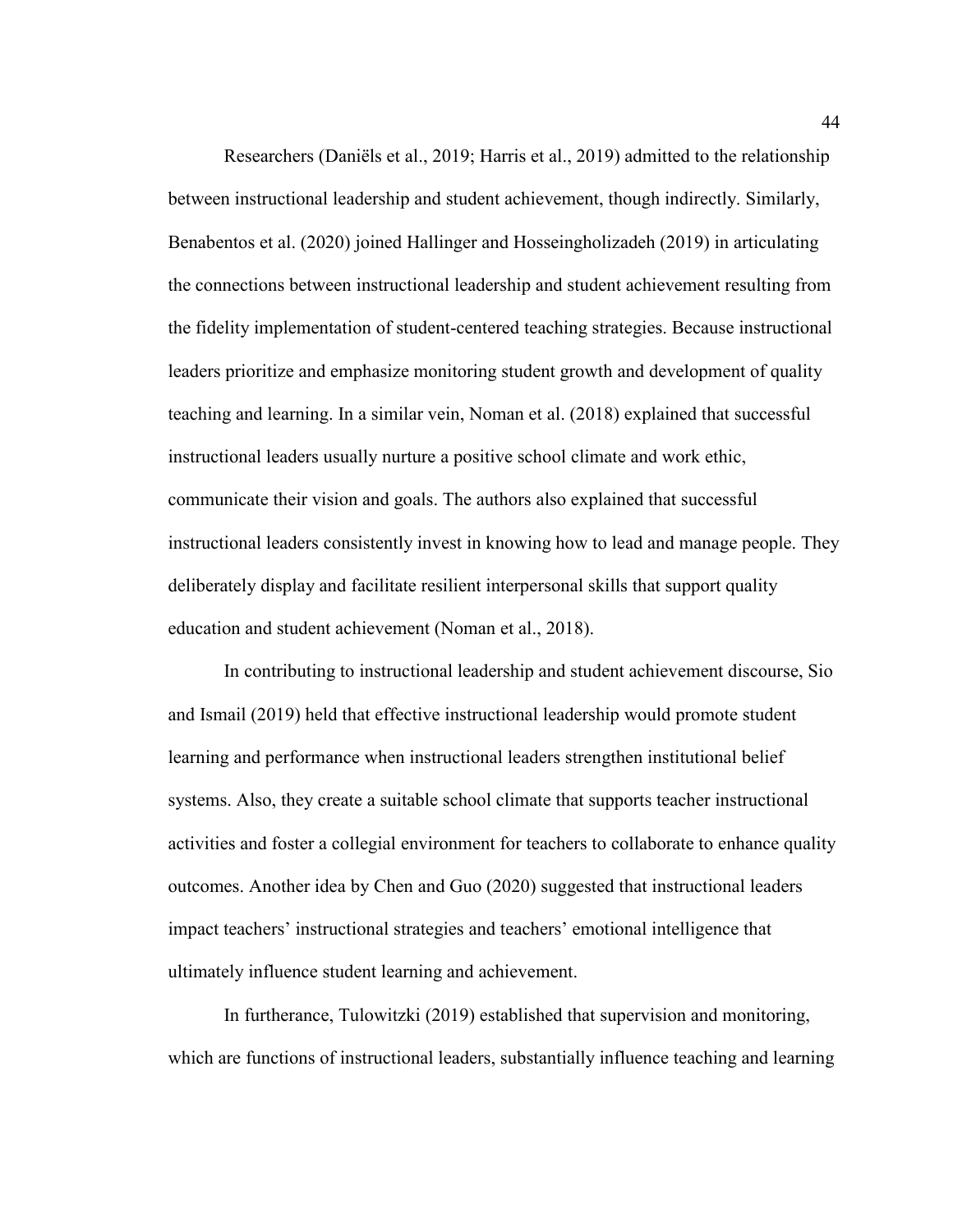when implemented in tandem with professional development, affect student achievement. The principal as instructional leader Ismail et al. (2018) observed facilitates the success of teachers' instructional strategies by creating a school environment that supports and enhances teachers' instructional practices and student learning. The authors also noted that instructional leaders indirectly impact student achievement when they support teachers' quality and effectiveness by enhancing positive and effective teaching and learning climate. Also, instructional leaders indirectly impact student achievement by supporting teaching instructions to align with researched-based curriculum and assessment protocols and supporting teachers with needed resources (Ismail et al., 2018).

Another perspective from Liu and Hallinger (2018) indicated that principals as instructional leaders impact students' academic achievement. But Liu and Hallinger observed that this is through increased teaching instructions, teachers' behavior, and beliefs. It also involved knowledge, practice, and competency, affirming a positive relationship between principal leadership and teacher instructional practices that support students' academic achievement. Thus, principals' instructional leadership influences their schools' success by managing the school administration and ensuring students' discipline and attendance. It is also through monitoring teaching and learning materials, teachers, curriculum and assessments, and professional development. These responsibilities increase teachers' efficacy beliefs and competency, which improves teachers' teaching instructional practices to increase student achievement (Ismail et al., 2018).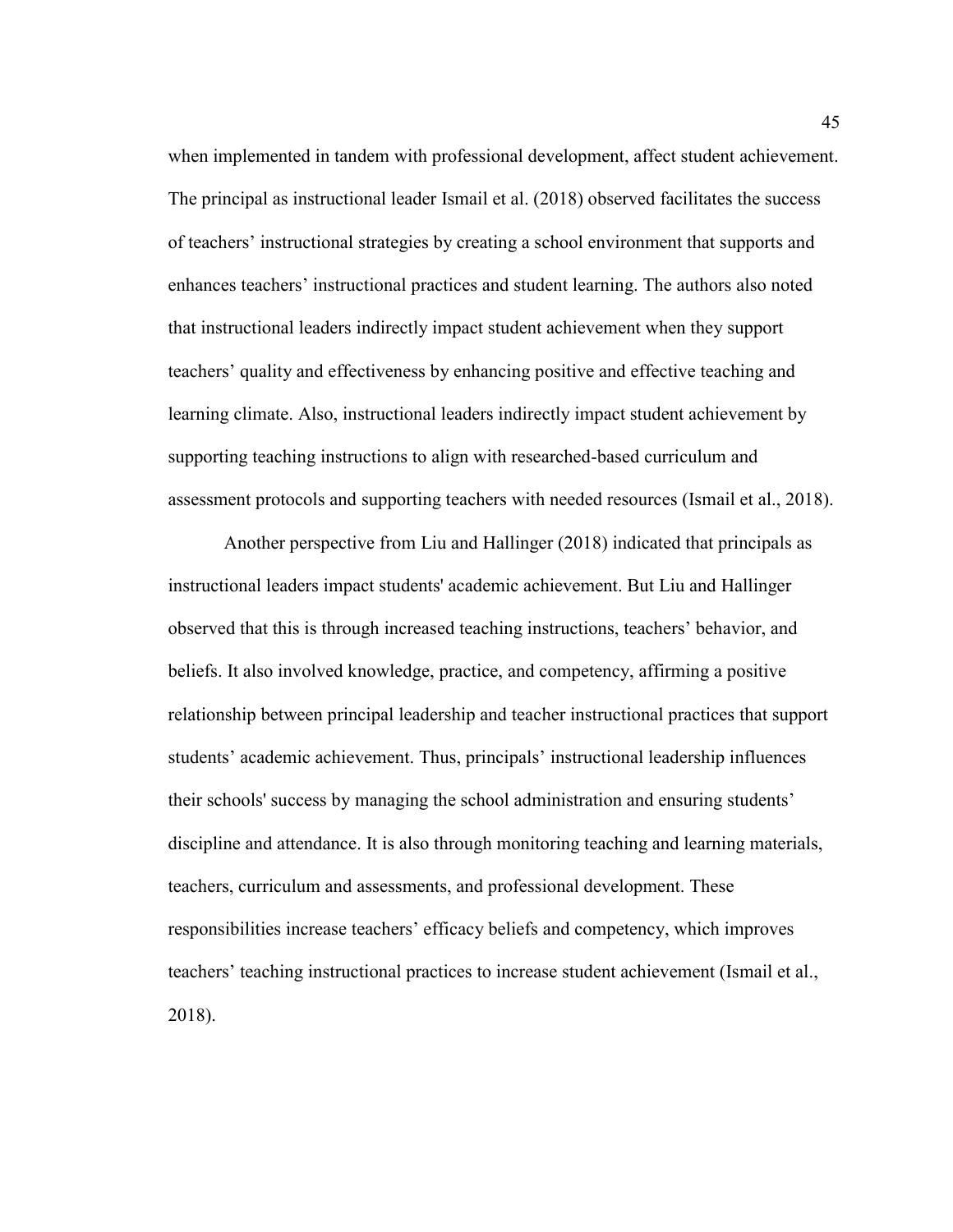In sum, Ismail et al. (2018), Shaked and Benoliel (2019), du Plessis (2019), and Liu and Hallinger (2018) echoed the significant impact of instructional leadership practices that influence teachers' instructional strategies and teachers' knowledge. They tasked instructional leaders with promoting teachers' classroom instruction to improve teachers' instruction and students' learning. These scholars have revealed a correlation between principals' ability to articulate a clear vision for instructional practices that provide teachers with professional development for improved instructional practices and student achievement

#### **Instructional Leadership Model**

The instructional management model of Hallinger and Murphy (1985) is among the plethora of conceptual models of instructional leadership in the educational literature by scholars for studying instructional leadership. Hallinger and Murphy's conceptual model proposes managing the instructional program, promoting a positive school learning climate, and defining the school's mission as its three basic dimensions for the principal's instructional leadership role (Bellibas & Liu, 2018). These dimensions have some identifiable tasks for the principal's instructional leadership practices.

This model provides a reasonable basis for considering instructional leadership as different contexts allow principals and school leaders the flexibility of effective instructional leadership via varied leadership styles. The Hallinger and Murphy (1985) instructional management model will underpin this study because, by this model, instructional leadership tasks represent the reality of the principal's instructional leadership practices. Besides, Nguyễn et al. (2018) admitted that the instructional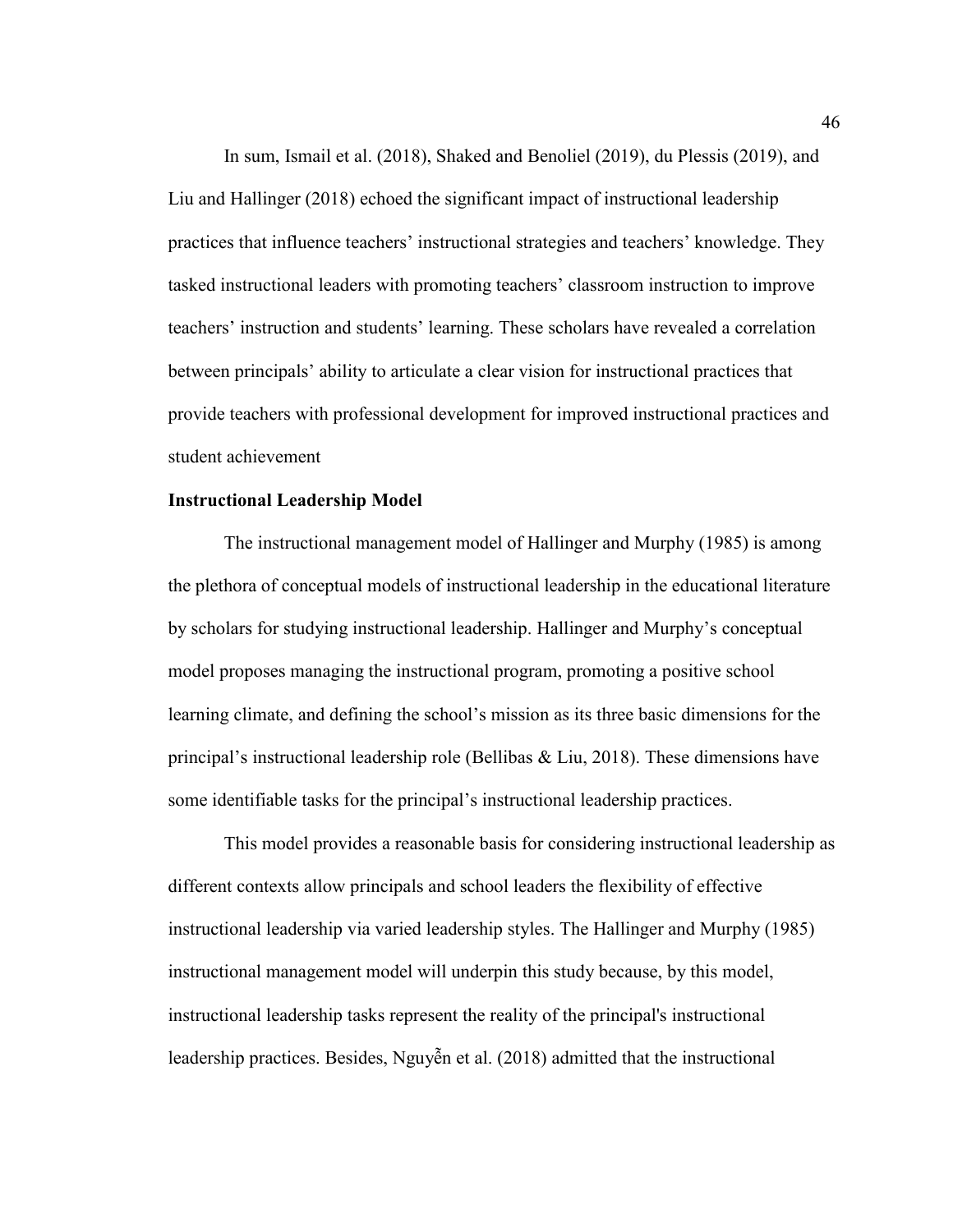management model has often been the framework for most educational leadership investigations. Therefore, the model is the most appropriate to provide the contexts for the research and basis for the analysis of exploring the perspectives of teachers, principals, and superintendents of instructional leadership practices that support increased student achievement in the rural settings.

The Hallinger and Murphy (1985) instructional management model provided a context for this research. It offered the basis for exploring the perspectives of teachers, principals, and circuit supervisors of instructional leadership practices that support school leaders to become effective instructional leaders in developing a vision, mission, school culture, and climate that have a strong focus on instructional improvement to ensure quality academic achievement. Instructional leadership, Sebastian et al. (2019) considered being crucial to school effectiveness when leaders emphasize organizational management for instructional improvement more than the day-to-day teaching and learning. Instructional leadership has been one of the most influential leadership models applied to educational leadership over the past 25-30 years and has been considered crucial to school effectiveness and student achievement (Campbell et al., 2019).

As the authors delved deeper into the significance of instructional leadership in school effectiveness, Leithwood, Sun et al. (2019) argued that instructional leadership, together with transformational leadership, arguably, had been the significant models of school leadership known to have influenced student learning outcomes for school leadership and school effectiveness. Nader et al. (2019) gave credence to the cruciality of instructional leadership that influences school effectiveness together with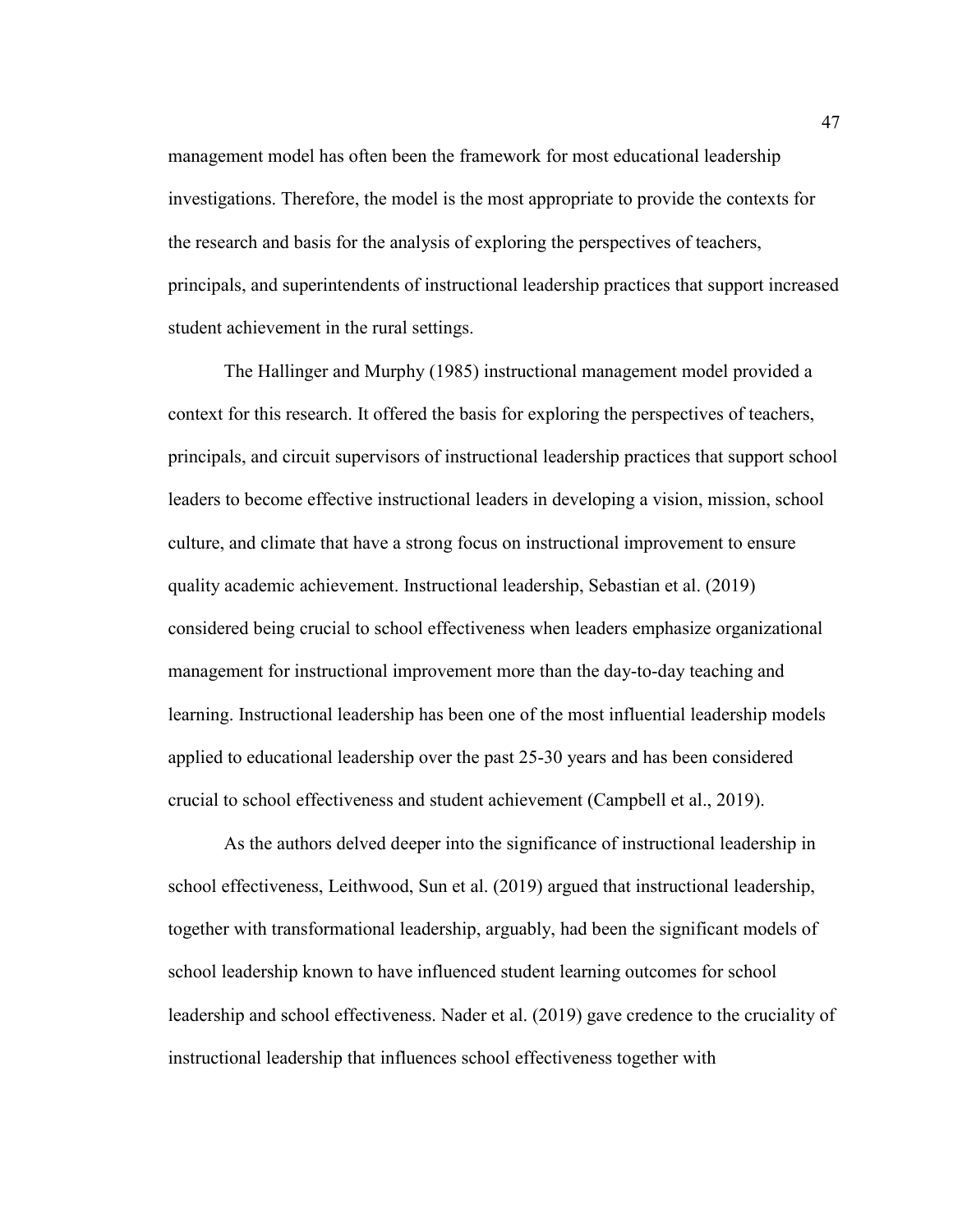transformational leadership. This is true only with the detail that instructional leadership creates achievable goals and objectives through systematic planning and implementing resourcing and monitoring to achieve the set goals and objectives. These functions arguably lead to school improvement and student learning outcomes. Notwithstanding, a fundamental part of instructional leadership, irrespective of whether the instructional leader is another school leader other than the principal, according to Guo and Lu, (2018) and Nader et al. (2019), is to continually support to improve teacher instructional practices.

The Hallinger and Murphy (1985) instructional management model proposes the three dimensions of instructional leadership roles, namely, promoting a positive school learning climate, defining the school's mission, and managing the instructional program, has ten instructional leadership tasks constituting this comprehensive model as

- 1. framing the school's goals,
- 2. communicating the school's goals,
- 3. coordinating the curriculum,
- 4. supervising and evaluating instruction,
- 5. monitoring student progress,
- 6. protecting instructional time,
- 7. providing incentives for teachers,
- 8. providing incentives for learning,
- 9. promoting professional development and
- 10. maintaining high visibility.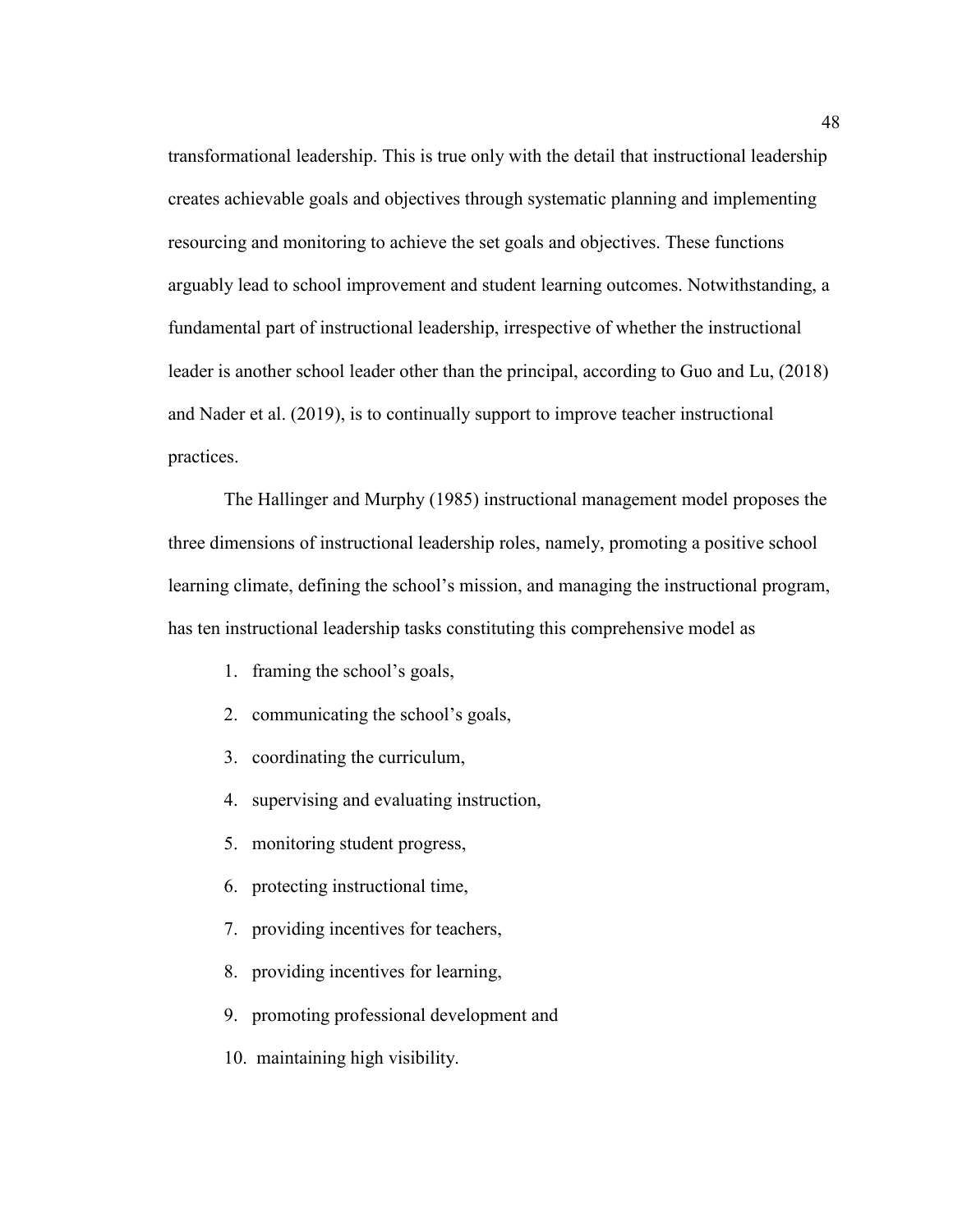Hallinger and Murphy's comprehensive instructional management model is

represented in Figure 1 below.

# **Figure 1**

*Hallinger and Murphy's Comprehensive Instructional Management Model*



# **The First Dimension (Defining the School's Mission)**

Hallinger and Murphy (1985) identified these instructional leadership tasks, framing the school's goals, and communicating the school's goals as emphasizing the principal's or school leader's primary role in establishing and facilitating a healthy and workable relationship among the staff towards achieving the school vision of enhancing student academic growth. Hallinger and Murphy argued that this dimension is fundamentally about the responsibilities of school leaders appropriately establishing and communicating practical school vision.

This vision must generally be understood and supported by all the relevant stakeholders the principal's direction for ensuring effective teaching and learning processes that coordinate appropriately with the established school vision. This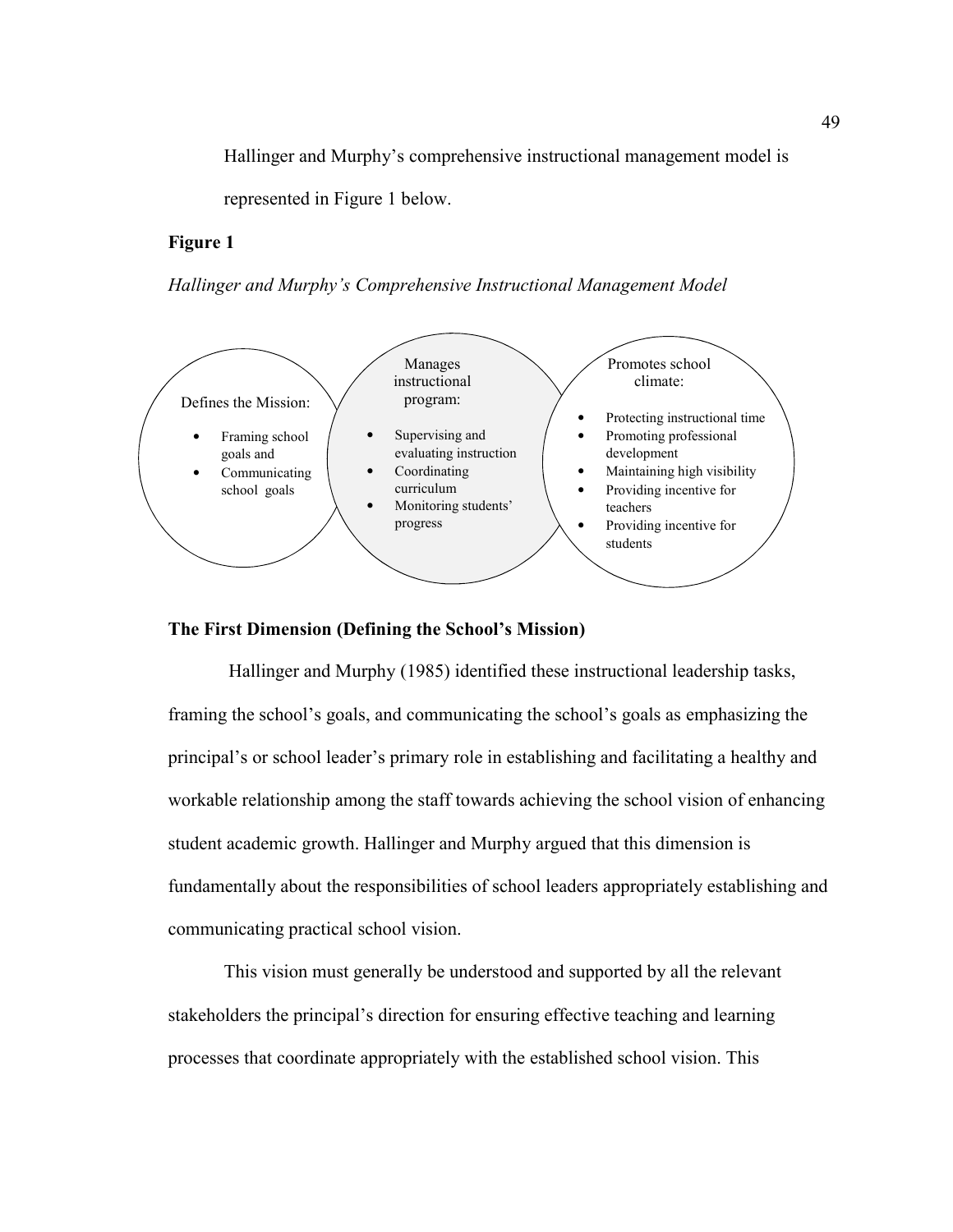understanding is against the background that studies (Hallinger et al., 2018; Ismail et al., 2018; Liu & Hallinger, 2018) have revealed a correlation between principals' ability to articulate a clear vision of the school for instructional practices that provide teachers with professional development for improved instructional practices and student achievement. In effect, in developing the schools' vision, principals must not seek to rely exclusively on establishing the school goals but on the inputs from the relevant education stakeholders, particularly, the teaching and non-teaching staff (Seong, 2019).

### **The Second Dimension (Managing the Instructional Program)**

The second dimension, which consists of three instructional leadership tasks,supervising and evaluating instruction, coordinating the curriculum, and monitoring student progress, according to Hallinger and Murphy (1985) are essential leadership responsibilities of principals that emanate from this model. Yunus et al. (2019) contended that principals' effective observation, supervision, monitoring, management as well as the coordination of classroom teaching, curriculum, and student growth for improved performance and quality student achievements are the functions inherent in this modal as leadership responsibilities of principals that ensure student achievement. Research testifies that principals' instructional accountabilities are key in coordinating and supervising instruction and curriculum and monitoring students' learning to ascertain the quality of teaching and learning (Cannata et al., 2019).

# **The Third Dimension (Promoting a Positive School-Learning Climate)**

Hallinger and Murphy (1985) reviewed that the third dimension of instructional leadership, i.e., promoting a positive school learning climate, is a principal's efforts of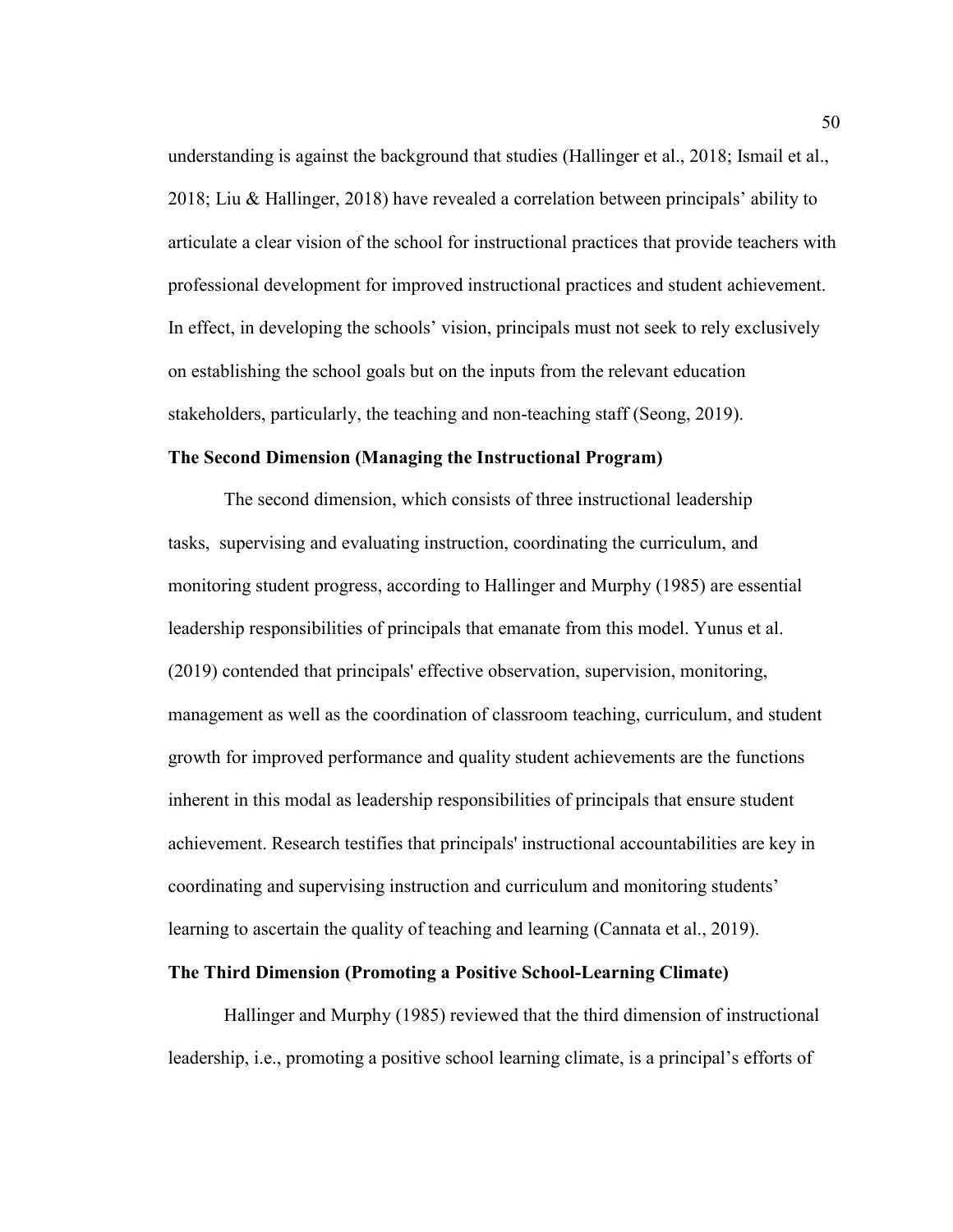establishing a good rapport with the social and civil society organizations to create a congenial school climate for learning and instructional programs to thrive. Hallinger and Murphy delineated five tasks as constituting the instructional leadership dimension of promoting a positive school learning climate. These were maintaining high visibility, protecting instructional time, providing incentives for teachers and learners, and promoting professional development. Aside from these five leadership functions that support a positive school learning climate, establishing functional interactions with students and staff is essential for promoting professional development and developing teacher leadership. Broader in purpose and scope than the first two dimensions, the third dimension is critical to the instructional leaders for creating and maintaining a school climate capable of supporting instructional and learning activities that brings about teachers' professional development (Seong, 2019).

# **Instructional Leadership Practices that Support Student Achievement**

## *Framing the School's Goals*

The role of instructional leaders (Principal) in framing school goals, that is, establishing a clear mission, are significant in establishing school effectiveness as by this role principals determine the areas of emphasis in school where staff must focus attention, energy, and resources to ensure student achievement (Hallinger, 2018). Schools become instructionally effective when for Hallinger (2018), instructional leader conceptualizes school goals with inputs from the staff on how to develop these goals and practical ways of translating them into instructional objectives. Khan et al. (2020) explained that a well-framed school's goals, aimed at improving student achievement,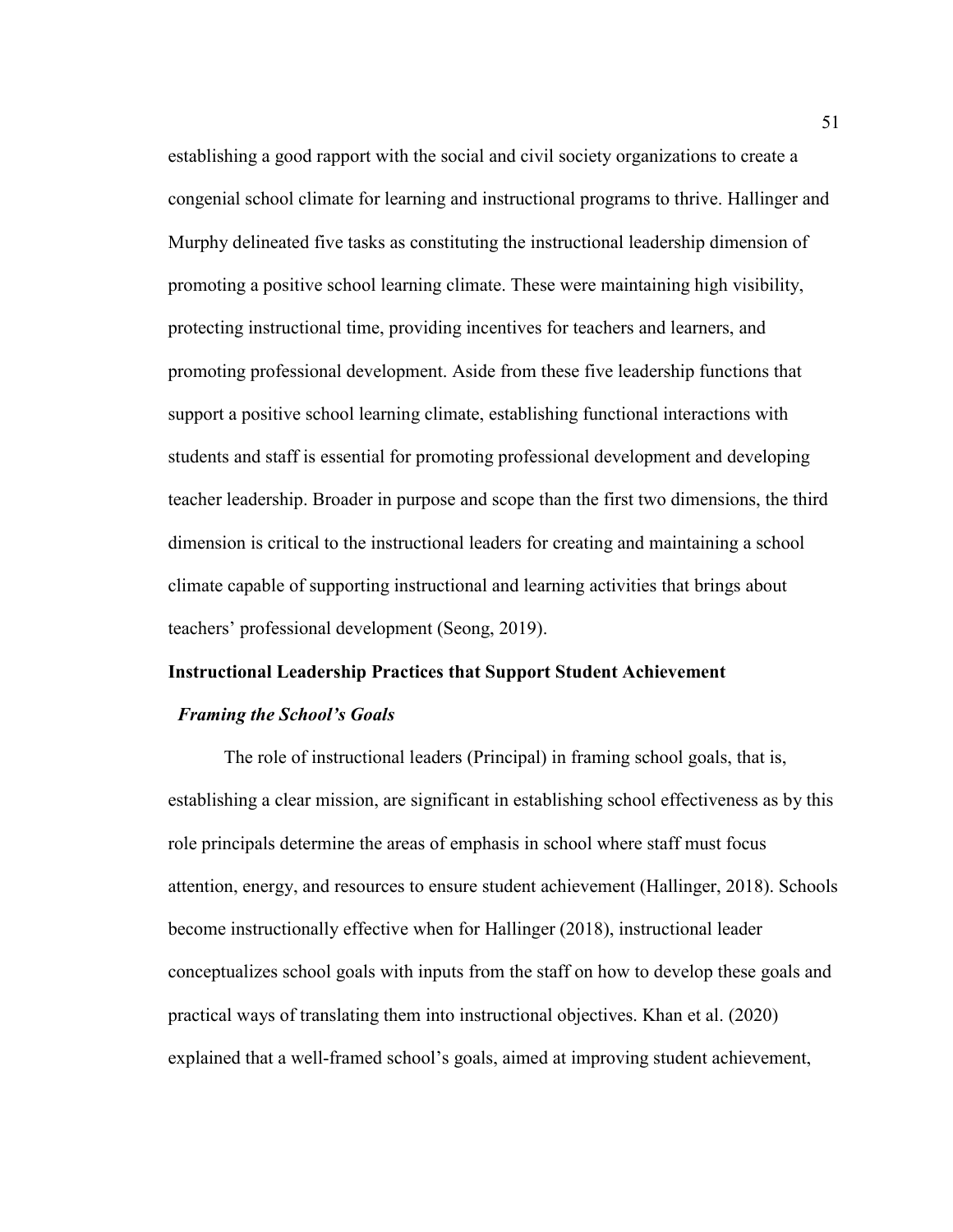clearly communicated to stakeholders are the recipe for instructionally effective schools. The effectiveness and success of such goals are practically based on the emphasis, commitment, and resources school leaders, teachers, and other stakeholders commit to achieving these goals. There could be a minimal challenge to confront the facilitation and compelling articulation of the schools' missions to stakeholders when principals break them into some few comprehensible school-wide interrelated goals with achievable scope.

In framing the school's goals, Hallinger and Murphy (1985) and Saeed et al. (2018) posited that expressing performance goals in measurable terms is critical. Further, principals should seek to incorporate the responsibilities of staff in achieving the set goals and include data on past and current students. Principals must not leave out the contributions of staff and parents during the development of these goals. Their experiences may serve as a necessary foundation for determining school goals. When instructional leaders include staff in defining school goals and objectives to implement and evaluate, the staff may be more committed to collaborating with the school leaders in achieving the school goals (Saeed et al., 2018). This collaboration between instructional leaders, educators, and parents may inspire confidence in each school because it has a clear, focused, and achievable vision and mission teacher robust stakeholders' commitment to power it to success (Aas & Paulsen, 2019).

# *Communicating the School's Goals*

When instructional leaders sail through with defining school goals, the next task is explicitly communicating and clarifying the school goals. Among the characteristics of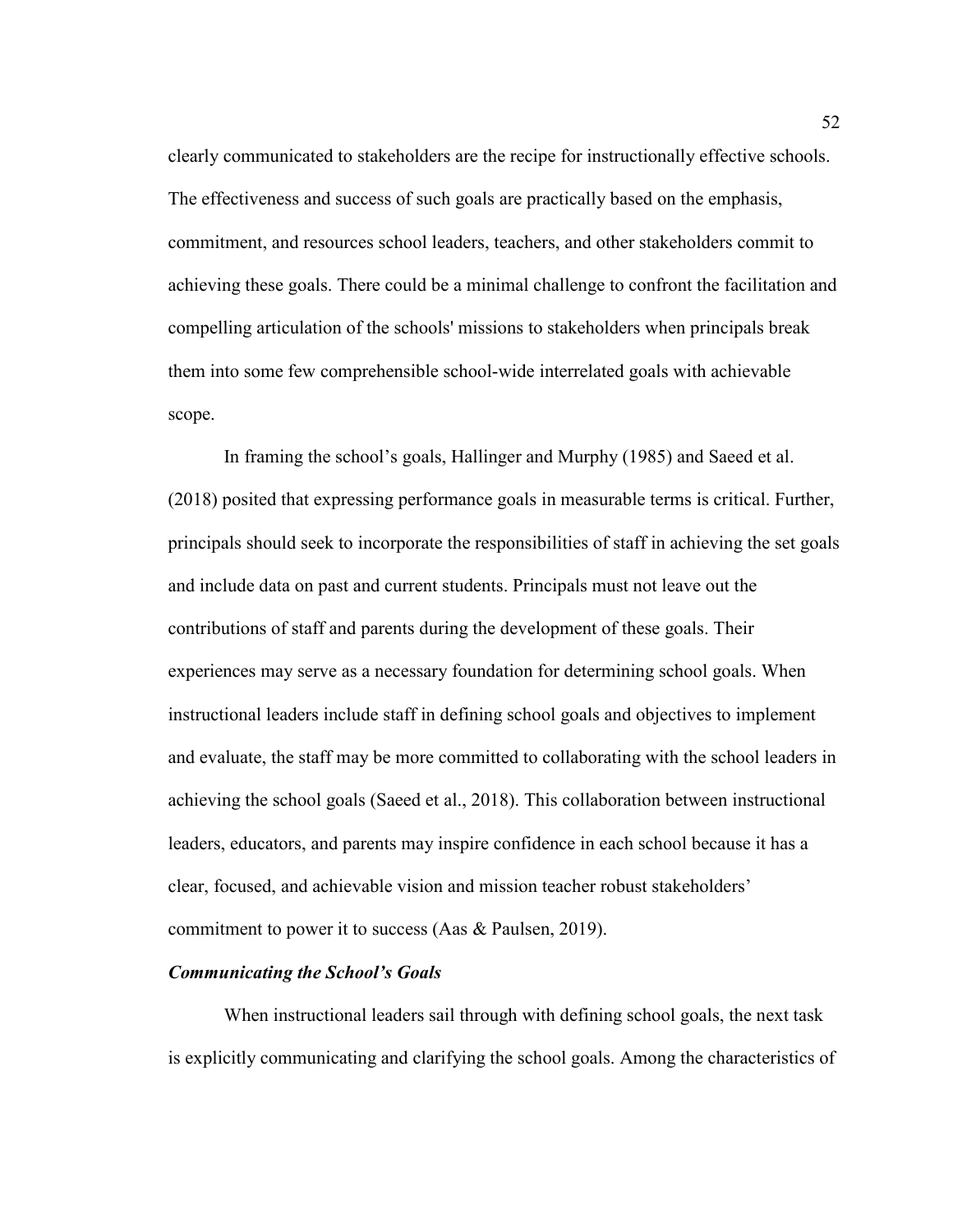effective schools is when school leaders share goals, objectives, and high expectations with the relevant stakeholders of the school with the school channeling resources towards the realization of the set goals and objectives. Huong (2020) determined that the instructional leader is visible around the school, constantly communicating with everyone about standards and achievements, promoting school-wide professional development, and learning at all levels in the institution. Effective communication of school goals contributes to shaping school climate and culture and defining and sustaining the school mission.

 Noman et al. (2018) confirmed that successful instructional leaders usually nurture a positive school climate and work ethic, communicate their vision and goals. The authors also explained that successful instructional leaders consistently invest in knowing how to lead and manage people and deliberately displaying and facilitating resilient interpersonal skills that support quality education and student achievement (Noman et al., 2018; Sio & Ismail, 2019). Equally important is the task of instructional leaders periodically reviewing school goals with the staff and communicating to the appropriate bodies what is new to be implemented and evaluated to achieve school success.

The formal and informal means of instructional leaders communicating school goals are school goal statements, school handbooks, bulletins, PTA meetings, and staff meetings (Hallinger & Murphy, 1985). It is significant that all relevant stakeholders, mainly teaching, non-teaching staff, and students, know about the school goals and objectives. This may influence them to cooperate better and contribute to developing,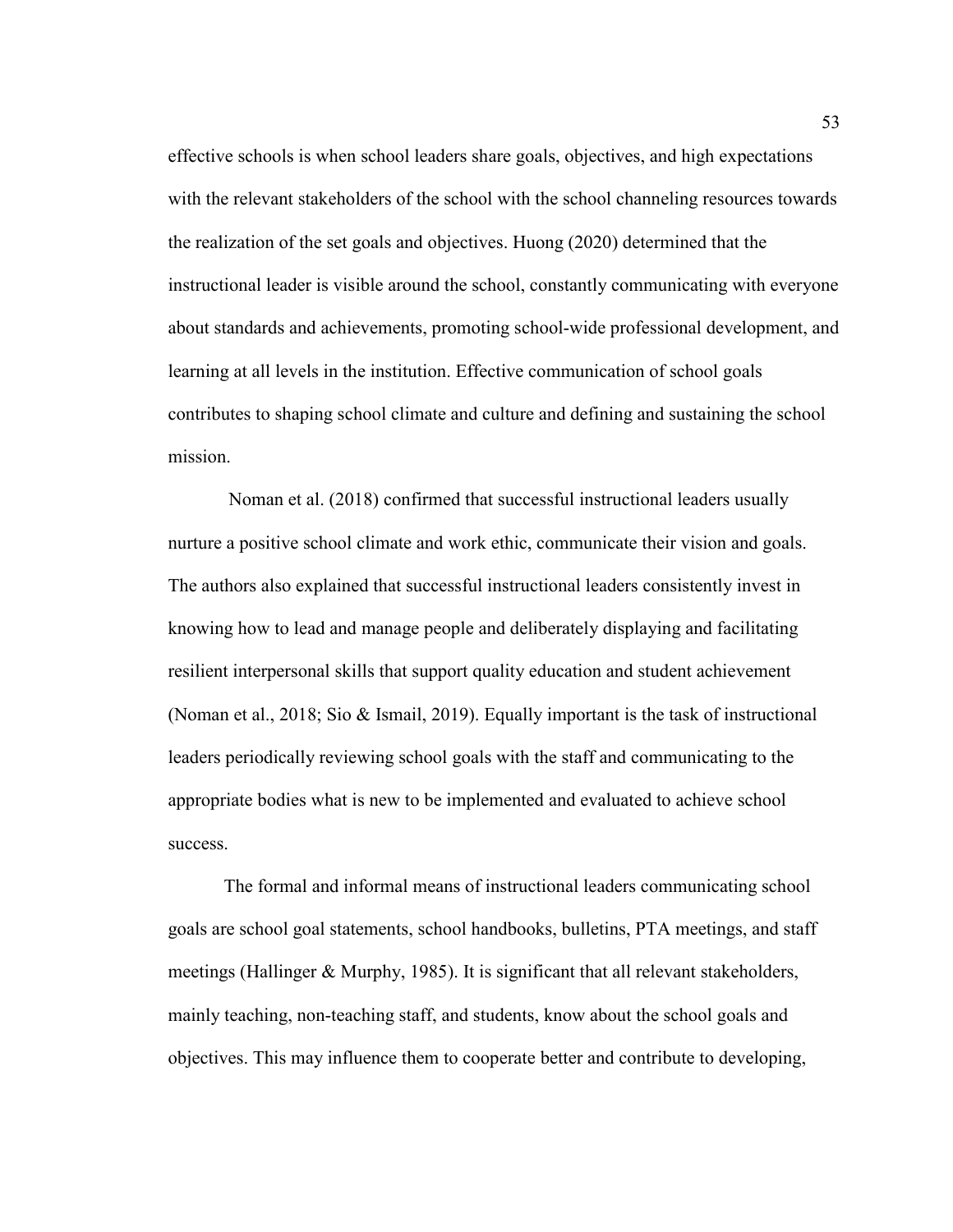implementing, evaluating, and realizing the school leaders' mission and goals for a successful school and quality student achievement. These tasks of framing and communicating the school's goals, Hallinger and Murphy (1985) intimated, concern the role of principals in establishing the school's primary purposes.

Also, they concern focusing on the functions of principals collaborating with school staff to establish and ensure that the school readily has clear, measurable, and attainable, short-term goals with students' academic progress as a priority and area of concern. It is then the responsibility of principals to articulate and communicate well these school goals to make them understandable to achieve stakeholder support, particularly, the school community. Thus, framing and communicating the school's goals must capture the instructional leader's role in defining a school's mission, which should focus on developing the school's academics relevant to the peculiarity of the needs of the school population (Shaked, 2019).

## *Coordinating the Curriculum*

As noted by Şenol and Lesinger (2018), instructional leaders' role as effective leaders influences student achievement and school effectiveness by ensuring efficient coordination between curriculum and other school activities such as testing and assessment instruments, curriculum materials, and instructional goals. Instructional leaders perform the management functions of managing curriculum and instructional programs of schools to harmonize and oversee the implementation and evaluation of learning in schools. The function of managing curriculum and instructional programs entails coordinating curriculum, evaluating instruction, assessing and monitoring student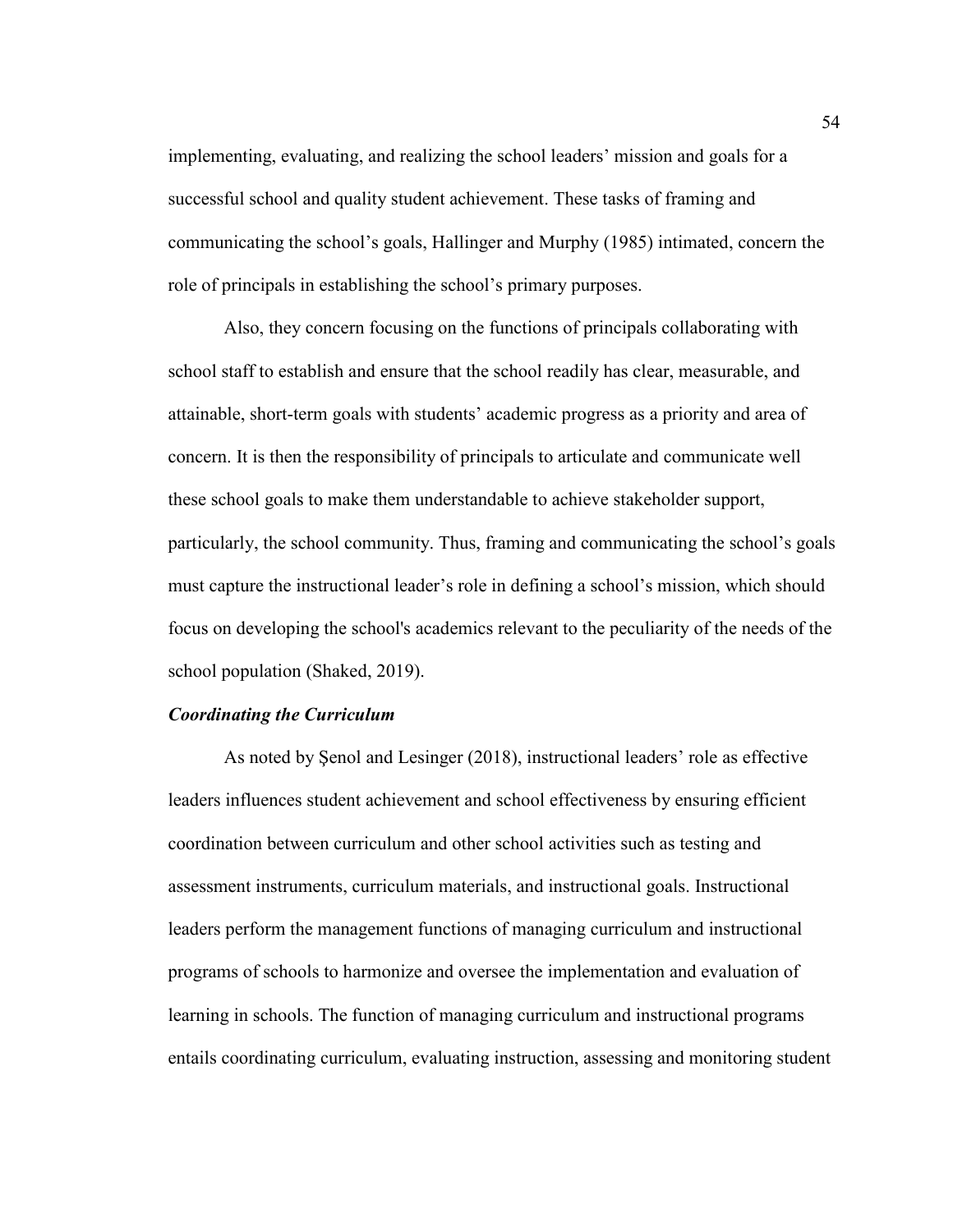progress (Hallinger & Murphy, 1985; Saeed et al., 2018). Instructional leaders coordinate curriculum and instructional programs to better place themselves to evaluate teachers teaching success, appraise teaching performance, and identify teachers' strengths and weaknesses in implementing the curriculum. Also, the school leaders identify teachers' needs in instructional activities, monitor student learning and success, and arrange continuous improvement programs that support improved teacher's capacity to teach (Ma'mun & Suryana, 2019).

Instructional leaders coordinating curriculum and other school activities, particularly assessment, from the perspective of Wallin et al. (2019), bolster teaching instruction as principals provide teachers with excellent realistic curriculum models and assessment practices, that enhance curriculum equity within and across schools. Assessment of this nature in the view of Darling-Hammond et al. (2020), allows teachers to evaluate student learning to boost their capacity to progress and empowered to quality achievement. But Sussman and Wilson (2019) and Bhebhe and Nyathi (2019) agreed that in assessing the effectiveness of school through the use of content and a standardized test, there might be variations in results across schools. This would require instructional leaders to collaborate with teachers to ensure consistent coordination between instructional objectives of the schools' classroom activities and extra-classroom activities. Ultimately, these connections in systems and programs promote student growth and achievement.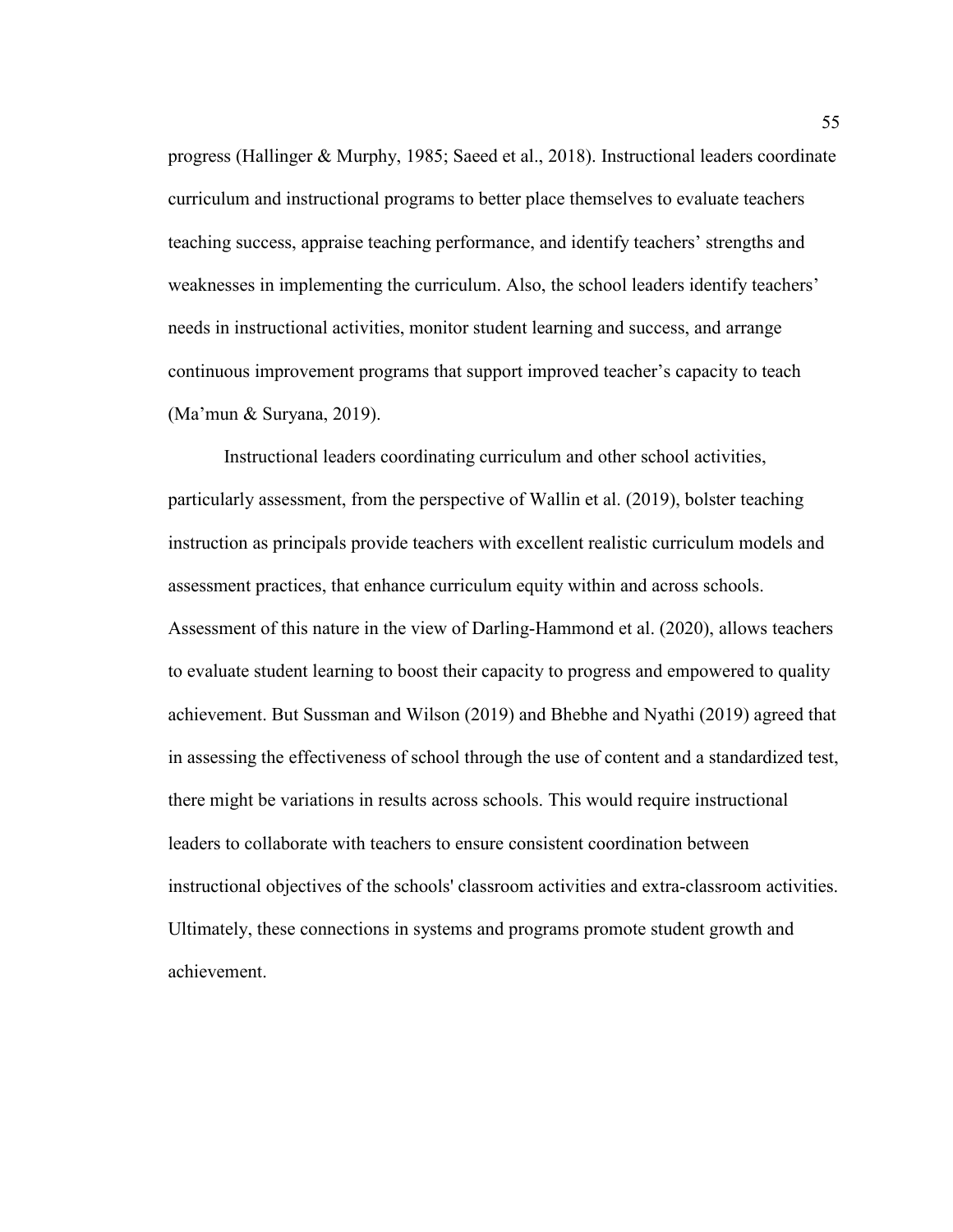## *Supervising and Evaluating Instruction*

Undertaking their supervisory roles as effective instructional leaders, Neumerski et al. (2018) found that principals often engage in observation systems and evaluation of classroom instruction. This role of the instructional leader, Abonyi and Sofo (2019) admitted is aimed at improving teacher's instructional effectiveness to ensure student achievement by collaborating with teachers purposely to align the objectives of classrooms to the vision of the school. Therefore, DiPaola and Wagner (2018) observed that the instructional leaders coordinate with teachers to bring the classroom objectives to connect with the school's goals. These leaders review instructional practices through classroom observation, review of lesson plans, and the proper assessment of student work. Meanwhile, Sio and Ismail (2019) considered that supervision and evaluation are significant components of student academic achievement, and so becomes a vital component of the principal's function as an instructional leader. Tulowitzki (2019), supporting instructional leadership and school improvement, contends that when school leaders implement intentional supervision and evaluation with professional development, they influence student outcomes.

 Similarly, Sio and Ismail (2019) believed that as part of principals' instructional management functions, instructional leaders establish a continual supervisory system to motivated teachers to develop themselves into teaching instructional experts, mindful of the connection between teacher supervision and evaluation and student achievement. Therefore, instructional leaders should consider the supervision and evaluation of instruction as a necessary task for school leaders. Based on this understanding,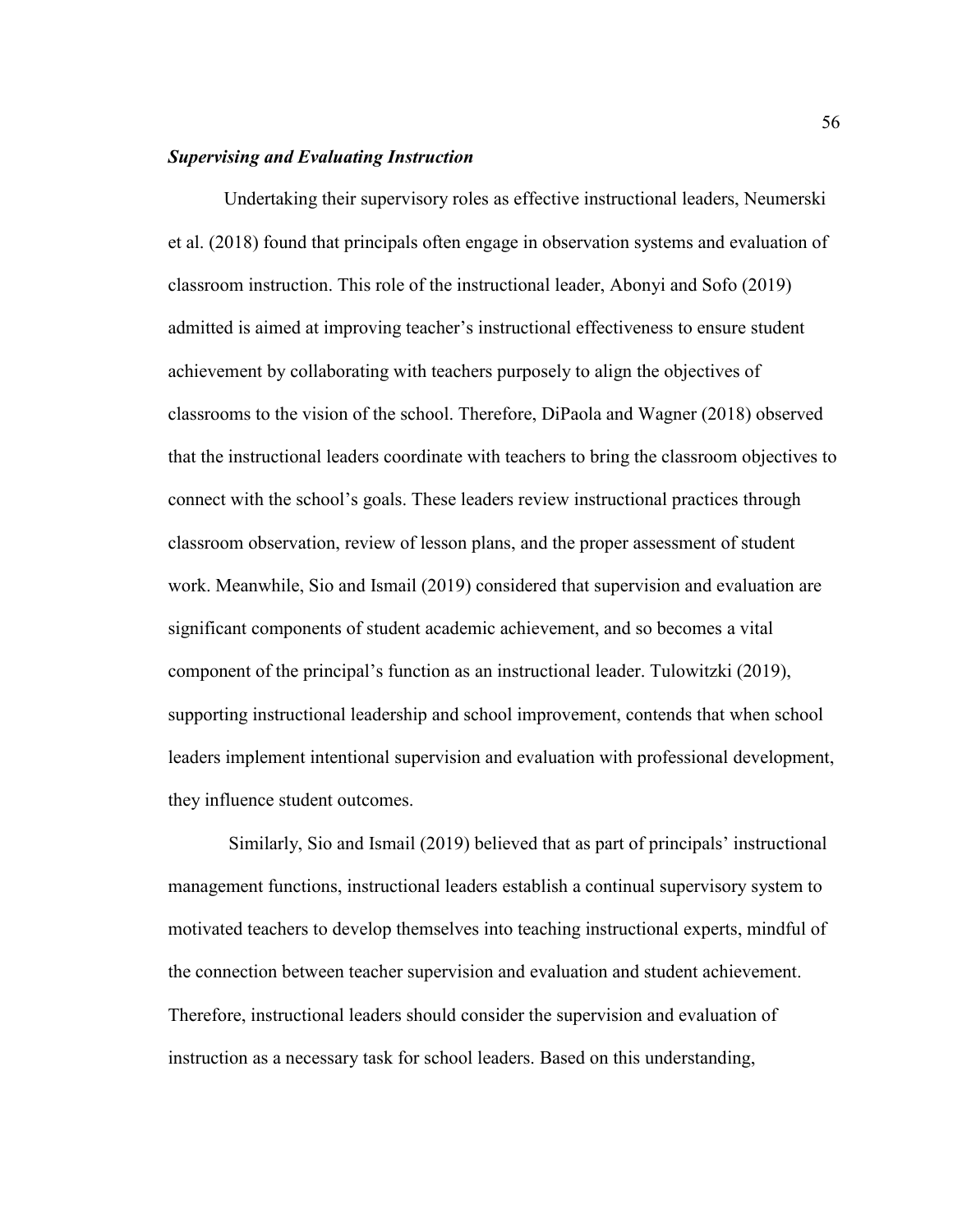instructional leaders are prominent to this management function of instructional leadership in their regular responsibilities (Brandon et al., 2018).

Brandon et al. (2018) emphasized that school leaders' adequate supervision and evaluation ensure quality teaching and student learning. School leaders, through these processes, focus on instructional approaches that support students' high academic standards. The authors also saw instructional leaders' effective supervision and evaluation as an aspect of teachers' professional career-long continuum of practice aiding teachers' development and growth and, at the same time, ensure quality teaching. Finally, Duran and Miquel (2019) affirmed that instructional leaders provide constructive feedback to teachers to facilitate instructional practices to better student achievement.

But Hall (2019), in acknowledging the importance of immediate feedback for teachers teaching instructions and students' learning performance, was quick to underscore the discomfort instructional leaders encounter in dealing with poorperforming teachers in the course of supervision and evaluation. In contributing to the challenges of efficient teacher supervision and evaluation, Brandon et al. (2018) noted the challenges of management, complexity, and learning as the most glaring ones. The management challenge of teacher supervision and evaluation is the insufficient official work hours for school leaders to consistently provide instructional leadership and supervision.

Other equally critical functions of school leaders often take precedence over supervision and evaluation to support teacher instruction. There is also the issue of complexity challenge. This challenge borders on the relationship between teacher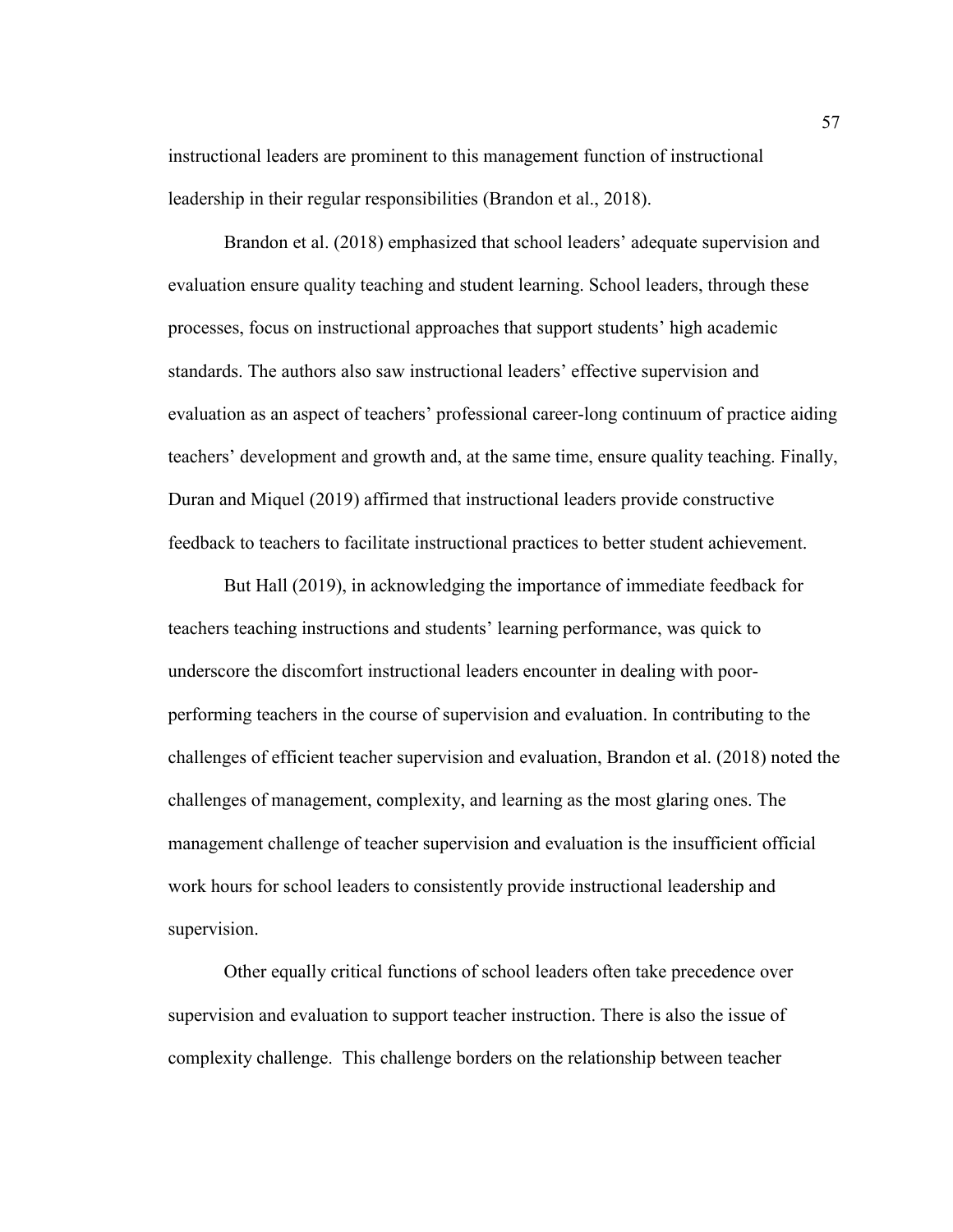supervision, the vague expectations for school administrators, and difficulty in understanding and supporting quality teaching. It also bothers on teacher development and teacher growth that serve as obstacles to effective supervision and evaluation. Again, the dearth of ongoing professional development of instructional leadership supervisory knowledge and skills, considered as a learning challenge, is an obstacle to effective supervision and evaluation (Brandon et al., 2018).

## *Monitoring Student Progress*

Thessin, (2019) revealed that instructional leadership task is a critical active principal's responsibility conducted frequently to evaluate student improvement in observing, stimulating, supervising, and monitoring teacher instruction and learning in the school. The effective principals for Hallinger and Murphy (1985) emphasized periodic review and assessment. This is because periodic review and assessment look for evidence of the teaching of curriculum standards by reviewing the formative assessments, grade books, file checks, team lesson logs, and student work outputs. In addition to periodic review and assessment, effective school principals as instructional leaders check for properly assigning student work and the subsequent effect of corrections of student work.

School leaders who undertake the task of monitoring student progress, many times, require subject departments to standardize students' assessment and marking scheme geared towards enhancing student learning. Instructional leaders also undertake to monitor student learning progress by involving in the staff placement of schools. This function of instructional leaders of involvement in class placement is to ensure teachers'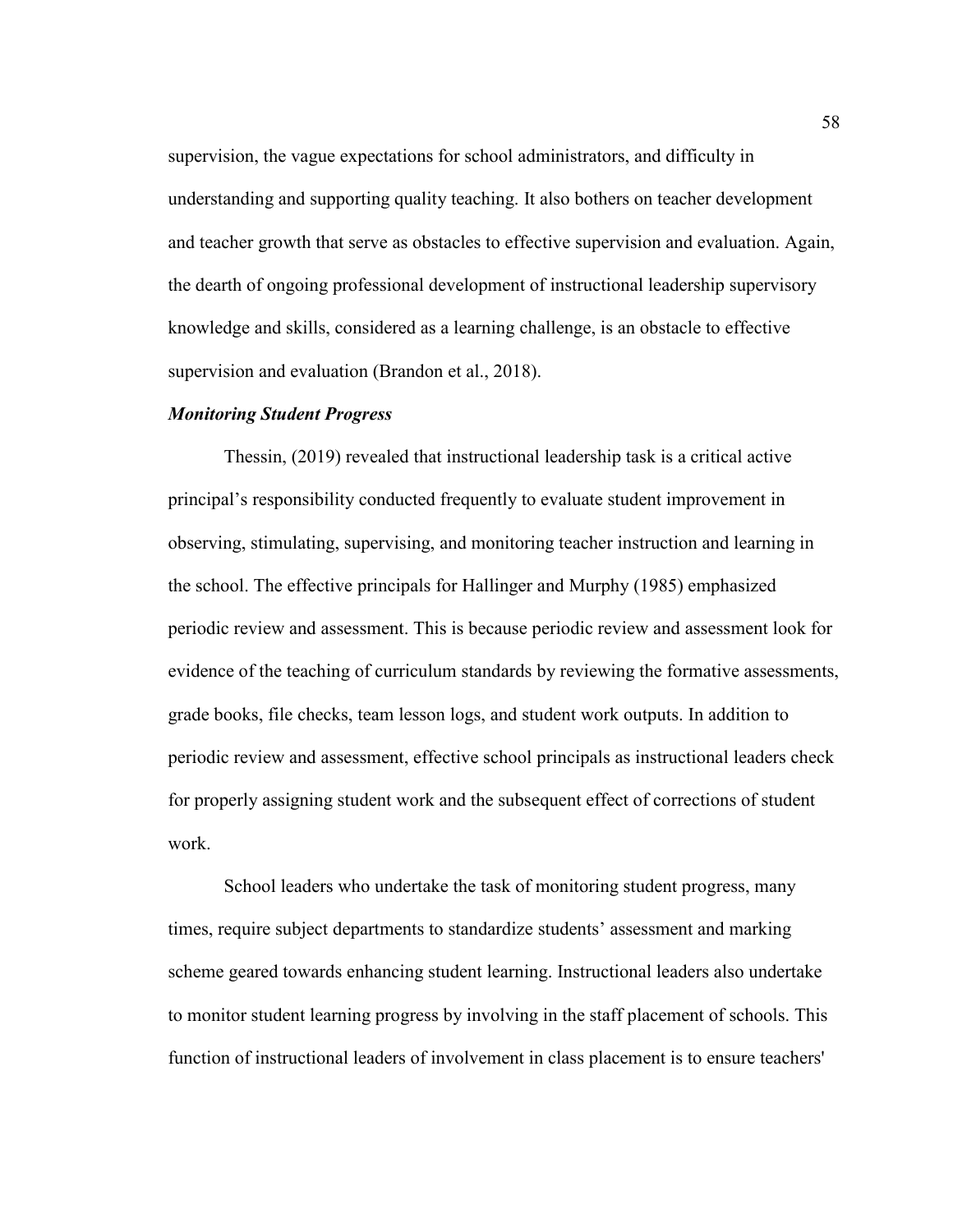assignments relative to their areas of expertise and strengths for better instruction, students learning, and achievement (Hallinger & Hosseingholizadeh, 2019; Sio & Ismail, 2019).

Hallinger and Murphy (1985) and DeWitt (2020) corroborated other scholars that the functions of effective instructional leaders like observing, stimulating, supervising, and monitoring teacher instruction require principals' expertise in teaching and learning and their commitment to the school's development and improvement. Meanwhile, MacKinnon et al. (2019) affirmed that effective instructional leaders support instructional activities and programs. Such support occurs when instructional leaders prioritize consistently as part of their responsibilities involved in the instruction and assessment to monitor and ensure the progress and growth of students. Shaked (2019) espoused Hallinger and Murphy's (1985) instructional management functions and indicated that supervising and evaluating instruction, coordinating the curriculum, and monitoring student progress constitute the second dimension of managing the instructional program. However, these tasks challenge instructional leaders' rigorous undertaking to stimulate, supervise, and monitor teacher instructional practices and student learning.

These functions require instructional leaders' commitment to improving schools and proficiency and knack in teaching and learning. The dimension, managing the instructional program, demands instructional leaders to immerse in the instructional programs and practices of schools that improve student outcomes. In so doing, school leaders will establish connections, both formal and informal, with organizations and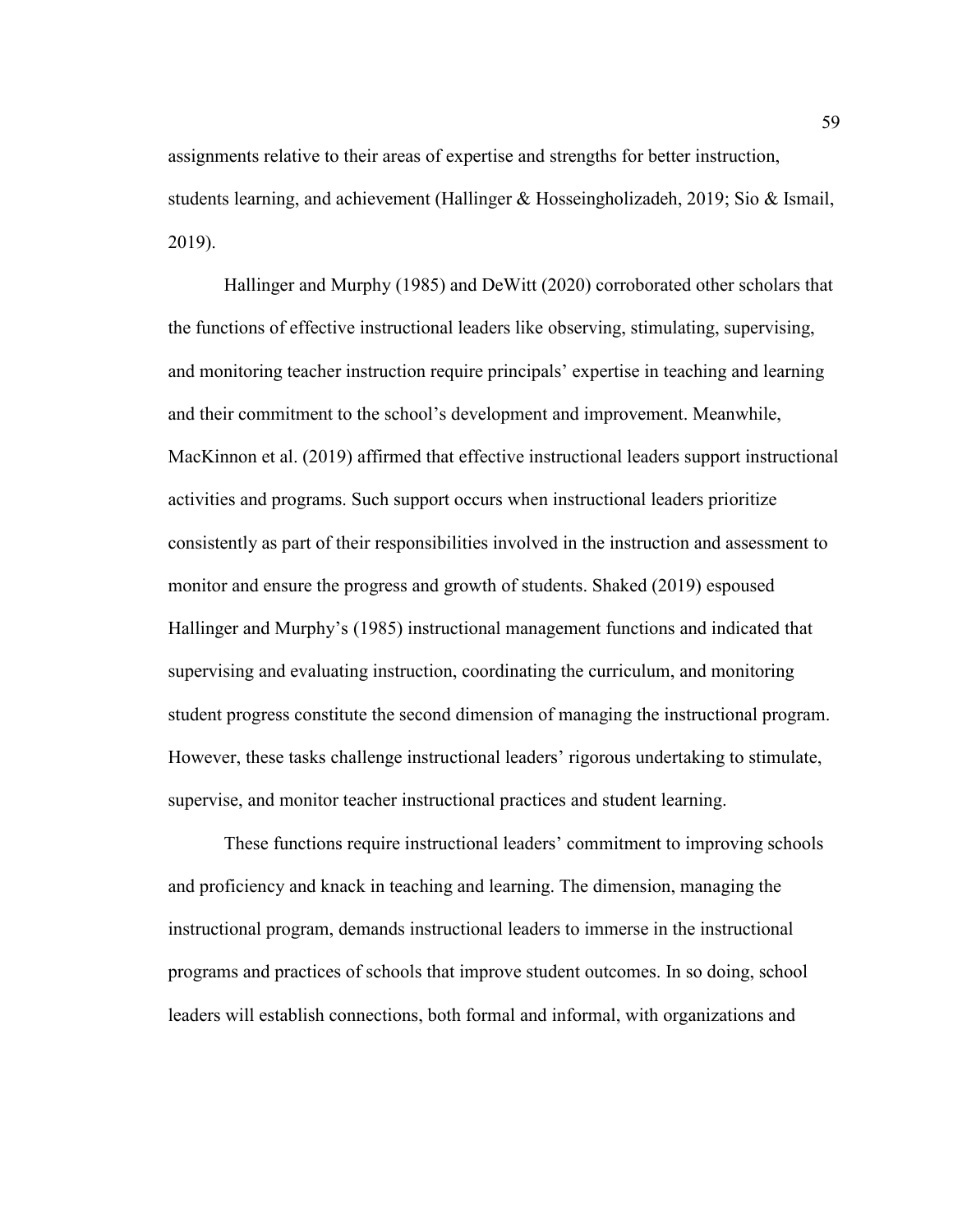institutions outside the school to positively impact and sustain student achievement. (DiPaola & Wagner, 2018; Salisbury & Irby, 2020).

## *Protecting Instructional Time*

The protection of instructional time as one of the responsibilities of instructional leadership substantially impacts students learning due to instructional leadership's focus on teaching instruction and student learning being the vital factors of promoting student academic achievement (Shaked & Benoliel, 2019). However, frequently interrupting instructional hours by both official and unofficial announcements and students' requests from the office adversely affects educators' classroom management and instructional skills, impacting negatively on students' learning and performance outcomes. School leaders guard against the misuse of teaching and learning time by developing and enforcing school-wide policies and measures that prevent and the unwarranted interruption of teaching and learning time.

The safeguarding of instructional and learning time can increase contact hours to ensure student achievement (Sio & Ismail, 2019). Park et al. (2019) asserted that principals contribute directly and indirectly to influencing student achievement, school success, and effectiveness through positive actions they take to support classroom conditions and schools. Successful instructional leaders extensively impact quality school performance when they align the relevant structures of schools like curriculum, academic standards, instructional time, enabling school climate with the school's mission.

Some policies and enforcement practices that successful instructional leaders pursue in Lee and Madden's ( 2019) opinion reduce tardiness, truancy, and absenteeism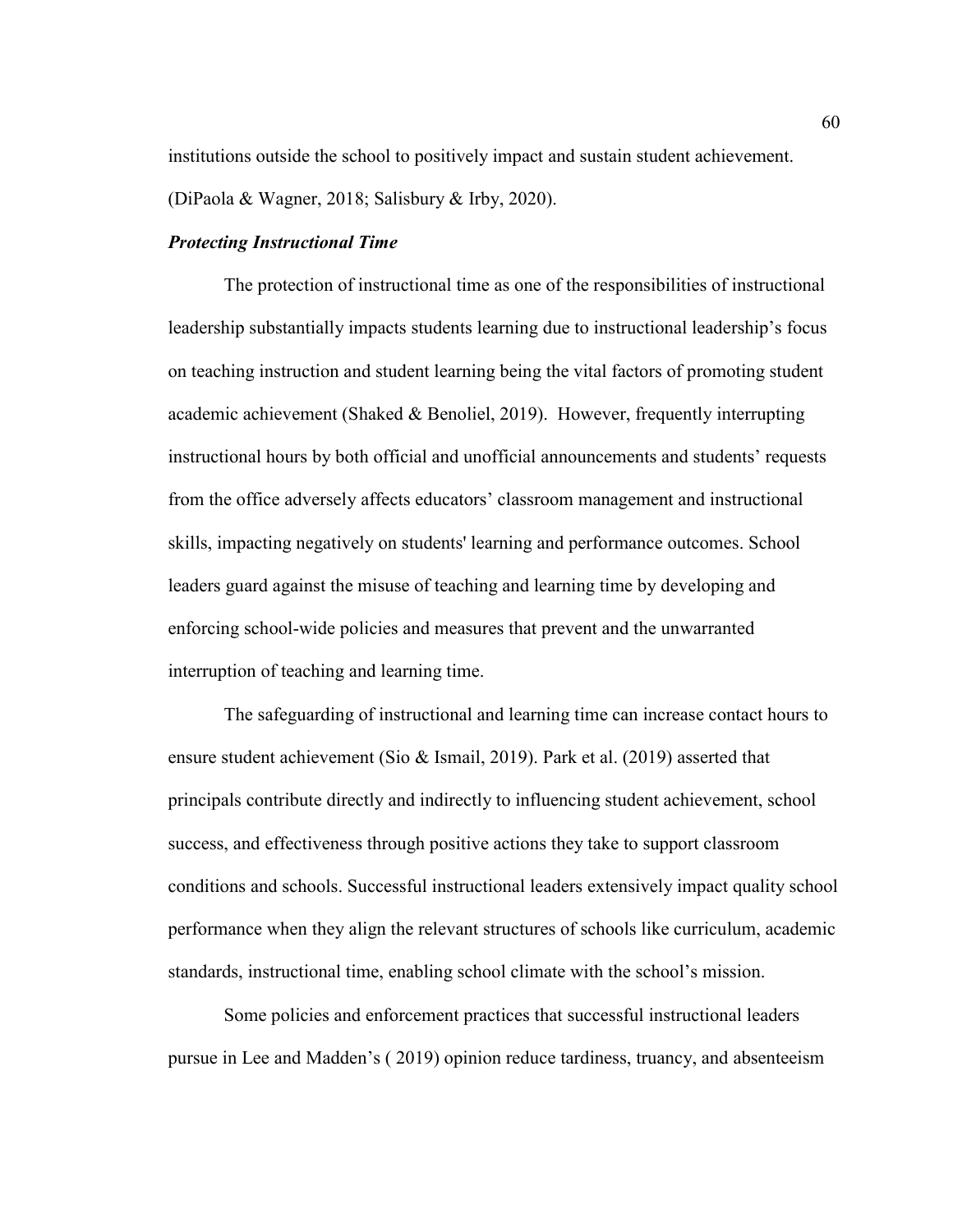to increase learning time for students. Also, principals can protect and increase instructional time to preserve student opportunities to learn by protecting classroom instructional hours from misuse and interruptions. Principals protect classroom instructional time through public address announcements by collaborating with teachers to develop classroom management practices that are more sustainable and effective (Lee & Madden, 2019).

Again, through instructional practices that reduce the number of non-instructional school activities that disrupt and impinge on classroom instructional time. Instructional leaders also protect instructional time by influencing the quality of school outcomes through the judicious use and alignment of school structures to the allocated time and the strict adherence (Sio & Ismail, 2019). Principals observe the instructional leadership function of protecting instructional times by spending quality official work time to observe and supervise Classroom instructional activities to ensure the better management of contact hours to promote quality teaching and learning (Lang, 2019).

#### *Providing Incentives for Teachers*

The role of instructional leaders in educators' incentives is a critical principals' task of creating a more practical learning climate and culture comprising structures capable of recognizing and rewarding educators for their efforts. Sanchez et al. (2020) explained that principals' leadership practices create an atmosphere that supports educational success by strengthening school structures and climate perceived by teachers as necessary motivation to quality teaching instruction. Okoth (2018) outlined educational leadership duties to include setting educational standards, offering the motivation for student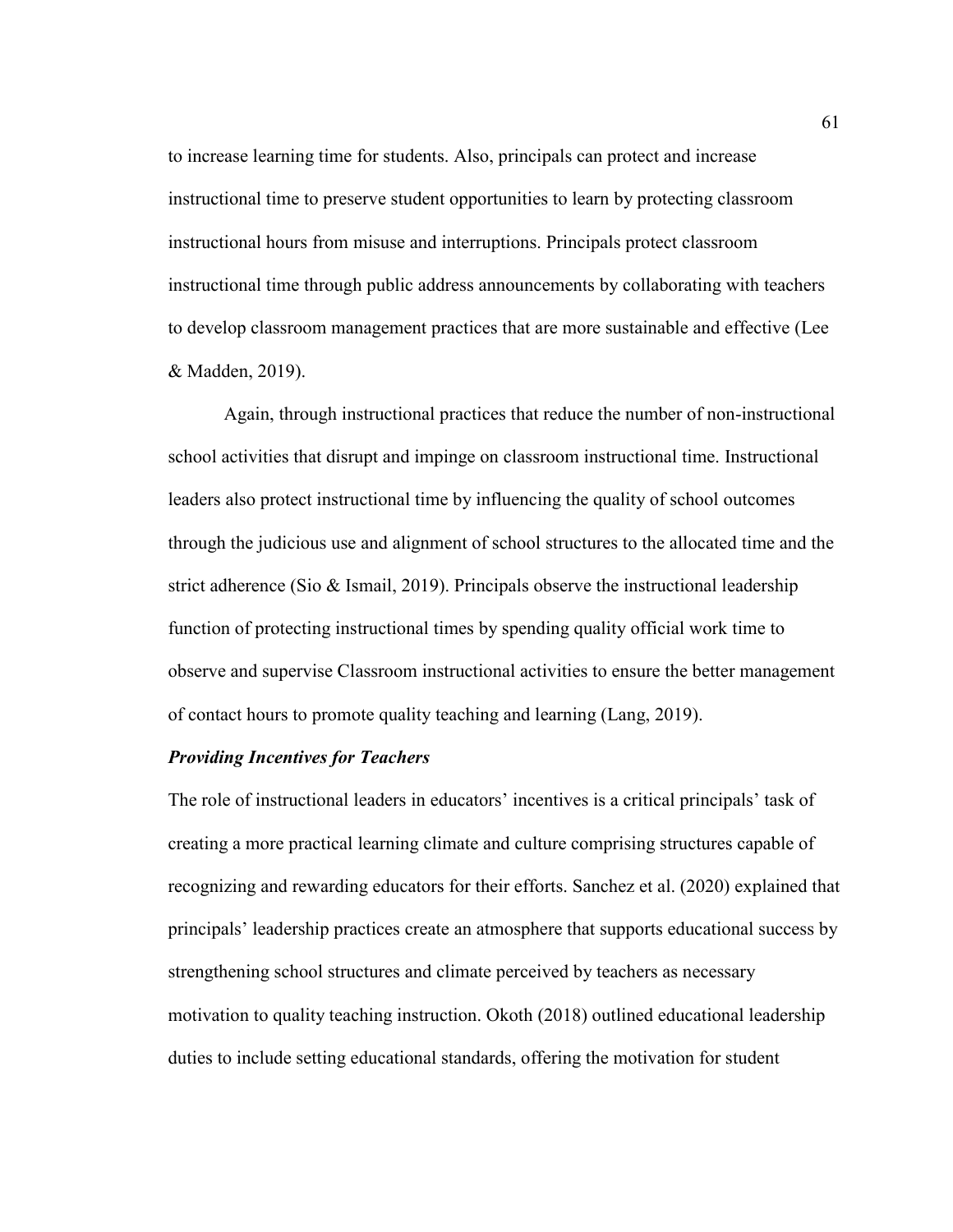learning, and providing incentives for teachers to boost teaching performance. The introduction of incentives reasonably raises the optimal performance of teachers to improve learning outcomes. The principal's policy of incentive programs for educators finds significant effects in schools' instructional effectiveness and student achievement (Mbiti et al., 2019).

Incentives for teachers are system designed to motivate but also to maintain desired behavior and performance. Teacher incentive programs provide higher effects on teaching instructions in schools. Therefore, a well-programed rewards system is capable of improving incentives for quality teacher's performance. Principals providing incentives for teachers, motivate teachers to achieve better learning outcomes, and strategically lure experience and quality teachers into bolstering effective teaching and learning (Mbiti et al., 2019).

Lang (2019), contributing to the efficacy of incentives to promote teachers' performance, posits that principals' instructional leadership can impact positive change in the teachers' instructional strategies and practices. Instructional leaders offer incentives to teachers to develop and enhance quality instructional knowledge and expertise in instructional practices. More so, Lang (2019) affirmed, instructional leadership creates a school environment diligently maintained to serve as a reward system motivating teachers to enhance performance. In engaging in instructional leadership functions, a school leader promotes teaching instruction, students' learning, and knowledge. Instructional leaders make teacher's remuneration and compensation alluring to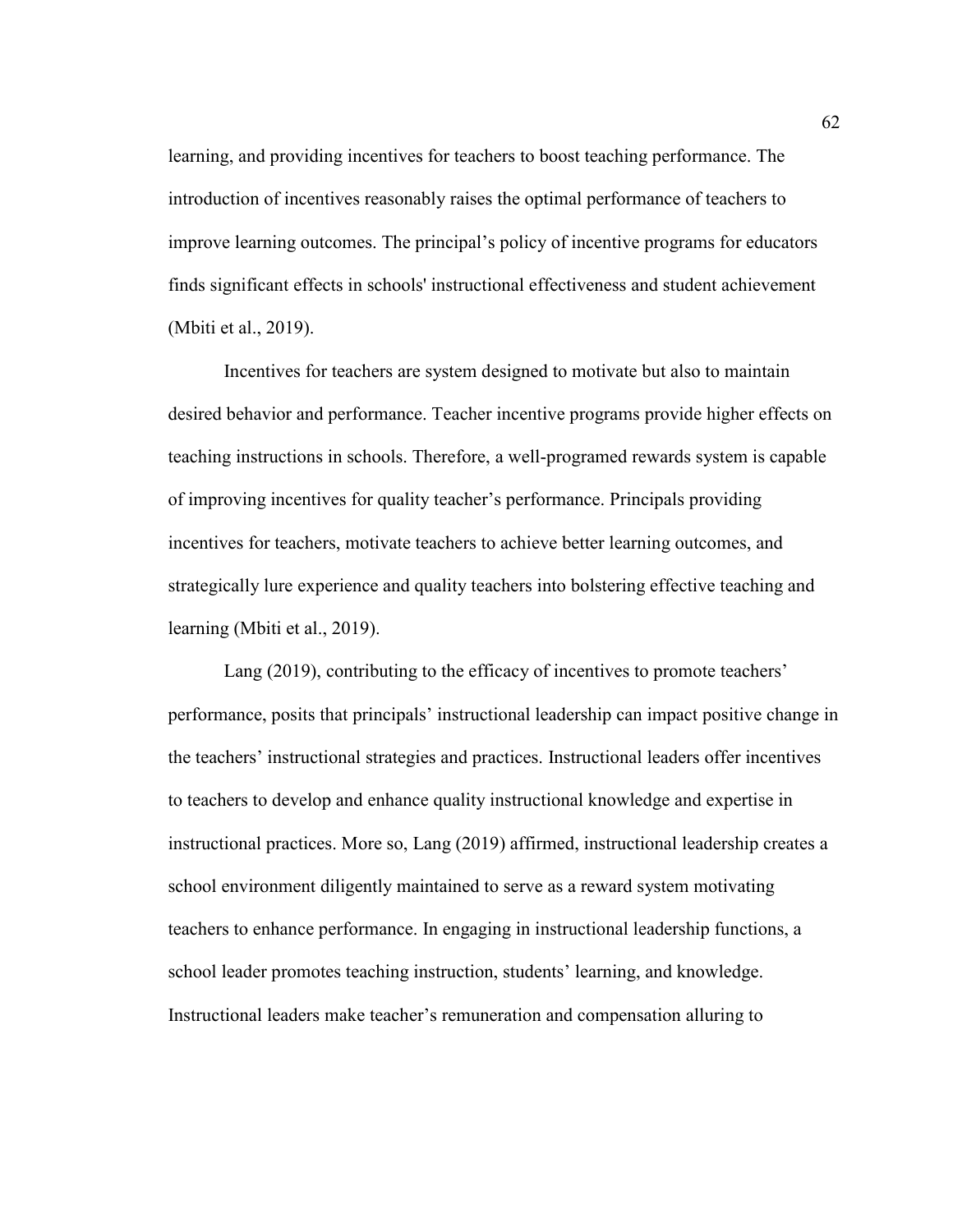incentivize teachers to spice their instructional practices for increased performance (Comighud & Arevalo, 2020).

Similarly, educational infrastructure, in-service training, and good rewards mutually have a positive influence on the performance of teachers, which may, in the long run, improve the performance of students. Effective instructional leaders endeavor to reward teachers to recognize their efforts to serve as incentives and motivation for hard work and excellence (Ndijuye & Tandika, 2019). This research provides nuance to the earlier research that instructional leaders emphasized on instructional practice and that providing incentives to teachers contributes significantly to promoting trust, commitment, hard work, improved instructional practices, and quality student academic achievement (Bellibas, & Liu, 2018).

#### *Providing Incentives for Learning*

Principals, as instructional leaders, ensure the mission of the school as the best place to learn. As part of instructional leaders' functions as providing incentives for learning, principals create a school-wide climate where students will appreciate the value of academic achievement. In such an environment, students frequently receive rewards and recognition for academic achievement in class and school-wide (Hallinger & Murphy, 1985; Sio & Ismail, 2019).

Principals carry out activities related to student development and progress to improve student performance. Principals also undertake activities to build a positive school climate and motivate students to build determination, monitor, and evaluate teachers and students regularly to improve academic performance. Schools must create a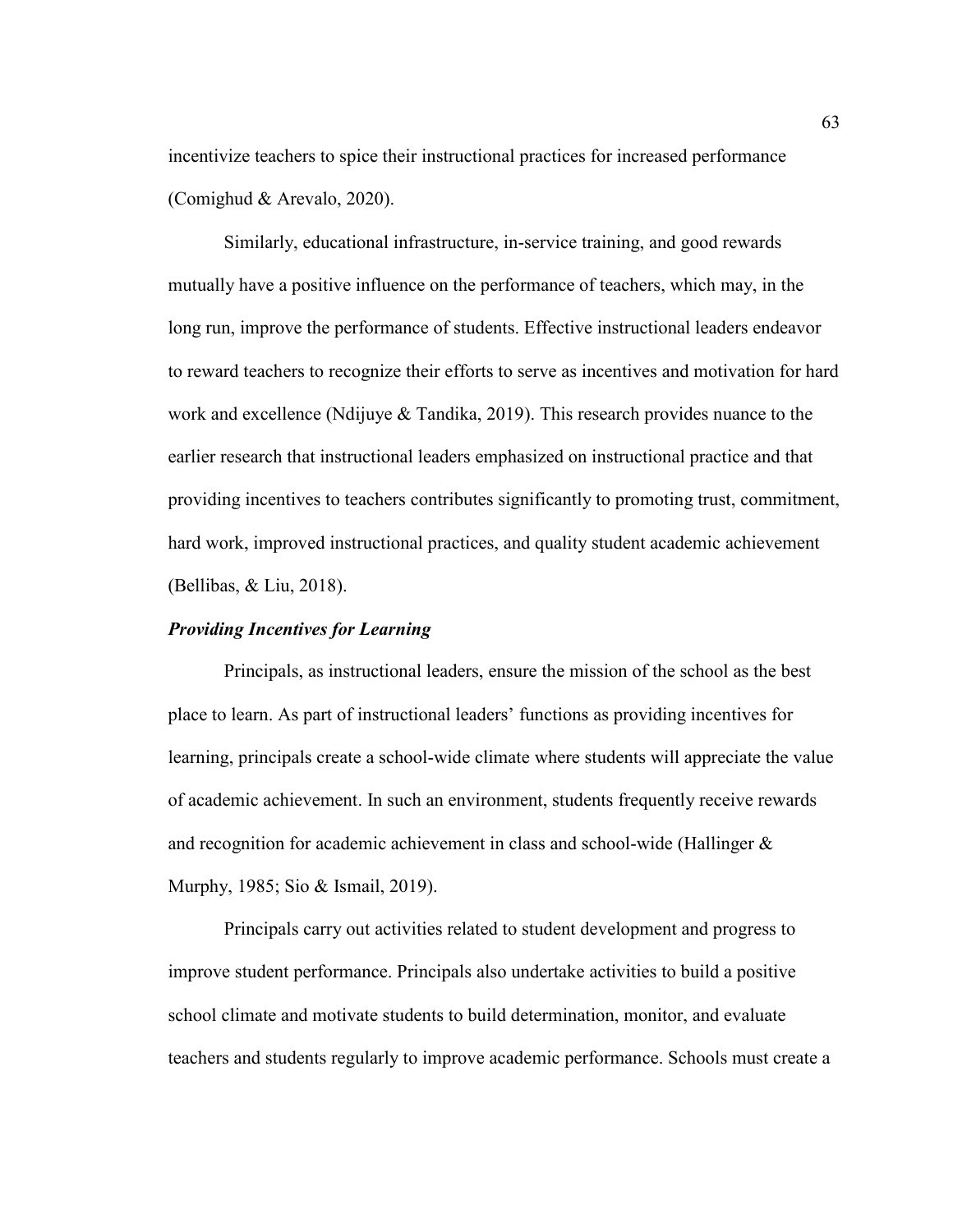conducive learning climate for students and a comfortable and guaranteed teaching climate (Campbell et al., 2019). The nature of schools' systems of rewards is an essential element of the positive school learning climate. In environments that are relationship-rich and attuned to students' learning and developmental needs can buffer students' stress, foster engagement, and support learning powering students to greater heights (Darling-Hammond & Cook-Harvey, 2018).

Motivation, Cantor et al. (2019) contended among other factors serves as an essential ingredient of all processes of student learning that is influenced and shaped by the learning climate. Hence, the significance of schools providing a positive learning environment that guarantees a measure of security and support that maximizes students' ability to learn social and emotional skills and academic content more positive school climate is related to improved academic achievement. Osher et al. (2020) corroborated Cantor et al. (2019) on the significance of learning environment as a means of incentive to student learning. The authors illustrated that an active classroom learning community develops respectful relationships between teachers and students and among the students themselves serve as a source of incentive for learning competencies and student achievement.

As part of the functions of instructionally effective instructional leaders, Murphy and Hallinger (1986) pointed out that principals incentivize students with rewards for quality learning outcomes that are school-wide focused. These incentives include award assemblies, certificates of honor and merit for attendance, decency, and behavior. Also, the public recognition of students by mentioning them in school and local newspapers,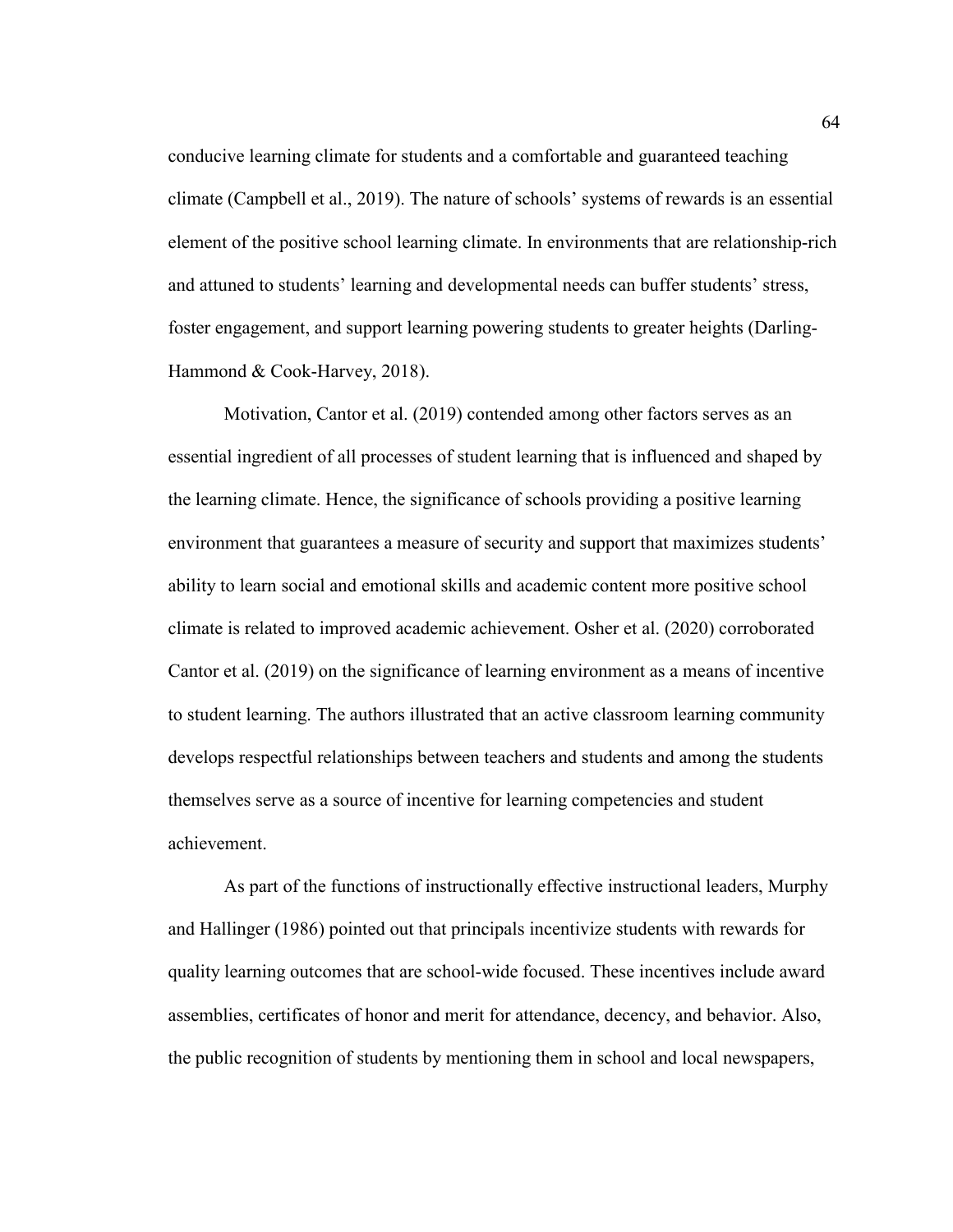student's pictures or portraits display, or other recognizable ways of acknowledging and celebrating the excellence of performing students establish the existence of complementarities across policies to improve learning outcomes. Instructional leaders in addition to the extrinsic motivation, Darling-Hammond, Flook et al. (2020) attested to the intrinsic motivation as well, since students often give prominence to the value of learning when school leaders continually emphasize the intrinsic motivations for learning which is the potential benefits beyond the immediate environment to shore up student performance.

## *Promoting Professional Development*

One of the principals' instructional leadership functions is the promotion of professional development for instructional effectiveness that correlates to successful schools. Sofo and Abonyi (2018), investigating the self-reported professional development activities of school leaders, affirmed that successful instructional leaders support teachers' professional development and growth using a variety of formal, informal, and external approaches development. Sustainable leadership effectiveness in schools through an intense professional development can enhance, form, and trigger commitment and excellence from teachers for increased quality of teaching instruction. Sibomana (2020) explained that instructional leaders facilitate improved school quality by building teacher competence in determining school mission and student learning. But for instructional leaders to enhance the quality of school to achieve national education standards, Sibomana (2020) insisted, requires the efforts of leaders to implement the instructional leadership practices. These practices must focus on determining the mission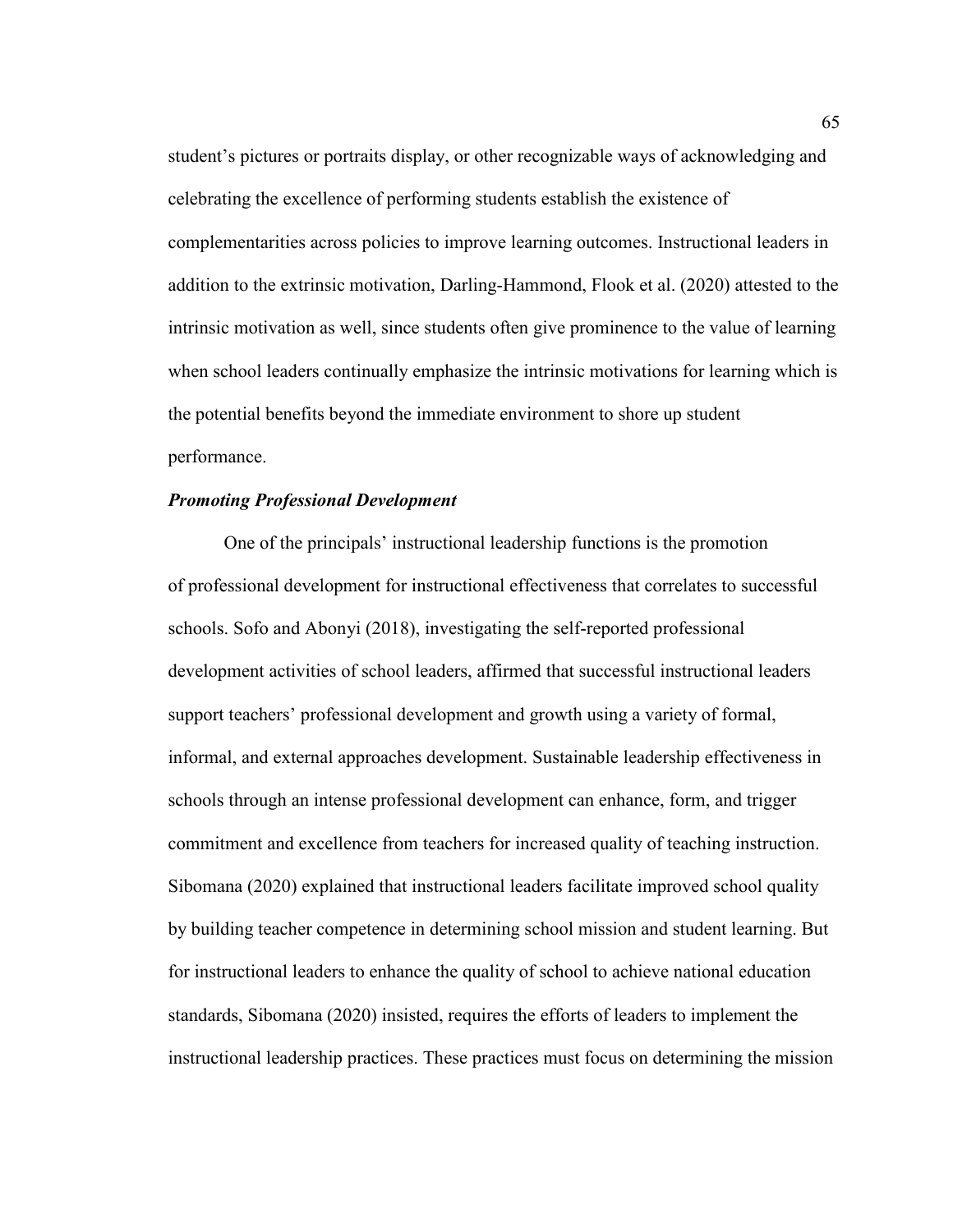of the school, managing instructional programs, enhancing faculty expertise, and promoting the schools' learning climate (Sibomana, 2020).

Instructional leaders support professional development processes through professional teacher empowerment relative to guiding teachers' content and reflective practices (Aldridge et al., 2020). The teacher creates a consistent learning environment by working with students to institute an agreed workable plan for classroom activities, procedures and rules, time management, and learning that governs the classroom. Providing constructive feedback and opportunities for revision are instructional practices that encourage learners to grow (Dekawati et al., 2020). From the perspective of Darling-Hammond and Cook-Harvey (2018), investments in teachers teaching proficiencies and programs that prepare teachers adequately are necessary for providing schools with a more competent workforce that can transform school climate and culture to support effective learning. These authors again illustrated that educators who teach in classrooms or who lead teaching instructions of schools, strong professional development is relevant to sustain and focus on deepening their content knowledge and instructional practices that lead to quality achievement (Darling-Hammond & Cook-Harvey, 2018).

Hervie and Winful (2018) emphasized that teacher professional development is a coherent component of a school's improvement efforts that align with curriculum, assessments, and standards. It facilitates teachers' implementation of the knowledge and practices they learn in their classrooms. The authors further proposed that teacher professional development designed to enhance the professional knowledge and skills improve a teacher's experience on the subject matter. Teachers' teaching methodology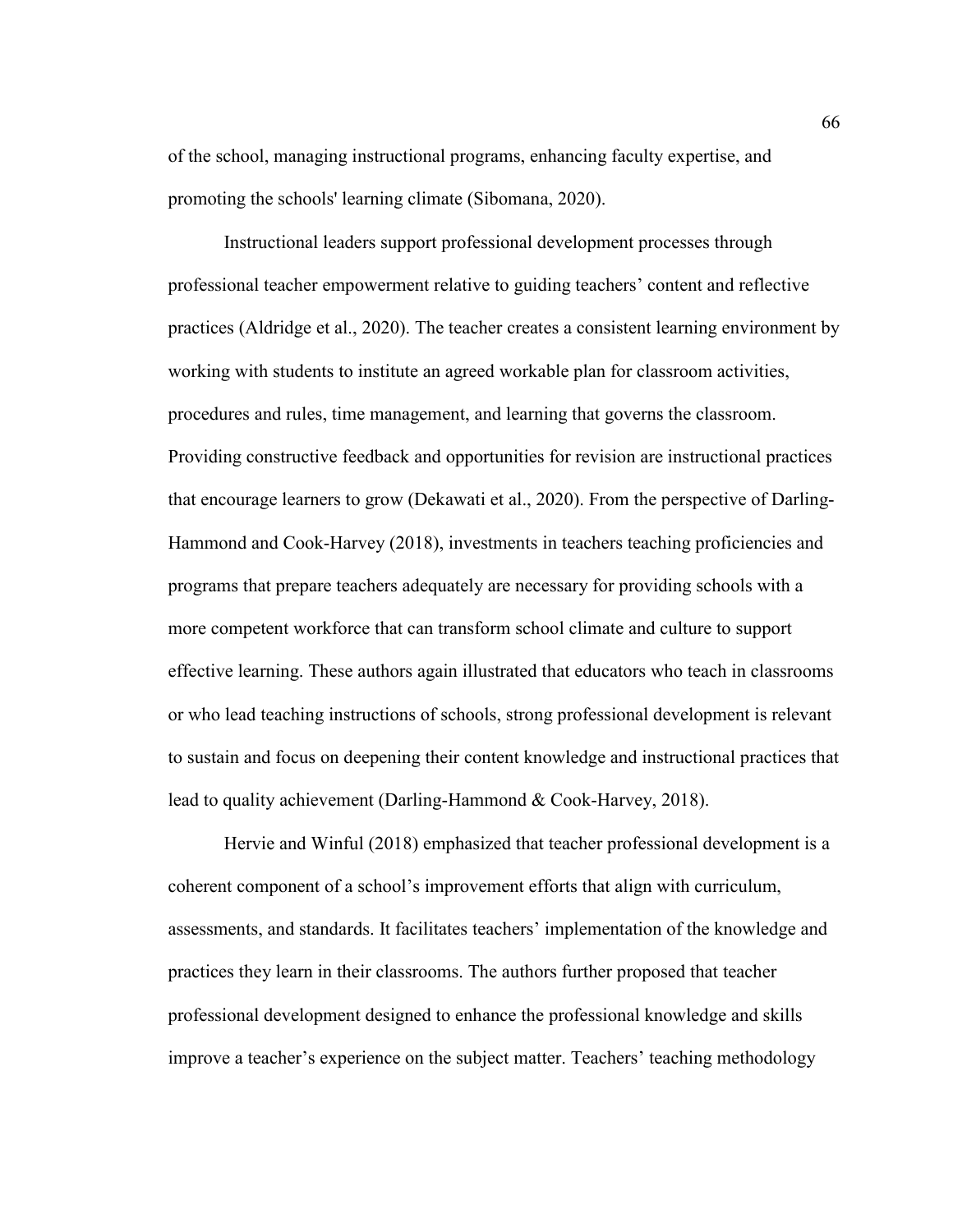and attitudes of educators, Hervie and Winful noted, tend to enhance students' learning and quality achievement.

Gümüş and Bellibaş (2020) admitted that instructional leaders facilitate in-service training to improve the knowledge, skills, and teachers' self-efficacy. Gümüş and Bellibaş revealed that instructional leaders empower teachers to plan and execute lessons through different practical instructional approaches effectively. Instructional leaders undertake through their teaching instructions and monitoring students' learning outcomes, in addition to other school and community responsibilities.

Similarly, Kulophas and Hallinger (2020) asserted that principals' professional training programs for teachers positively impact teachers' knowledge, competencies, effectiveness, and productivity through increased teacher qualities that affect quality instruction, school climate, and ultimately the performance of students. As part of their management functions of promoting teachers' professional development, instructional leaders create healthy conditions for teachers to build their capacities. Again, instructional leaders ensure teachers' professional competencies, abilities, growth, and development to undertake their instructional responsibilities efficiently. As part of their duties, instructional leaders collaborate with education officers and other experts to organize in-service and other programs to update and enhance the knowledge and skills of teachers in methodology and subject matter contents (Lonyian & Kuranchie, 2018).

## *Maintaining High Visibility*

The instructional leader's management task of maintaining high visibility in schools and classrooms promotes and increases the interaction among principals,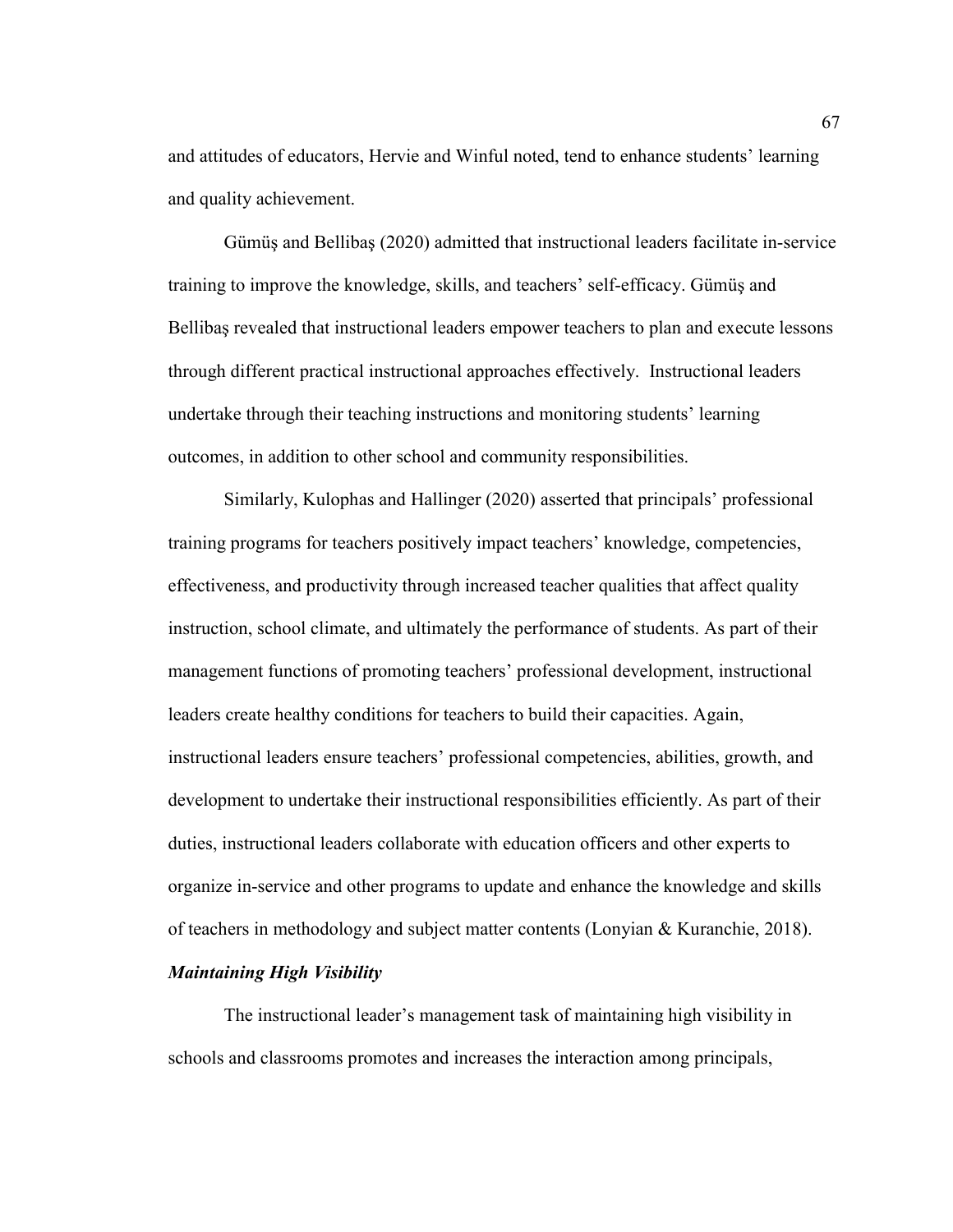teachers, and students (Sibomana, 2020). This function requires instructional leaders to dedicate most of their official work time to curriculum matters more than administrative tasks. Hence the principal being a practicing teacher adds more impetus to the instructional leader's credibility in maintaining high visibility in schools and classrooms.

Similarly, Khan et al. (2020) illustrated that the functional and collaborative form of leadership whereby the instructional leader works in tandem with teachers and students to shape the school as a workplace with shared goals emphasizes the tasks of instructional leaders of maintaining high visibility in schools and classrooms. Thus, instructional leaders who lead the instructional activities and programs must adhere and committed to the vision and goals of success in teaching and learning. These visions and goals of success in teaching and learning encompass focusing on learning objectives, designing programs, modeling learning behaviors, and instruction activities (Khan et al., 2020).

However, for Darling-Hammond, Flook et al. (2020), even though instructional leaders may not directly influence the instructional process and practices, they influence instruction by providing a conducive school climate and provide opportunities for professional development. They also motivate teachers and students through incentives for improvement in school and classroom processes which contribute to students' academic achievement. In furtherance of this view, Huong (2020) and Khan et al. (2020) held that effective instructional leaders maintain high visibility through activities such as setting school direction and developing students and staff. These activities include redesigning the organization, developing a high level of trust in schools, and intervening in teaching improvement and student learning.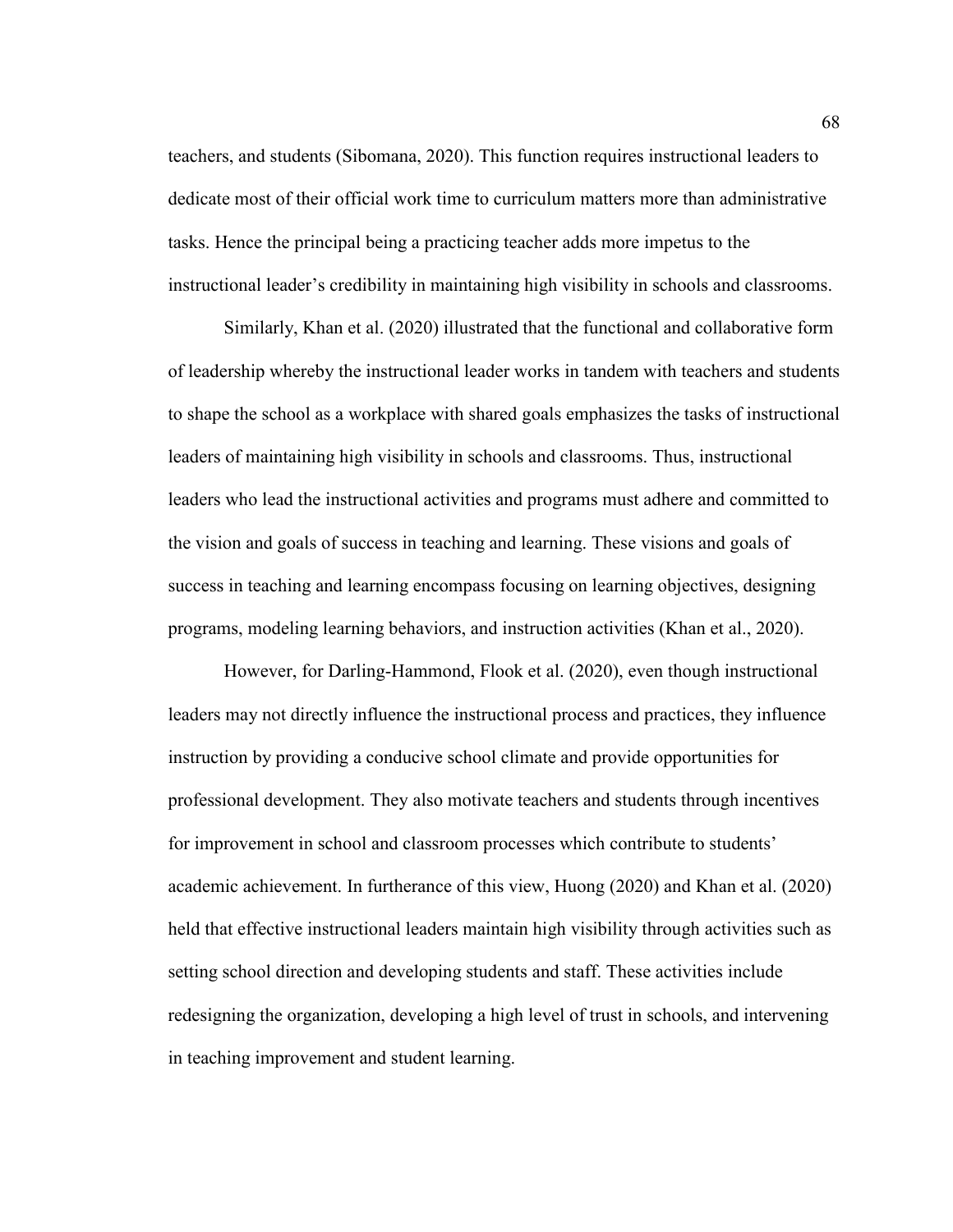The protecting of instructional time, providing incentives for teachers, and promoting professional development together with motivations for learning and maintaining high visibility, which constitutes management functions of instructional leaders, form what Hallinger and Murphy (1985) referred to as the third dimension of instructional management model. This dimension of the instructional management model for Hallinger and murphy is much broader in scope and purpose relative to the first two dimensions. The instructional leaders' tasks under this dimension observe and improve teaching instruction through classroom observation and professional development activities.

The final dimension is about assessing the instructional program. It involves the instructional leader's contribution to the planning, designing, administering, and analysis of assessments that evaluate the curriculum's effectiveness. Synonymous with successful schools is the systematic development of school instructionally for the schools' continuous enhancement with rewards aligned with purposes and practices. These functions Hallinger and Murphy (1985) further demand instructional leaders create an enabling environment and provide the support that ensures sustained improvement of teaching and learning.

#### **Summary and Conclusions**

Instructional leadership started during the movement of effective schools when outcomes of learning were given more importance than the administrative and managerial tasks of leaders. In sum, Hallinger (2005) articulated that instructional leaders effect changes by making certain that teachers teach and students learn, guaranteeing that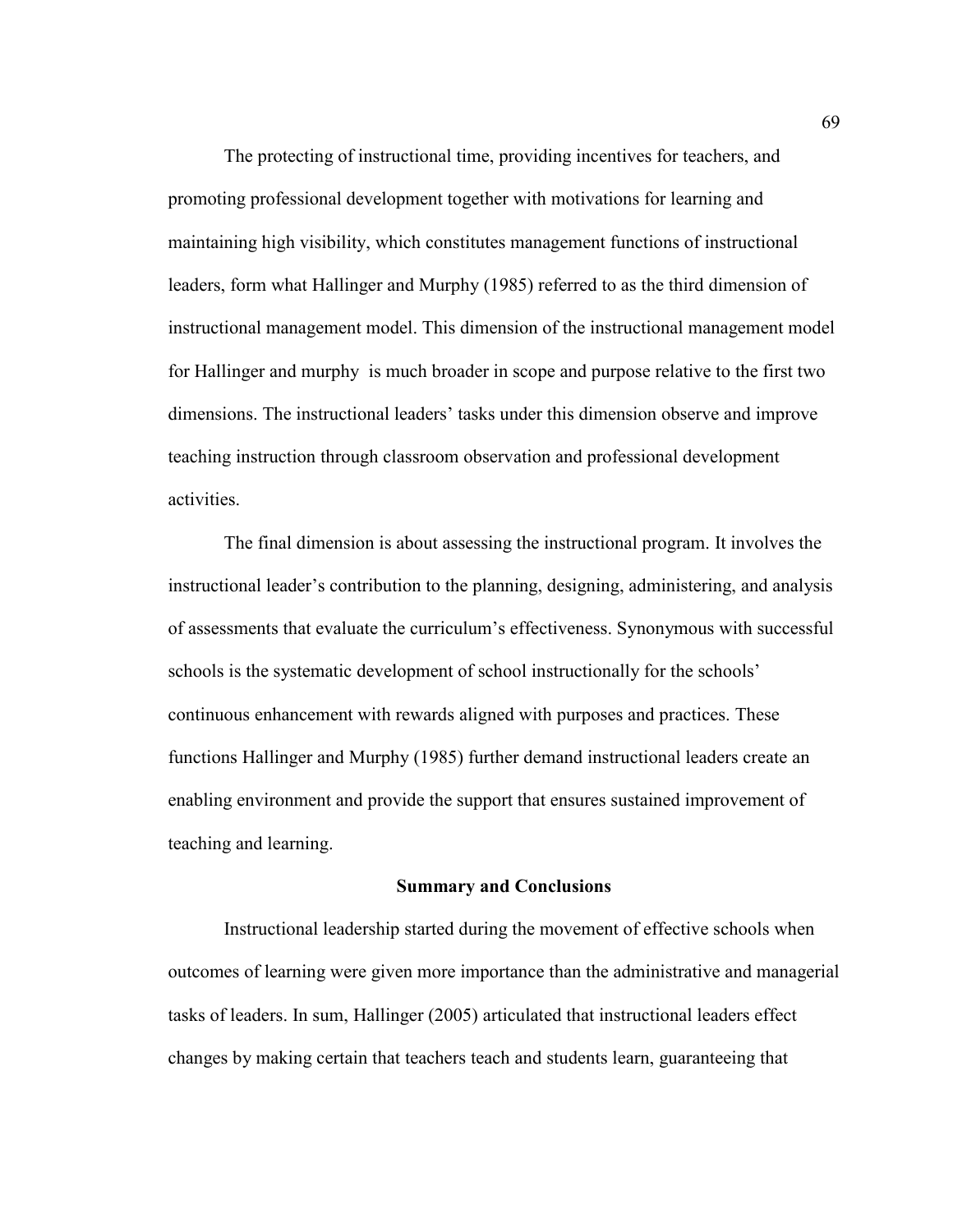principals equip schools and classrooms with relevant facilities that enhance teaching practices and learning processes. Also, instructional leaders secure teachers' instructional and students learning time and safeguard and efficiently utilized by all teachers and administrators. In addition, instructional leaders plan school goals and objectives and guarantee that all stakeholders, teachers and students understand and comply with these goals and objectives and school administrators with the responsibility to plan curriculum programs, supervise and evaluate classroom instructions. These instructional leadership practices make certain that instructional hours and learning time are well-respected for teachers to teach efficiently by organizing teacher professional development programs and monitoring students' behaviors (Ismail et al., 2018).

The above review has revealed that for the past decades, there has been much emphasis on and utilization of instructional leadership in educational researches, administrative processes and practices, and politics has gained momentum, purposely due to the global call for an emphasis on accountability (Özdemir et al., 2020). Instructional leadership among the various leadership styles has been distinguished and emphasized in the educational organization circles due mainly to its focus on achieving success in the teaching-learning process is paramount. Hallinger (2012) explained that instructional leadership is well sought for in educational organizations due to its emphasis on increasing the school staff's satisfaction and transforming the school into a productive environment. The other reasons are the emphasis on resources, direction, and support principals give to teachers and students for the continuous improvement of teaching and learning.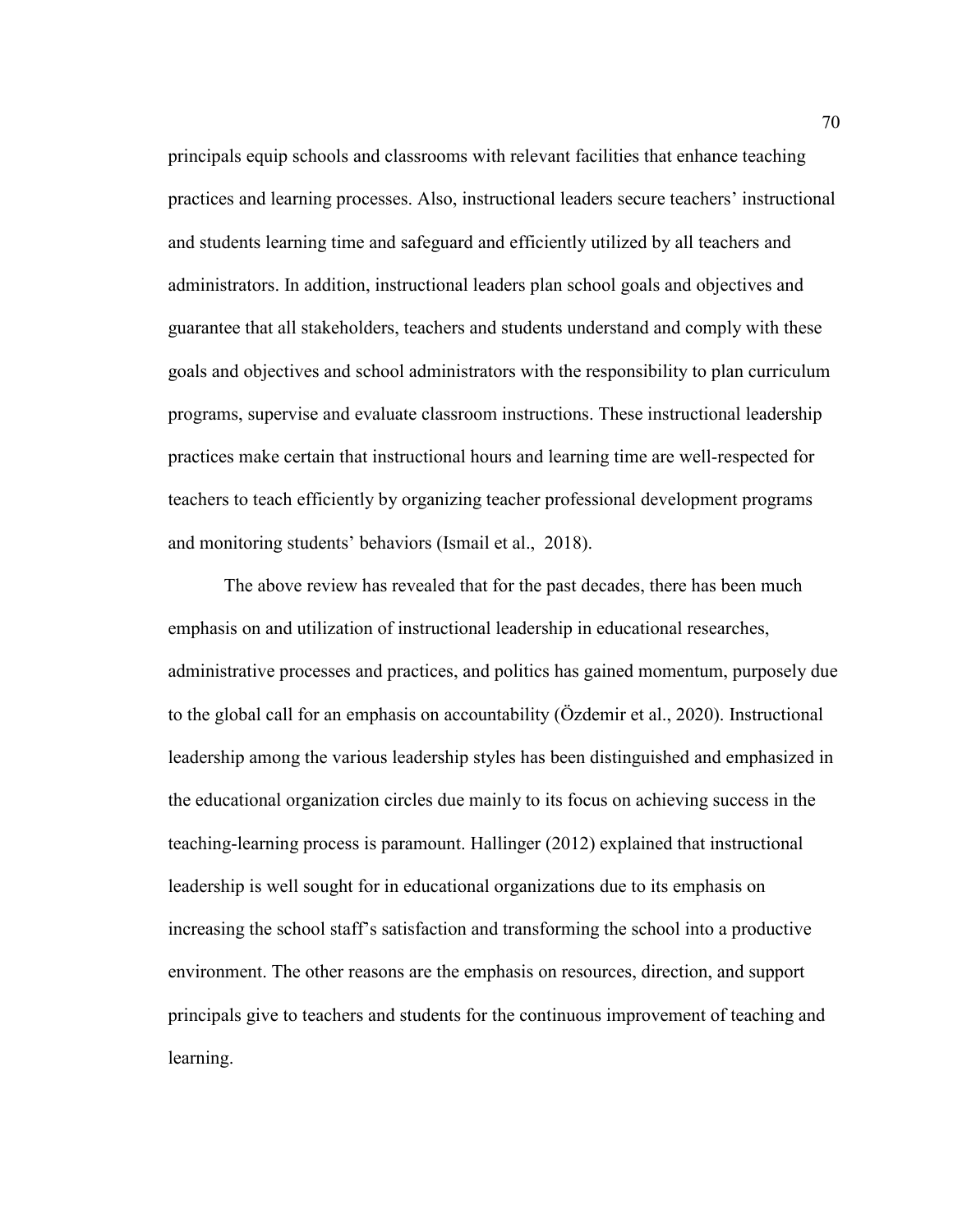Hou et al. (2019) observed that instructional leaders implementing effective policies and programs, and achieving the objectives of external accountability, render the instructional leadership approach become significant in education. Hence, the global recognition of school principals' leadership as a distinct element in understanding school effectiveness and success. But focusing on instructional leadership instead of the overall leadership of principals, Hou et al. asserted that establishing a robust instructional environment and increasing teachers' motivations in the form of incentives instructional leadership impacts students' academic achievement.

Instructional leadership consists of setting vibrant objectives, implementing curriculum, observing and facilitating the teaching process, providing resources, and appreciating teachers consistently to promote student learning and growth. The quality instruction of teachers is the top priority for the instructional head. Instructional leadership is devoted to the fundamental job of teaching, learning, and knowledge. It involves discussion with staff members regularly for facilitating their tasks and duties, which ultimately results in more effective learning of students (Nader et al., 2019). Therefore, it becomes expedient to explore the instructional leadership practices that support increased student achievement in Ghana's rural districts using a qualitative exploratory case study.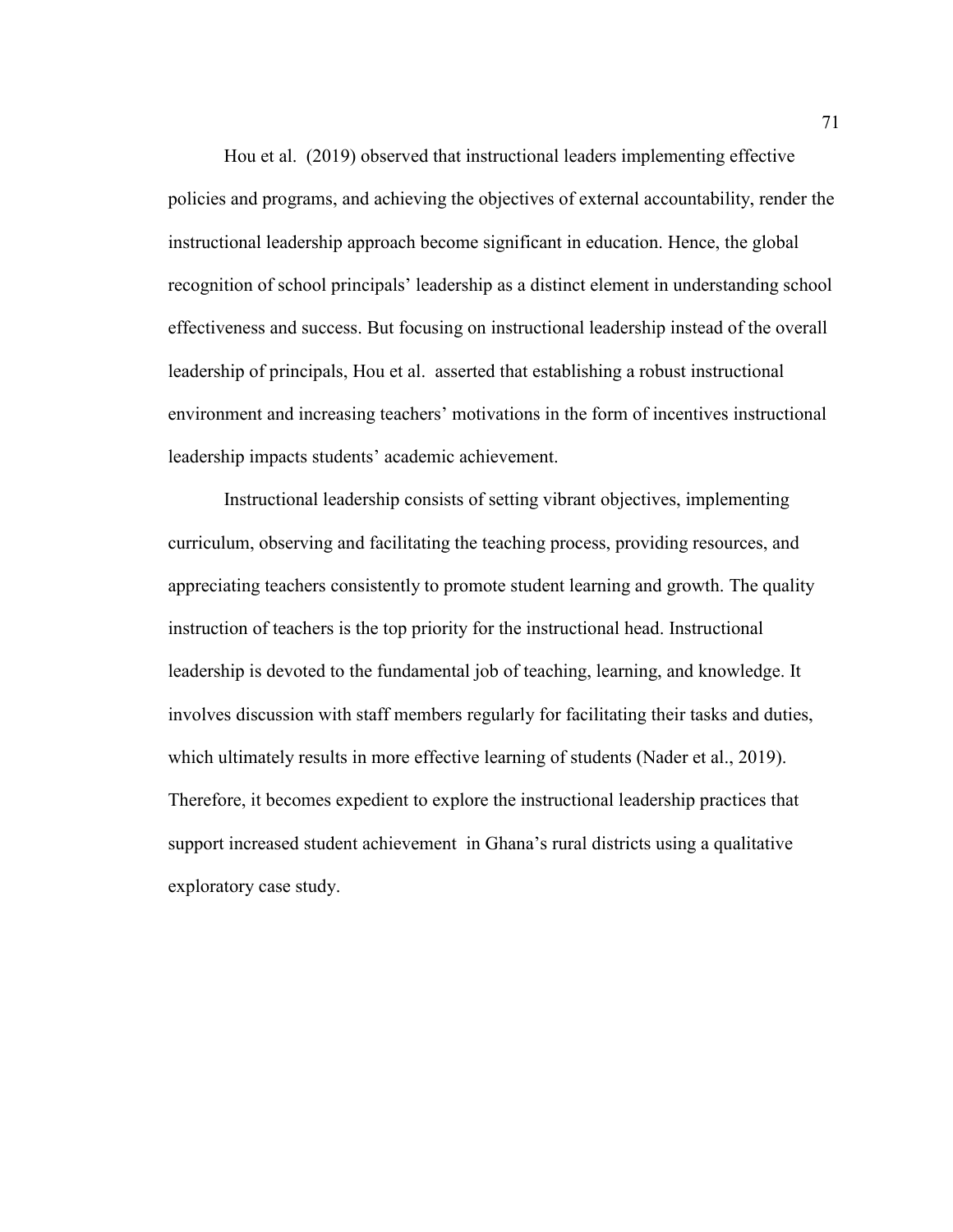#### Chapter 3: Research Method

## **Introduction**

This qualitative study explored the instructional leadership practices that support student achievement that can be applied in the rural K-12 public school districts in Ghana. This study established what school officials might need to change or focus on and implement more consistently to raise student outcomes in rural K-12 schools in Ghana. Concerning the achievement of this objective, the study surveyed the perspectives of circuit supervisors, administrators, and teachers of the specific activities administrators (principals) undertake by way of providing instructional leadership to improve teaching and learning.

Effective instructional leadership practices and programs may influence teachers' quality performance to increase student achievement (Butakor & Dziwornu, 2018; du Plessis, 2017). This study was inspired by a particular article (25 #1 ) of the Constitution of the Republican of Ghana to achieving equity and access to quality basic education (K-12) for all school-going children in Ghana (Tamakloe, 2018). In this chapter, I consider the research methods session, focused on an overview of research design and rationale, the role of the researcher, methodology, participant selection logic, instrumentation, procedures for recruitment for participation, and data collection, data analysis plan, issues of trustworthiness, ethical procedures, and the summary of the chapter.

#### **Research Design and Rationale**

The quest to improve school performance and student achievement through a deliberate and consistent focus on enhancing the instructional practices and learning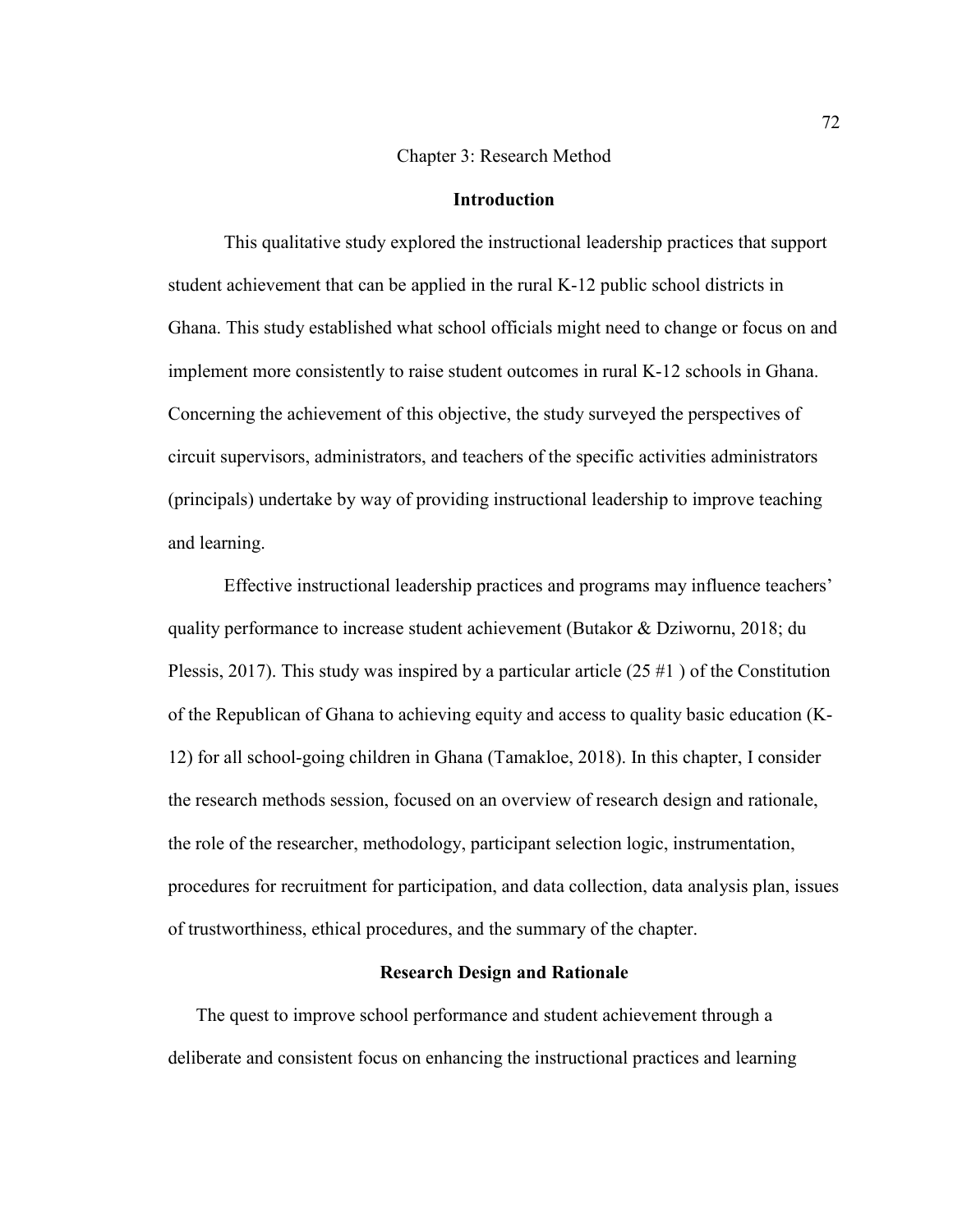process and transforming the rural public school into a motivational learning environment and better performing schools served to drive this study (Darling-Hammond et al., 2020). The administrator's instructional leadership role is more critical for ensuring effective teaching instruction and successful student learning. School principals who commit to and focus on a vision for their schools nurture their teachers' leadership capabilities to enhance their teaching practices (Wilkinson et al., 2019). Therefore, it was significant to explore the instructional leadership practices that support increased student achievements in rural communities. To carry through this objective, the following research questions were used to guide this study:

- 1. What instructional leadership practices do administrators implement to support public K-12 schools in Ghana to enhance student achievement?
- 2. What skills and abilities will administrators, supervisors, and teachers need to implement instructional practices that improve student achievement in the rural public K-12 schools in Ghana?

This study employed a qualitative exploratory case study approach to arrive at a description of the nature of the instructional leadership practices that administrators provide that support student achievement that can be applied in the rural K-12 public school districts in Ghana. Qualitative research methods were considered most suitable for this study because they would promote a deep understanding from the perspective of research participants of the instructional leadership practices that support increased student achievement in public K-12 schools with an emphasis on exploration and description (Creswell, 2013). Qualitative methods also emphasize people's lived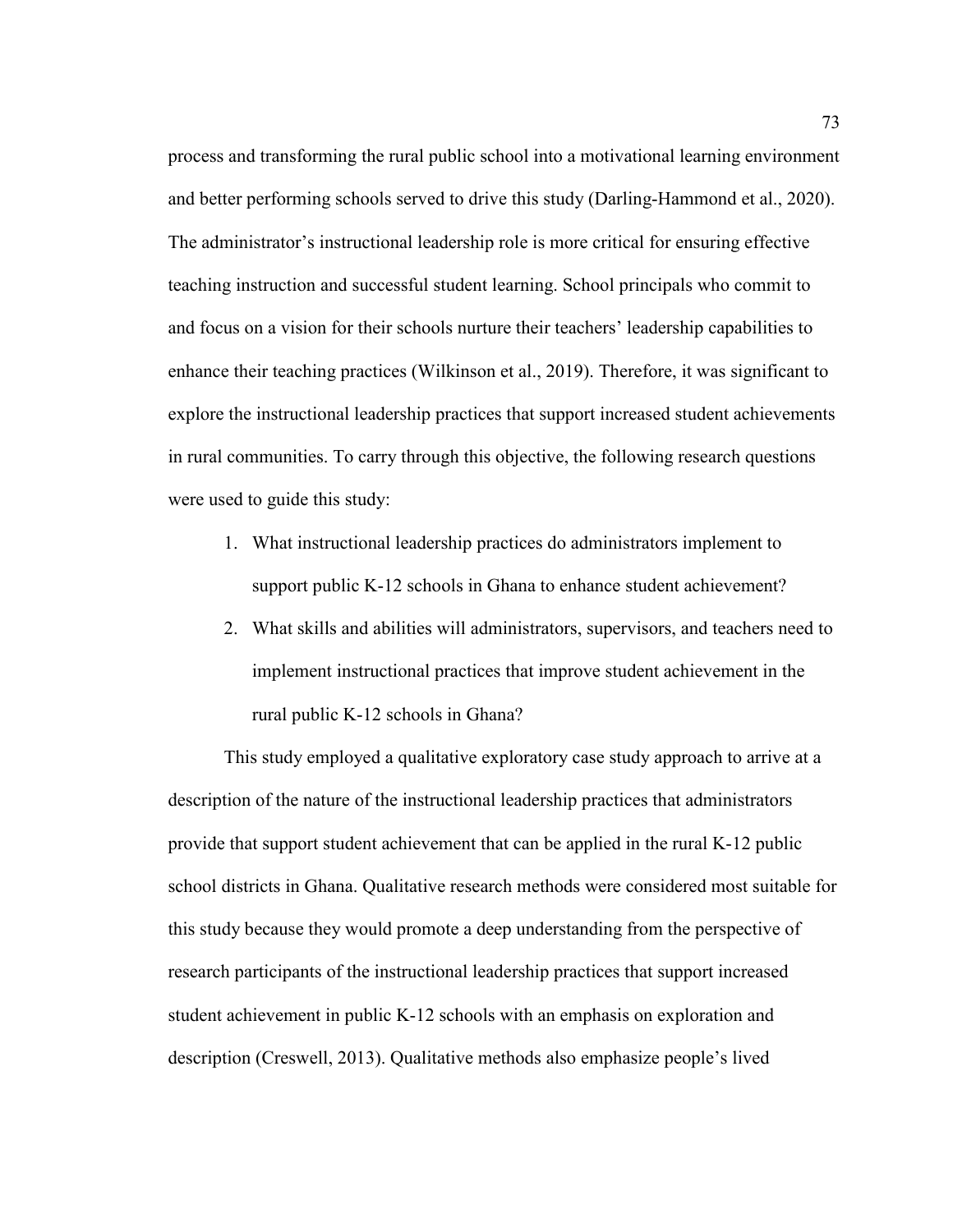experiences and are deemed well-suited for making meanings that people place on the events, processes, and structures of their lives and their perceptions, presuppositions, and assumptions. Qualitative study was essential and suited for this topic since it is used to consider questions about people's experiences, inquire into the meanings people make of their experiences, and study people in the context of their social interpersonal environment (Gyamerah, 2019; Ravitch & Carl, 2016).

This study employed an exploratory case study (Yin, 1994) to explore the perspectives of teachers, principals, and circuit supervisors of the instructional leadership practices that support increased student achievement that can be applied in public K-12 schools in rural Ghana. Yin (2014) indicated that an exploratory case study is appropriate when there is no pre-determined outcome and when questions like "how" and "what" are involved. Again, exploratory case studies are relevant in a study when the researcher wishes, as understood by Yin, to gain an extensive and in-depth description of a social phenomenon.

Besides, with a case study, I could combine several qualitative techniques to meet the specific needs of the research situation. The other qualitative traditions, such as phenomenology, grounded theory, ethnography, and narrative, were considered for the study, but the qualitative case study was deemed suitable. A case study is perhaps the most flexible methodology that allowed bending several traditions into a valid research design (Yin, 2014).

Semi-structured one-on-one interviews were used to collect first-hand knowledge of the situation from teachers, principals, and circuit supervisors in the rural and urban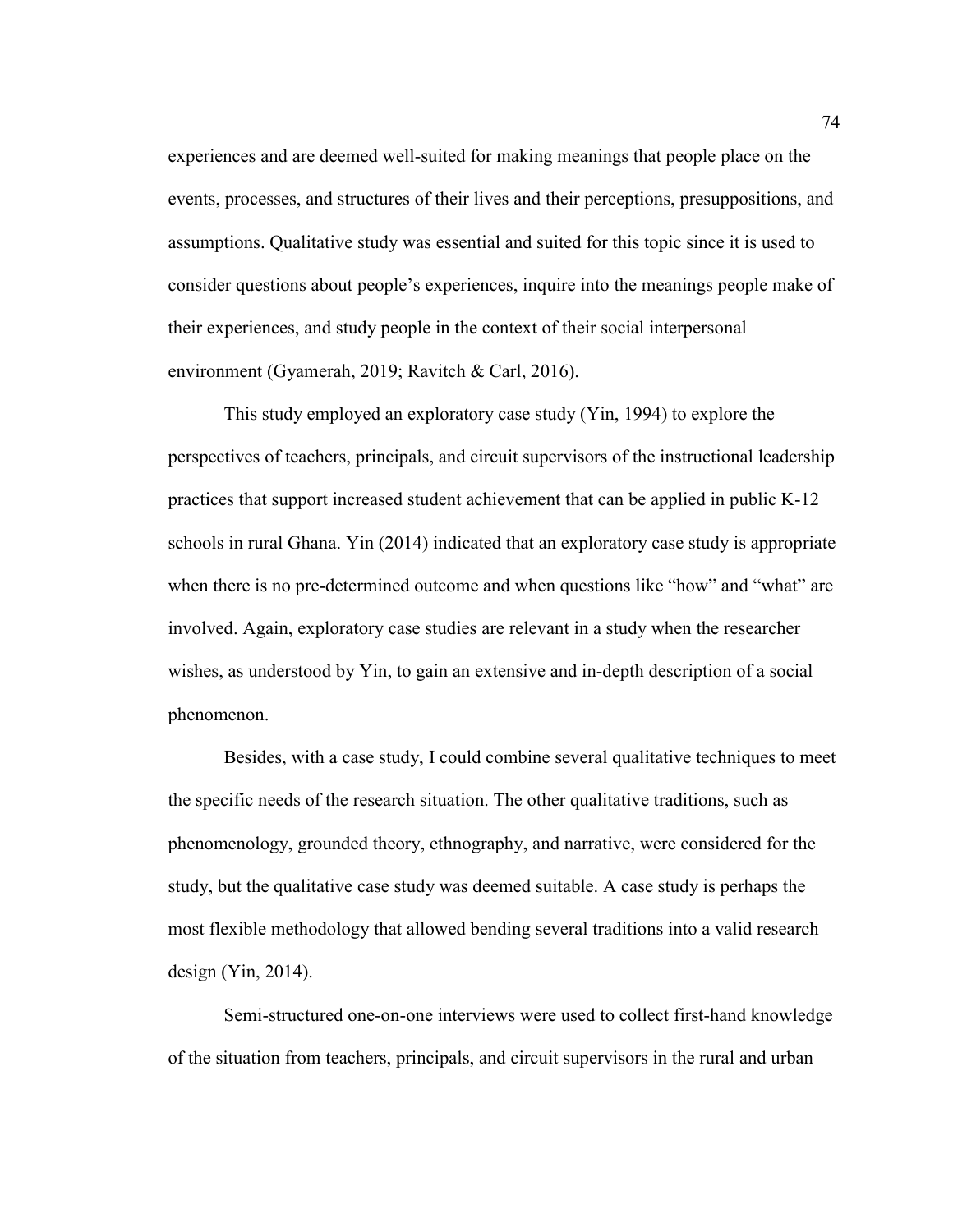school districts in Ghana, together with existing documents for the completion of the study (Creswell, 2013). Due to the COVID-19 pandemic, teleconferencing interviews were used to gather data for the study. The study occurred in rural and urban school settings by interviewing teachers, principals, and circuit supervisors and taking notes from schools' documents.

It was useful to ensure that there were essential conventions consistent and accurate with the intent, the validation, and the development of quality education. With these consistent and precise protocols, it would be less challenging to explain the students' lack of response or excellent performance (Andrade, 2019). In communicating to the education policymakers- Ministry of Education, GES, municipal and district education directorates, civil society organizations, and opinion leaders, the objectives of this study must be clear and unambiguous, leaving the audience understanding the logic of exploring the instructional leadership practices that administrators provide that support student achievement that can be applied in the rural K-12 public school districts in Ghana. The research questions were at the heart of this research, which anchored the problem and purpose statements, and guided the study's data collection and analysis (Burkholder et al., 2016; Gyamerah, 2019).

#### **Role of the Researcher**

Throughout the research process, the qualitative researcher assumes the role of the primary instrument of data collection through which data are mediated rather than through inventories and questionnaires. Thus, in Ravitch and Carl's (2016) view, the researcher's subjectivity, identity, positionality, and meaning-making shape the research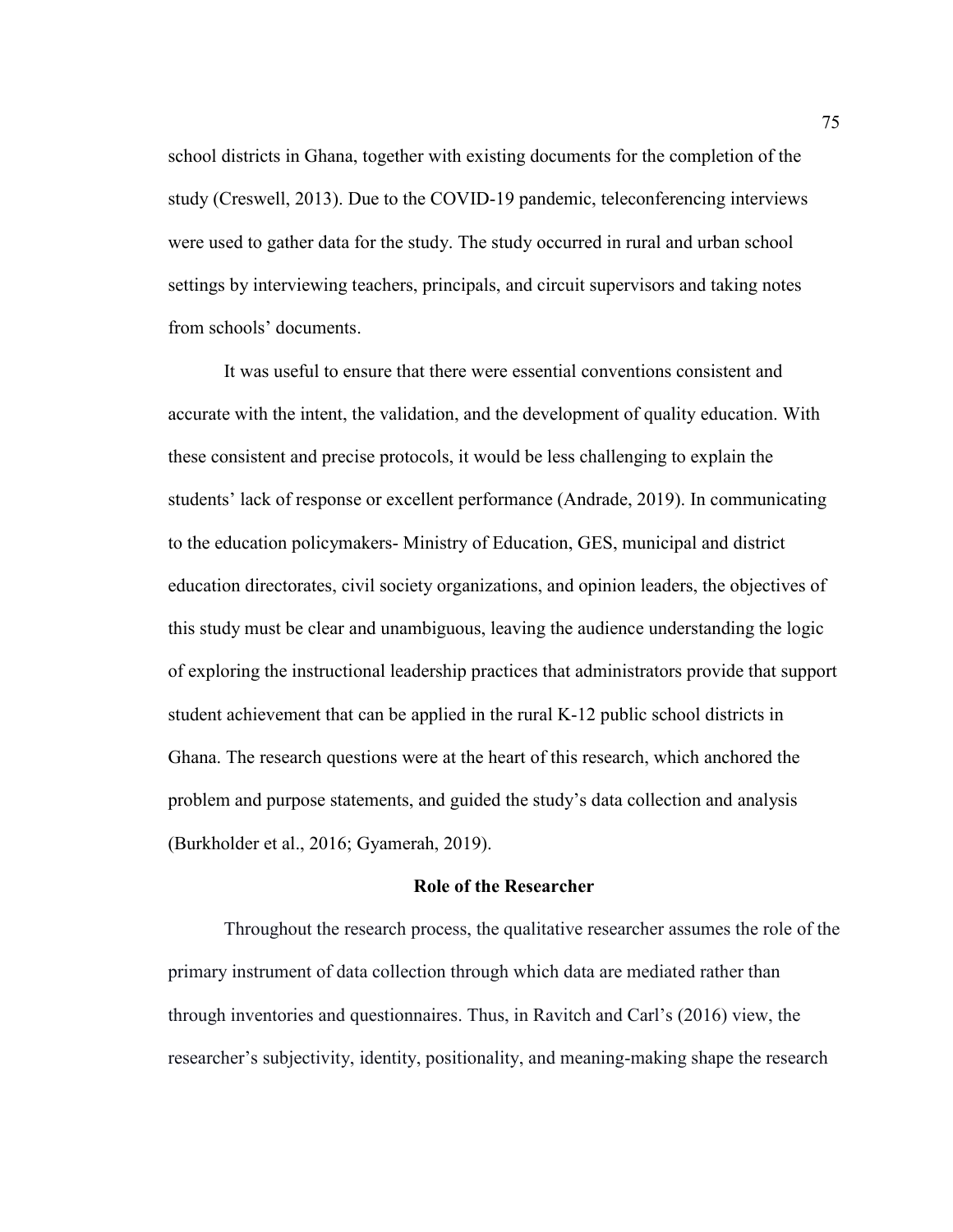in terms of its methods and, therefore, shape the data and findings. I became part of the study because, in a qualitative study, the researcher engages with the participants through various data collection methods and analysis. Hence, my preconceived biases could easily impact my data collection or data analysis. In order to reduce this concern of preconceived biases, the bracketing method and note-keeping were used during data collection and data analysis to examine and reflect on my engagement with the data to ensure that personal biases never interfered with the research (Tufford & Newman, 2010).

As the researcher, I set well-defined research questions, reviewed the available information in the literature, identified case(s), and set the data collection protocols. Data coding and analysis strategies were selected to analyze and report the results of the study's findings. With this process of an exploratory case study, data codes were used to develop categories and from the various categories emerged the study's themes. The themes that emerged from the categories were the study's findings that answered the study's research questions (Saldana, 2013; Yin, 2014). The case study research method was used to investigate and document instructional leadership practices that support increased students' achievement in rural districts in Ghana.

In fulfilling this role of the researcher, there was a description of relevant aspects of self, including any biases and assumptions, expectations, and experiences to qualify my ability to conduct the research (Denzin & Lincoln, 2008; Greenbank, 2003). The role of an observer or outsider was assumed in analyzing the responses of participants, thereby approaching this study as an outsider of the schools and districts selected for the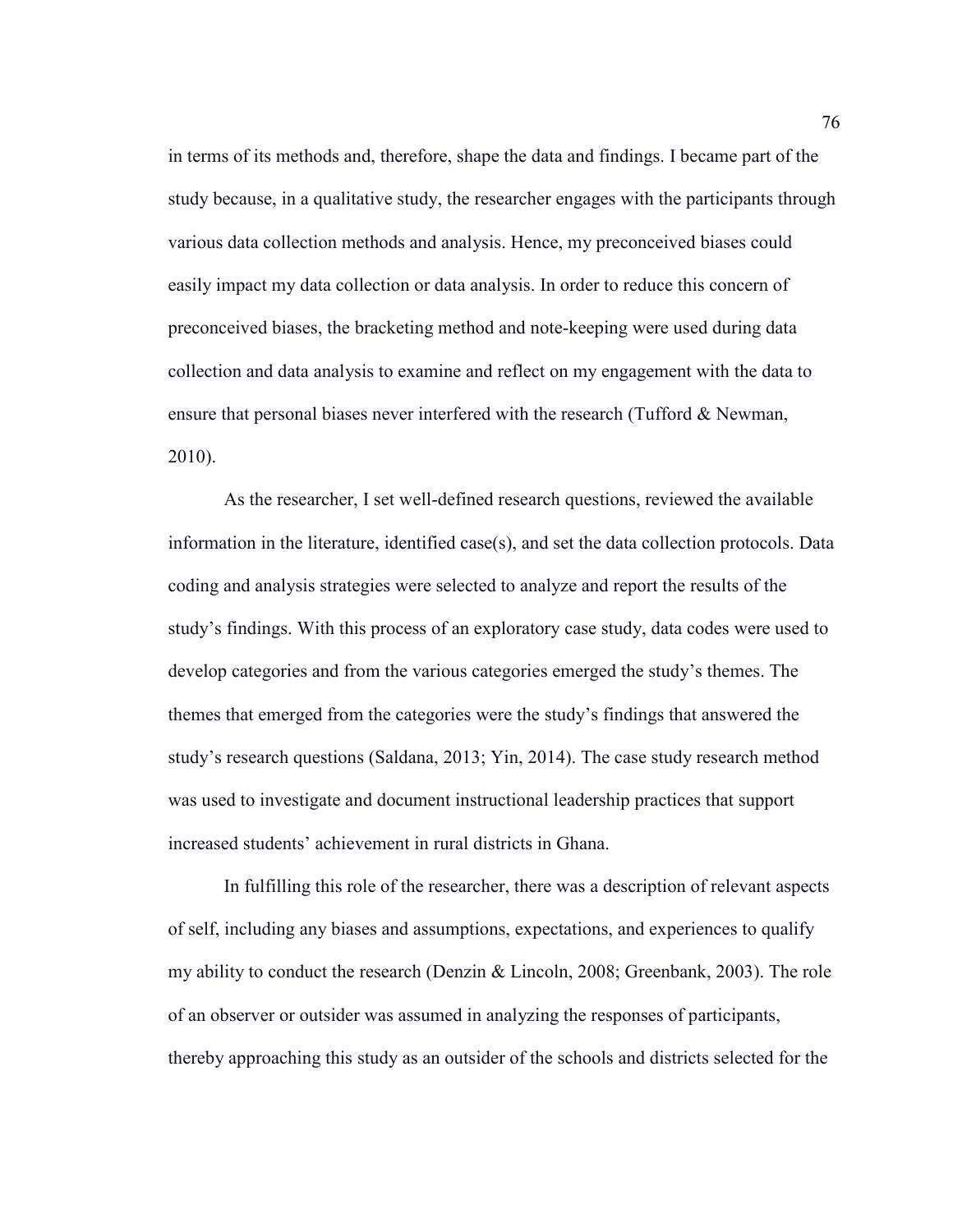study. I did not have any direct role in the schools and the districts earmarked for the study, and I did not have any direct influence or relationship with the intended participants. I did not supervise them or worked with any of the participants in any capacity.

I served in these districts between 2007 and 2013 as a religious minister and did not know the participants professionally but served as a chairman of the National Commission of Civic Education in 2013 in one of the proposed rural districts in Ghana. Currently, none of the participants are employed in the same district where I worked. I attempted to access the study's participants' thoughts and feelings as a researcher without any personal relationship with the participants by identifying a problem, undertaking data collection, and analyzing information to find solutions to the problem to promote social transformation (Azungah, 2018). The rigor of the various aspects of the study and the study's integrity was ensured by guaranteeing the credibility, confirmability, dependability, and transferability (trustworthiness) of the research relied on my performance as a researcher.

My perspectives about the study, knowledge about positive social change, desires for positive social change, and human distractions could compromise and pervert what I heard from a participant, which predisposed me to confirmation bias in every interaction with participant data (Ravitch & Carl, 2016). Therefore, my disposition to interpret too quickly was monitored, checked, and reduced. I practiced mindfulness meditation to become conscious whenever my thoughts were about previous knowledge instead of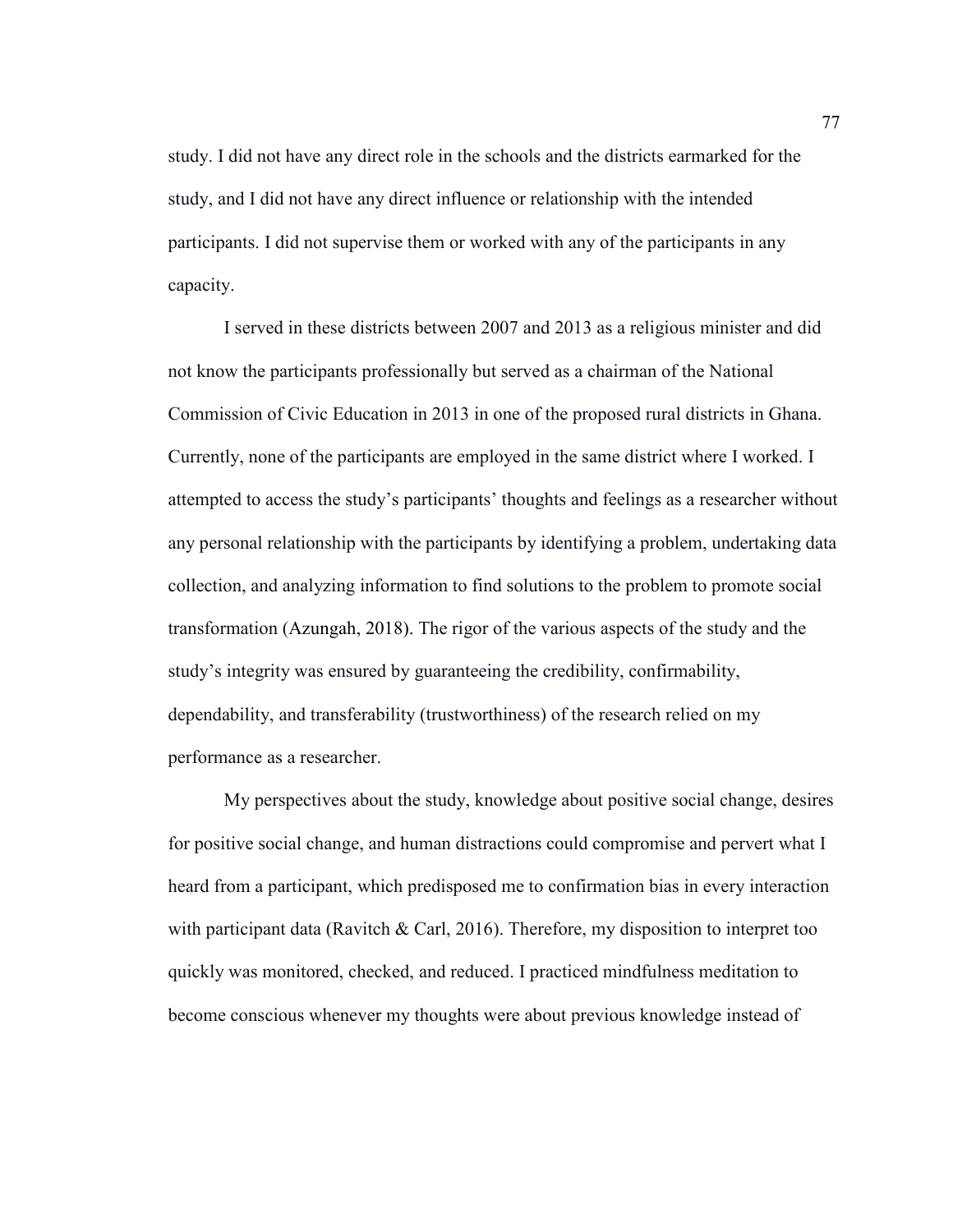being open and receptive to the conversation and the interviewee's information as a means of monitoring and reducing bias (see Gyamerah, 2020).

### **Methodology**

Qualitative methods help researchers to gain a deeper understanding of people's perceptions of a particular phenomenon (Merriam & Tisdell, 2015). Yin (2014) described qualitative research as gathering data from a variety of resources, evaluating the data, analyzing evaluations to produce findings, and presenting the findings. This study was qualitative with an exploratory case study design. Yin observed that an exploratory case study explores the presumed causal links too complex for a survey or experiment.

An exploratory case study was conducted in which circuit supervisors, administrators, and teachers were asked the instructional leadership practices administrators implement to support enhanced student achievement and how administrators ascertain what may need to change or be implemented to increase student achievement in public K-12 schools in Ghana. Again, circuit supervisors, administrators, and teachers were asked about the challenges circuit supervisors, administrators, and teachers face in improving student achievement in public schools in Ghana and how the instructional leadership issues learned could be applied in the rural K-12 public schools in Ghana.

The study was located within the interpretivist paradigm, which indicates that there are multiple truths since reality is subjective and constructed from a person's life experiences, background, and social interactions (Denzin & Lincoln, 2011). The interpretivist epistemology paradigm and the qualitative approach enabled the study to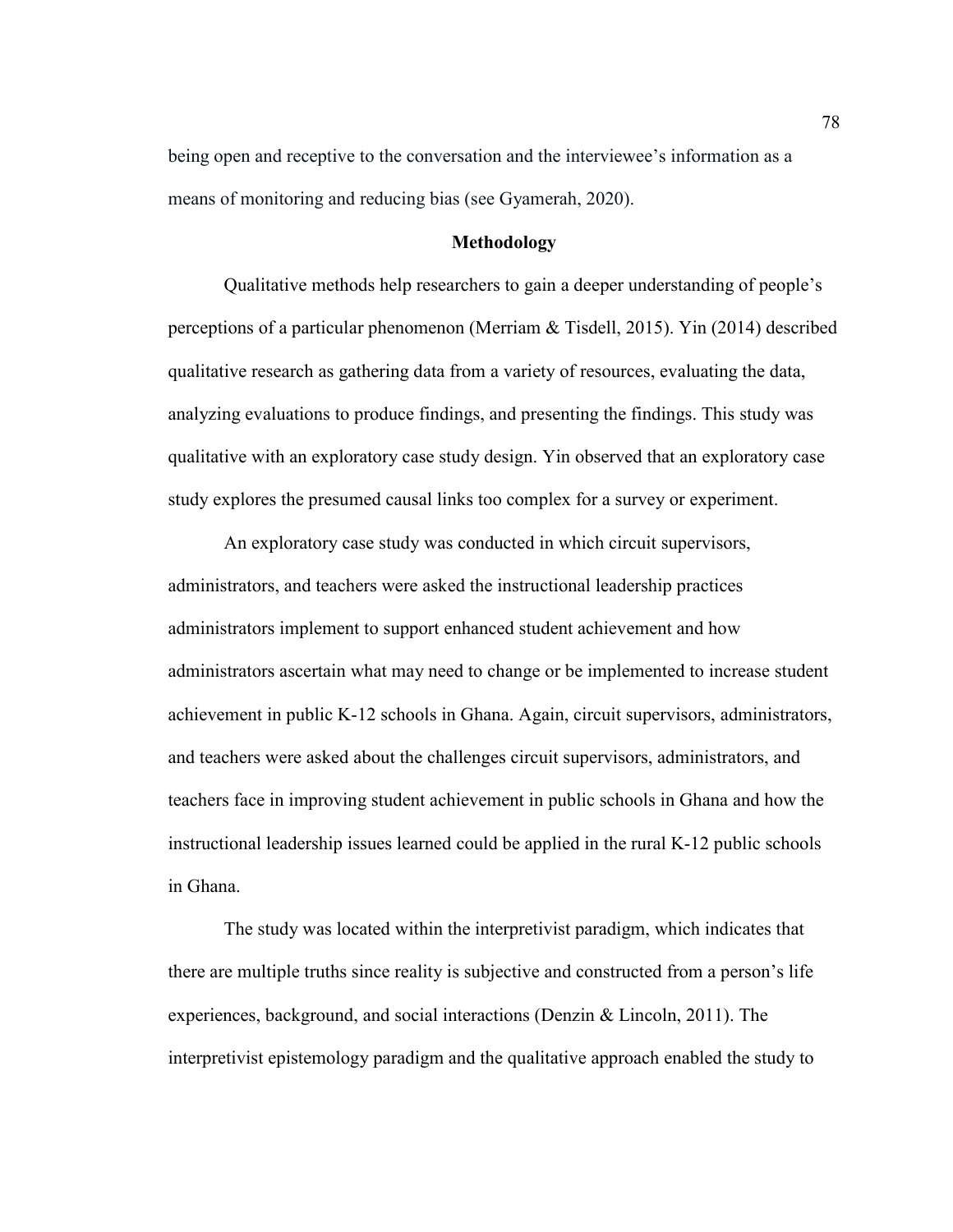produce data reflective of the participants' varied experiences in their natural settings (Al Riyami, 2015; Creswell, 2007) as school administrators (principals), circuit supervisors, and teachers. Qualitative research, in the view of Bowen (2009) and Blasé & Blasé (2000), explores behavior, attitude, and experience using multiple forms of data, like observation, interviews, and documents, rather than relying on a single data source. A qualitative approach is consistent with this study because the study sought to explore the perspectives of teachers, principals, and circuit supervisors of instructional leadership practices that improve student achievement in rural school districts.

This qualitative exploratory case study was based on one-on-one, semi-structured interviews to allow for follow up questions, in-depth investigation, and free participant responses of the research participants. SIP was another data source the study used. SIP, Escobar (2019), and Hunde and Desalegn (2019) revealed, are documents that detail educators' goals for improving educational practice and student outcomes and initiatives for achieving those goals. Reviewing this document helped guide the study's analysis with the details of the strategies and resources that support instruction to ascertain whether that support increased student achievement.

The data helped determine what instructional leadership practices principals can offer to support student achievement in rural districts. A purposive sampling technique was employed to select participants for this qualitative exploratory case study. Purposive sampling is a sampling selection technique where respondents are selected because they are information-rich and illuminative as they both offer useful manifestations of the points of interest and are relevant to the research questions (Patton, 2015).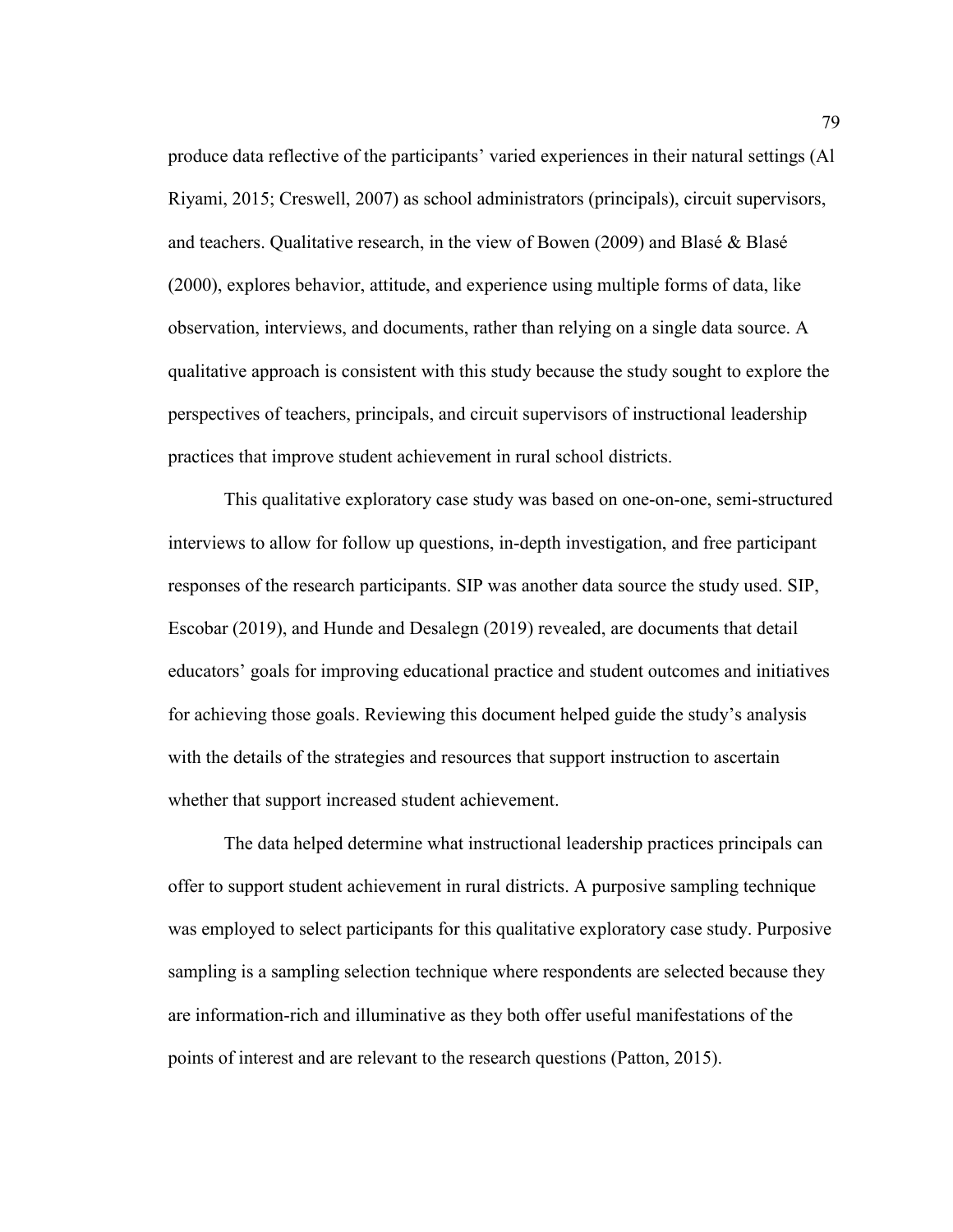## **Participant Selection Logic**

Participants were selected from both urban and rural districts and schools and from primary and high school levels who comprised teachers, principals, and circuit supervisors in two public rural and urban primary and high schools in Ghana chosen through purposeful sampling (Ravitch & Carl, 2016). The rural schools in Ghana continue to experience low student achievement. In contrast, the urban schools have higher student achievement. With this study, I hoped to identify those instructional leadership practices used in the higher achieving urban schools that can be applied to the rural schools in Ghana.

The participants must have 2 years or more of continuous service as a teacher, principal, and circuit supervisor in a rural or urban district. The interview questions drew from participants' understanding of instructional leadership practices in their school districts. I transcribed and analyzed the data collected through coding to identify and assign codes to the main concepts. The study further categorized and analyzed themes and key issues (Saldaña, 2016).

This study used a purposive sampling technique to select participants for this qualitative exploratory case study. Purposive sampling is a sampling selection technique where respondents are selected because they are information-rich and illuminative as they both offer useful manifestations of the points of interest and are relevant to the research questions (Yin, 2017). All three sampled groups must be teachers and administrators in schools and thus possess the required years of experience to teach and serve in the rural and urban districts for not less than 2 years.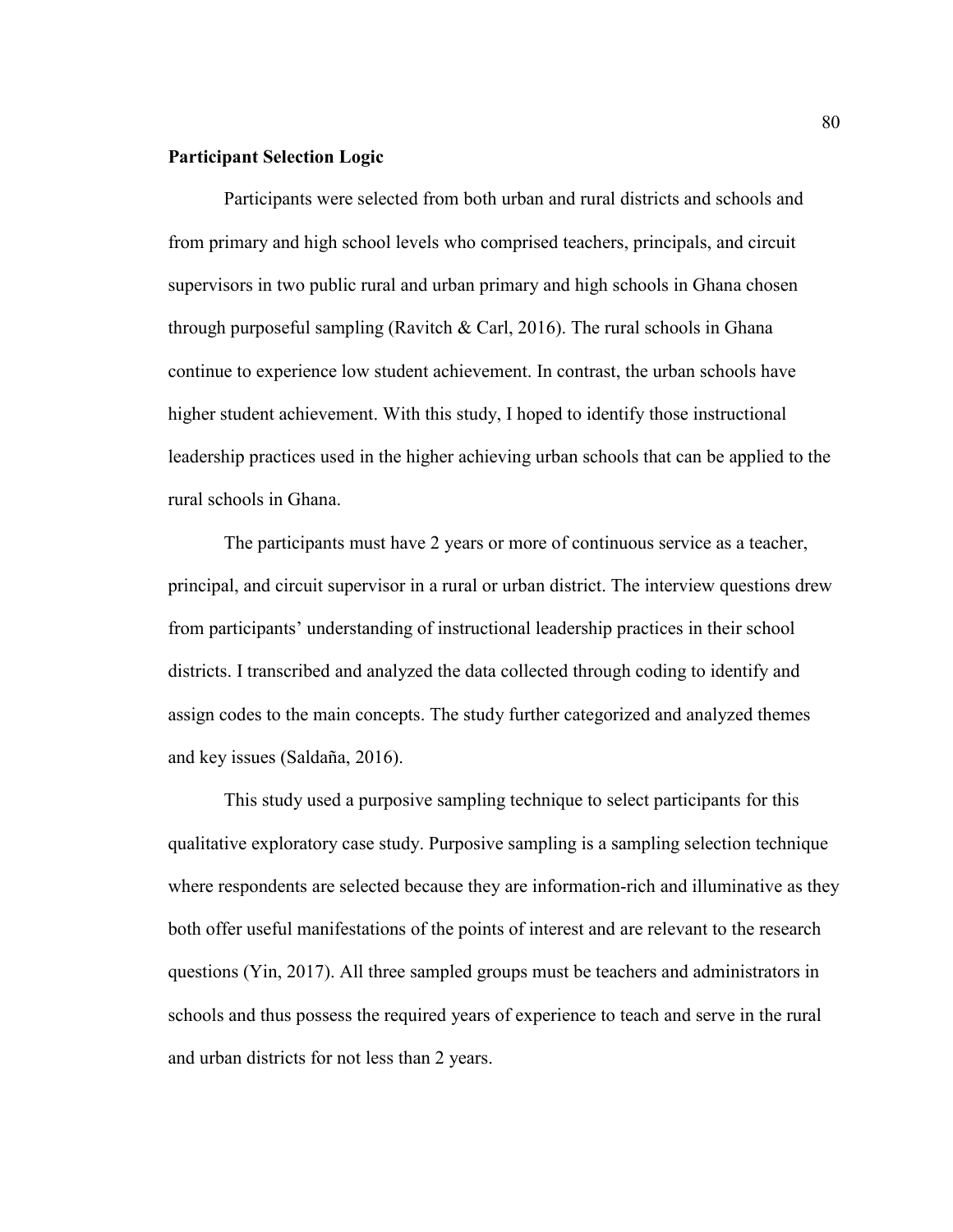These selected participants provided the necessary information relevant to the instructional leadership practices that support increased student achievement that can be applied in a rural public K-12 school in Ghana. In all, 12 participants were interviewed from three districts and three schools for data collection for the study, as presented by Tables 1, 2, and 3 below.

# **Table 1**

|  | Numbers of Participants and Categories of Schools Involved in This Study |  |  |  |  |  |
|--|--------------------------------------------------------------------------|--|--|--|--|--|
|--|--------------------------------------------------------------------------|--|--|--|--|--|

| Participants | Categories       |                |                  |                             | Total          |
|--------------|------------------|----------------|------------------|-----------------------------|----------------|
|              | Rural<br>primary | Rural<br>high  | Urban<br>primary | Urban<br>high               |                |
| Supervisors  | $\overline{2}$   | $\theta$       | $\overline{2}$   | $\theta$                    | 4              |
| Principals   |                  |                |                  |                             | $\overline{4}$ |
| Teachers     |                  |                |                  |                             | $\overline{4}$ |
| Total        | $\overline{4}$   | $\mathfrak{D}$ | $\overline{2}$   | $\mathcal{D}_{\mathcal{A}}$ | 12             |

*Note:* These age distributions highlight the age groups of the study's rural and urban participants and their percentages.

## **Table 2**

|       |               | Districts |                | Schools |       |  |
|-------|---------------|-----------|----------------|---------|-------|--|
|       | Urban         | Rural     | Urban          | Rural   | Total |  |
|       | $\mathcal{D}$ |           | $\overline{2}$ |         | b     |  |
| Total | 3             |           | 3              |         | 6     |  |

*Number of Districts and Schools Involved in This Study*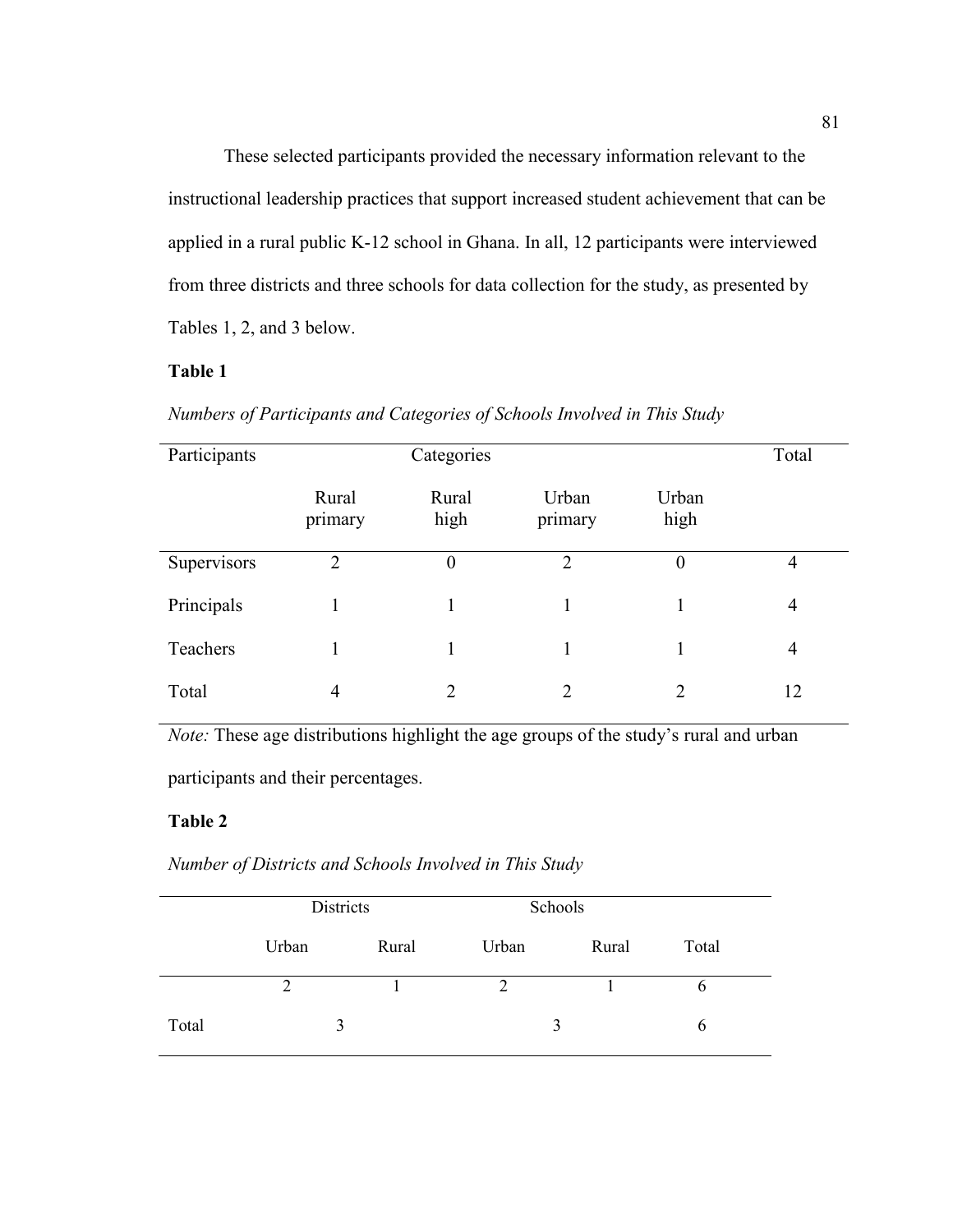*Note:* The table indicates the number of rural and urban districts and schools in Ghana involved in the study

### **Instrumentation**

This study explored the instructional leadership practices that administrators provide to support student achievement in rural districts in Ghana. This study sought to ascertain what may need to change or be implemented more consistently to increase student achievement in rural K-12 schools in Ghana. The instrumentation chosen for this qualitative research project was an interview. I employed open-ended questions to interview teachers, principals, and circuit supervisors in Ghana's rural and urban school districts and documents evaluation for data. Qualitative interviewing was used because it involves an interpretive, naturalistic approach to the world as well as a splendid description of participants' behaviors, knowledge, experiences, and interactions shared through interview questions with me as the researcher. Thus, studying phenomena as a qualitative researcher in their natural environment, making meaning of them, or interpret these phenomena based on the meanings people bring to them (Denzin  $& Lincoln, 2013$ ).

The qualitative interviewing as a data collection tool comprised the preset interview protocols (probes and sub questions) that I asked a person who met the criteria but was not participating in the study to agree to allow me to interview them using the interview protocol to ensure that the questions were clear and that their responses addressed the research questions. These instructions, were followed for the interview to ensure consistency and thus increased the reliability of findings. Open-ended questions and probes were utilized to assemble responses from the study's participants.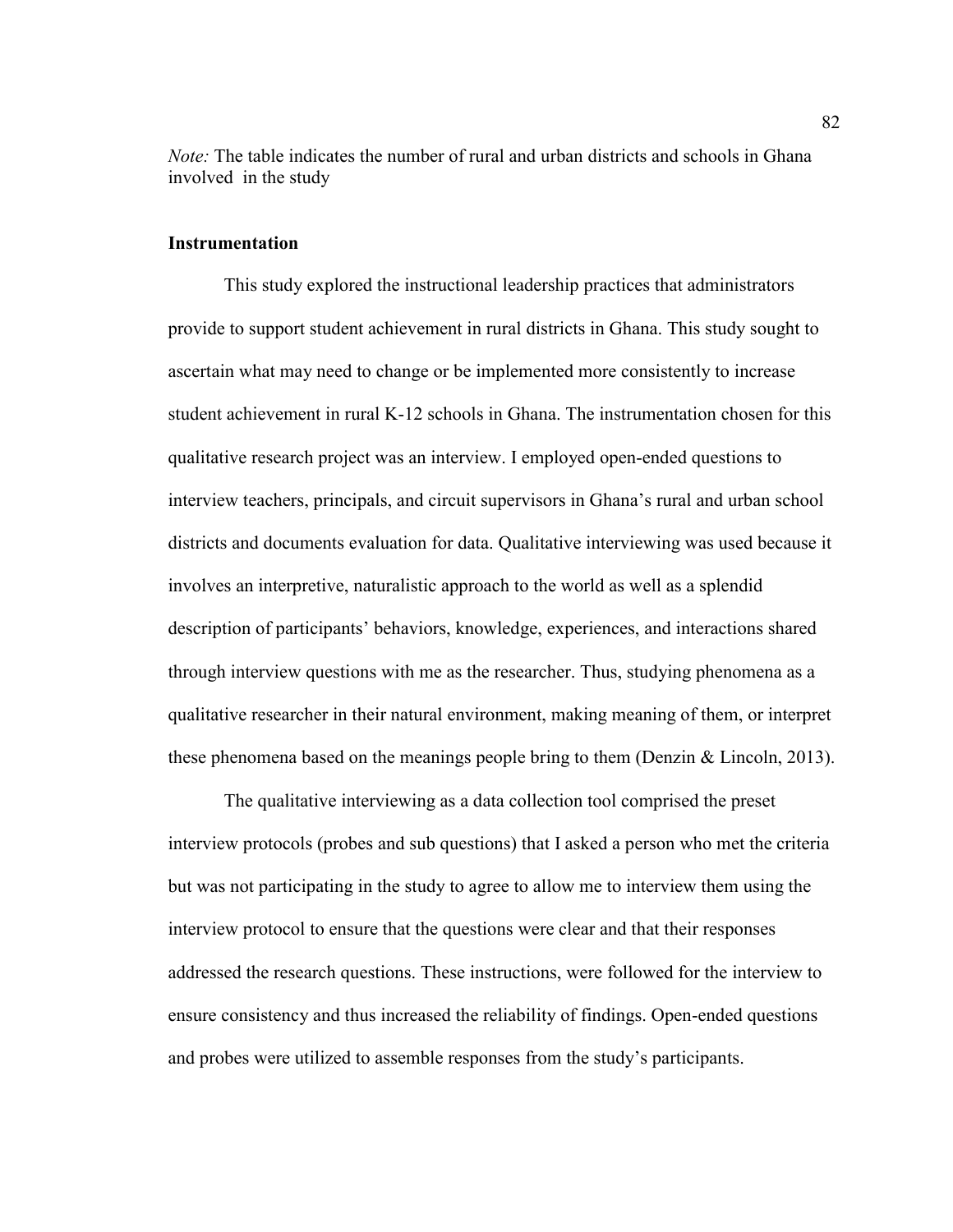Owing to the geographical distance and difficulty in reaching participants, coupled with the COVID-19 pandemic outbreak and the cost involved, I considered conducting teleconferencing interviews. After recording the interview using an audio recording device, there was a verbatim transcription of the participant's responses, which were cross-checked with the interview notes taken during the interviews. Subsequently, the transcription was read back to the participants to authenticate and establish the transcript's precise details and accuracy. Lastly, the participants responses were analyzed, beginning with the interview transcript, and then the documents review to look for recurring and common ideas. These responses and transcripts were hand-coded to develop concepts and themes (Creswell & Creswell, 2017; Saldaña, 2016).

#### *Interviews*

 A qualitative interview, an interaction between an interviewer and the respondent in which the interviewer establishes a general direction plan for the conversation and pursues specific topics raised by the respondent (Babbie, 2017), was used to elicit information for the study. Interviews provided an opportunity to gather views and insight on the topic at hand. Exploring the instructional leadership practices that support increased student achievement in rural K-12 schools, the interview questions for the teachers, principals, and circuit supervisors were similar in content to gather purposeful and targeted data. These interview questions were based on the research questions of this study. Considering the process's voluntary nature, I forwarded documentation supporting privacy, ethical conduct, and participation letter to the prospective participants and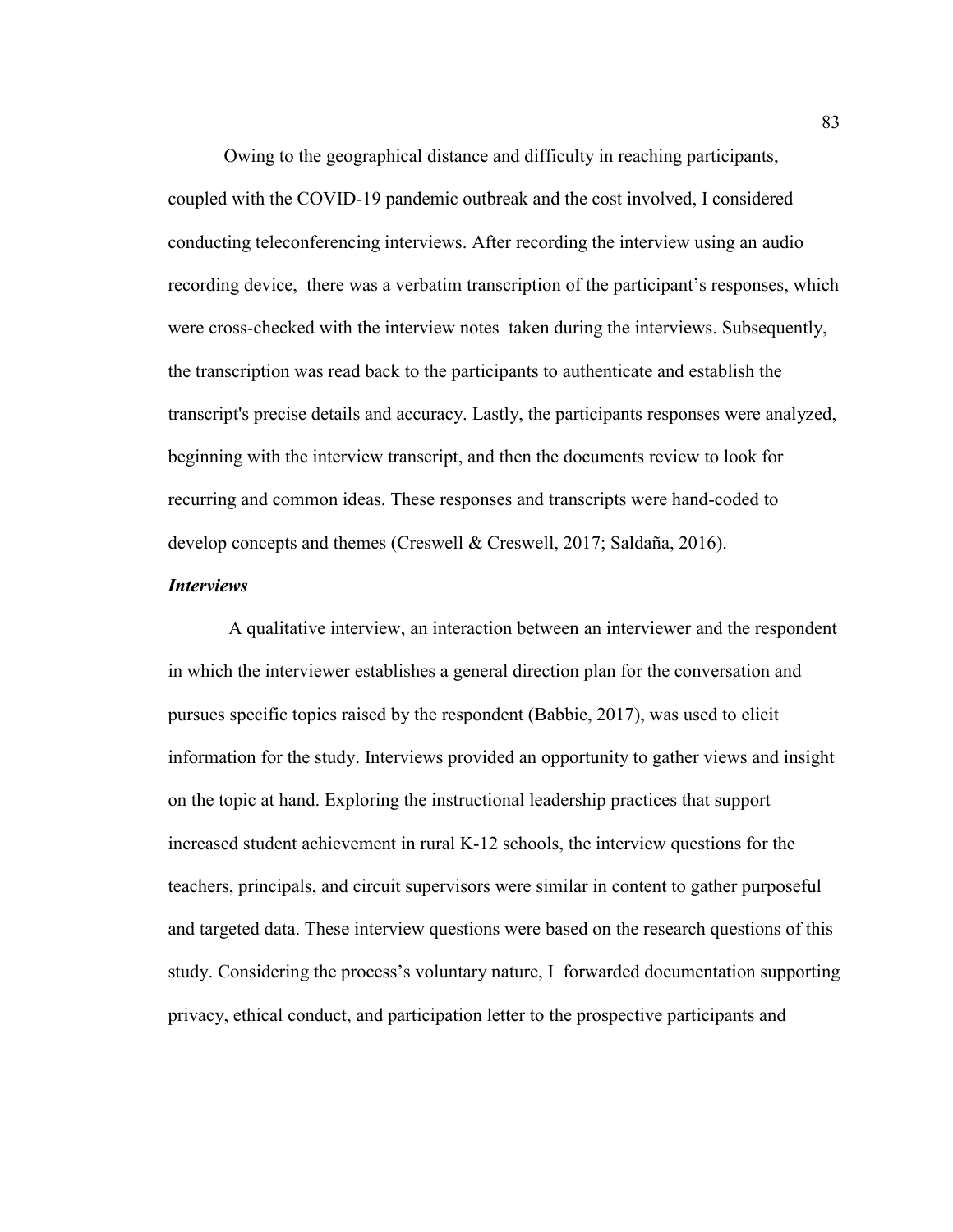sought views from peers to review and provide feedback on the various data instruments used throughout this study.

There were semi-structured interviews conducted in one-on-one sessions. One-onone semi-structured interviews afforded the researcher the flexibility and opportunity to interpret non-verbal clues of interviewees by observing interviewees' body language and facial expressions. The interviews were conducted during and after school hours for easy accessibility to some participants and at the same time at each participant's convenience. Interview sessions with each of the participants lasted for about 45 minutes to an hour, and the conversations were recorded with an audio-recorder. The location identified for the interviews provided participants with convenience and comfort due to its proximity to participants' duty posts. At the same time, the selected location gave them an assurance of security and privacy, which strengthened participants' confidence to share freely their knowledge without any uneasiness (Herzog, 2005). An audio-recorder and notetaking were used to capture the interviews followed by the transcription of the recorded proceedings from the interviews. I followed all the appropriate qualitative study protocols to ensure data reliability, secured participants' privacy, and enhanced ethical conduct. The researcher and the participants reviewed the data this study gathered from the interview sessions to ensure consistency and reliability. The information collected from the participants were stored in a secure area to ensure privacy and followed ethical practices.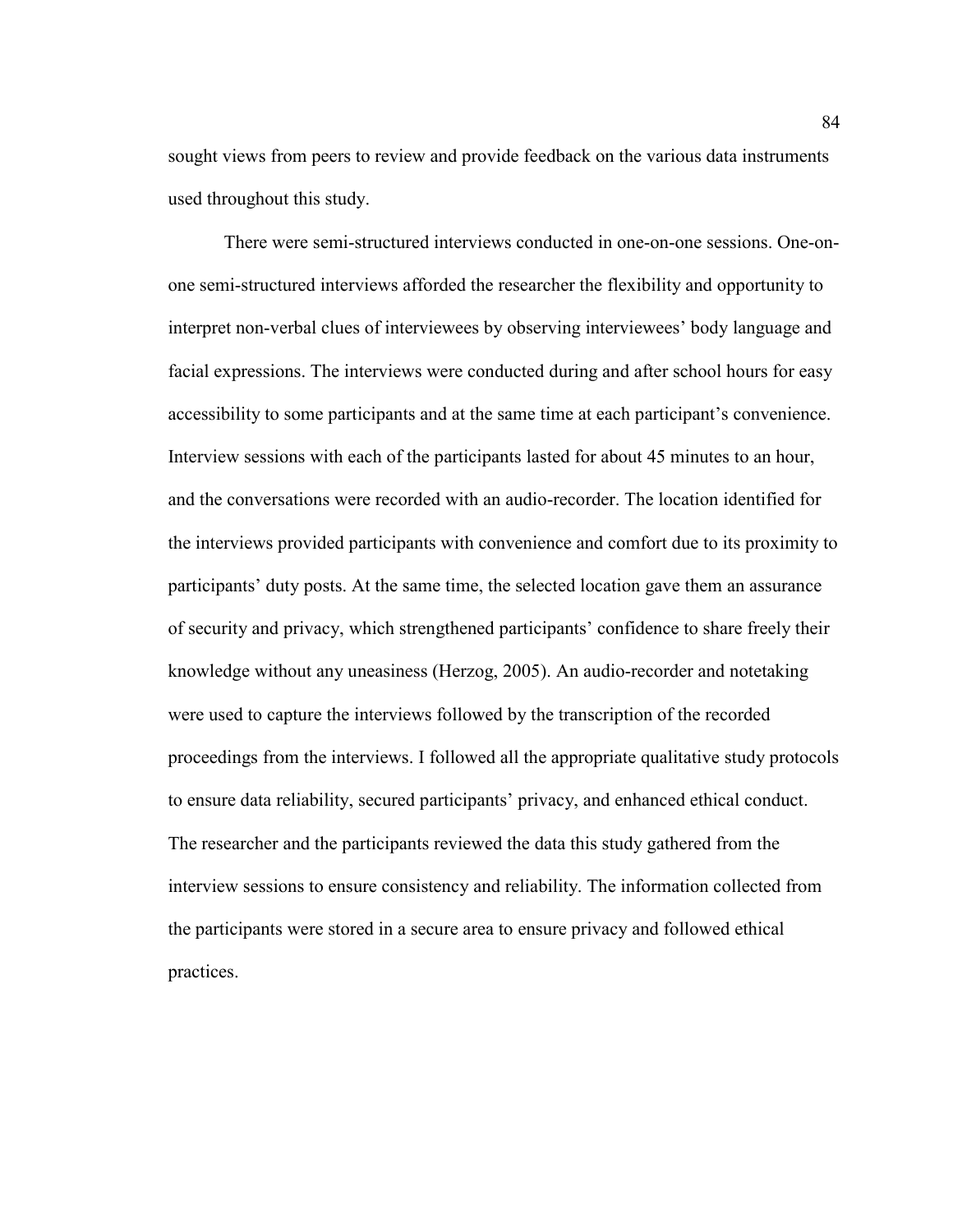### *Documents*

 The review of existing, relevant, and contextual documents, according to Patton (2015), are an essential aspect of the data collection and the process of analysis. Naturally occurring documents that are a significant source of context and history help researchers understand the complexities of what we study better by providing a form of data triangulation to first-person accounts. In this case, the data from these documents supplemented the forms of data that the study participants provided through data collection processes.

This study used official document such as School Improvement Plan (SIP) that was useful for contextualizing and relating to instructional leadership practices that support increased student achievement and the context more broadly. SIPs are documents that detail educator's goals for improving educational practice and student outcomes, and initiatives for achieving those goals. SIPs are specific plans that each school or school district strategically creates as a planning process to improve organizational processes, operations, and student outcomes and refines periodically to guide its work in enhancing achievements for all students (Escobar, 2019; Meyers, & VanGronigen, 2019). Through planning, educators use data to determine how and where to direct and focus resources to achieve specific goals (Ghana Education Service, 2008).

SIPs outline the school's goals, how directors and supervisors can support educators through professional development, what data to monitor, and how to engage and collaborate with parents and community to raise student achievement (Escobar, 2019; Ghana Education Service, 2008; Kwaah & Ampiah, 2018). What was learned in the SIPs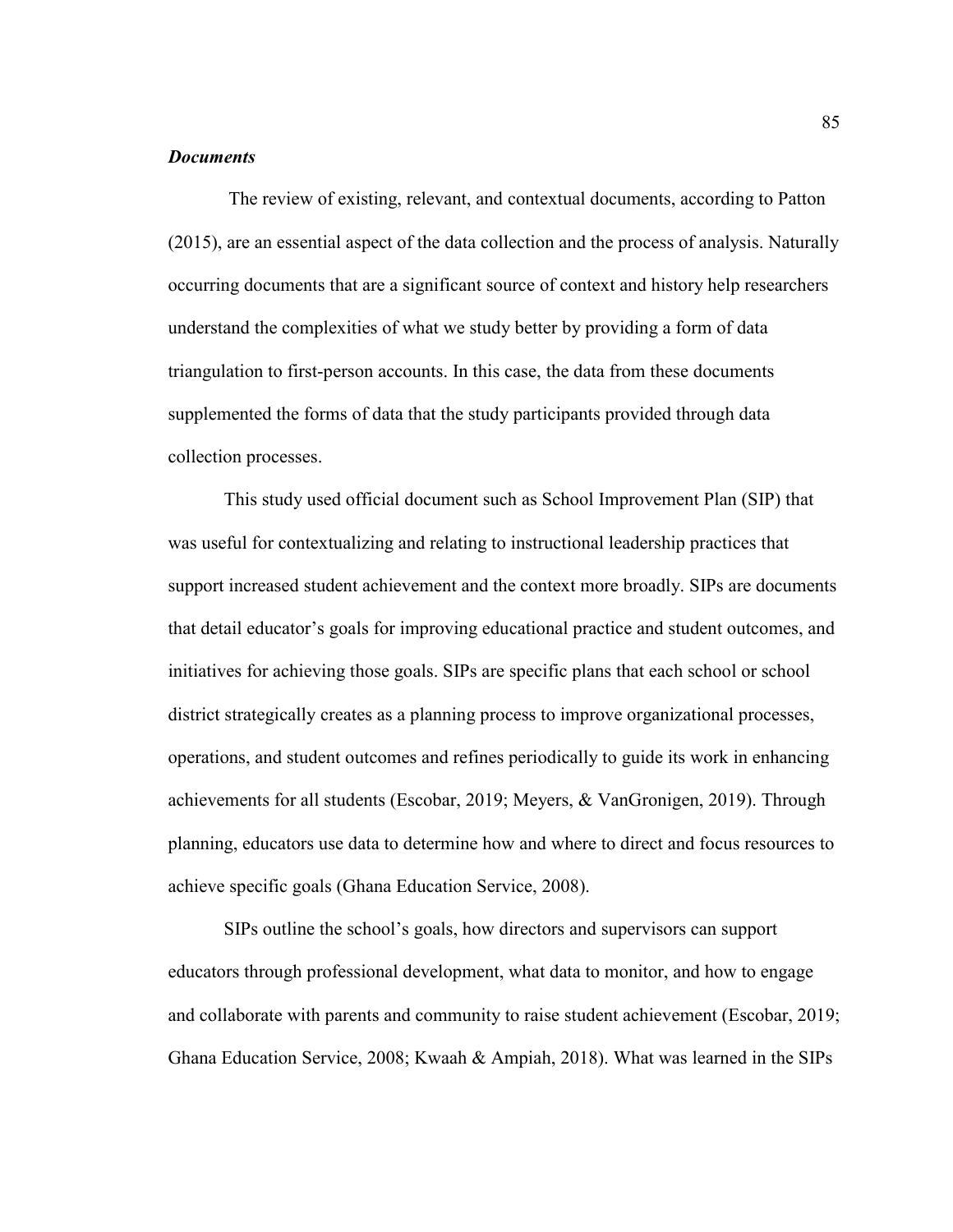were used in my data analysis and interpretation. As the local manager of schools, I had access SIP, because SIPs were available document for supervisors, principals, and teachers to improve teaching and learning to drive school improvement. Reviewing this document guided the study's analysis with the details of the strategies and resources that teachers receive to support their instructional practices to ascertain whether those teaching practices support increased student achievement at the school. The review and triangulation of these documents concerning primary empirical data were essential to understanding the context in which this research happened and gave credence to data collected (Ravitch & Carl, 2016).

This method was relevant and suitable for this study as it offered an opportunity for considering heterogeneous viewpoints of participants (teachers, principals, and circuit supervisors). I adopted these multiple perspectives to advance some instructional leadership practices that support rural schools' instructional practices, what needs to change, and what to implement from the insiders' perspective and experience to support increased student achievement. This approach was appropriate because my interest and focus was to explore the instructional leadership practices that support increased student achievement of public K-12 schools in rural Ghana. Most research in this area had, until this point, been carried out from the outside rather than the insider perspective. There were some modifications to suit my purpose of studying social change based on the mission of Walden University.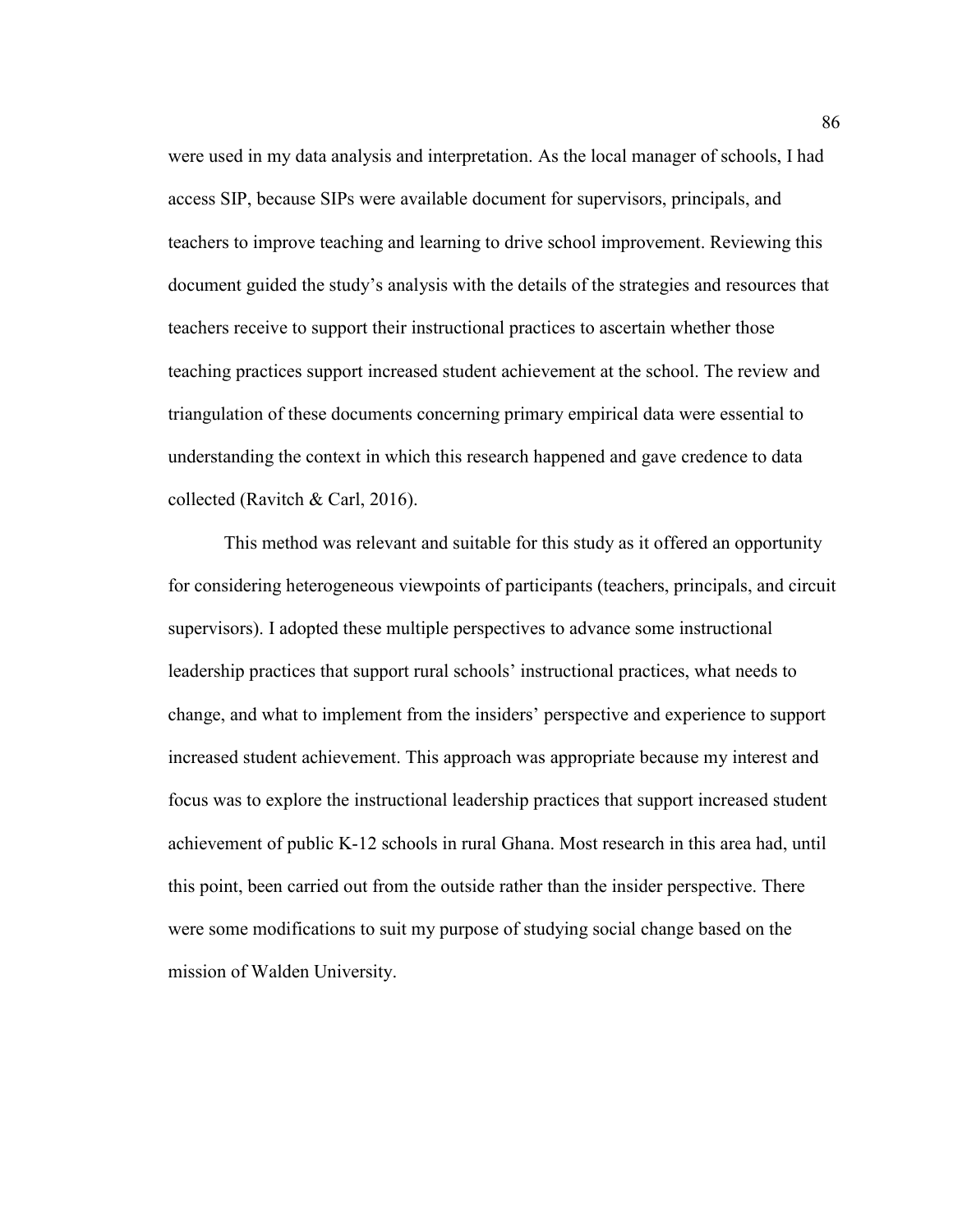#### **Procedures for Recruitment, Participation, and Data Collection**

Participants' selection to provide qualitative data was in consultation with the district education directors and circuit supervisors. The selection was based on serving in these rural and urban districts as supervisors, principals, and teachers with not less than two years of professional experience. After receiving district and IRB approval to conduct the study, I contacted the district education director and Circuit supervisors, who helped me select one school from each of the three rural and urban districts.

Haven identified the schools and participant pool, the teachers, principals, and supervisors (participants) were invited to participate in the study by sending a letter or email. These letters and emails contained the consent form, which explained the study's purpose and procedures. The invitation letters or emails also contained the study's voluntary nature, risks, and benefits of participating in the study. The consent form elaborated the payment of participants as well as the participants' privacy, which assured them that the researcher would neither reveal the identity of participants nor used their personal information for any purpose besides this research project. Those who agreed to participate returned the consent form and formal agreement either by signature or an email stating, "I agree." I then contacted those who had agreed to participate in the study to schedule a date and time for the interviews.

Included in this research process was an examination of qualitative data to gather a robust view of instructional leadership practices that support student achievement. The study with qualitative data will explore individuals' perspectives and, more importantly, gather data from interviews and document evaluations. The data collected was reviewed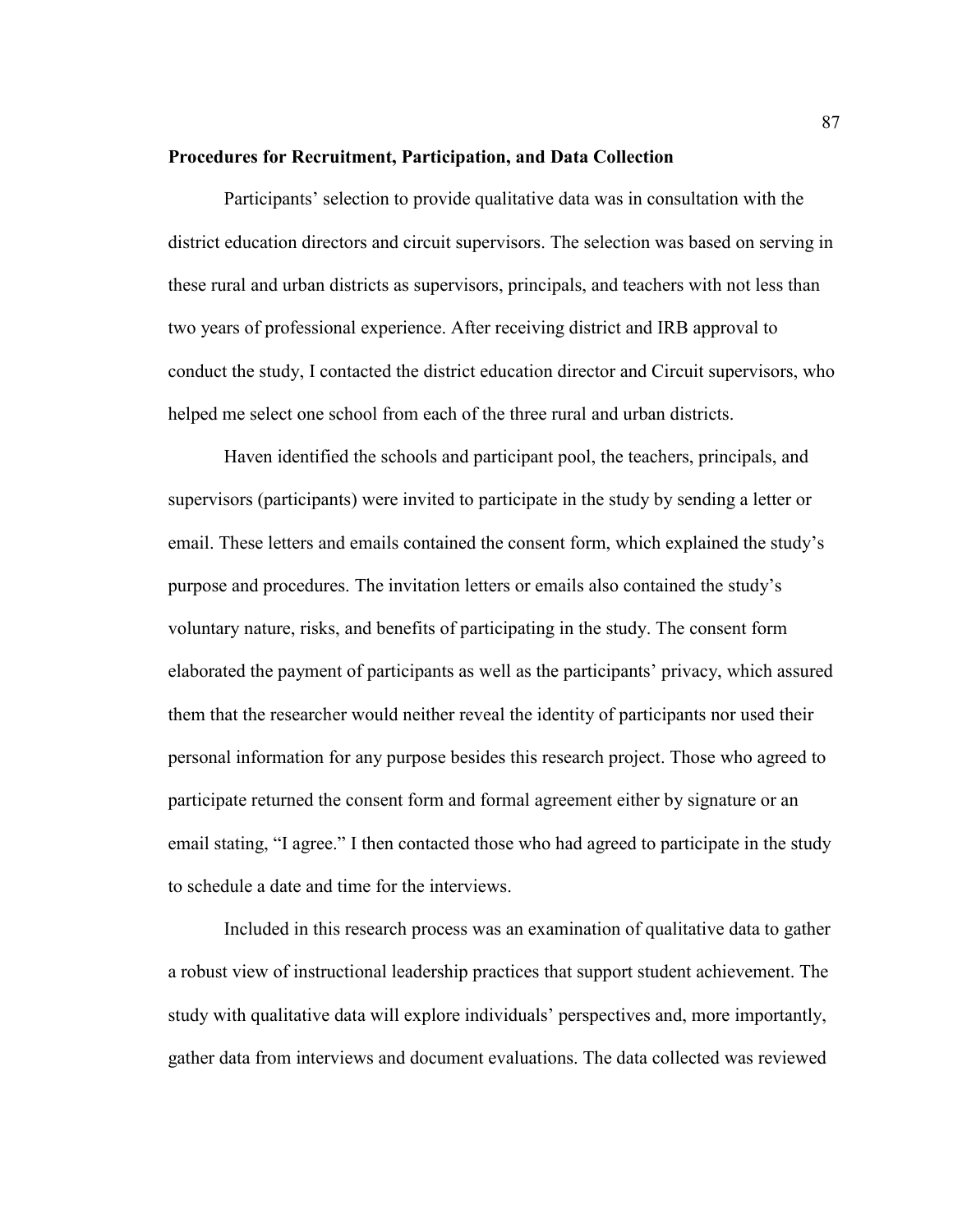and examined for patterns, themes, and trends to facilitate and inform conclusions from the participants and other data sources. I authenticated data with some additional review methods and processes to ensure the study's consistency and clarity. This study employed one-on-one semi-structured interviews and document reviews to explore the instructional leadership practices that support increased student achievement in rural K-12 schools. In collecting qualitative data, there were interview data relative to the perspectives of teachers, principals, and circuit supervisors from rural and urban school districts in Ghana and a review of document data.

As a backup plan to get participants for the study in case the recruiters failed to turn up or met the required criteria participants needed for the study, I would, as part of participant selection, sample additional six participants (two teachers, two principals, and two circuit supervisors) from both the rural and urban school districts. These participants would have to meet all the relevant criteria for selection. From this group, I would resort to in the event of participant withdrawal or unavailability due to any circumstance. After reviewing the transcripts and results of the study, and there was no further need for clarification, I thanked the participants for their participation and then exited the study.

One essential component of all research is follow-up procedures, which can be conducted many times during the actual research and can also be afterward. Follow-up interviews in research generally increase the research effort's overall effectiveness, further the goal in a particular study, and review new developments (Morgan, 2015). In case there would be the need for follow-up interviews for additional information, there would be an initial contact (in person, by phone, or by e-mail) to ascertain participant's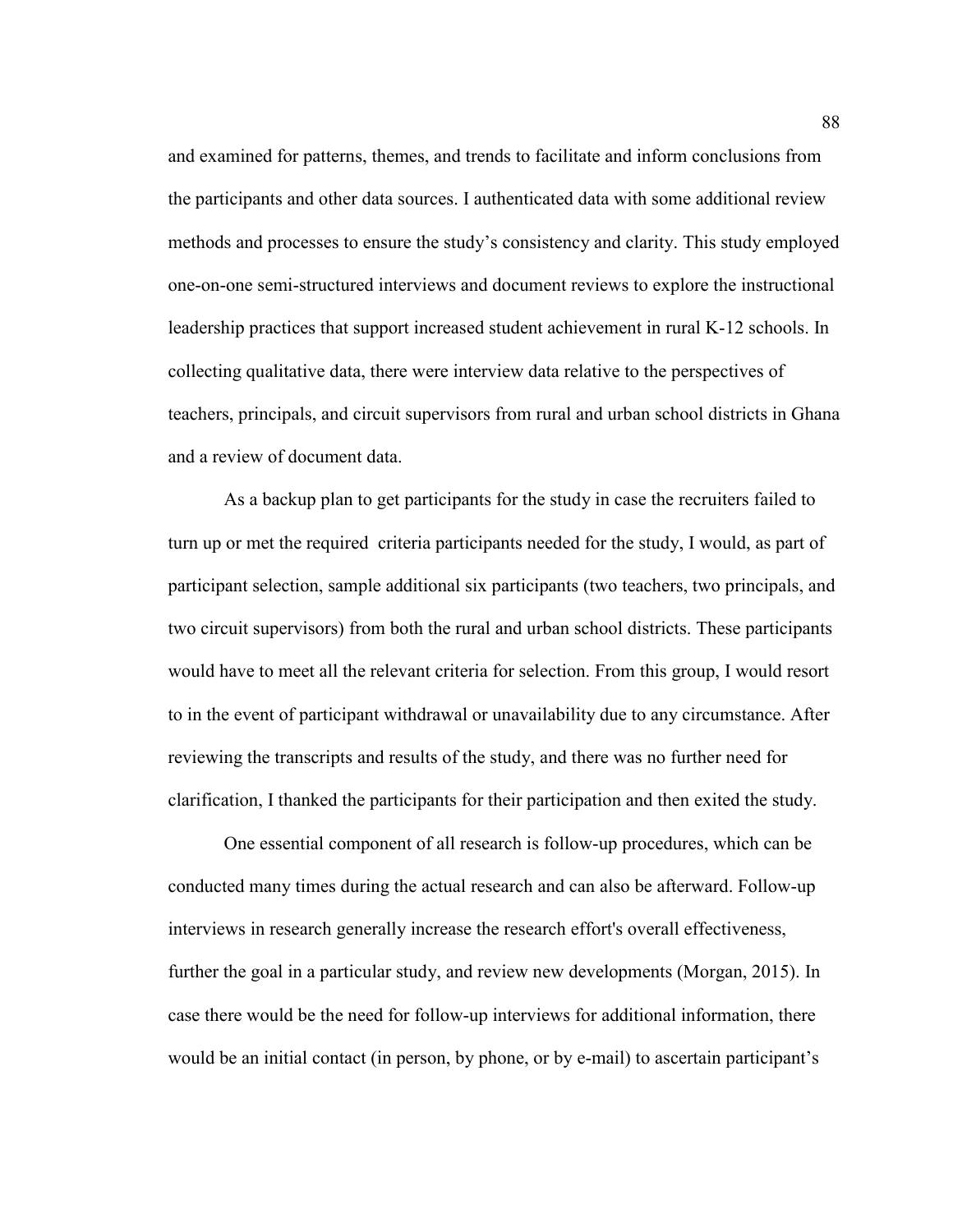availability, willingness, and preparedness to be interviewed, the suitable times, and the participant's capability and experience to be included in the study. They were teachers, principals, and circuit supervisors with two or more working experience.

I arranged the interview date, time, and topic beforehand and sent a letter or email of introduction containing the research's consent form and preamble. I was clear with the interview duration and made available my contact information if any interviewee wished to withdraw or change the time scheduled for the interviews. The interview took place in a location convenient and conducive for the participant (Bolderston, 2012). After debriefing with participants, I thanked them for their participation and exited the study.

## **Data Analysis Plan**

As a way of member checking, after I had transcribed each interview, participants were asked to review the transcripts to ensure that they were the true representation of what the interviewees said. Subsequently, I made any necessary revisions based on their feedback. The second member checking happened after I had completed the data analysis, where participants were asked to review the results of the analysis of the study.

In the view of Yin (1994), the case study method is an empirical study that investigates a social phenomenon within its natural context. Interview techniques are typical of the case study method in addressing the 'how' and 'why' research question types. Although the strategies to collect data using interview techniques are well defined, there is an issue associated with any research, which is interpreting the resulting data (Yin, 2014).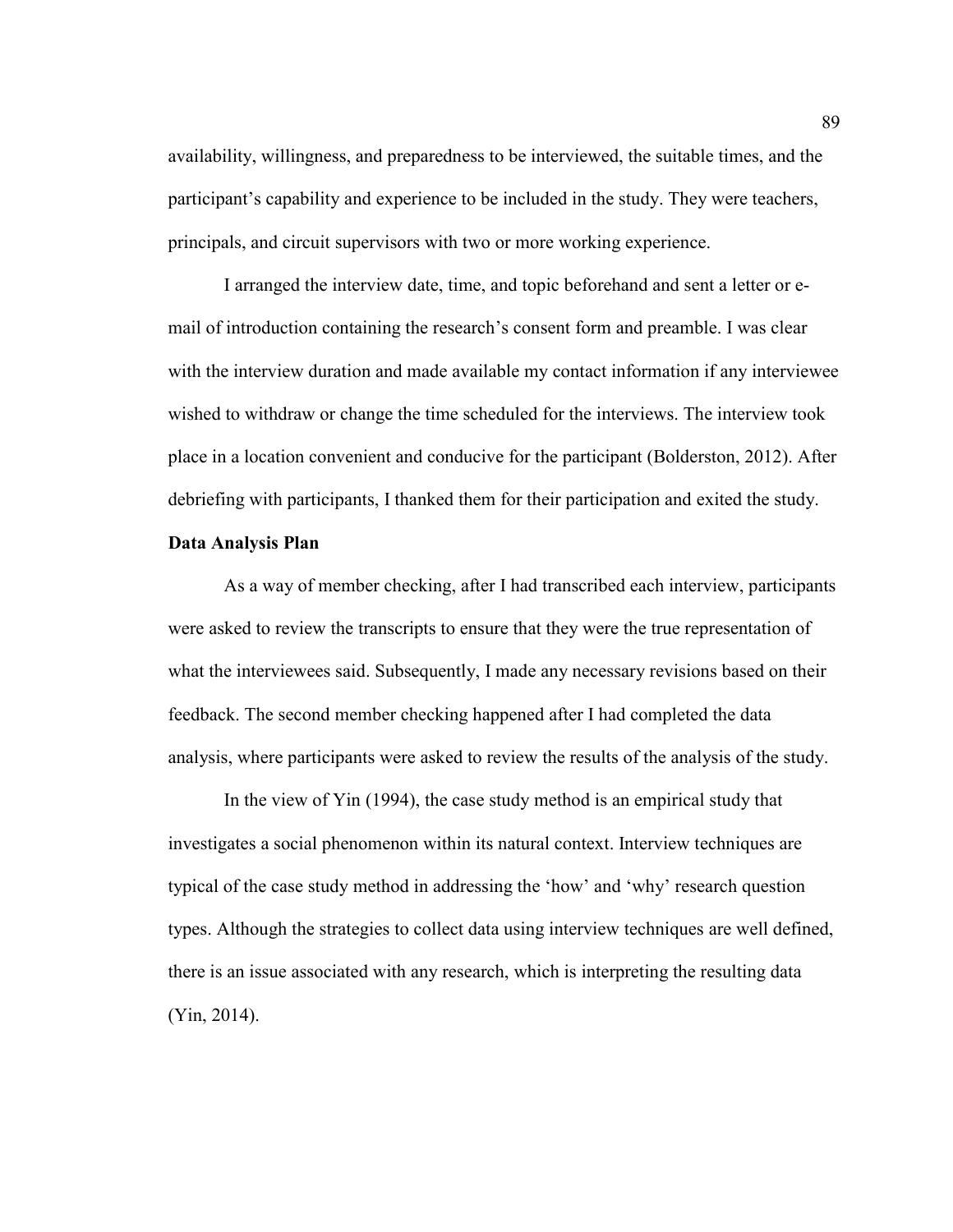To undertake this exploratory case study data's successful analysis, I explained the study using the data from the semi-structured interviews. The document review helped to add context to the interview data for a reliable conclusion. The interviews were conducted using the English language, the official working language of Ghana.

 Based on research questions, the study's data was analyzed from the interviews with participants and recorded with a tape recorder, and subsequently transcribed in a word document. There was the initial analysis of the data by using codes and coding techniques to recognize and identify concepts, themes, events, and examples to bring out the interrelationships among these classifications of data guided by the research objectives, the research questions, and the propositions (Rubin  $\&$  Rubin, 2012). I analyzed data from different interviewees and document reviews, examined data to organize into categories, and from these categories emerged the themes, concepts, or similar features. First, I listened to each recorded interview, read and re-read the transcripts to fully appreciate and understand the interviews, and then identified the categories and units of meanings.

Discrepant data is contradictory information derived from participants, which often may lead the researchers to a finding that will likely be viewed as logical. Researchers should interpret discrepant data as being in a reciprocal relationship rather than an oppositional one (Noble  $& Smith, 2015$ ). They can reveal potential flaws in the construction of measuring instruments to researchers, for instance, the unintended ambiguity in the depth of participants' responses (DiLoreto & Gaines, 2016; Noble  $\&$ Smith, 2015).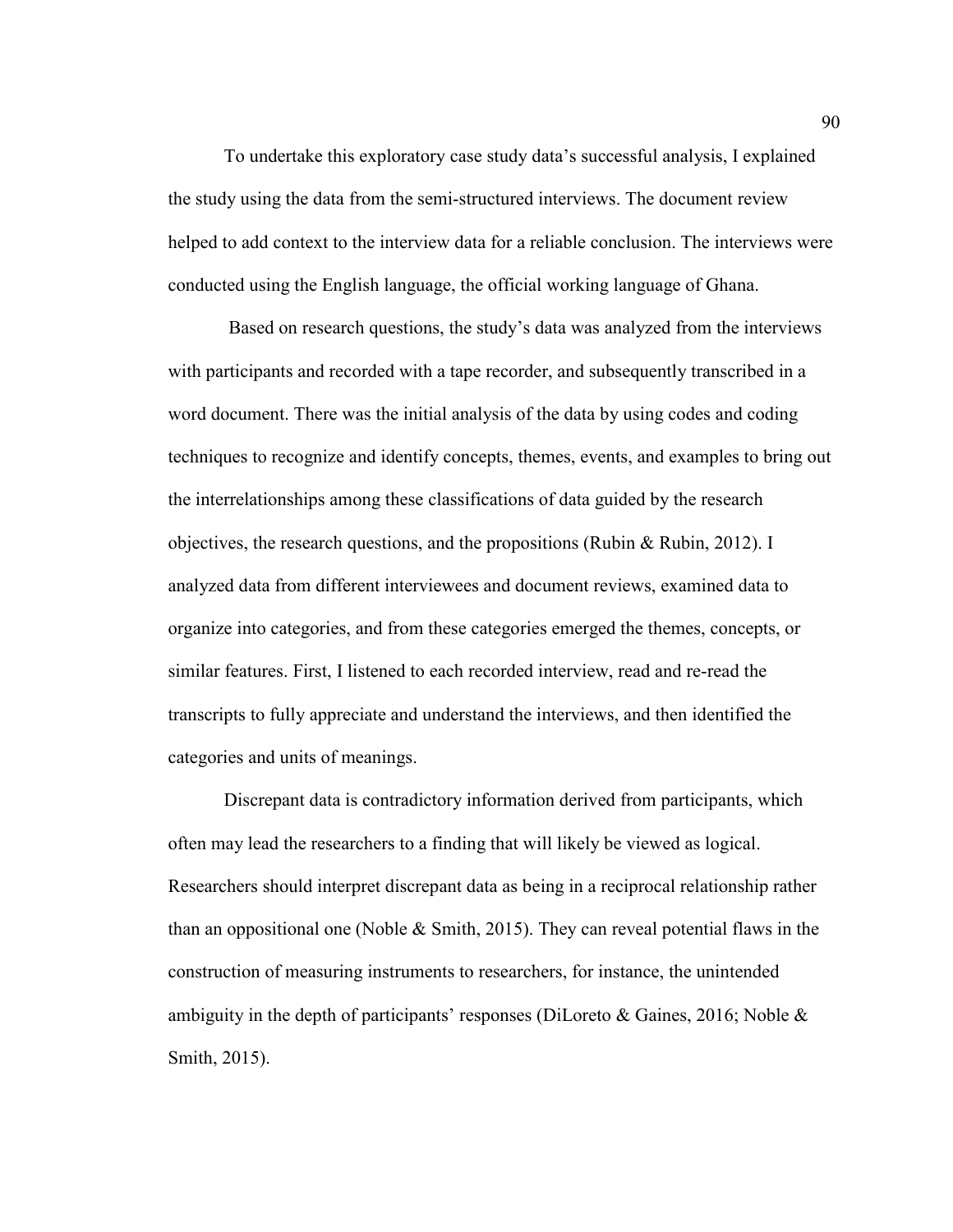To treat this study's discrepant data, I evaluated the discrepant information by checking with participants by returning the transcripts to the participants for review and additional information for the needed clarification. I also collected additional data and interviewed additional participants from suburban districts, which were mostly higherperforming districts, to make more comparisons (Creswell, 2007). Again, I treated discrepant data by sorting out, examining, and accounting for the analysis to prevent researcher bias from interfering with or alter the data and any insights offered by participants (Anderson, 2010).

# **Issues of Trustworthiness**

After coding the information gathered from the document and the responses and follow-up to the participants' responses, the common themes that run through all the sources were articulated and analyzed, and the results built around these themes. The study's trustworthiness of its findings in terms of confirmability, credibility, dependability, and transferability was then explained.

Trustworthiness in qualitative research is among the ways the researcher can succeed in persuading himself and readers about his research findings' worthiness and so deserve attention (Nowell et al., 2017). Some characteristics of excellent qualitative research are robustness, well-informed, thorough documentation, naturalistic, and interpretive. They persuade themselves and the audiences that the research findings are worthy of attention (Lincoln & Guba, 1985).

Together with other qualitative research characteristics such as systematic, a careful process of identifying the problem, collecting and analyzing data, explaining and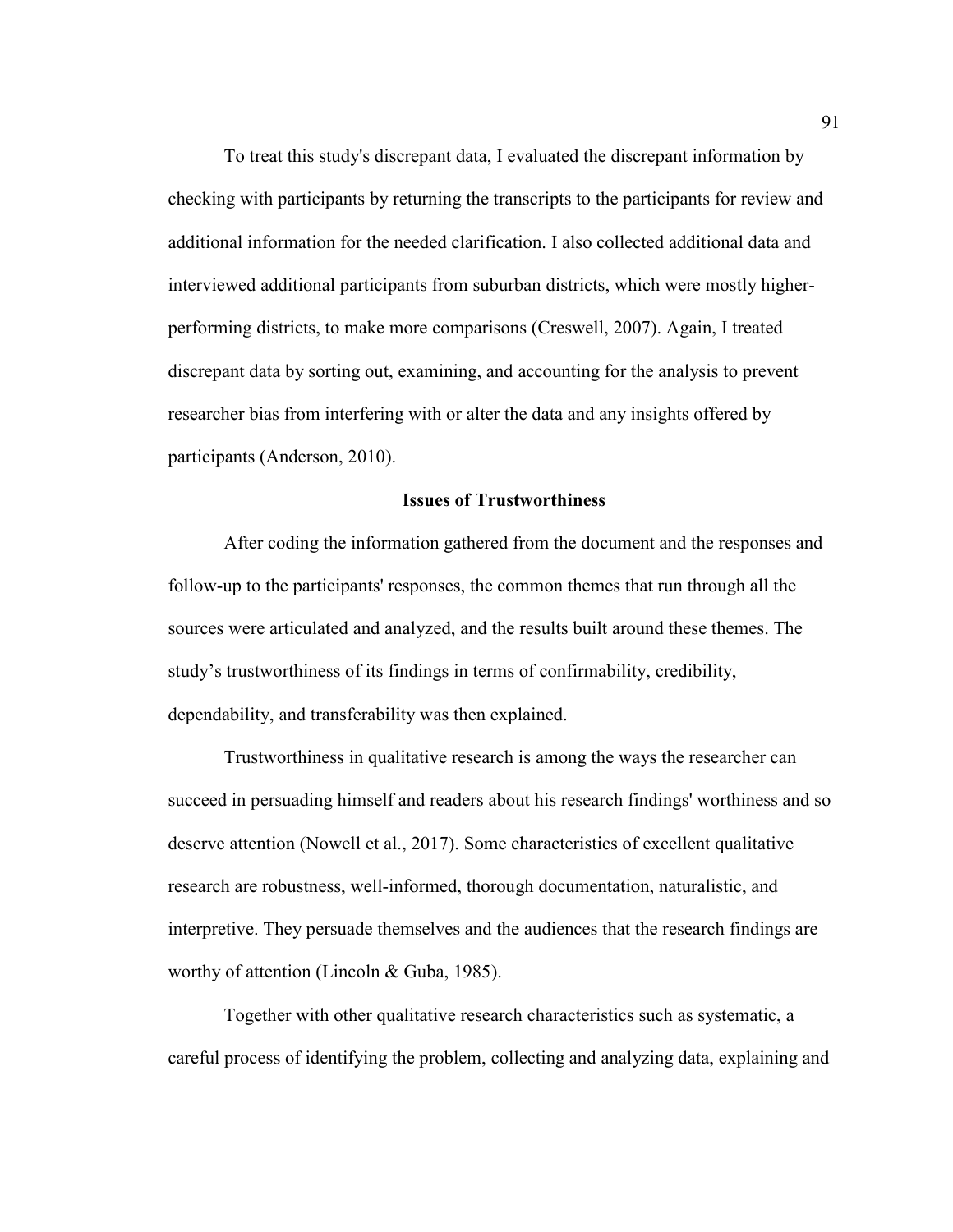evaluating data, and data interpretation establish the trustworthiness of qualitative research. That is, in conducting qualitative research, ensuring its rigor and quality is paramount. In qualitative research, the quality standards established by researchers to judge the rigor of qualitative research are expressed in terms of the study's findings' trustworthiness or expressed through how an inquirer can persuade themselves and the audiences that the results of the research are worthy of attention (Lincoln & Guba, 1985).

In qualitative research, the quality standards established by researchers to judge the rigor of qualitative research are expressed in terms of the study's findings' trustworthiness or expressed through how an inquirer can persuade themselves and the audiences that the findings of the research are worthy of attention (Lincoln & Guba, 1985). Trustworthiness maintains that a qualitative study should contain the same vigorous procedures as any other study. The purpose of the research, how to conduct the research, procedural decisions, and data collection and management details should be transparent and explicit (Creswell, 2013; Yin, 2014).

A reviewer should follow the progression of events and decisions and, with ease, understand their logic because there is an adequate description, explanation, and justification of the methodology and methods. Observer effects, multiple researchers, and the use of member checks are various ways of assessing a qualitative research method (Burkholder et al., 2016). Concerning trustworthiness, after I completed the transcription of the interview responses, and allowed the participant to review his responses for member checking by reading back to interviewees the transcript while clarifying their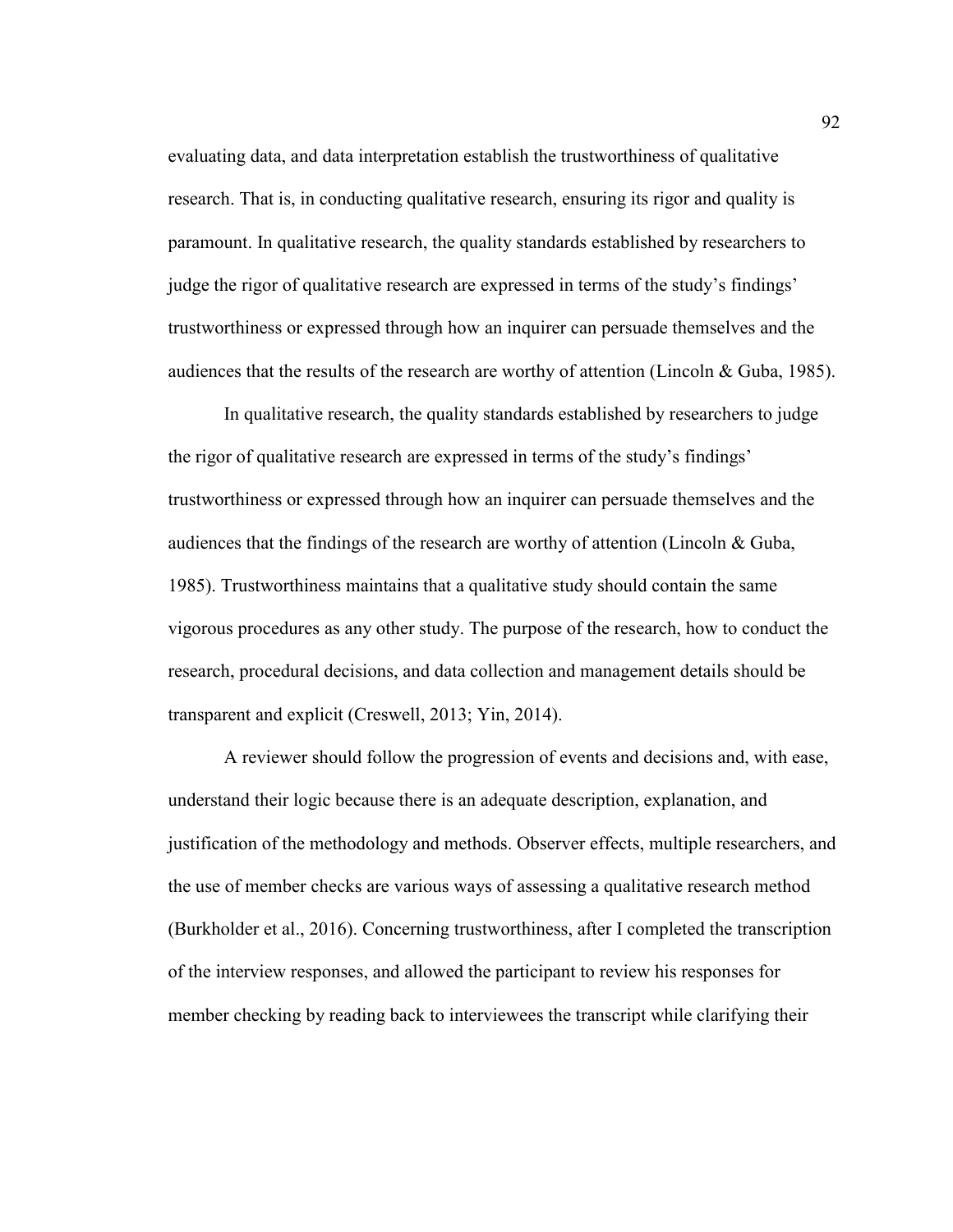responses. With the participants confirming their answers with nothing to change, I hand-coded the data and generated the study's themes (See Gyamerah, 2020).

## **Credibility**

In qualitative research, the concept of credibility concerns the extent to which the research findings and conclusions can be considered credible and viewed as convincing. Similarly, qualitative credibility research concerns the truthfulness and authenticity of the findings and the extent to which they reflect the reality of the phenomenon to be investigated. Thus, to establish the credibility of this study, I needed to be certain in understanding the research participants, the research context, and all the relevant processes, including the interpretations, were as accurate and exhaustive as possible (Nassaji, 2020).

As a strategy to ensure data credibility, member checking, or participant validation, sharing the data and interpretations with the research participants to verify whether there was agreement among them or otherwise. Another appropriate strategy is triangulation, which involves using multiple data collection methods, sources, explanations, or perspectives. Triangulation helps qualitative researchers achieve a more accurate and comprehensive understanding of the problem under investigation, thereby increasing the study's findings' validity and credibility (Korstjens & Moser, 2018; Nassaji, 2020).

Another appropriate strategy used to make certain that there was confidence in the study's integrity was triangulation. I used multiple data sources to develop a comprehensive understanding of the phenomenon under consideration. Triangulation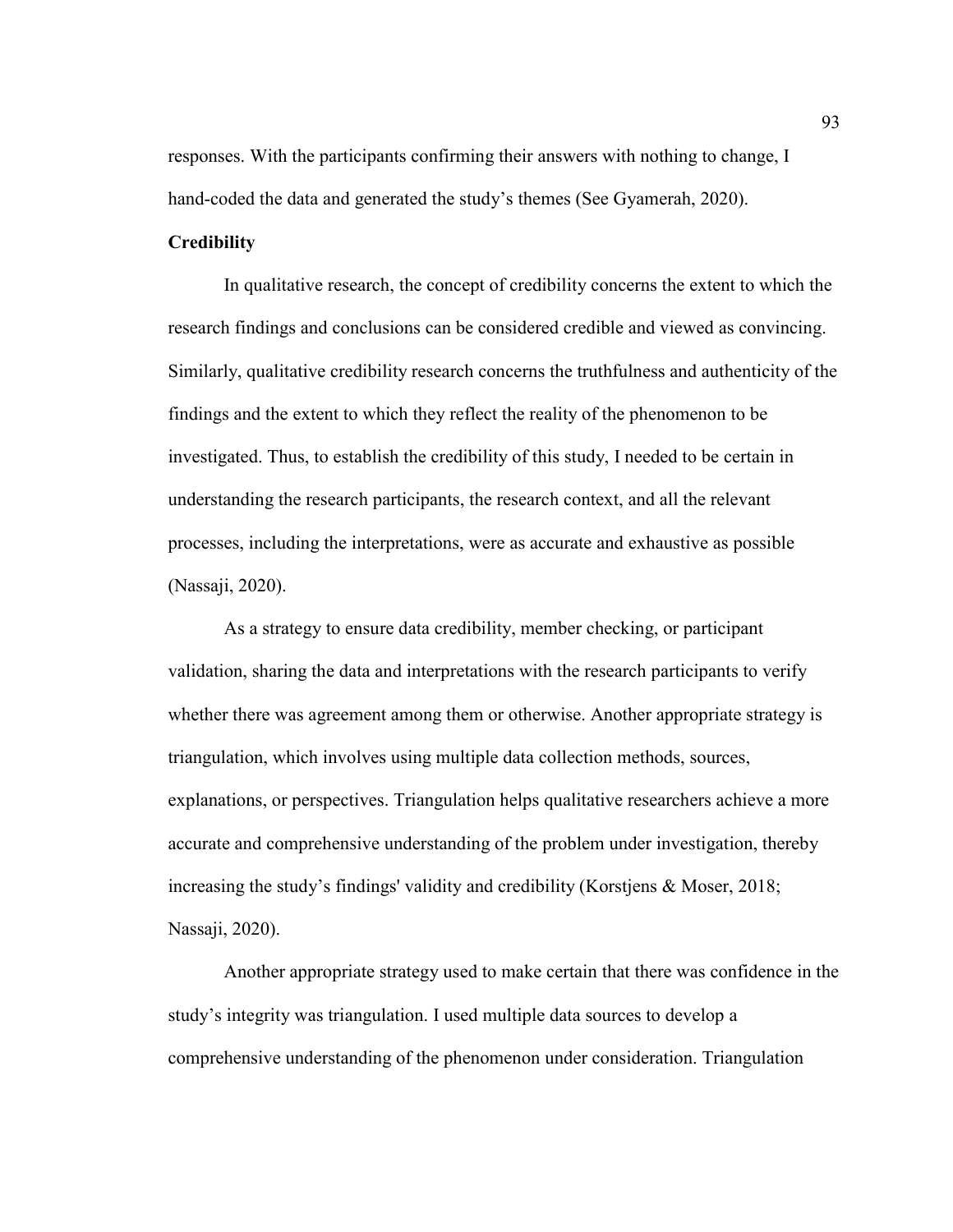helped established whether the research findings represented the possible information gathered from the participant and the document sources were the correct interpretation of the sources' original views. Through triangulation, I collected data utilizing multiple data collection methods (Korstjens & Moser, 2018)-telephone interviews, field notes, and document evaluations. I read back the interview transcript to the participants as a way of member checking, persistent in observation when developing the codes, categories, and themes, which helped me examine the data's characteristics. I regularly read and reread the data, analyzed it, and revised it to reflect the sources' intended depth of insight accordingly (See Gyamerah, 2020; Nowell et al., 2017).

## **Transferability**

Transferability in qualitative research means the extent to which qualitative researchers' interpretation or conclusions of the study can be transferable to other similar contexts. Ensuring the transferability of qualitative researchers' interpretation or conclusions requires the researcher's exhaustive description of the research's activities and assumptions (Korstjens & Moser, 2018). Transferability in qualitative research is comparable with generalizability in quantitative research.

Due to the interpretive nature of qualitative research and the often-limited number of study participants coupled with the non-representative of the population, the findings cannot be generalizable relative to the context used in quantitative research (Nassaji, 2020). Transferability, therefore, should not be meant for the qualitative researcher to establish generalizable claims. Instead, qualitative researchers should provide exhaustive details for users wanting to make transfer a possibility to do so (Lincoln & Guba, 1985).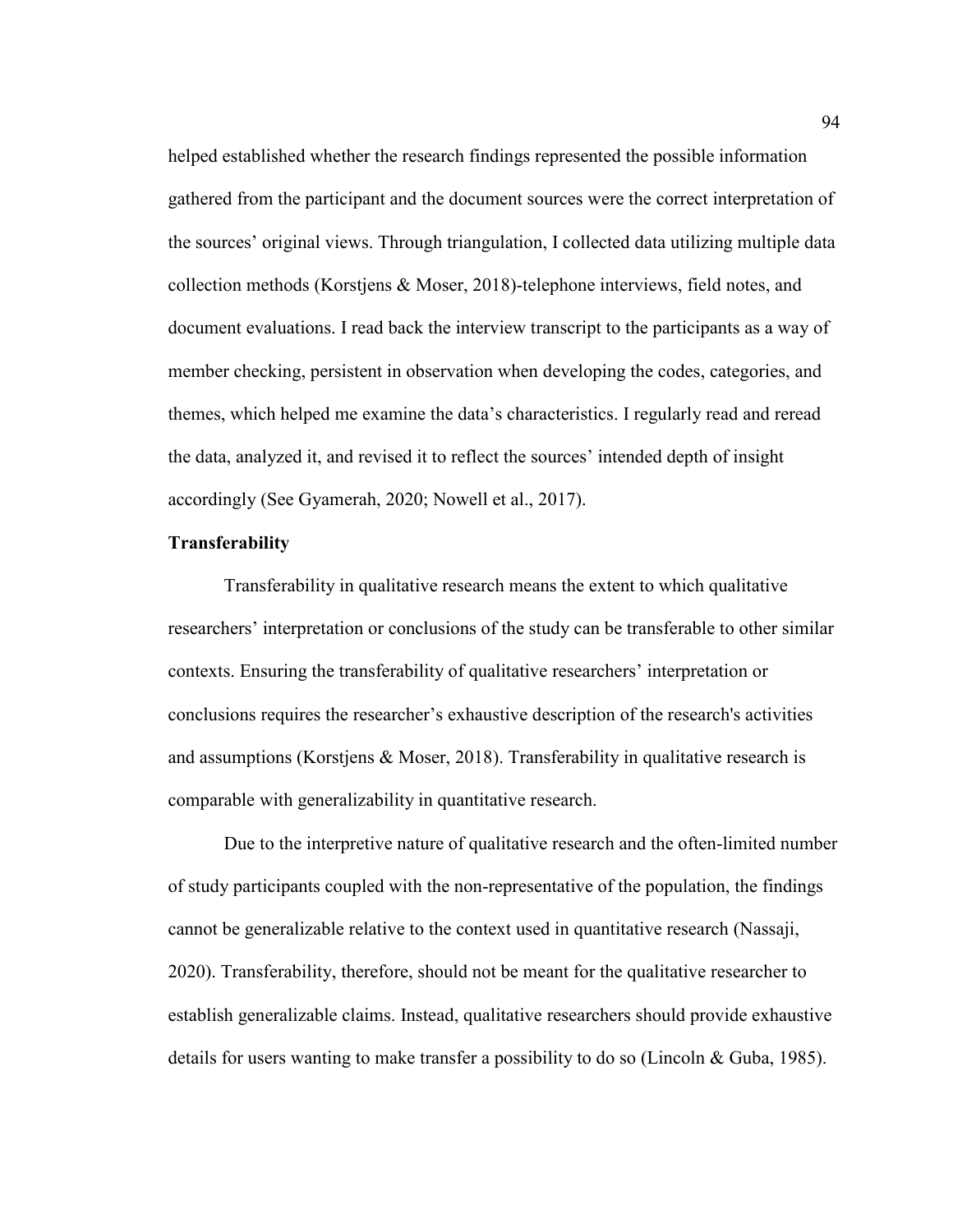This qualitative research inquiry can be generalizable and expanded upon to identify the successes and challenges in various communities, other geographical locations and how to implement the instructional leadership practices that support increased student achievements in rural public K-12 schools to occasion a positive social change in these rural communities to benefit society (Nowell et al., 2017). I provided an account of descriptive data, thus the context in which I undertook the research, the setting, sample, interview procedure, topics, excerpts from the interview guide, and the documents used (See Gyamerah, 2020).

## **Dependability**

Dependability, which includes the consistency of findings, specifies that the researcher should report the research study in the context of qualitative research. Other researchers possibly can result in similar interpretations should they review the data (Nassaji, 2020). Dependability involves participants' evaluation of the findings, analysis, and study recommendations to support the data as exactly received from participants of the study (Korstjens & Moser, 2018).

 A useful strategy to establish the study's dependability was checking whether the study's analysis process followed accepted standards for a particular design. Another strategy to enhance dependability was by carefully documenting every research activity's details and the conclusions of the research or documenting every alteration that occurred as the research unfolded and evolved. This careful documentation of every activity and change that occurred in research could subsequently be reviewed to examine their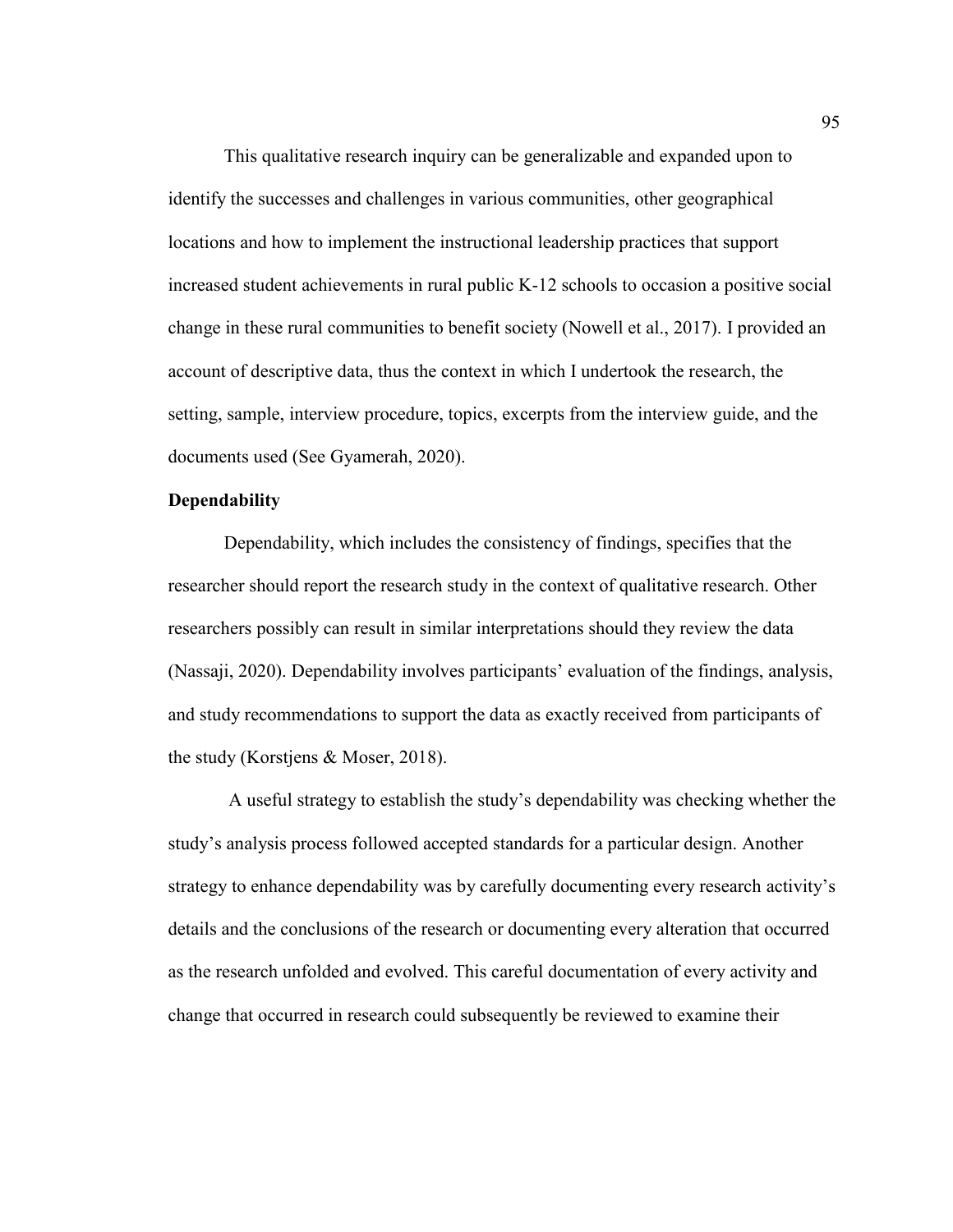accuracy and to what degree the conclusions were grounded in the data by an outside researcher (Nassaji, 2020).

## **Confirmability**

Confirmability discusses the aspect of neutrality in qualitative research and concerns the extent to which other people confirm the researcher's interpretations and conclusions. Confirmability in qualitative research bears a resemblance to replicability, which has to do with what extent to reproduce a study (Nassaji, 2020). With the qualitative research emphasis on the researcher's operational role and engagement in the research, the researcher of qualitative research is required to secure the data's intersubjectivity. Therefore, data interpretation must be grounded in the data rather than on the researcher's select preferences and viewpoints, emphasizing the interpretation process encapsulated in the analysis of the study (Korstjens & Moser, 2018).

 This research study ensured confirmability through the meticulous documentation of the various procedures for checking and rechecking the data throughout the study. This research's confirmability was ensured by establishing and describing the data and the findings to such a degree that others can confirm their accuracy (Nassaji, 2020). After the study, conducting a data audit became an essential strategy for examining the data collection procedures and making judgments regarding the potential biases to ensure neutrality.

Triangulation was another strategy to establish confirmability, and in this context, to minimize the researcher's bias (Shenton, 2004). Another strategy to enhance dependability was by carefully documenting every research activity's details and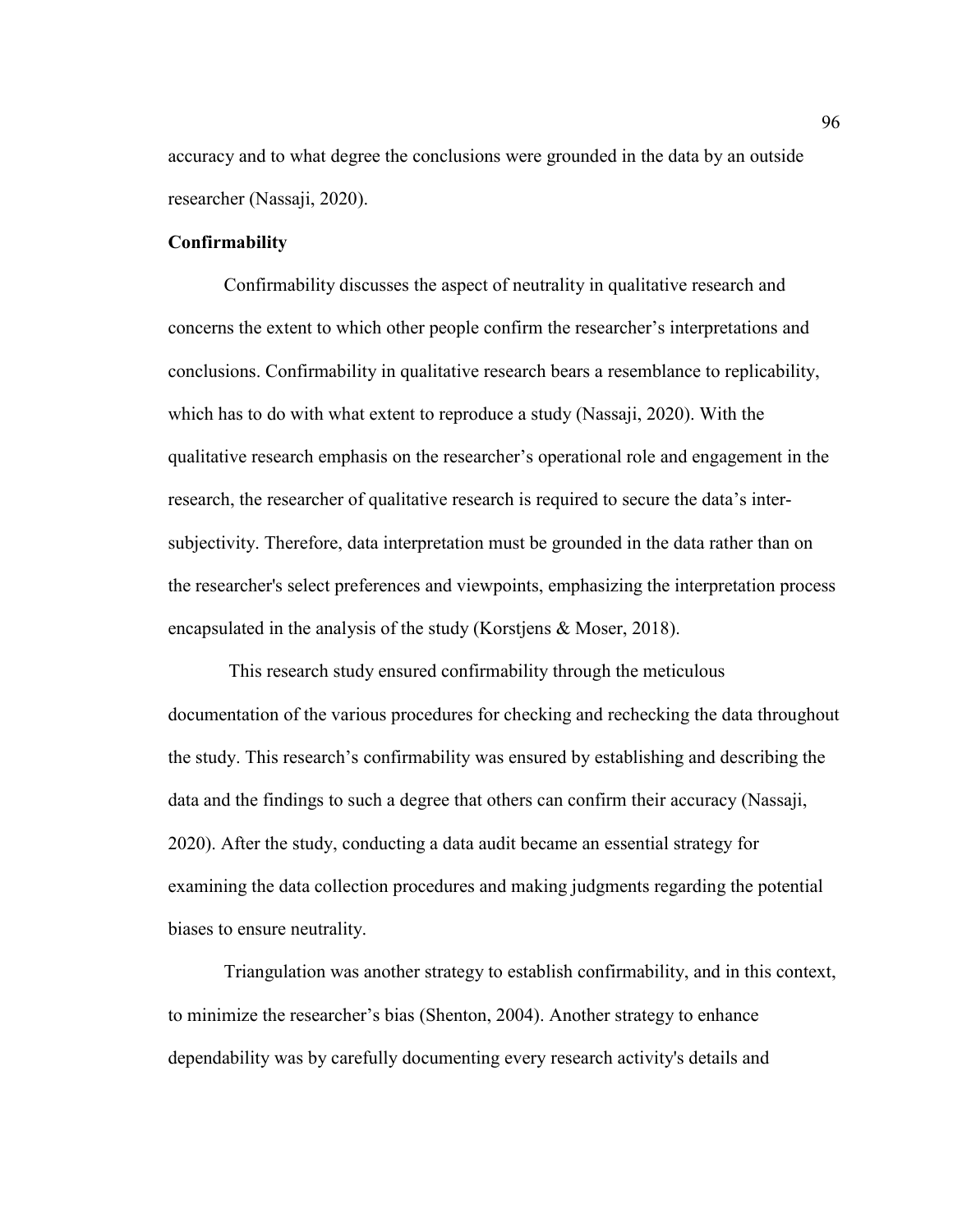conclusions or documenting every alteration that occurs as the research unfolds and evolves. This careful documentation of every activity and change in research can subsequently be reviewed to examine their accuracy and the degree to which the conclusions will be grounded in the data by an outside researcher (Nassaji, 2020).

#### **Ethical Procedures**

The study's participants included teachers, principals, and circuit supervisors, who voluntarily offered to participate throughout the process and should they encountered challenges or contested any aspect of the process to inconvenience or impact negatively on them, they were at the liberty, and it was within their right to withdraw their participation. Before I revealed to participants the study processes, there was first an orientation to equip participants with the relevance of the various stages and aspects of their participation. In order to achieve the purpose of this qualitative study (to explore the instructional leadership practices that administrators provide to support student achievement in the rural districts in Ghana), there was similar interview question administered to all the participants in fashion to collect purposeful data that stemmed from the research questions of the study.

Before collecting data from participants for the study, I applied for permission to carry out research work from Walden Institutional Review Board (IRB). After receiving IRB approval to conduct the study, I contacted the gatekeepers of the education directorates of the four rural school districts in Ghana and sought the participants for their consent before beginning to engage them in the study. A letter or email containing the consent form, which tells the study's purpose and procedures, specifying the study's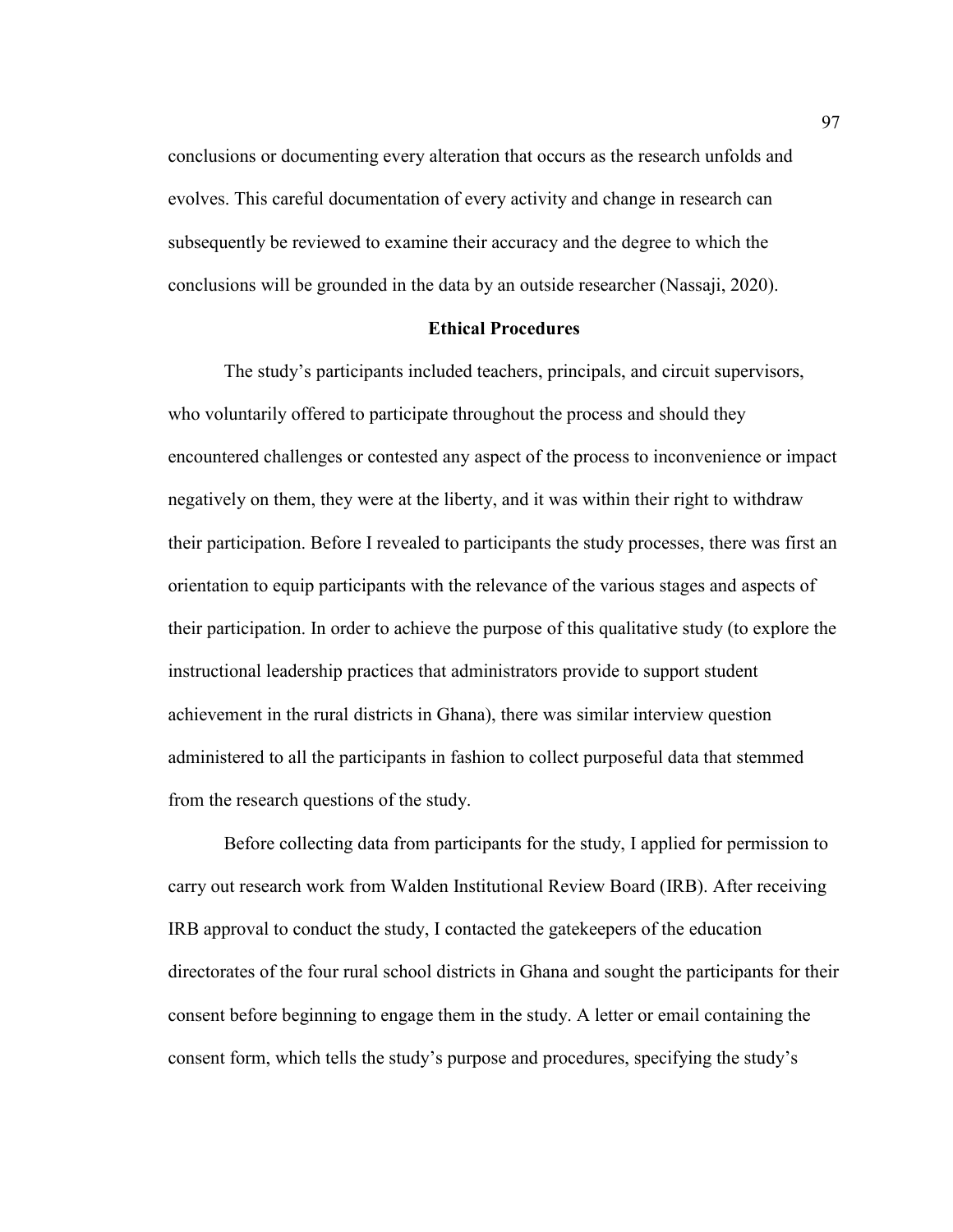voluntary nature, risks, and benefits of participating in the study, was sent to the participants.

The consent form explained the payment of participants and the participants' privacy, assuring them that the researcher would neither reveal the identity of participants nor use their personal information for any purpose besides this research project. Thus, the participants were assured of confidentiality, that through the use of pseudonyms, or specific identifying facts would be changed or not disclosed. Thus, I did not include identifying information like participants' names, unique attributes in the final report.

 Proper data storage and management security were paramount in protecting participants' confidentiality. I stored securely in locked file cabinets in a secured building data on transportable media such as flash memory devices, audio recorder, portable external drives, and paper documents of participants to ensure data confidentiality. I activated and configured 15 minutes lock-out functions for my computers' screen savers and created passwords difficult to determine for the computers used for the data analysis and storage for data protection confidentiality. This stored data would be kept for a minimum of 3 years. Only I, the researcher, have access to the data and would be securely destroyed by shredding all paper files with personal identifying information of participants and files on memory drives, laptops, and file serves permanently deleted (Patel, 2016).

 I carefully considered all possible ways that data security could be compromised for strategic planning right from the study's outset (Ravitch  $\&$  Carl, 2016). Interview sessions with each participant lasted for about 45 minutes to an hour, and the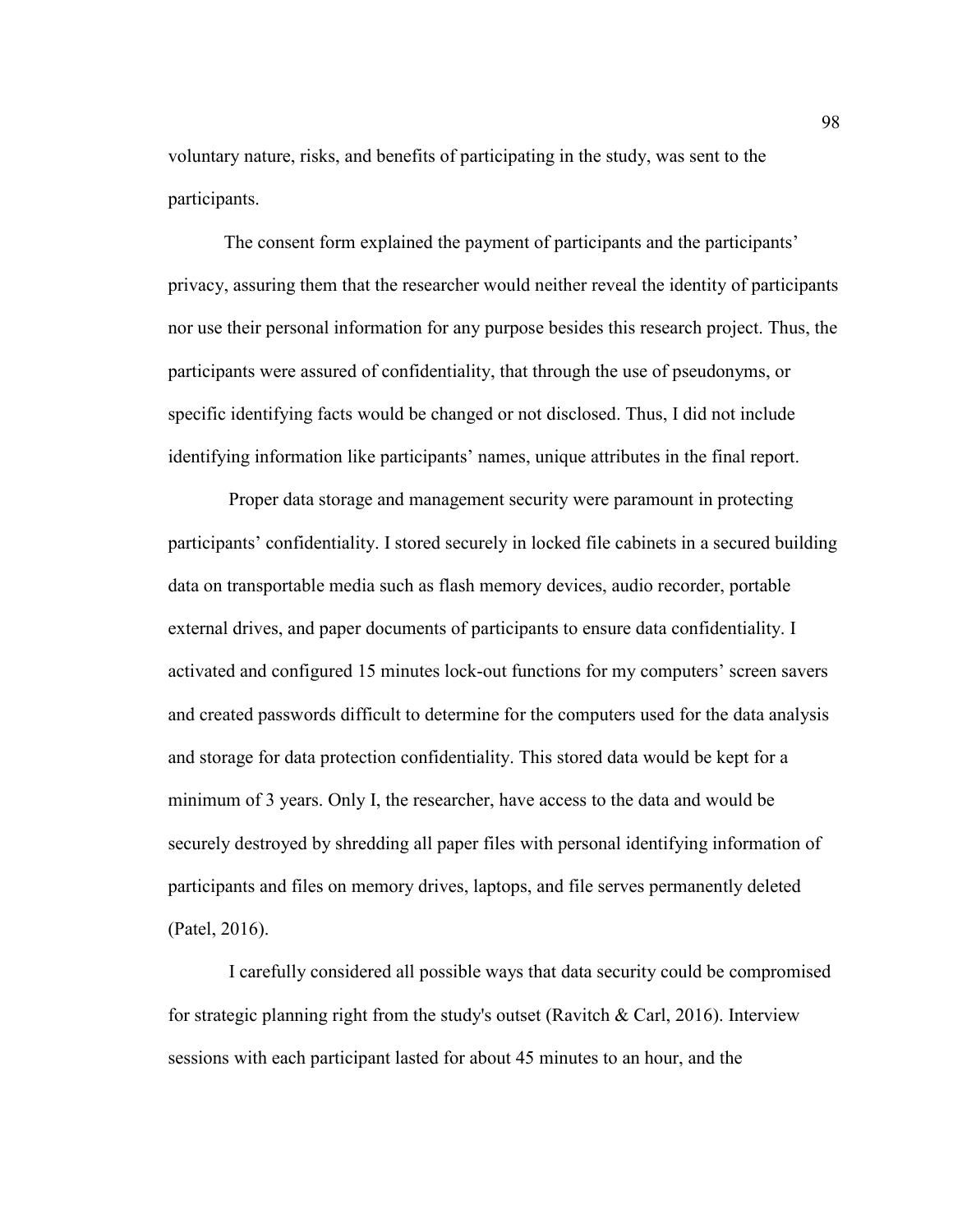conversations were recorded with an audio recorder. I augmented the audio recording with notes taking to make up for the malfunction of the audio recorder.

Data was collected and analyzed thematically. This process of collecting and analyzing data thematically involved the transcription of the audio-recorded interviews by immersing in the transcripts to identify relevant themes. I coded the data into themes and then discussed the data to form frameworks based on the identified themes. Each participant was designated with a unique serial number to assign and attribute specific comments and ideas to the particular interviewees For the category of teachers, their serial number will be TR-1 to TR-4, the category of principals will be PP-1 to PP-4, and that of circuit supervisors will be CS-1 to CS-4. But to avoid confusion, participants were assigned numbers P1 to P12.

#### **Summary**

The study employed a qualitative exploratory case study to explore the instructional leadership practices that administrators provide that support student achievement that can be applied in the rural K-12 public school districts in Ghana. This exploratory case study addressed the research questions: What instructional leadership practices do administrators implement to support public K-12 schools in Ghana to enhance student achievement? What skills and abilities will administrators, supervisors, and teachers need to implement instructional practices that improve student achievement in the rural public K-12 schools in Ghana?

Qualitative methods provided a detailed description of the research participants' behaviors, knowledge, experiences, and interactions who shared their experiences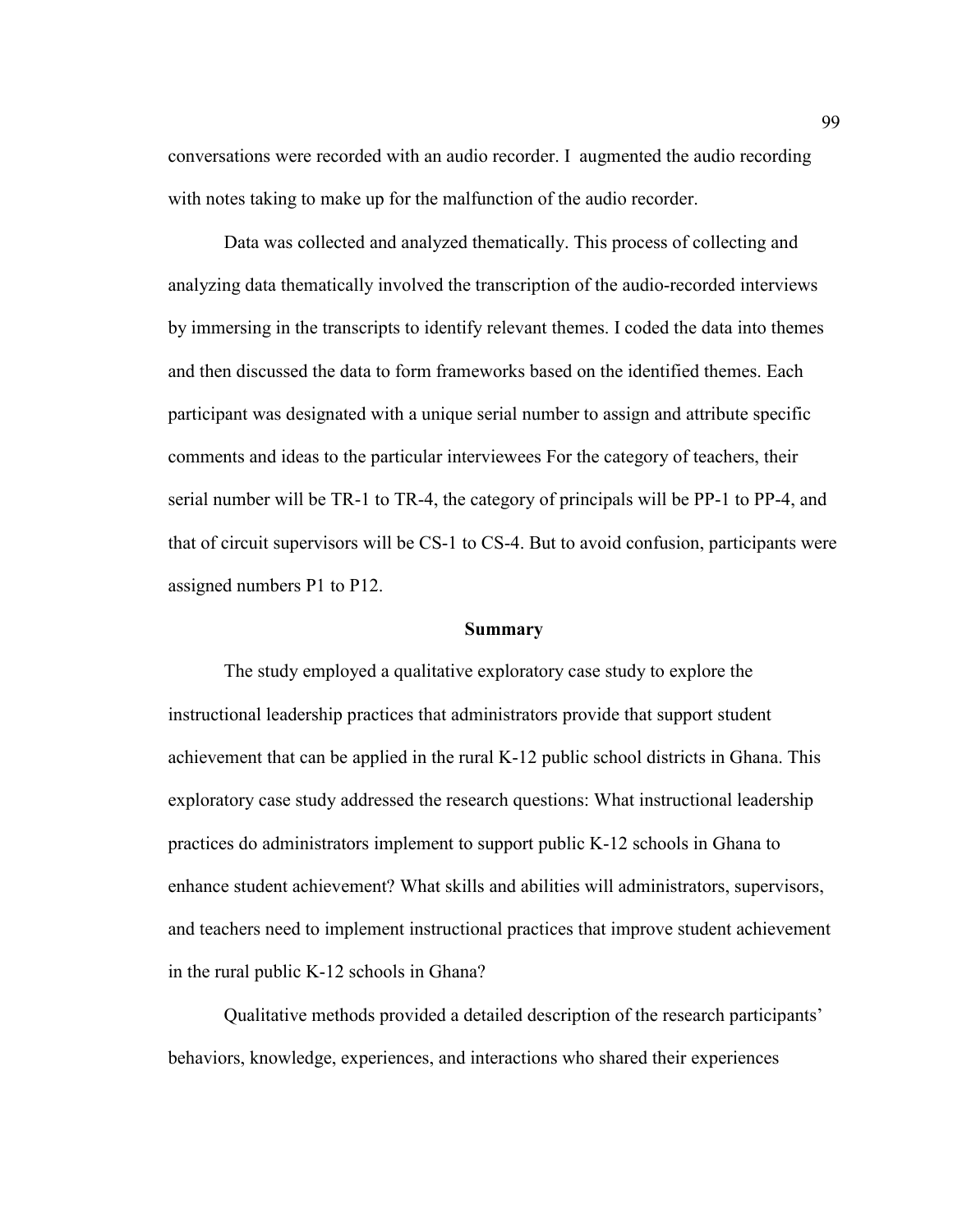through interview questions with me, the researcher. The thematic and cross-case analysis enabled me to know more about the relevance or applicability of the findings to other similar settings and be important to this study. The cross-case analysis allowed me to dive deeper into the findings to determine if the cases were typical or diverse (Larsen & Searle, 2017). The purpose of chapter four was to present the findings from the research study based on the guiding research questions.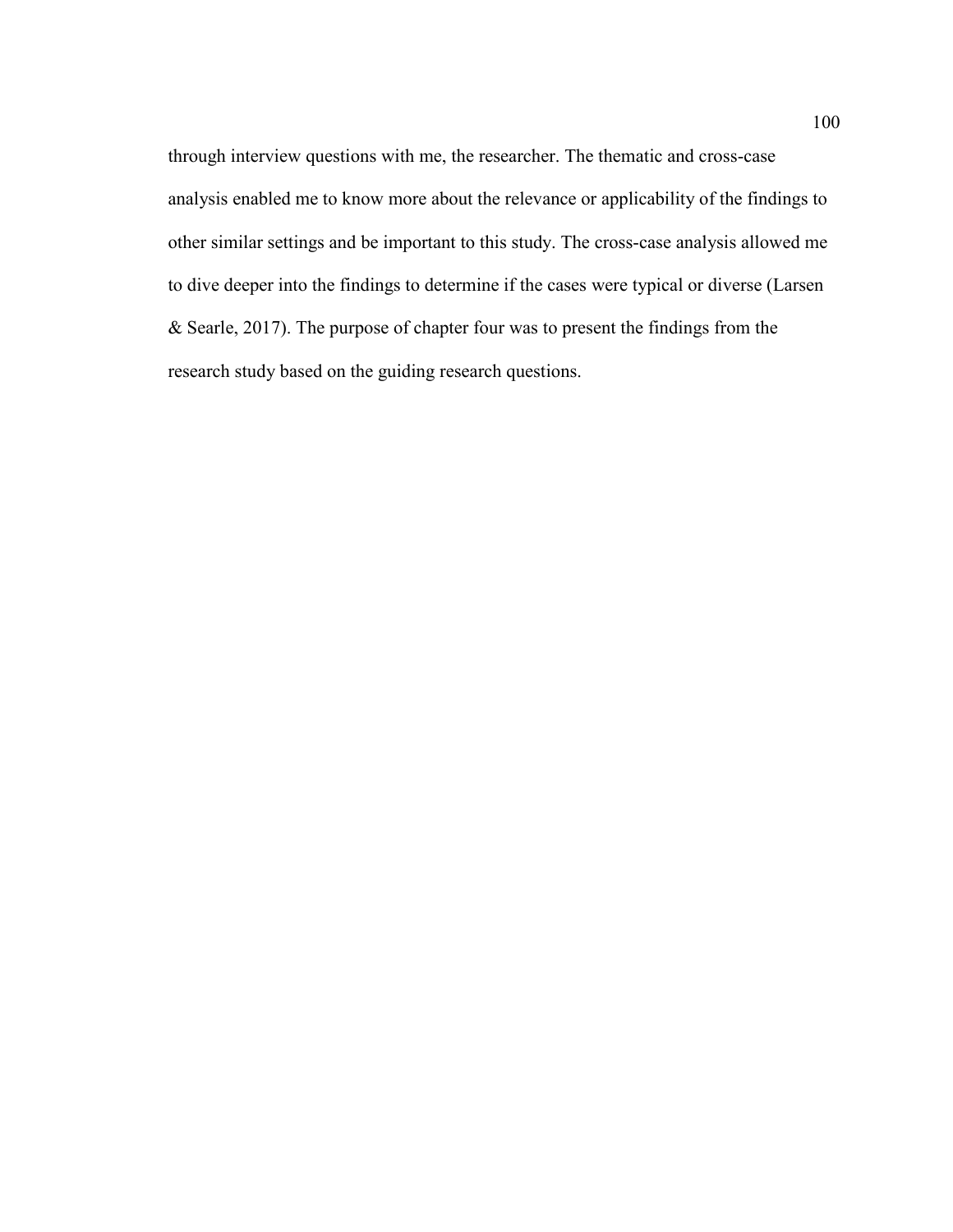## Chapter 4: Results

## **Introduction**

Quality education is significant to the transformation of every country as it facilitates the development of the human capacity to transform the natural resources to advance the quality of the standard of living of the people. The provision of quality education calls for the efficient and effective management of the available human and material resources in the sector. Excellent principals and administrators build a school climate that ensures teachers' growth, school improvement, and student achievements by their clear direction, developing teachers' abilities and aptitudes, and establishing high achievable expectations for teachers and students (Cheung et al., 2018). Hence, effective school leadership, evaluation, and supervision of teaching and learning, which are essential components of educational administration, are fundamental to impacting quality academic achievement and the education system's goals (Ampofo et al., 2019).

Chapter 4 of this study presents and discusses the results gathered from the study's participants on instructional leadership practices that can be applied in the rural K-12 public school districts in Ghana. This qualitative exploratory case study was designed to identify the effective instructional leadership practices that the urban school administrators provide that support student achievement that can be applied in the rural low-performing K-12 public school districts in Ghana to increase student achievement. The two research questions, the Hallinger and Murphy's (1985) instructional management model (the conceptual framework), which proposes the dimensions and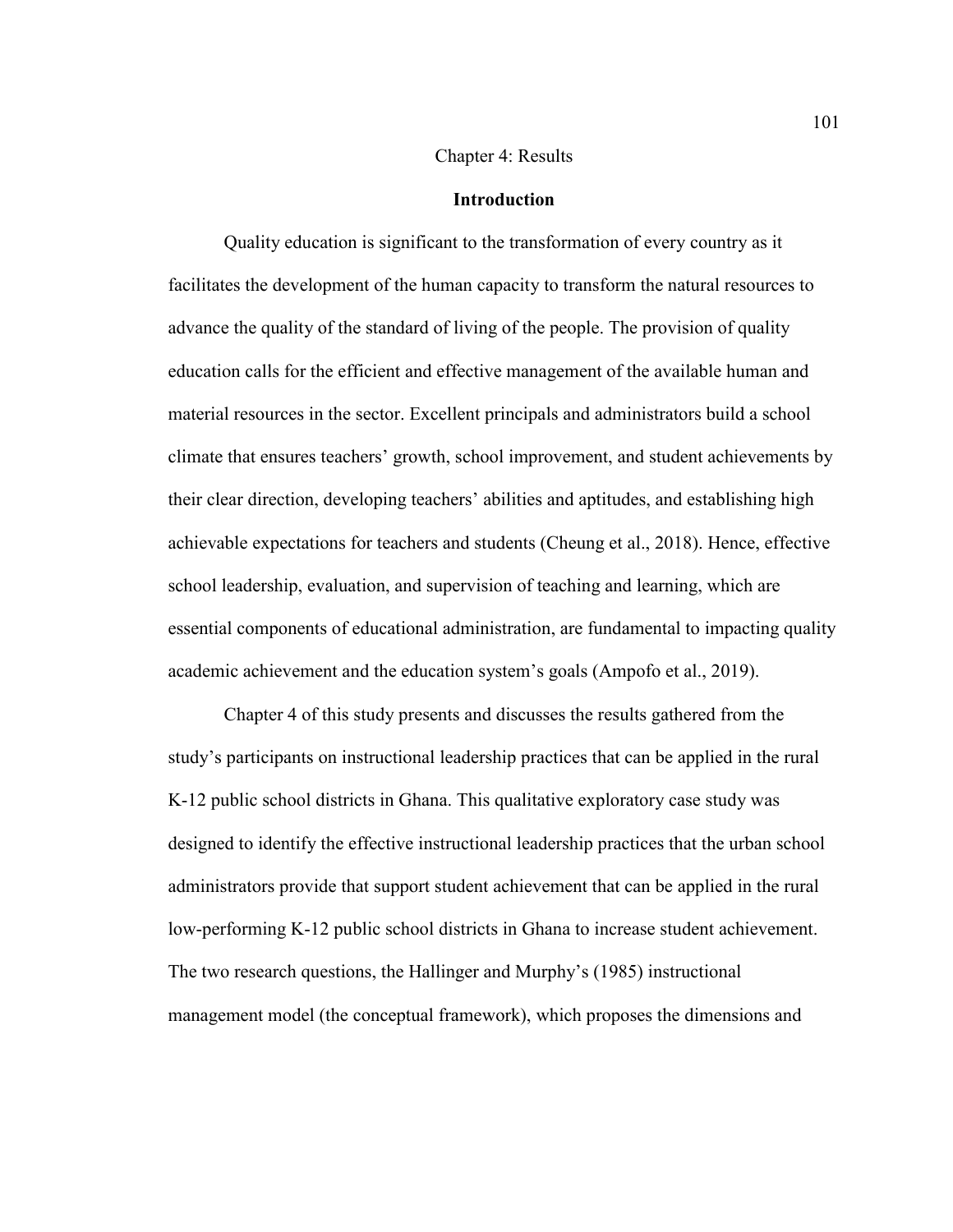specific functions instructional leaders provide for the effective school, and quality achievements, guided the study. The study's research questions are:

RQ1: What instructional leadership practices do administrators implement to support public K-12 schools to enhance student achievement in the rural districts in Ghana?

RQ2: What skills and abilities will administrators, supervisors, and teachers need to implement instructional practices that improve student achievement in the rural public K-12 schools in Ghana?

Probes were used as follow-up questions to support each of the study's research questions (see interview protocols in Appendix).

In this section, I consider and discuss the pilot study to the main project and the research setting. The analysis focuses mainly on organizational conditions that might have influenced the participants' responses to the interview and the participants' demographics, which also involved looking at the participants' profiles. Using the purposive sampling technique, 12 participants, including teachers, administrators (principals), and circuit supervisors, were selected from rural and urban school districts in Ghana for the study.

Interviews were used to draw from the participants' perspectives of instructional leadership practices in their school districts because they possessed the required years of teaching experience and had served in the rural and urban districts for not less than 2 years. The participants provided the information relevant to the instructional leadership practices from urban and rural schools that would support increased student achievement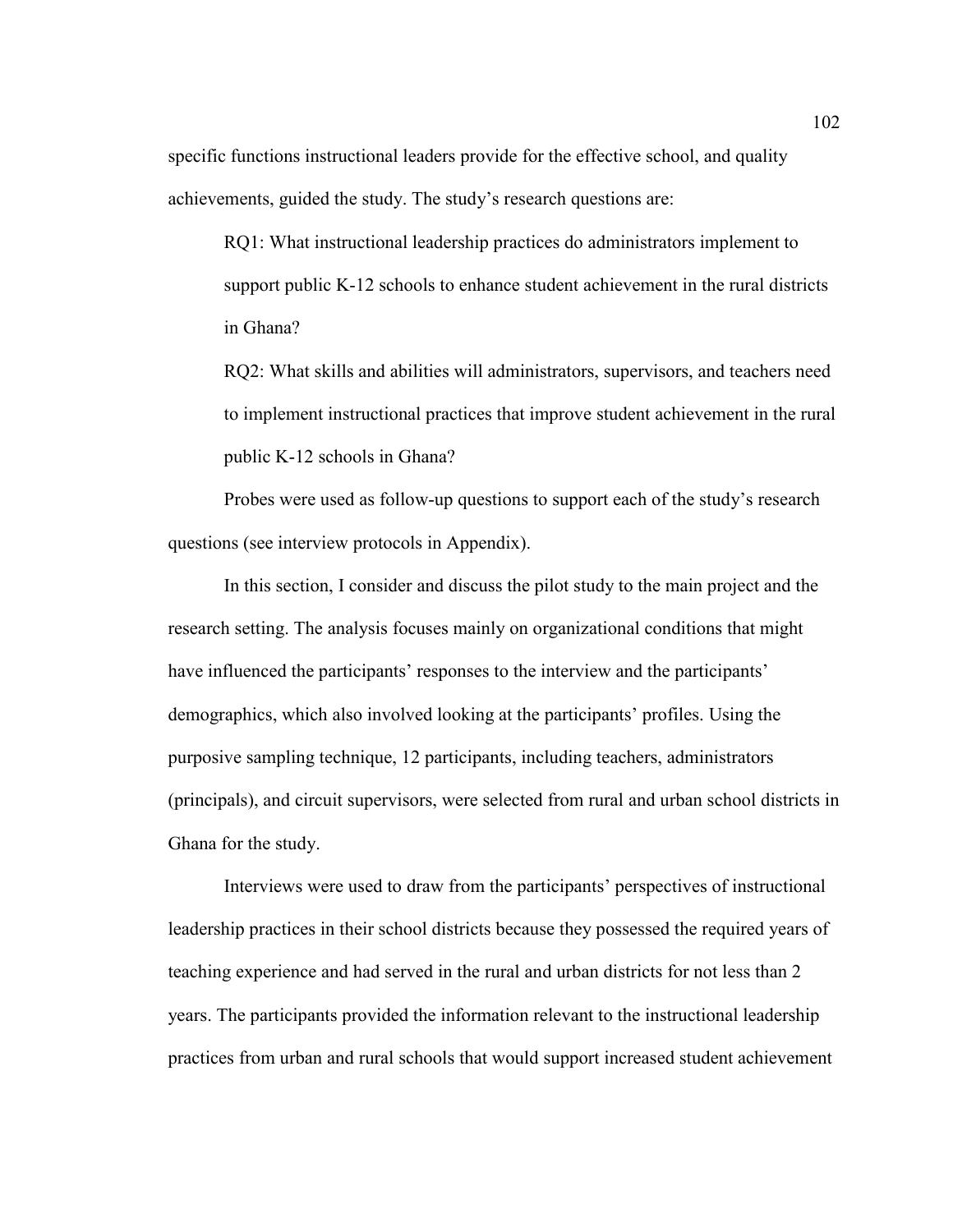that can be applied in a rural public K-12 school in Ghana. The data collection section includes the methodology used in gathering data for the study. The next section deals with data analysis, where the data collection process was discussed. It was critical to develop and adhere to clearly defined criteria that could account for the study's quality.

The evidence of trustworthiness, which involved ensuring the study's credibility, transferability, dependability, and confirmability, was examined. Trustworthiness, according to Lincoln and Guba (1985), is a fundamental requirement in qualitative paradigms. To establish the study's trustworthiness, I explain the study's topic, methods, sampling technique, settings, participants demographics, experiences, and perspectives, thus allowing readers to apply the information proffered to suit their individual situations. The study's results are examined, considering the themes developed, the tables, and graphics that might be relevant and applicable to illustrate the results. The study's data were analyzed and revealed the following thematic areas:

- 1. Effective leadership and instructional leadership practices.
- 2. Planning and implementing school improvement programs.
- 3. Application of instructional leadership practices.
- 4. Challenges to effective instructional leadership practices.
- 5. The role of educators in student achievements.
- 6. Evaluating instructional leadership practices.

 Finally, there is a summary of the study's findings relative to the study's research questions and a transition to Chapter 5 of the study, which comprised of the interpretation of the findings, recommendations, limitations, implications, and conclusion of the study.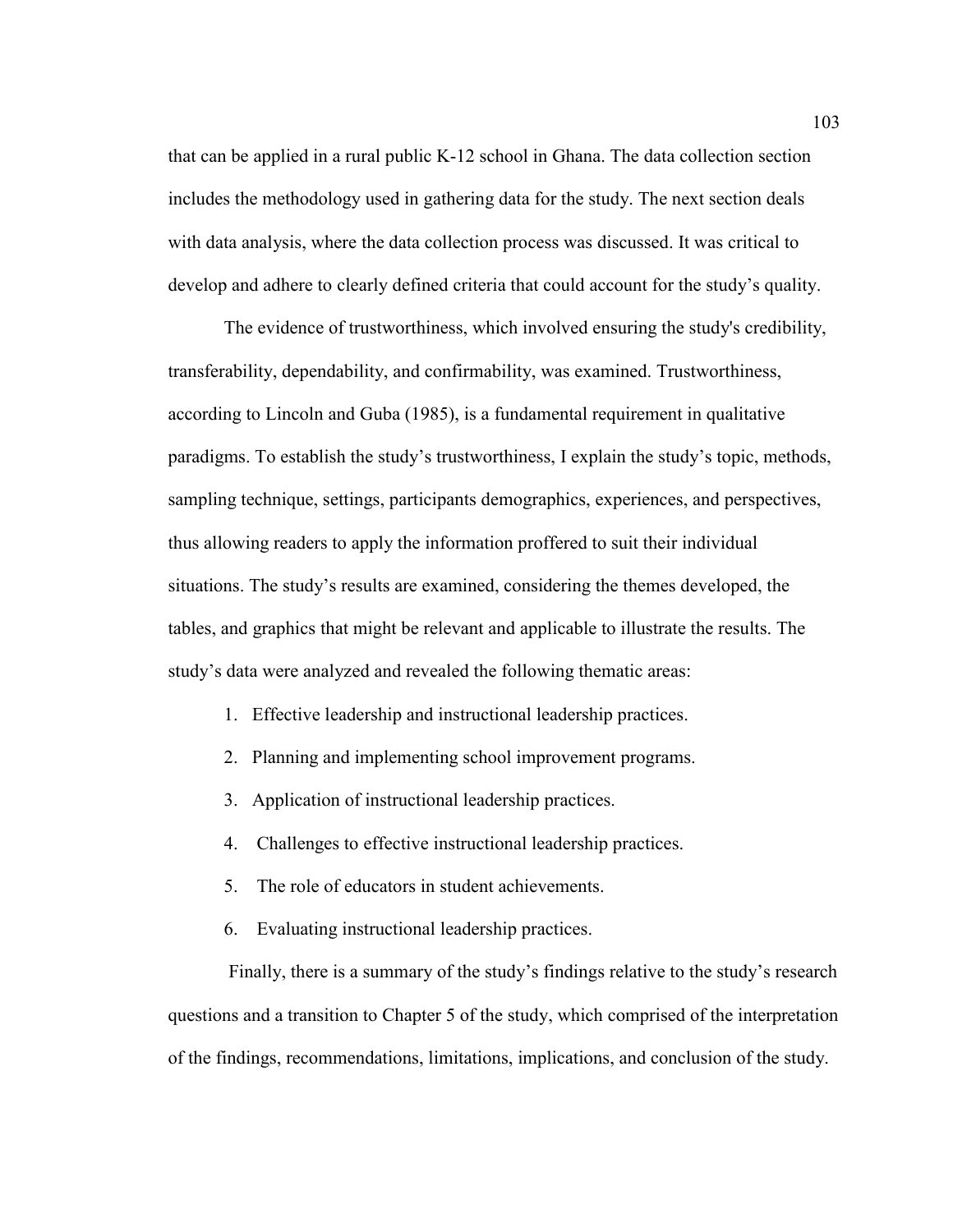#### **Pilot Study**

After receiving IRB approval to collect data from the field, a pilot study was conducted before the actual data collection. I conducted a pilot study to ensure the validity and reliability of research questions and also to help me hone my interview skills. As observed by Ravitch and Carl (2016), a pilot study is used to test a study's data collection instruments in order to develop and refine them. The pilot study was conducted with friends in education who met the qualification as the study's sampling criteria. This study was audio-recorded with the permission of the participants. The interviews data were transcribed and analyzed to refine the main study's instruments. I analyzed the pilot interview data to examine the data relative to my research question to ascertain if the data generated could answer the final study's research questions.

The data for the pilot study was not included in the final research, neither did it call for any changes in the research questions and the study's instruments. Instead, it helped to test understanding and check how easy or difficult the study's format was to follow, and how the flow of information was logical. It also helped to check how the study's participants would interpret the items in the research instruments.

#### **Research Setting**

The study's participants included teachers, administrators (principals), and circuit supervisors who voluntarily offered to participate throughout the process. The participants were selected from both urban and rural public school districts, both primary and high schools. The interview hours were scheduled based on participants' availability. The individual interviews were conducted via teleconferencing. The participants chose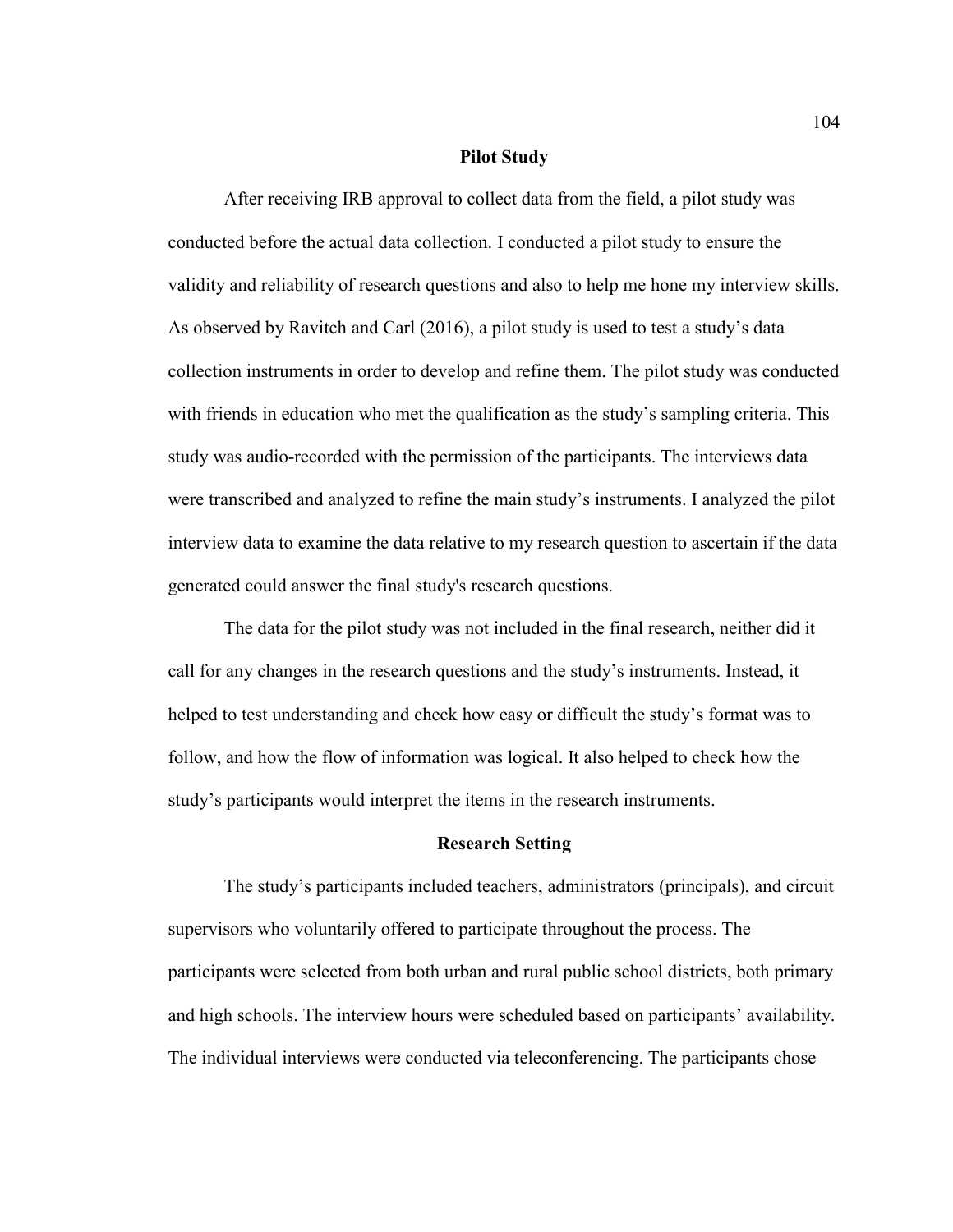their preferred setting for the interviews, most of the locations being their staff rooms or classrooms. Due to unreliable internet connectivity, two participants had to reschedule their interview days and times to travel to the city for uninterrupted phone interaction.

All the participants were satisfied with the interview processes, and none had any qualms with the audio recordings and the other protocols. Each interview was transcribed after each session. Notes were taken during the interviews to compare with and clarify the participant's comments and statements in order to better reflect participants' responses. None of the participants shared any concerns about arrangements, occurrences, institutional challenges, personal issues, monetary constraints, or natural happenings obstructing the process and the responses.

#### **Demographics**

This section discusses the demographic characteristics of participants. The study's participants' demographics were given particular attention in considering the phenomenon of interest of the study. This was because thorough description of participants' demographic characteristics may allow readers to determine to whom the study's findings generalize and allow for comparisons across replications of studies. The demographics of selected participants were representative of the teachers, principals, and circuit supervisors in the public rural and urban primary and high schools in Ghana. There were 12 participants drawn from three districts and three schools. Four of the participants were teachers, four administrators (principals), and four circuit supervisors. Six were from the urban school districts, and the other six were from the rural school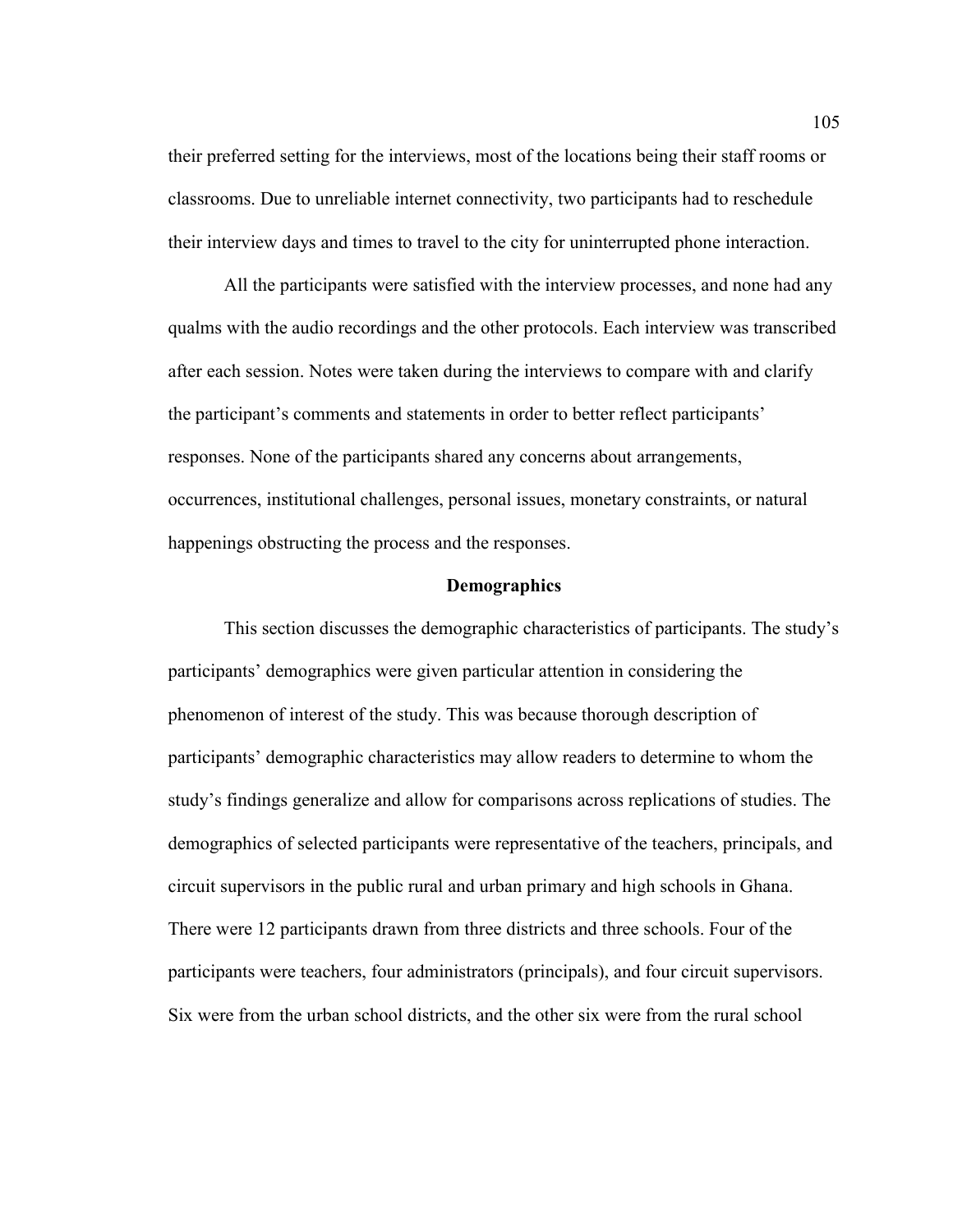districts. The participants had 2 years or more of continuous service in a rural or urban district as teachers, principals, and circuit supervisors.

This study used a purposive sampling technique to select participants for this qualitative exploratory case study. All three sampled groups were teachers and administrators in schools and thus possessed the required years of experience to teach and serve in the rural and urban districts for not less than 2 years. These participants provided information relevant to the instructional leadership practices from urban and rural schools that would support increased student achievement that can be applied in a rural public K-12 school in Ghana.

These demographic characteristics of participants highlighted the highest qualification, job positions, working experience in current positions, and working experience in their respective districts. Table 4 and Table 5 below represent the participants' demographics characteristics for this study according to where they work, either in a rural or urban district.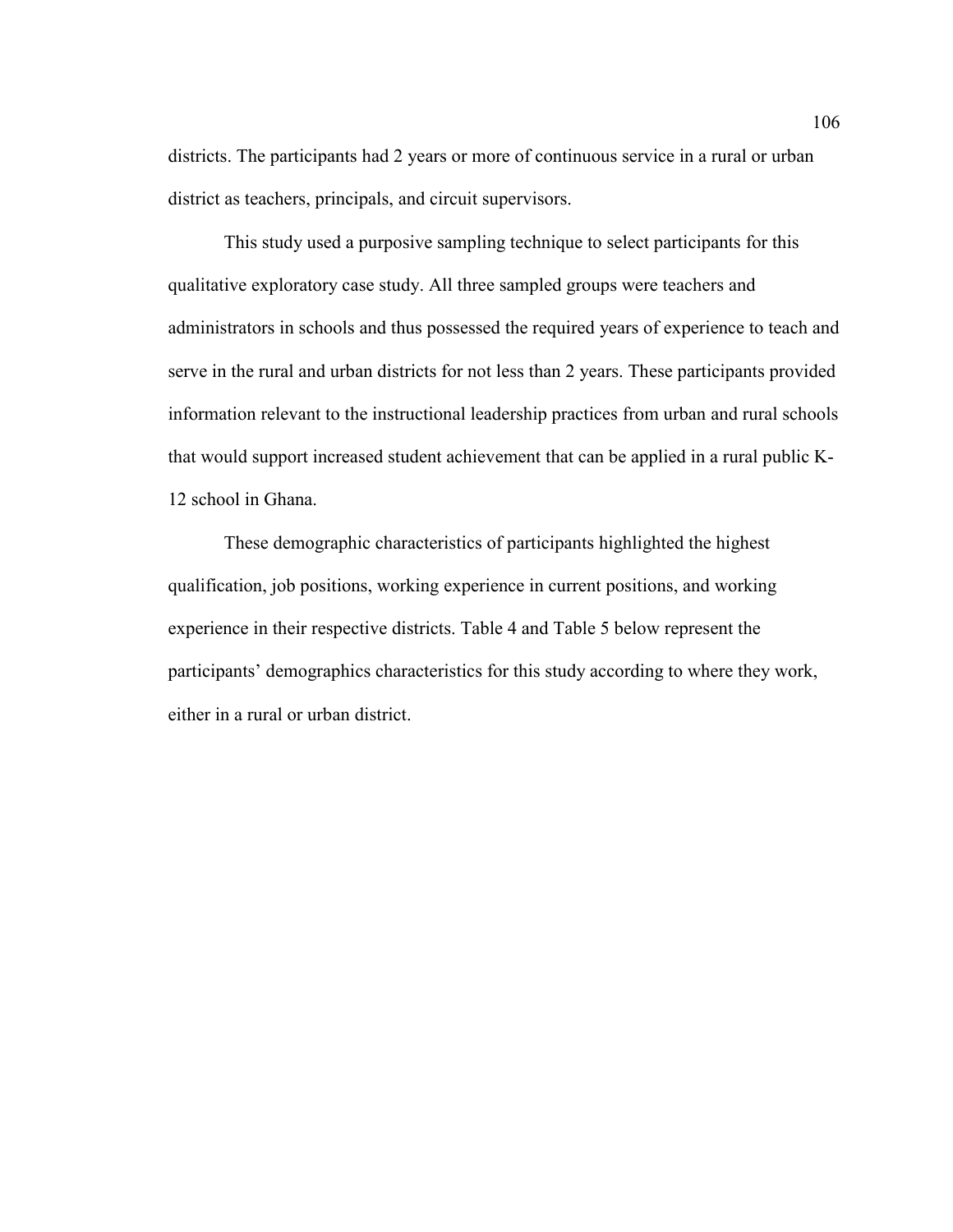# **Table 3**

| Participant<br>number<br>(P) | Highest<br>qualification   | Job<br>position       | Working<br>experience<br>in current position | Working<br>experience<br>in current<br>district |
|------------------------------|----------------------------|-----------------------|----------------------------------------------|-------------------------------------------------|
| P <sub>1</sub>               | Teacher Certificate "A"    | Teacher               | 16 years                                     | 12 years                                        |
| P <sub>2</sub>               | Diploma in Education       | Administrator         | 12 years                                     | 5 years                                         |
| P <sub>3</sub>               | Diploma in Education       | Teacher               | 9 years                                      | 9 years                                         |
| P4                           | Bachelor's in<br>Education | Circuit<br>supervisor | 7 years                                      | 2 years                                         |
| P <sub>8</sub>               | Diploma in Education       | Circuit<br>supervisor | 9 years                                      | 15 years                                        |
| P12                          | Diploma in Education       | Administrator         | 11 years                                     | 18 years                                        |

*Demographics for Rural Districts Participants* 

*Note.* These demographic characteristics of respondents highlighted the highest qualification, job positions, working experience in current positions, and working experience in their respective districts of participants from rural districts.

P. represents participants of the study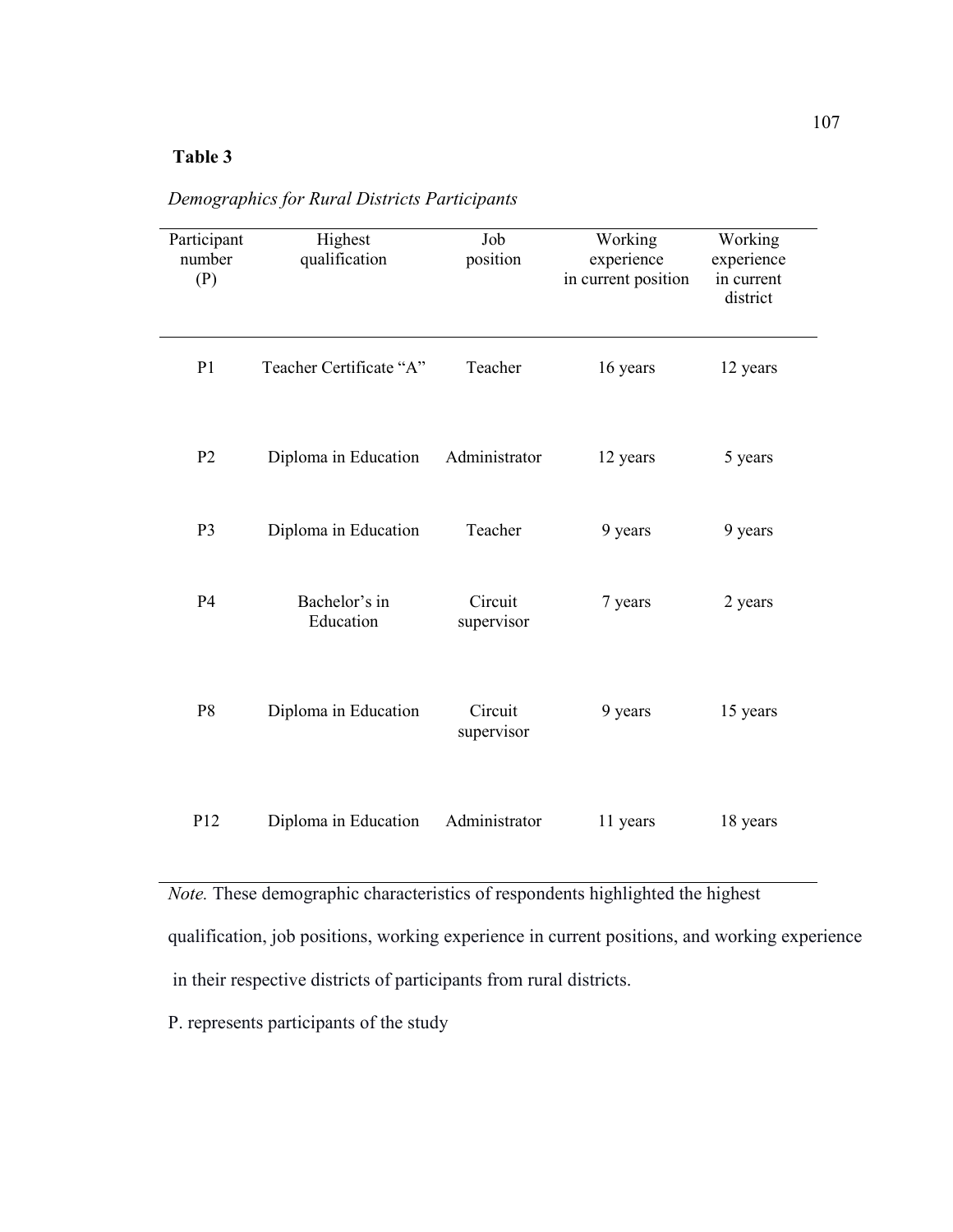# **Table 4**

| Participant<br>number<br>(P) | Highest<br>qualification              | Job<br>position       | Working<br>experience<br>In current<br>position | Working<br>Experience in<br>current district |
|------------------------------|---------------------------------------|-----------------------|-------------------------------------------------|----------------------------------------------|
| P <sub>5</sub>               | Master of<br>Philosophy (M.<br>Phil.) | Administrator         | 10 years                                        | 10 years                                     |
| P <sub>6</sub>               | Master of Science<br>(MSc)            | Teacher               | 17 years                                        | 12 years                                     |
| P7                           | Diploma in<br>Education               | Administrator         | 19 years                                        | 11 years                                     |
| P <sub>9</sub>               | Bachelor's in<br>Education            | Teacher               | 10 years                                        | 10 years                                     |
| P10                          | Master of Science<br>(MSc)            | Circuit<br>supervisor | 6 years                                         | 14 years                                     |
| P11                          | Master of<br>Philosophy (M.<br>Phil.) | Circuit<br>supervisor | 3 years                                         | 9 years                                      |

*Demographics for Urban Districts Participants*

*Note.* These demographic characteristics of respondents highlighted the highest qualification, job positions, working experience in current positions, and working experience in their respective districts of participants from urban districts.

P. represents participants in the study.

As shown in Table 5, the demographic characteristics of participants from the rural districts, one of the participants (P1) is a Teacher Certificate "A" holder, four of the respondents (P2, P3, P4) are Diploma in Education holders, and one (P12) is a bachelor's degree holder. Also, as shown on Table 4, the demographic characteristics of participants from the urban districts, four (P5, P6, P10, P11) have master's degrees as their highest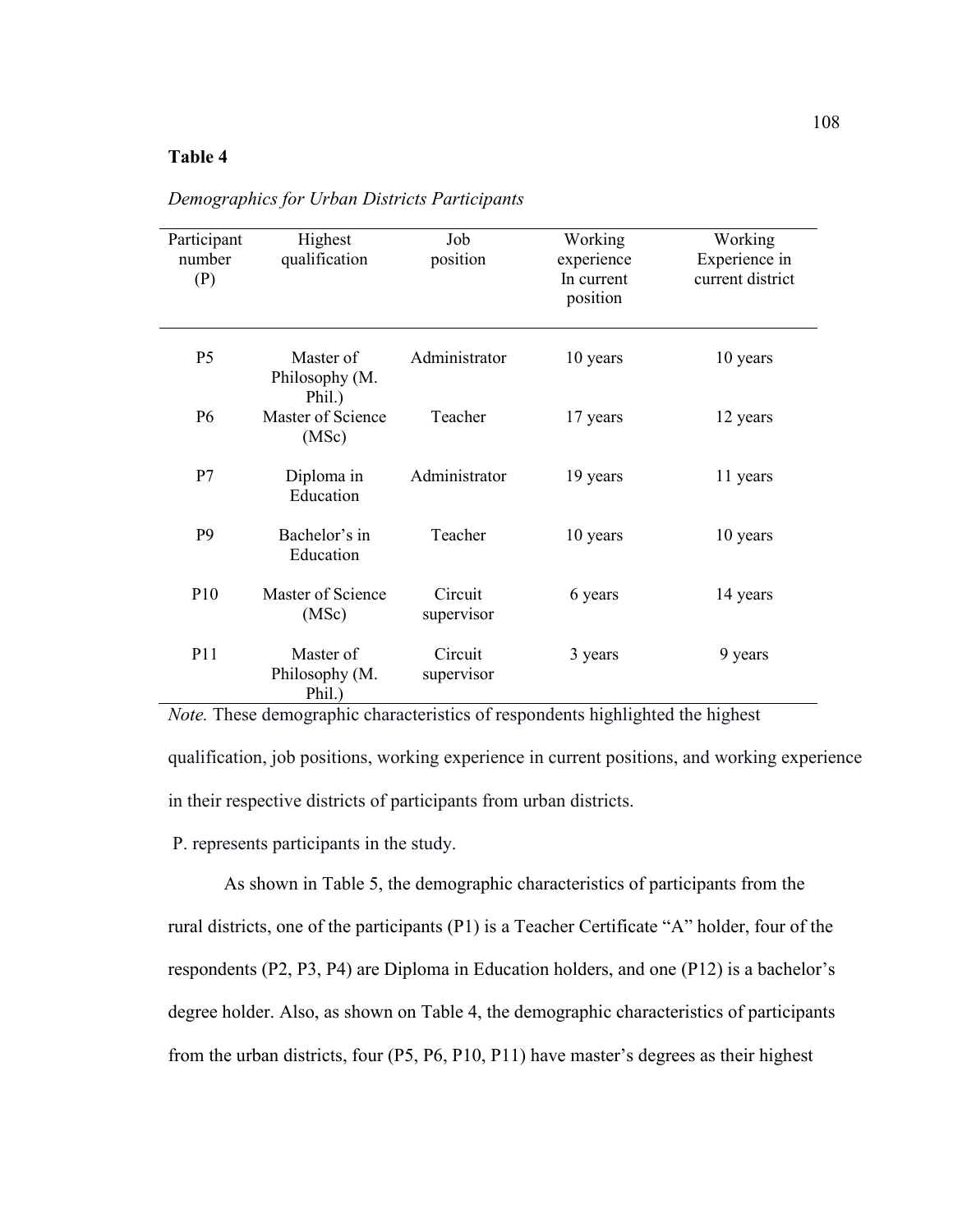educational qualification for the urban district participants. Only P7 and P9 had a Diploma in Education and bachelor's degree respectively as their highest educational qualification. The participants' demographic information suggests that most participants have in-depth experience and reasonable knowledge about the subject area and the dynamics of rural and urban school districts, which may have positively influenced their responses to the study's questions.

# **Table 5**

| Age range Urban Rural |         | Total number | Total percentage $(\% )$ |
|-----------------------|---------|--------------|--------------------------|
| $21-30$ years 1       | 3       | 4            | 17                       |
| $31-40$ years 1       |         | 2            | 33                       |
| $41-50$ years $3$     |         | 5            | 42                       |
| 51 years and above    | $\pm 1$ |              | 8                        |
| Total                 |         | 12           | 100                      |

## *Respondents' Age Groups*

*Note:* These age distributions highlight the age groups of the study's rural and urban participants and their percentages.

Table 5 highlights the age groupings of the study's participants. From Table 5, five participants representing 42% were within the age range of 41 and 50. Two of the participants representing 17%, were within the age range of 31 and 40, while four, representing 33% of participants, were between 21 and 30 years old, and one, representing 8%, was above 51 years old. These age demographic characteristics of the study's participants indicated that most of the participants with the advantage of older age and experiences in teaching, administration, and supervision were from the urban school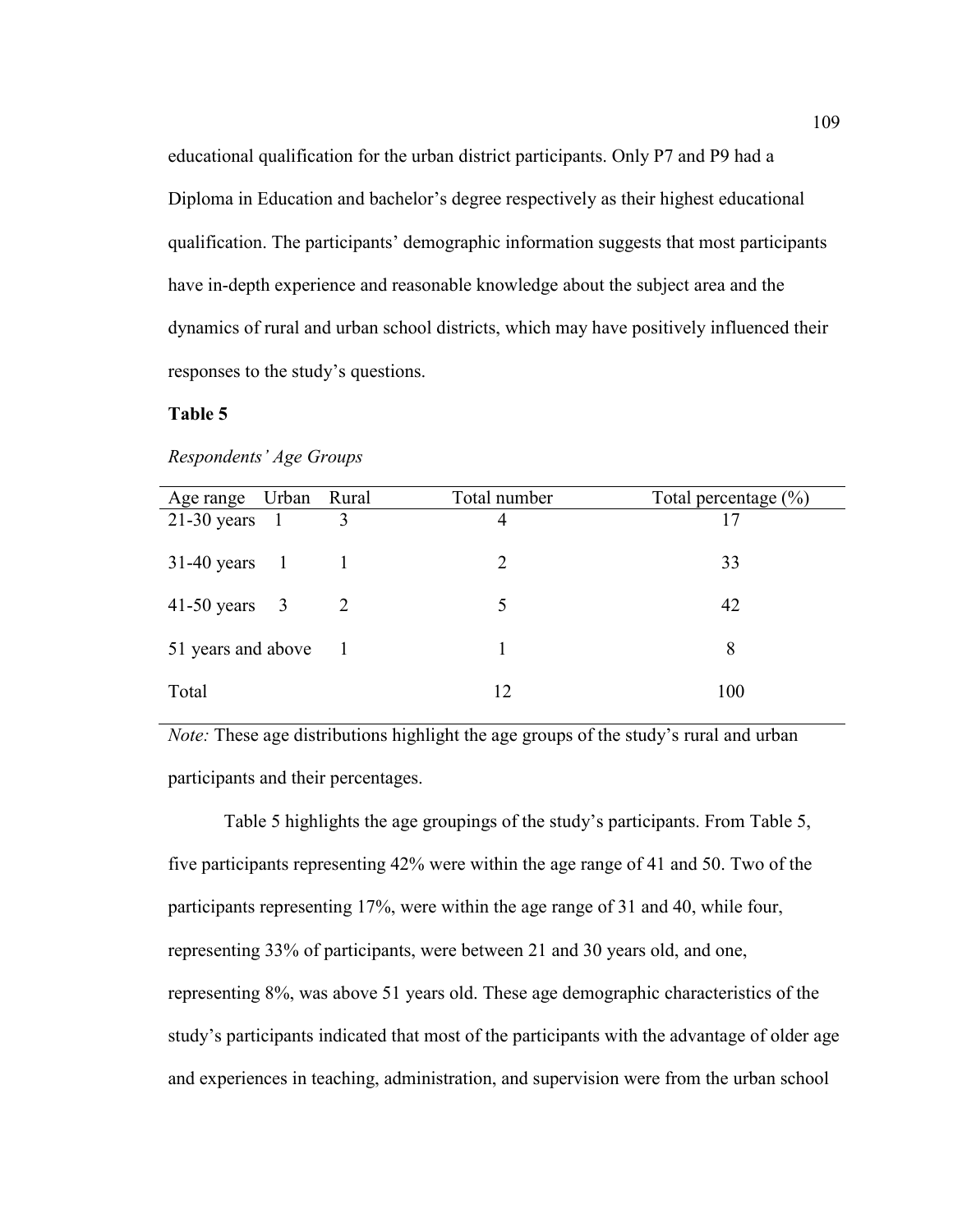districts. On the other hand, most of the younger participants (21- 30 years old), probably with little or no experience in teaching and administration, were from rural school districts.

In Ghana, like many African countries, educators prefer to teach in urban areas. Hence, most schools in rural areas become empty with principals and teachers or have longer delays in filling posts. Even if posts are filled, rural schools may have novice principals, newly trained teachers, and less experienced or fewer qualified educators. Rural schools have less experienced teachers, with the more experienced ones working their way to urban and desired schools (Anlimachie & Avoada, 2020; Evans & Yuan, 2018). The demographic information of the participants of this study may be relevant in providing a degree of inference that might be useful in the discussion and the study's findings.

#### **Data Collection**

Data were gathered for this study through one-on-one semi-structured interviews and review of Schools' Improvement Plan (SIPs) to validate interview data. The semistructured interviews for the data collection used the interview protocols gleaned from the study's research question, conceptual framework, and literature. Twelve participants who were teachers, administrators (principals), and circuit supervisors from rural and urban school districts in Ghana responded to the study's interview questions.

The interviews were conducted through telephone conferencing at locations chosen by the interviewees for their convenience and comfortability to facilitate quality data collection. The participants were furnished with conference call numbers and access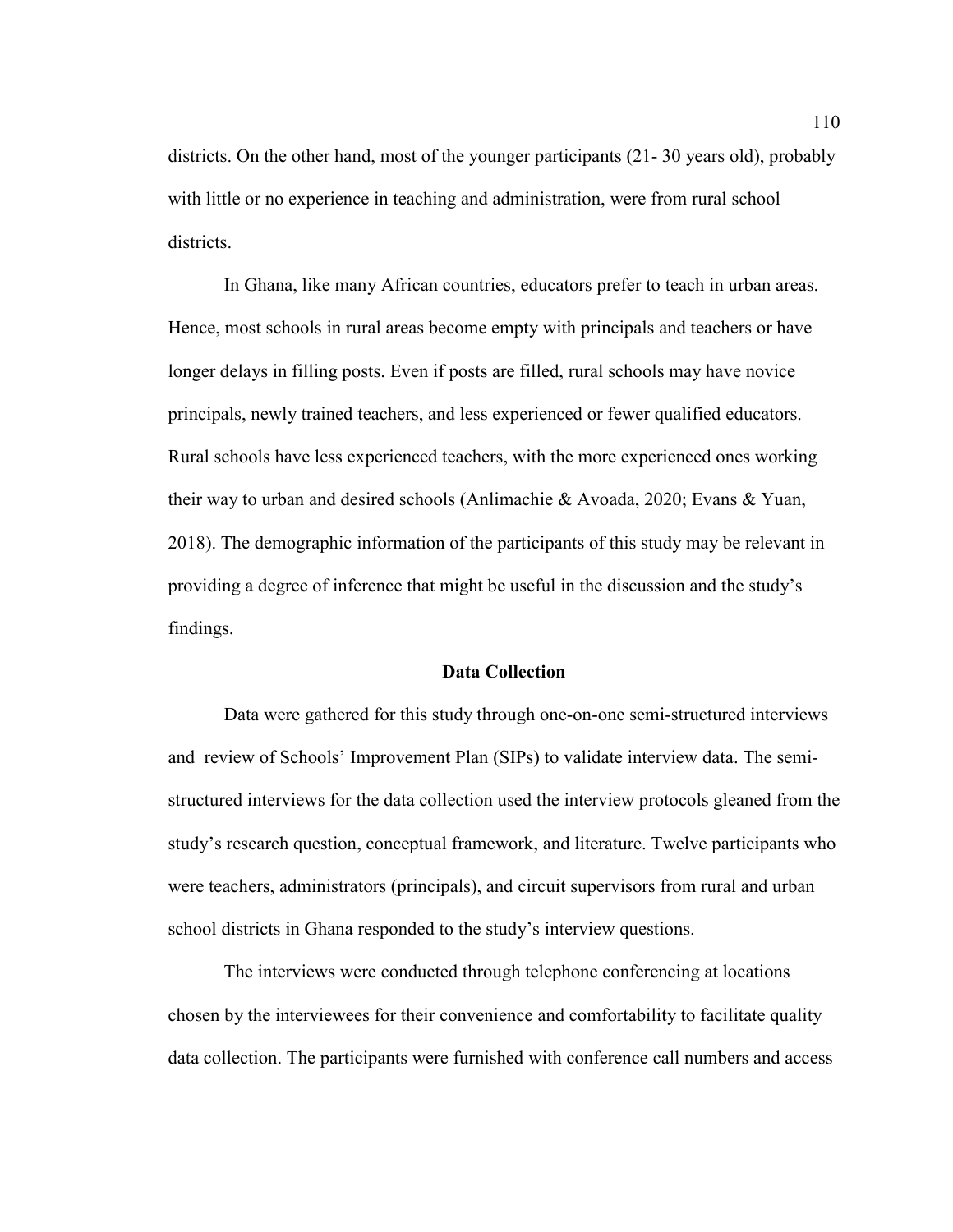codes to dial in to join in the conference for the interviews. Before the interviews, I thanked the participants for their time and participation, reviewed the interview protocols, particularly the consent form, and stressed the participant's right to withdraw whenever they desired.

 Each of the interviews were recorded with a Sonny Audio recorder with a memory chip for safe storage. Each participant was thanked after each interview session and was informed that I might be contacting them for further information or clarification, when necessary, after the transcription and the results. I conducted the interviews within 21 days, which allowed ample time to accommodate the 12 participants and achieve data saturation. Each participant was designated a unique serial number (P1, P2, P3...P12) that attributed comments and ideas which were specific to each interviewee. Interviews provided the opportunity to gather views and insights on the instructional leadership practices that support increased student achievement in rural K-12 schools. The same questions were administered to the teachers, principals, and circuit supervisors to gather purposeful and targeted data.

 The interviews were conducted during and after school hours for participants' easy accessibility and convenience. The English language was used for all the interviews without any difficulty because all the study's participants spoke and understood the English language, which is the official language of the participants. Interview sessions with each participant lasted between 45 minutes and 1 hour, and the conversations were recorded with an audio recorder and notes taken. The locations selected by the participants for the interviews, provided the participants with convenience, and comfort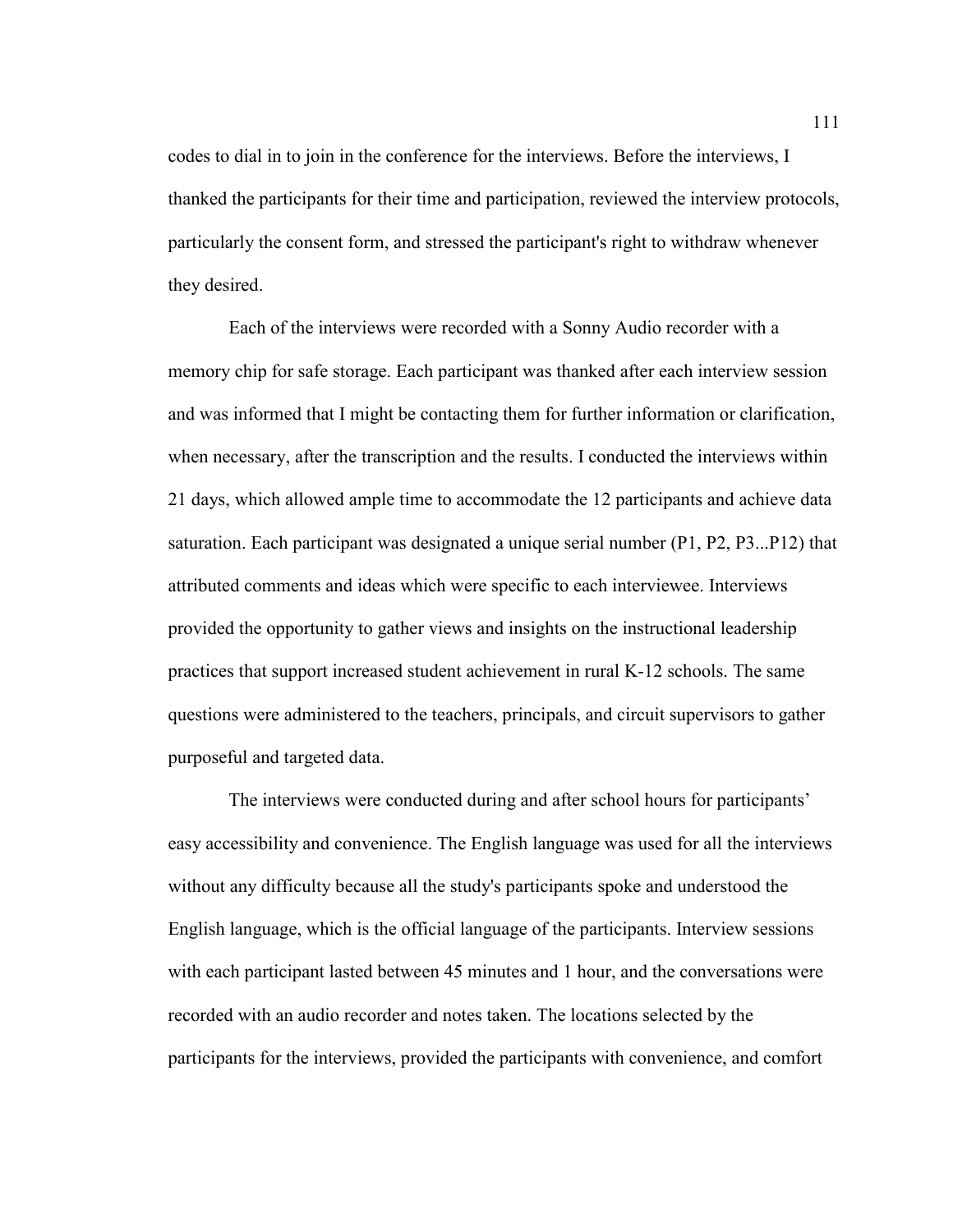and, at the same time, served to protect their privacy and strengthened their confidence (Herzog, 2005).

## **Data Analysis**

I completed the data analysis of this study after all the interviews were completed. The interviews were transcribed by following all the appropriate qualitative study protocols to ensure data reliability and secure participants' privacy and ethical conduct. During the analysis, data gathered through the interview was reviewed by reading and rereading the interviews' transcripts to become familiar with the collected and coded interview data. I commenced the study's thematic data analysis process by coding each transcript separately and, using a flexible open coding approach, arranged the data gathered comprehensively and logically (Braun & Clarke, 2014).

 Braun and Clarke (2014) explained open code generation to mean data organization in an orderly and meaningful way. This process of data generation assisted me in classifying the interview data collected from the study's participants into smaller units, easy to comprehend to facilitate meaningful analysis. I began analyzing the individual participant's responses, keeping track of the general pattern of participants' perception, paying significant attention to emphasis, repetitions, break-in thought patterns and the data direction. Meaningful codes were assigned to data, considering and flushing out all repeated information for better quality coded data. Subsequently, codes were categorized into categories that shared similar characteristics and common relationships, giving rise to suggested themes (Braun & Clarke, 2014; Ravitch & Carl, 2016).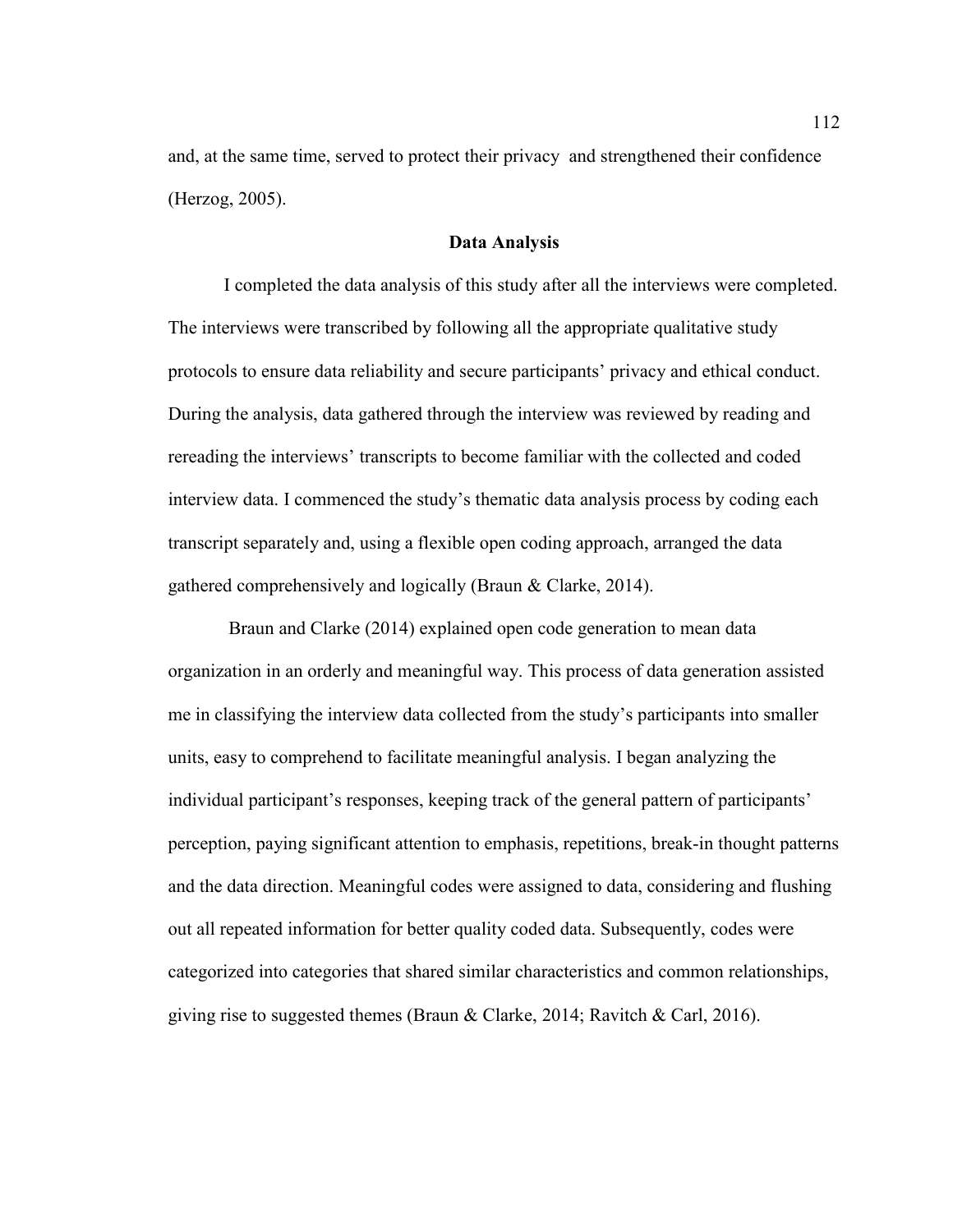Braun and Clarke (2019) observed that developing code and themes in qualitative analysis can be possible through either inductive approach, thus, resulting from the data content of collated data or through a deductive approach (based on the existing literature, views, perceptions, concepts, and theories). The themes developed sprang from the generated codes and patterns of codes that ensued from the data information of participants from the interviews. The thematic analysis of the study's data would result from, in the view of Ravitch and Carl (2016), how the code from the data relates and connects to the generated themes and the theory serving as the study's framework.

The codes generated that aligned to each other to discover specific categories that emerged from the interview data to form relevant themes were reviewed (Saldana, 2016). I turned to axial coding at this stage, which Ravitch and Carl (2016) explained as grouping open codes to form categories to confirm the primary and open-coded data information to develop relationships among codes. This coding approach enabled me to move from chunks of codes to coding categories to situate the sets of concepts related to each other to make the study's arguments and develop my findings. Temporary themes were formed based on the connections among the codes and the designated temporary themes for each group (Ravitch  $&$  Carl, 2016).

The study's themes emerged from the resulting patterns from the axial coding. There was the searching for patterns among the codes and data from all 12 participants from these codes. The resultant patterns became emerging or temporary themes, which were subsequently arranged into broader themes relative to the study's conceptual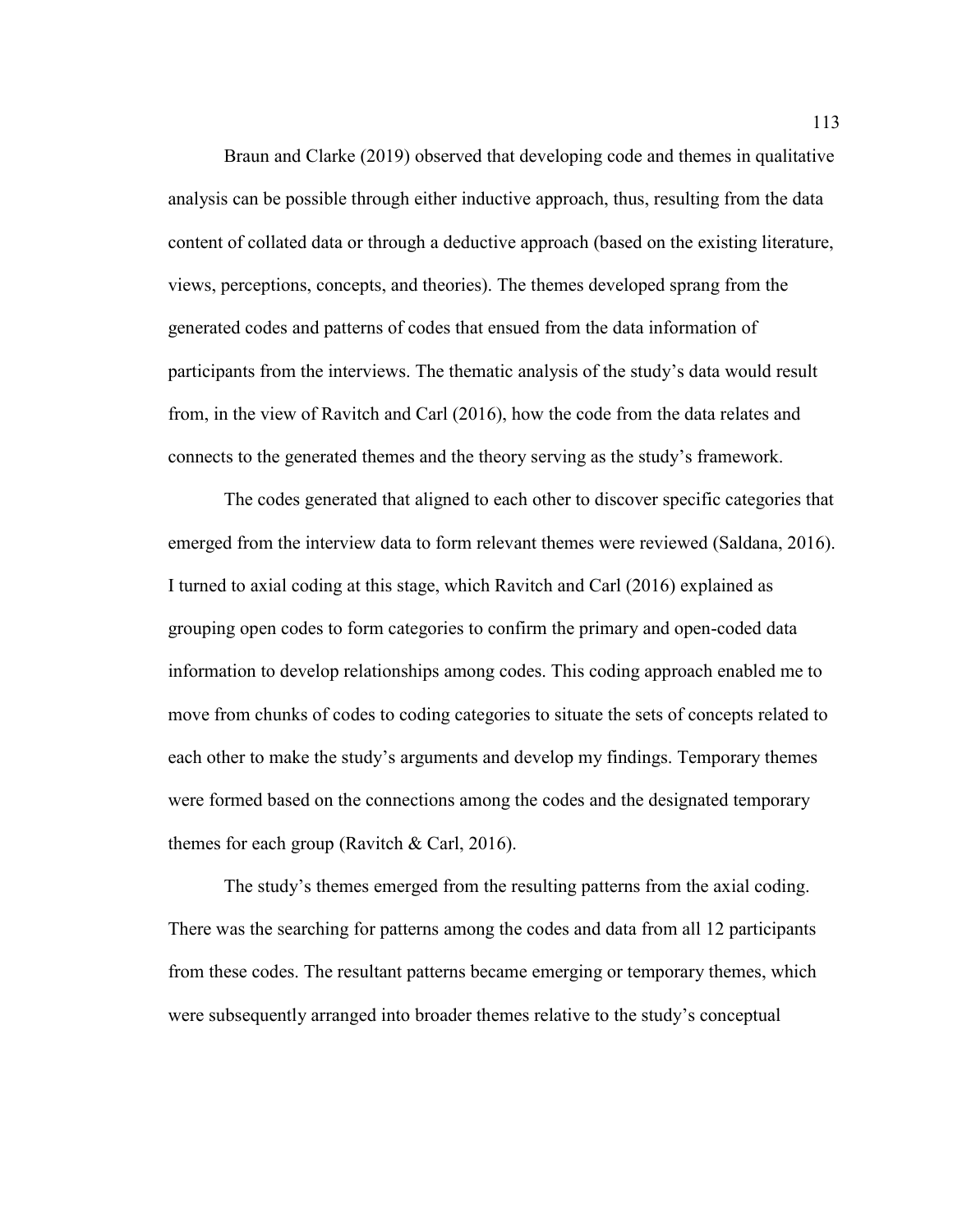framework and the research questions, which informed the study's thematic data analysis approach (Saldana, 2016).

There were several codes related to instructional leadership practices, and instructional leaders' professional competencies, development, and school improvement that I developed into themes. A copy of the study's outcomes was sent to the participants through their emails for clarifications as a means of member checking for assurance of quality. Whatever clarifications were proffered by participants were reflected in the description to enrich the study's outcomes. This member checking approach helped minimize possible personal biases and contributed to the study's validity (Ravitch  $\&$ Carl, 2016).

The member checking approach was significant to establishing trustworthiness and integrity during the data collection process and data collected. Through the data collection and the following of the necessary protocol therein, I enriched my experiences and understanding of the instructional leadership practices that support increased student achievements in the rural public K-12 school in Ghana. Furthermore, member checking helped me clarify every possible misinterpretation and misrepresentation of the participant's information by transcribing interviews and analysis. Thus, through the process of member checking, participants' information review with committee members, and reflecting on data, I managed to reduce personal bias to ensure data integrity and contribute to the study's trustworthiness (Creswell, 2007). Table 7 below presents the overview of the codes and axial codes organized into emergent themes.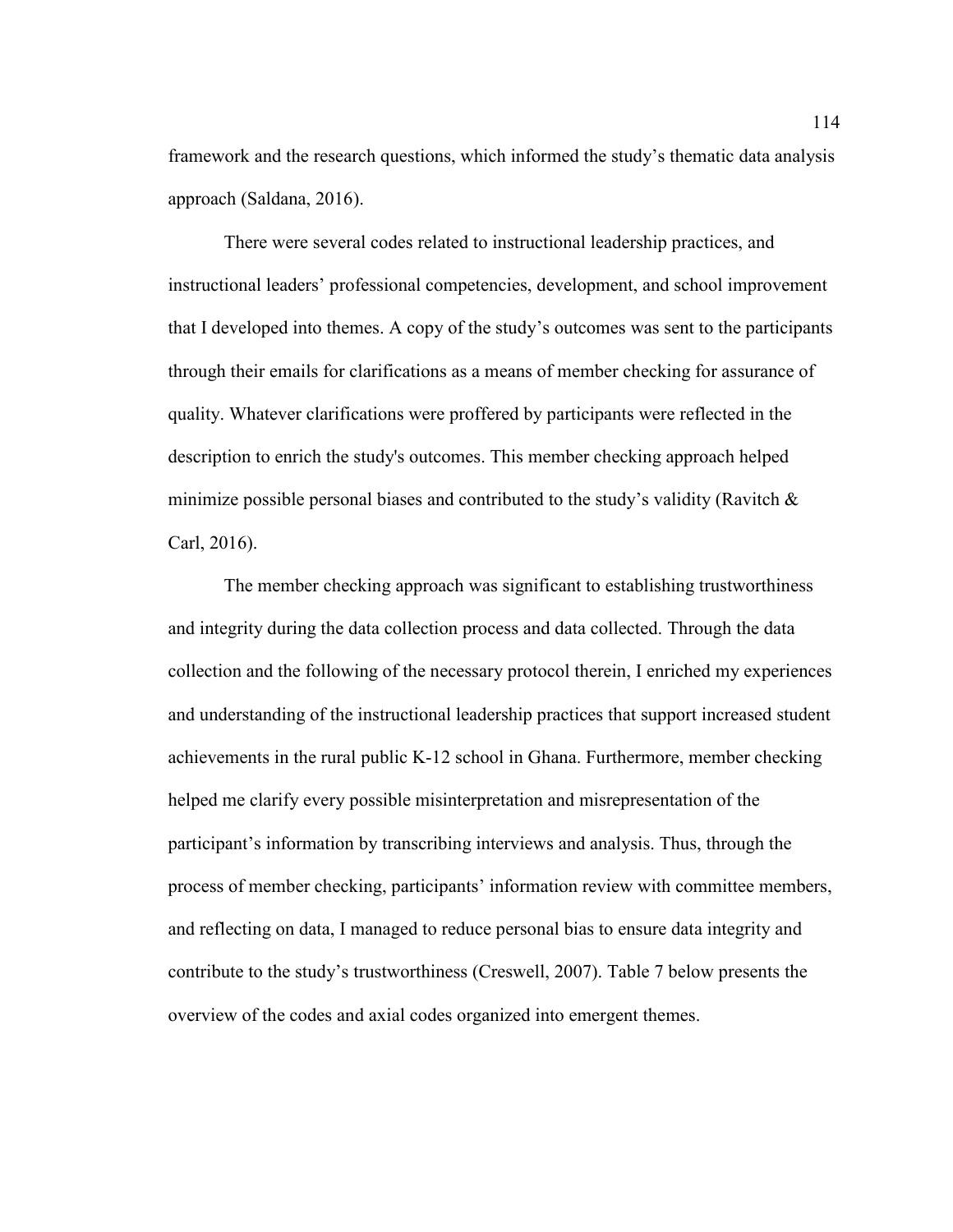#### **Table 6**

| Codes                                                                                         | Categories    | Themes                           |  |  |  |
|-----------------------------------------------------------------------------------------------|---------------|----------------------------------|--|--|--|
| RQ1. What instructional leadership practices do administrators implement to support public K- |               |                                  |  |  |  |
| 12 schools in Ghana to enhance student achievement?                                           |               |                                  |  |  |  |
| Code 1. Coordinating and promoting                                                            | Instructional | Theme 1. Effective instructional |  |  |  |
| effective practices in the teaching                                                           | practices     | leadership practices             |  |  |  |
| and learning processes; Evaluating                                                            |               |                                  |  |  |  |
| and assessing teaching instructions                                                           |               |                                  |  |  |  |
| and student learning.                                                                         |               |                                  |  |  |  |
|                                                                                               |               |                                  |  |  |  |
| Code 2. Collaborating with                                                                    | Engagement    | Theme 2. Planning and            |  |  |  |
| stakeholders to create a conducive                                                            |               | implementing school improvement  |  |  |  |
| school climate for effective school                                                           |               | programs.                        |  |  |  |
| and learning.                                                                                 |               |                                  |  |  |  |

| Overview of Codes and Axial Codes Organized into Emergent Themes |  |  |
|------------------------------------------------------------------|--|--|
|------------------------------------------------------------------|--|--|

| Code 3. Inadequate resources,     | <b>Setbacks</b> | Theme 3. Challenges to effective    |
|-----------------------------------|-----------------|-------------------------------------|
| infrastructural deficit, and lack |                 | instructional leadership practices. |
| teacher motivation.               |                 |                                     |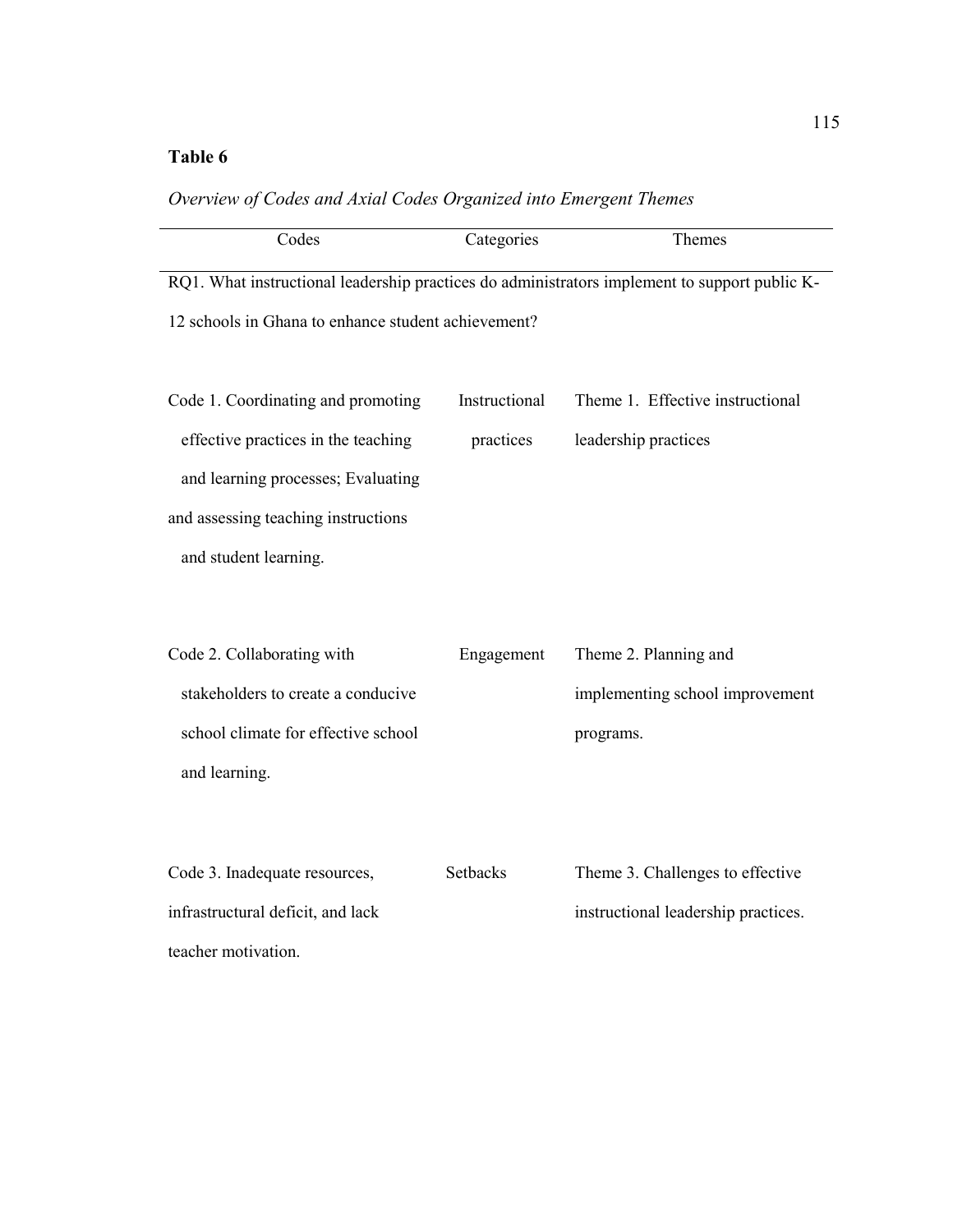RQ 2. What skills and abilities will administrators, supervisors, and teachers need to implement instructional leadership practices that improve student achievement in the rural public K-12 schools in Ghana?

| Code 1. Teaching, supervising and | Responsibilities Themel. The role of educators in |
|-----------------------------------|---------------------------------------------------|
| observing classroom instructions. | student achievements.                             |

Code 2. In-service training programs for educators, updating workshops, and advanced studies. Professional development Theme 2. Empowerment

| Code 3. Provision of resources,       | School      | Theme 3. Application of             |
|---------------------------------------|-------------|-------------------------------------|
| effective monitoring and supervision. | Improvement | instructional leadership practices. |

*Note.* From the interview transcripts of administrators, teachers, and circuit supervisors of the study, the following codes, categories, and themes emerged.

With my experiences and knowledge in the phenomenon of interest and the possible biases resulting thereof, I personally reflected on my practices to prevent and minimize biases (Galdas, 2017). As I reflected on my techniques and considered my own experiences as a headteacher and local manager of schools, it enabled me to bracket my knowledge, experiences, and biases to listen with an open mind to the experiences and responses discussed by the study's participants. Being conscious of personal biases during interviewing allowed me to follow all relevant protocols conscientiously and systematically while interviewing the study's participants to gather valid data.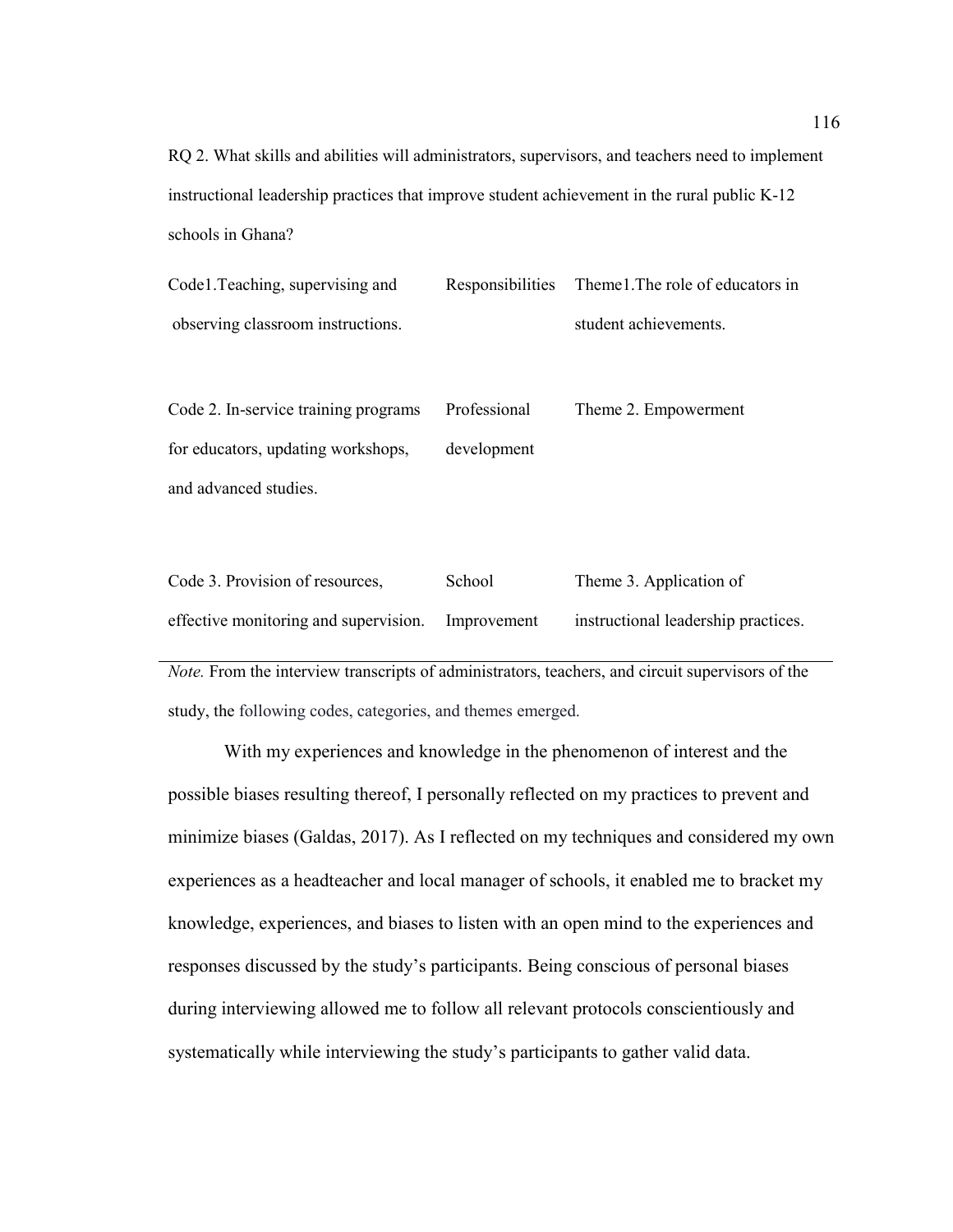Discrepant data is contradictory information derived from participants, which may lead the researchers to a finding that will likely be viewed as illogical (Creswell & Miller, 2000). While conducting data analysis, there emerged cases where some participants demonstrated similar experiences manifested in the patterns that emerged during the coding of interview data to develop themes. These similarities were carefully examined as they reflected in all the responses to the study's research questions. Although these similarities were not discrepant data per se, the information was evaluated through checking with participants by returning the transcripts to the participants for review and additional information for the needed clarification.

#### **Evidence of Trustworthiness**

#### **Credibility**

Credibility means ensuring that people can consider the study's findings and conclusions as credible and view them as convincing, truthful, and authentic, reflecting the reality of the phenomenon investigated. In trying to establish the study's credibility, the research participants, the research content, all the processes, and the interpretations of every information were ascertained to be accurate and exhaustive. The study's questions were piloted with friends in education who were qualified to take part in the study to test my interview protocols. In all, five people (teachers, principals, and supervisors) were invited through emails, and they accepted and responded to the invitation through the emails. Member checking or participant validation was conducted, where data and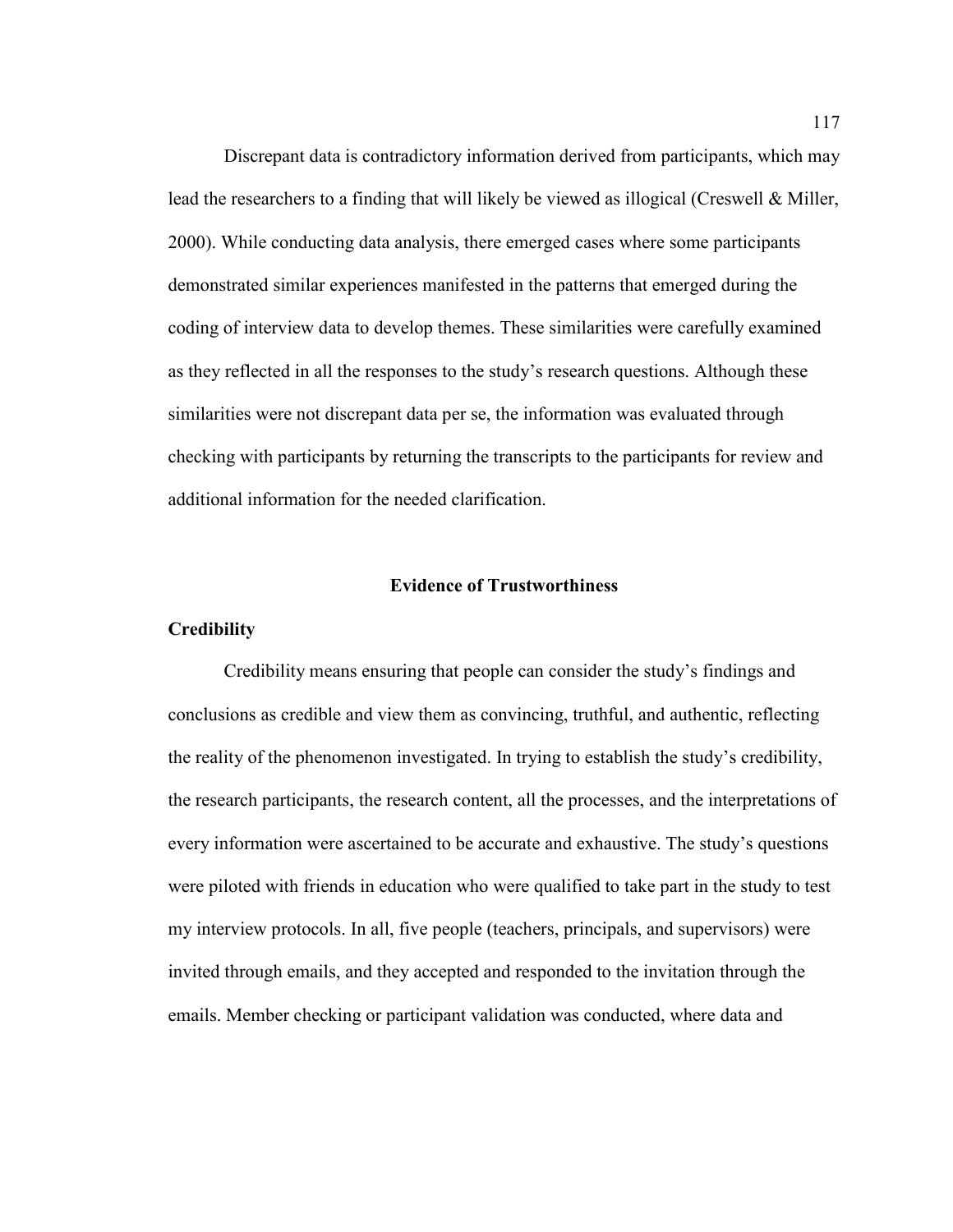interpretations were shared with the participants to verify whether the information represented their responses.

I used the SIPs of the schools as another data source to triangulate and validate the study's findings. Data was collected through telephone interviews and recorded with an audio recorder, notes were taken, and documents evaluated. The interpreted data was read back and reread to the participants as a way of member checking and diligence when developing codes, categories, and themes.

## **Transferability**

Transferability in this qualitative study referred to providing an exhaustive detail for users wanting to make transfer a possibility to do so (Lincoln & Guba, 1985). But for Leung (2015), transferability meant the appropriateness of the processes, tools, and data, and whether these processes, tools, and data can be generalized to additional and different settings. Notes were taken, and interviews were recorded with a sonny audio recorder to capture the study's data richness accurately.

I used these processes, tools, and data to delineate participant experiences, events, and activities that supported or opposed the conceptual framework of the phenomenon concerning instructional leadership practices that support increased student achievement in Ghana's rural public K-12 schools. The individuals who held positions as teachers, principals, and supervisors provided narratives on the phenomenon from different settings.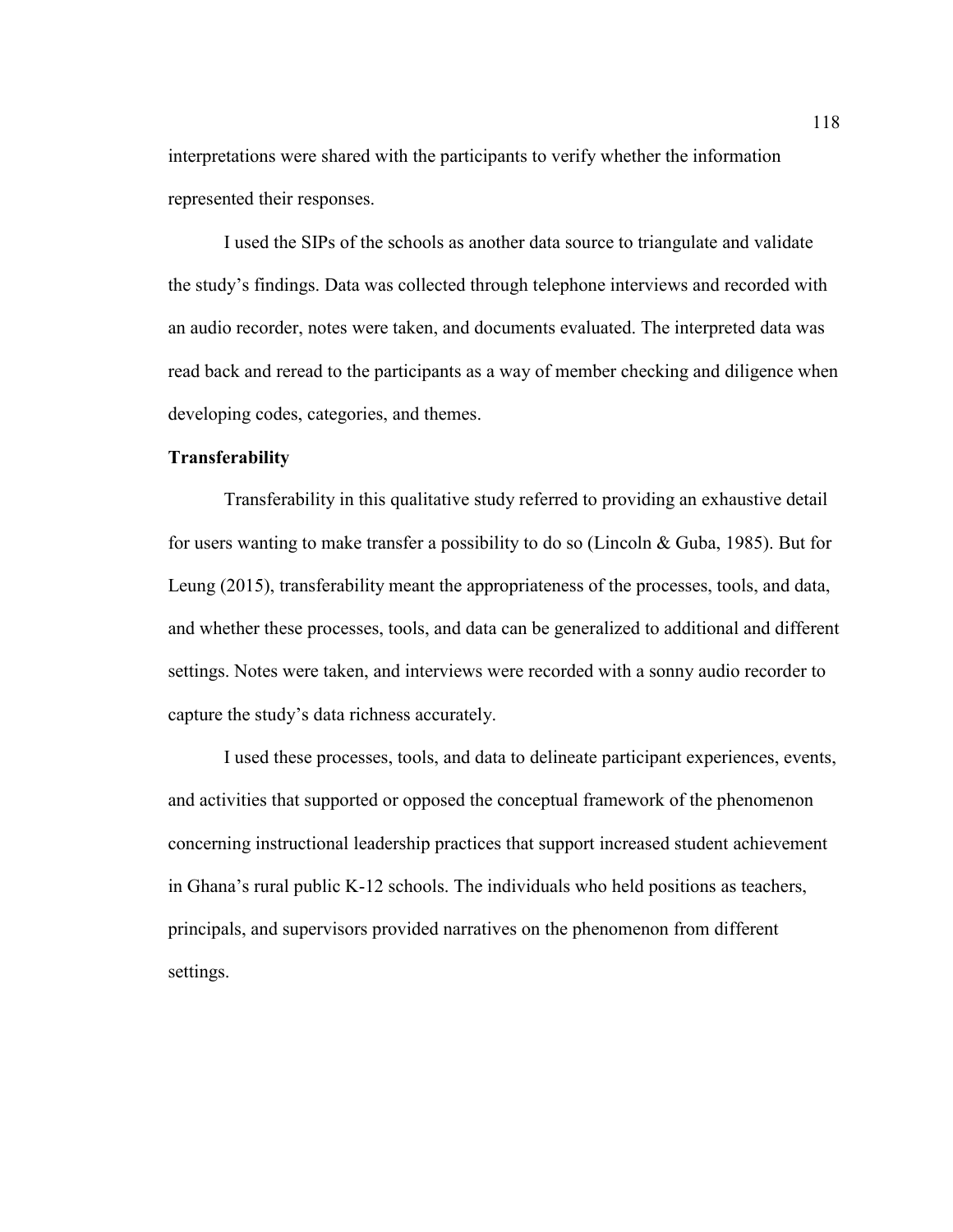## **Dependability**

This study's dependability refers to the study's reliability, which means that the evaluation of the study's findings, analysis, and recommendations support the data as exactly received from participants of the study. The study's dependability was established by incorporating the relevant processes to strengthen the rigor, interpretation, and analysis of data of the instructional leadership practices. Also, to enhance the study's dependability, every research activity, every alteration, and the conclusions that occurred were documented as the research evolved.

By this documentation of every activity and change, outside researchers could subsequently review the study to examine their accuracy and to what extent the study's conclusions were grounded in the data. Again, the participants were allowed to confirm their responses, asked questions, clarified phrases and statements, and provided additional information, when necessary, to remove any possible misrepresentation of the study's participants.

#### **Confirmability**

The study's confirmability was ensured by meticulously documenting the various procedures for checking and rechecking the data throughout the study and described the data and the findings to such a degree that others can confirm their accuracy and replicate it elsewhere. After the study, I conducted a data audit, examining the data collection procedures and the instruments that established and verified data accuracy, made judgments to eliminate the potential biases to ensure neutrality. There was data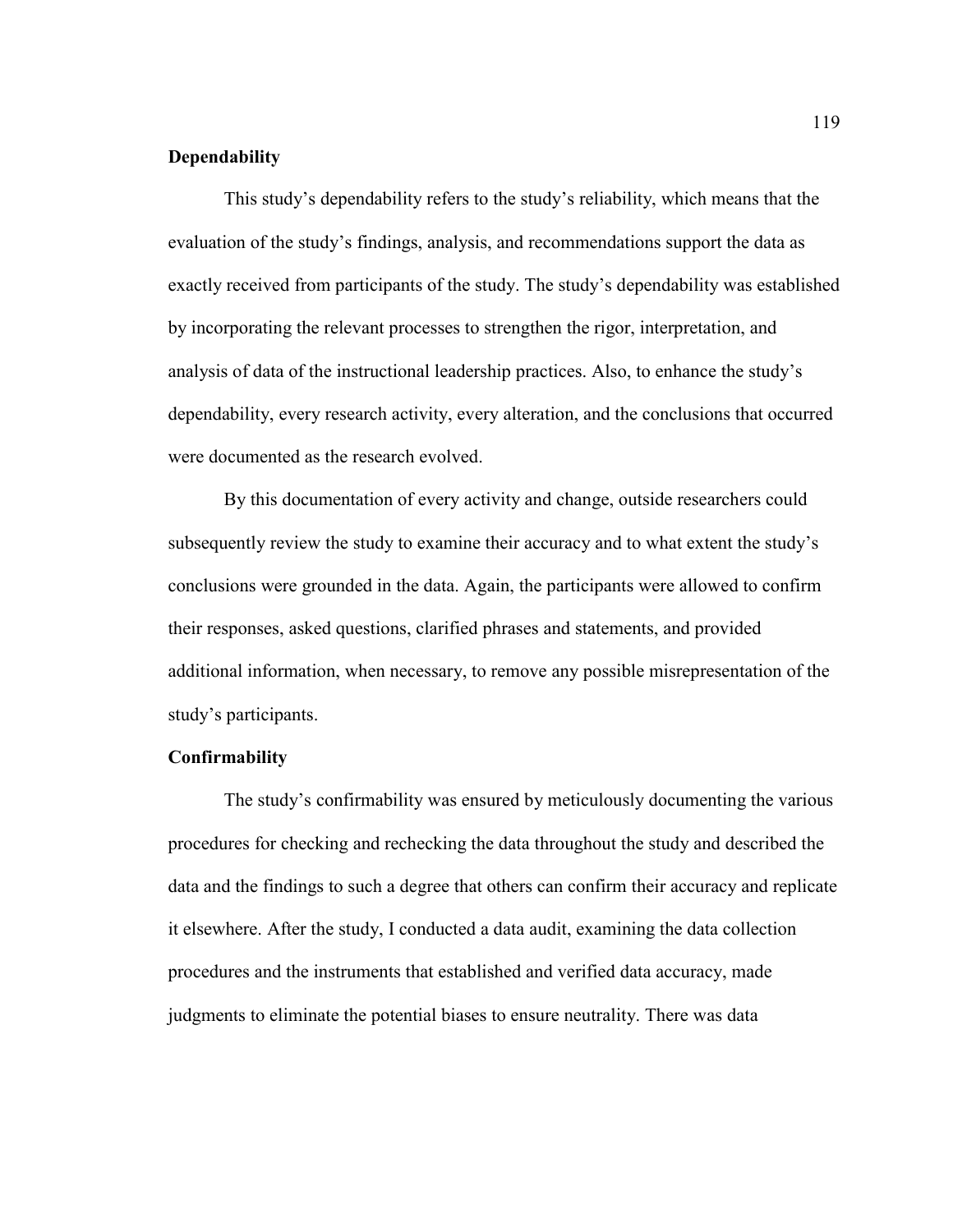triangulation with information from documents to show confirmability, and in this context, minimized the possibility of researcher bias.

## **Results**

The results section of the study deals with the findings resulting from the study's participants' responses to the research questions. From this discourse emanated various themes as appropriated to each of the research questions. This qualitative exploratory case study sought to explore the instructional leadership practices that administrators provide that support student achievement that can be applied in the rural K-12 public school districts in Ghana.

The two research questions and the Hallinger and Murphy (1985) Instructional Management Model, which proposes the dimensions and specific tasks instructional leaders provide for effective school and quality achievements, guided the study.

## **Research Question 1**

 What instructional leadership practices do administrators implement to support public K-12 schools to enhance student achievement in the rural districts in Ghana?

This section looks at the themes that fell under research question one, which dealt with administrators' instructional leadership practices to support public K-12 schools in Ghana's rural districts to enhance student achievement. Four themes emerged from this research question:

- 1. Effective leadership and instructional leadership practices.
- 2. Planning and implementing school improvement programs.
- 3. Application of instructional leadership practices.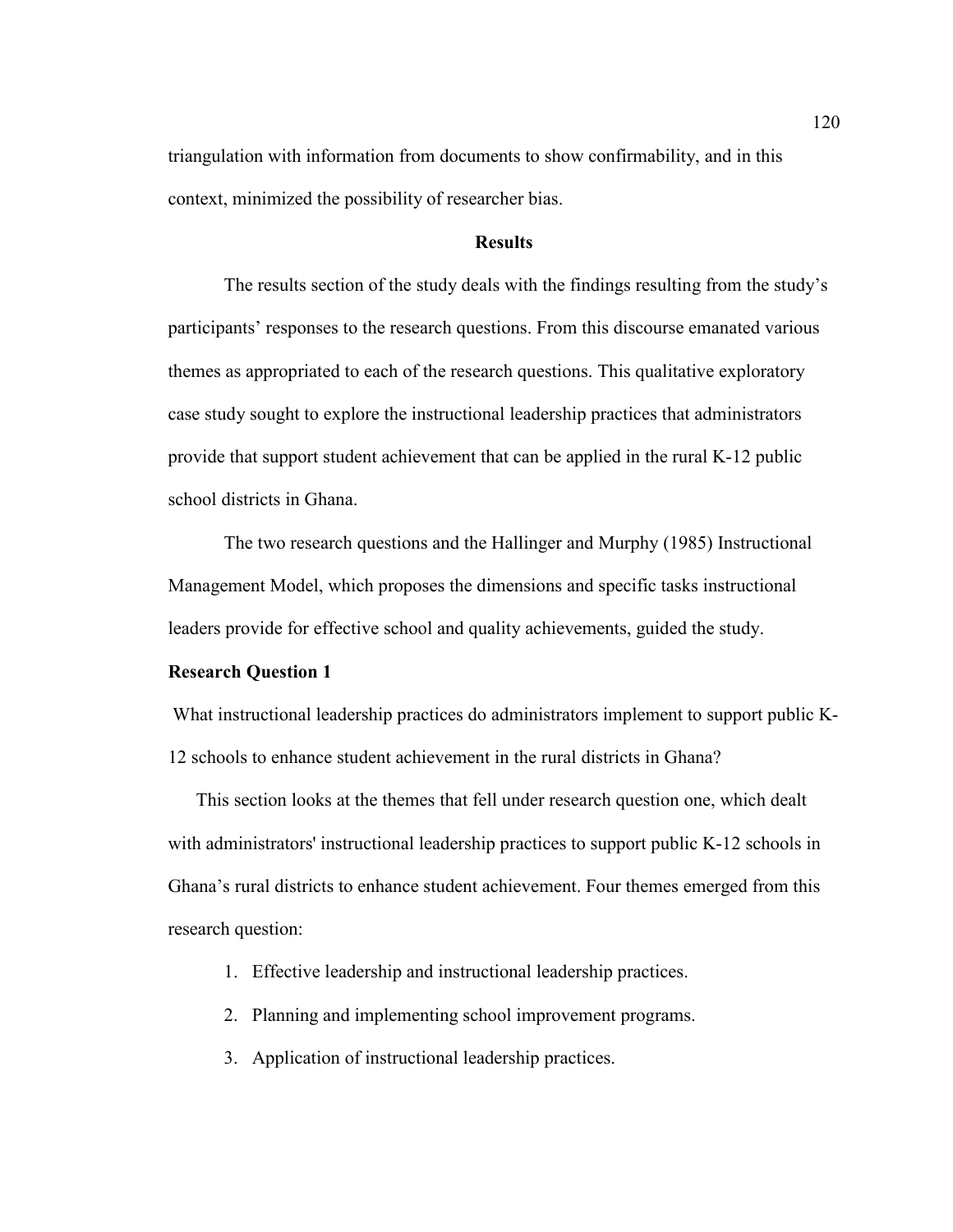4. Challenges to effective instructional leadership practices.

### *Theme 1. Effective Leadership and Instructional Leadership Practices*

A first theme that emerged from the study was the effective leadership and instructional leadership practices applied in the various K-12 schools. Hallinger and Hosseingholizadeh (2019) and Hallinger et al. (2018) discussed that instructional leadership is a school leadership model that emphasizes teachers' classroom practices towards improving school performance and outcomes. Therefore, administrators' instructional leadership practices to support public K-12 schools in Ghana are critical to enhancing student achievement.

When discussing a successful instructional leader, P4 simply said, *"*He must connect people to build essential collaborations." This principal believes that time should be spent developing connections with everyone that walks through the door, including parents and community members. Another principal, P5, said:

I recall how they made me feel. That is extremely significant to me in terms of how administrators make their colleagues feel. If they are appreciated if their viewpoint is valued, and if they listen to and respect the views of those with whom they work.

 P7 also added, "Successful instructional leaders realize that if you want to surround yourself with excellent people, you have to be able to create relationships; it needs to be a deep connection that leads others to come around and understand your vision."

 A rural school principal concurred with the others and postulated that "Principals collaborate with teachers to support students and school improvement." Again,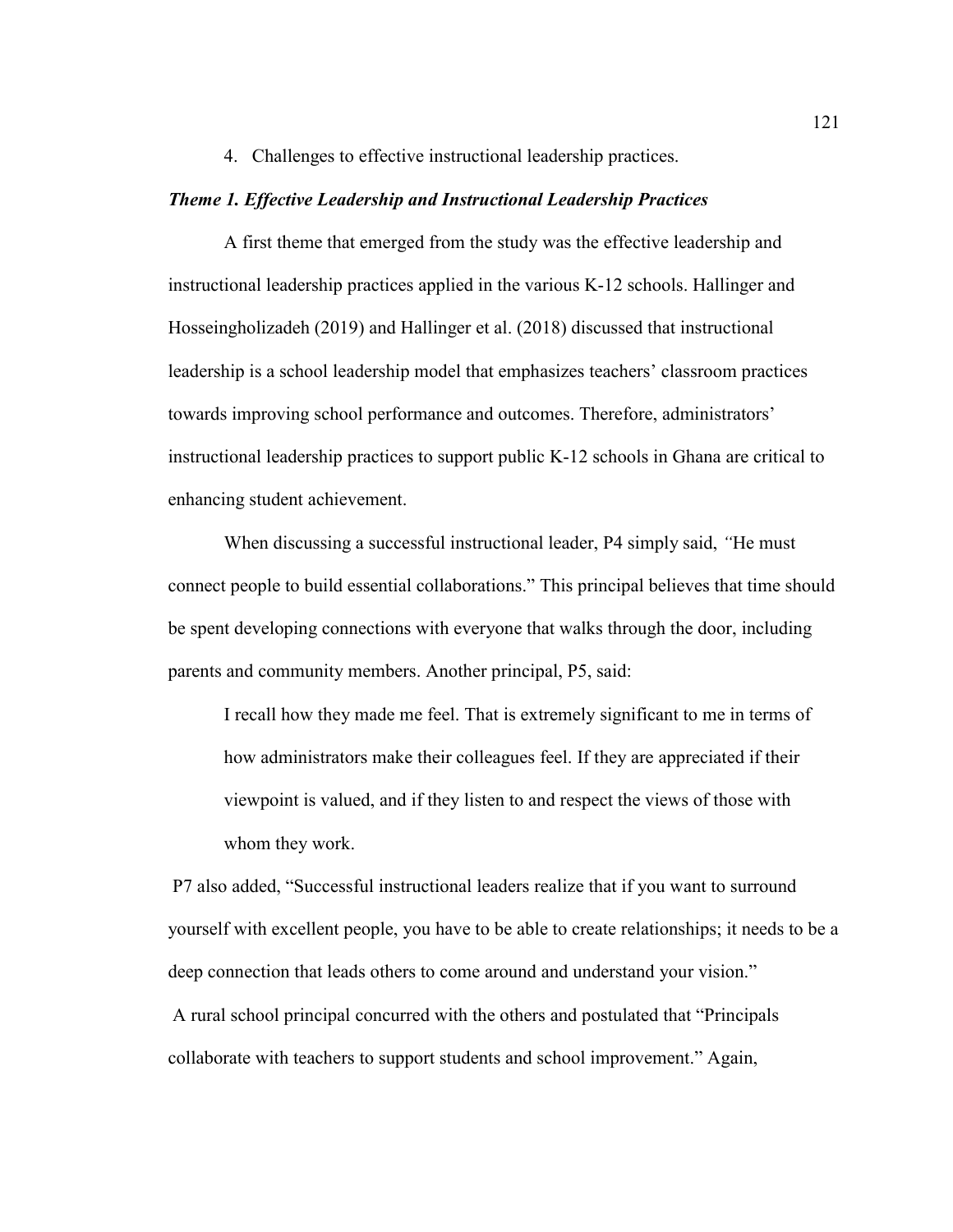principals, the study revealed, coordinate with the education directorate through circuit supervisors to provide a better school climate for quality education.

On this view, an administrator, P12, alluded, "I team up with the local committee leaders to provide clean or better sanitation facilities in school, to monitor and supervise students and staff." At the same time, P10, who had served at an urban district for 15years, emphasized,

"I facilitate the appropriate relationship between school leadership, parents, and the rest of the community for school support." Besides, P9 shared similar sentiments, "Principals ensure team building, liaise with teachers, parents, and the community to provide resources to augment government efforts for the smooth running of the school for better performance."

Effective instructional leadership, as revealed by the participants, thrives on the leader's knowledge and experience. The circuit supervisors emphasized the significance of expertise in the achievement of successful leaders. For instance, P11 stated, "I believe it is simply intelligence, the capacity to know a lot about our profession, to be well-read and grasp a lot of the various parts of the field because it is so broad." Another supervisor, P8 made a similar statement, "Principals must be experienced and very well understand what their field entails. Most of our principals understand the concept of successful school leadership and how to become one."

Participants emphasized the importance of communication skills in effective leadership successful leadership practices. One administrator, P5, put it beautifully, "I always think of my role as a lot of communication. Information management consumes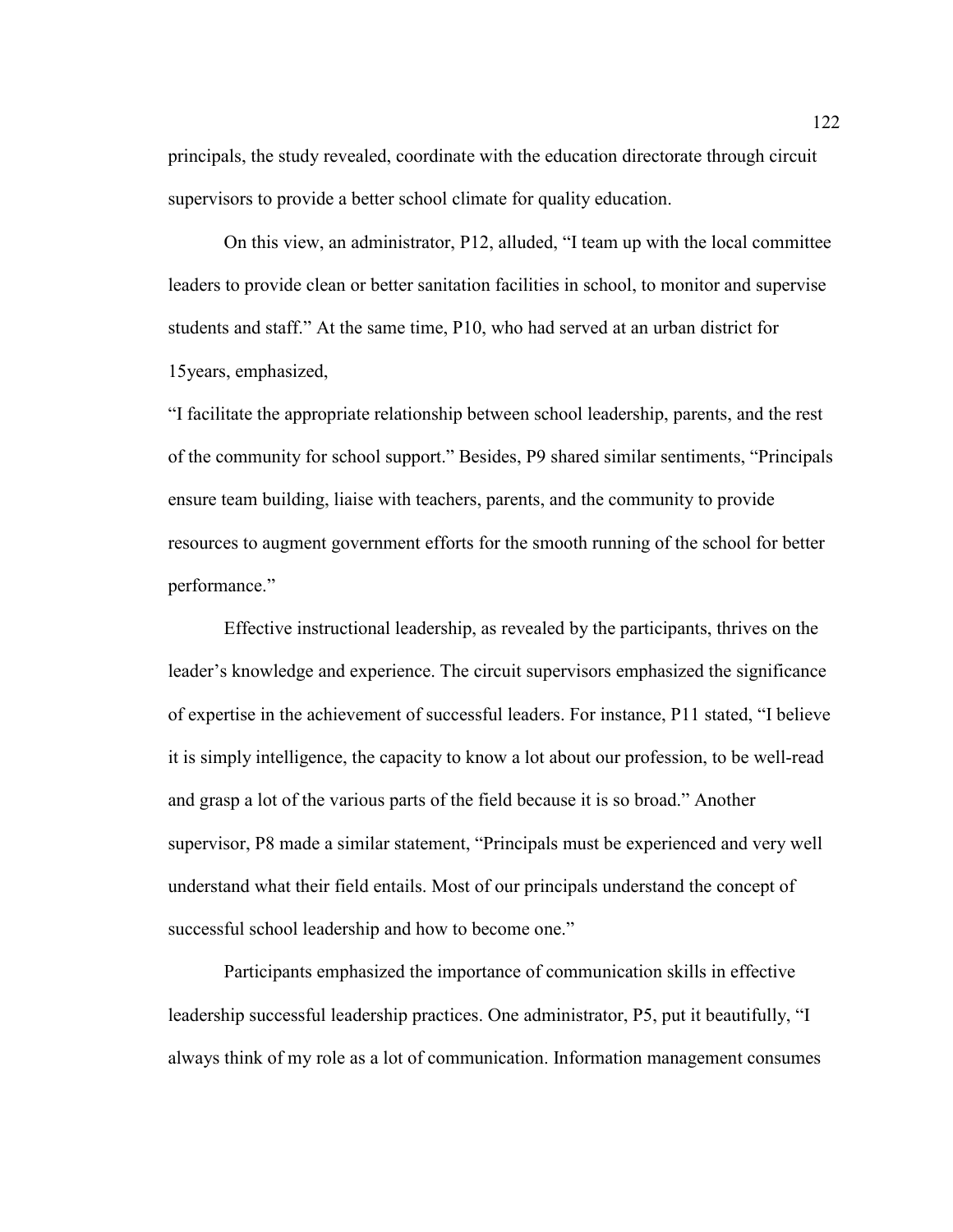so much of my time. Information comes to you, and you need to get it out to the staff, so they don't say things like I didn't know, I am not aware." Information management is essential to effective school leadership, as was expressed by the study's participants.

An administrator posited, "You have to be able to share information, you have to be able to communicate on many levels, and so you have to be that people's person and just have the little chit chats." Sharing information through good communication may be essential in the development of a principal's vision. Concerning this thought, P2 indicated, "Our ability to convey the vision that we have to others around us seems to me to be a significant trait and typical of most excellent principals I have worked with." P7's response appeared to sum up the respondents' views on communication as a successful school leaders' trait by stating, "You have to be willing to be a communicator on all the various modes that you may be to get everyone on board with your vision and implementation plans."

 The study's participants, mainly the principals and circuit supervisors, expressed that effective instructional leadership is a combination of art and craft. Their general opinion was that although not everyone can lead and some people are born with inherent inclinations to be excellent leaders, leadership can be developed, taught, and polished. For instance, P10 mentioned, "I believe effective administrators have to have a personal quality that draws colleagues to them." P4 noted, "Administrators are not for everyone." One principal, P7, added, "There is an art to it as well; it is the capacity to see, hear, and feel. Some individuals can see how others respond or listen and get a feel for it, and then make those changes on the fly." P12's honest answer was, "It is not everyone who can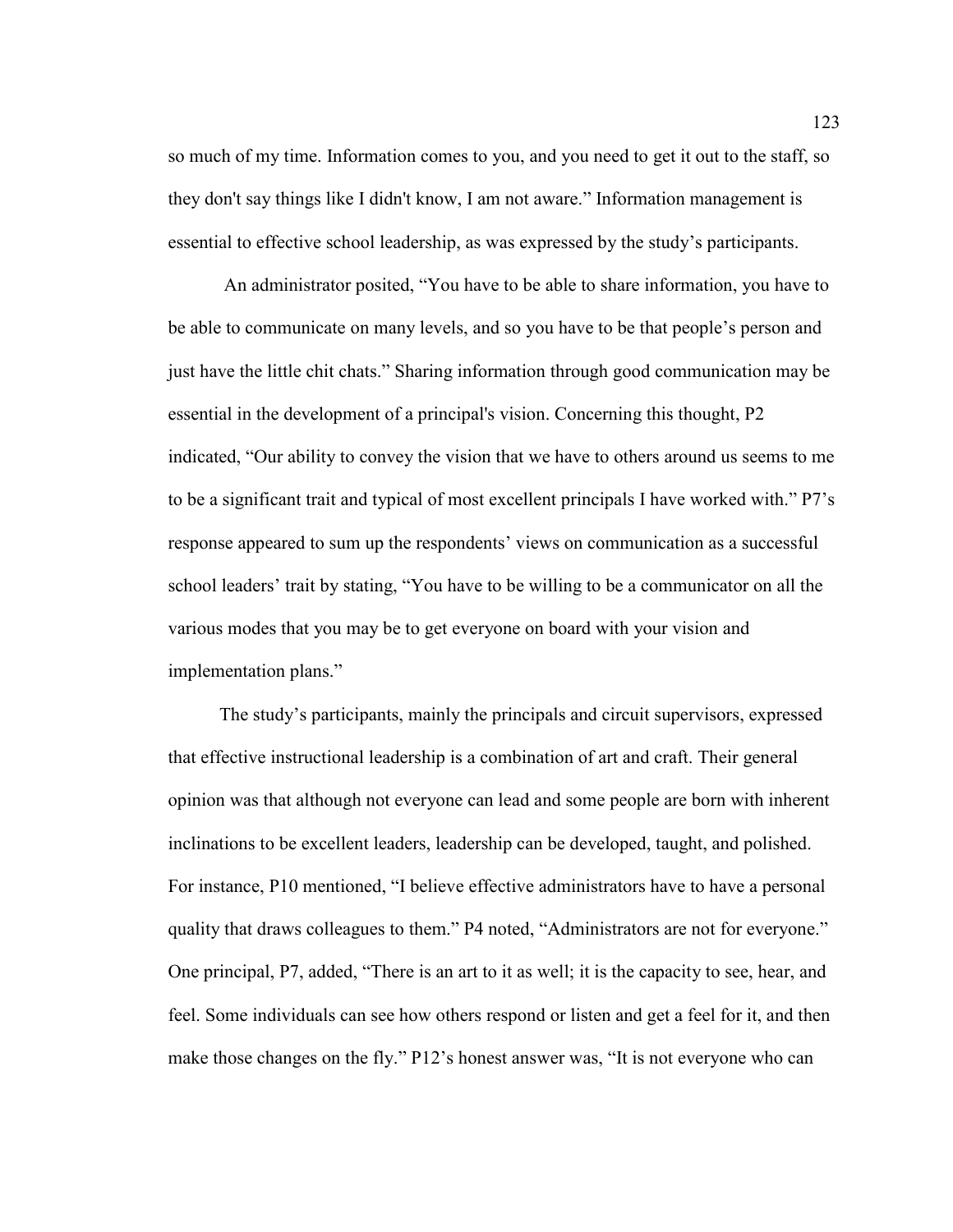perform this job. Whether they believe they can or cannot, when it comes down to it, they see that the work is more difficult than people believe."

When asked about a thriving school environment and how principals' leadership influences it, principals provided a lengthy list of subjects that, in their opinion, make a school environment effective. They all viewed the principal as a significant figure in influencing the school environment. Their answers centered on excellent instructional quality focused on students, a pleasant and caring environment, respect for everyone, and an orderly and safe environment. For instance, P8 specified, "Principals coordinate with teachers to collaborate with the community to ensure better school climate for effective school activities." In addition, P2 mooted, "Principals provide school discipline and facilitate parents' involvement in school administration for better performance."

To become an effective instructional leader, participants expressed, requires growth in instructional practices. For the study's participants, growing as an instructional leader meant admitting to your weakness and limitations as a school leader and the need to work towards perfecting your leadership abilities. In her response, P7, a principal reflected on her conversation with a principal of a successful school in her district as:

One of the most important things I paid attention to since I was, as I will say, weak in my administration was to create the opportunity for development, personal growth in what was best practice in teaching and administration. I had to research them. I was always curious to learn more. I understood what was at the forefront of educational reform and growth so that I might learn something fresh to bring back to my classrooms.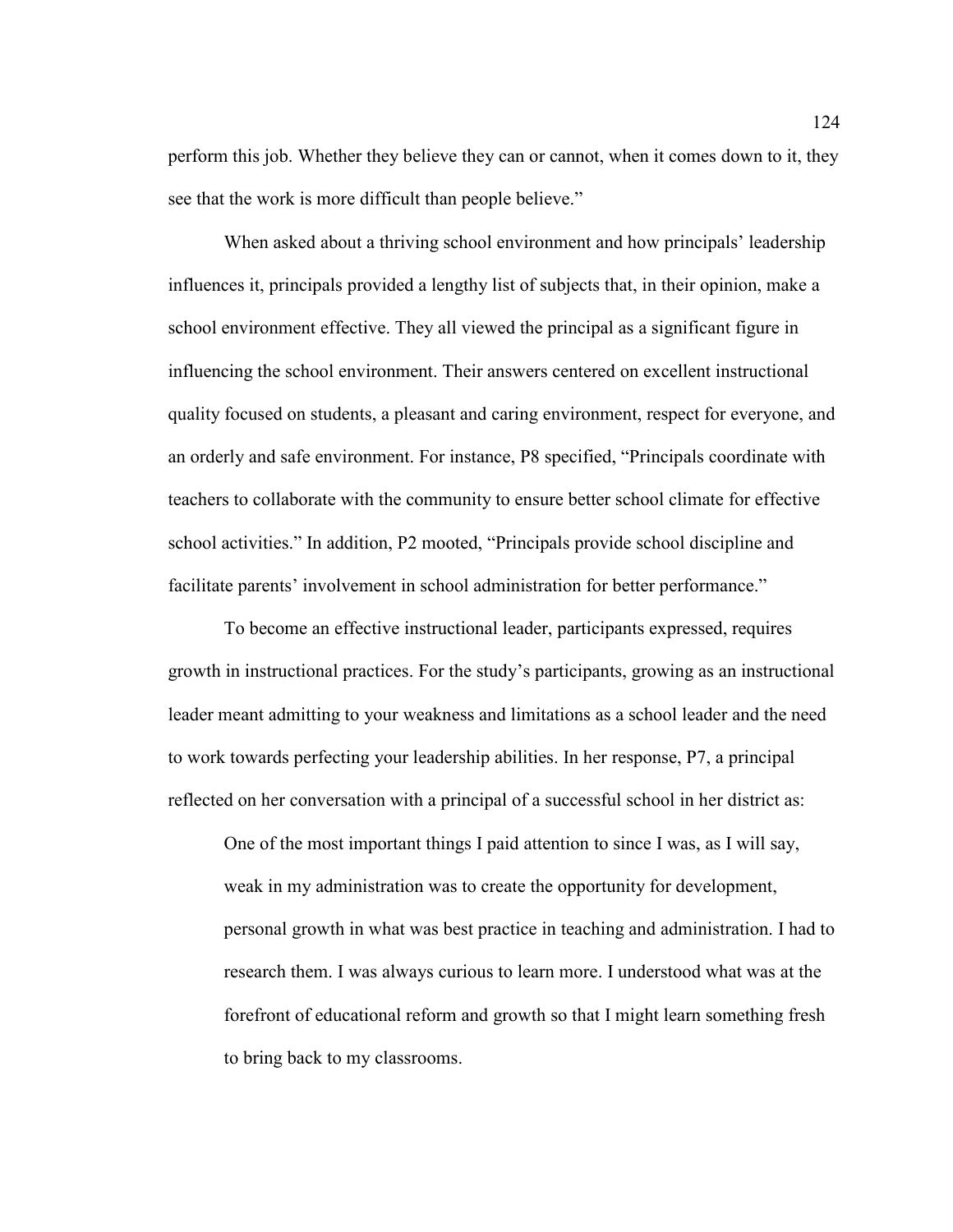From the interviews, the participants agreed on the instructional leadership practices applied in the various K-12 schools, confirming Hallinger and Hosseingholizadeh (2019) and Hallinger, Adams et al. (2018) assertions that instructional leadership is a school leadership model that emphasizes teachers' classroom practices towards improving school performance and outcomes. Therefore, administrators' instructional leadership practices to support public K-12 schools in Ghana are critical to enhancing student achievement.

The urban participants' perspectives on instructional leadership practices were not different from the rural participants' responses. Principals perform crucial roles and undertake critical activities that help transform schools and students' performance, affirming Ismail et al. (2018) and Hallinger and Murphy (1985) effective instructional leadership practices that transform schools. The urban school participants' responses to the instructional leadership practices administrators implement to support public K-12 schools in Ghana to enhance student achievement affirmed the crucial role instructional leadership practices play in school transformation (Ismail et al., 2018).

An administrator, P5, postulated, "I coordinate activities in the teaching and learning processes to achieve instructional goals. I manage the school's resources to create a good environment for the smooth running of the school to promote teaching and learning." P7, also an urban school administrator, posited, "Administrators mostly visit classrooms to observe instructions, conduct supervision and create an environment for innovative teaching and learning in the school. We also provide teaching and learning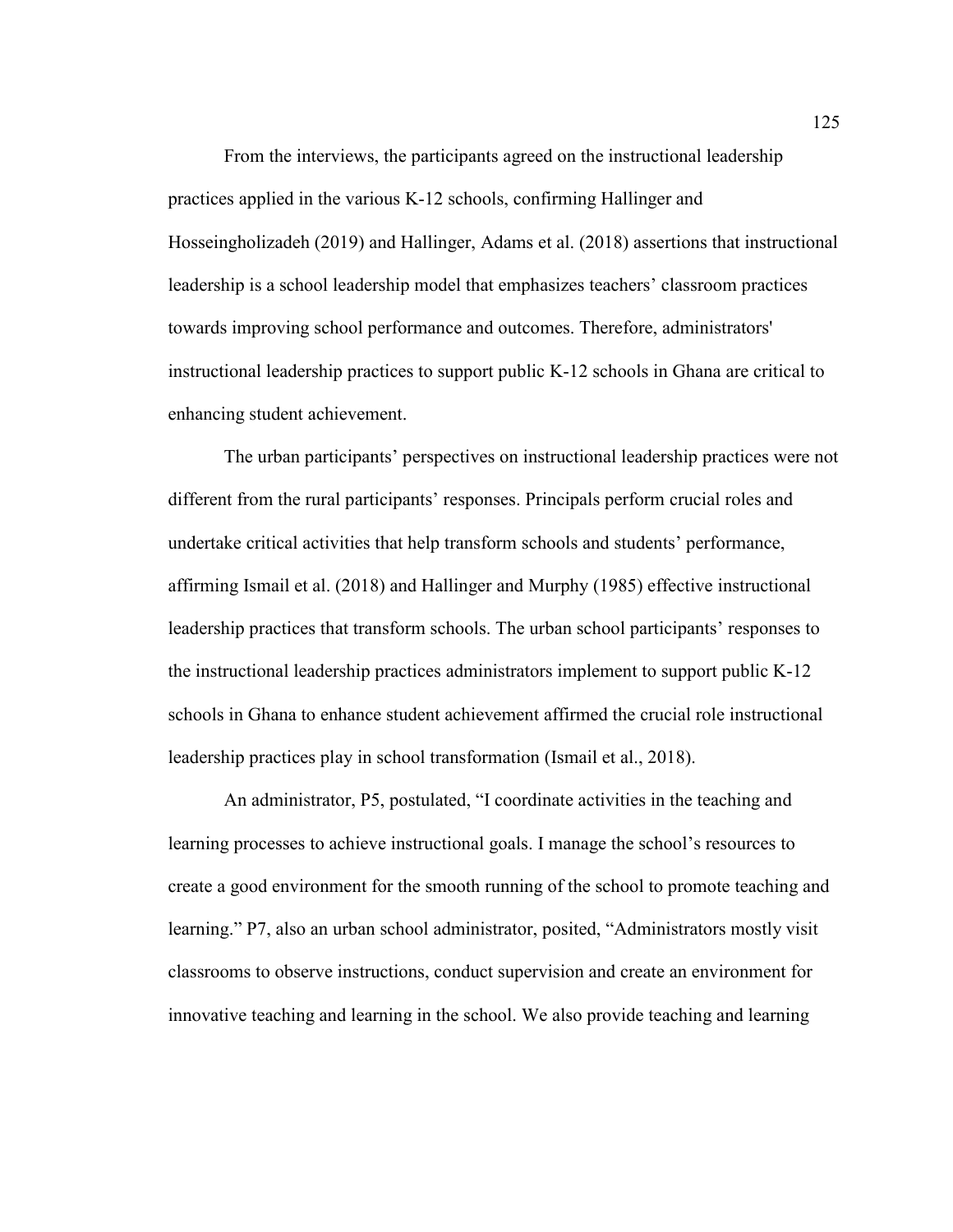materials for effective instructions." The information gathered revealed principals' functions as institutional heads of schools and managers (Hallinger, 2005).

Agreeing with Hallinger, a circuit supervisor indicated that *"*Principals monitor academic work, staff evaluation of students' performance, provide incentives to motivate staff, and implement new policies and instructional strategies for improvement." An urban school supervisor, P10, had this to say:

School heads coordinate the curriculum, establish, and communicate to teachers, parents, and the school management council school's vision and direction for implementing improvement plans. Also, they provide professional development programs and in-service pieces of training for teachers for improved instructions and student achievement.

The study's findings confirmed the literature on school improvement resulting from improving the school's climate and community collaboration that facilitate and result in high school and student achievement (Escobar, 2019). Changes in the school climate that administrators bring that result in an orderly and safer school environment can support the possible turnaround of schools and improved performance (Campbell et al., 2019). As revealed in the participants' responses, these changes in school climate can demonstrate quick and dramatic changes to the school's vision, communicating these visions, motivating staff and students to support improvement in whole school performance and student achievements.

Principals of performing schools successfully worked with the community, families, and staff to ensure their support and involvement in the school changes. It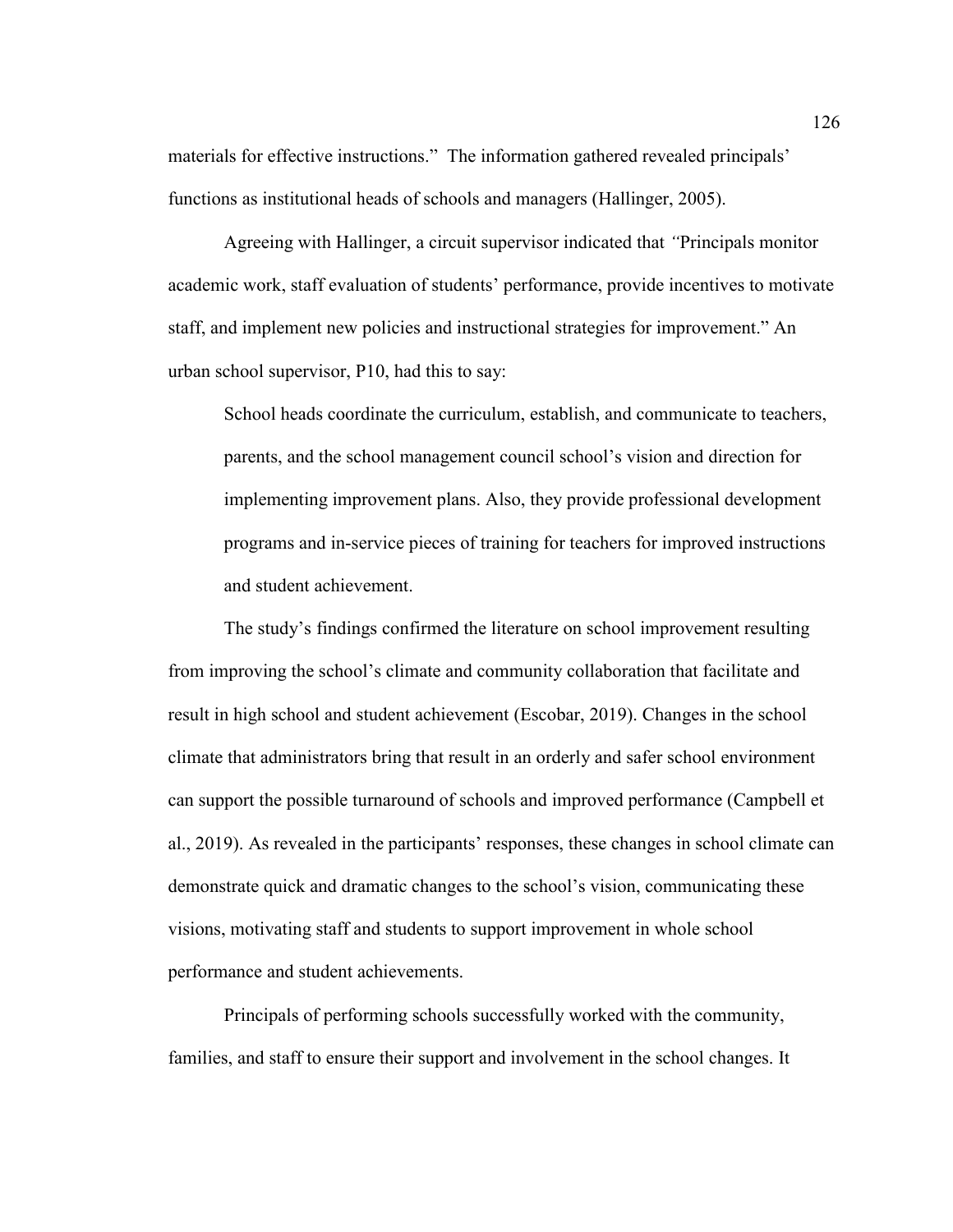seemed that principals and supervisors in both rural and urban school districts cherished working towards building a relationship with stakeholders to ensure a secured school climate for quality teaching and learning activities to thrive. However, it appeared that supplementing the government's efforts in providing resources to support teaching and learning was conspicuously missing in the responses of rural participants, which could account for a gap in resource provisions in the rural schools.

One of the principals' instructional leadership functions, in the view of Hallinger and Murphy (1985), is promoting professional development for instructional effectiveness that correlates to successful schools. Sofo and Abonyi (2018) affirmed that successful instructional leaders support teachers' empowerment through professional development and growth using various formal, informal, and external approaches to development. Hence, through intense professional development, sustainable leadership effectiveness in schools can enhance, form, and trigger commitment and excellence from teachers for increased quality of teaching instruction.

The study's participants answered questions on how frequently professional development programs are organized and how often they attend such programs. In responding to this idea of empowerment of staff, a principal, P12, shared, "A great leader is not someone who does it all. What you need to do, I believe, is to enable people to perform their tasks more successfully. Give them chances, assist and empower them." Also, P2 explained his fundamental philosophy on empowering others as an effective instructional leader, as: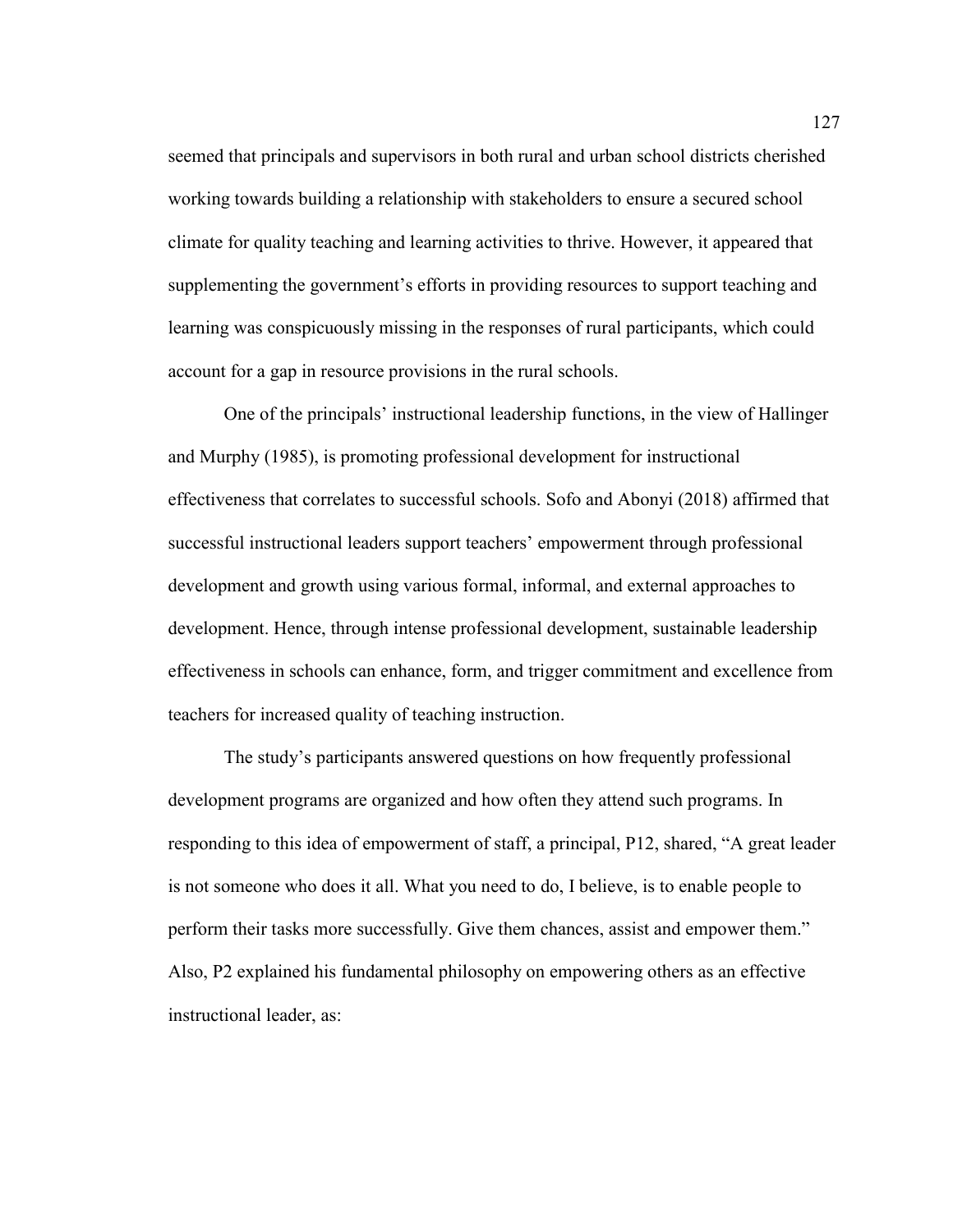I support the staff, motivate them, and instill in them that sense of ownership so they can perform at every level in the school. I organize professional development programs to help to update their knowledge. I take part in the programs to comprehend what they might be learning to work with them as a team and depend on them for support.

Also, P4's view on empowering teachers was, "Listen, but encourage them to concentrate on their responsibilities and support them, give them the tools and resources they need, and supervise them to succeed." Similar responses were recorded from the participants from the urban center compared to those from the rural area. They believed that regular training programs enhance teachers' and instructional leaders' effectiveness when all attend these programs. Participants, expressed and confirmed the literature that professional development programs empower educators and help improve principals' and teachers' knowledge, skills, and self-efficacy.

The study affirmed that training programs empower teachers and principals to effectively plan lessons using different practical approaches in their teaching instructions and monitoring students' learning outcomes (Gümüş & Bellibaş, 2020; Kulophas & Hallinger, 2020). For instance, P5 explained, "I facilitate in-service training or other coaching and mentoring programs once every month. I also attended all such programs organized regularly by the district and the region." The administrators and a circuit supervisor noted how professional development training impacts the instructional effectiveness of teachers and successful schools. P7 declared, "We organize twice or thrice every academic year training programs, and they attend because it is a requirement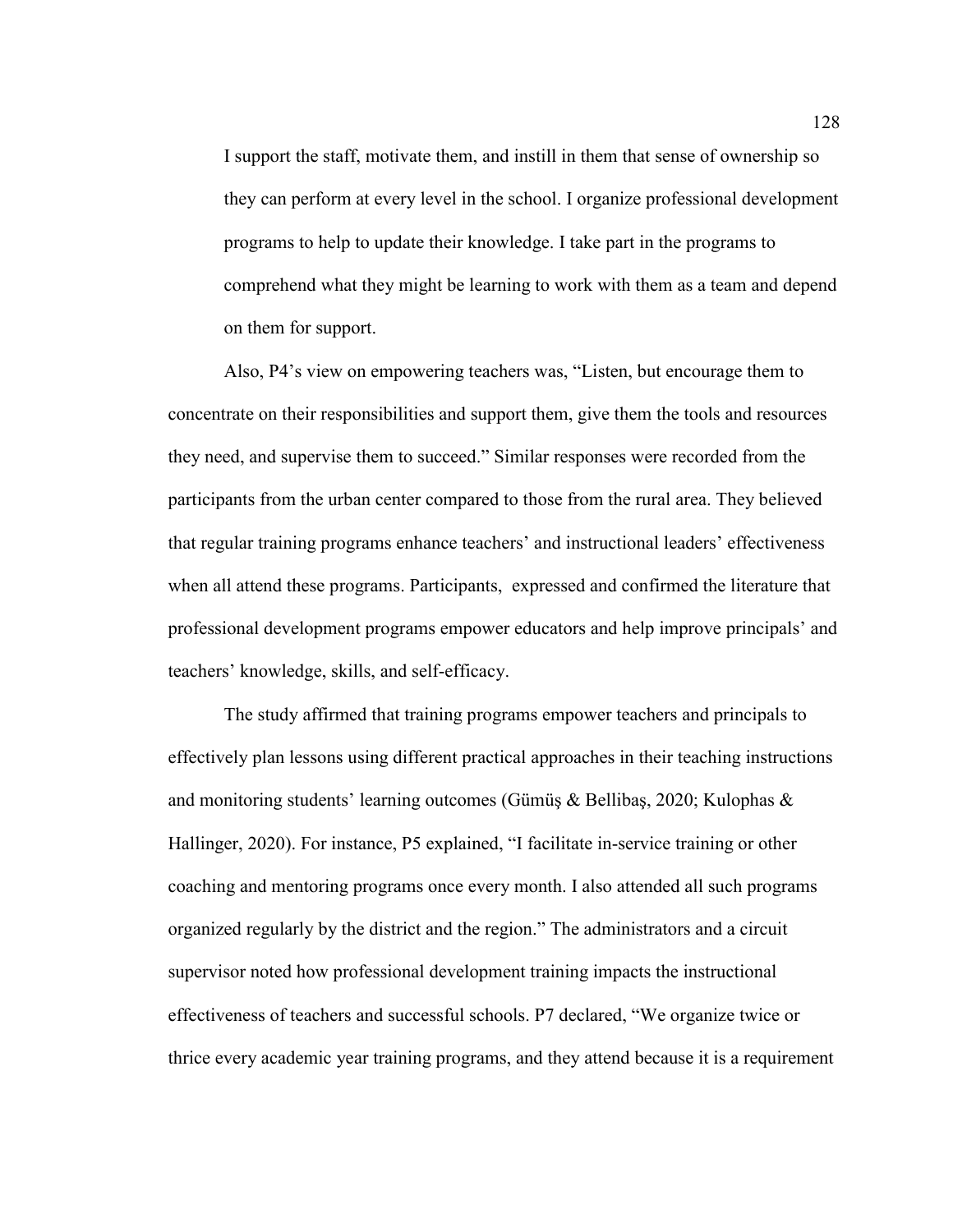to attend when organized. We provide them  $T \& T$  [transportation] and food as some sort of incentive to boost attendance."

The information garnered from the interviews supported Sibomana's (2020) view that instructional leaders facilitate improved school quality by building teacher competence in understanding and applying school mission and student learning. The study affirmed that investments in teachers' teaching proficiencies and programs that prepare teachers adequately are necessary for providing schools with a more competent workforce that can transform school climate and culture to support effective learning (Darling-Hammond & Cook-Harvey, 2018).

On a not so deferring view, a rural school participant, P2, designated:

Our school and the district organized one training program or another at least once each term, and all teachers must attend or risk being disciplined. At the same time, the circuit supervisor liaises well with the school leadership to organize such training programs and ensure that all teachers attend, but many do not attend. Because they know the heads cannot give them any harsh punishment, but just a reprimand or no disciplinary action at all.

It appeared from this case that staff development has an effective and lasting impact on school performance. Therefore, the processes of implementing such staff development programs are paramount to instructional leaders and supervisors. Change in teachers' knowledge, skills, and attitudes also permeated through the rural setting participants' responses. However, the intensity and effectiveness of these staff development programs are a challenge.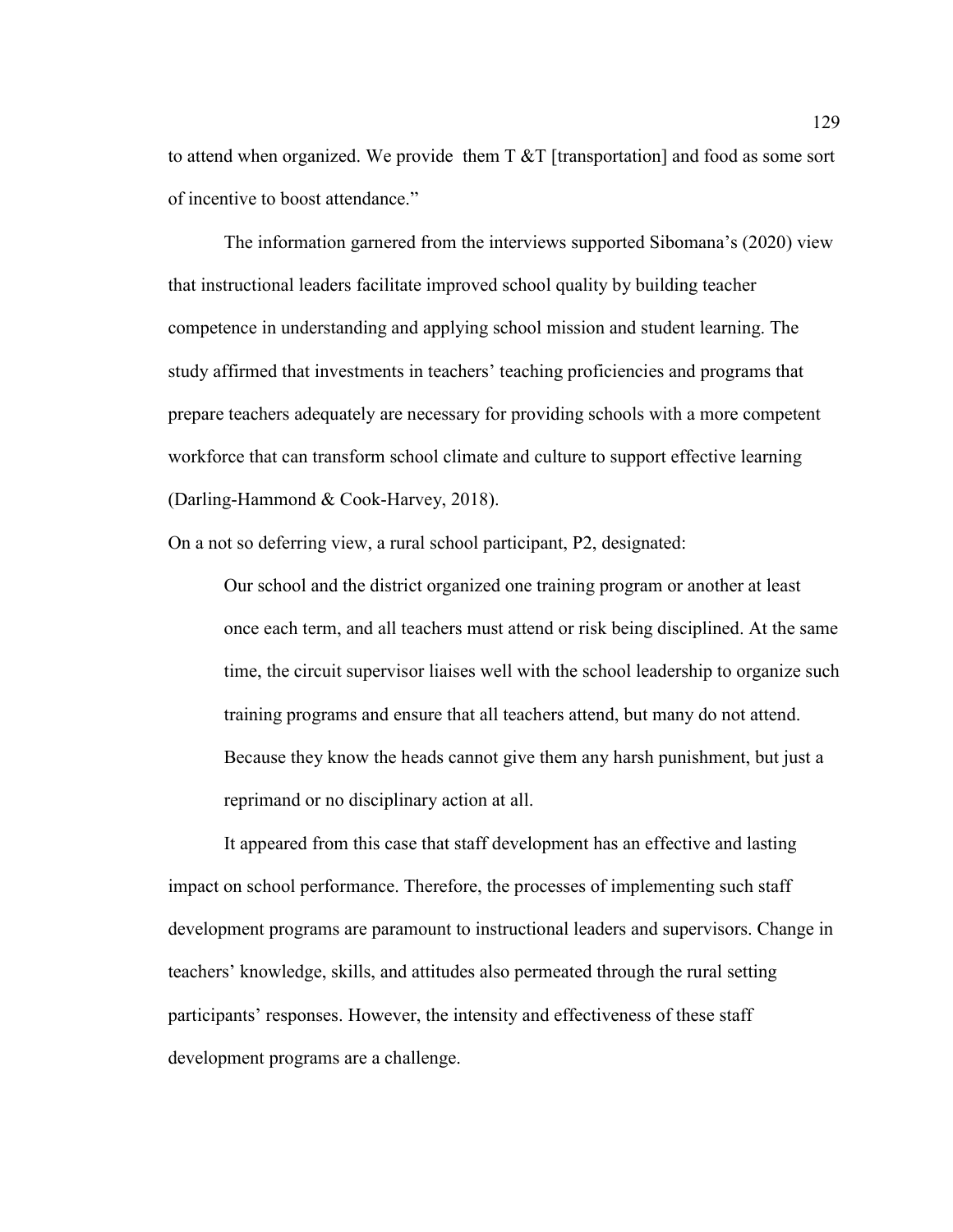An administrator, P12, indicated that "For principals to organize these training programs depends on the availability of resources to support its success." One other administrator, P2, mentioned, "I organize some training for my school once every year and others each term. I think it must be regular and compulsory for all to boost teacher's effectiveness." Some participants, acknowledged and emphasized the importance of professional development and in-service training in empowering educators but seldom organized them in their schools.

A teacher's response to how often professional development programs are organized alluded to some of the rural school educators' challenges to improving their school's performance and student achievements. P1's response on this theme was, "No updating training programs are organized in our school. Hence, many initiatives are personal or self-problem-solving leadership." But students' success was essential and critical in the responses to teacher efficacy through professional development programs. The participants considered effective monitoring and supervision as paramount and a guiding force to improving schools' and students' performance in responding to the effective instructional leadership practices for high student achievement. Essential to educator's effective leadership and effective instructional leadership practices and their application in schools are the skills and abilities of the principals and instructional leaders.

The study revealed skills and abilities rural principals require to apply effective instructional leadership practices to increase student achievement. This expertise surfaced when participants shared their thoughts on how rural principals could apply instructional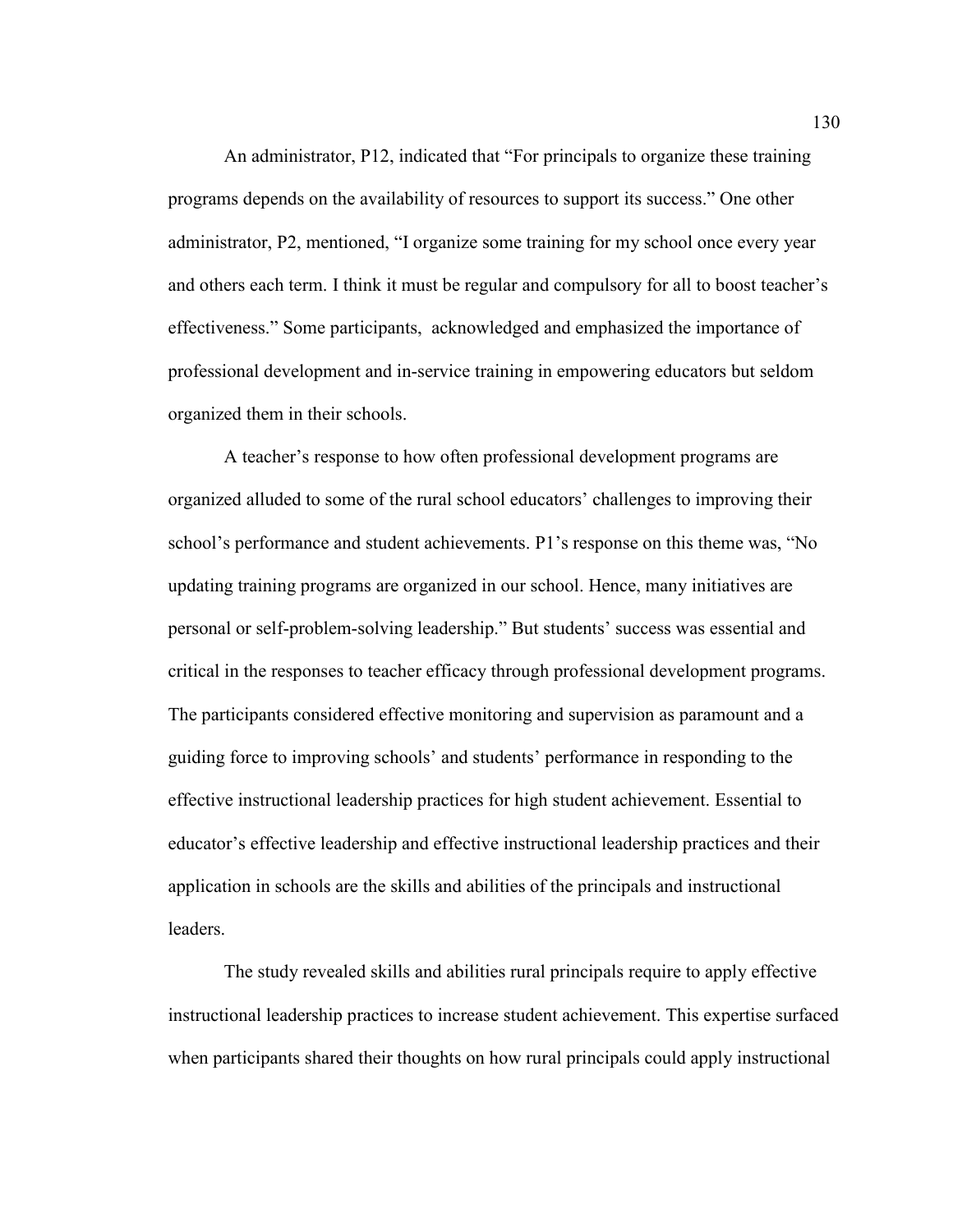strategies to assist supervisors, principals, and teachers in raising student achievement in deprived communities. The respondents' responses affirmed the literature that school leaders contribute significantly towards the success of schools and the quality performance of students (Ismail et al., 2018). Hence, school leaders must be well equipped to acquire and improve the necessary skills, competencies, and capabilities to lead and manage their schools effectively (Godda, 2018; Mestry, 2019). A supervisor posited that "Schools that are successful have typically been guided by school principals who demonstrate high levels of leadership competencies."

School principals' instructional leadership practices positively impact teachers' efficacy, increasing their classroom instructions and, subsequently, students' academic achievements (Ismail et al., 2018). The complexity of the educational system in this era poses constant challenges for school leaders in providing sustained improvement in student achievement. Given these complexities, school leaders and educators ought to possess some skills and abilities to change and adapt to the changing conditions for continuous institutional improvement for quality results despite possible resistance (Lacks  $& Watson, 2018$ ).

 Participants responded to whether there should be any peculiar characteristics associated with principals interested in innovative teaching and learning in rural schools. A principal stated that "The drive to achieve success in a school and ensure better performance is deeply rooted in skills and competence of principals and teachers to ensure that all students receive an education that helps them to succeed in life." Furthermore, P7, an urban school administrator, believed that rural school leaders "Ought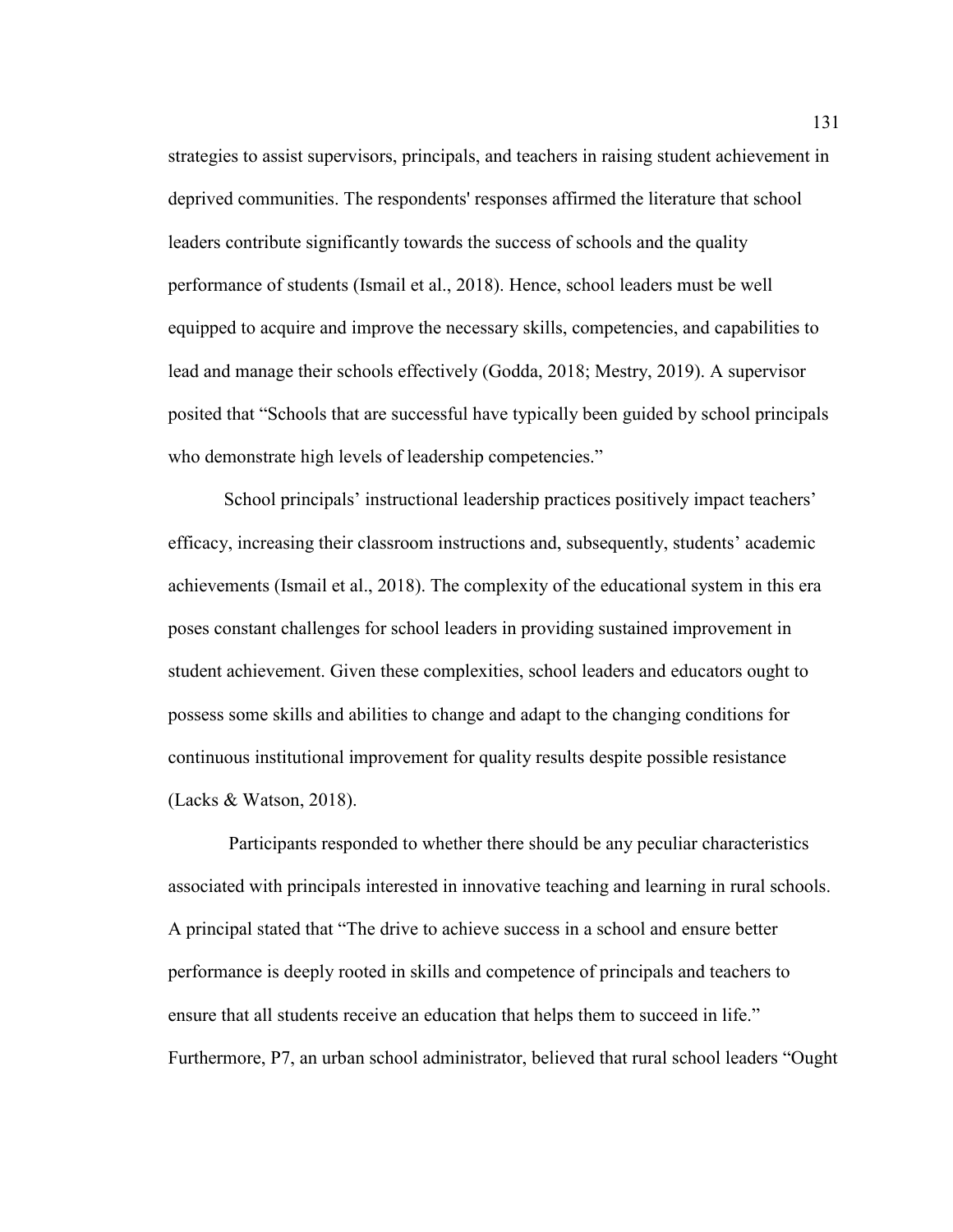to be focused, open-minded and career-oriented." Buttressing this point, P8, a supervisor, declared that "Dedication and hardworking must be the core characteristics of principals ready to work to transform rural schools; they also must have patience and empathy, ready to collaborate with stakeholders." Again, P6 proposed that for rural school principals to transform their school's low-performance stories, "They must be strategic and team builders and not micromanagers."

Given the urgency of turning around low-performing and failing schools, research on the effectiveness of the turnaround models is still emerging. In his review of educational literature on turning around failing schools, Murphy and Bleiberg (2018) concluded that there is a great amount of conceptual misunderstanding and confusion about organizational turnarounds. Many new ideas and programs circulating have suggested how to turn around failing schools. Rural principals must be strategic, support and promote people-oriented relationships among staff, students, and community, managers of a scarce resource, and have goodwill to succeed.

 In addition, rural principals must be motivators who create atmospheres that inspire educators and offer opportunities that promote educator's self-motivation to enhance quality school climate for quality instruction and learning. Staff motivation is significant to quality instructions and student achievement. Principals' leadership practices must create an atmosphere that supports educational success by strengthening school structures and climate perceived by educators as necessary motivation to quality instructions (Sanchez et al., 2020). However, many instructional leadership practices fail to create the necessary climate that motivates educators because many principals consider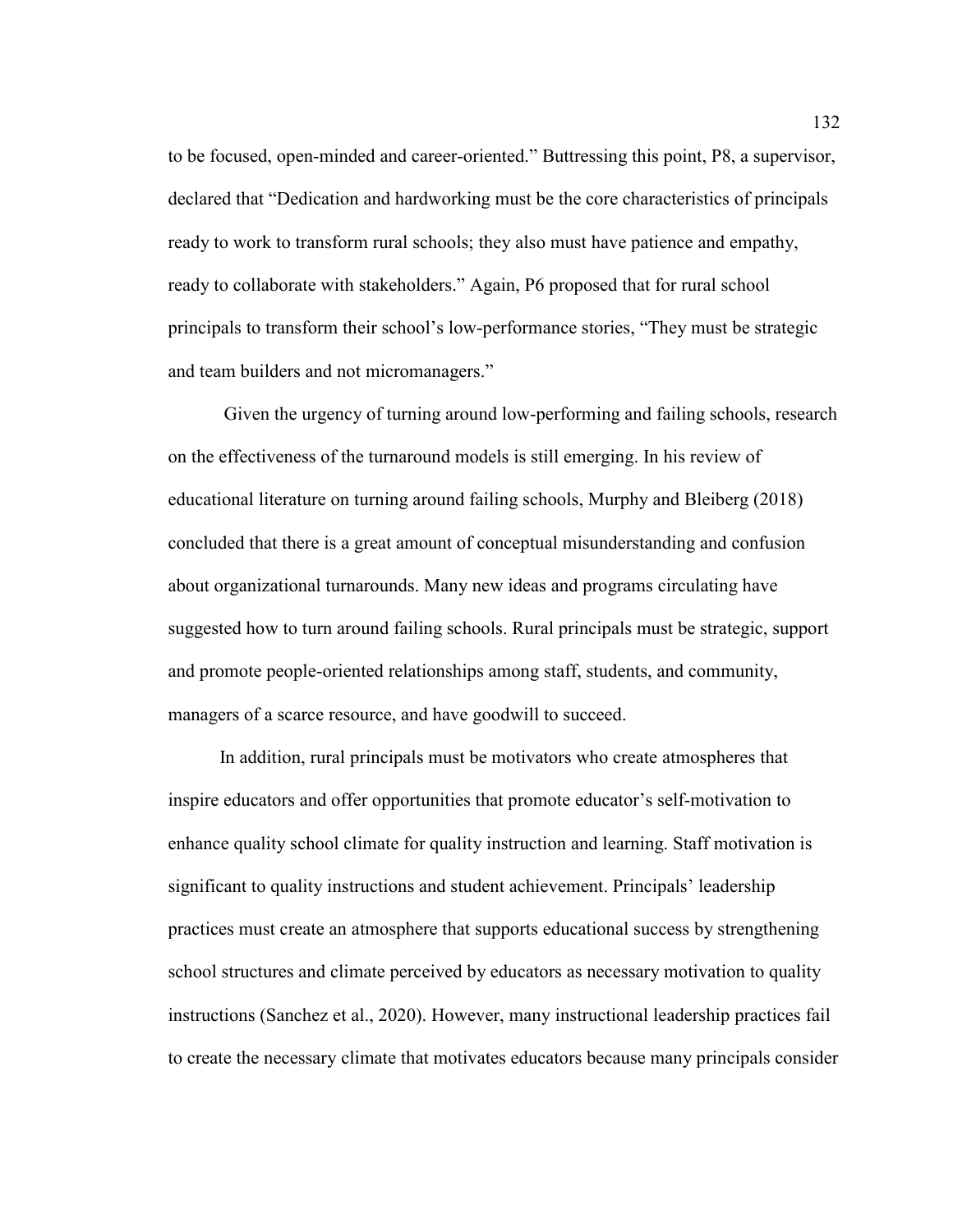staff motivation solely their responsibility. Instead, principals have to create an environment where the staff can motivate themselves (Lang, 2019). All the 12 participants expressed their views on this theme, skills and abilities needed for effective implementation of instructional practices.

The information gathered from participants revealed that intrinsic and extrinsic motivations are critical to educators' use of innovative teaching techniques to promote quality student performance. Still, it takes the expertise of school leaders to succeed. P5 shared her perspective and indicated:

As an instructional leader and the leader of the staff as a team, you have a duty to ensure that you facilitate and provide your team's essential needs to create a better climate for them to develop their full potential. You have to be able to create the enabling conditions to make this happen [or] achievable. But, it has been challenging in our school and other colleagues.

The circuit supervisors' responses affirmed literature (Godda, 2018; Mestry, 2019) that Education leadership and management are processes that must require a simultaneous approach to achieving the organizational goals and the development of the education leaders. Therefore, instructional leaders must be well equipped to acquire and improve the necessary skills, competencies, and capabilities to lead and manage their schools effectively (Godda, 2018; Mestry, 2019).

For example, P 10 remarked:

Your responsibilities as a school leader are huge and difficult, not clear and simple. You have to make sure your staff's basic needs for their work are provided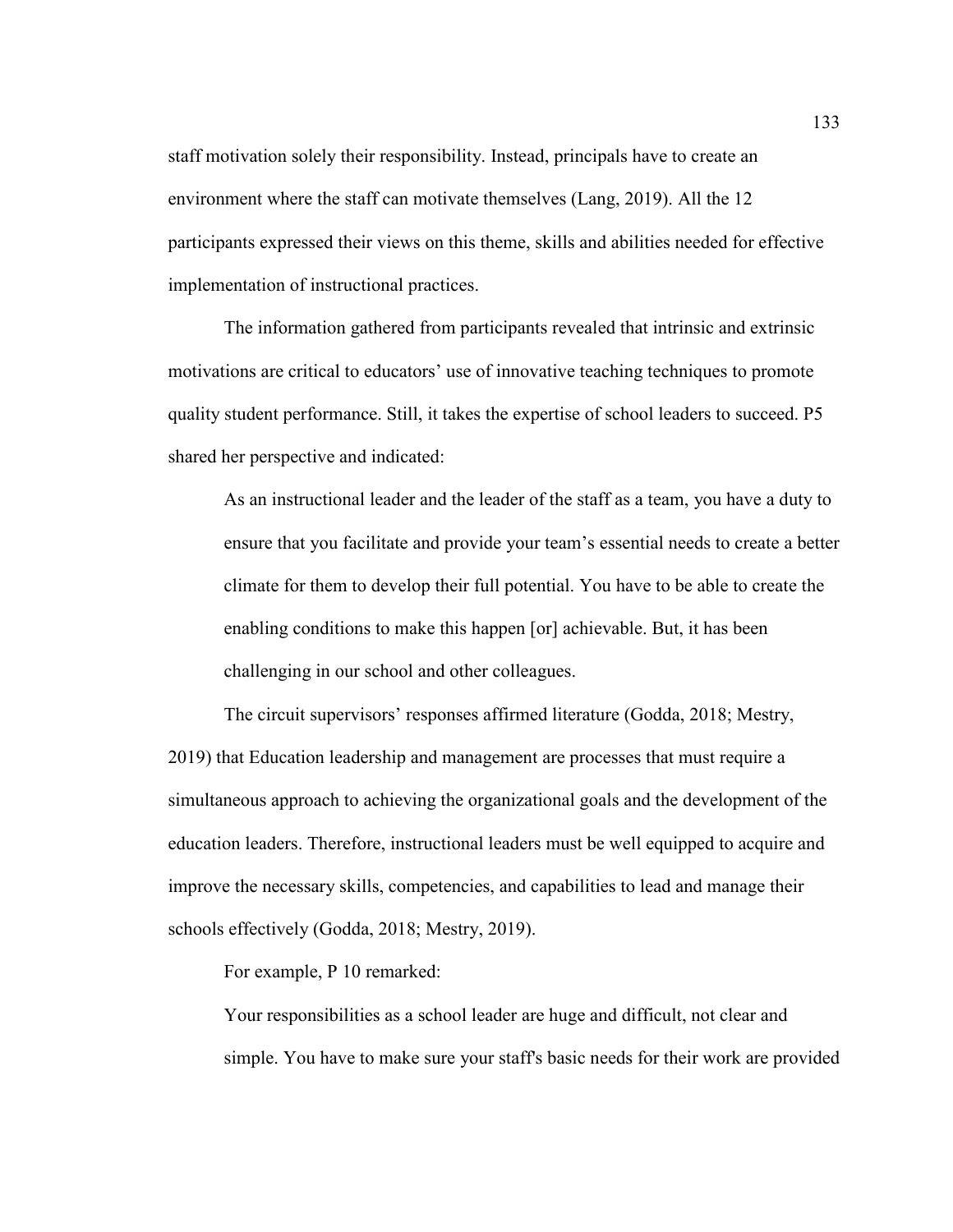for the safe working conditions for the team, which can protect them from burnout.

 Also, P11 mentioned, "School leaders must have the capacities and competencies of making the attractive schools place for teaching and learning. But, most schools, particularly those in rural communities, lack such principals to change things around to make schools attractive."

Another respondent, P2, remarked, "Principals as school leaders must always try to encourage and promote social interaction and team spirit." An administrator also declared that "Being able to collaborate with and learn from other more experienced teachers is vital not only to our professional development, but often motivates me to use innovative techniques to enhance my output as an educator." From the perspectives of supervisors interviewed, educators feel motivated when their efforts receive recognition and appreciation. According to P11, "Teacher incentives and teacher motivation packages from the GES (Government), district education office, the local community, and the administrators to reward hard work and excellence among teachers inspire educators."

Motivation for educators must generally concern the magnitude of work, the expected outcome, the amount of work performed, and or related to achieving quality performance. Therefore, achievement, recognition, and responsibility must inform authorities' decisions to motivate teachers, administrators, and supervisors. These perspectives of the study's participants corroborate the theory of McGregor (2006), who propounded that all management styles stem from managers' perceptions of the basic nature of their team, thus creating Theory X and Theory Y managers.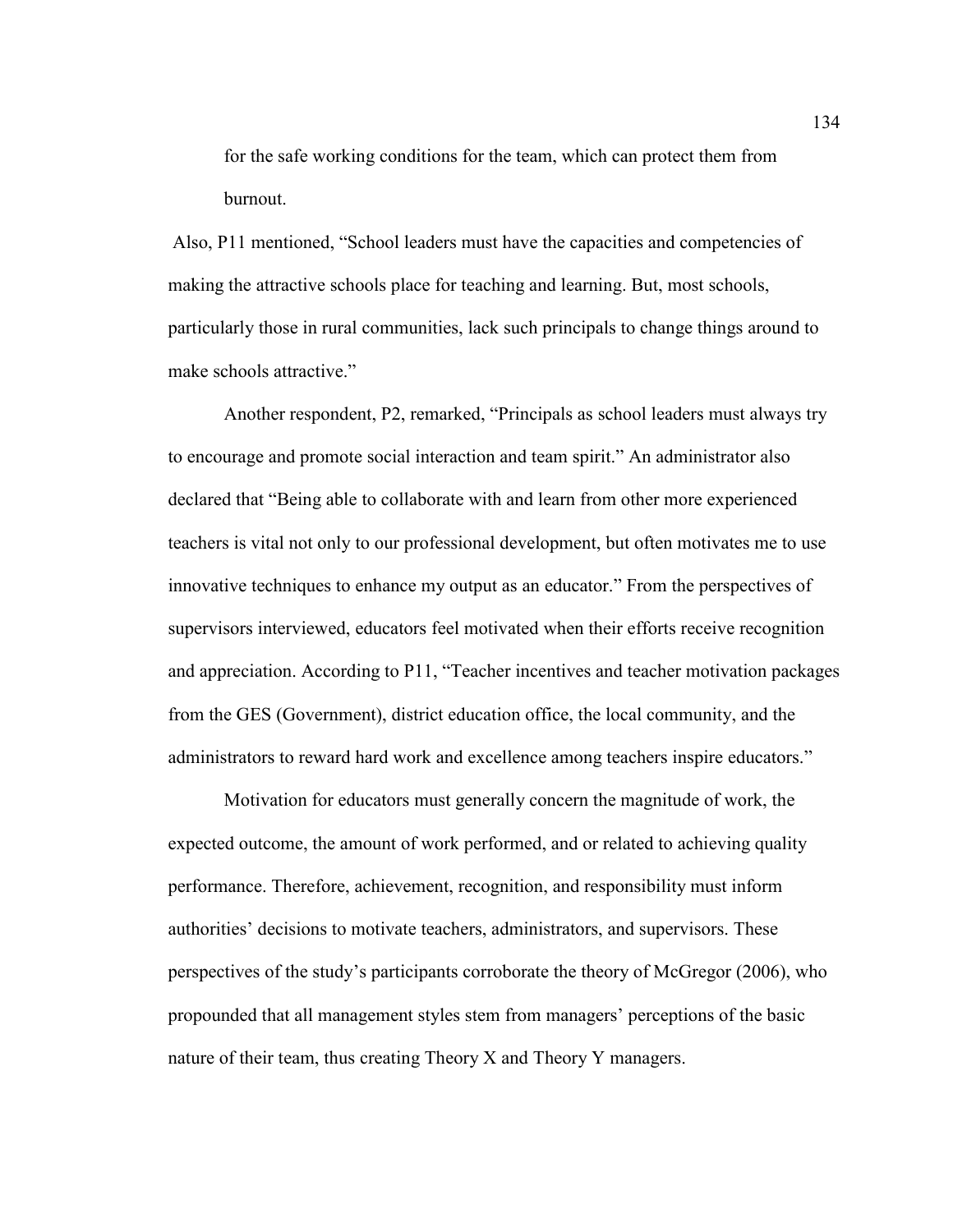Suppose a leader believes that his team members dislike their work and have little motivation; in that case, for McGregor, that leader likely uses an authoritarian management style, which usually involves micromanaging people's work for better productivity. However, if a manager believes that his team members take pride in their work and see their work as a challenge, he is more likely to adopt a participative management style. Leaders who use this approach trust their team to take ownership and responsibility of their work and perform their duties effectively by themselves. The approach that leaders take will have a significant impact on how to motivate their team members.

Therefore, managers or leadership must understand how their perspectives of what motivates their team can inform their management or leadership style. School leadership has a profound impact on a learning organization, namely, its members, which include students and teachers (Leithwood, 2011), with teachers and principals having the greatest influence on student learning, followed by the district administrators (Louis et al., 2010).

In sum, principals encounter major challenges in coping with numerous changes and issues that bother on quality education. Mestry (2019) observed this situation is partly due to the inadequate preparation for their leadership position or lack of the requisite knowledge, skills, and capacity to lead and manage schools effectively and efficiently. Therefore, instructional leaders must be well equipped to acquire and improve the necessary skills, competencies, and capabilities to manage their schools effectively (Godda, 2018; Mestry, 2017).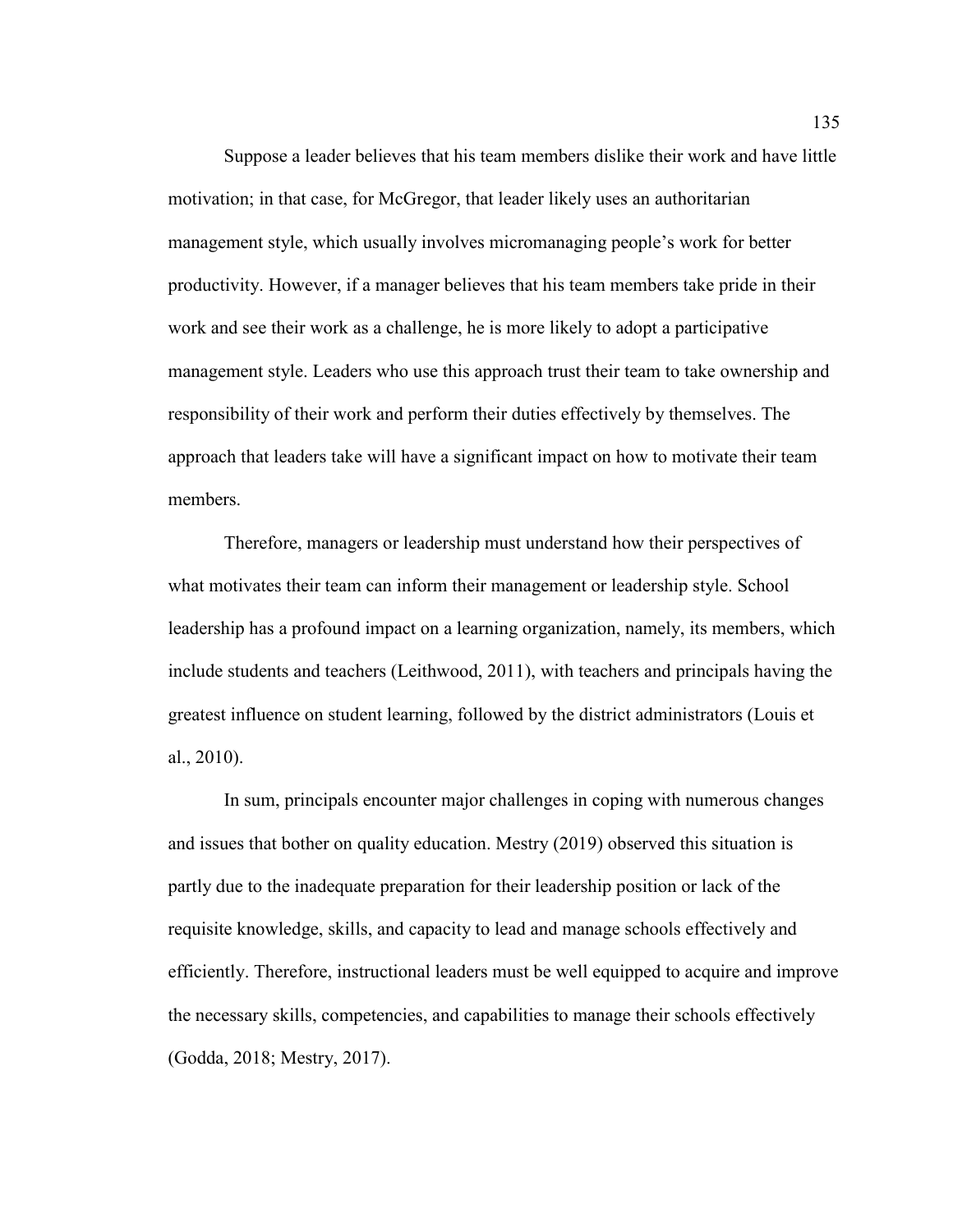#### *Theme 2. Planning and Implementing School Improvement Programs*

School leadership has a significant impact on the quality of the school and student's learning outcomes. For Tan (2018) and Kartini et al. (2020), student achievement is consistently higher in schools where principals are perceived to have more competence than schools with perceived less competent principals as heads. Successful school leaders are often quite persistent, who endeavor to translate their sense of tenacity into actions that drive and power their colleagues to the highest levels of effectiveness (Azar & Adnan, 2020). School characteristics are essential in determining academic achievements. A variety of school improvement programs have concentrated on a school effects interpretation of the relationship between achievement and background (Holzberger et al., 2020).

Heck and Hallinger (2009) observed that school improvement leadership is a process of influence where school leaders identify a clear direction for the school, motivate staff, and coordinate strategies toward improving teaching and learning. Thus, successful school leaders provide substantial influence on the school community to drive school success. The participants admitted to achievement gaps in student performance and the attempted efforts to change the story in all cases. For example, P6, a teacher in the urban setting, affirmed that "There are some particular groups of students that struggle in their academic performances, so I organize remedial classes for them to assist them in catching up with the good ones." Corroborating this, another teacher, P9, explained, "Some students find it difficult to grasp the theory aspect of the subject I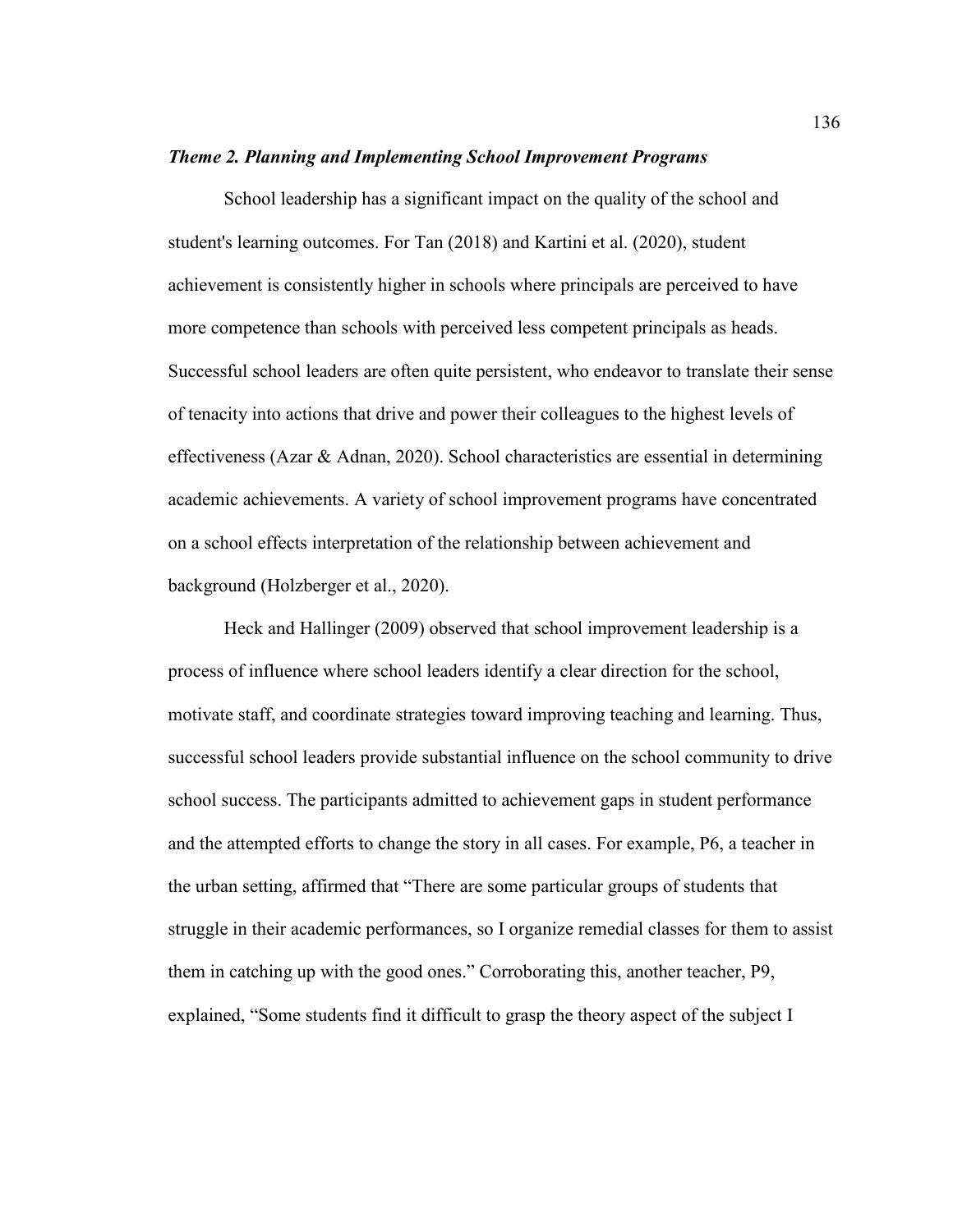teach, and so I engage them to do more practical work since some students learn best when they see and experience."

The rural schools' cases were not different from the urban schools, but the approach to redressing the issues somehow differs, which appeared to result in the achievement disparities in both cases. A rural school respondent, P3, stated that:

We have the problem of some students struggling. We have started efforts like giving them after-school classes and intensifying guidance and counseling to assist these struggling students. There is a decline in their achievement data. Most of these students walk long distances to school and live in challenging communities without electricity to study at night. Besides, our school is in deplorable condition. We do not even have enough teachers. We only do our best to help. Although there is a positive pattern in terms of the achievement gap, some groups still struggle. To change the struggling students' situation, the district, principals, and the community should create a climate that gives equal respect, treatment, and opportunities for all groups of students to perform.

Strong leaders are often authentic, a characteristic that covers a good deal of ground. It includes what researchers describe as openness to others (Secundo et al., 2018). Embedded here are feelings of empathy and concern for others and a sense of conscientiousness, which includes dependability and consideration. The relation between a principal and school effectiveness will be best understood by using models that account for the effects of the school context on the principal's leadership.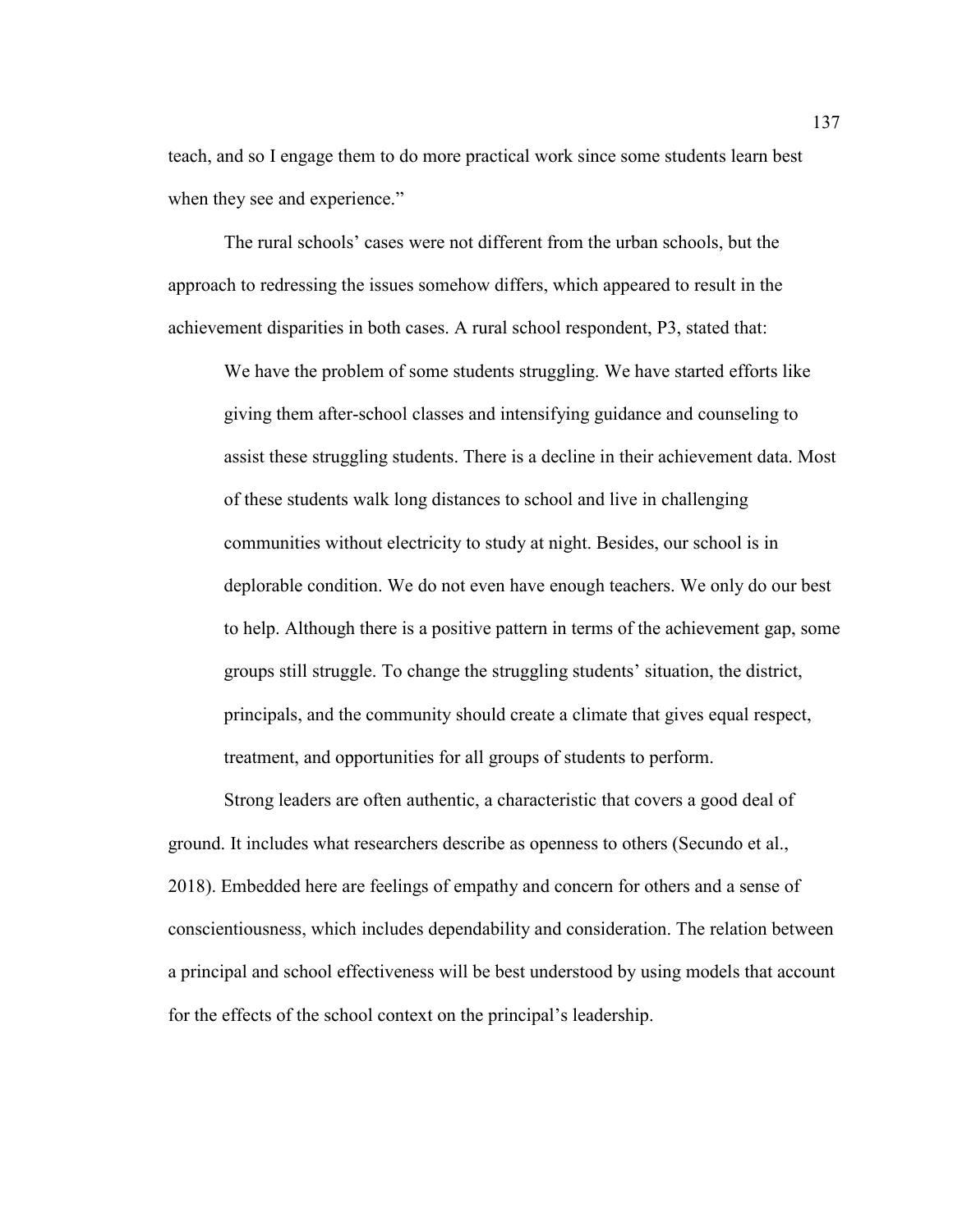### *Theme 3. Application of Instructional Leadership Practices*

Instructional leadership involves leadership focus on implementing practices that will positively influence student learning. It concerns understanding how to implement improvements effectively, build collective efficacy during that implementation process, and work together with teachers and staff to focus on learning, improve instructional strategies and increase student engagement (DeWitt, 2020). This leadership type is also about collecting evidence to understand principals' impact as leaders and practitioners.

Applying instructional leadership is an essential strategy that contributes to increasing student capacity and performance when proper structures are in place. The participants provided answers to how they apply the instructional leadership practices learned to impact student achievements in their schools in Ghana. Eight of the study's participants (administrators and circuit supervisors) gave responses indicating some traditional means of knowledge dissemination and application in education, particularly as recommended by school improvement plans (SIPs) for instructional leaders and teachers.

In assessing the different leadership approaches used in the study's schools, principals and supervisors defined leadership from their personal experiences and understanding of the term. They had mixed views of the term but were consistent with the actions, and behaviors leaders engage in while executing their leadership and management duties. One notable view was educators perceiving the principal as primarily responsible for the supervision and management of teachers, curriculum development and planning, and students' academic performance. The examples from the data include a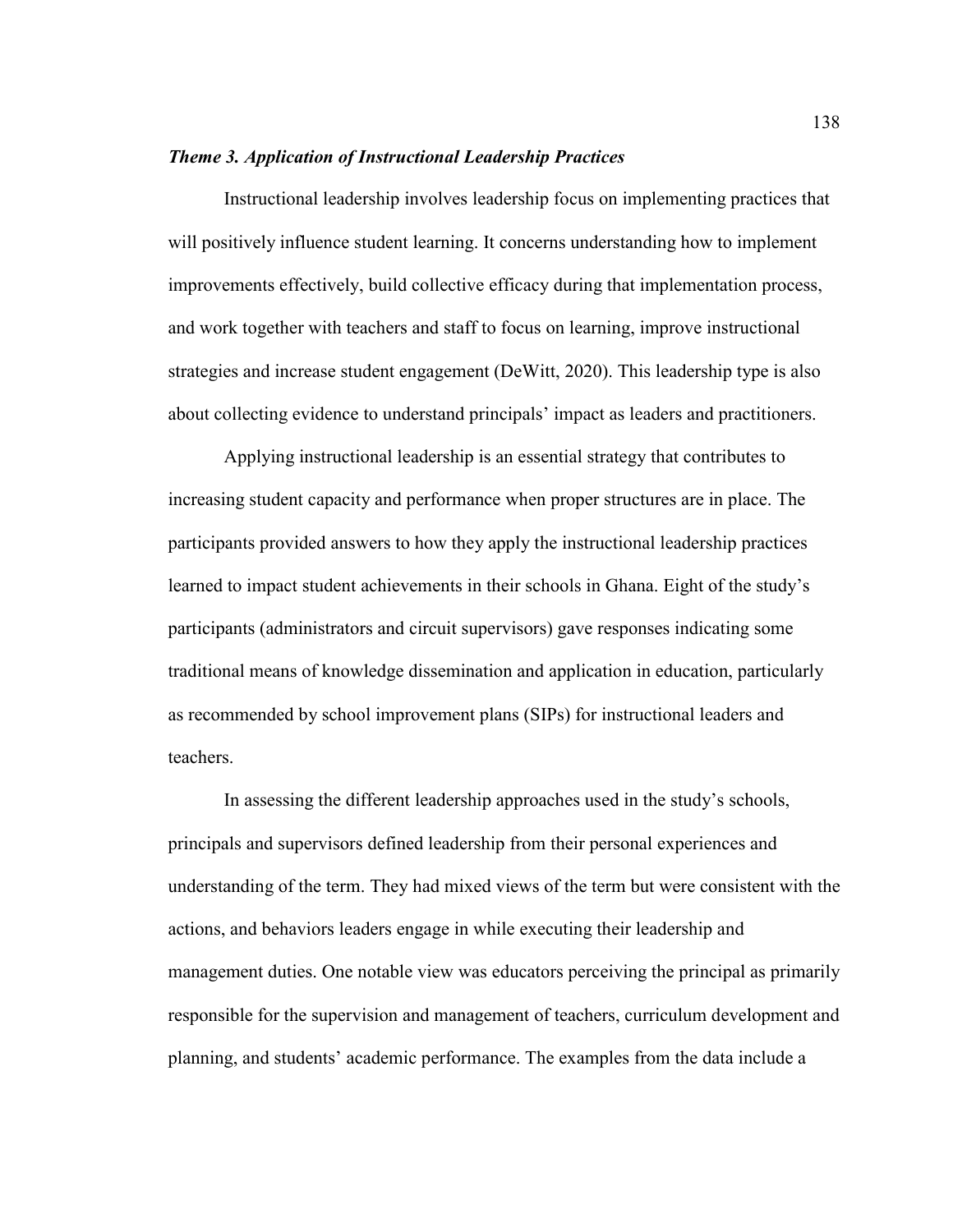principal's indication that while she takes her leadership role seriously, she understands that leadership is:

Multifaceted in character, as you must be different things to many persons at different moments. [Moreover], everybody looks to the principal, so the principal must come up with solutions for everything. However, the principal believes that technically, that should not be the case because you are working together as a team, but everything ultimately has to lay at the principal's feet. You do not do everything, but you are responsible for all aspects of the organization at the end of the day.

 The supervisors from the urban schools shared similar leadership perspectives. Still, they believed that the interdependence of all stakeholders works together to achieve set targets that maximize the schools' overall successes. These leadership perspectives are synonymous with Tafvelin et al. (2019) suggestion that leadership is not particular to those in formal roles but expands to informal leaders within the organization. Collectively, two administrators and a circuit supervisor shared a view that the application of instructional leadership is vast. For instance, P10 mentioned that:

Principals and teachers apply the knowledge from effective instructional leadership training programs when regular in-service training programs are conducted, and they share with their colleagues. But performing teachers and principals must be sent to underperforming schools to bring their expertise to bear in those schools.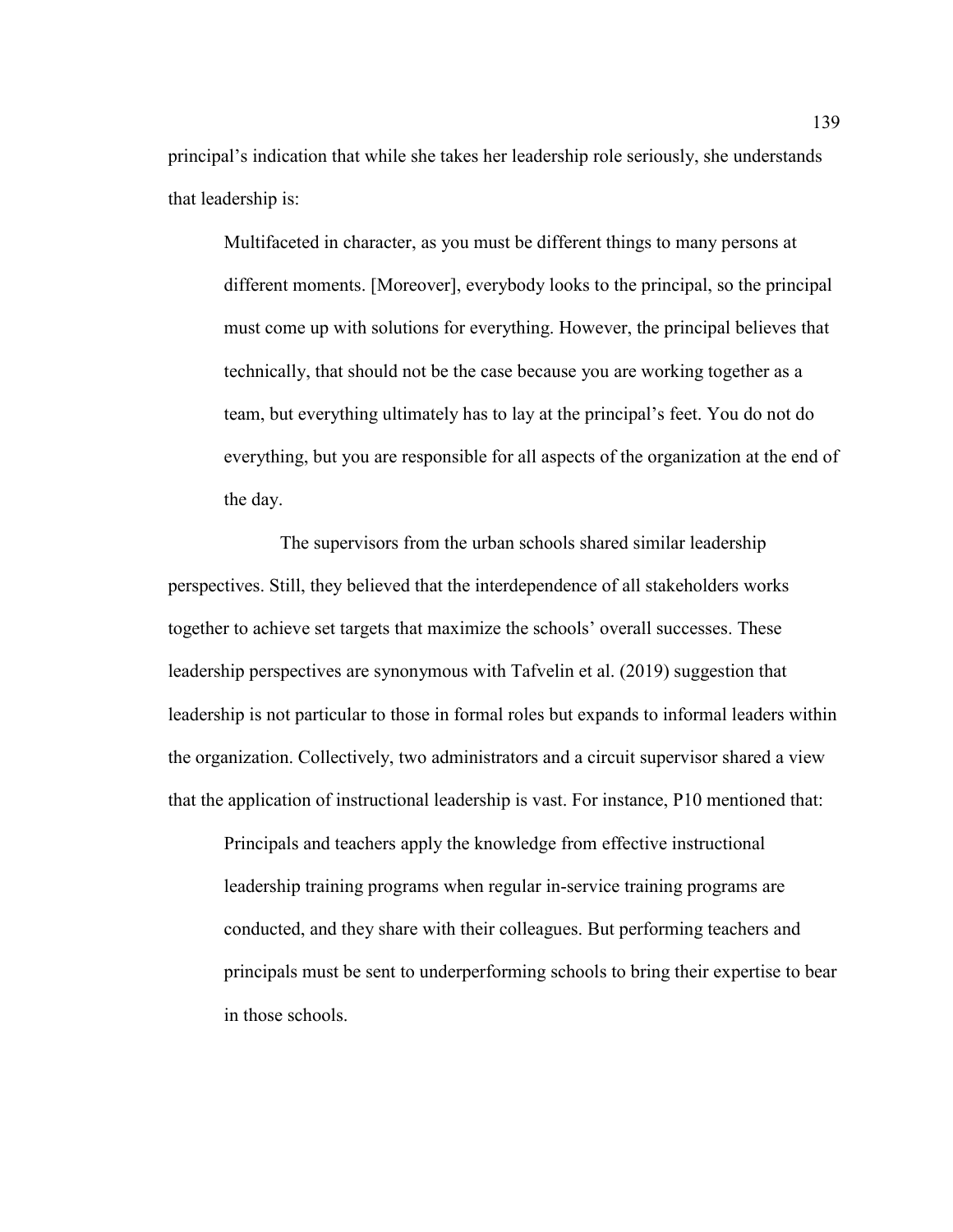The study's data revealed that instructional management is essential to the efficient application of instructional leadership practices for a school's success. The data affirmed literature that instructional supervisors' role is critical to applying instructional leadership activities for quality performance (Hallinger & Murphy, 1985; Sio & Ismail, 2019). The overall picture painted by the principals and supervisors is worthy to note. P8's shared perspectives are that "leadership is team-orientated and must include all stakeholders' active involvement in executing them in schools, instead of thinking it the sole function of principals."

 It is also evident from the study's data that the context in which these principals operate, years of experience, and commitment to their schools have influenced their leadership approach. For instance, P12 mooted, "Supervisors must ensure through regular supervision that the teachers and principals practiced the strategies and skills learned in their instructional activities." At the same time, P7 intimated that "Incentive and motivation packages must be part of strategies to get teachers and principals to implement the practices and skills learned through workshops, in-service and professional development programs in the classrooms."

On the other hand, two administrators who have had a combined 15 years of experience in the education sector and at their various schools attributed aspects of their current leadership approach to their former experiences working at other institutions. These different experiences provided contrasting views among principals on different leadership approaches in executing their duties to improve and maintain their school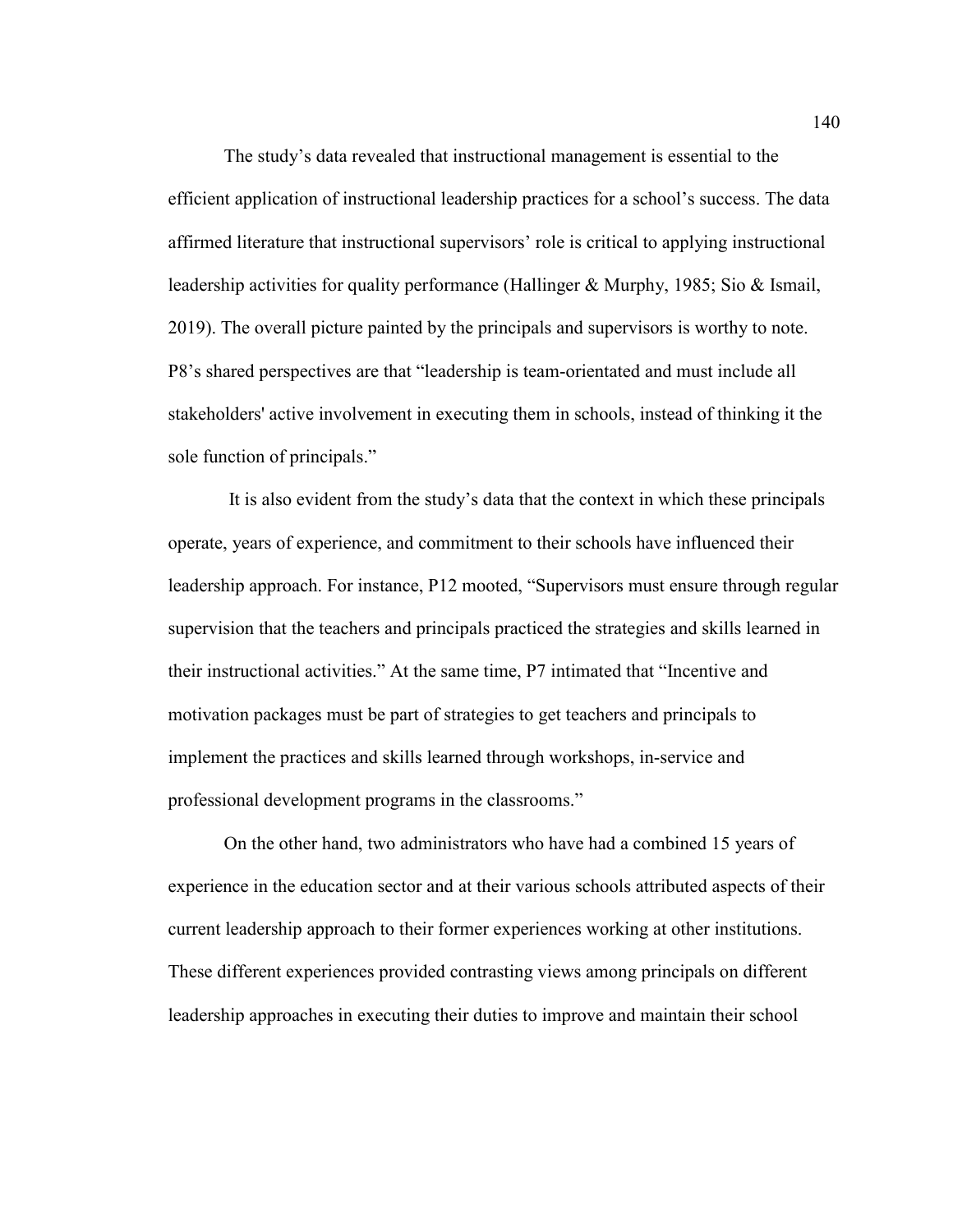success. These respondents engaged with transformational, distributed, instructional, autocratic, and situational leadership in managing and leading their schools.

Despite the differing approaches used, the study's respondents noted that their school success is driven by the support they receive from their teachers, auxiliary staff, students, parents, and community members who support their schools' programs. It is evident from the study's data that the principals have encouraged and endeavored to create a reputable and positive school environment. The information gathered from the study's respondents gave credence to the significance of implementing quality instructional leadership practices to better low-performing schools. But for instructional leaders to enhance school quality to achieve national education standards, Sibomana (2020) insists that leaders must implement instructional leadership practices.

This effort must focus on the instructional leaders' coordinating and collaborating with staff and other stakeholders to determine the school's mission, manage instructional programs, enhance faculty expertise, and promote the schools' learning climate. This collaboration should ensure regular coordination between the schools' instructional objectives, classroom activities, and extra-classroom activities (Bhebhe & Nyathi, 2019; Sussman & Wilson, 2019). Ultimately, these connections in systems and programs could promote student growth and achievement.

The study's participants revealed that the institutional heads' work was directed more towards managerial issues than responding to instructional activities. At the same time, some also find themselves without the time, expertise, or inclination to engage in hands-on supervision of classroom instruction. An administrator posited, "Instructional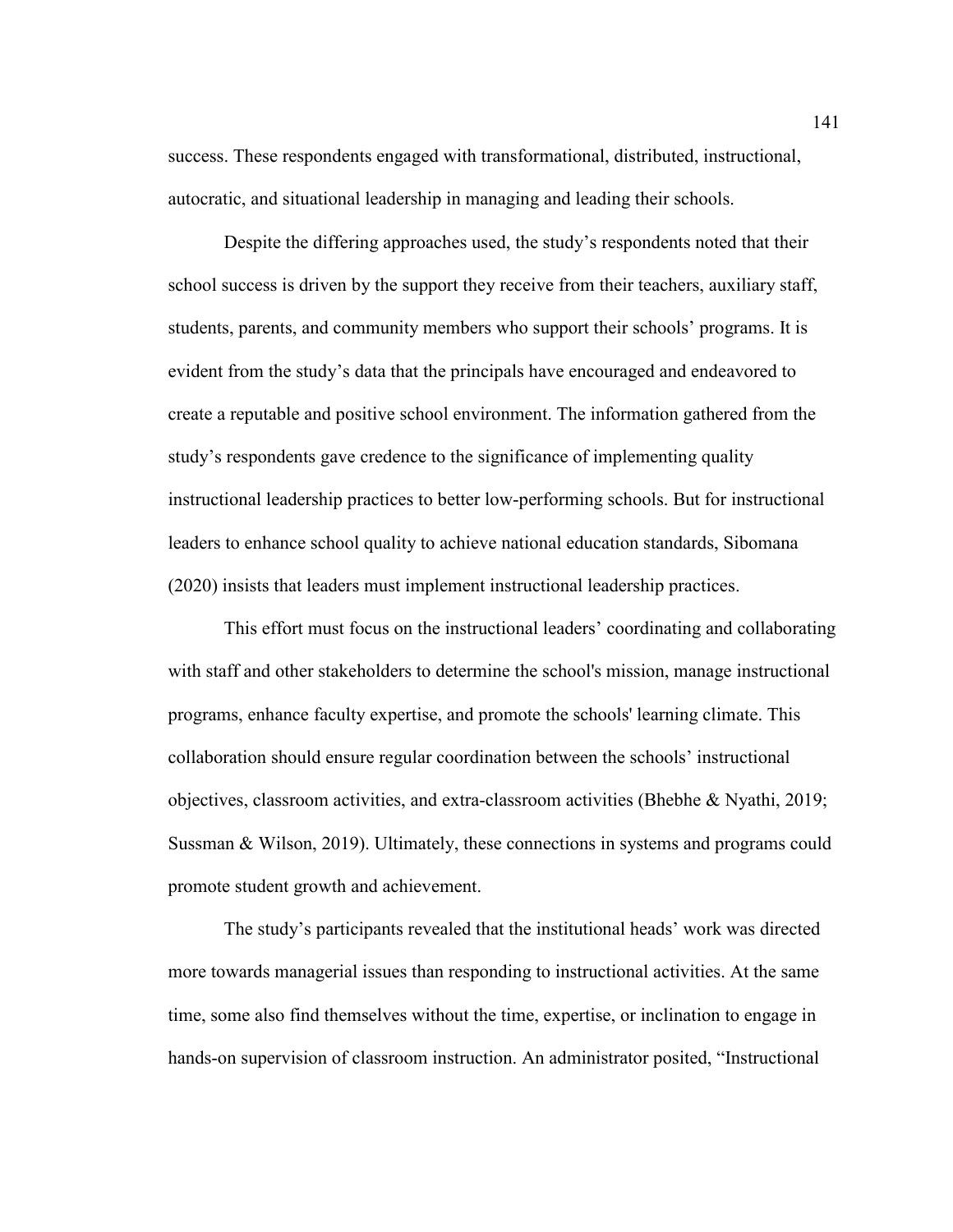leaders must, in addition to their traditional duty of school administration, spend time to focus on developing teachers and students' knowledge, and implementing of the curriculum and assessment." Even in rural schools, where headteachers are more likely to engage in this aspect, a supervisor commented, "There remains a disconnection between principals and classrooms in most of our schools."

The study affirmed the active involvement of urban district supervisors and all educators in school improvement activities. P11 denoted, "Some of us through our coaching and mentorship, we inculcate the sense of discipline and hard working in students and on the part of principals, dedication, and commitment." One administrator, P7, revealed, "As an instructional leader, I ensure cooperation between the school, teachers, and community resulting in better discipline, quality school, and higher student academic performance." The management of schools and instructions are the prior responsibilities of principals and circuit supervisors who are engaged in coordinating material and human resources for the efficient functioning of every department of education at the local levels. The instructional leaders collaborate with education officers to provide a positive learning environment that guarantees security and support that maximizes students' ability to learn to improve academic achievement (Cantor et al., 2019; Osher et al., 2020).

For instructional leadership practices to influence school growth and enhance quality student achievement, the study's results emphasized, requires strategic monitoring and supervision of schools. Effective instructional leadership practices involve consistent and regular monitoring of instructional activities and whole school supervision. Effective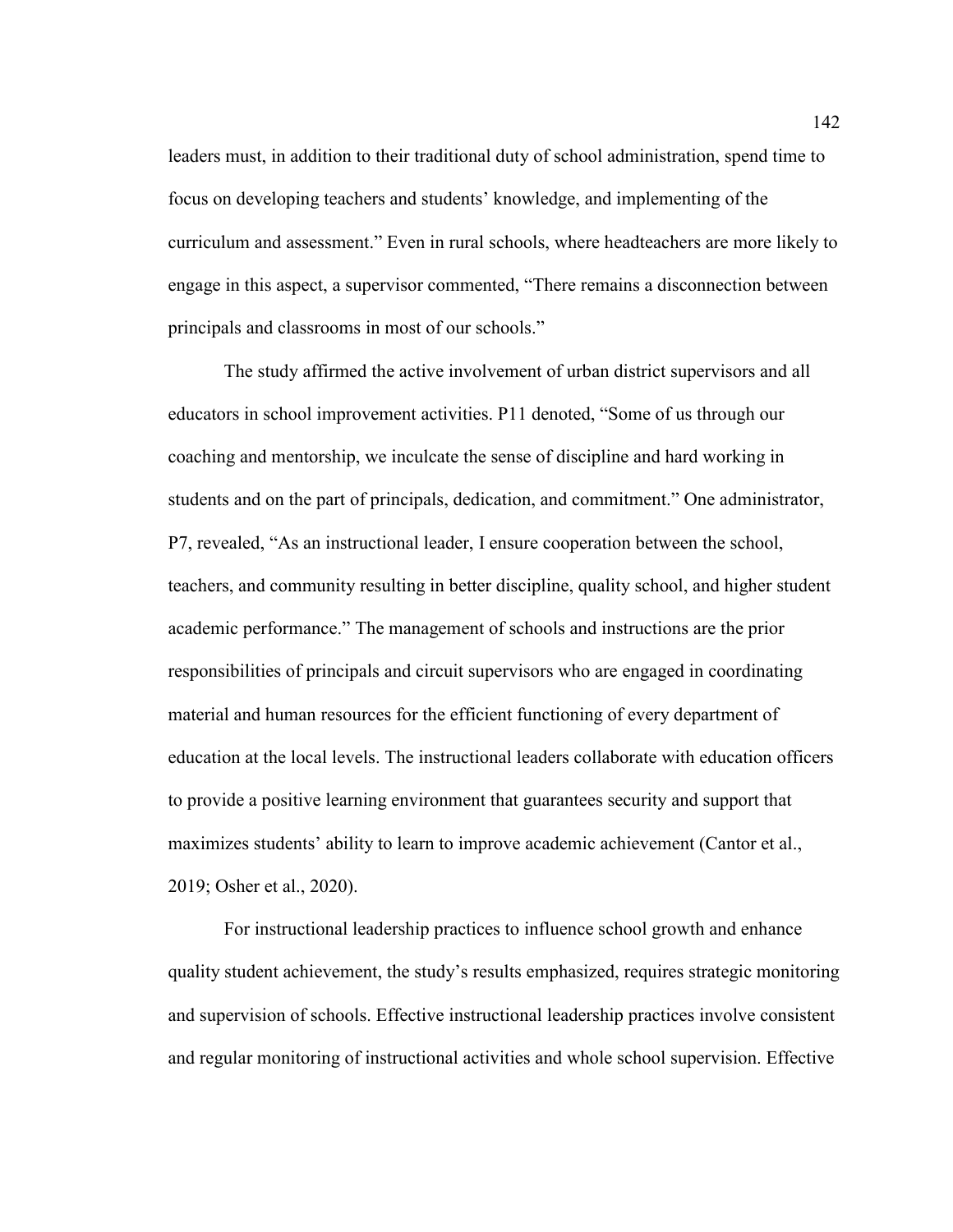monitoring and supervision require principals' collaboration with teachers on curriculum and instruction, which comes under Hallinger and Murphy's (1985) instructional management model.

To ensure efficient monitoring and supervision to achieve success, participants believed that commitment to school management is imperative. For instance, P9 stated that "Principals must be committed to managing the schools efficiently." P3 posited that "Circuit supervisors must ensure that principals and teachers keep student data and other records to help in future school assessment and planning." P1 added that "There must be professional development programs on how to assess and evaluate the continuous progress of students the state and national assessment protocols."

Besides, P4 intimated that "Principals must monitor teachers implementing the improvement plans and assessment protocols to achieve instructional successes and quality performance of schools." Still, on the efficient ways to ensure quality monitoring and supervision of instructional activities, P5 suggested that "All school heads need to solicit the views and ideas of their teachers when planning school improvement policies and training because they are the ones to be implementing the proposed plans." In view of these thoughts, Dimopoulos (2020) alluded that the important characteristics of the headteachers' leadership style in effective professional learning programs have been seen as advocacy, support, and the ability to involve and affect others.

In ensuring that student achievement is attained in K-12 public schools in Ghana, one of the leadership roles of principals, teacher leaders, and supervisors is the business of supervision and monitoring. While this falls directly within the purview of circuit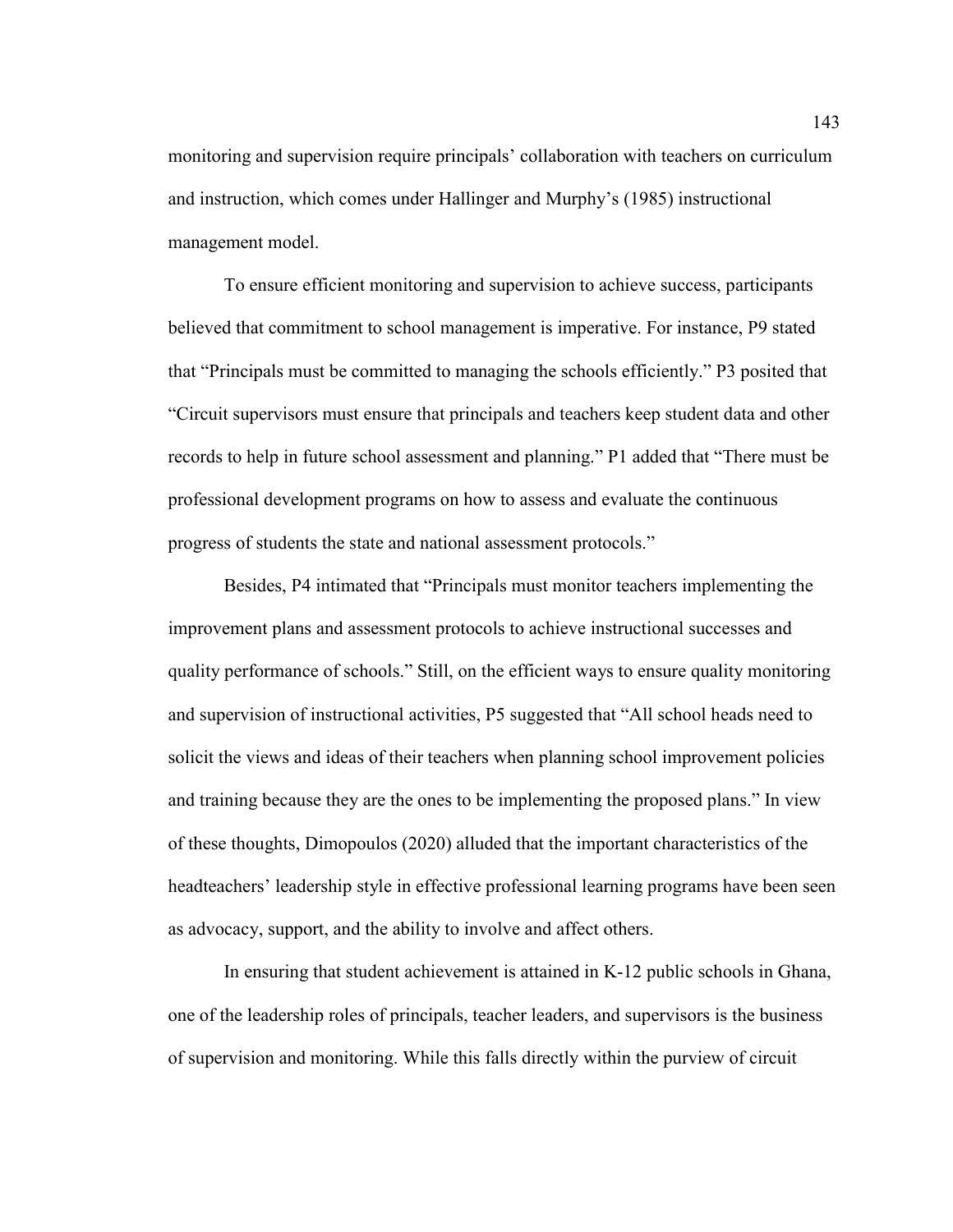supervisors and principals, a teacher concurred with Hallinger and Murphy (1985) that in instructional management, principals must ensure that teachers attend school regularly, prepare their lessons and deliver lessons appropriately, visit classrooms from time to time to supervise teaching and learning. This assertion was supported by P10, who opined:

Principals monitor and guide teachers' contact hours, provide and manage the needed instructional and learning resources. Principals conduct frequent classroom observations to check the efficient application of instructional activities, curriculum and assessment requirements, and the proper teacher use of time without distractions. They then give us suggestions for improvement.

These participant responses give credence to the functions of principals regarding the curriculum and instruction dimension of Hallinger and Murphy's (1985) instructional management. Although all the rural participants agreed to the principal's task of managing and monitoring teacher instructions and student learning, optimum use of contact hours, conducting classroom observation, ensuring lesson preparation and delivery, expressed challenges to performing this principal core function. P12 admitted to "schools under trees and teacher commute." At the same time, P1 stressed, "Teacher attrition, absenteeism, lousy weather disrupting classes, and the activities of illegal mining," among others, hindering the effective managing and monitoring of teaching and learning for quality performance.

Shaked (2019) and Seong (2019), corroborating Hallinger and Murphy (1985), highlighted instructional leadership practices to include: coordination of the curriculum, supervision, and evaluation of instruction, and monitoring of students' progress. The rest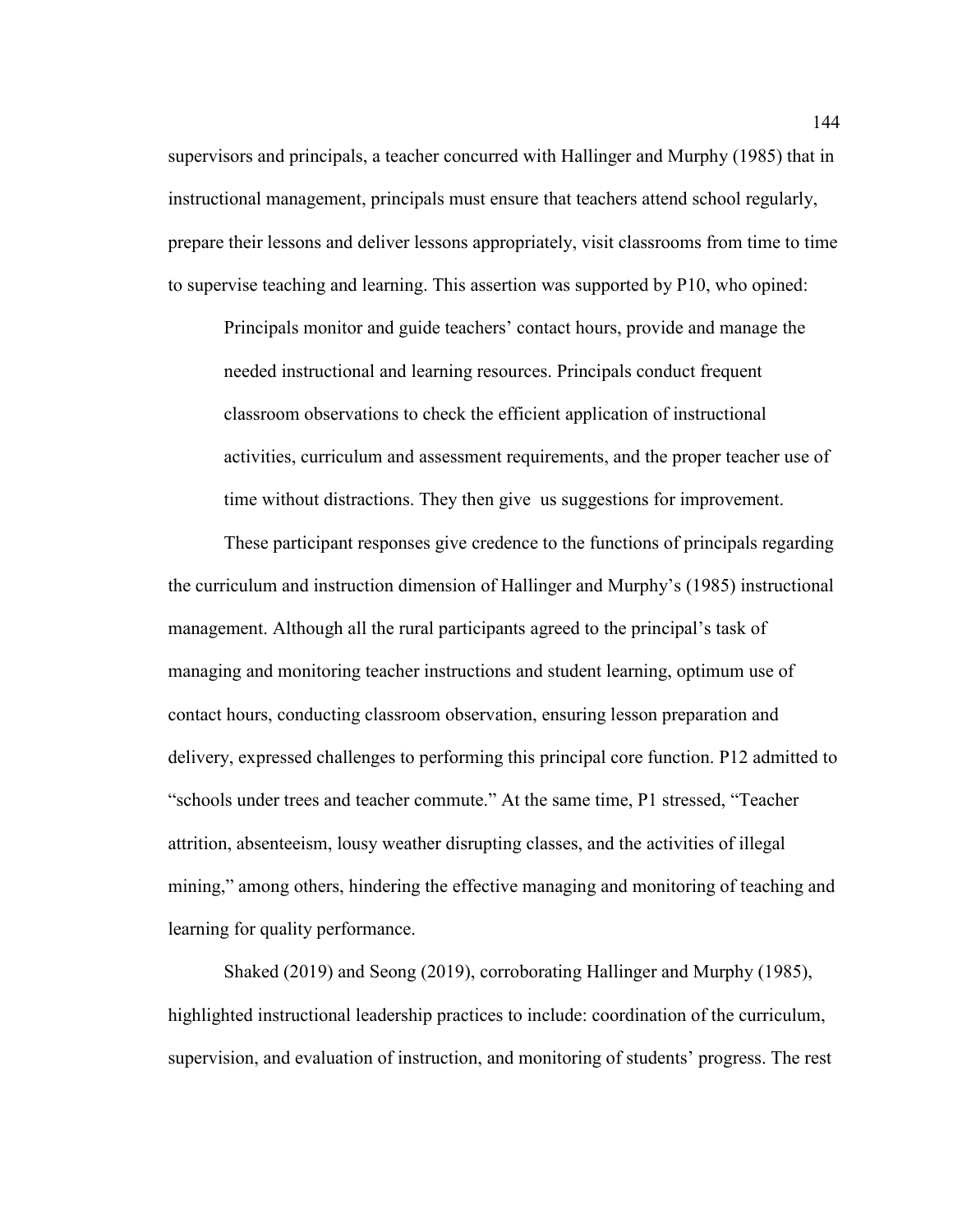included protecting instructional time, providing incentives for teachers, maintaining high visibility, providing incentives for students, and promoting professional development. These instructional leadership practices of principals are linked to creating the conditions for optimal teaching and learning. In Shir and Elujekwute's (2021) view, instructional supervision involves all the actions supervisors take to observe, monitor, and mentor educators and provide supportive feedback for improving the classroom instructional process. Principals' management of instruction practices U-Sayee and Adomako (2021) revealed included checking teachers' lesson notes, scheme of work, students' and teachers' punctuality, and regularity in school, classes, and classroom observation, among others.

The data further indicated that although the principals and teacher leaders inspect and vet teacher lesson notes ensure punctuality, little attention is given to instructional supervision. To this sentiment, P6 declared, "Principals and circuit supervisors seldom observe classroom instructions to provide feedback where necessary for effective output." But Ampofo et al., (2019) explained that regular and timely supervision of teaching instructions and provision of professional guidance, constructive feedback, and instructional assistance minimize instructional time wastage, protect instructional time, and encourage commitment to duty, thereby ensuring effective time management in the schools.

The study's respondents, who were supervisors, stressed the principals' monitoring and management functions as part of their core functions as instructional leaders. Supervisors' responses revealed principals' opportunity to observe teachers'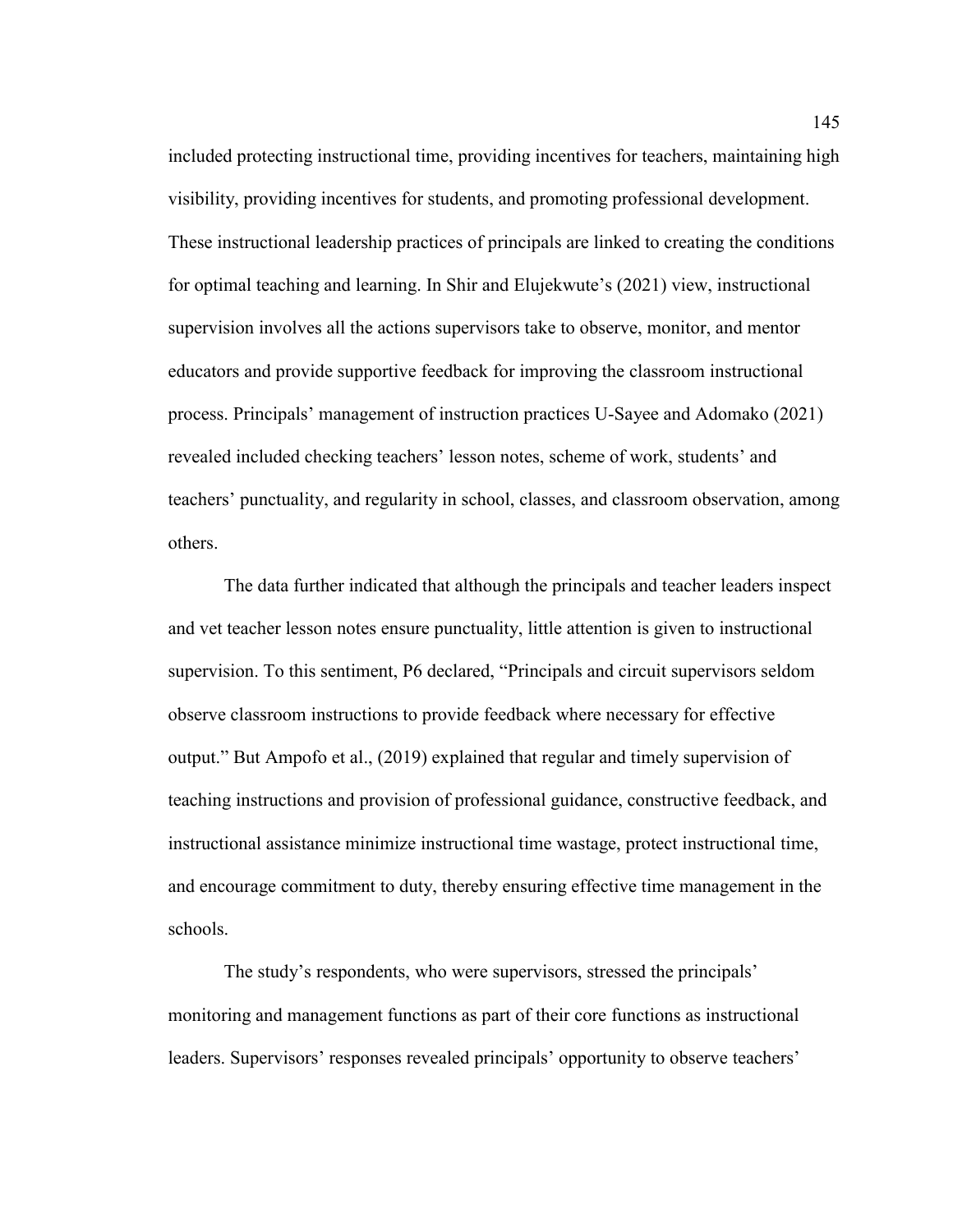instructional strategies and collaborate with the community to support instructions. For instance, P11 noted, "Principals manage the activities of the schools to facilitate teaching and learning. They coordinate with the school management council to access the capitation grants to provide the required materials for both teachers and students." Another participant, P10, remarked, "Principals ensure availability of teaching and learning resources, attendances of both teachers and students, and undertake classroom observation." One principal, P7, supported the supervisors' responses and added, "Principals liaise with community leaders to support teachers' welfare and infrastructure for quality teaching and learning."

Participants at the rural schools' admitting to teacher commute, teacher attrition, absenteeism, lousy weather disrupting classes, activities of illegal mining, among others hindering the effective managing and monitoring of teaching and learning for quality performance, might explain the low academic achievement of rural schools. School effectiveness entails enhancing school climate, school, and student quality output measures, which is mostly about student academic achievement. Hence, the ability of the principal to effectively supervise instructional activities and manage the school's instructional time to facilitate quality instructional delivery offers critical learning opportunities for students to academically perform creditably demonstrates the school's effectiveness (Sio & Ismail, 2019; U-Sayee & Adomako, 2021).

 The school's capacity to accomplish its set goals and objectives may indicate the school's effectiveness. For Ramberg et al. (2019), school effectiveness indices include schools with shared visions and goals, greater collaboration and cooperation between the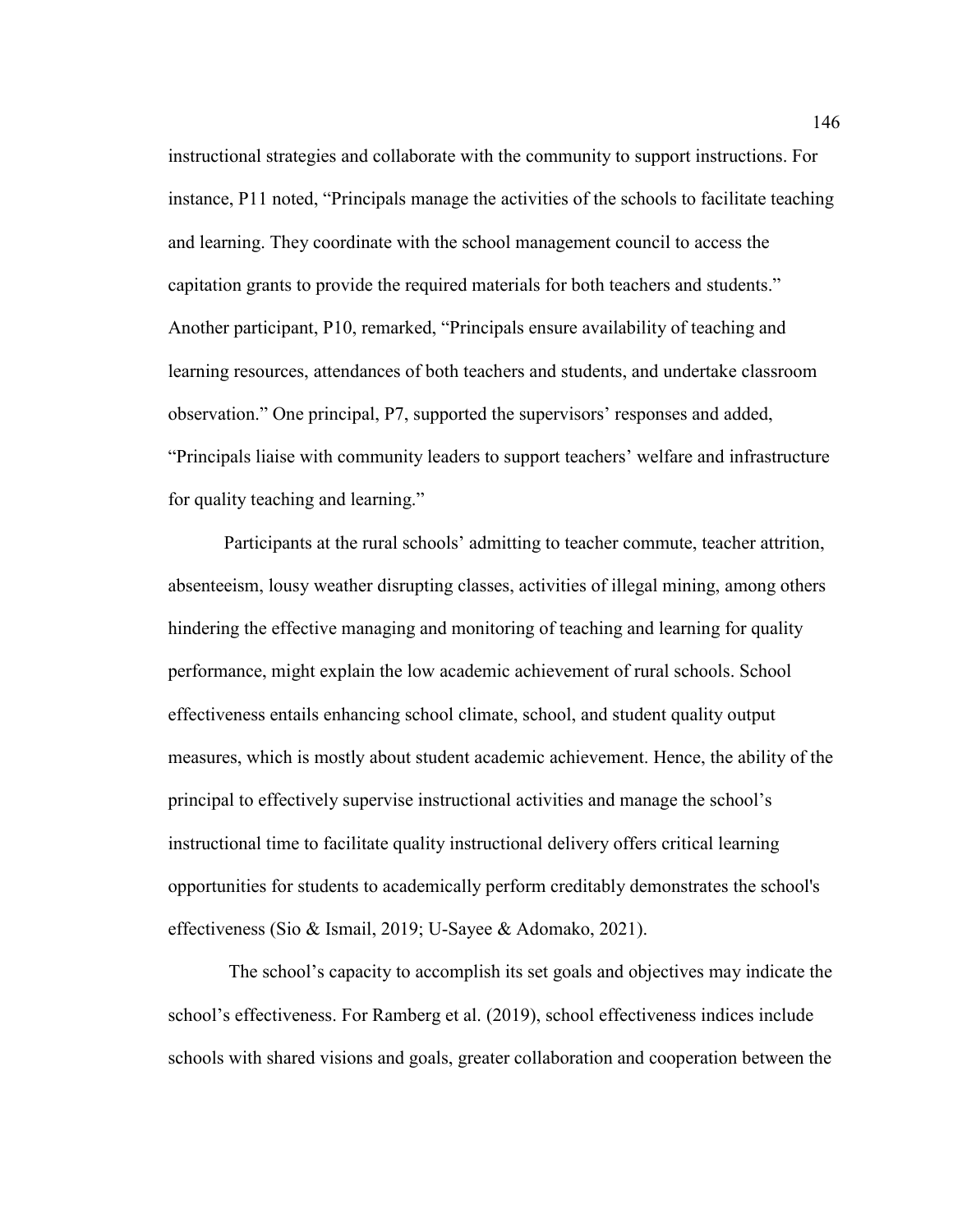principal, teachers, and parents, effective teaching and learning evaluation and monitoring, and positive learning environment. But in this study's context, school effectiveness is the administrators' ability to empower educators through training programs, facilitate an improved teaching and learning environment, monitor and supervise school's programs to attain educational goals and objectives.

# *Theme 4. Challenges to Effective Instructional Leadership Practices*

Liu and Hallinger (2018) admitted that educators impact students' academic achievement through teaching instructions, teacher behavior, beliefs, knowledge, practice, and competency. Organizational and contextual factors predominantly influence instructional leadership practices, thereby becoming challenges in the learning environment for instructional leaders to improve schools' performance (du Plessis, 2019). The study's participants responded to the challenges that circuit supervisors, administrators, and teachers face in improving student achievement in public rural public schools in Ghana.

During the interviews, all the participants admitted to setbacks to effective instructional leadership practices that support increased student achievements. P1, a teacher, responded and noted that:

Students lack motivation, role models, and the necessary support to make it through education successfully. Students walk long distances from home to school and back. These issues encourage truancy, which does not auger well for school leaders' efforts towards quality academic work and performance. Inadequate resources to help teachers, supervisors, and administrators to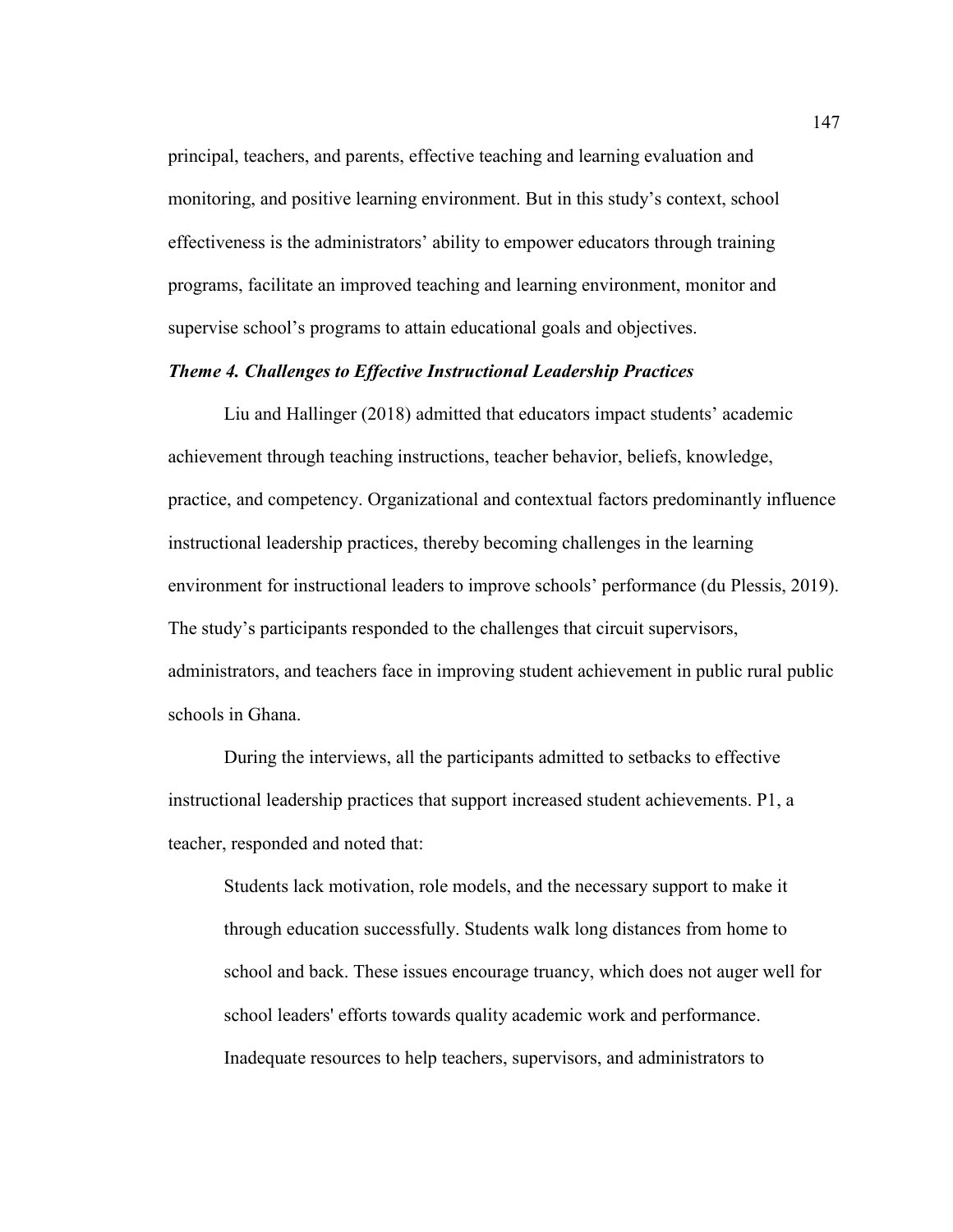implement and supervise innovative teaching to improve student achievement are but some of the challenges we face.

On the supervisory front, circuit supervisors commented on the attitude of parents and guardians towards the responsibility of taking care of their children's education, emphasizing that lack of parental cooperation and communities attitudinal change towards public education affect schools' growth and success. For instance, P8 commented:

Most parents and guardians are not cooperative, and they think that everything concerning their children's education must be the government's responsibility. The people's public schools' mistrust that performances are generally bad and that students hardly progressed to higher education is a major challenge.

From the administrator's perspective, the difficulty in the rural community's partnering with the government to provide a quality education through the provision of the necessary and needed infrastructure is a significant challenge to quality school performance. Participants also alluded to some social issues as hurdles for school leaders to handles to ensure effective schools. To these issues, P2 observed, "Our biggest problem is lack of community interest in pupil's academics, lack of study materials, and basic infrastructure for quality teaching and learning." Adding to this point, P 12 said, "Small-scale illegal mining in rural communities takes students' attention from school. This makes it difficult for schools to progress because most of the students are always absent from school."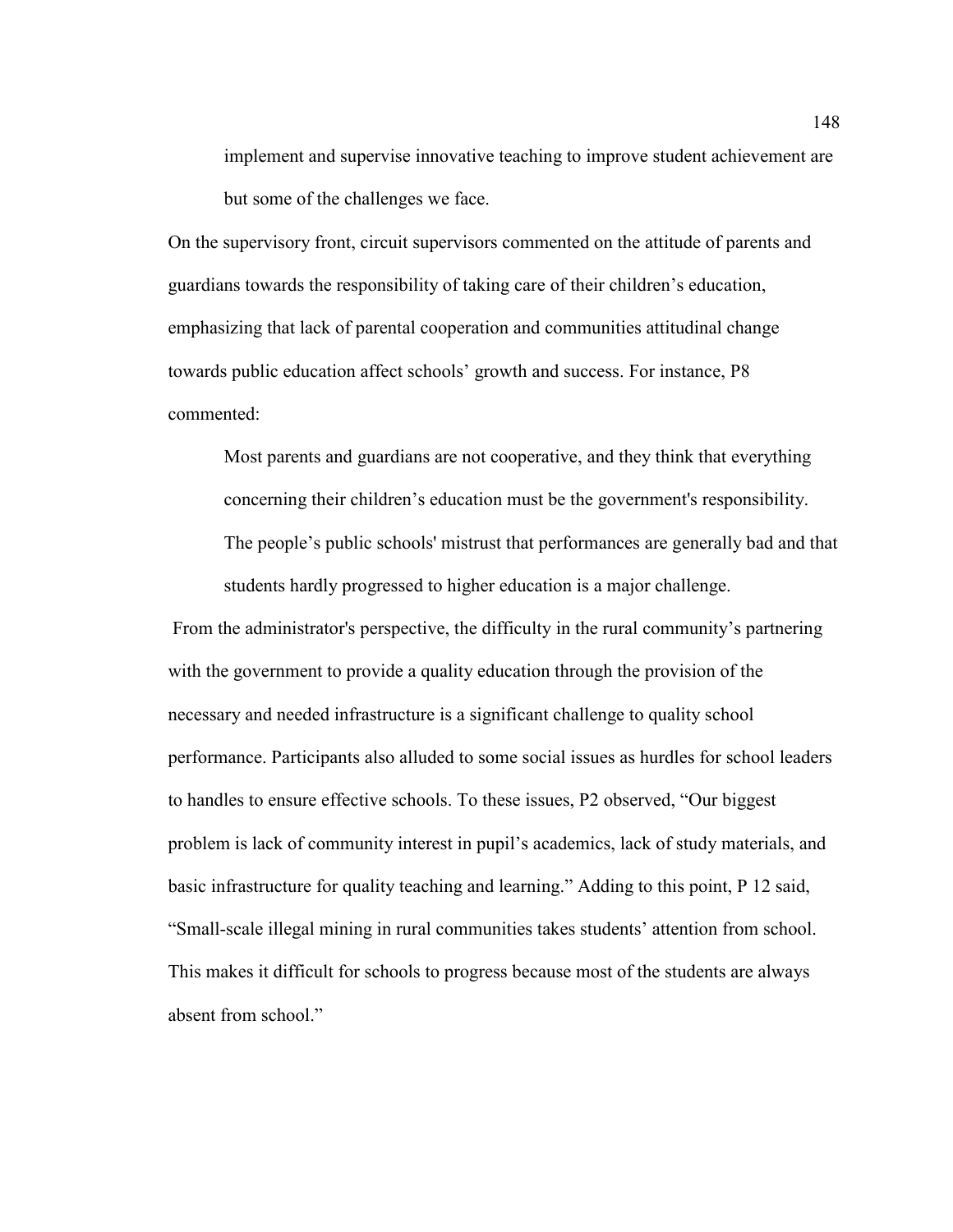These responses from the participants corroborate Hallinger and Murphy (1985) and Sio and Ismail (2019) that incentives and motivation for teachers and learning, protecting instructional time, positive school climate, and high visibility are crucial and relevant to student achievements. But the study's results revealed that most schools lack these systems and interventions that become a challenge to effective instructional leadership and school's accomplishments. Concerning this view, P7, an administrator, expressed, "There is a lack of interest, motivation, appreciation, and support from parents and local authorities. We lack infrastructure and logistics for schools, teachers' instruction, and students learning."

These setbacks become a significant deficit in teaching and learning and a challenge to rural instructional leaders in providing an effective teaching and learning environment. Try to incentivize teachers and students to enhance quality school, and student performance becomes difficult. The study's results give credence to the literature that schools must create a conducive learning climate for students and a comfortable and guaranteed teaching climate (Campbell et al., 2019). The nature of schools' systems and facilities reward and offer an essential element of a positive school learning climate. The relationship-rich environments attuned to students' learning and developmental needs can buffer students' stress, foster engagement, and support learning that powers students to greater heights (Darling-Hammond & Cook-Harvey, 2018).

Some of the respondents proffered solutions to curb the challenges leaders face in their practices. For example, P6 suggested, "Principals should create community awareness on the need to support the school improvement activities and involve parents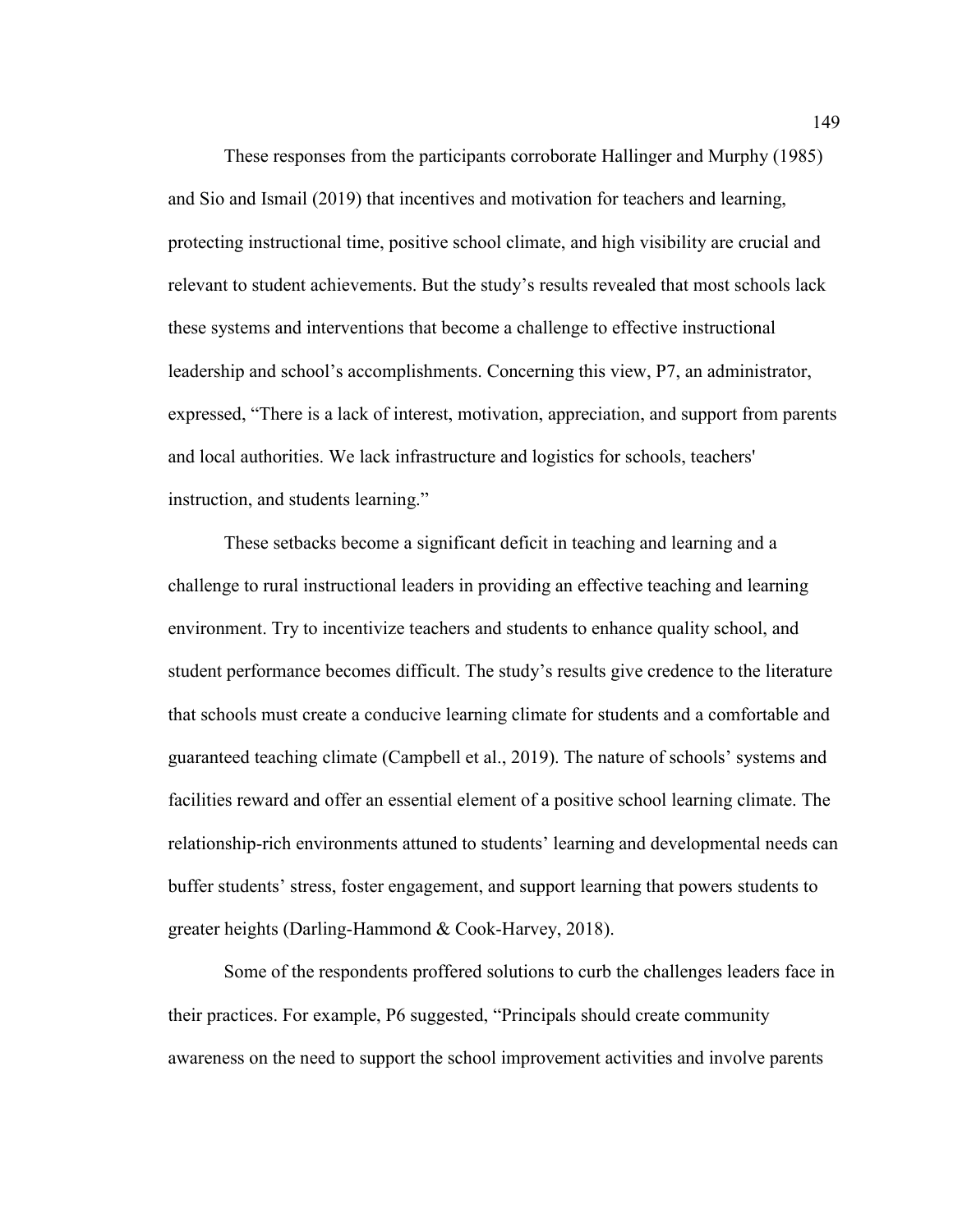in planning and implementing education policies in rural communities." On his part, P8 proposed, "Government and community authorities must tackle the issue of the illegal gold mining activities in the rural communities that distract student's attention and disrupts school programs." Also, P4 submitted, "There should be a dialogue among relevant stakeholders to ensure that schools receive and acquire the needed materials for effective teaching and learning." But for P10, "The government and NGOs must have policies and interventions to empower parents who live below the poverty lines to support their children's education." Some other suggestions were changes in the mentality of parents and the local communities through dialogue and town hall meetings to assist the government in any way possible to provide for the education of all children within the school-going age.

### **Research Question 2**

 What skills and abilities will administrators, supervisors, and teachers need to implement instructional practices that improve student achievement in the rural public K-12 schools in Ghana?

The second research question concerned the skills and abilities administrators, supervisors, and teachers need to implement instructional practices that improve student achievement in the rural public K-12 schools in Ghana. This research question also focuses on the roles and abilities of circuit supervisors and administrators in ensuring responsive supervision and evaluation to create a conducive school climate to promote quality instructional activities that support increase student achievements. Based on the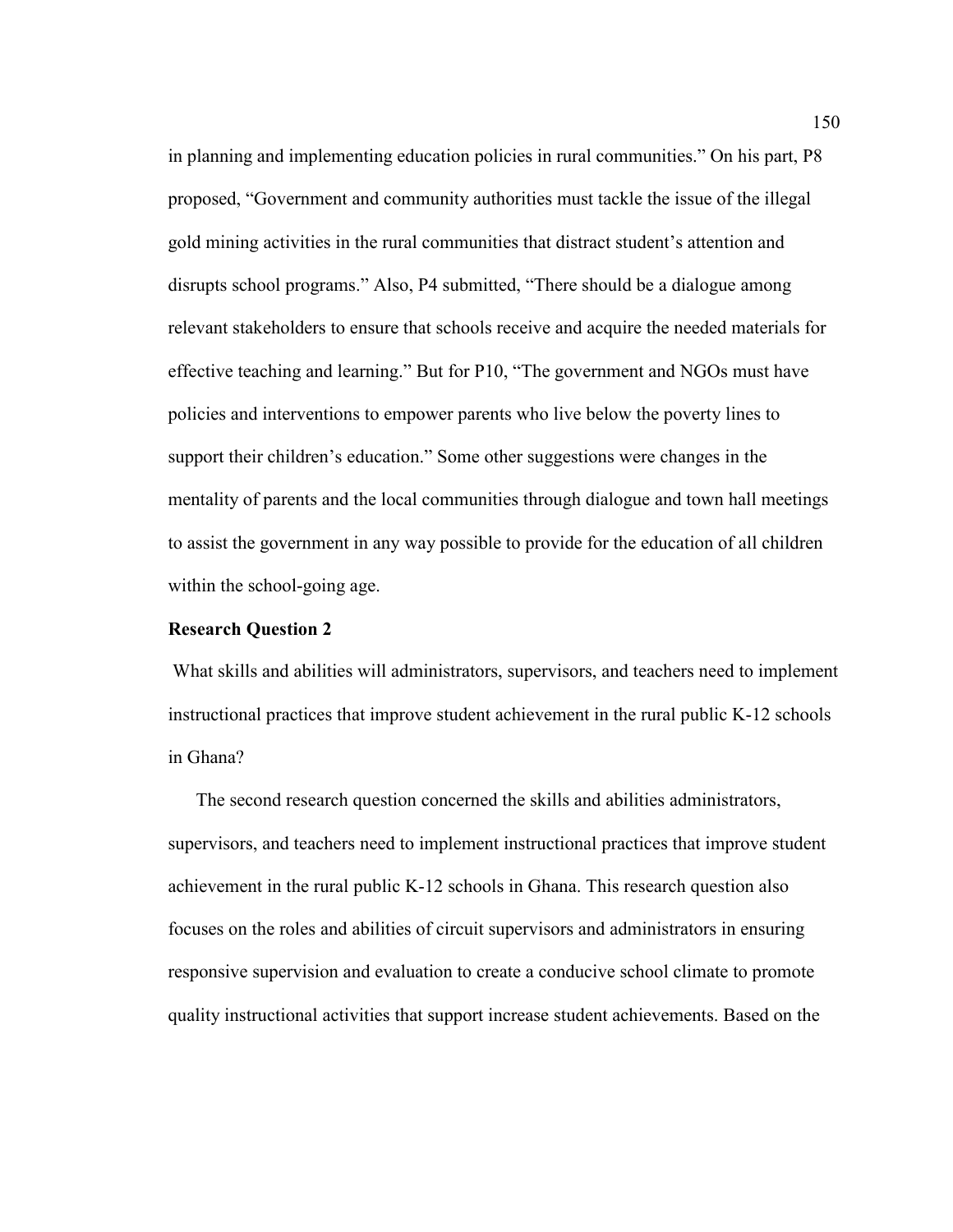responses of the participants to the second research question, the following themes emerged:

- 1. The role of educators in student achievements.
- 2. Evaluating instructional leadership practices.

## *Theme 5. The Role of Educators in Student Achievements*

The teaching profession can be exciting and extremely challenging. Educators become role models, caregivers, mentors, and advisers. Teachers can have a tremendous impact on student's lives, either negatively or positively (Garcia-Molsosa et al., 2021). To this, an urban teacher, P9, explained, "Teachers impart knowledge to transform the lives of students to empower them to effect positive social change." Another urban teacher, P6, shared, "Teachers endeavor to support students' learning styles, bearing in mind students' stages of development, learning levels, and absorption capacity." Therefore, teachers need to be highly adaptable and flexible with their lesson plans (Ariffin et al., 2018).

The school leader is accountable to students, teachers, parents, and the community. Teachers in the classroom need someone who is a leader, helpful, inspiring, and informed in educational issues to assist them in meeting the instructional expectations of students, parents, and schools. To fulfill their roles as principals, P10 suggested that "Principals must have diverse leadership styles and qualities to provide direction and assistance teachers and the school as a whole." Therefore, teacher leadership, a concept known as instructional leadership, which provides a clear vision and objectives for instructors and students, coaching, and mentoring for teachers (Abonyi &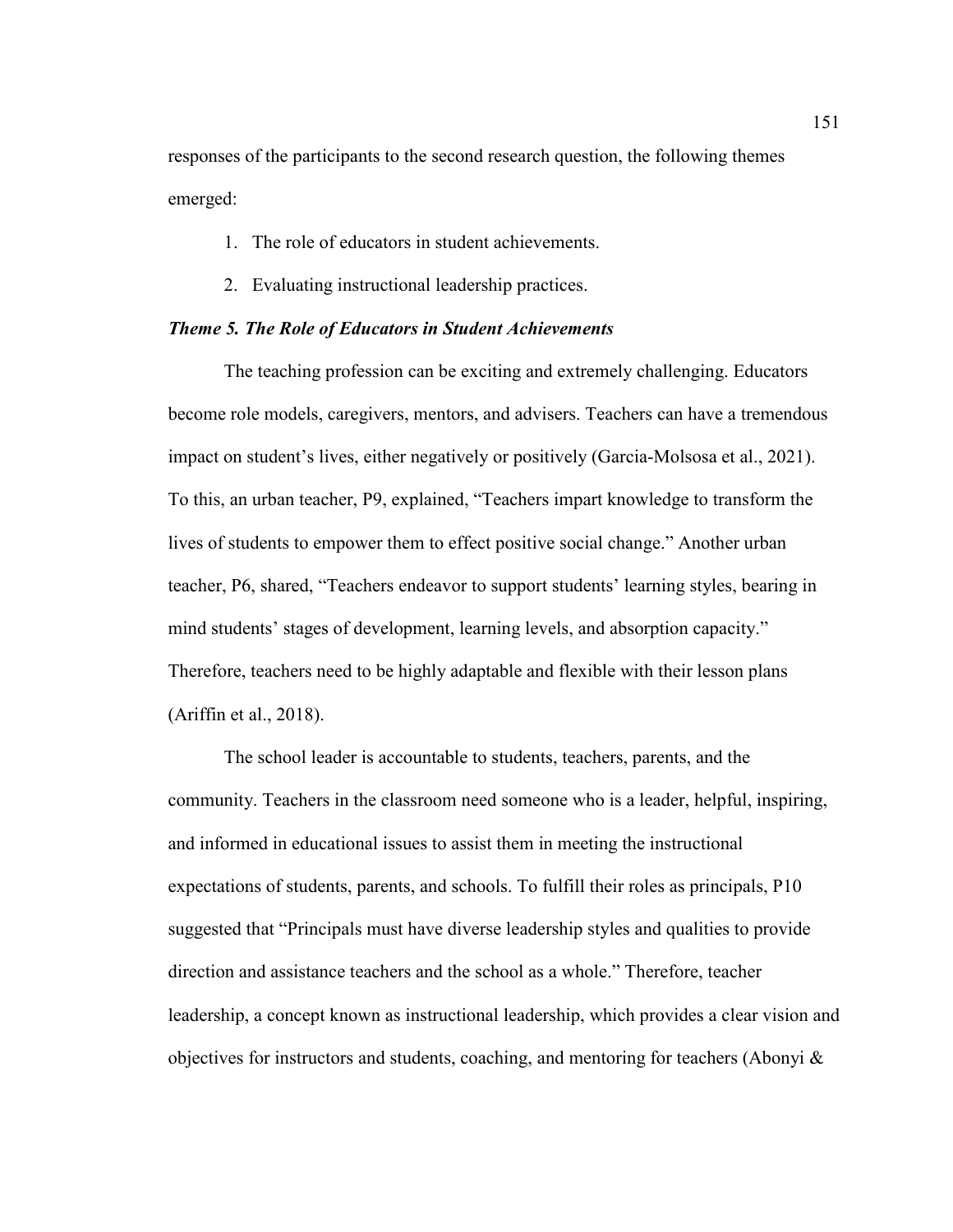Sofo, 2019), is critical. Schools become instructionally effective when for Hallinger (2018), instructional leaders share their clear vision and goals with the staff and how to develop these goals and translate them into instructional objectives.

The instructional leadership model aims to promote student learning, and to achieve this goal; principals must have a clear vision for their school and communicate this vision to their staff (Hallinger & Murphy, 1985; Saeed et al., 2018). On this theme, P11 inferred, "Educators provide front-line services in schools, working around the clock to support the students." Another participant, P12 advanced, "Principals as instructional leaders, we provide support for teachers' instructional practice through observations and feedbacks."

Also, P2 explained, "As an instructional leader, I facilitate workshops, professional development programs, resource management, and conducive school climate for effective teaching and learning." But the study's data affirmed that regular and informal professional development training opportunities are necessary and critical for teacher effectiveness. The study revealed that most principals of high-performing schools encourage teachers to attend professional development sessions beyond the ones mandated by the state. P5 mentioned, "Some of us are taking advantage of the online learning programs to update ourselves to better our instructional efficacy."

Teachers endeavor to support students' learning styles, bearing in mind students' stages of development, learning levels, and absorption capacity. Therefore, teachers need to be highly adaptable and flexible with their lesson plans (Ariffin et al., 2018). In considering the role of educators in student achievements, a principal in the rural setting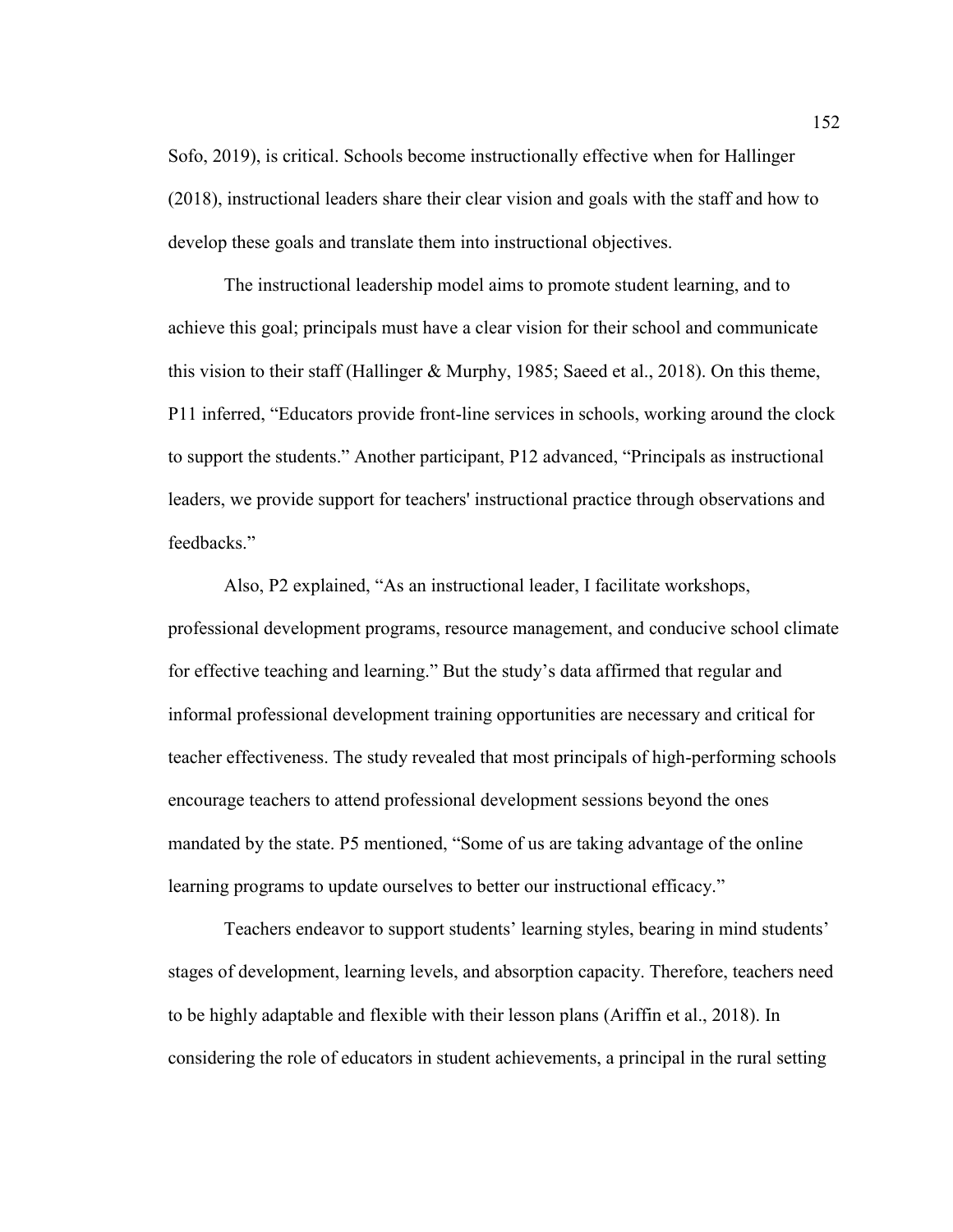opined, "My role is that I am the school leader, I manage the school resources, teach, supervise teachers and students, and collaborate with the parents and the district office to take care of the school." A Circuit supervisor, P4, indicated, "I monitor, supervise, and evaluate schools, educators, and students to ensure that all GES protocols are observed to promote quality education in the circuit."

Assessment is another vital role that educators perform that emerged from the study's data supporting increased student achievements. The impact of the assessment at each level depends on the type of information considered, the criteria effectiveness, and the action that follows that evaluation (Michie et al., 2018). Policymakers and educators apply assessment in many ways in education. Special attention is now given to assessment to help in teaching and learning, called assessment for learning (AfL) or formative assessment. In that instance, the focus is on assessment of learning, or summative assessment, which summarizes pupils' knowledge or what they can do at certain times to report achievement and progress (Ching & Lund, 2018).

Practitioners and experts in education use assessment in many ways. Educators and education policymakers have given a good deal of attention to assessment and its use in helping in teaching and learning, which experts describe as assessment for learning (AfL) or formative assessment. When talking about assessment *for* learning (AfL) or formative assessment, the center of attention turns to an assessment *of* learning, or summative assessment, which teachers or educators utilize to summarize what pupils know or can accomplish at certain times in their study to report achievement and progress (Ching & Lund, 2018). P6 observed, "It is my duty to assess students in the term and at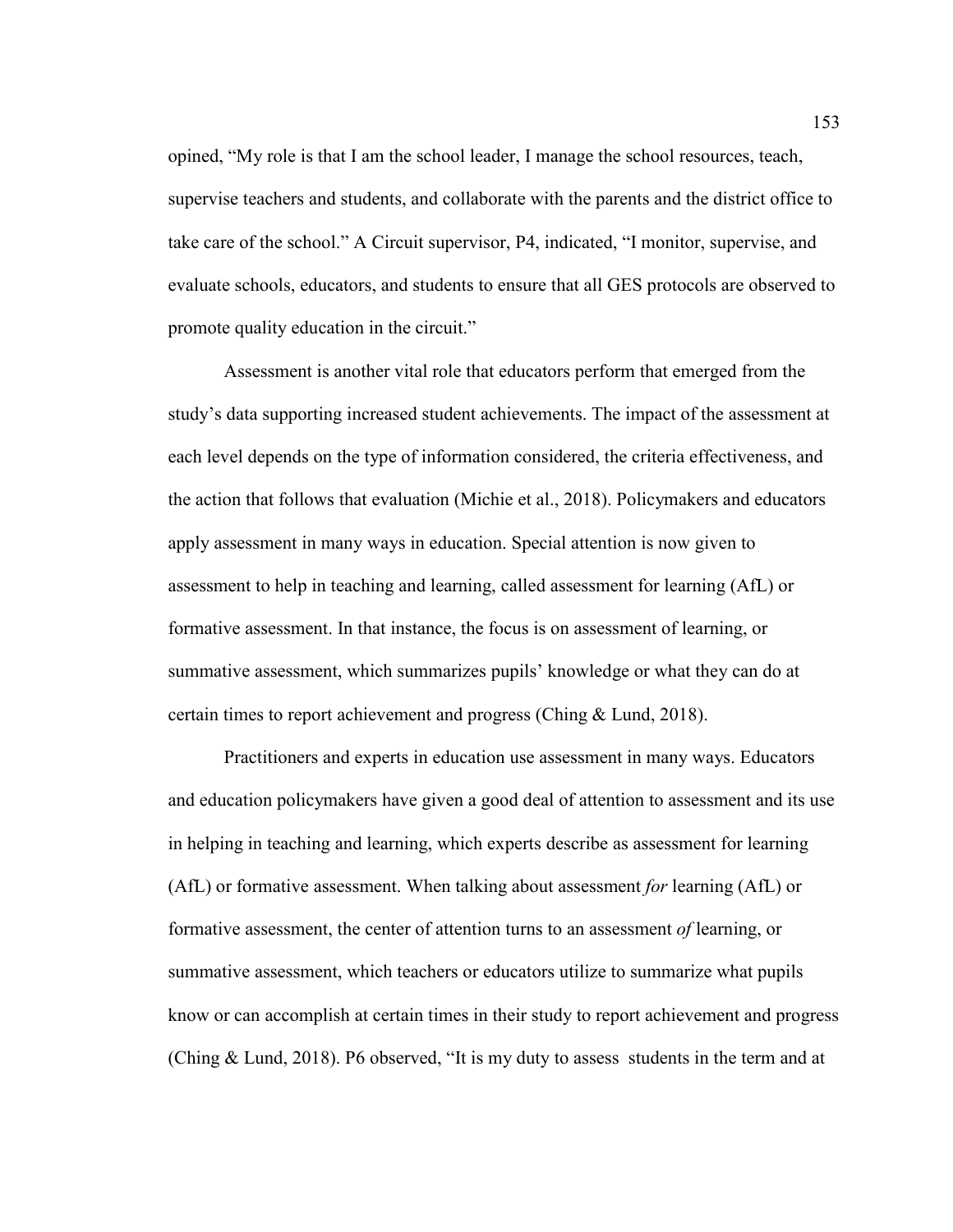the end of each term through the end of term examinations to evaluate students' understanding and progress." Also, the study's data affirmed that administrators and supervisors are involved in teaching and assessment processes in the schools. For instance, P10 noted, "Administrators and supervisors are involved in the teaching and assessment when we evaluate school achievement data and conduct district aptitude tests for all schools in the district."

### *Theme 6. Evaluating Instructional Leadership Practices*

The goal of evaluating principals' instructional leadership practices in this context is transformational, as the principals engage teachers and other stakeholders on quality school and instructional strategies to achieve school and student success. The study's results indicated that the school's curriculum, instructional leaders, and supervisors must commit to accountability and transparency for student performance and quality school results. This principal responsibility requires the ability to observe classroom activities of teachers and students regularly, ensure that teachers fully comprehend and successfully implement various required district and national evaluation and assessment measures (Escobar, 2019; Neumerski et al., 2018).

 Besides, principals must provide the school staff, parents, and the community the training needed to understand the school curriculum and for the teachers to successfully implement it as stipulated by the school improvement plan document (DiPaola  $\&$ Wagner, 2018; Escobar, 2019). On this theme, an administrator from the rural school district shared his perspective that "Evaluating instructional leadership practices allows us [administrators] and our teachers to identify the effectiveness or otherwise of our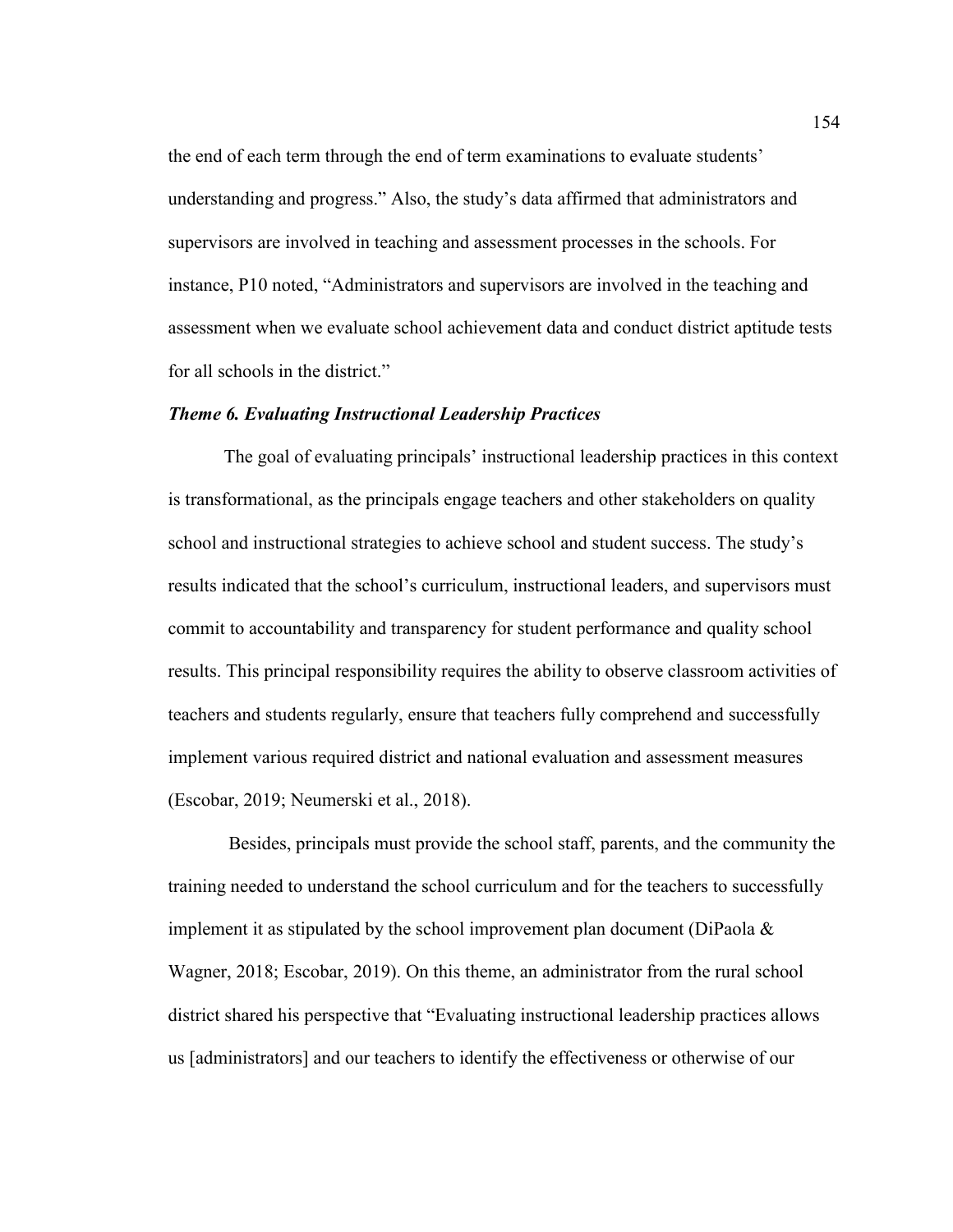leadership practices and approach to our responsibilities, and make changes when necessary."

Similarly, an administrator from the urban district agreed with those in the rural districts but delved deeper into this issue. They indicated that when supervisors evaluate principal's instructional practices, aside from being the supervisors' traditional duties, it also serves as a professional development strategy for principals to effectively improve their quality as school administrators to manage their schools for higher achievement. P10 expressed, "When supervisors evaluate our work, it helps us to learn from the knowledge and experiences of experts in the field to better our practices and become effective."

Still on this theme, P4 added that "Evaluating instructional leadership practices brings out the appropriate professional development and training for teachers to update them on new instructional methods." Again, another respondent, P12, indicated, "Evaluating instructional leadership practices helps me focus and stay on track regarding education policies and deliver on the curriculum and assessment strategies." These responses of the study's respondents affirm one of the conceptual framework's tasks of instructional leaders, Supervising and evaluation of instructions (Hallinger & Murphy, 1985) and the literature concerning the effectiveness of evaluating instructional leaders' practices (Abonyi & Sofo, 2019; DiPaola & Wagner, 2018).

Although the literature has demonstrated the effectiveness of transformational leadership in relation to trust, satisfaction, commitment, and performance in educational institutions (Fuller et al., 1996; Kouni et al., 2018), it seldom addressed the possible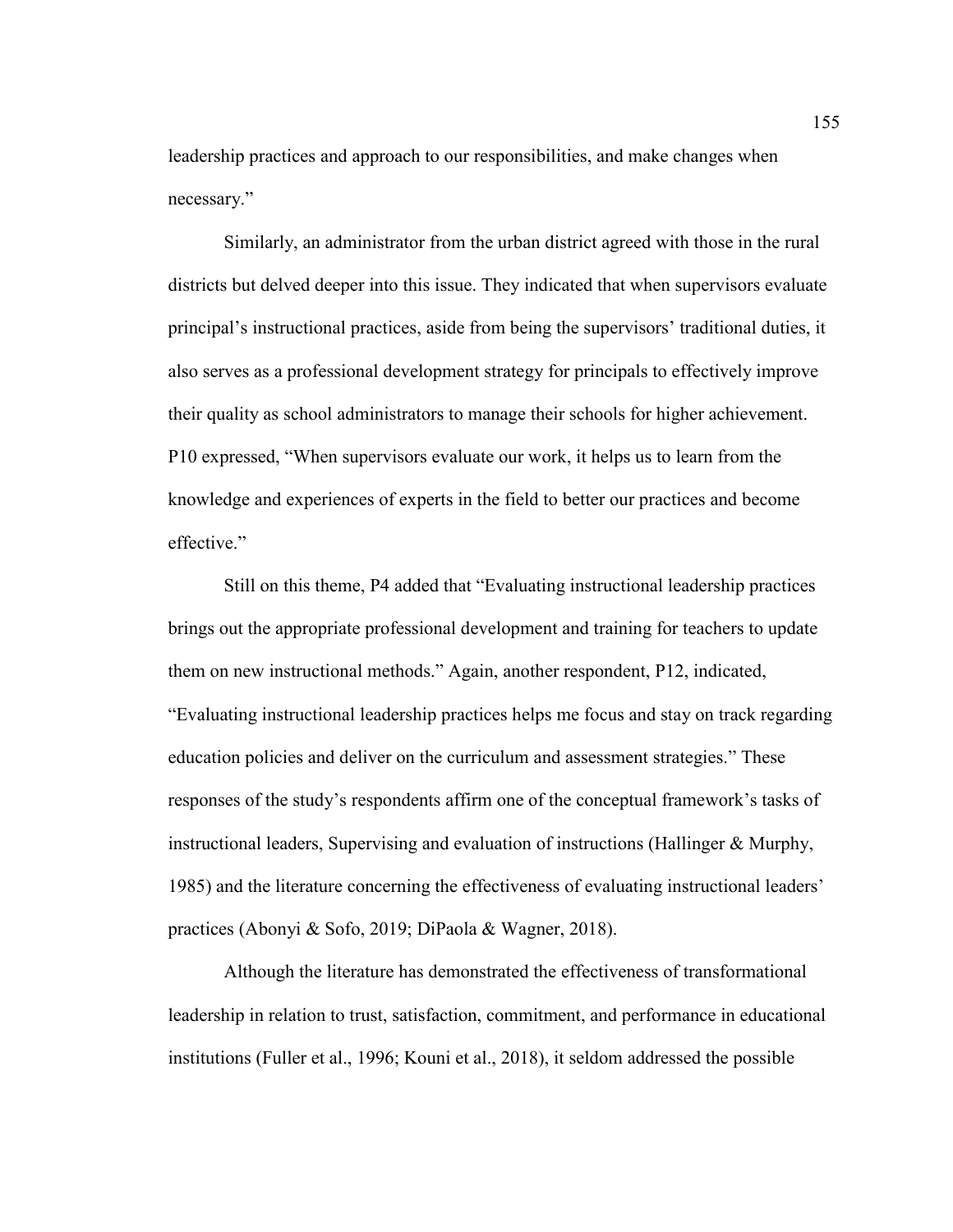processes underlying those relations. Therefore, the study's results indicate some probable reasons for this effectiveness: promoting self-motivation, high performance, educators' well-being, reducing burnout, and enhancing self-actualization. On the other hand, the study's results indicated that leadership that focuses on the organization's evaluation, assessment, and performance serve as motivation in teachers with higher turnovers in performance.

#### **Summary**

In Chapter 4 of this study, I considered and dealt with the pilot study to the main project, research setting, demographics, data collection, data analysis, evidence of trustworthiness, and data results, followed by the summary of the study. A qualitative approach with an exploratory case study design and a thematic analysis was used to study instructional leadership practices that support increased student achievement in rural K-12 public schools in Ghana. The thematic analysis of the data provided answers to the study's research questions: RQ1. What instructional leadership practices do administrators implement to support public K-12 schools in Ghana to enhance student achievement? RQ2. What skills and abilities will administrators, supervisors, and teachers need to implement instructional practices that can improve student achievement in rural public K-12 schools in Ghana?

Several themes emerged from the data collected on instructional leadership practices that support student achievement in public K-12 schools in Ghana. These themes were: the role of educators in student achievements, effective leadership and instructional leadership practices, planning and implementing school improvement plans,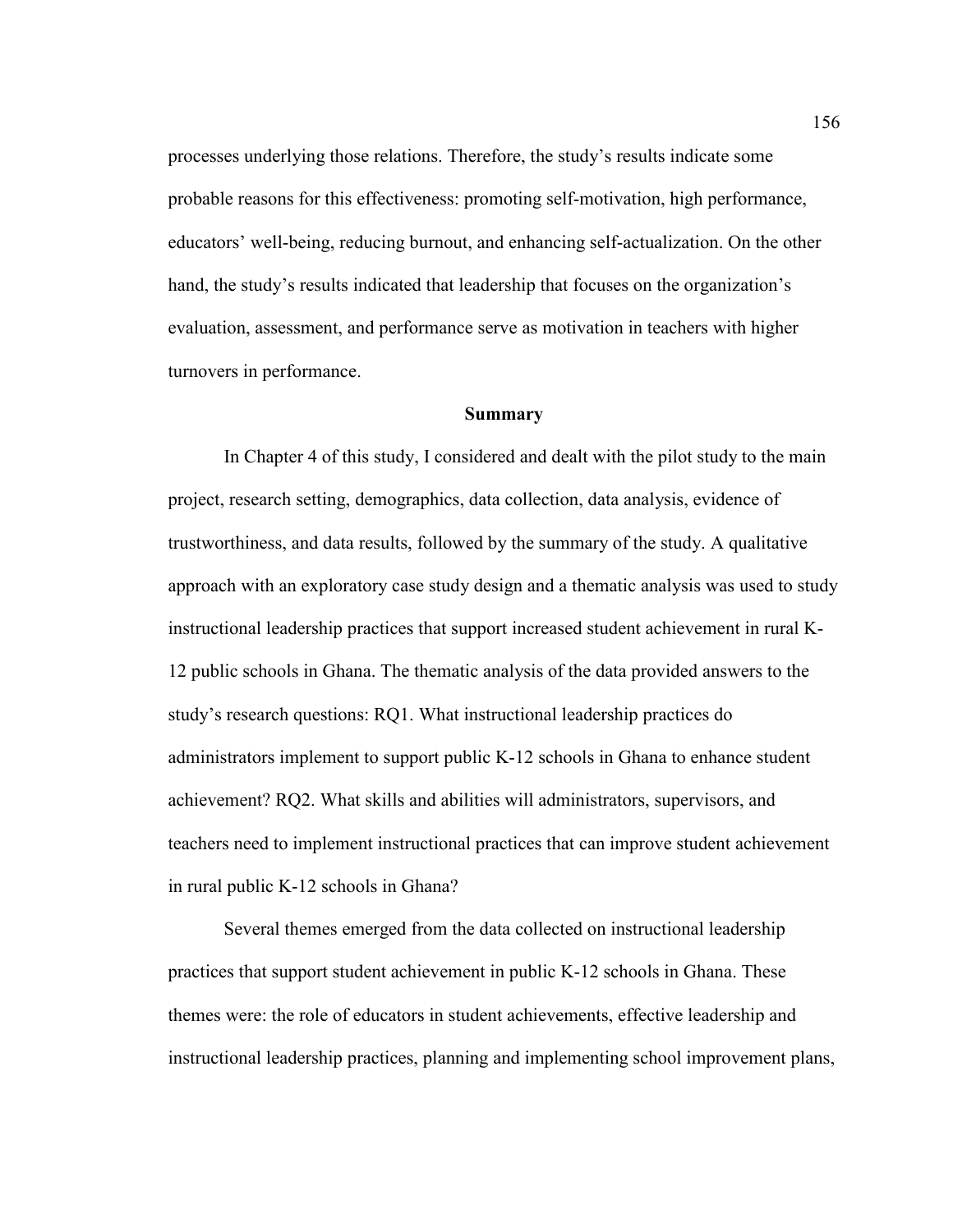effective application of instructional leadership practices, and empowerment. Challenges to effective instructional leadership practices, skills and abilities needed for effective implementation of instructional practices, and evaluating instructional leadership practices were also other themes that emerged from the study.

The findings supported Sebastian et al. (2019) consideration of instructional leadership being crucial to school effectiveness when leaders emphasize organizational management for instructional improvement more than the day-to-day teaching and learning. The findings also supported Ismail et al. (2018), Shaked and Benoliel (2019), and du Plessis (2019), and Liu and Hallinger (2018), affirming the impact of instructional leadership practices that influence teachers' instructional strategies. Also, it proved the impact of instructional leadership practices on teachers' knowledge and the task of instructional leaders promoting teachers' classroom instruction to improve teachers' efficiency and students' learning.

Moreover, the findings revealed that administrators in the rural school districts were knowledgeable of Hallinger and Murphy's (1985) instructional management model and its significance to effective instructions. However, the findings disclosed that most rural school administrators did not implement all the dimensions and the various functions proposed by the model for school's effectiveness and success. The study's results affirmed improved student performance and a schoolwide improvement when school leadership implemented effective instructional leadership practices and other school improvement systems and programs.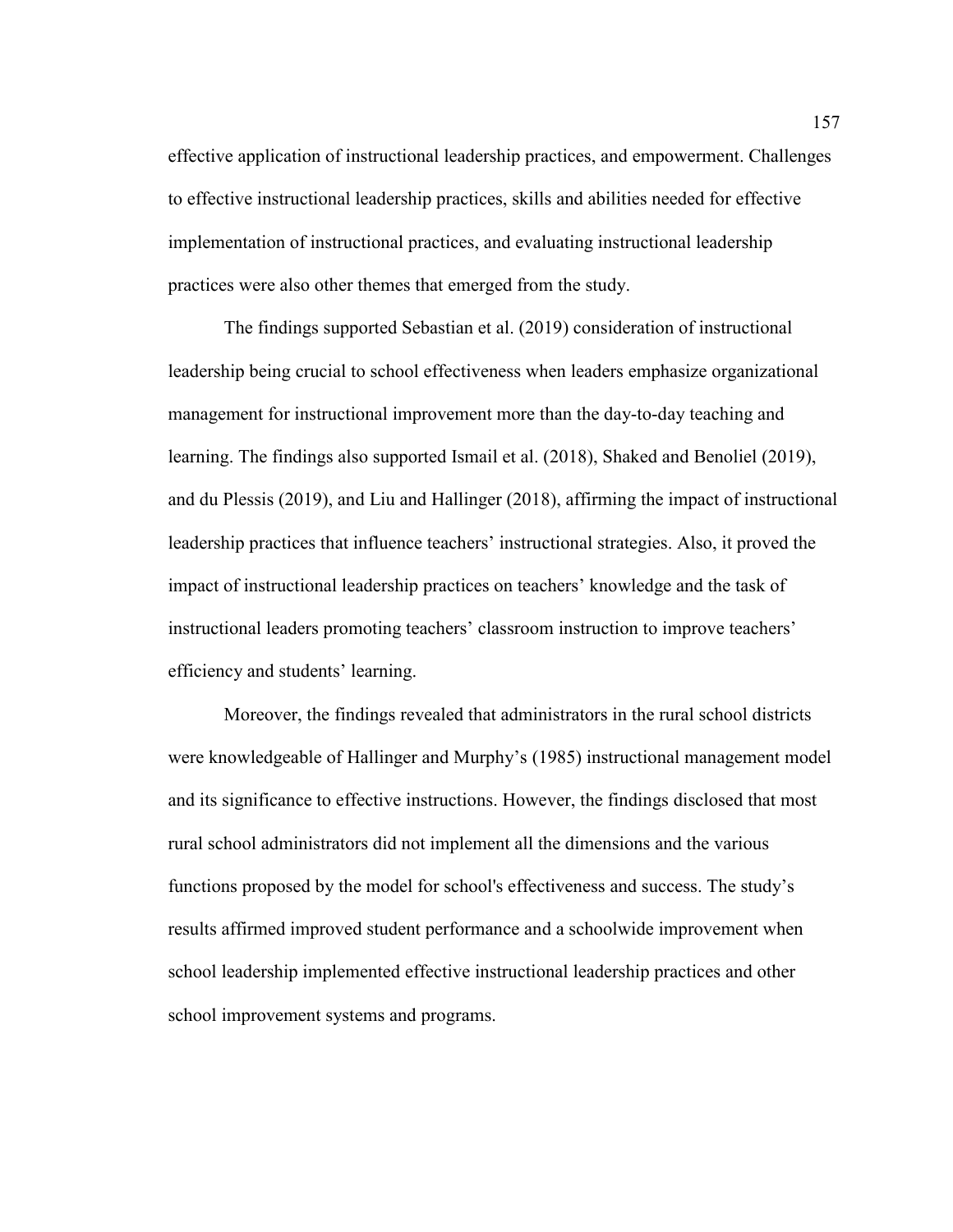For instance, most urban school participants expressed that their school's performance improved due to their principals' ability to articulate a clear vision for the school's improvement and communicate the same and the implementation plan of the vision to the staff and the school management council. Other instructional leadership practices participants expressed that support quality performance were coordinating curriculum, supervising, and evaluating classroom instruction. The urban school participants also mentioned effective practices such as monitoring student progress, providing incentives for teachers, and incentives for learning. They again included protecting instructional time and providing professional development programs as other effective instructional leadership practices their principals implemented to promote high student achievements, as revealed in this chapter.

The findings also revealed that most principals of the rural schools did not implement most of the effective instructional leadership practices that may impact teaching instructions to influence quality school and student performance. The study revealed some challenges that may partly account for rural school principals' inability to implement the effective instructional leadership practices that can enhance quality instructional activities to support high student achievements in the rural K-12 school in Ghana. Chapter 5 of the study included the interpretation of the findings, the limitations of the study, the study's recommendations, the implications, and the conclusion.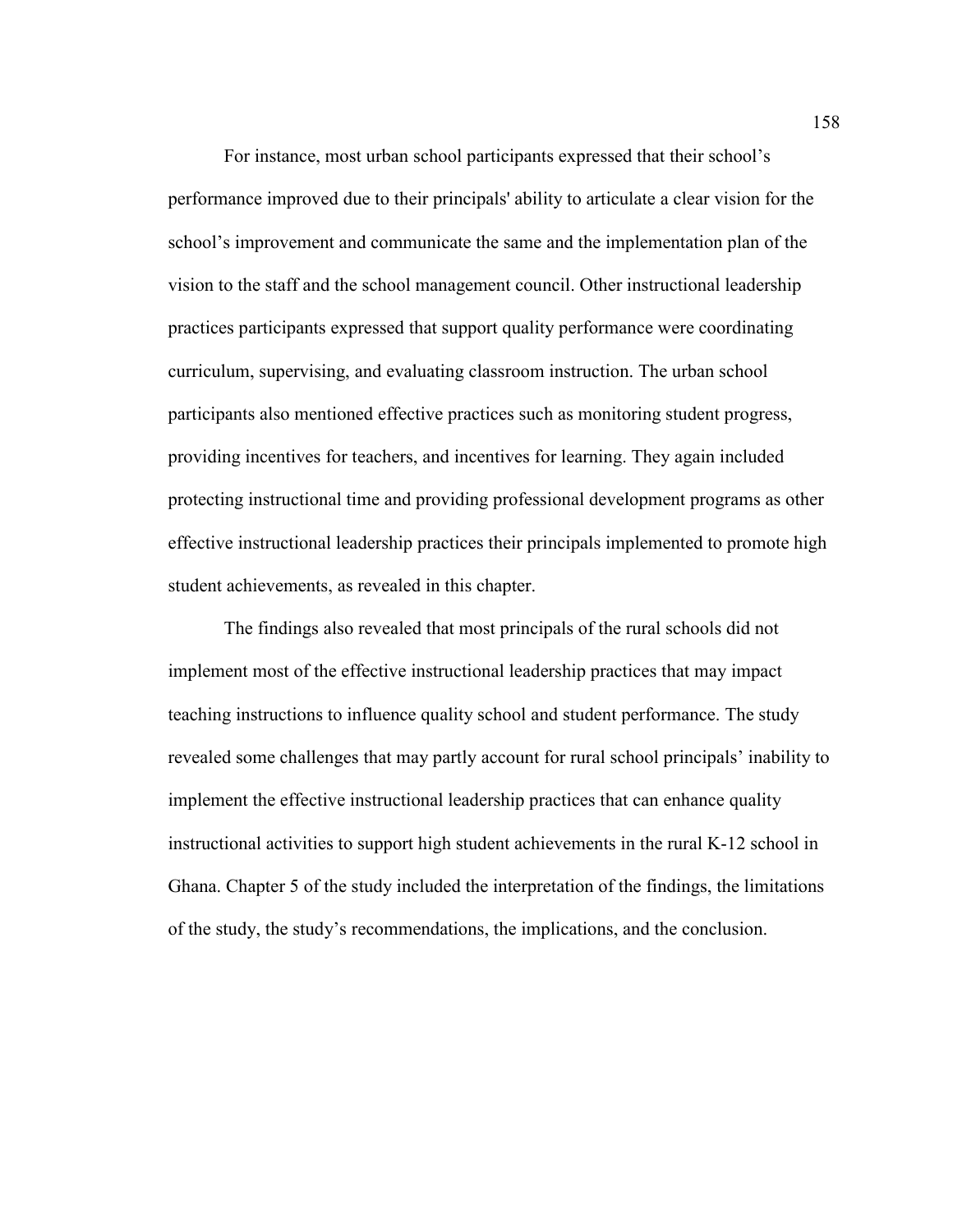Chapter 5: Discussion, Conclusions, and Recommendations

## **Introduction**

In this qualitative exploratory case study, I sought to explore principals' instructional leadership practices that can support student achievement in Ghana's rural K-12 public schools. Chapter 5 of the study includes a discussion of the interpretation of the findings presented in Chapter 4, recommendations, implications, limitations to the study, and conclusions of the study. Underscoring the primary significance of education to society, the United Nations SDGs acknowledged education to be a critical element of national development and global transformation, advocating equitable and quality education for all children (Westheimer, 2020). In schools, leaders have effective tools to ensure quality education, affecting student results and improving learning.

In this study, there was a focus on instructional leadership practices relative to the poor academic achievement in rural K-12 schools in Ghana gained through interviews. I attempted to understand the persistent low academic performance of the K-12 public schools in rural districts compared to urban school districts in Ghana. This issue has been a concern for many education stakeholders as there continues to be persistent low performance among the K-12 rural schools (Abreh, 2017; Butakor & Dziwornu, 2018). The study will contribute to the literature about instructional leadership practices that can support increased student achievement in the rural districts in Ghana (Butakor  $\&$ Dziwornu, 2018; Danquah, 2017; Sofo & Abonyi, 2018).

The goal of this study was to explore the instructional leadership practices that administrators can apply in Ghana's rural K-12 public school districts that can support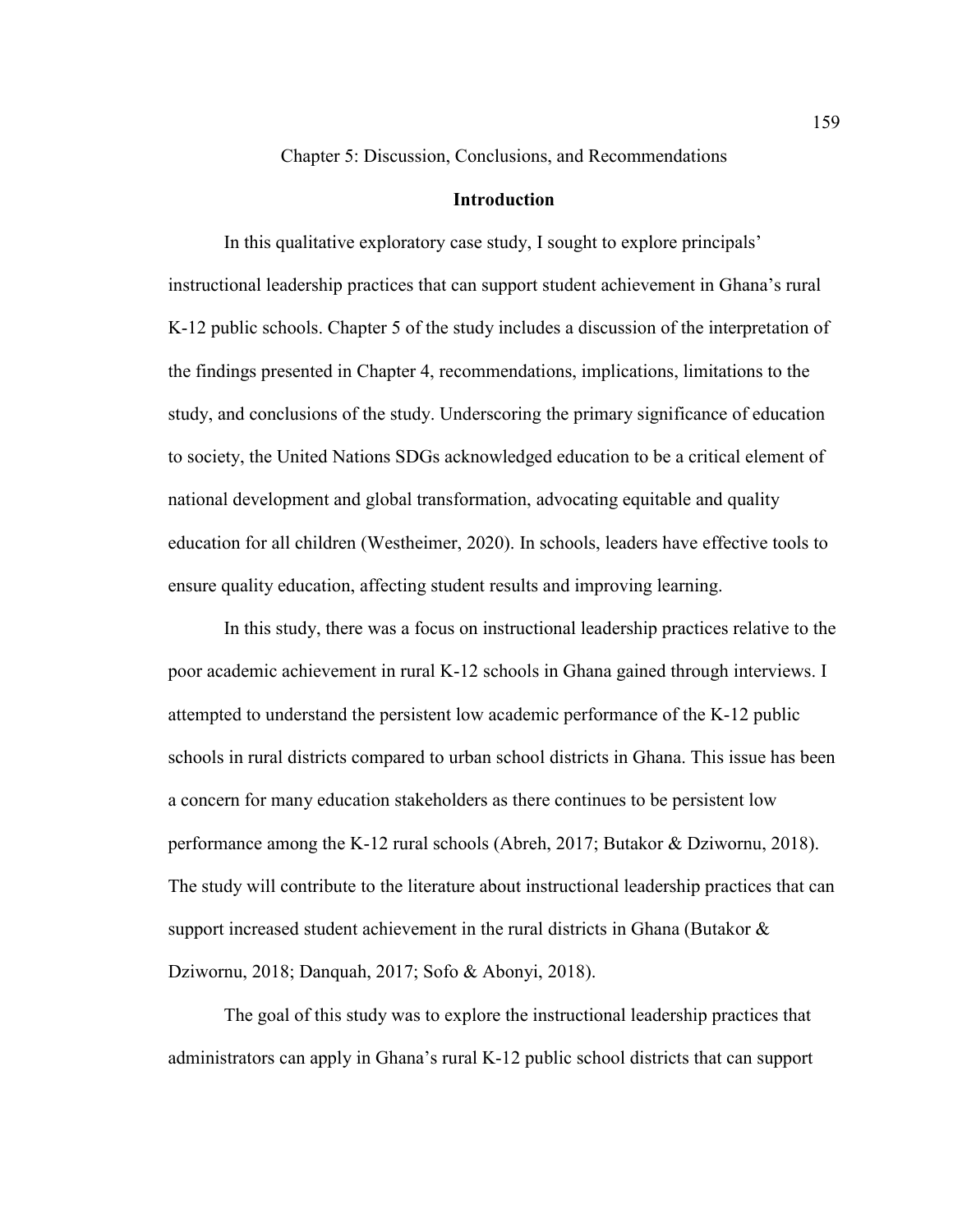student achievement. This in turn will contribute to changing the story of the persistent low academic performance. There was a need to understand the effectiveness of instructional leadership in urban and rural settings, to ascertain the effective for Ghana's rural schools. The study's inclusion of perspectives and data from the global context made the study's findings relevant not only in the Ghanaian schools but also in other school districts around the globe.

The case study methodology was applied to answer the guiding research questions: What instructional leadership practices do administrators implement to support public K-12 schools in Ghana to enhance student achievement?; and What skills and abilities will administrators, supervisors, and teachers need to implement? The qualitative character of this case study enabled a thorough grasp of the participants' views and experiences about the research topic (Creswell, 2013). The 12 participants shared depth of knowledge and experiences as data information in their responses. The participants were from various backgrounds, ages, administrative experience, and educational experiences. These participants responded to how principals exercise leadership and implement effective leadership practices relative to student success in rural and urban K-12 schools. The interview data were analyzed to identify themes that synthesized the interpretation of findings. The study's findings revealed six thematic areas that offered deep insight into the instructional leadership in Ghana's K-12 rural and urban schools.

The findings revealed that principals of K-12 rural schools in Ghana were knowledgeable of the dimensions and the various functions of Hallinger and Murphy's (1985) instructional management model and its significance to effective instruction but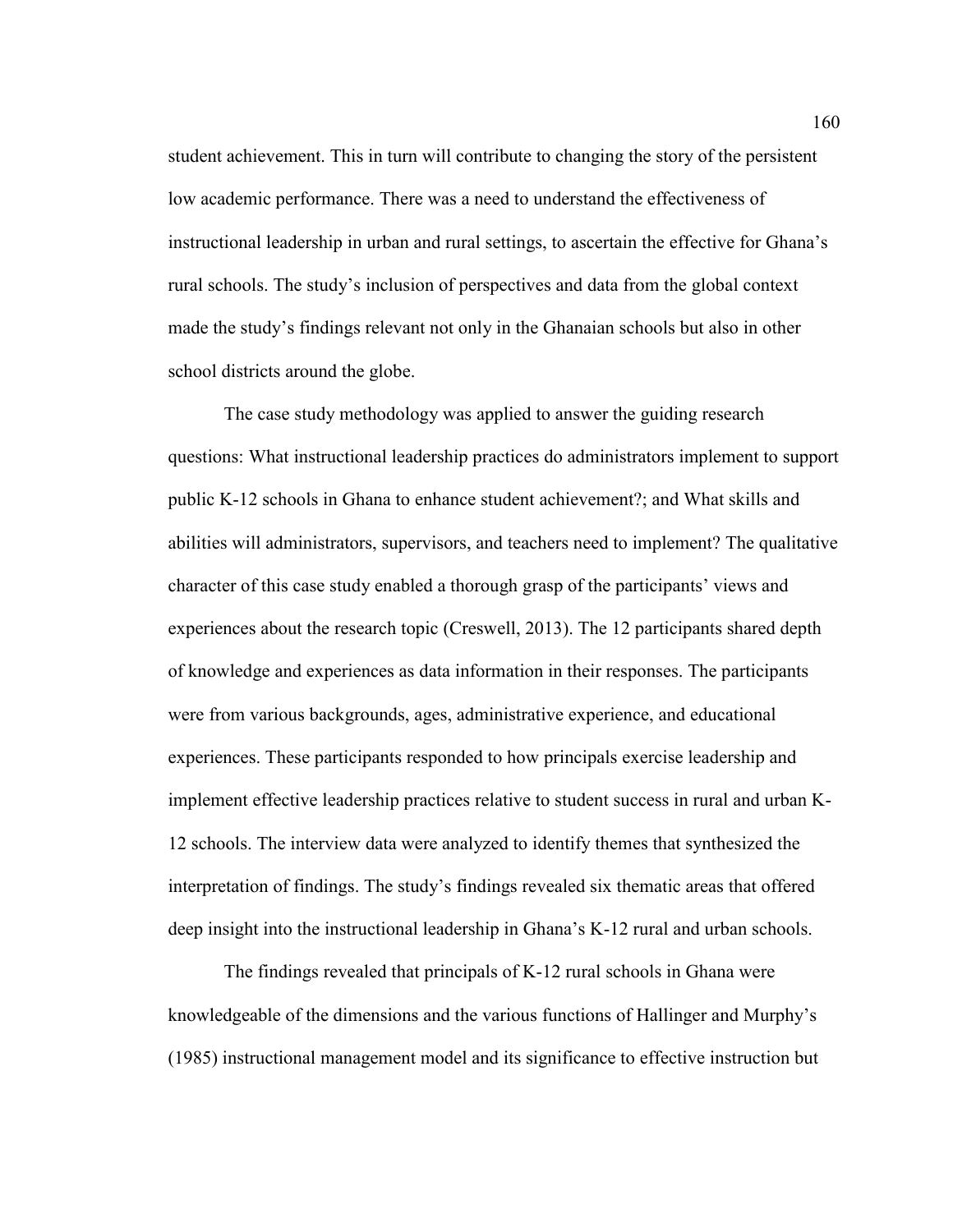did not implement all the dimensions and the various functions as proposed by the model for school's effectiveness and success. Also, the study revealed that most urban schools' performance improved due to their principals' ability to articulate a clear vision for the school's improvement and communicate the implementation plan of that vision to the staff and the school management council. Findings again revealed that most principals of the rural schools did not implement many of the effective instructional leadership practices. These practices could impact teaching instructions and influence quality school and student performance. The study highlighted some challenges that may partly account for rural school principals' inability to implement effective instructional leadership practices. These practices could enhance quality instructional activities to support high student achievement in the rural K-12 school in Ghana. With the challenges to effective instructional leadership practices, the application and the implementation may suffer and not be sustainable.

The aim of this chapter is to provide a comprehensive discussion of the study's themes and categories from the responses and the findings and their relationship to current literature and the conceptual framework. There was also the consideration of the limitations and recommendations that were proffered, and finally, the study's implication to literature, policy, and social change was considered.

### **Interpretation of the Findings**

The findings of this study confirmed to a large extent the literature reviewed in Chapter 2. Scholars emphasized that the quality school leadership is integral to quality education rather than the abundance of available resources (Daniëls et al., 2019; Lonyian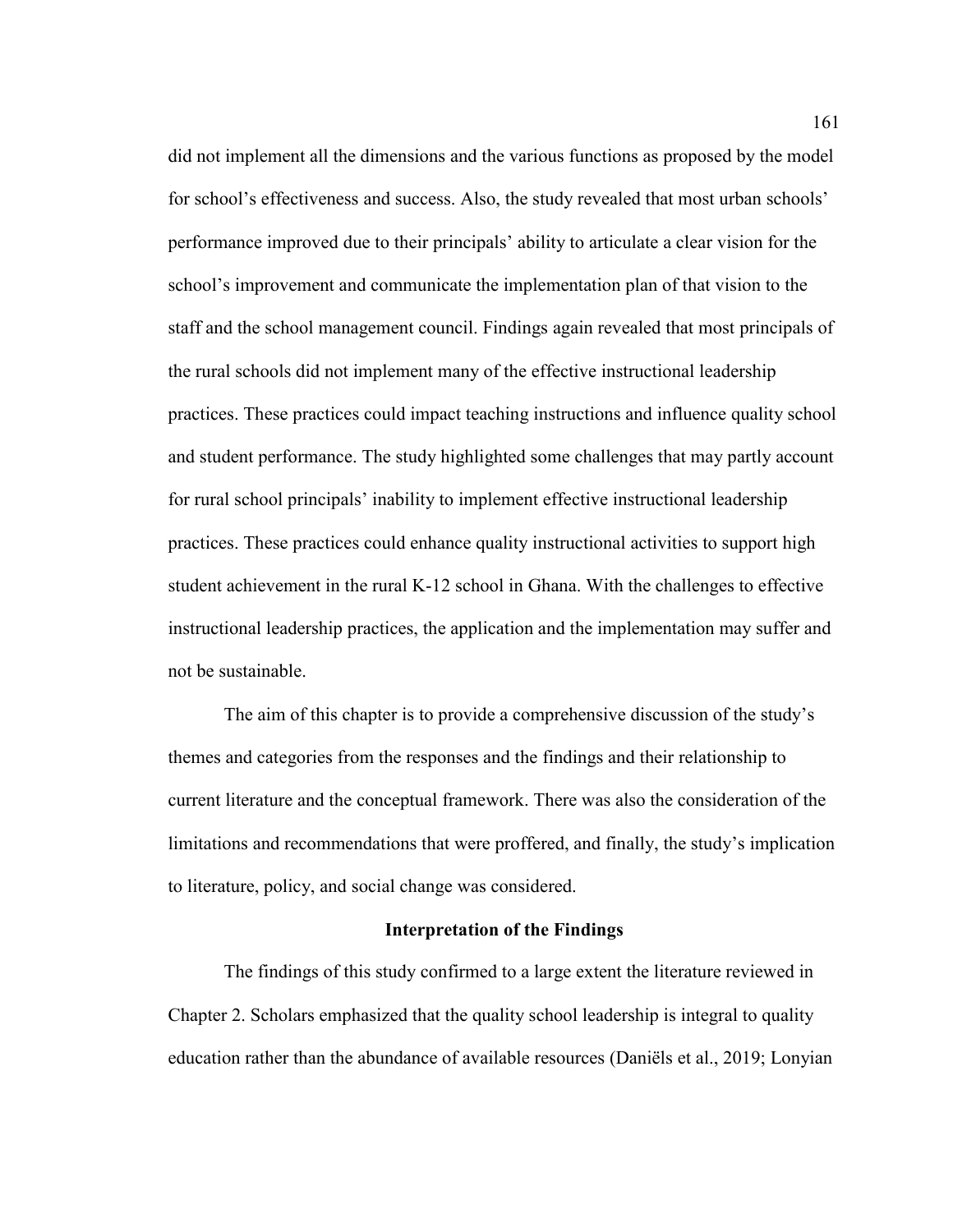& Kuranchie, 2018; Nooruddin & Bhamani, 2019). This study has affirmed that effective instructional leadership is essential to successful schools and quality performance. Hence, many resources must be earmarked and spent on human capital development and material development within the educational sector. This applies to every school and district to train principals and all instructional leaders to become effective instructional leaders to enhance student achievement.

### **Confirming Knowledge in the Discipline**

The study's findings highlighted important insight regarding school leadership in K-12 rural schools in Ghana, namely that there is too much focus on the overall leadership of principals instead of the instructional leadership. Hou et al. (2019) suggested that instructional leaders establish a robust instructional environment, which motivates teachers to improve their teaching quality to impact students' academic achievement. As demonstrated in Chapter 2, the literature review showed that instructional leadership started during the movement of 'effective schools' when learning outcomes were given more importance than leaders' administrative and managerial tasks (Hallinger, 2012).

The review has revealed that there has been more emphasis on and use of instructional leadership in educational research, administrative processes, and practices for the past decades. Education policies have gained momentum, purposely due to the global call for an emphasis on accountability (Hallinger, 2005; Özdemir et al., 2020). Instructional leadership among the various leadership styles has been distinguished and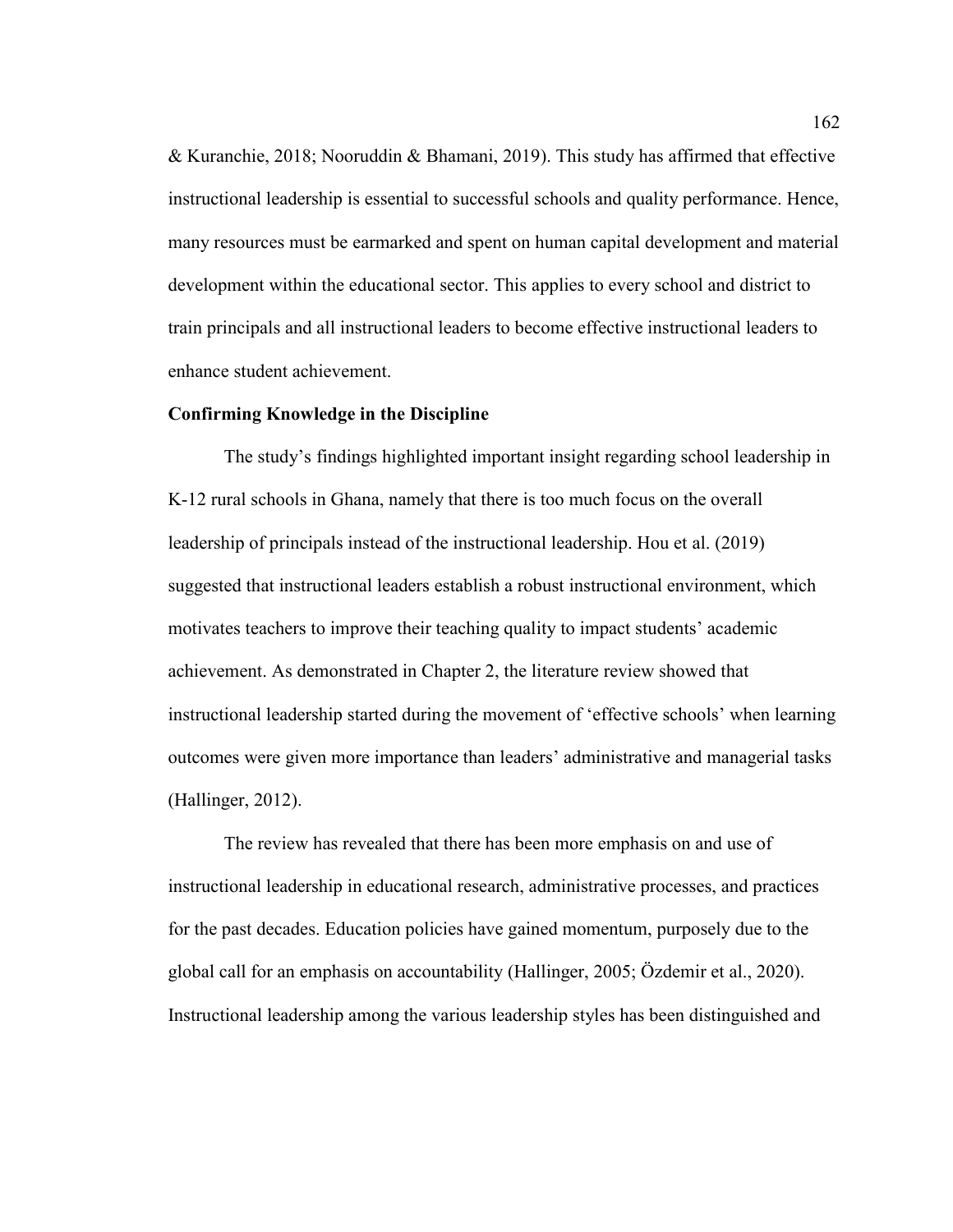emphasized in the educational circles due mainly to its focus on achieving effective instruction and success in the teaching and learning processes.

The study's findings give credence to the literature, including the work of Hallinger and Hosseingholizadeh (2019), Hallinger et al. (2018), and Hallinger (2012) that stated instructional leadership is critical to a successful school and educational transformation due to its emphasis on teachers' classroom practices towards improving school performance and outcomes increasing the school staff's satisfaction and transforming the school into a productive environment. Also, the findings affirmed that instructional leadership emphasizes the efficient application of resources, direction, and support principals give to teachers and students to improve teaching and learning continuously. Given this fact, Hou et al. (2019) added that the instructional leadership approach is significant in education when instructional leaders implement effective policies and programs and achieve the objectives of external accountability. Hence, there is global recognition of school principals' leadership as a distinct element in understanding school effectiveness and success.

Instructional leadership consists of setting vibrant objectives, implementing curriculum, observing and facilitating the teaching process, providing resources, and appreciating teachers consistently to promote student learning and growth. The quality of instruction of teachers is the top priority for the instructional head. Instructional leadership is devoted to the fundamental job of teaching, learning, and knowledge. It regularly involves discussion with staff members to facilitate their tasks and duties, which ultimately results in more effective learning of students (Nader et al., 2019).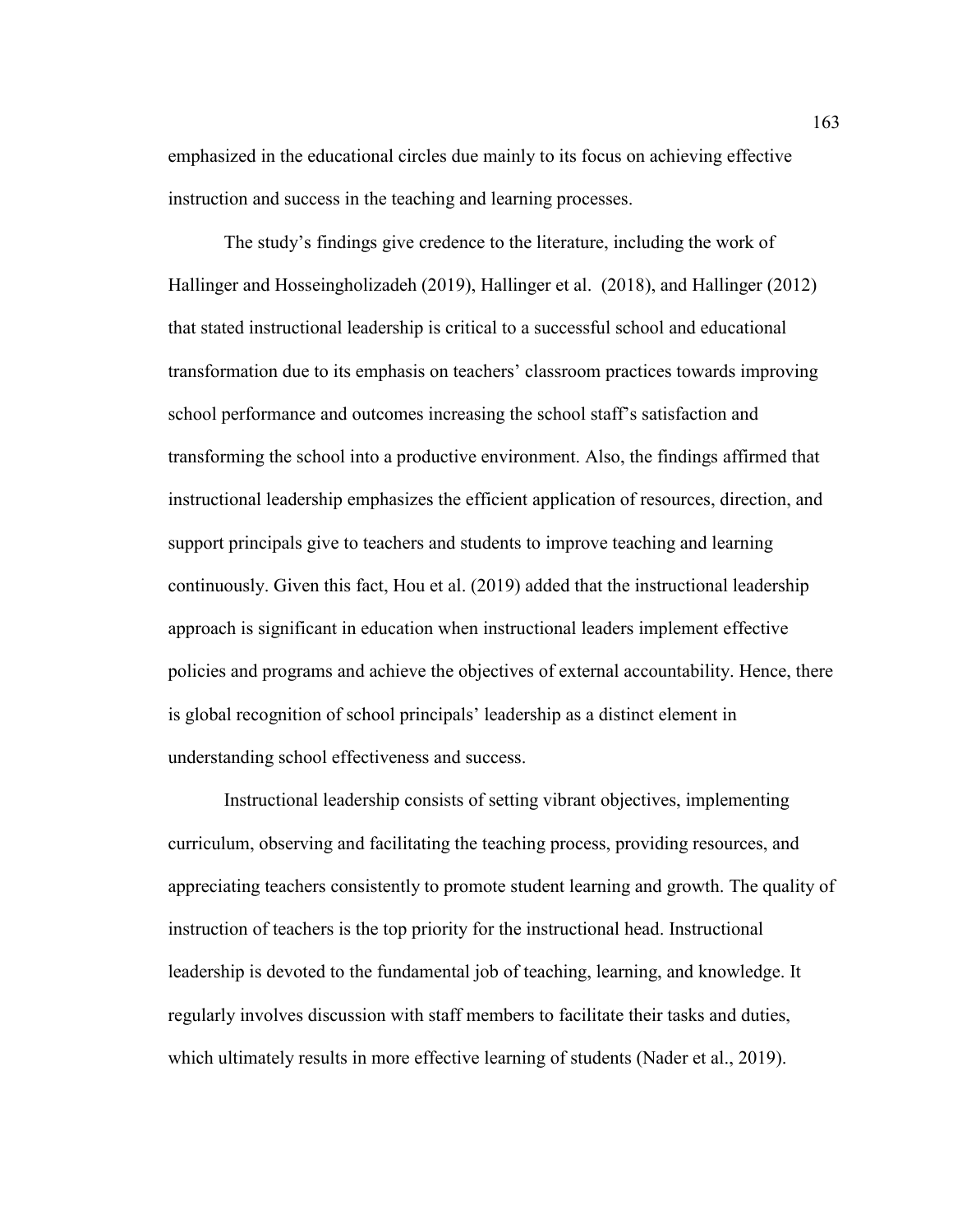The study further revealed that there could be a significant relationship between school leaders, teachers, supervisors, and the local community through effective instructional leadership. It was evident that such a relationship was essential in ensuring an effective school and higher academic achievements. For instance, P 7 remarked:

Successful instructional leaders tend to realize that if you want to surround yourself with excellent people, you have to be able to create relationships; it needs to be a deep connection that leads others to come around and understand your vision.

According to Hallinger (2018), the role of instructional leaders in framing school goals and establishing a clear mission is significant in establishing school effectiveness. With this role, principals determine the areas of emphasis in school where staff must focus attention, energy, and resources to ensure student achievement. As a result, education directors and policymakers must not overlook the significance of instructional leadership in managing educational institutions and the role of instructional leadership in enhancing educational quality.

Principals' instructional leadership is crucial in influencing teachers' conduct to enhance the quality of teaching and learning. The results of this study affirmed that leadership style affords school leaders with the expertise to carry out excellent academic administration that impacts educators' instruction to promote student achievement. It also became evident through the study's findings that school principals' general instructional leadership qualities had a strong connection to quality instruction, which impact student performance. As a result, the level of education that school administrators provide to their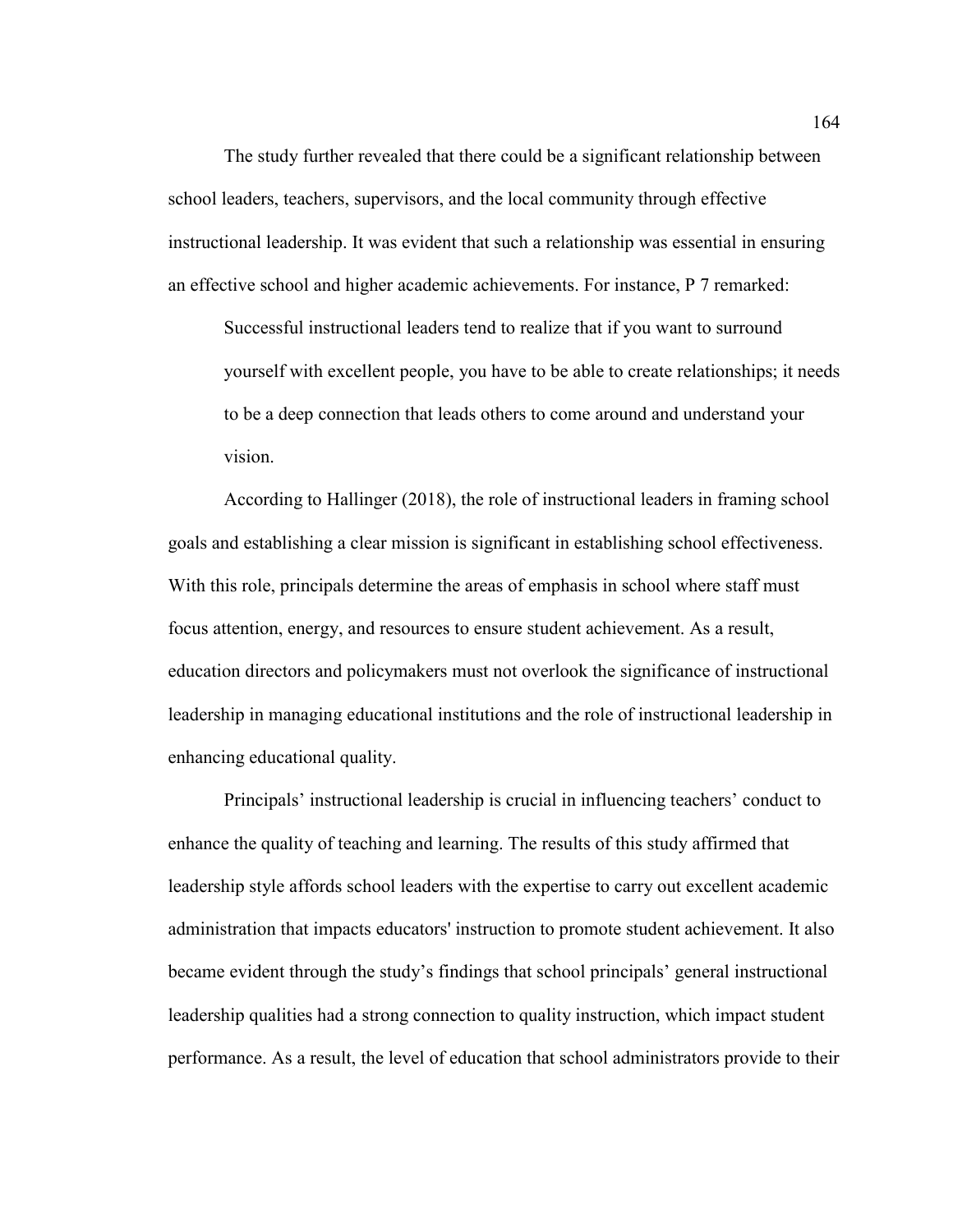students is linked to the quality of teaching. It can also be deduced that if a principal does not consider the essential qualities of an instructional leader as identified in the literature, the performance of the teachers under their supervision will be affected. This will have a significant impact on the students in the classroom. Therefore, when instructional leaders implement effective instructional practices, they may impact teachers' instruction and student performance.

The study revealed that head teachers' instructional leadership practice of establishing school's goals, planning and implementing SIPs, and effectively communicating them to teachers and other stakeholders is necessary for school growth and quality performance. This fact was significantly associated with students' academic performance in the K-12 schools in the rural and urban districts under investigation. This link was stronger in high-performing urban schools than in low-performing rural schools. These results raised concerns at first, given the numerous reforms in 1974, 1987, 1995, 2007, and 2009 that the Ghanaian governments had implemented to close the performance gap between rural and urban public K-12 schools. But the study's literature review revealed that these reforms did little to create sustainable professional leadership development opportunities for school leaders to develop professionally and effectively as instructional leaders (Dampson, 2019).

In selecting headteachers to K-12 schools in Ghana, particularly the basic schools, both Dampson (2019) and Sofo and Abonyi (2018) agreed that it is either by appointment, rising to such positions based on rank, years of service or longest-serving teacher on the staff, and in some instances, based on the age of the teacher. Many times,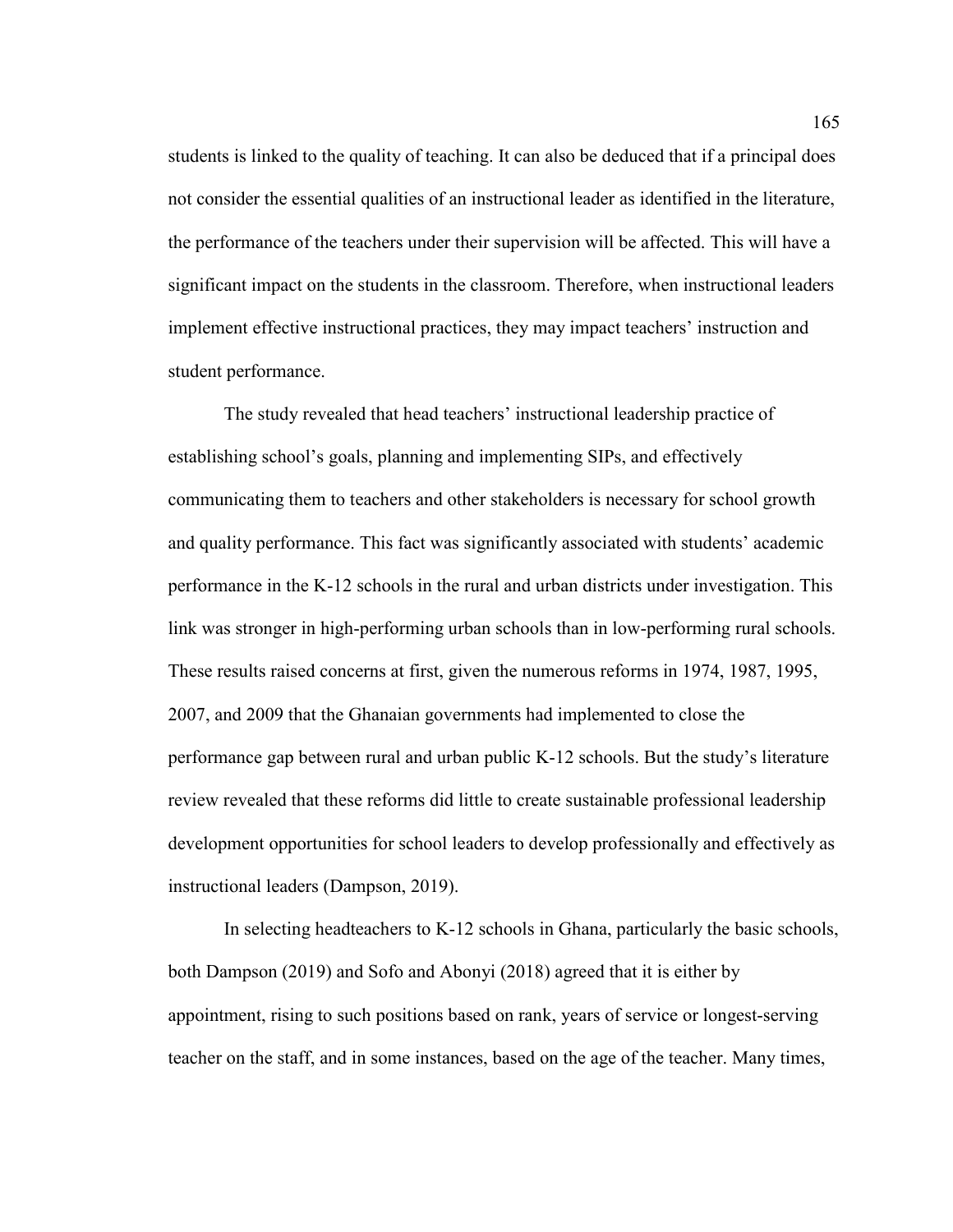these principals are appointed without any form of preparatory training. School leaders are held responsible for the school's success (Aas  $\&$  Paulsen, 2019), and they are required to thoroughly comprehend and follow the school improvement processes. These results may corroborate prior studies on the school reform process if examined further (Escobar, 2019; Hunde & Desalegn, 2019). According to Nader et al. (2019), instructional leadership and transformational leadership influence school effectiveness. Instructional leadership creates attainable goals and objectives through systematic planning, implementing resourcing, and monitoring to achieve the set goals and objectives. These functions are thought to contribute to the development of schools and student learning outcomes.

Principals and supervisors' years of experience and dedication to their particular school impacted their instructional output, leadership style, and the outcome of their teachers' instruction, which was an unexpected result of the study, and supports the purpose of the study. On this subject, P12, a rural school administrator, remarked:

In the situation where most of our teachers and supervisors are young graduates with no or little experience, it affects the effective school administration and teaching strategies to impact students' performance. Yes, because effective supervision and monitoring become a challenge since most of these novice supervisors and teachers do not know what pertains to rural communities and how to help teachers, headteachers, and students deal with rural school challenges. This is a big problem for us.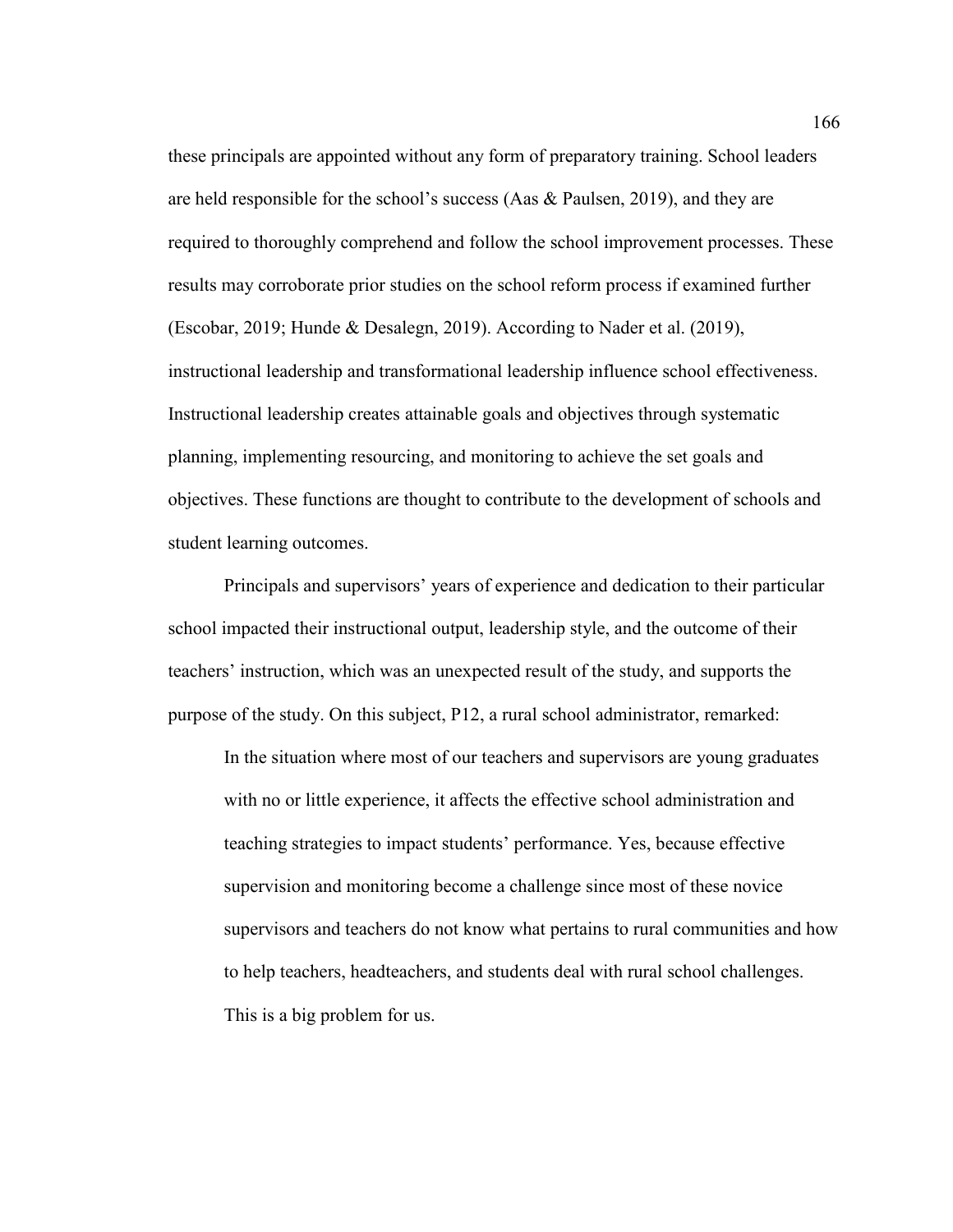This revelation crystalizes the literature's claim that the principal's length of time or number of years in the current position positively impacts student achievement. Kraft and Papay (2014) noted that teachers continue to improve in their effectiveness as they gain experience in the teaching profession, and that teaching experience is, on average, positively associated with student achievement gains throughout a teacher's career. That is, schools with longer principals' tenure tend to have higher student achievement gains (Grissom & Bartanen, 2019).

Dhuey and Smith (2018) observed that novice principals with no prior experience as principal and newly appointed principals mostly tend to have less positive impact on the school and student achievement. Educational research often employs educators' academic level, certification status, and the amount of coursework in the subject matter as indicators of the educator's level of knowledge (Toropova et al., 2019). Lee and Lee (2020), agreeing with Toropova et al. (2019), observed the relevance and the contributions of educators' qualifications like coursework, level of education, certification, test scores, and experience on student achievement across subjects and grade levels.

The findings again revealed that principals of high-achieving and high-performing schools established yearly achievable objectives more often than principals of lowachieving and low-performing schools. They developed these objectives using needs evaluations and other data. But more significantly, they either involved teachers in developing the objectives, or the principals communicated these objectives in ways that teachers easily understood. According to the statistics, school performance is influenced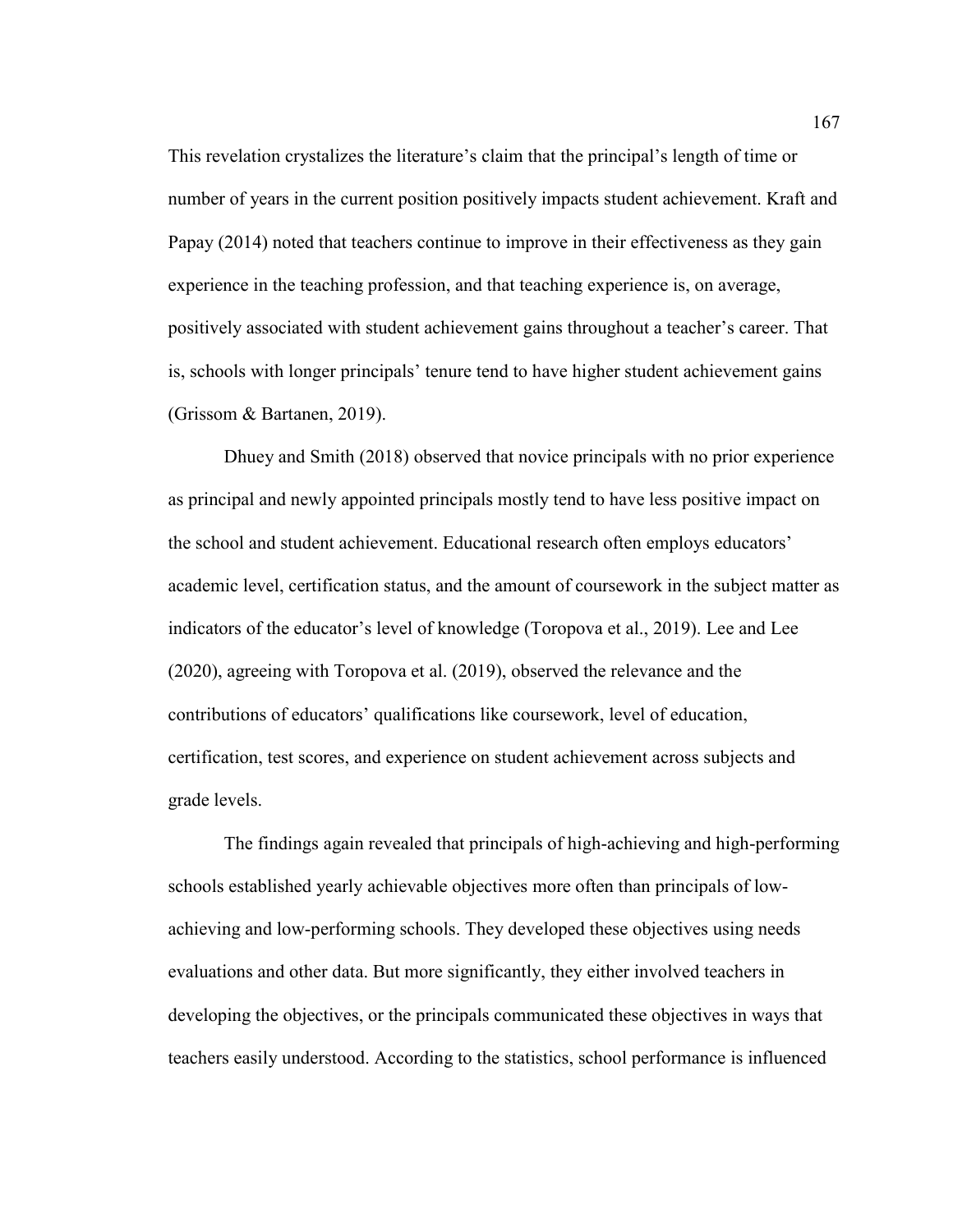by support from teachers, other school staff, students, and external stakeholders to support school programs.

# **Interpreting the Findings in the Context of the Conceptual Framework**

The study's outcomes corroborated the assertion that the principals' supervision of instructional practices, among other things, must include checking of teachers' lesson notes, lesson plan, and punctuality. Other practices included regularity in class, lesson observation and classroom management, conducting examination, and marking schemes (Ampofo et al., 2019; Ebete  $\&$  Ejims, 2020). Through the data analysis, it was discovered that the principal's visibility in classrooms had a positive impact on teacher motivation and morale. However, in order to successfully perform these visits, principals should be familiar with student achievement data and must be able to correlate school goals with whole school achievement. Principals must communicate and collaborate with teachers, parents, and the community about improving student learning and provide staff development.

This discovery supports the first and second dimensions of the study's conceptual framework- defining the school's mission and managing the instructional program. Principals of low-performing schools encouraged staff development and conducted classroom observations less frequently than principals of high-performing schools. This finding supports the second and third dimensions of the study's conceptual frameworkmanaging the instructional program and promoting a positive school learning climate. This was consistent with the research of Neumerski et al. (2018), who observed that principals must frequently participate in observation systems and classroom instruction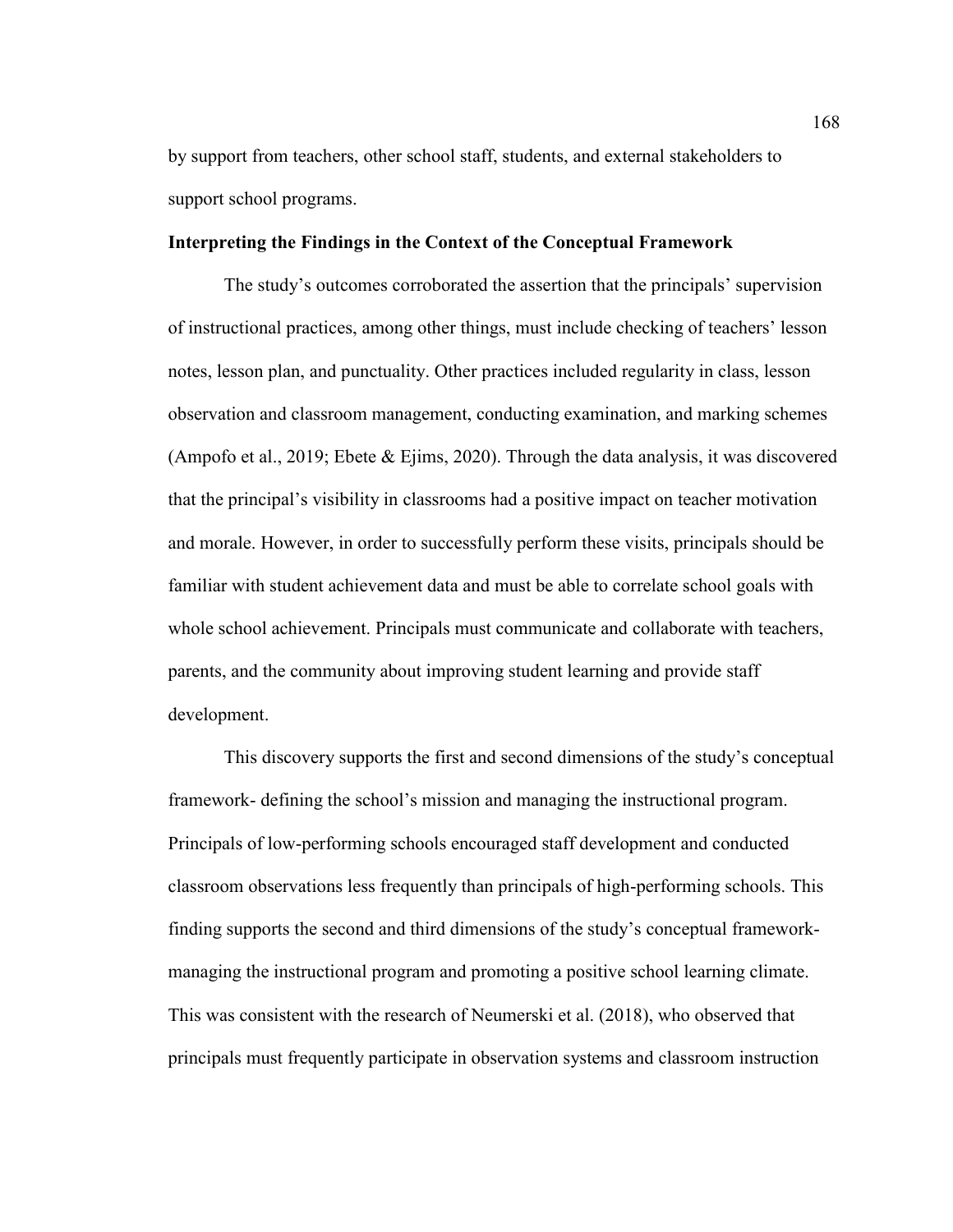assessment to enhance teaching instructions to support student achievement. According to Abonyi and Sofo (2019), the instructional leader's job is to improve teachers' instructional effectiveness to guarantee student success by purposefully working with teachers to match classroom objectives to the school's vision.

This result may lead to the presumption that if administrators in K-12 schools established and utilized yearly objectives to direct academic emphasis more successfully, they would be able to improve student academic performance more effectively. Principals of K-12 schools in rural areas preserve instructional time less often and are less visible than principals of urban schools. Huong (2020) discovered that the instructional leader is visible across the school, continuously talking with everyone about standards and accomplishments, encouraging school-wide professional development and learning at all school levels.

Effective communication of school objectives helps shape the school environment and culture and define and maintain the school purpose. Insights from the study's participants and SIP indicate that teachers and educators often think that principals and instructional leaders should be visible in the school and the classroom. Frequently visiting the classrooms from the participants may prevent teachers and children from feeling alone and left behind. The principal's presence in the school and classroom gives teachers motivation and the assurance of principals' support.

According to Wallin et al. (2019), educators value administrators who sometimes offer to assist a class, demonstrating their skills and dedication in classroom life. Teachers may not always appreciate a principal who tells them what to do but teaches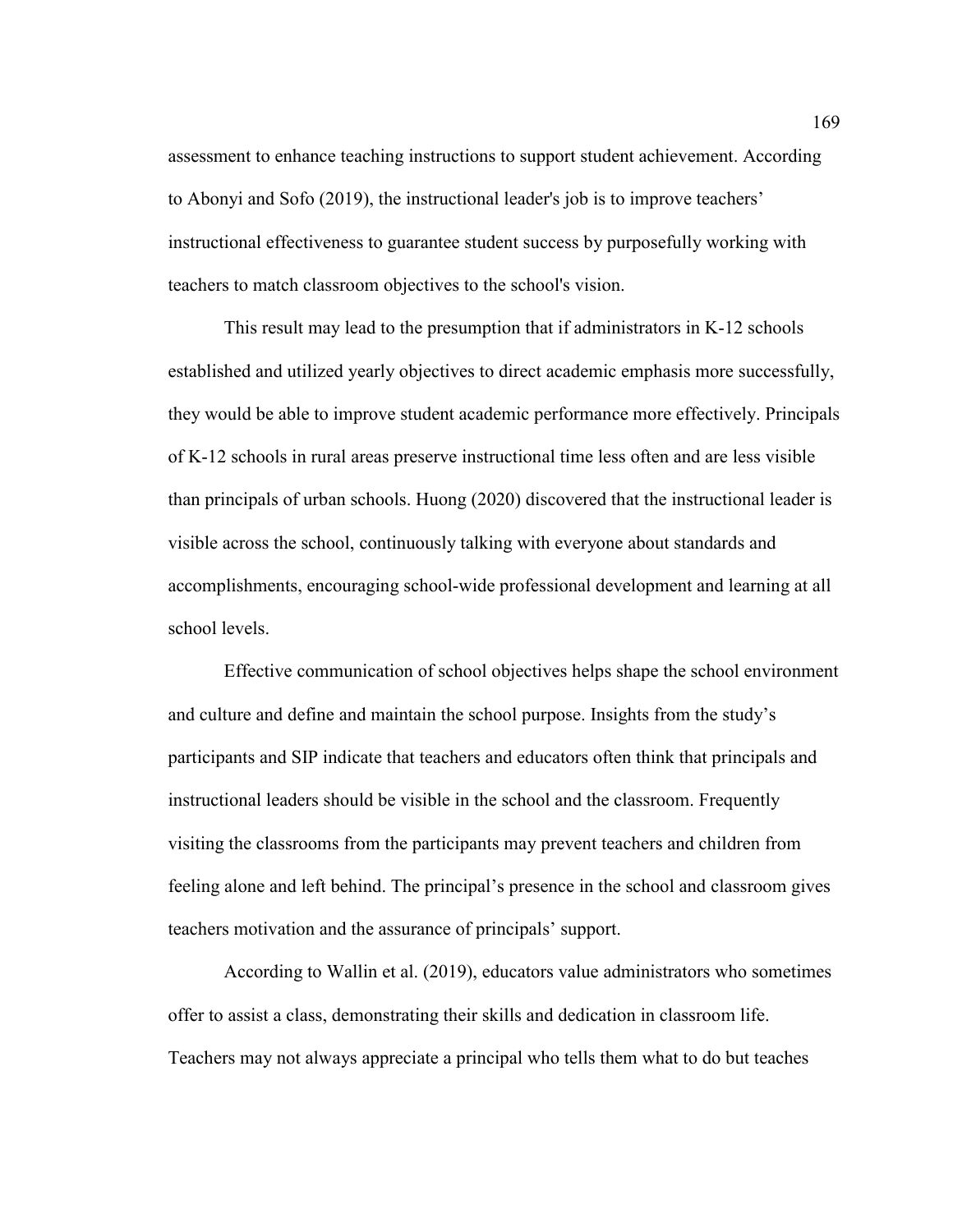what to do and creates the opportunity for teachers to carry through. The implication is that teachers see their superiors as educational leaders and expect these superiors to direct the teaching process. Moreover, the findings revealed that administrators in the rural school districts were knowledgeable of the instructional management model (Hallinger & Murphy, 1985). However, these administrators did not apply most of the dimensions and the various functions proposed by the model for the school's effectiveness success.

The study's results affirmed Hallinger and Murphy (1985) instructional management model, which proposes three dimensions of instructional leadership roles, namely, promoting a positive school learning climate, defining the school's mission, and managing the instructional program, with its ten instructional leadership functions:

- 1. Framing the school's goals,
- 2. Communicating the school's goals,
- 3. Coordinating the curriculum,
- 4. Supervising and evaluating instruction,
- 5. Monitoring student progress,
- 6. Protecting instructional time,
- 7. Providing incentives for teachers,
- 8. Providing incentives for learning,
- 9. Promoting professional development, and
- 10. Maintaining high visibility

These instructional leadership functions support improved teacher instructional practices.

The study's findings support this instructional management model's effectiveness for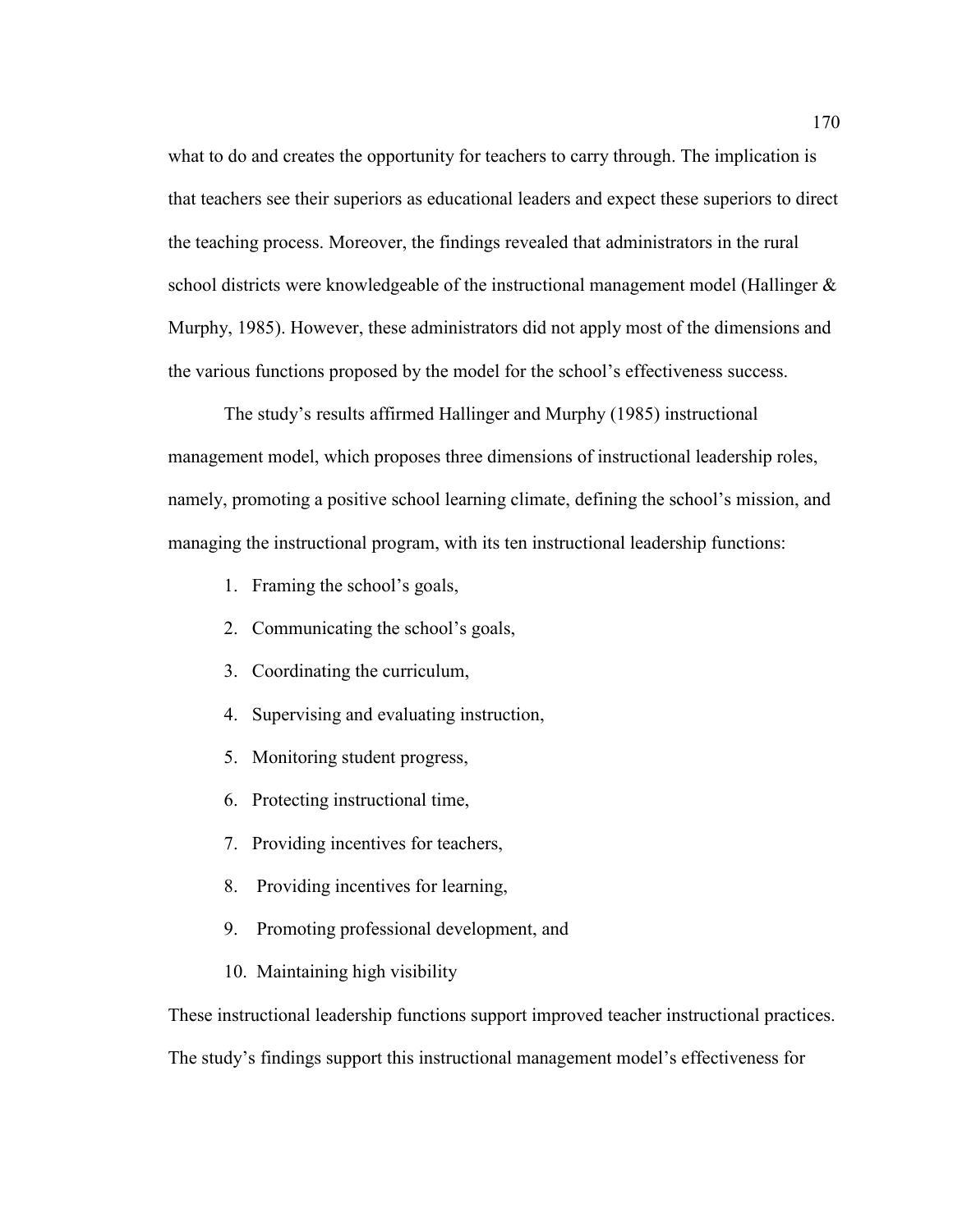school improvement and quality student performance. One of this study's results revealed that instructional leaders in Ghana's K-12 schools emphasized organizational management for instructional improvement rather than day-to-day teaching and learning.

One of the study's significant findings was what might constitute effective instructional leadership in Ghana's rural K-12 public school. The study's participants all agreed that instructional leaders are effective in certain ways. These ways included improving teacher instructional practices and organizing evidence-based professional development programs. They also involved collaborating with relevant stakeholders to build strong relationships across the school and the community.

 However, how the instructional leaders apply effective leadership depends on the principal's perception of instructional leadership and their background. It also depends on the principal's experiences, geographical setting, and the availability of resources. The study's interviews centered on the effectiveness of instructional leadership practices. They focused on how rural Ghana's principals can apply these practices to enhance the teaching of rural K-12 public schools and support student achievement.

In discussing the effective instructional leadership practices, I considered the instructional leader's role and effectiveness for school success. The discussion was based on the literature review and the participants' responses to the study's research questions. The participants' perspective of effective instructional leadership seemed to be linked to improving teacher practice and student performance. This connection is by implementing improvement plans, effective professional development programs, and effective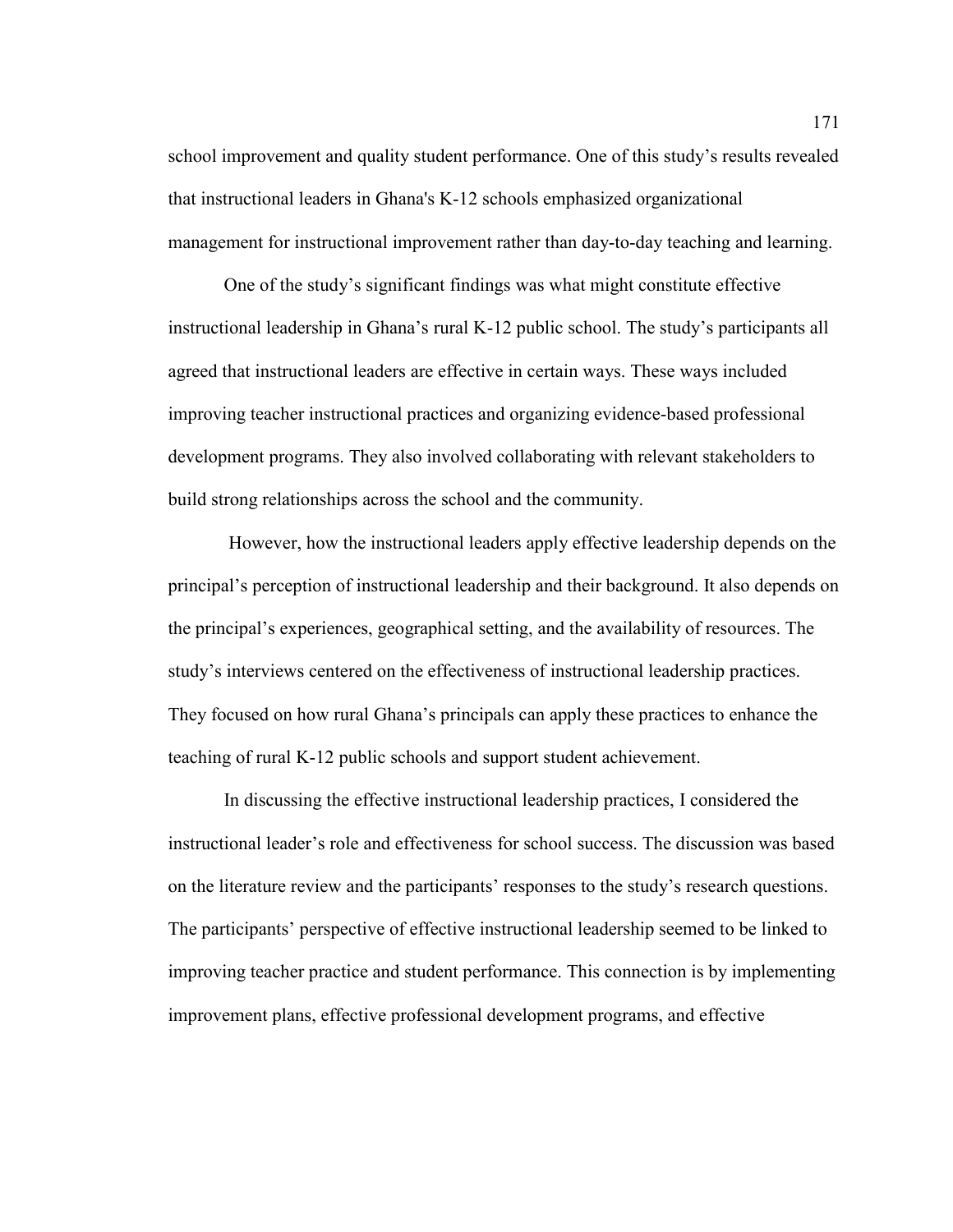monitoring and supervision. Also, it is by providing relevant teaching and learning materials and infrastructural development.

As revealed by the study's findings, the effectiveness of instructional leadership in K-12 schools affirmed the literature on the instructional management model (Hallinger & Murphy, 1985). This model served as the conceptual framework to ground this study. The interviews with the participants revealed that effective instructional leadership requires establishing and maintaining loyal relationships between the instructional leader and the teachers. It also requires the establishment of direction and purpose for professional learning and teacher practices.

The study's results affirmed improved student performance and schoolwide improvement when school leadership implemented effective instructional leadership practices and other school improvement systems and programs. Furthermore, the findings show that the principal is an educational leader and functions in managerial and instructional capacities. The principal is responsible for curriculum development, instructional improvement, and fostering an environment conducive to realizing human potentials. Also, the principal is accountable for influencing staff and learner behavior, supervising instructional activities in the school, and cultivating a professional culture (Hallinger & Murphy, 1985; Saeed et al., 2018).

According to this research, when instructors are pleased with their jobs, student performance improves. This situation may come through when educators believe their contributions are appreciated and provided with the support systems and resources to carry out their teaching responsibilities. As a result, it is the principal's responsibility to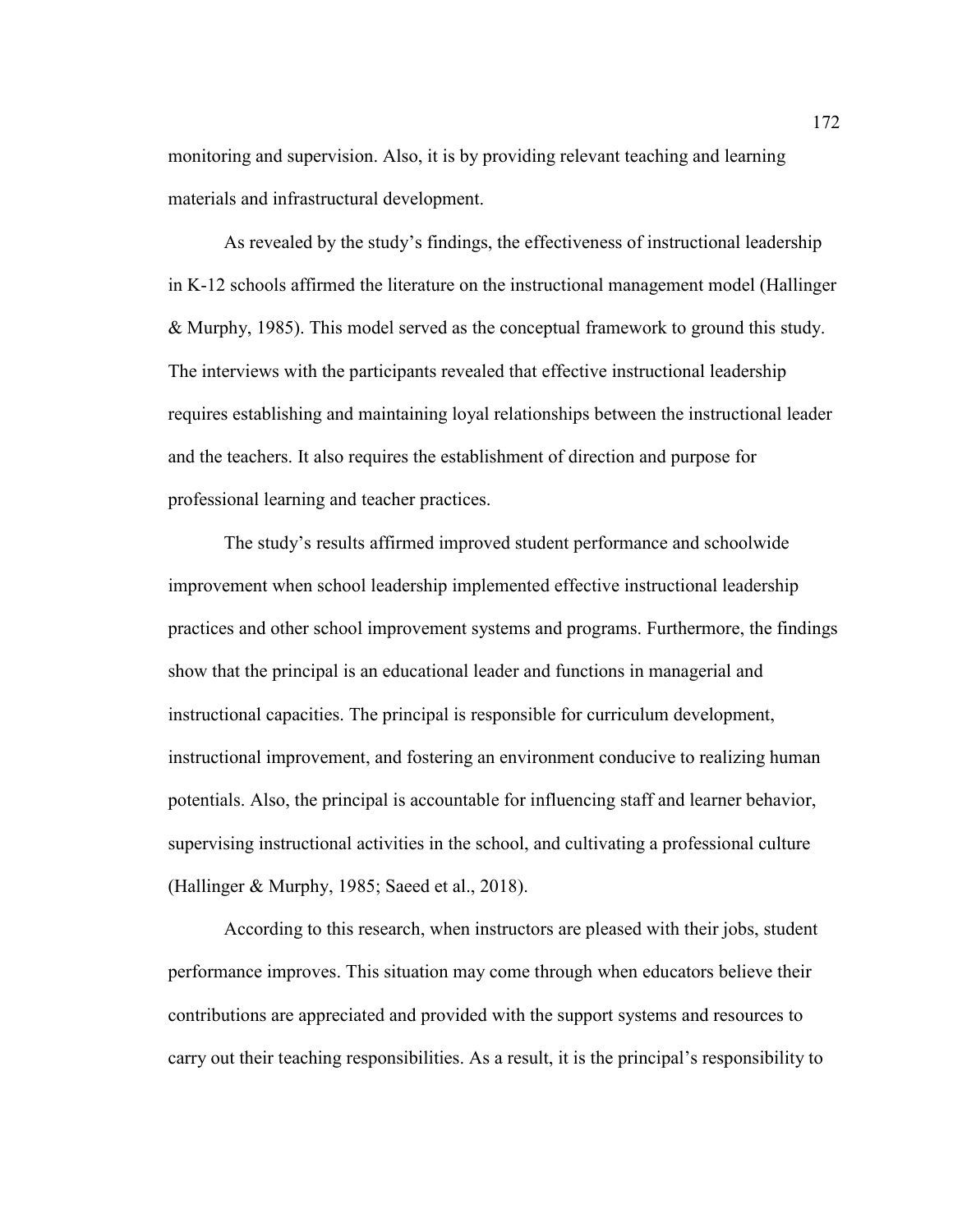foster collegial opportunities at the school to inspire teachers to work together to achieve the school's shared goals and objectives.

### **Limitations of the Study**

This study is not without limitations. There is the limitation regarding the study's settings. The schools and districts serving as the case sites did not include those schools between urban and rural communities. Schools and districts between urban and rural communities (peri-urban) have unique dynamics and experiences than urban and rural communities. Therefore, to include schools and districts in between urban and rural communities might have offered different perspectives to instructional leadership practices and whole-school transformation of the principals' management needs and concerns. Participants were selected from schools in only three educational districts out of Ghana's 56 municipal and 154 educational districts.

The research might have yielded different findings if far more administrators, supervisors, and teachers were drawn from many private and public schools across the length and breadth of the country. The non-inclusion of certain categories of K-12 schools in Ghana may not have helped to present a holistic and realistic picture of the issues studied in the country. This omission would be a rich area for future research. Considering that the study mainly focused on the government public schools, expanding the study's sample size and demographics to include the private K-12 schools and wealthy socio-economic settings in the country might have influenced the results. It might alter the results and the participants' understanding of effective instructional leaders and instructional leadership practices that support student achievement.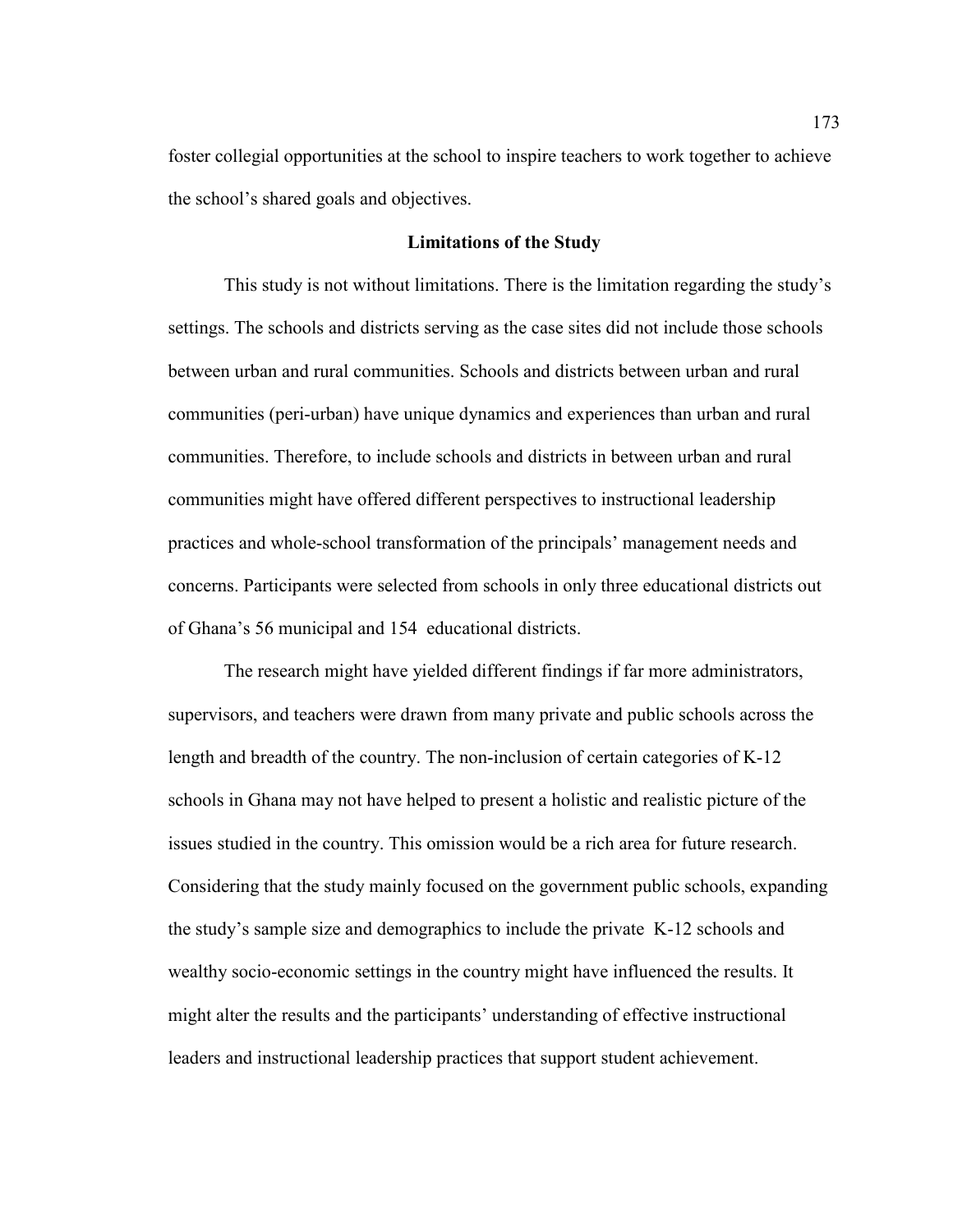In addition, due to the COVID-19 pandemic, data was collected through teleconferencing. Therefore, prospective participants who had served as headteachers for rural schools for many years and had rich experience in rural school administration but had no access to the internet or were not technology inclined could not participate in the study. The telephone interviews limited the opportunity to interpret participants' gestures, demeanor, and facial expressions, which are essential to quality qualitative data. Face-toface interviews may have influenced the data in some way.

The findings cannot represent all K-12 schools in Ghana because of the limited sample size of 12 participants. Although 12 is adequate sample size for a qualitative study, it does not reflect the entire public K-12 school leadership in Ghana. However small the sample size, it may not limit the dependability and transferability of the findings. Thus, using a small sample relative to the entire population in which the research problem was applicable does not served as a significant limitation to this study.

Although some information from the SIPs were relied upon for data validation and understanding of data, a more comprehensive understanding of the research problem would have been attained if additional secondary data was used in the analysis. Finally, the study utilized only one research approach to generate qualitative data on principals, supervisors, teachers' professional management needs, and instructional management concerns. This deficit did not aid in providing broad-based evidence of the research problem as would have mixed approaches. Notwithstanding the limitations, the study has implications for future research, policy, and social change.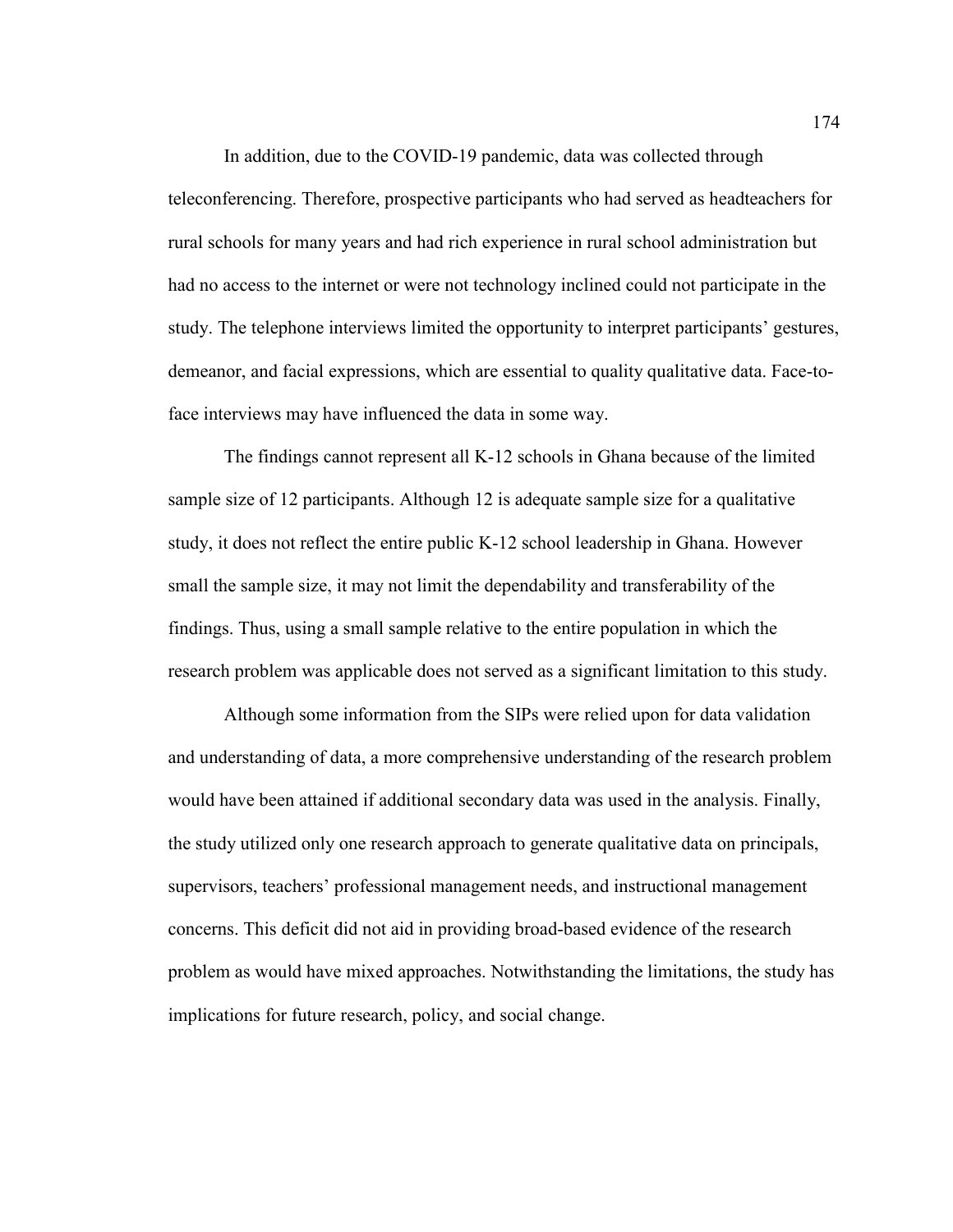#### **Recommendations**

This study's findings complement the wider range of information on how leadership in rural K-12 schools may be integrated into a more comprehensive concept of school leadership. This research showed that a paradigm shift is required to identify and embrace instructional leadership as a distinctive feature and a need for leadership in K-12 schools in rural Ghana. Ghana's rural schools, particularly the rural basic schools, are struggling in education leadership. This challenge may be attributable to the country's education reforms without considering the difficulties leaders may confront when implementing such reforms. Also, the principals of K-12 schools, mainly the rural schools, have knowledge about effective instructional leadership practices but do not or seldom apply them in schools, partly due to apparent challenges that impact schools in these communities. The following recommendations are based on the limitations and strengths identified in the study and other equally essential insights from the study.

The present study results may be a starting point for further quantitative research on the impact of instructional leadership practices on academic performance by individual instructors and students in rural Ghana. A better understanding of the variables that influence altering people's views of education leadership may expand the pool of information which can help teachers and heads of K-12 schools improve their leadership abilities. Research to examine the direct connection between students' poor performance and the principals' instructional leadership practices may inform policy direction. Such research may also influence the training of principals as instructional leaders to ensure school success and quality student performance.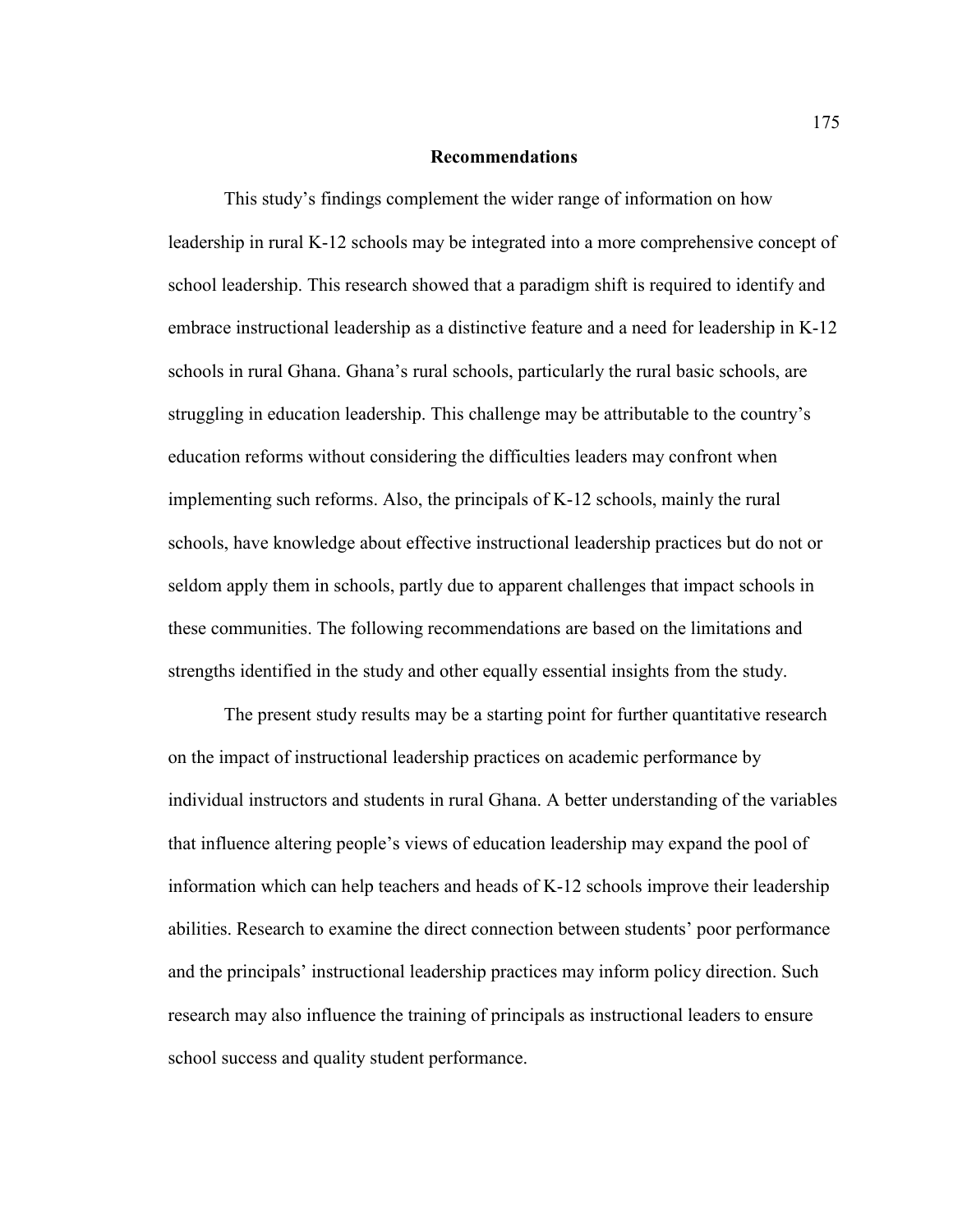Future studies on effective instructional leaders and instructional leadership practices that support student achievement may consider a broader range of scope to involve both public and private schools from different socio-economic settings. The current study mainly focused on the government public schools in Ghana. To extend the future research of instructional leadership practices to involve the country's private schools may guarantee some unique perspectives. These perspectives may likely influence policy on effective instructional leaders' responsibilities and instructional leadership practices that support student achievement.

Also, future research on the subject needs to include schools in peri-urban communities. These are schools in-between the urban and rural communities to enhance a better understanding of the issues. Schools in such settings often have different dynamics from rural and urban schools. Knowledge about professional learning for teachers, instructional approaches, principals' responsibilities for building their own and others' leadership capacities in this setting will be worthwhile for policymaking. Such knowledge may inform the efforts of developing and assisting principals and instructional leaders of all K-12 learning institutions in the country. This may promote the quality of rural schools' principals' leadership abilities, educational leadership, and academic performance of K-12 schools, particularly the rural schools at the district, municipal and, regional levels.

Again, it will be worthwhile for future research to gather secondary data on implementing student-centered teaching strategies to enrich the study's outcomes. An investigation into how successful principal's instructional leadership practices influence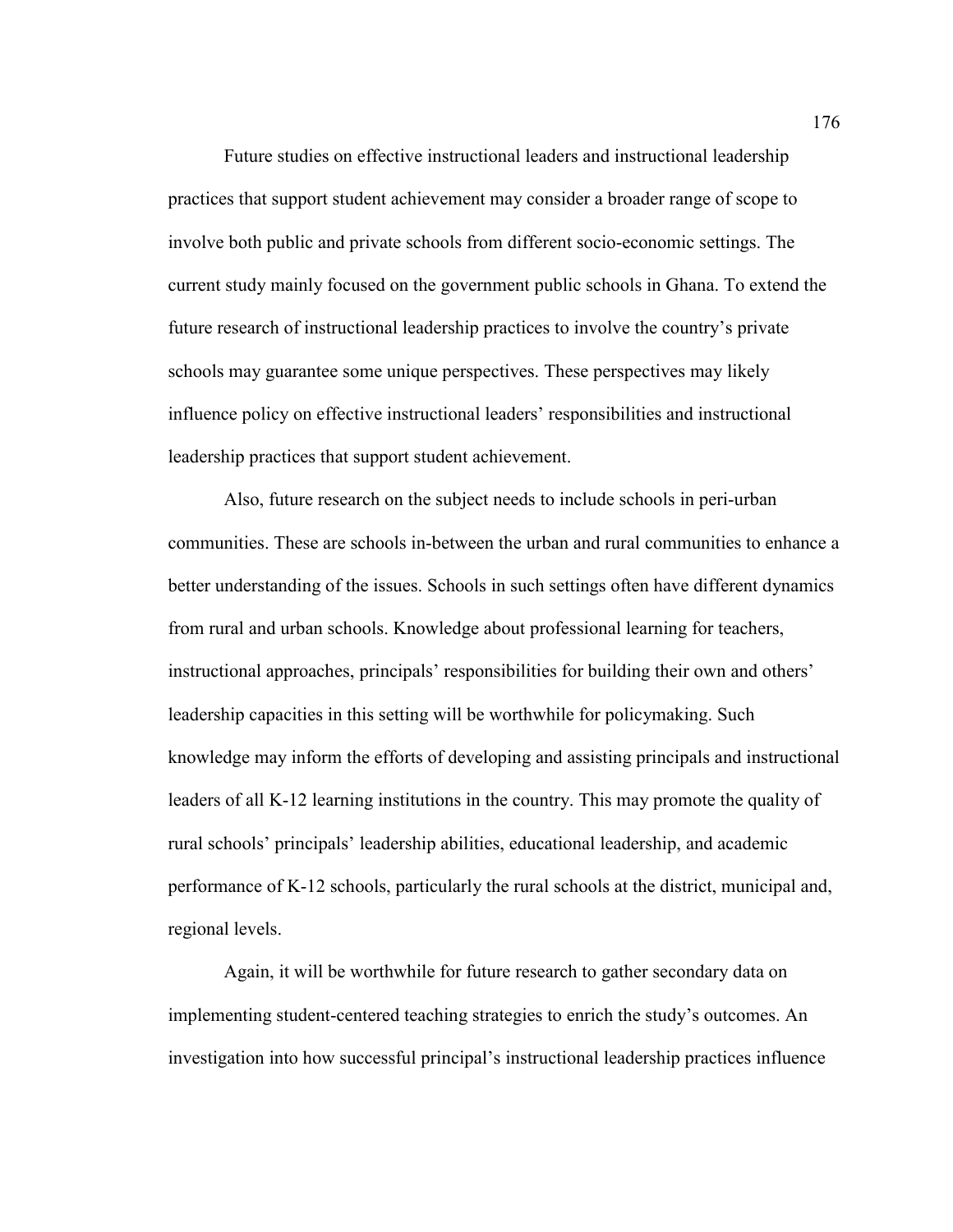student-centered teaching strategies to support student learning will help rural K-12 principals and school leaders strategize to promote student achievement. To buttress this point, Hallinger and Hosseingholizadeh (2019) explained that instructional leaders prioritize and emphasize monitoring student growth and develop quality teaching and learning.

# **Implications**

The research study has contributed to enriching and enhancing administrator's understanding of instructional leadership practices that support increased student achievement. The study is unique and sets the tone for future research on instructional leadership practices that support student quality performance in the low-performing rural school districts. Considering the dearth of literature on instructional leadership practices that support increased student achievement in Ghana's rural public K-12 schools, the study would be a point of departure for further future research. The study again contributes to the literature on quality school management and effective instructional leadership in rural public schools.

The study has proffered data information that may trigger an informed policy direction at the district, regional, and national levels. The research study has provided data that may improve and maximize in-service training and professional development programs for principals and teachers of rural schools. The study's outcomes might be significant to supervisors, administrators, teachers, and managers to improve rural schools and student achievement if the relevant stakeholders focus on and address the challenges the study uncovered.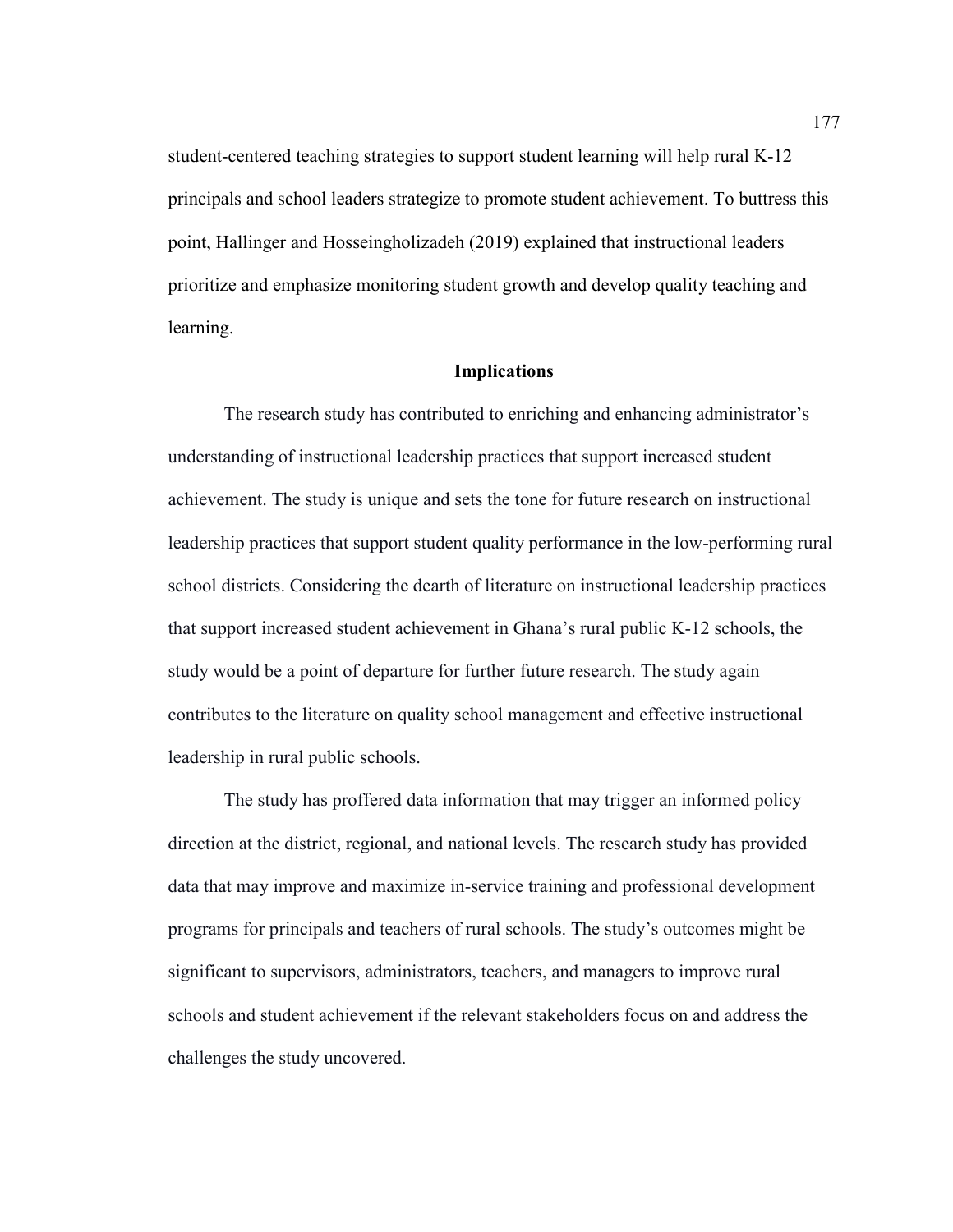The findings substantiate research on successful instructional leadership to result in positive social change in rural school districts and communities. Effective instructional leaders establish a clear direction for the professional development of teachers, which may enhance teachers learning to improve instructions. This impact on teacher practices may directly relate to and address the significant need for student improvement and quality achievement.

Quality student performance may transform students' future to influence positive social change in rural communities through advocacy, sensitization, and social responsibilities of some rural folks. That is, enhancing rural students' performance may help them advance to higher education and careers to positively transform their lives and impact their immediate and larger communities. When students succeed and get wellremunerated jobs and better careers, their economic status may change, affecting people's livelihoods and social lives, the economies of local communities, districts, regions, and the nation at large, bringing about positive social change.

In order to improve teacher instruction and student achievement in the face of limited resources for professional development, principals to rural school districts must be knowledgeable in school management and administration. They must be wellresourced to provide staff with in-service training themselves. Principals to rural schools must be able to tap the expertise that exists amongst their staff to establish peer-coaching programs. Educational authorities and policymakers should support principals in lowperforming rural school districts in areas such as guidance on performance, planning, and implementation of school improvement activities to transform failing schools. The rural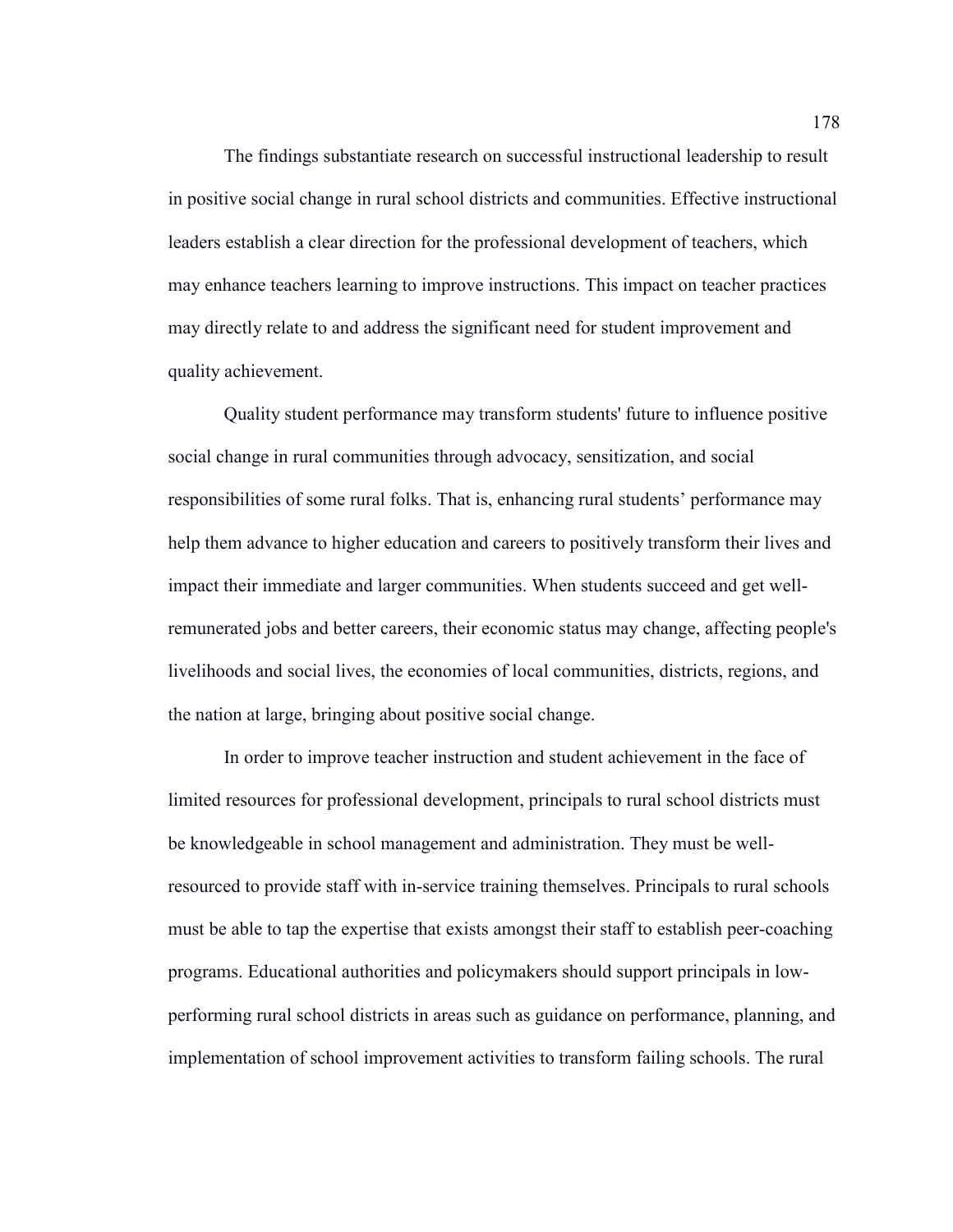school principals must also be supported with expertise in building collaboration with stakeholders to support school transformation. They must also be trained and resourced to translate essential quality support systems, policies, resources, and efforts to affect the school performance and individual student achievement.

The educational leadership at the K-12 schools is necessary for schools' success. Schools with effective leadership and teachers often perform better than schools with leaders who are not effective educational leaders. Therefore, it is vital to train principals as educational leaders to improve the overall outcomes and better levels of student performance. By assisting all school leaders of K-12 public learning institutions in Ghana in leading effectively, the MOE can change the story of persistent low student academic performance, mainly in the rural communities.

Principals must adopt guiding principles to establish and communicate common aims, monitor and provide feedback on the education and learning process, and promote professional growth across schools. Principals working together to achieve shared objectives help the staff to feel as though what they do in the school is valuable and thus improves their potential of successfully and efficiently doing a responsible job. These principals should encourage excellent teachers, recognize their accomplishments in school, and recommend them for the district, regional, and national awards. Principals should recommend hardworking teachers for further professional development courses to make them experts in their fields. Such teachers may, in return, reinvest their knowledge in other teachers in the schools to influence quality teaching to impact schools' improvement and student achievement.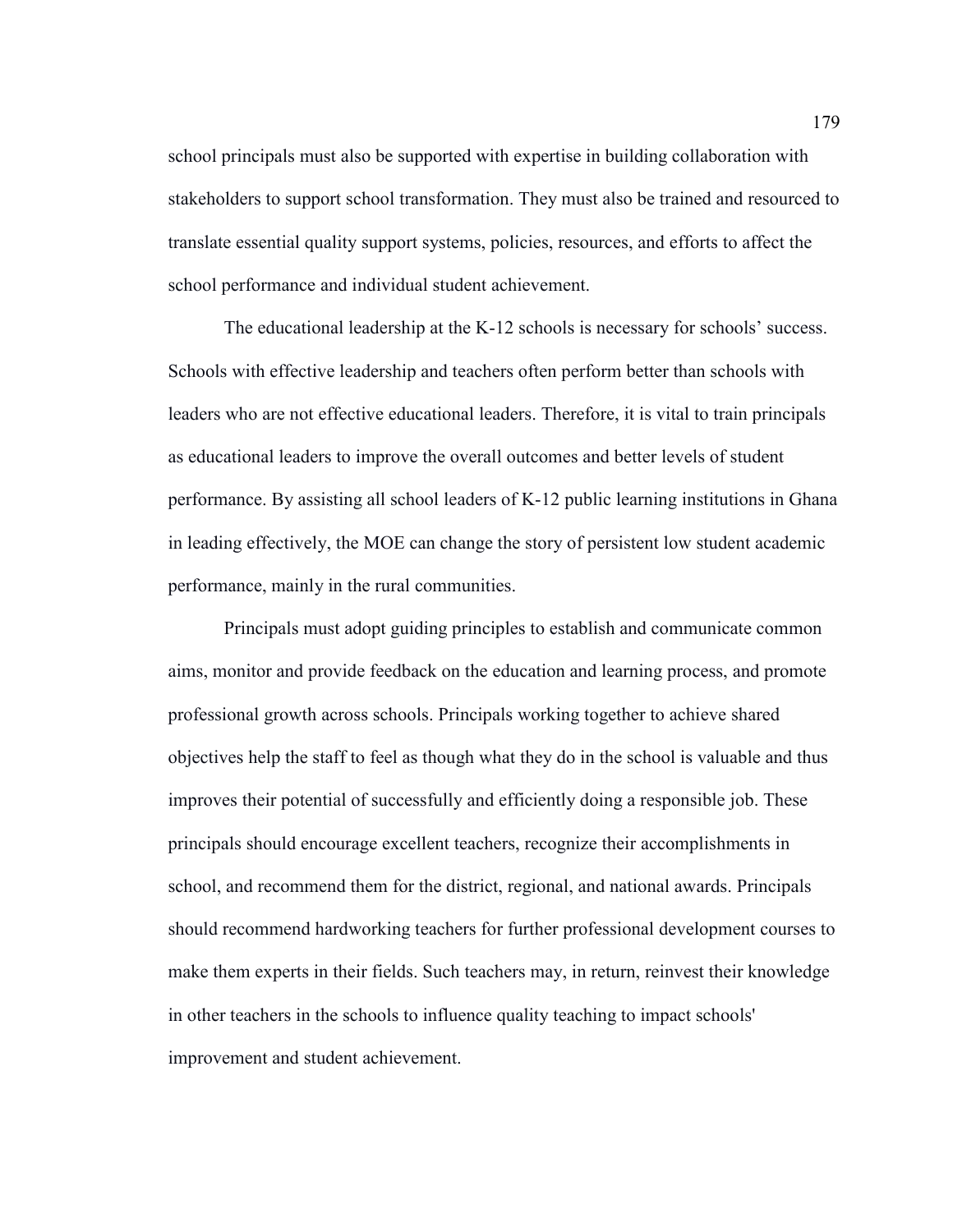Therefore, through the various education directorates, the GES needs to provide regular and mandatory in-service and professional development programs for rural principals, supervisors, and teachers to equip and enhance their teaching, leadership, and management capacities for quality instructions. Such instructional and leadership development opportunities would update teachers, administrators, and supervisors of rural school districts on current best practices of pedagogy and instructional leadership approach to enrich their professional and administrative functions. This approach may promote a quality school climate to enhance teaching and increased student achievement.

Also, the GES must well resource the rural schools with the essential modern teaching and learning materials, educational infrastructure, and certified teachers to match the urban schools. Providing these resources may help transform the education terrain in the rural communities for the rural schools to become attractive to educators and students, which may support quality teaching and learning. As part of the reforms in the education system in Ghana, the higher education institutions must have programs purposely for school leadership to train prospective teachers in school administration to lead the various K-12 educational institutions in the country. Qualified school administrators and leaders trained in human resource management and monitoring and supervisory roles to support the better management of rural schools are needed.

Low-performing rural public schools must institute incentive programs that reward good student behavior and achievement and teacher accomplishments. The district education directorate should implement a teacher and administrator support system. This system must comprehensively outline instructional intervention programs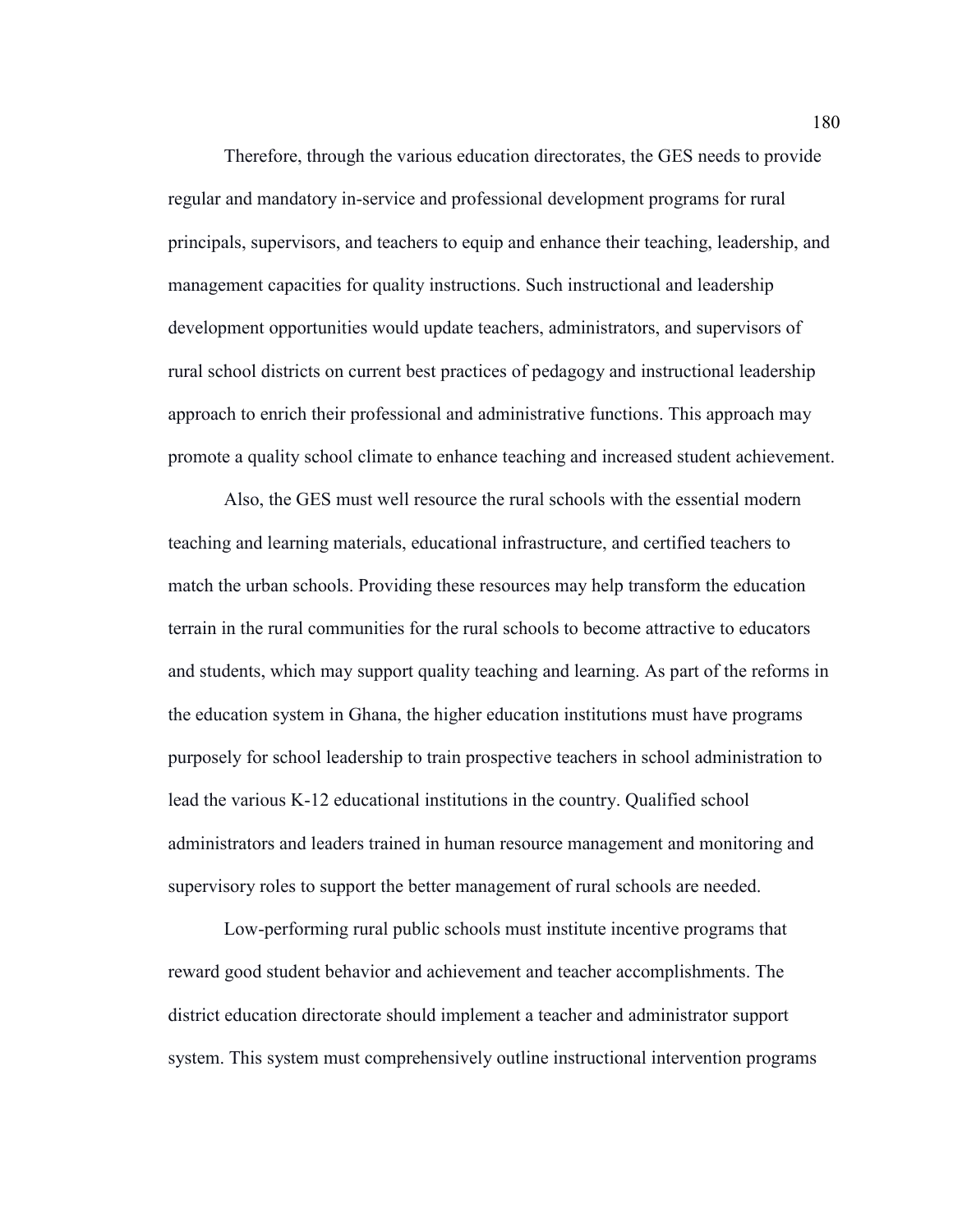designed to identify and help educators exchange expertise and skills with the others of at-risk schools. Thus, there should be a collaborative program in school districts where rural and urban administrators and teachers can learn and transfer knowledge and expertise. Efficient collaboration and exchange programs may encourage the transfer of knowledge and best practices to help transform the in-need public schools, especially the schools in the rural districts.

In addition to the general school administration skills, principals to rural schools must receive particular professional development and rural community-specific training. This opportunity would equip these administrators to understand and appreciate the rural culture and how best to collaborate with the community to transform these schools. The one-size-fits-all system in the education system often does not favor the rural community schools, as was revealed in the study.

The education directorates must train leadership in rural schools in the use of data to promote student achievement. School leadership must expect all teachers to manage, analyze, and interpret data, and supervisors must hold principals and teachers accountable for these responsibilities. The principals should oblige each teacher to keep data to monitor and track the progress of individual students and the whole class Principals generally must be accountable for a whole-school effort, while individual teachers are accountable for each class.

In appointing teachers to head schools as principals, they must be trained to appreciate data in planning and implementing school improvement strategies. Education directorates must train all principals to be instructional leaders with the skills for research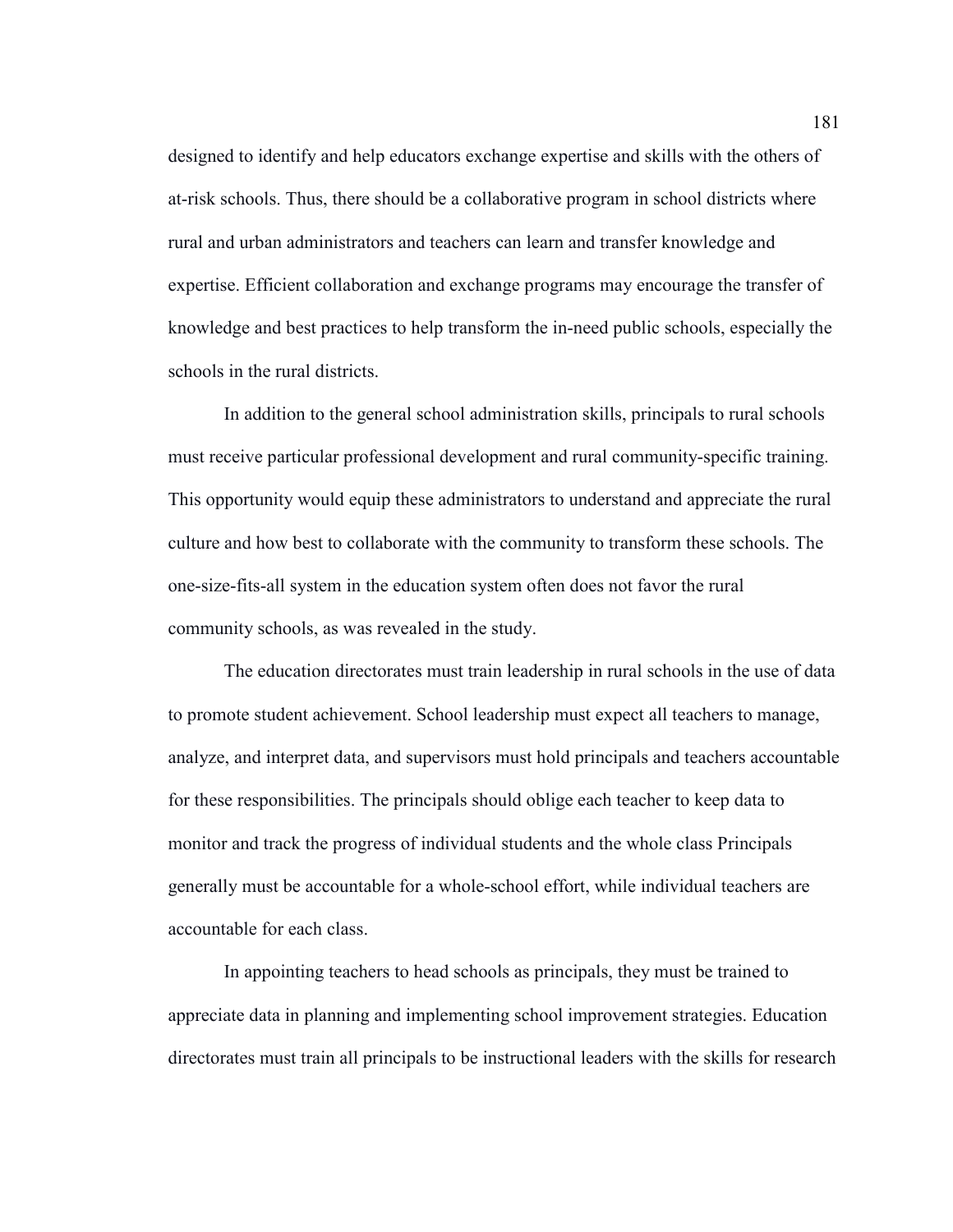and organize professional development programs based on school data using evidencebased resources. Serving and newly appointed principals must have the capacity to use school data to improve teacher instructional practices and student outcomes. Regular access to ongoing professional development on curriculum and assessment protocols, instructional techniques, and school improvement programs may improve instructional activities that may impact student performance.

# **Conclusion**

The prime focus of this study was the persistent low academic performance of rural public K-12 schools in Ghana and the exploration of the instructional leadership practices administrators can apply to enhance student achievement in these schools in rural communities. This study used Hallinger and Murphy's (1985) instructional management model for the principal's instructional leadership role. This model provides a reasonable basis for considering instructional leadership as different contexts allow principals and school leaders the flexibility of effective instructional leadership via varied leadership styles.

The study revealed that administrators supporting teachers to teach efficiently by organizing regular staff development programs to enhance their expertise often affect school and student performance. The study designated that the depth and reflexivity of principals' perceptions of effective instructional leadership varied based on principals' demographics, availability of human and material resources, and the geographical setting of schools. However varied the perception about the significance and effectiveness of instructional leadership and the role of instructional leaders in K-12 schools, it is vital for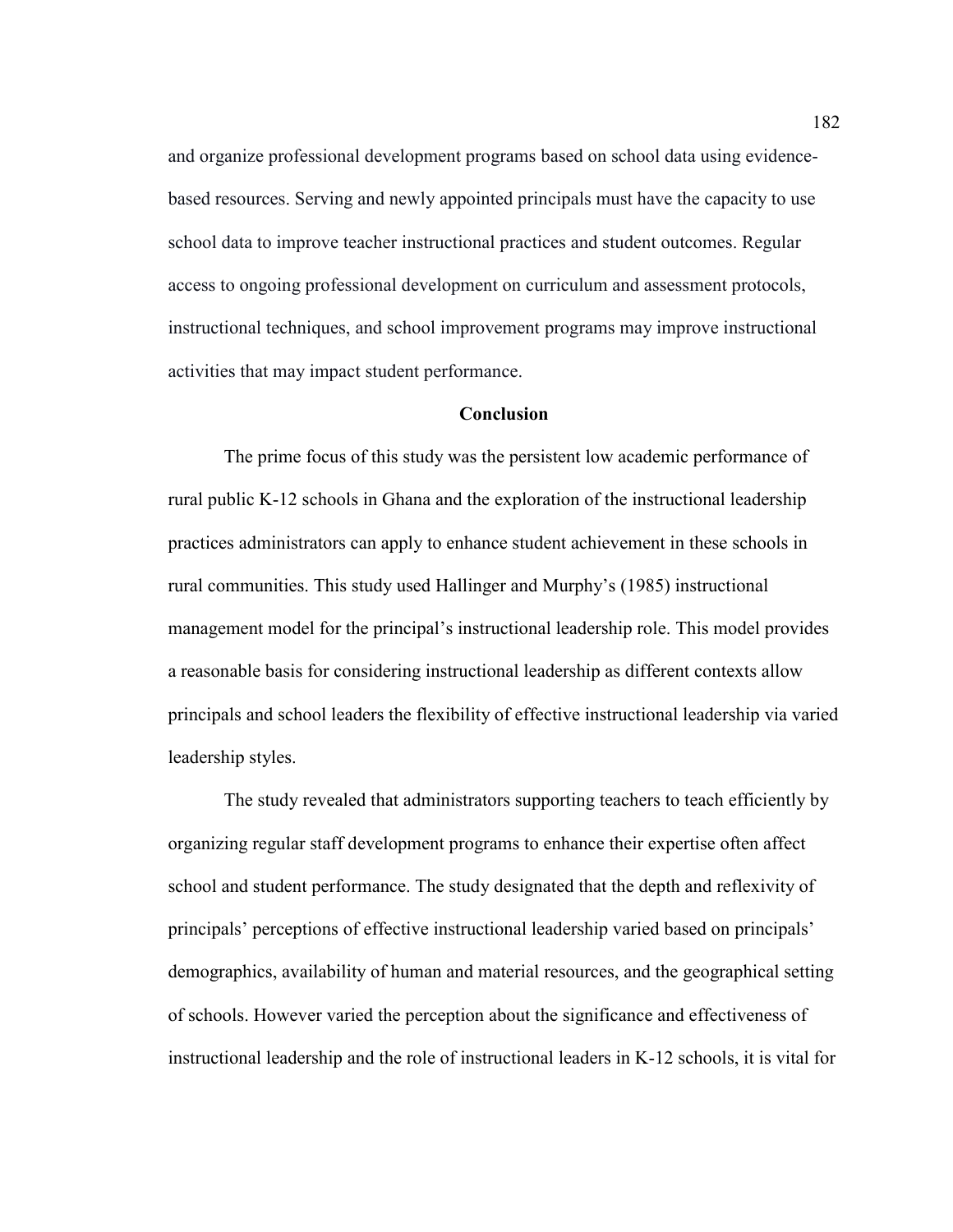quality student achievement. Therefore, institutionalizing and sustaining Hallinger and Murphy's (1985) instructional management model in Ghana's rural public K-12 schools is essential for the principal's instructional leadership practices. This instructional model, potentially enhancing teachers' instruction, may support school quality and high student achievement, particularly in Ghana's rural K-12 public schools.

Effective instructional leadership requires the building and safeguarding respectful and collegial relationships between instructional leaders and teachers and among teachers themselves. It involves establishing direction and objectives for professional development, mentorship, teacher practice, and supervision and evaluation. With the implementation of purposeful professional development programs by instructional leaders, the quality of teacher instructional practice may be enhanced.

Furthermore, instructional leaders may ensure quality teaching instruction and student learning in a rural K-12 school. They may guarantee that classrooms are equipped with essential facilities and relevant teaching and learning materials to enhance teacher instruction and student learning processes. There must be the protection of instructional time such that the teachers and students abide by and maximize the instructional hours. School administrators must collaborate with teachers to plan the implementation of the curriculum, and its assessment, supervise and evaluate classroom instructional activities and offer feedback for improvement to impact quality performance.

This impact is directly related to the professional learning directions that address the significant concerns for student improvement. These professional development programs for teachers may serve as the stimulus for broader reflective teacher practices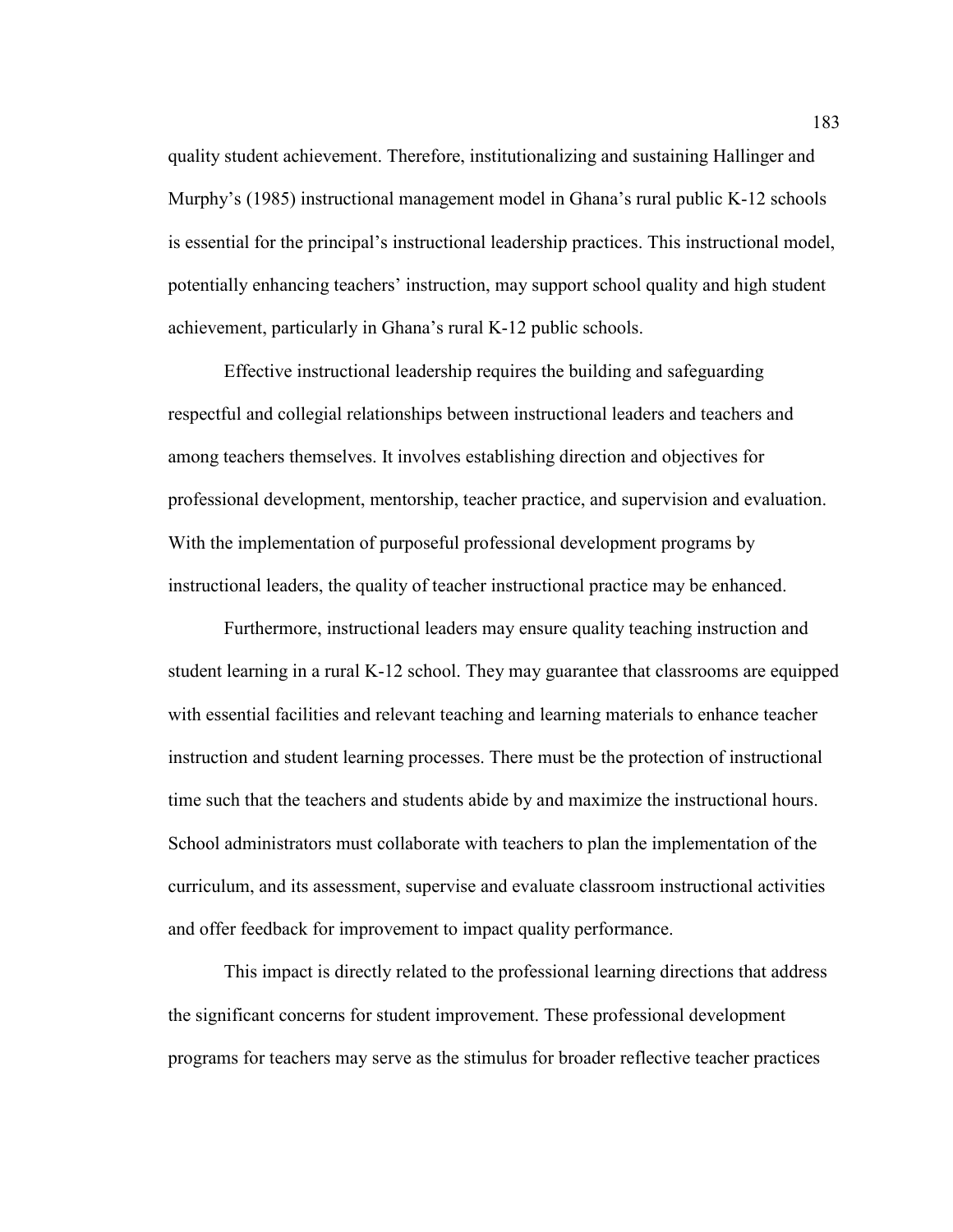analysis and purposeful evidence-based decision-making relative to the directions for professional development for teachers. It may also enhance other training programs focused on teacher quality interventions that impact school improvement and student achievement. With the transformation of rural schools, students may advance to college and higher education to acquire knowledge to better their lives and that of their families, communities, and society positively.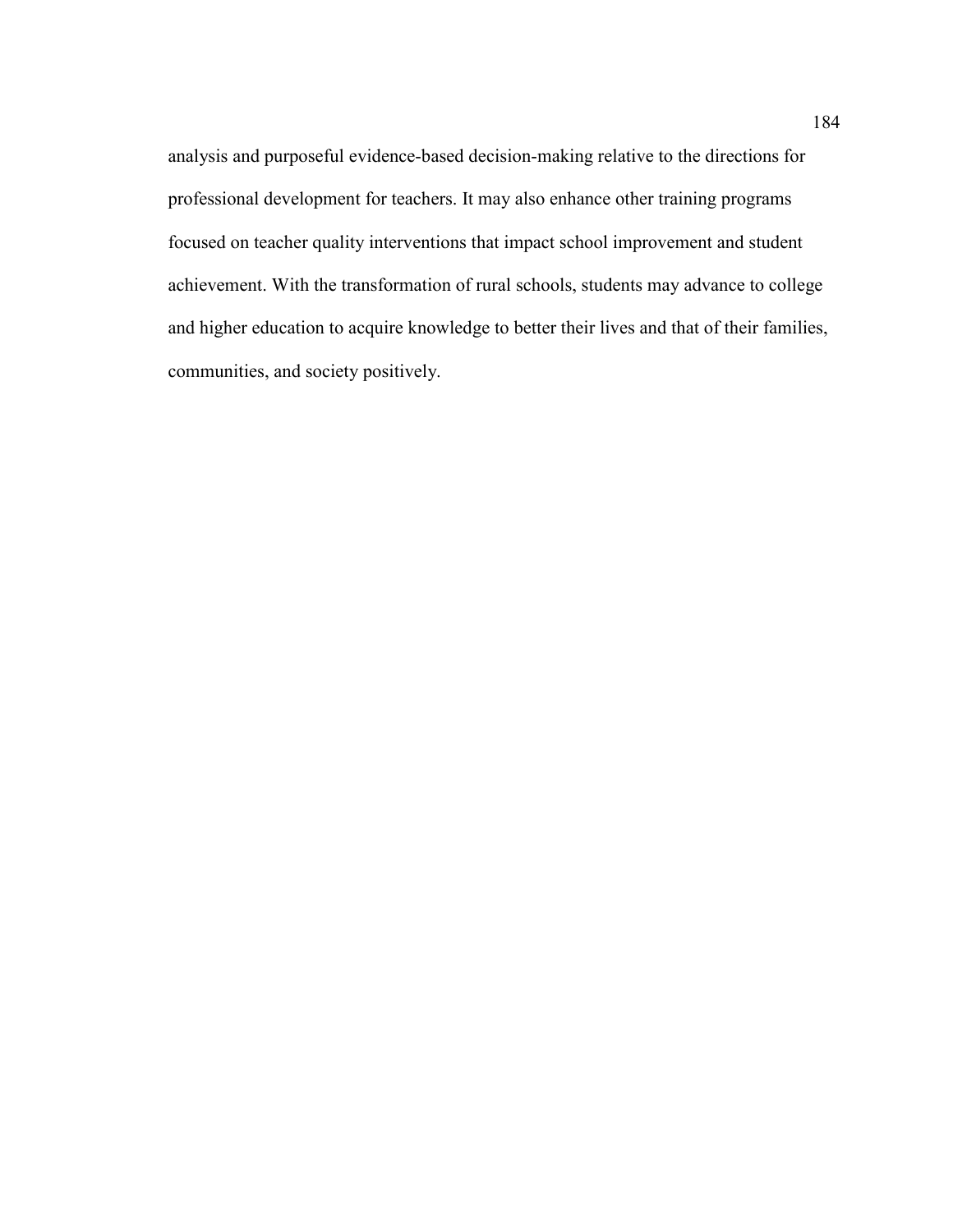#### References

Aas, M., & Paulsen, J. M. (2019). National strategy for supporting school principal's instructional leadership. *Journal of Educational Administration*, *57*(5), 540-553. https://doi.org/10.1108/jea-09-2018-0168

Abdullah, A. G. K., Ali, A. J., Mydin, A., & Amin, N. A. Z. (2019). Exploring capacity of middle managers as instructional leadership to lead transformations of teaching and learning in Malaysian High Performing Schools. *International Journal Academic Research Business and Social Sciences, 9*(3), 1132-1142. https://doi.org/10.6007/ijarbss/v9-i3/5773

- Abdul-Rahaman, N., Abdul Rahaman, A. B., Ming, W., Abdul-Rahim, A., & Abdul-Rahaman, S. S. (2018). The Free Senior High Policy: An appropriate replacement to the Progressive Free Senior High Policy. *International Journal of Education & Literacy Studies, 6*(2), 26-33. http://dx.doi.org/10.7575/aiac.ijels.v.6n.2p.26
- Abonyi, U. K., & Sofo, F. (2019). Exploring instructional leadership practices of leaders in Ghanaian basic schools. *International Journal of Leadership in Education*, 1- 17. https://doi.org/10.1080/13603124.2019.1629628
- Abreh, M. K. (2017). Involvement of school management committees in school-based management: Experiences from two districts of Ghana. *Educational Planning*, *24*(2), 61-75.
- Abreh, M. K., Owusu, K. A., & Amedahe, F. K. (2018). Trends in performance of WASSCE candidates in the science and mathematics in Ghana: Perceived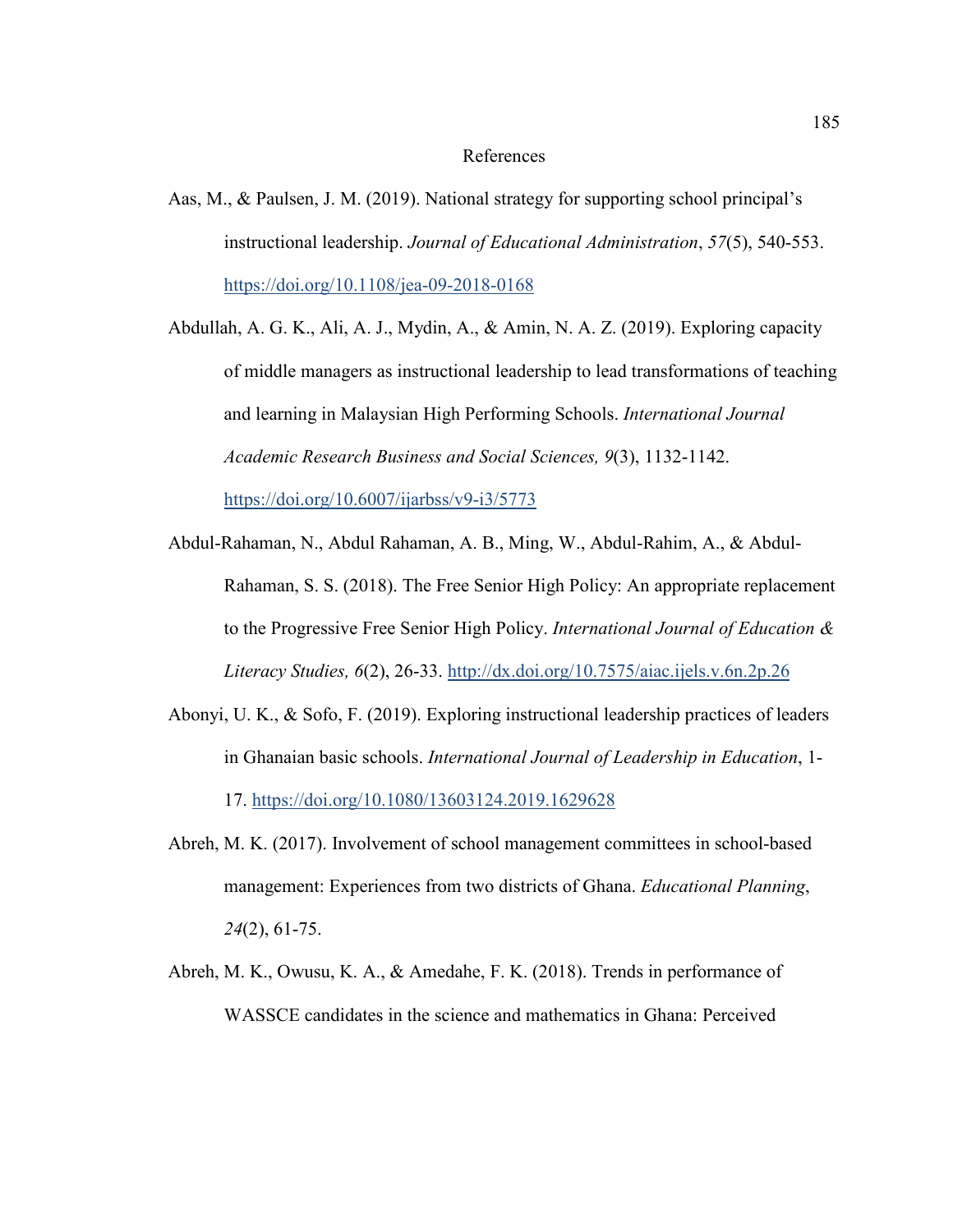contributing factors and the way forward. *Journal of Education*, *198*(1), 113-123. https://doi.org/10.1177/0022057418800950

- Abugre, J. B. (2018). Institutional governance and management systems in Sub-Saharan Africa higher education: Developments and challenges in a Ghanaian research University. *Higher Education*, *75*(2), 323-339. https://doi.org/10.1007/s10734- 017-0141-1
- Adamba, C. (2018). Effect of school electrification on learning outcomes: A subnational level analysis of students' pass rate in English and Mathematics in Ghana. *Educational Research for Policy and Practice*, *17*(1), 15-31. https://doi.org/10.1007/s10671-017-9215-1
- Adu-Gyamfi, S., Donkoh, W. J., & Addo, A. A. (2016). Educational reforms in Ghana: Past and present. *Journal of Education and Human Development*, *5*(3), 158-172. https://doi.org/10.15640/jehd.v5n3a17
- Akram, M., Shah, A., & Rauf, A., (2018). Head Teachers' instructional leadership practices and school climate at secondary Schools. *Journal of Arts and Social Sciences 5*(2), 63-83. https://jass.pk/downloads/dec-2018/10th05.pdf
- Akyeampong, K. (2010). *Educational expansion and access in Ghana: A review of 50 years of challenge and progress*. Centre for International Education, University of Sussex. http://www.create-rpc.org/pdf documents/PTA33.pdf
- Aldridge, J. M., Rijken, P. E., & Fraser, B. J. (2020). Improving learning environments through whole-school collaborative action research.

https://doi.org/10.1007/s10984-020-09318-x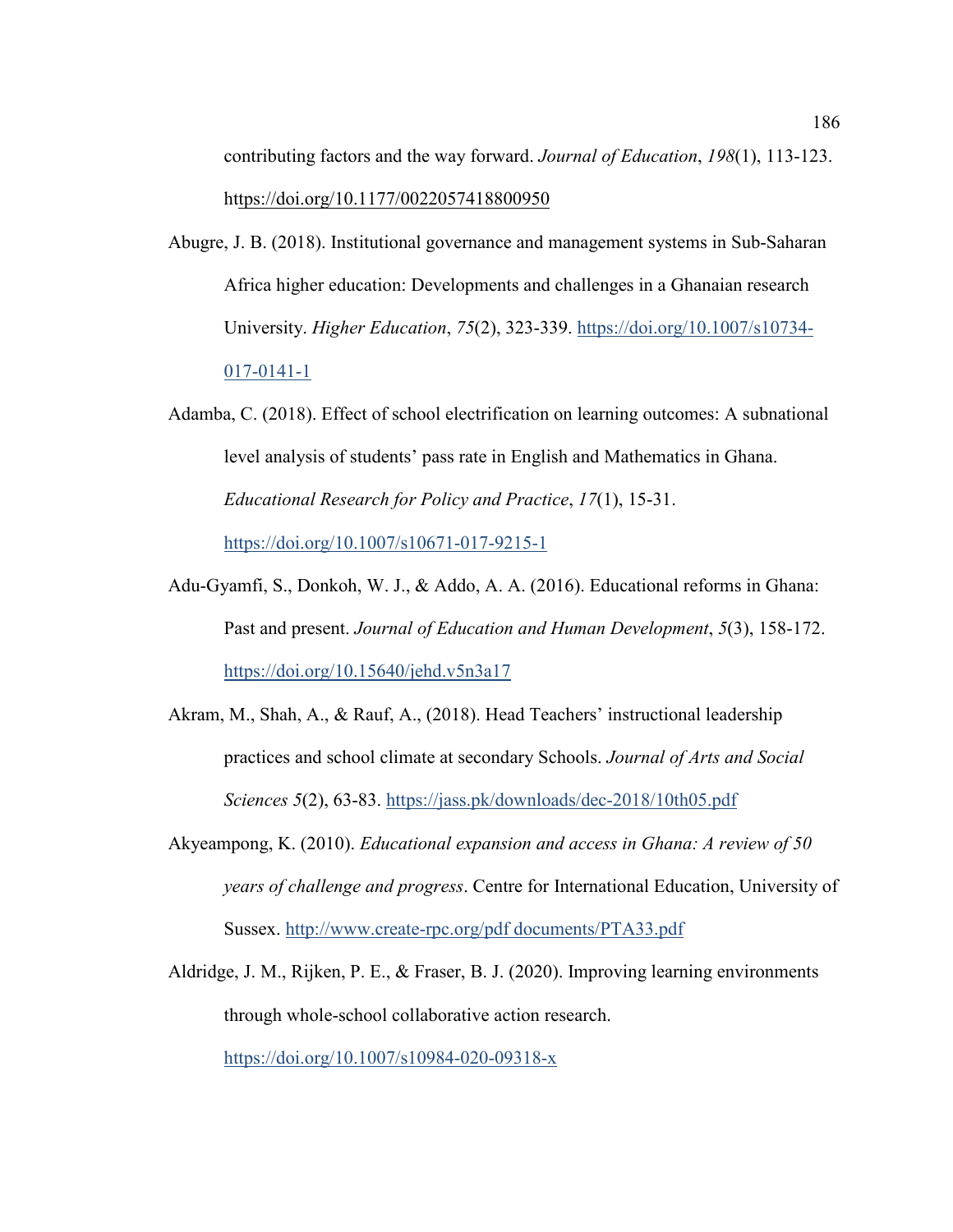- Al Riyami, T. (2015). Main approaches to educational research. *International Journal of Innovation and Research in Educational Sciences*, *2*(5), 412-416.
- Alsaleh, A. (2019). Investigating instructional leadership in Kuwait's educational reform context: School leaders' perspectives. *School Leadership & Management*, *39*(1), 96-120. https://doi.org/10.1080/13632434.2018.1467888
- Ampofo, S. Y., Onyango, G. A., & Ogola, M. (2019). Influence of school heads' direct supervision on teacher role performance in public senior high schools, Central Region, Ghana. *IAFOR Journal of Education*, *7*(2), 9-26. https://doi.org/10.22492/ije.7.2.01
- Anderson, C. (2010). Presenting and evaluating qualitative research. *American Journal of Pharmaceutical Education*, *74*(8), 141. https://doi.org/10.5688/aj7408141
- Andrade, H. L. (2019). A critical review of research on student self-assessment. *Frontiers in Education,* 4. https://doi.org/10.3389/feduc.2019.00087
- Anlimachie, M. A. (2019). Enacting relevant basic education to bridge the rural-urban inequality in Ghana. The prospects and approaches for investigating rural educational realities. *International Journal of Humanities and Social Sciences, 11*(1), 42-58. https://doi.org/10.26803/ijhss.11.1.5

Anlimachie, M. A., & Avoada, C. (2020). Socio-economic impact of closing the ruralurban gap in pre-tertiary education in Ghana: context and strategies. *International Journal of Educational Development,* 77, 102236. doi:10.1016/j.ijedudev.2020.102236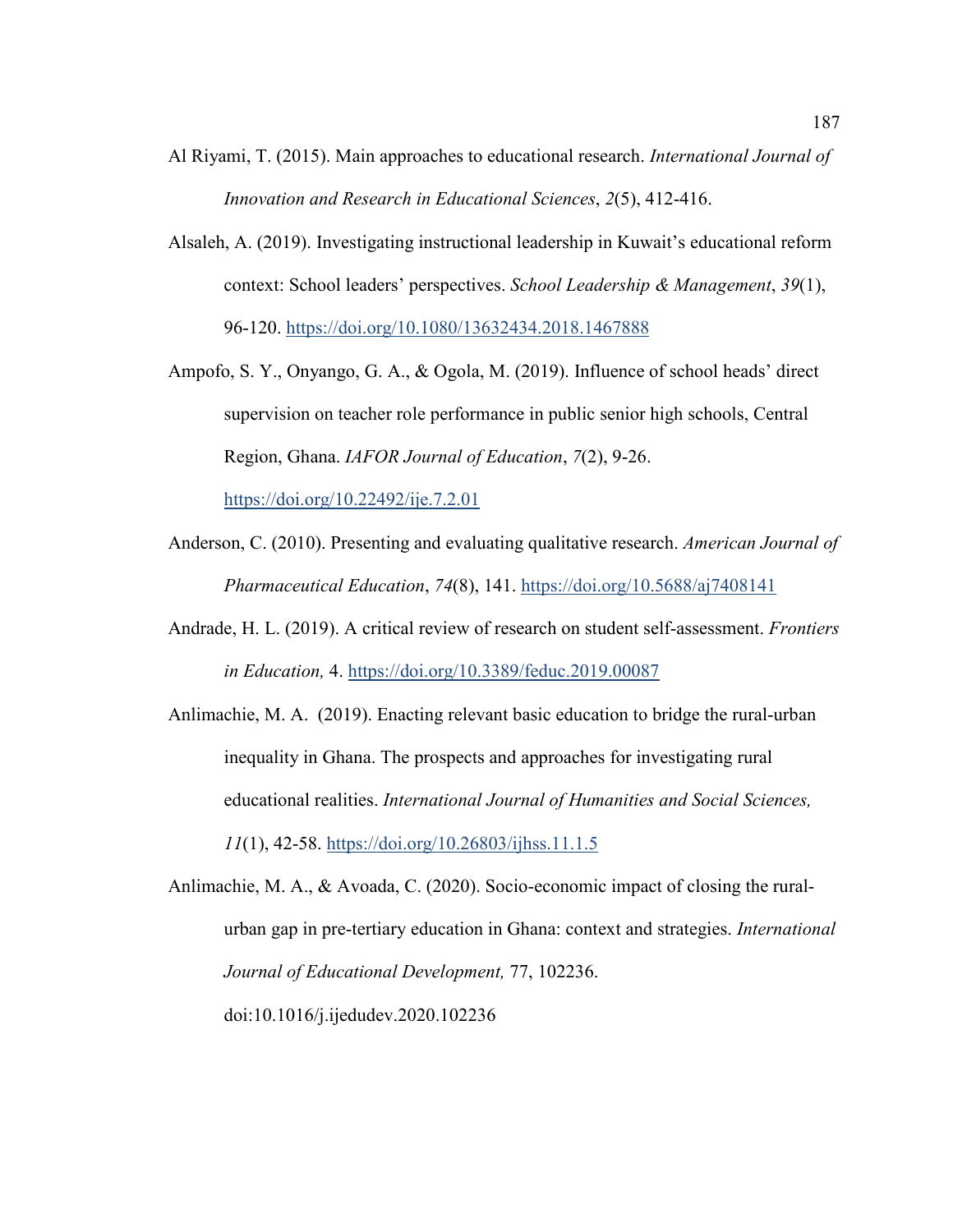- Ariffin, T. F. T., Bush, T., & Nordin, H. (2018). Framing the roles and responsibilities of excellent teachers: Evidence from Malaysia. *Teaching and Teacher Education*, *73*, 14-23. https://doi.org/10.1016/j.tate.2018.03.005
- Azar, A. S., & Adnan, E. J. (2020). The Impact of Effective Educational Leadership on School Students' Performance in Malaysia. *Education Quarterly Reviews, 3*(2). 146-155 https://doi.org/10.31014/aior.1993.03.02.127
- Aziabah, M. A. (2018). Educational reforms in Ghana. In *The Politics of Educational Reform in Ghana* (pp. 43-51). Springer, Cham.

*Administration*, 38, 130-141. http://dx.doi.org/10.1108/09578230010320082

Azungah, T. (2018). Qualitative research: deductive and inductive approaches to data analysis. *Qualitative Research Journal, 18*(4), 383–400.

https://doi.org/10.1108/qrj-d-18-00035

- Babbie, E. (2017). *The basics of social research* ( $7<sup>th</sup>$  ed.). Cengage Learning, Boston: MA. USA
- Bellibas, M. S., & Liu, Y. (2018). The effects of principals perceived instructional and distributed leadership practices on their perceptions of school climate, *International Journal of Leadership in Education. 21*(2), 226-244, doi: 10.1080/13603124.2016.1147608
- Benabentos, R., Hazari, Z., Stanford, J. S., Potvin, G., Marsteller, P., Thompson, K. V., Cassone, V. M., Murasko, D., & Kramer, L. (2020). Measuring the implementation of student-centered teaching strategies in lower-and upper-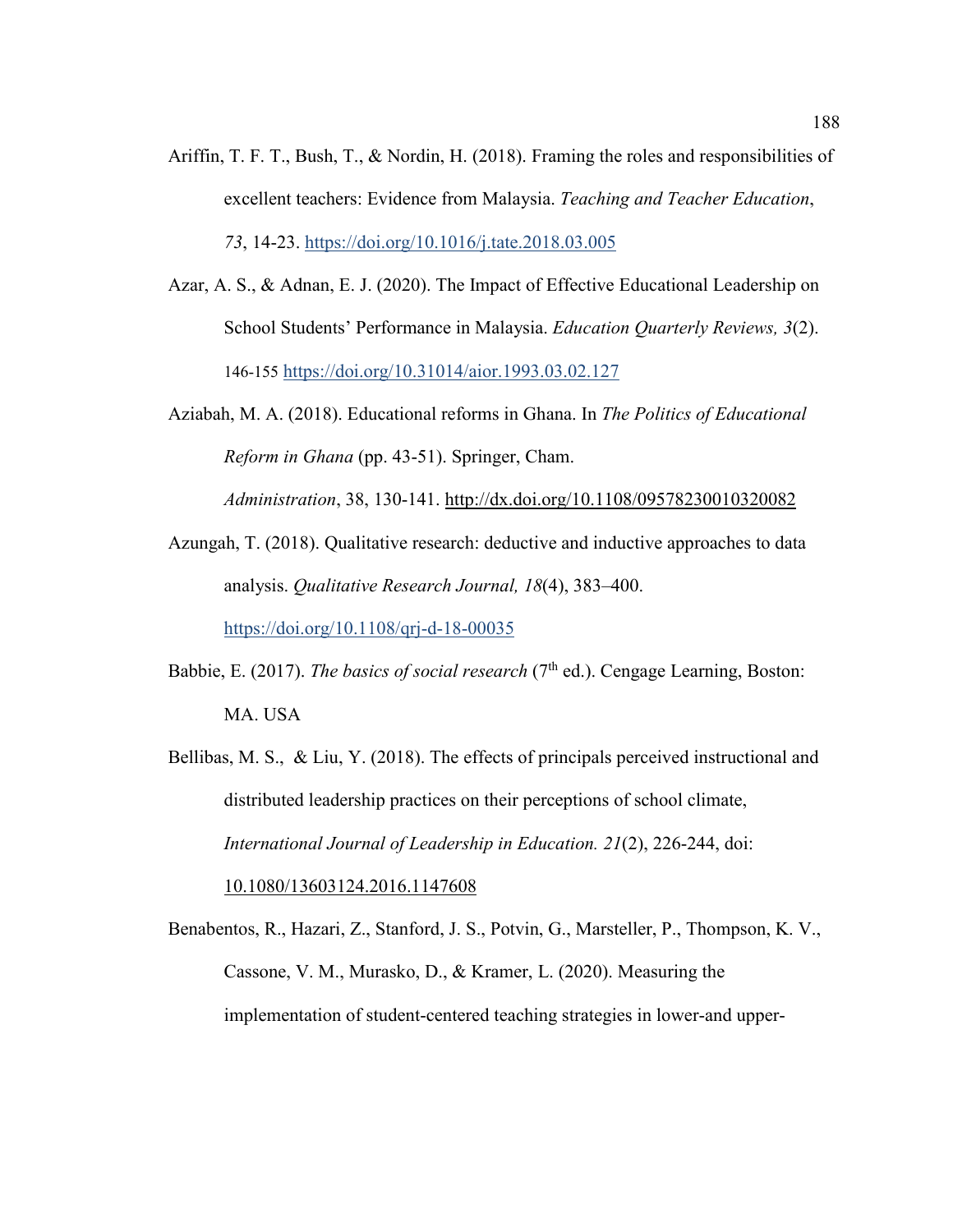division STEM courses. *Journal of Geoscience Education*, 1-15. doi:

10.1080/10899995.2020.1768005

- Bhebhe, S., & Nyathi, W. (2019). Instructional leaders' strategies for maintaining high performance in high schools: A case of high performing high schools in the Kingdom of Eswatini. *International Journal of Home Science*, *5*(1): 250-256.
- Blase, J., & Blase, J. (2000). Effective instructional leadership: Teachers' perspectives on how principals promote teaching and learning in schools. *Journal of Educational Administration, 38*(2),130-141*.* https://doi.org/10.1108/09578230010320082
- Bolderston, A. (2012). Conducting a research interview. *Journal of Medical Imaging and Radiation Sciences*, *43*(1), 66-76. https://doi.org/10.1016/j.jmir.2011.12.002
- Bowen, G. A. (2009). Document analysis as a qualitative research method. *Qualitative Research Journal*, *9*(2), 27. https://doi.org/10.3316/qrj0902027
- Boyce, J., & Bowers, A. J. (2018). Toward an evolving conceptualization of instructional leadership as leadership for learning: Meta-narrative review of 109 quantitative studies across 25 years. *Journal of Educational Administration*, *56*(2), 161-182. https://doi.org/10.1108/jea-06-2016-0064
- Brandon, J., Hollweck, T., Donlevy, J. K., & Whalen, C. (2018). Teacher supervision and evaluation challenges: Canadian perspectives on overall instructional leadership. *Teachers and Teaching*, *24*(3), 263-280.

https://doi.org/10.1080/13540602.2018.1425678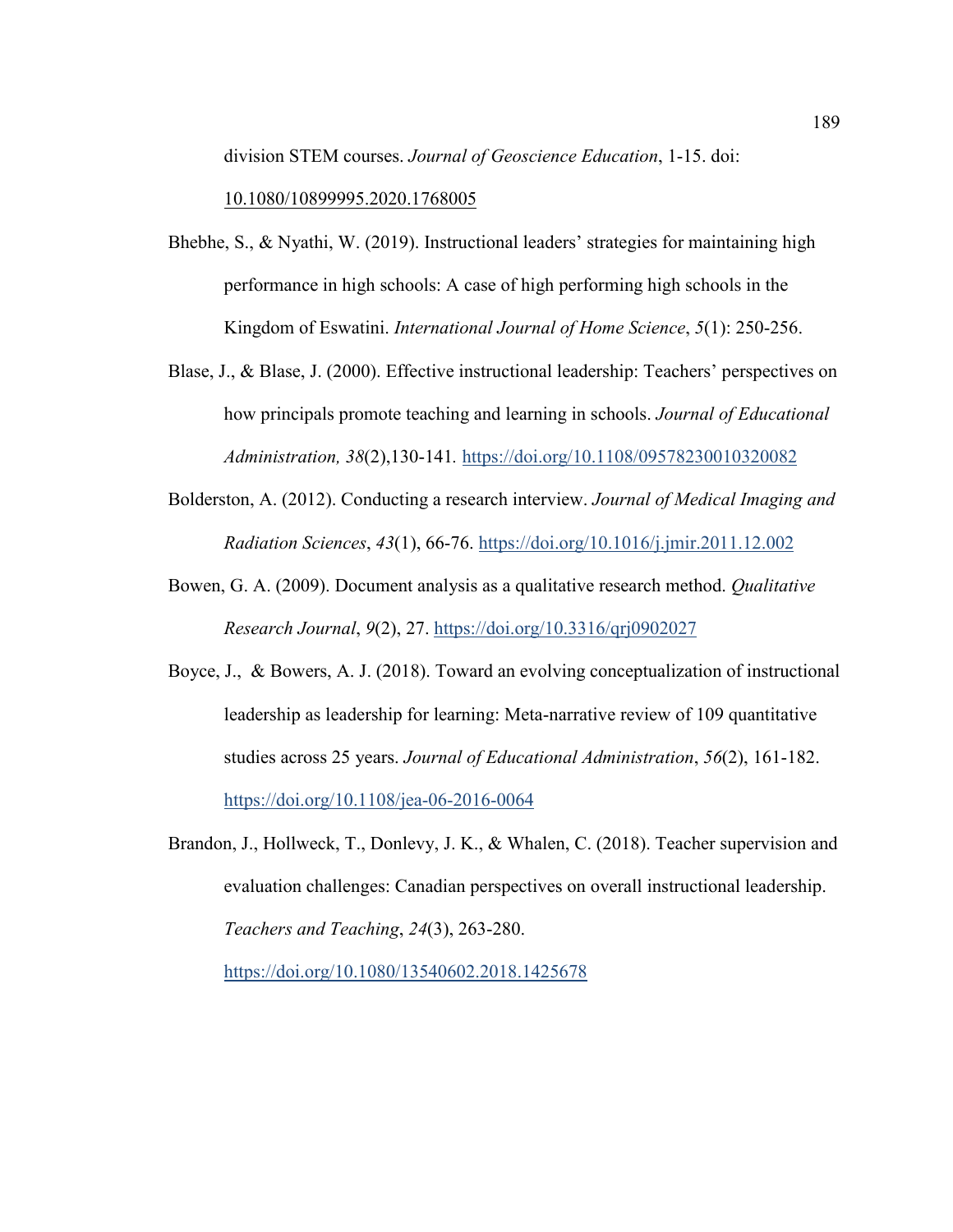Braun, V., & Clarke, V. (2014). What can "thematic analysis" offer health and wellbeing researchers? *International Journal of Qualitative Studies on Health and Wellbeing, 9*(1), 26152. https://doi.org/10.3402/qhw.v9.26152

Braun, V., & Clarke, V. (2019). Reflecting on reflexive thematic analysis. *Qualitative Research in Sport, Exercise and Health*, *11*(4), 589-597. https://doi.org/10.1080/2159676x.2019.1628806

- Burkholder, G. J., Cox, K., & Crawford, L. (2016). *The Scholar-Practitioner's Guide to Research Design.* Baltimore, MD: Laureate Publishing.
- Butakor, P. K., & Dziwornu, M. (2018). Teachers' perceived causes of poor performance in mathematics by students in basic schools from Ningo Prampram, Ghana. *The Journal of Social Sciences Research 4*(12), 423-431.

https://doi.org/10.32861/jssr.412.423.431

- Campbell, P., Chaseling, M., Boyd, W., & Shipway, B. (2019).The effective instructional leader. *Professional Development in Education, 45*(2), 276-290, https://doi.org/10.1080/19415257.2018.1465448
- Cannata, M., Redding, C., & Nguyen, T. D. (2019). Building student ownership and responsibility: Examining student outcomes from a research-practice partnership. *Journal of Research on Educational Effectiveness*, *12*(3), 333-362. https://doi.org/10.1080/19345747.2019.1615157
- Cansoy, R., & Parlar, H. (2018). Examining the relationship between school principals' instructional leadership behaviors, teacher self-efficacy, and collective teacher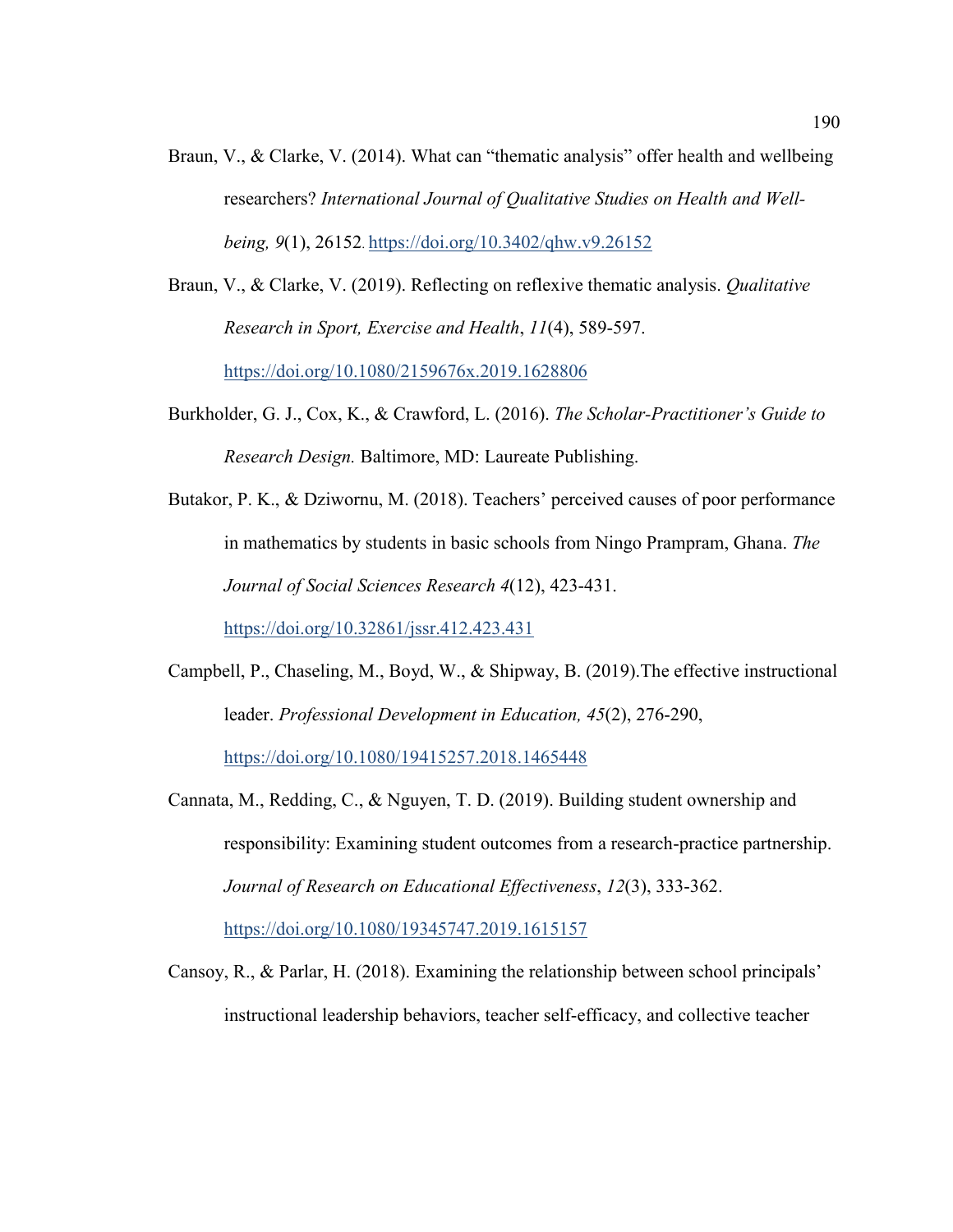efficacy. *International Journal of Educational Management*, 32(4), 550-567. https://doi.org/10.1108/IJEM-04-2017-0089

Cantor, P., Osher, D., Berg, J., Steyer, L., & Rose, T. (2019). Malleability, plasticity, and individuality: How children learn and develop in context1. *Applied Developmental Science*, *23*(4), 307-337.

https://doi.org/10.1080/10888691.2017.1398649

- Chen, J., & Guo, W. (2020). Emotional intelligence can make a difference: The impact of principals' emotional intelligence on teaching strategy mediated by instructional leadership. *Educational Management Administration & Leadership.* 1-24 https://doi.org/10.1177/1741143218781066
- Cheung, R., Reinhardt, T., Stone, L., & Little, J. W. (2018). Defining teacher leadership: A framework. *Phi Delta Kappan, 100* (3), 38-44. https://doi.org/10.1177/0031721718808263
- Ching, L. S., & Lund, J. (2018). Assessment for learning in physical education: The what, why and how. *Journal of Physical Education, Recreation & Dance*, *89*(8), 29-34. https://doi.org/10.1080/07303084.2018.1503119
- Coenen, L., Hondeghem, A., & Schelfhout, W. (2019). Leadership in Flemish secondary education: mapping principals' daily assignments, self-efficacy beliefs and leadership practices. In *BELMAS Annual Conference 2019, Date: 2019/07/12- 2019/07/14, Location: Hinckley Island, United Kingdom*.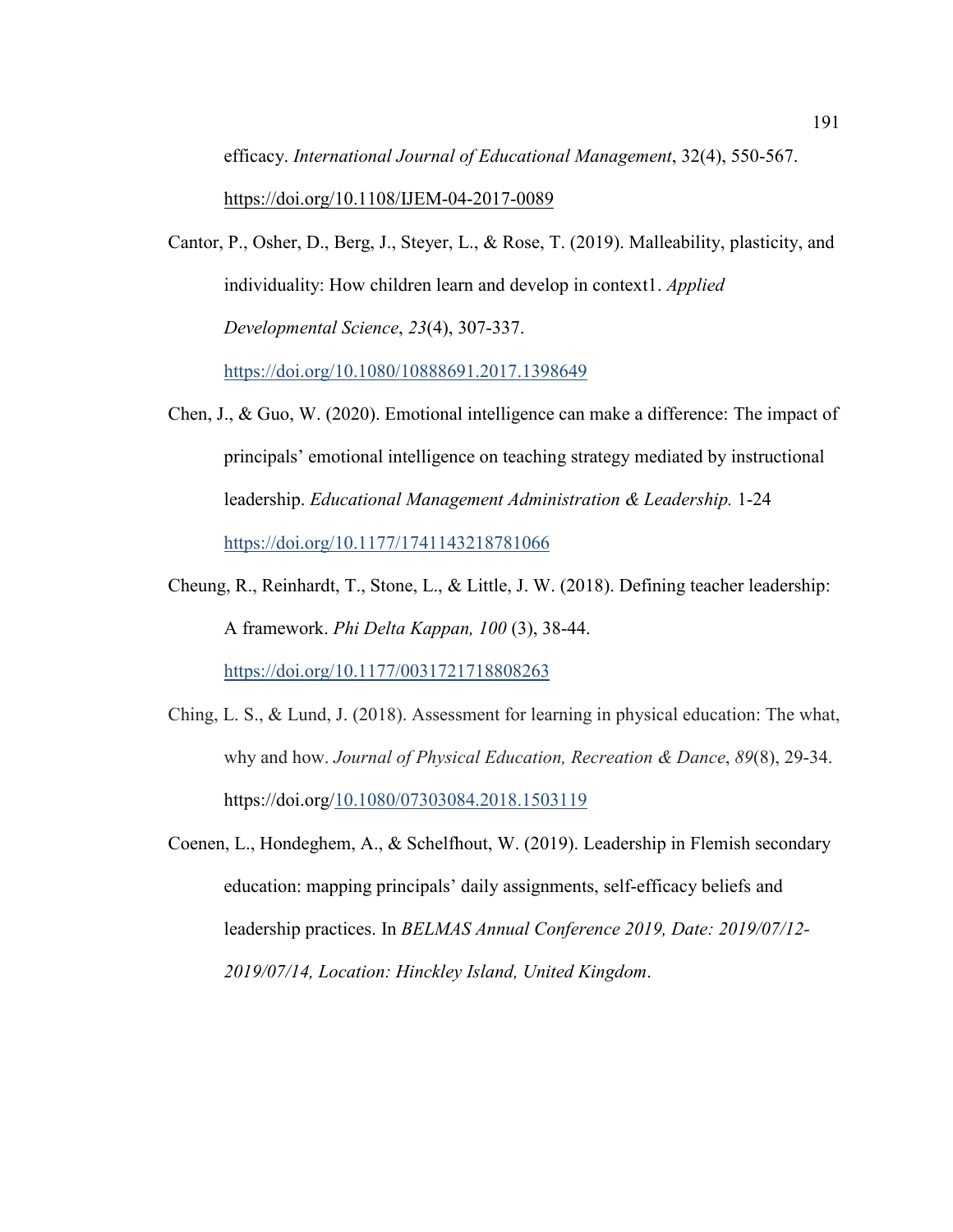- Cohen, J., McCabe, L., Michelli, N. M., & Pickeral, T. (2009). School climate: Research, policy, practice, and teacher education. *Teachers College Record*, *111*(1), 180- 213. https://doi.org/10.1177/016146810911100108
- Comighud, S. M., & Arevalo, M. (2020). Motivation in relation to teachers' performance. *International Journal of Scientific and Research Publications*, *10*(04), 641- 653. https://doi.org/10.29322/ijsrp.10.04.2020.p10071
- Commonwealth Secretariat. (1993). *Better Schools: Resource Materials for School Heads – Module Six: Monitoring School Effectiveness*, Commonwealth Secretariat, London.
- Creswell, J. W. (2007). *Educational research: Planning conducting and evaluating quantitative and qualitative research (*3rd ed.*).* Upper Saddle River, NJ: Pearson.
- Creswell, J. W. (2013). *Qualitative inquiry & research design: Choosing among five approaches* (3rd. ed.). Thousand Oaks, CA: Sage.
- Creswell, J. W., & Creswell, J. D. (2017). *Research design: Qualitative, quantitative, and mixed methods approaches*. Sage publications.
- Creswell, J. W., & Miller, D. L. (2000). Determining Validity in Qualitative Inquiry. *Theory Into Practice, 39*(3), 124-130.

https://doi.org/10.1207/s15430421tip3903\_2

Dampson, D. G. (2019). Selection and appointment of basic school headteachers in Ghana: looking back to move forward. *Education Quarterly Reviews, 2*(1), 1-13. https://doi.org/10.31014/aior.1993.02.01.33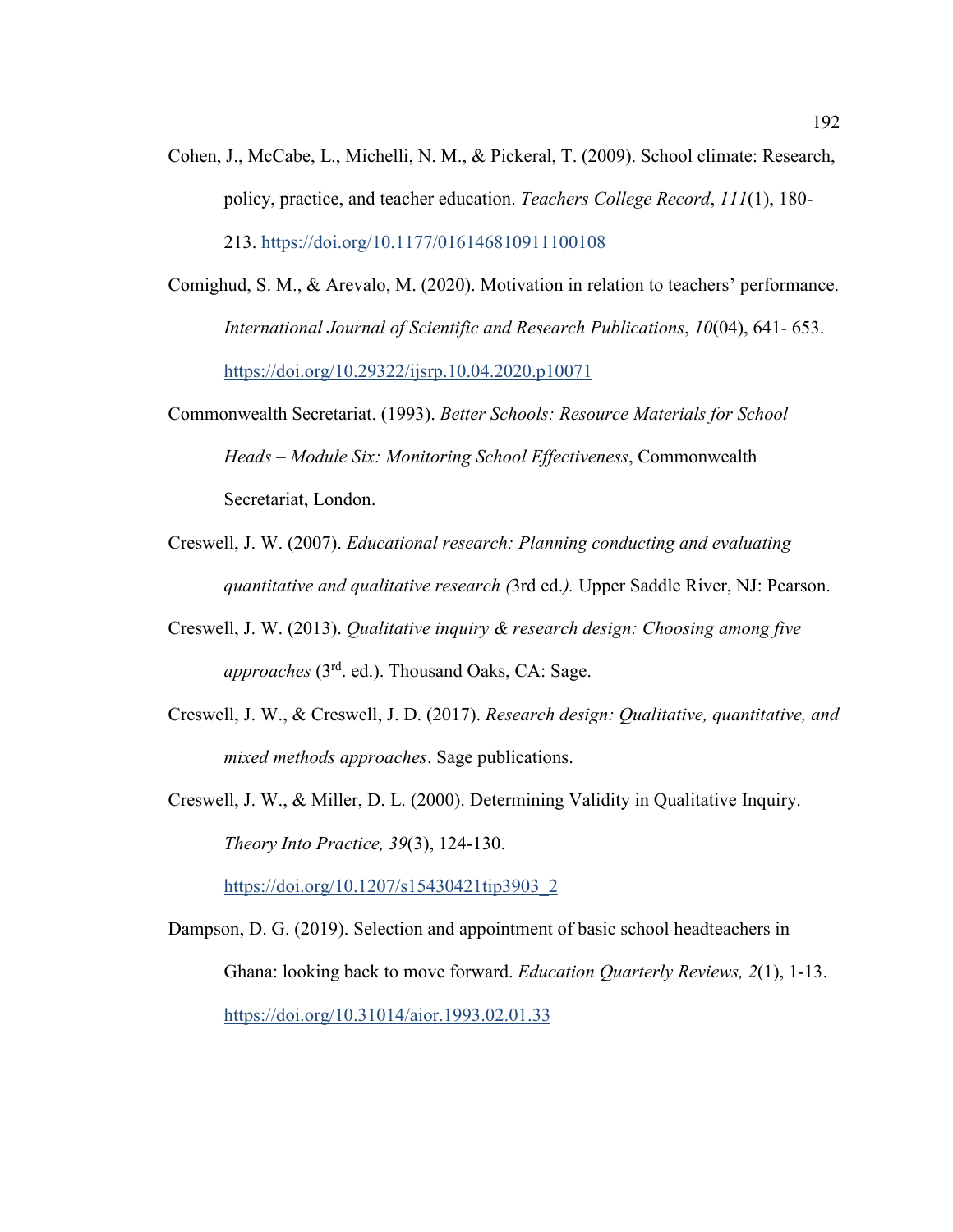- Daniëls, E., Hondeghem, A., & Dochy, F. (2019). A review on leadership and leadership development in educational settings. *Educational Research Review*, *27*, 110-125. https://doi.org/10.1016/j.edurev.2019.02.003
- Danquah, M. B. (2017). Supervision and monitoring of English language curriculum: The case of selected schools in Cape Coast Metropolis of Ghana. *International Journal of Scientific & Technology Research, 6*(12), 191- 201.
- Darko, C. K., & Abrokwa, K. K. (2020). Do you really need it? Educational mismatch and earnings in Ghana. *Review of Development Economics, 24*(4), 1365-1392. https://doi.org/10.1111/rode.12681
- Darling-Hammond, L., & Cook-Harvey, C. M. (2018). *Educating the whole child: Improving school climate to support student success*. Palo Alto*, CA:* Learning Policy Institute. https://learningpolicyinstitute.org/product/educating-whole-childreport
- Darling-Hammond, L., Flook, L., Cook-Harvey, C., Barron, B., & Osher, D. (2020). Implications for educational practice of the science of learning and development. *Applied Developmental Science, 24*(2), 97-140.

https://doi.org/10.1080/10888691.2018.1537791

- Dekawati, I., Komariah, A., Mulyana, A., Kurniady, D. A., Kurniawan, A., & Salsabil, S. H. (2020). The role of instructional leadership on school quality through school climate as a mediator. *Talent Development & Excellence, 12*(3), 1176 -1187.
- Denzin, N. K. (2013). Performing methodologies. *Qualitative Social Work, 12*(4), 389- 394. https://doi.org/10.1177/1473325013493533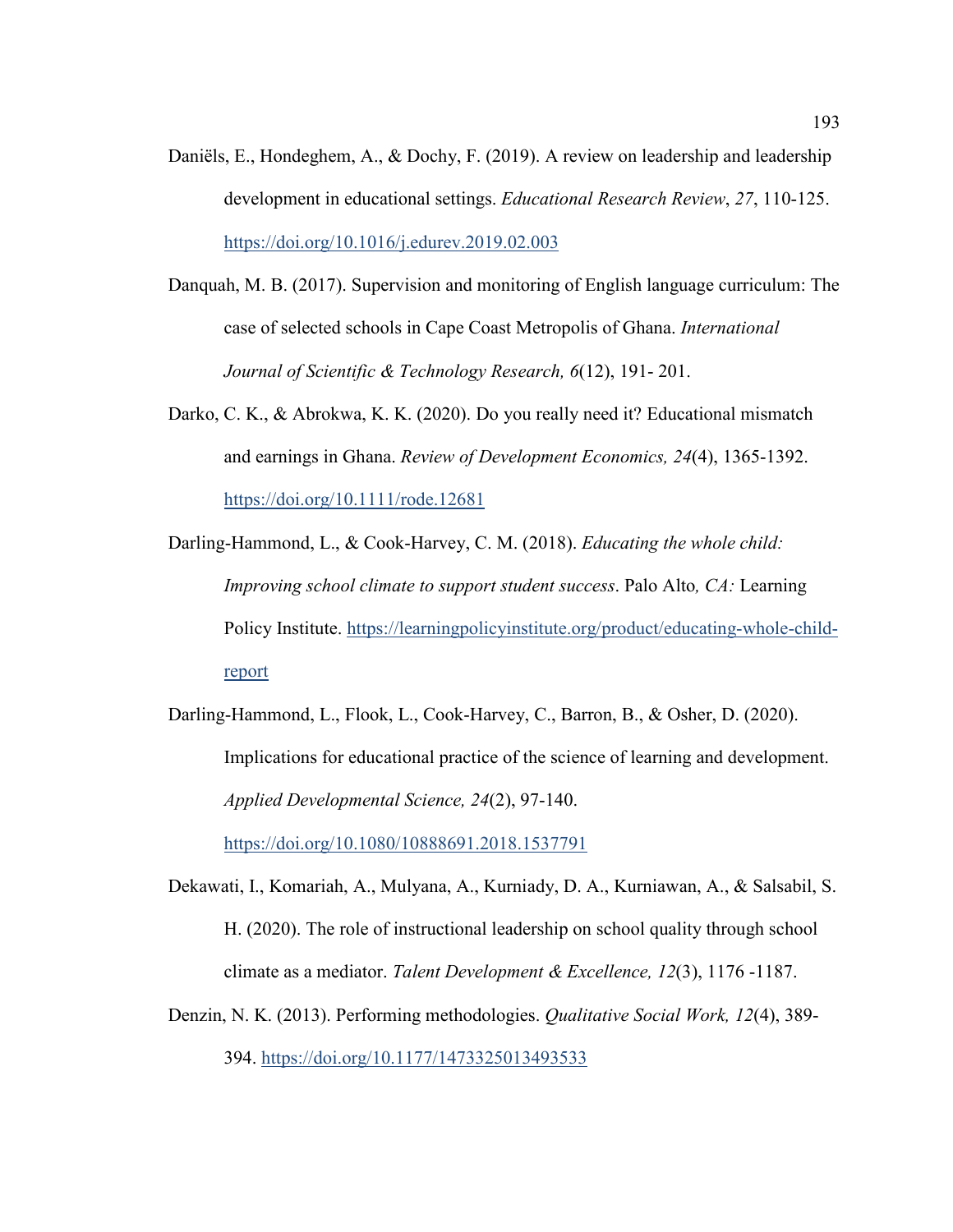Denzin, N. K., & Lincoln, Y. S. (2008). *Strategies of qualitative inquiry* (Vol. 2). Sage.

- Denzin, N. K., & Lincoln, Y. S. (Eds.). (2011). *The SAGE handbook of qualitative research* (4th ed.). Thousand Oaks, CA: SAGE.
- Derrington, M. L., & Campbell, J. W. (2017). Teacher evaluation policy tools: Principals' selective use in instructional leadership. *Leadership and Policy in Schools, 17*(4), 568-590. https://doi.org/10.1080/15700763.2017.1326143
- DeWitt, P. M. (2020). *Instructional Leadership: Creating Practice Out of Theory*. Corwin.
- Dhuey, E., & Smith, J. (2018). How school principals influence student learning. *Empirical Economics, 54* (2), 851-882. https://doi.org/10.1007/s00181-017-1259- 9
- DiLoreto, M., & Gaines, T. (2016). An investigation of discrepancies between qualitative and quantitative findings in survey research. *International Journal of Learning, Teaching and Educational Research, 15*(12), 145-154.

https://www.ijlter.org/index.php/ijlter/article/view/821

Dimopoulos, A. (2020). Educational leadership effectiveness. Is it a matter of a leader's characteristics, behaviors, or leadership style?. *Journal of Economics and Management Sciences, 3*(1), 13- 28. https://doi.org/10.30560/jems.v3n1p13

DiPaola, M., & Wagner, C. A. (2018). *Improving instruction through supervision, evaluation, and professional development.* Scottsdale: Information Age Publishing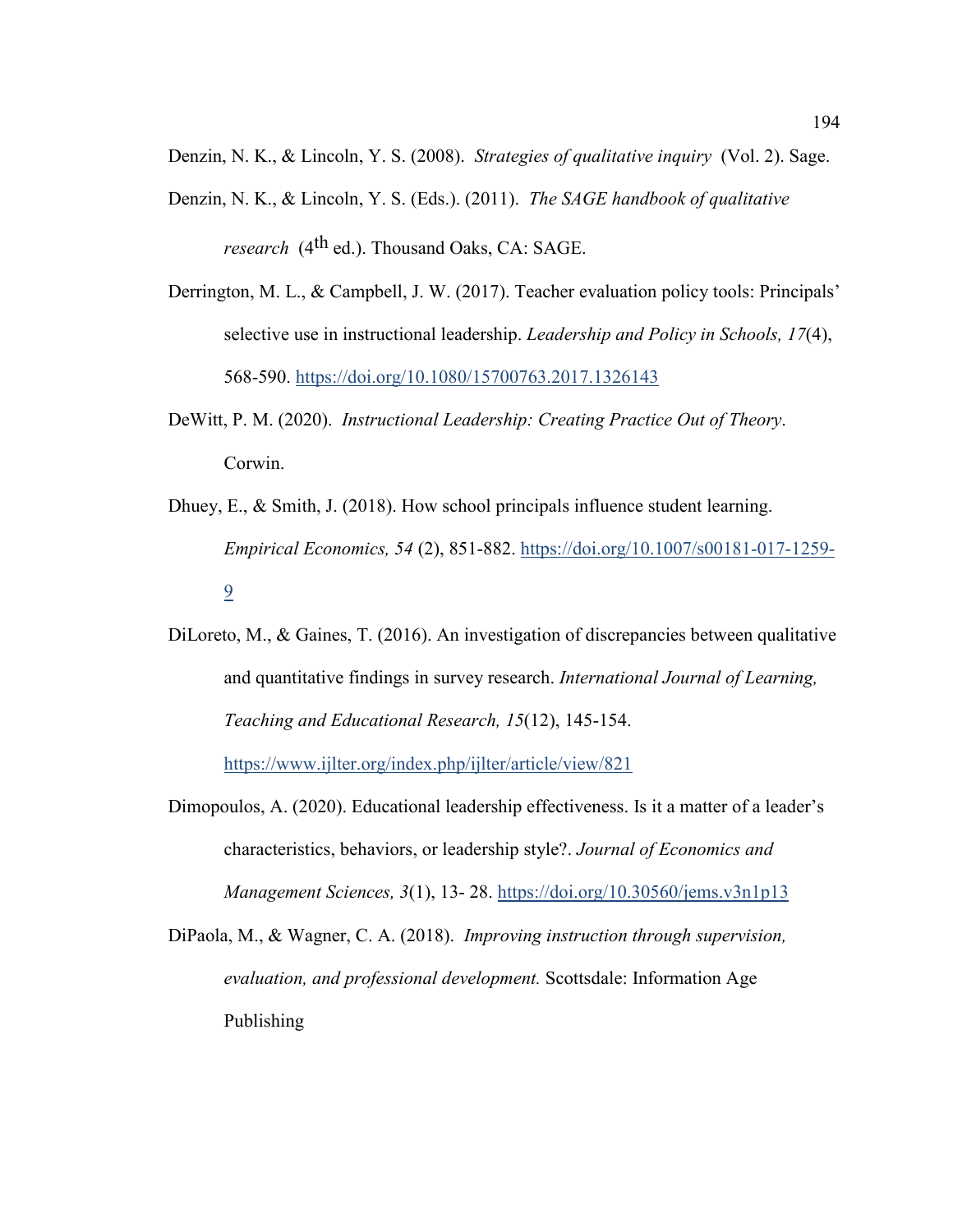- du Plessis, A. E. (2019). Organizational culture's impact on professional opportunities and teaching quality. In *Professional Support Beyond Initial Teacher Education* (pp. 141-183). Springer, Singapore. https://doi.org/10.1007/978-981-13-9722-6\_6
- du Plessis, P. (2017). Challenges for rural school leaders in a developing context: A case study on leadership practices of effective rural principals. *Koers- Bulletin for Christian Scholarship 82*(3), 1-10. https://doi.org/10.19108/koers.82.3.2337
- du Plessis, P., & Mestry, R. (2019). Teachers for rural schools a challenge for South Africa. *South African Journal of Education*, *39*, S1–S9. https://doi.org/10.15700/saje.v39ns1a1774
- Duran, D., & Miquel, E. (2019). Preparing teachers for collaborative classrooms. In *Oxford Research Encyclopedia of Education* .

https://doi.org/10.1093/acrefore/9780190264093.013.780

- Ebete, S. E., & Ejims, C. L. (2020). Principals' leadership practices for goal attainment in public senior secondary schools in Rivers State. *African Journal of Educational Research and Development 13*(2), 90-104.
- Education Sector Analysis. (2018). Ministry of Education Ghana.

https://www.globalpartnership.org/sites/default/files/2019-05-ghana-educationsector-analysis.pdf

Elmore, R. F. (2000). Building a new structure for school leadership. Washington, DC: The Albert Shanker Institute. https://www.shankerinstitute.org/resource/buildingnew-structure-school-leadership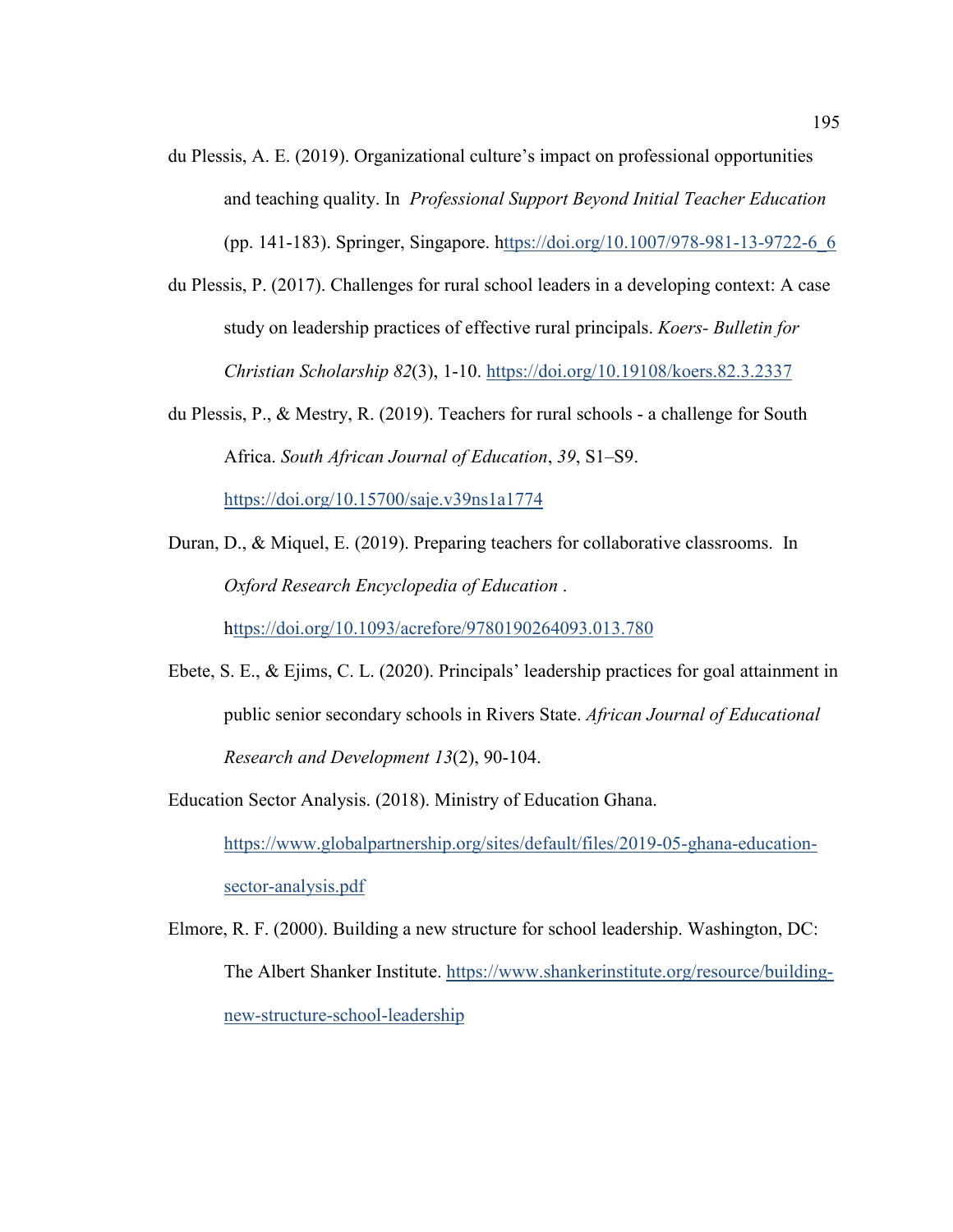- Escobar, I. H. G. (2019). School improvement plans, a tool to improve the quality of education. *New Trends and Issues Proceedings on Humanities and Social Sciences* , *6*(1), 440-450. https://doi.org/10.18844/prosoc.v6i1.4197
- Evans, D. K., & Yuan, F. (2018). The working conditions of teachers in low-and middleincome countries. *World Bank* .

https://riseprogramme.org/sites/default/files/inline-files/Yuan.pdf

- Fakunle, F. E., & Ale, M. V. (2018). School climate as determinant of students' academic performance in public secondary schools in Ekiti State, Nigeria. *African Educational Research Journal 6* (4) 236-239. https://doi.org/10.30918/aerj.64.18.055
- Fuller, J. B., Patterson, C. E. P., Hester, K., & Stringer, D. Y. (1996). A quantitative review of research on charismatic leadership. *Psychological Reports, 78* (1), 271- 287. doi:10.2466/pr0.1996.78.1.271
- Galdas, P. (2017). Revisiting bias in qualitative research: Reflections on its relationship with funding and impact. *International Journal of Qualitative Methods*. *16* : 1-2. https://doi.org/10.1177/1609406917748992
- Ganon-Shilon, S., & Chen, S. (2019). No school principal is an island: From individual to school sense-making processes in reform implementation. *Management in Education* , *33* (2), 77-85. https://doi.org/10.1177/0892020618805799
- Garcia-Molsosa, M., Collet-Sabé, J., & Montserrat, C. (2021). The school experience of children in residential care: A multiple case study. *Child & Family Social Work , 26* (1), 1-10. https://doi.org/10.1111/cfs.12784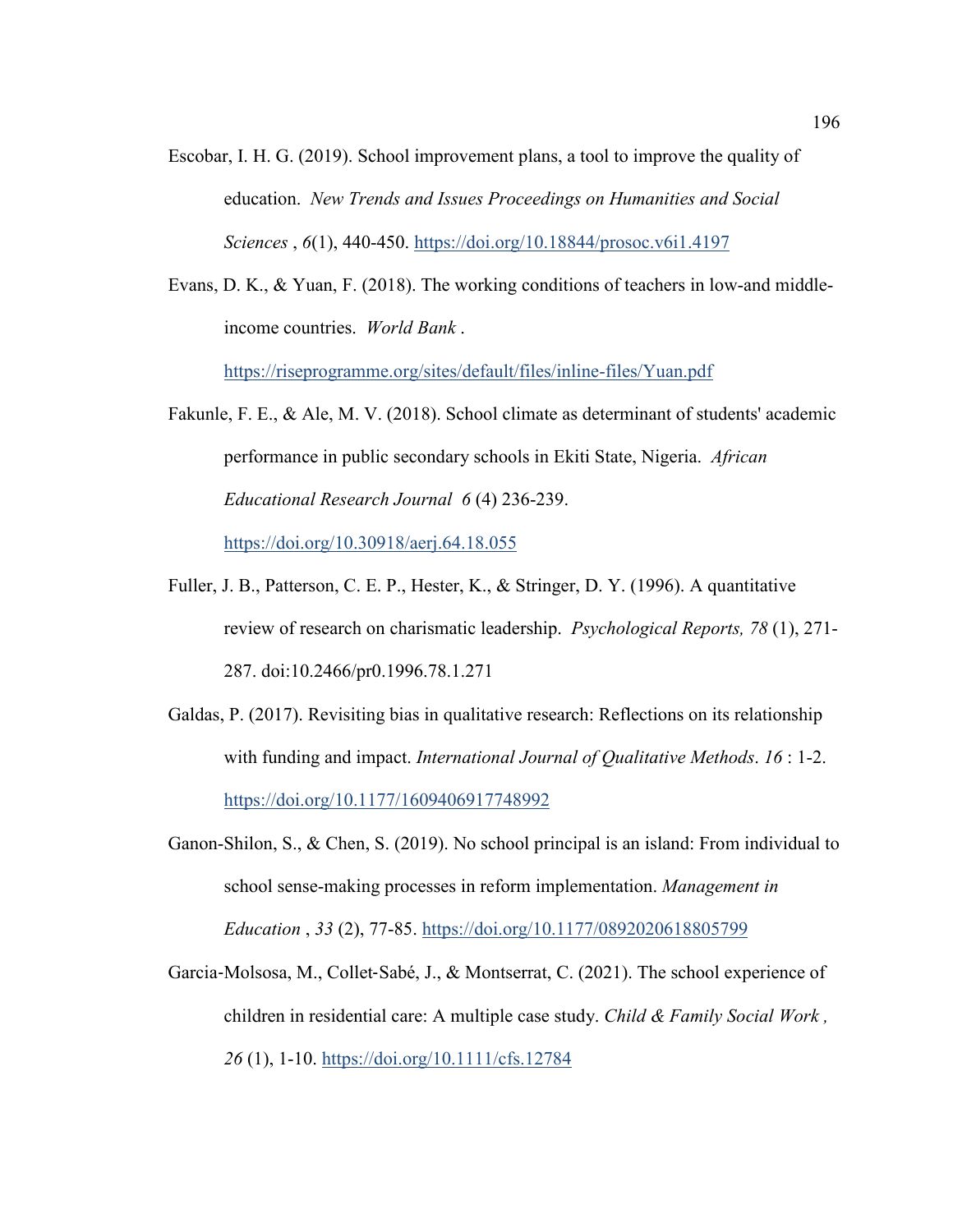- Ghana Education Service (GES). (2001). School management committee (SMC)/Parent teacher association (PTA) handbook: Improving quality education through community participation, Accra: Ministry of Education
- Ghana Education Service. (2008). Report on implementation of capitation grant in 2005/2006. Accra: Ghana Education Service.
- Ghavifekr, S., Radwan, O., & Velarde, J. M. (2019). Teachers' perceptions of principals' instructional leadership roles and practices. *Malaysian Journal of Education*, *44*(2), 72–83. https://doi.org/10.17576/jpen-2019-44.02-08
- Godda, H. (2018). Free Secondary Education and the changing roles of the heads of public schools in Tanzania: Are they ready for new responsibilities? *Open Journal of Social Sciences, 06* (05), 1–23. https://doi.org/10.4236/jss.2018.65001
- Goddard, Y. L., Goddard, R. D., Bailes, L. P., & Nichols, R. (2019). From school leadership to differentiated instruction: a pathway to student learning in schools. *The Elementary School Journal*, *120*(2), 197-219. https://doi.org/10.1086/705827
- Gorton, R. A., & Schneider, G. T. (1991). *School-based leadership: Challenges and Opportunities*. Wm. C. Brown Publishers
- Government of Ghana . (2001). Quality improvement in primary schools (QUIPS). Personnel and management training module: Involving communities in educational management. Accra, Ghana: Ministry of Education
- Greenbank, P. (2003). The role of values in educational research: The case for reflexivity. *British Educational Research Journal*, *29*(6), 791-801. https://doi.org/10.1080/0141192032000137303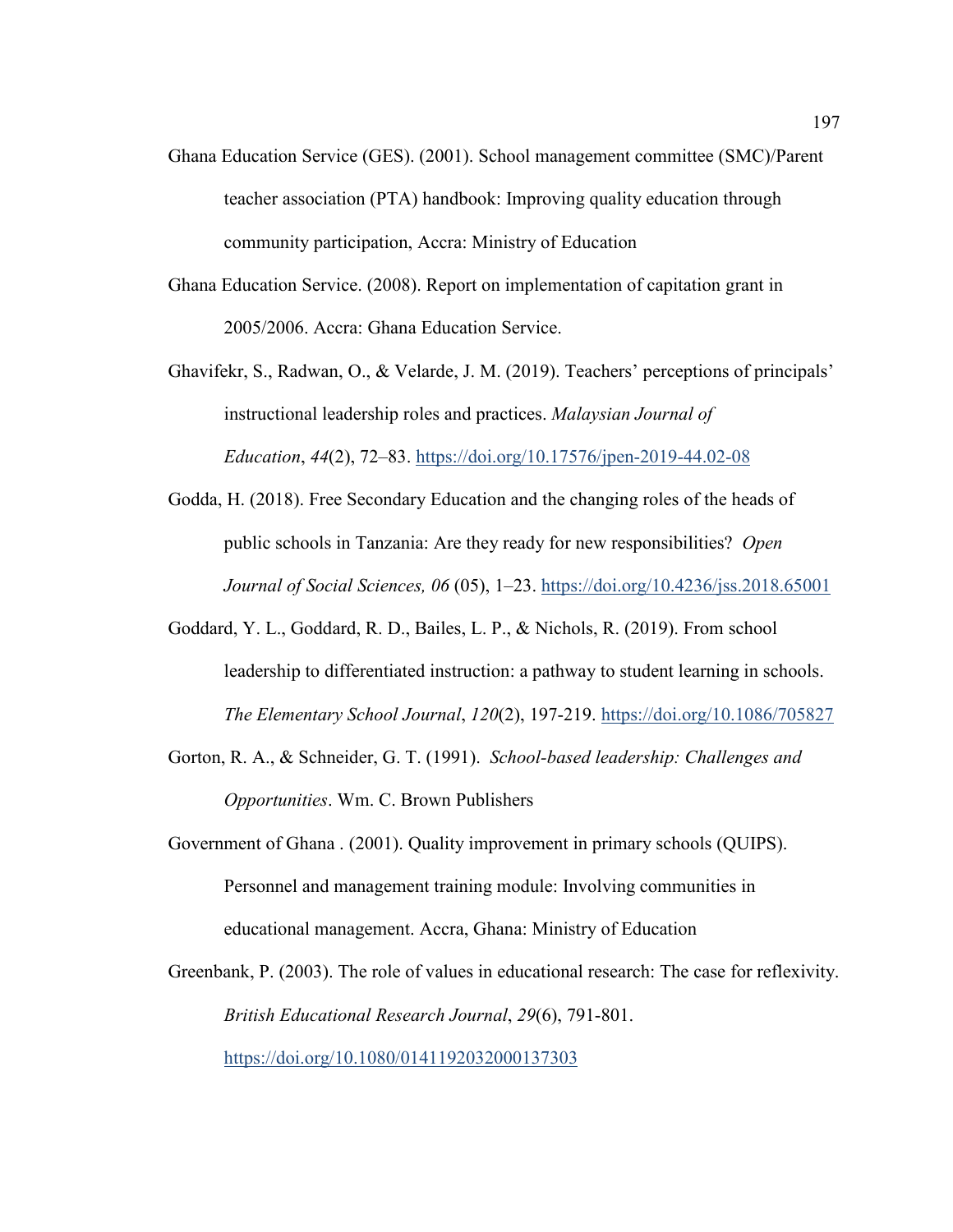Grissom, J. A., & Bartanen, B. (2019). Principal Effectiveness and Principal Turnover. *Education Finance and Policy, 14*(3), 355–382

https://doi.org/10.1162/edfp\_a\_00256

Gümüş, S., & Bellibaş, M. Ş. (2020). The relationship between professional development and school principals' leadership practices: The mediating role of self-efficacy. *International Journal of Educational Management. 34*(7), 1155-1170. https://doi.org/10.1108/ijem-10-2019-0380

- Guo, W., & Lu, J. (2018). Assessing instructional leadership from two mindsets in China: power distance as a moderator. *Educational Assessment, Evaluation and Accountability, 30*(4), 433-455. https://doi.org/10.1007/s11092-018-9287-3
- Gyamerah, A. (2019). Ineffective monitoring and supervision of K-12 schools in rural districts in Ghana. [Unpublished manuscript]. Walden University.
- Gyamerah, A. (2020). The analysis and interpretation of qualitative data. [Unpublished manuscript]. Walden University.
- Hall, P. (2019). The instructional leader's most difficult job. *Educational Leadership. 76*(6), 12-17. https://www.ascd.org/el/articles/the-instructional-leaders-mostdifficult-job
- Hallinger, P. (2018). Bringing context out of the shadows of leadership. *Educational Management Administration & Leadership, 46*(1), 5-24. https://doi.org/10.1177/1741143216670652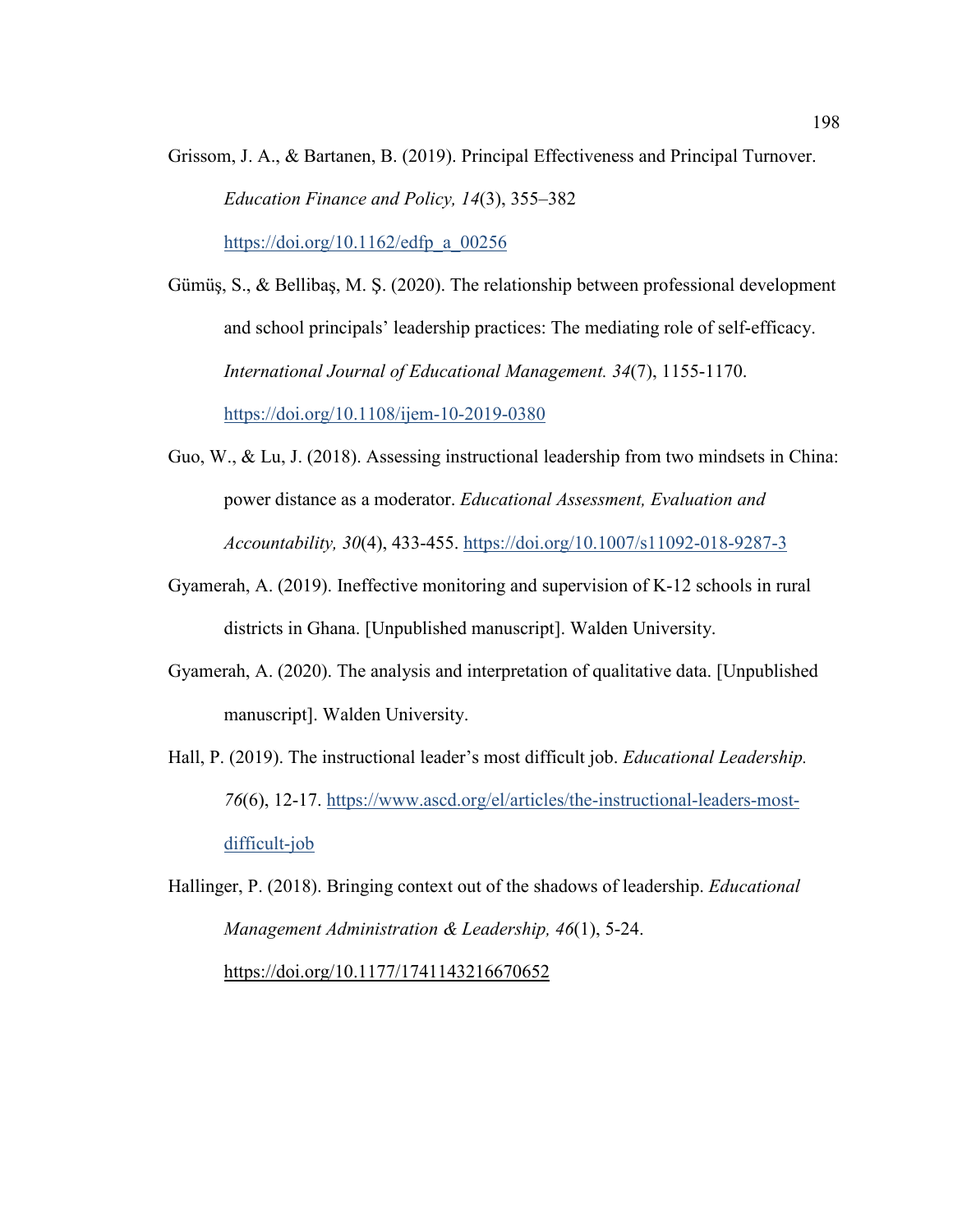- Hallinger, P. (2005). Instructional leadership and the school principal: A passing fancy that refuses to fade away. *Leadership and Policy in Schools, 4*(3), 221-239. https://doi.org/10.1080/15700760500244793
- Hallinger, P. (2012). A data-driven approach to assess and develop instructional leadership with the PIMRS. In J. Shen (Ed.), Tools for improving principals' work (pp. 47–69). New York, NY: Peter Lang Publishing.
- Hallinger, P., Adams, D., Harris, A., & Suzette, J. (2018). Review of conceptual models and methodologies in research on principal instructional leadership in Malaysia: A Case of knowledge construction in a developing society. *Journal of Educational Administration 56*(1): 104–126. https://doi.org/10.1108/jea-03-2017- 0025
- Hallinger, P., Bickman, L., & Davis, K. (1996). School context, principal leadership and student achievement. *Elementary School Journal*, 96(5): 498–518. https://doi.org/10.1086/461843
- Hallinger, P., Gümüş, S., & Bellibaş, M. Ş. (2020). 'Are principals instructional leaders yet?' A science map of the knowledge base on instructional leadership, 1940– 2018. *Scientometrics*, *122*(3), 1629-1650. https://doi.org/10.1007/s11192-020- 03360-5

Hallinger, P., & Heck, R. H. (1996). Reassessing the principal's role in school effectiveness: A review of empirical research, 1980-1995. *Educational Administration Quarterly, 32*(1), 5-44.

https://doi.org/10.1177/0013161x96032001002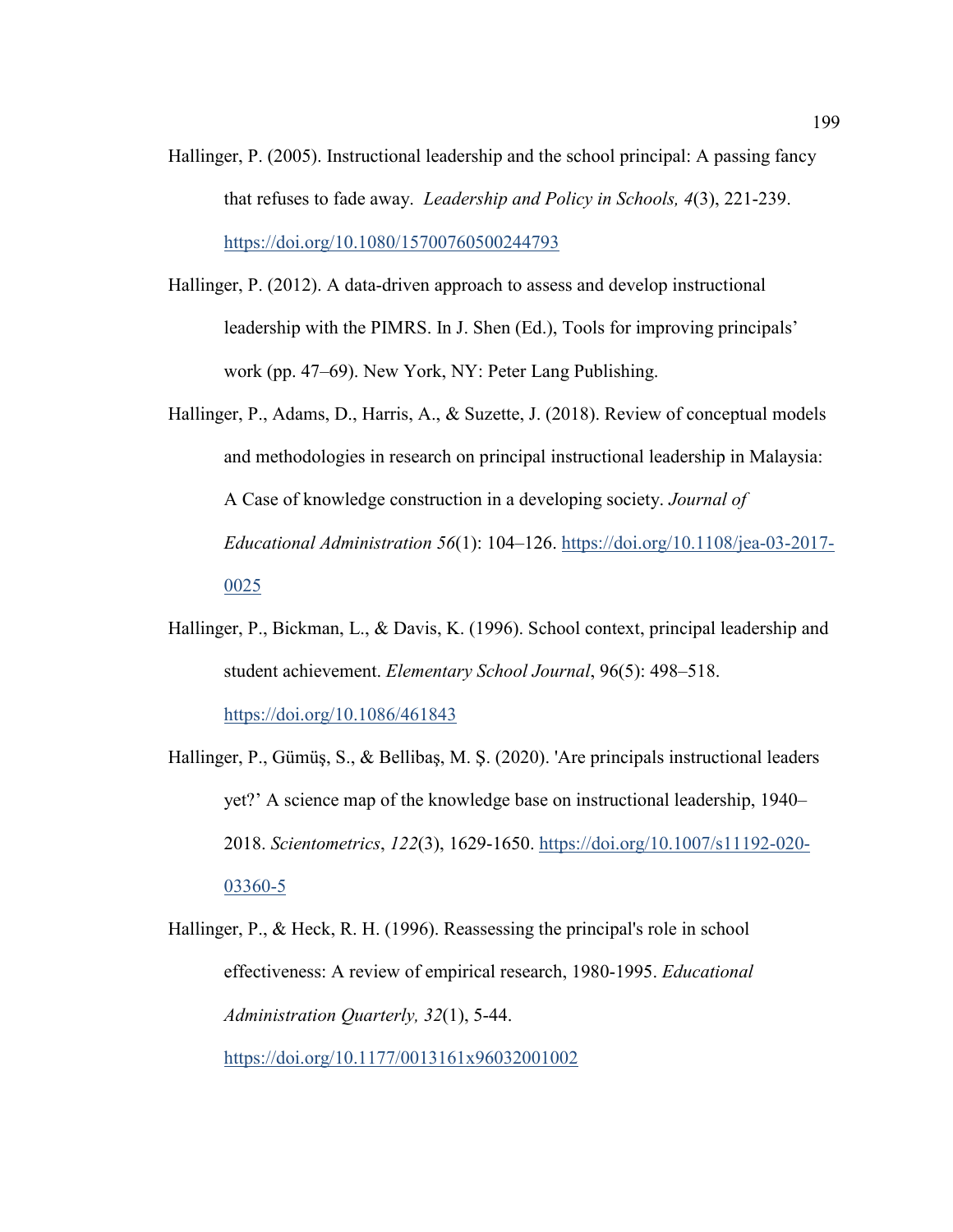Hallinger, P., & Hosseingholizadeh, R. (2019). Exploring instructional leadership in Iran: A mixed methods study of high-and low-performing principals. *Educational Management Administration & Leadership, 48*(4), 595-616. https://doi.org/10.1177/1741143219836684

Hallinger, P., & Murphy, J. (1985). Assessing the instructional management behavior of principals. *The Elementary School Journal, 86*(1), 217-247. https://doi.org/10.1086/461445

- Haiyan, Q., & Allan, W. (2020). Creating conditions for professional learning communities (PLCs) in schools in China: the role of school principals. *Professional Development in Education*, *47* (4), 586-598. https://doi.org/10.1080/19415257.2020.1770839
- Harris, A., Jones, M., Adams, D., & Cheah, K. (2019). Instructional leadership in Malaysia: A review of the contemporary literature. *School Leadership & Management*, *39* (1), 76-95. https://doi.org/10.1080/13632434.2018.1453794
- Hattie, J., & Anderman, E. M. (2019). *Visible Learning Guide to Student Achievement: Schools Edition*. Routledge. https://doi.org/10.4324/9781351257848
- Heck, R. H., & Hallinger, P. (2009). Assessing the contribution of distributed leadership to school improvement and growth in math achievement. *American Educational Research Journal*, *46*(3), 659-68. https://doi.org/10.3102/0002831209340042
- Hervie, D. M., & Winful, E. C. (2018). Enhancing teachers' performance through training and development in Ghana education service (a case study of Ebenezer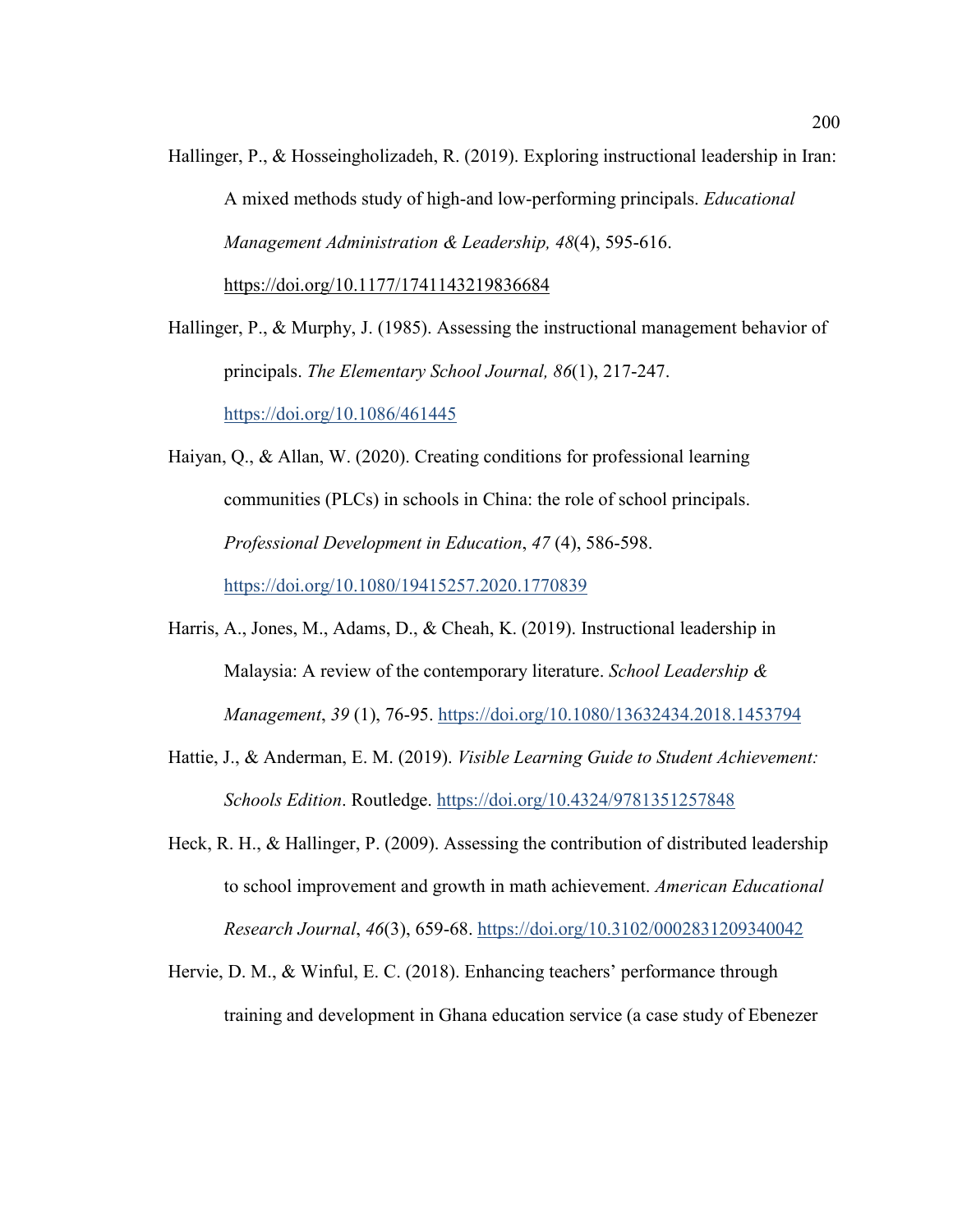senior high school). *Journal of Human Resource Management*, *6*(1), 1-8. https://doi.org/10.11648/j.jhrm.20180601.11

- Hickey, W. D., Sherman, R., Mize, C., & Donley, M. (2019). Leveraging University partnerships to build capacity in rural schools: A case study. *School Leadership Review*, *14*(2), 1-10. https://schoolworks.sfasu.edu/slr/vol14/iss2/10
- Holzberger, D., Reinhold, S., Lüdtke, O., & Seidel, T. (2020). A meta-analysis on the relationship between school characteristics and student outcomes in science and maths–evidence from large-scale studies. *Studies in Science Education*, *56*(1), 1- 34. https://doi.org/10.1080/03057267.2020.1735758
- Hunde, A., & Desalegn, G. (2019). Practices and challenges of school improvement program (SIP) in secondary schools of Ilu Aba Bor Zone. *The Ethiopian Journal of Social Sciences and Language Studies (EJSSLS)*, *6*(2), 65-85.
- Hou, Y., Cui, Y., & Zhang, D. (2019). Impact of instructional leadership on high school student academic achievement in China. *Asia Pacific Education Review, 20*(4), 543–558. https://doi.org/10.1007/s12564-019-09574-4
- Huong, V. T. M. (2020). Factors affecting instructional leadership in secondary schools to meet Vietnam's general education innovation. *International Education Studies*, *13*(2), 48-60. https://doi.org/10.5539/ies.v13n2p48
- Ismail, S. N., Don, Y., Husin, F., & Khalid, R. (2018). Instructional leadership and teachers' functional competency across the 21st century learning. *International Journal of Instruction*. *11*(3), 135-152. https://doi.org/10.12973/iji.2018.11310a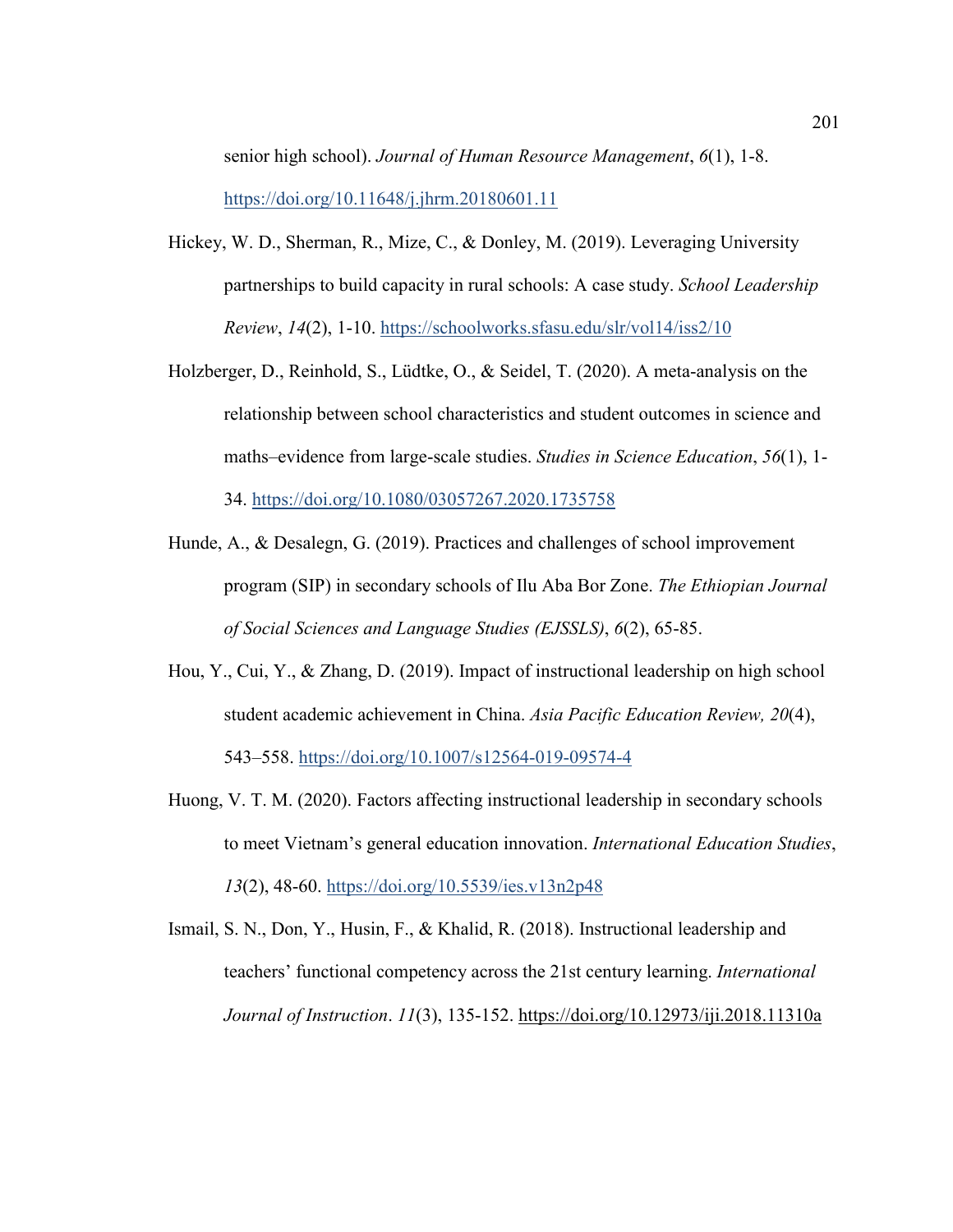- Kartini, D., Kristiawan, M., & Fitria, H. (2020). The Influence of Principal's Leadership, Academic Supervision, and Professional Competence toward Teachers' Performance. *International Journal of Progressive Sciences and Technologies*, *20*(1), 156-164. http://ijpsat.ijsht-journals.org
- Khan, I., Khan, M. H., & Saeed, N. (2020). Instructional leadership at government secondary schools: An analytical study. *Journal of Managerial Sciences 14*(1), 76-88. https://qurtuba.edu.pk/jms/default\_files/JMS/14\_1/14\_1\_8pdf
- Korstjens, I., & Moser, A. (2018). Series: Practical guidance to qualitative research. Part 4: Trustworthiness and publishing, *European Journal of General Practice, 24* (1), 120-124, https://doi.org/10.1080/13814788.2017.1375092
- Kouni, Z., Koutsoukos, M., & Panta, D. (2018). Transformational leadership and job satisfaction: The case of secondary education teachers in Greece. *Journal of Education and Training Studies*, *6*(10), 158-168.

https://doi.org/10.11114/jets.v6i10.3451

- Kraft, M. A., & Papay, J. P. (2014). Can professional environments in schools promote teacher development? Explaining heterogeneity in returns to teaching experience. *Educational Evaluation and Policy Analysis,* 36(4), 476–500. https://doi.org/10.3102/0162373713519496
- Kulophas, D., & Hallinger, P. (2020). Leadership that matters: creating cultures of academic optimism that support teacher learning in Thailand. *Journal of Educational Administration*. https://doi.org/10.1108/JEA-12-2019-0222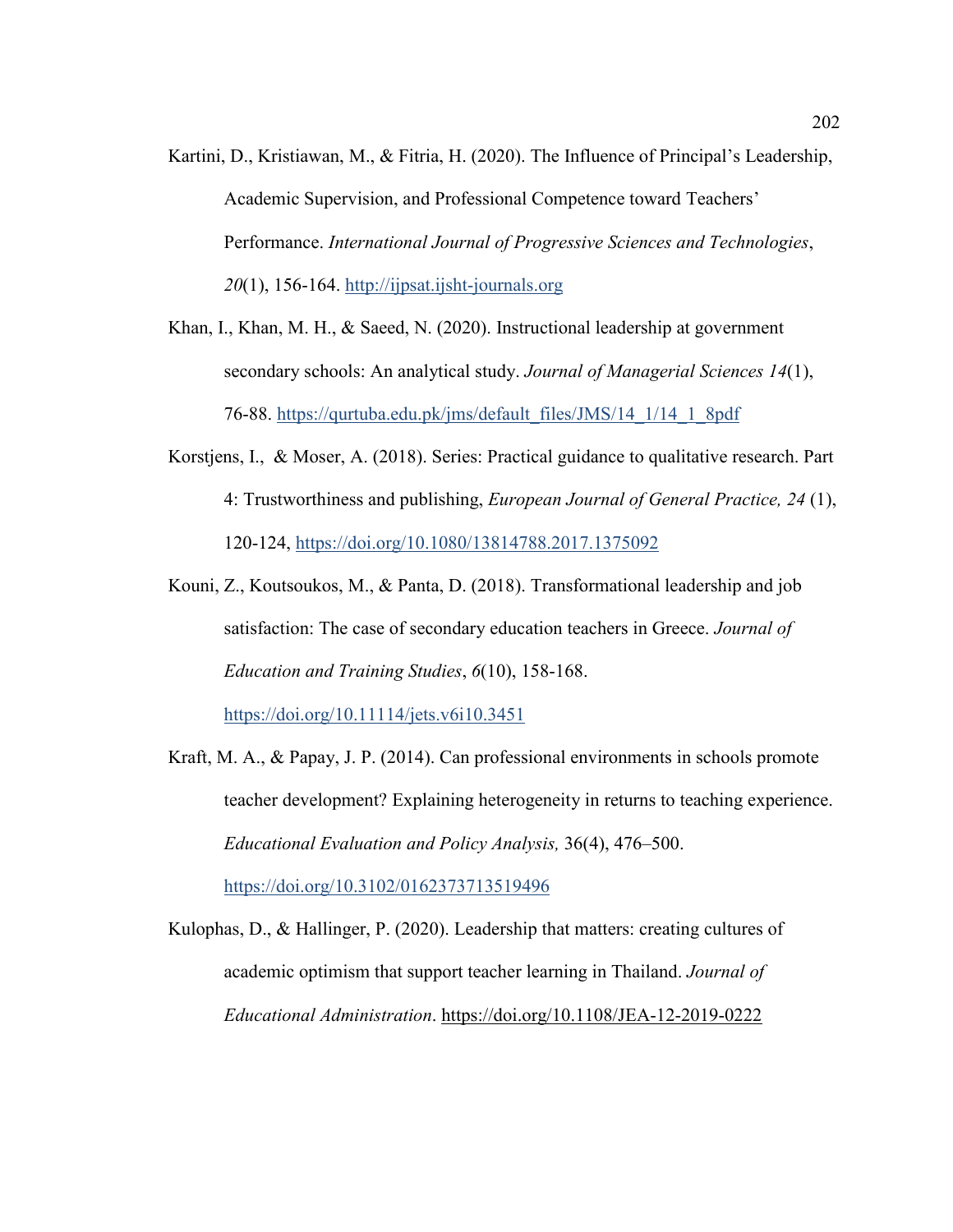Kwaah, C. Y., & Ampiah, J. G. (2018). Implementation of the school performance improvement plan in Ghana: What lessons can be learned? *The Oguaa Educator, 12* (1), 87-108.

Kwaah, C. Y., & Palojoki, P. (2018). Entry characteristics, academic achievement and teaching practices: A comparative study of two categories of newly qualified teachers in basic schools in Ghana. *Cogent Education*, *5*(1), 1561144. https://doi.org/10.1080/2331186X.2018.1561144

- Lacks, P., & Watson, S. B. (2018). The relationship between school climate and teacher self-efficacy in a rural Virginia school system. *School Leadership Review*, *13*(1), 5. 9-12. https://scholarworks.sfasu.edu/slr/vol13/iss1/5
- Larsen, M. A., & Searle, M. J. (2017). International service learning and critical global citizenship: A cross-case study of a Canadian teacher education alternative practicum. *Teaching and Teacher Education*, *63*, 196-205.

https://doi.org/10.1016/j.tate.2016.12.011

- Lang, M. L. (2019). Planning for differentiated instruction: Instructional leadership practices perceived by administrators and teachers in middle schools. *Educational Planning, 26* (2), 29-45. https://eric.ed.gov/?id=EJ1217447
- Lee, S. W., & Lee, E. A. (2020). Teacher qualification matters: The association between cumulative teacher qualification and students' educational attainment. *International Journal of Educational Development*, *77*, 102-218. https://doi.org/10.1016/j.ijedudev.2020.102218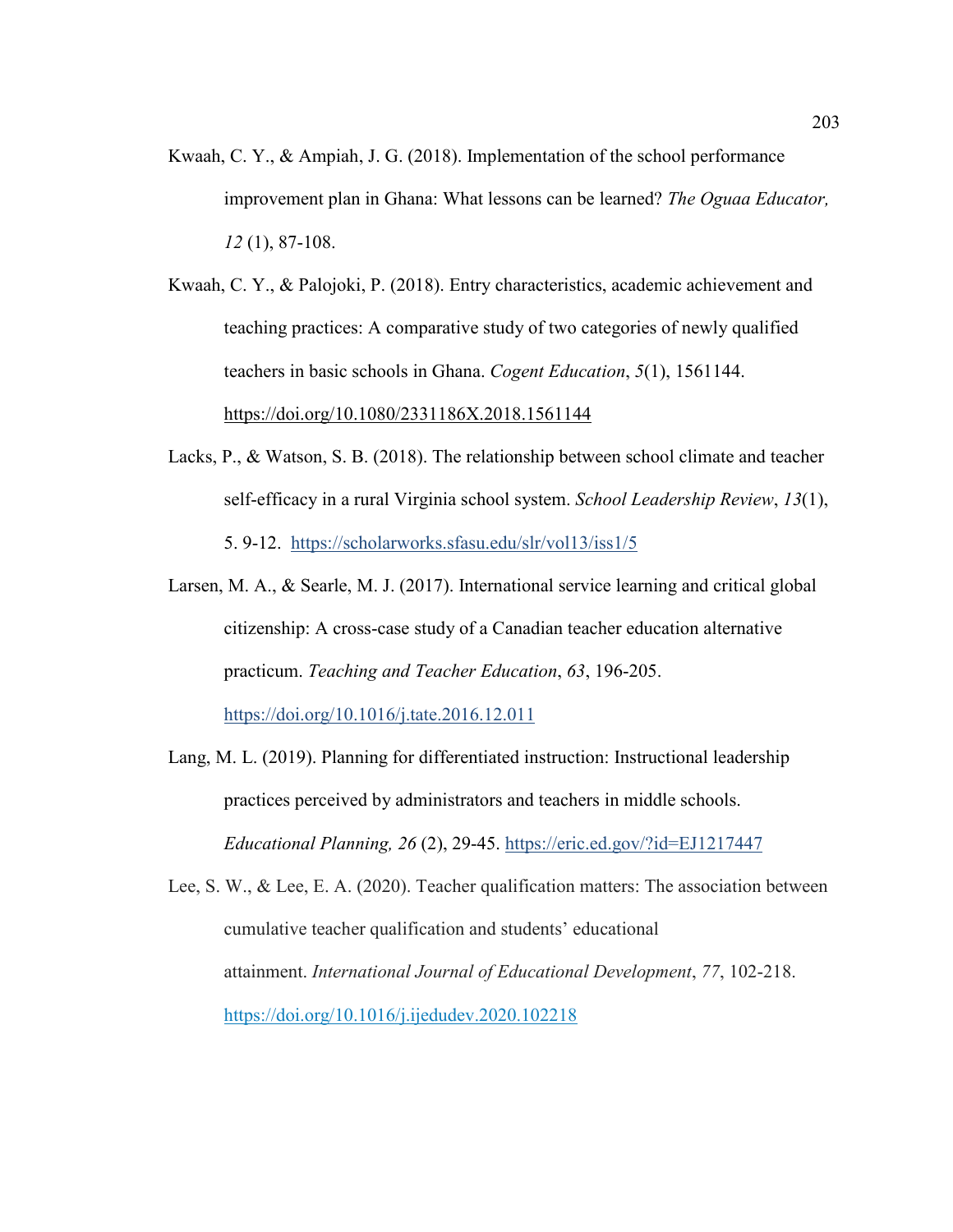- Lee, V., & Madden, M. (2019). "We're in This Together": Principals and teachers as partners and learners in lesson study. *NASSP Bulletin*, *103*(1), 51-64. https://doi.org/10.1177/0192636519826717
- Leithwood, K. (2011). School Leadership, Evidence-Based Decision Making, and Large-Scale Student Assessment. *Leading Student Assessment,* 17–39. https://doi.org/10.1007/978-94-007-1727-5\_2
- Leithwood, K., & Jantzi, D. (2000). Principal and teacher leadership effects: A replication. *School leadership & management*, *20*(4), 415-434. https://doi.org/10.1080/713696963
- Leithwood, K., Sun, J., & Schumacker, R. (2019). How school leadership influences student learning: A test of "The four paths model". *Educational Administration Quarterly*, https://doi.org/10.1177/0013161X19878772
- Leung, L. (2015). Validity, reliability, and generalizability in qualitative research. *Journal of Family Medicine and Primary Care, 4*(3), 324. https://doi.org/10.4103/2249-4863.161306
- Lincoln, Y., & Guba, E. (1985). *Naturalistic inquiry*. Beverly Hills, CA: Sage
- Liu, S., & Hallinger, P. (2018). Principal instructional leadership, teacher self-efficacy, and teacher professional learning in China: Testing a mediated-effects model. *Educational Administration Quarterly*, *54*(4), 501-528. https://doi.org/10.1177/0013161x18769048
- Lonyian, S. P., & Kuranchie, A. (2018). Head teachers' professional management needs and concerns: Evidence from an educational district in Ghana. *European Journal*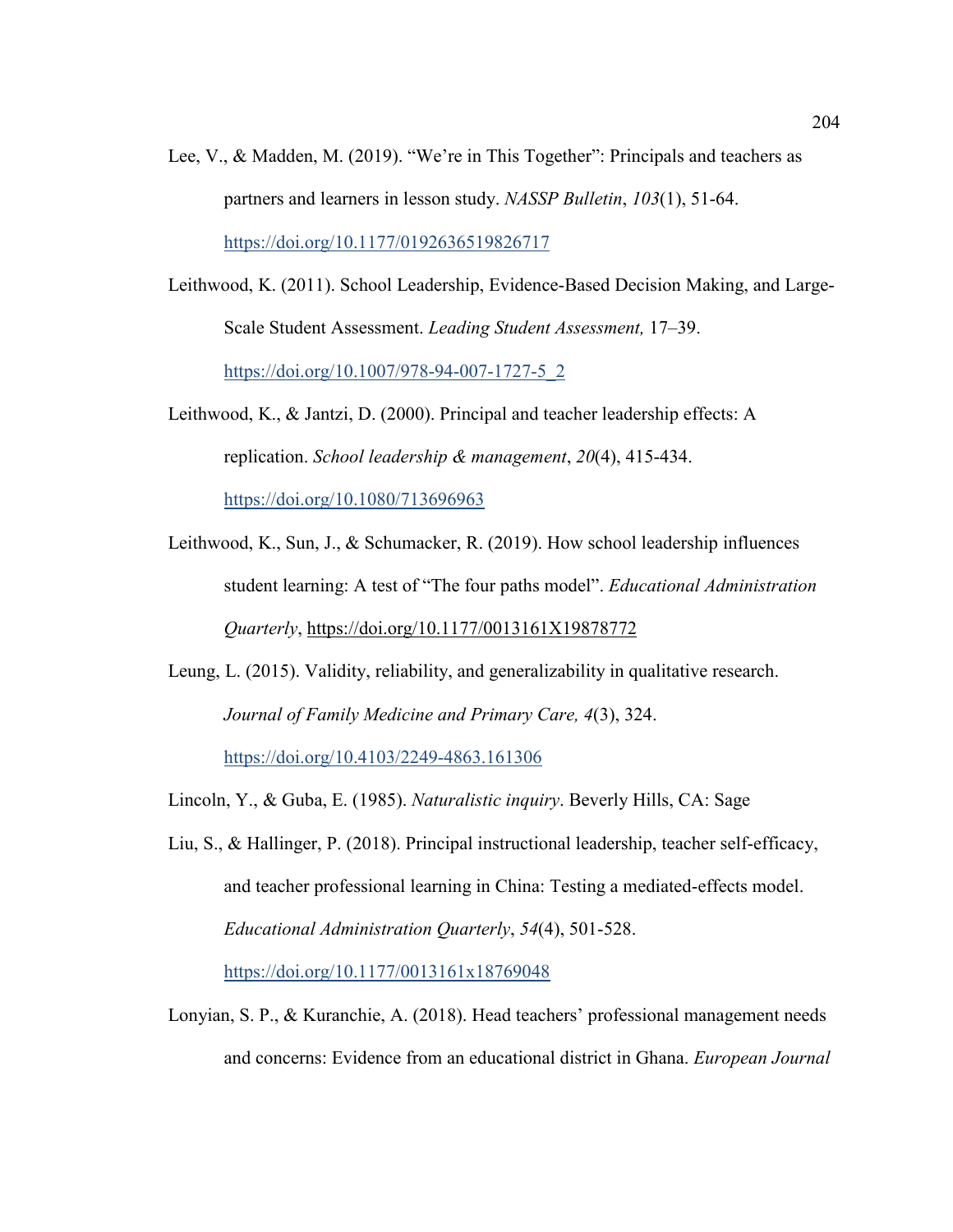*of Training and Development Studies, 5* (2), 33-47.

https://doi.org/10.30918/aerj.61.18.002

- Lotan, R. A., Burns, D., & Darling-Hammond, L. (2019). *The instructional leadership Corps.* https://learningpolicyinstitute.org/product/instructional-leadership-corpsprofessional-learning-report
- Lotan, R. A., & Burns, D. (2019). *The instructional leadership corps: Teachers leading sustainable professional learning in their communities*. Palo Alto, CA: Learning Policy Institute. https://eric.ed.gov/?id=ED603437
- Louis, K. S., Leithwood, K., Wahlstrom, K. L., Anderson, S. E., Michlin, M., & Mascall, B. (2010). *Learning from leadership: Investigating the links to improved student learning* (Vol. 42). New York, NY: Wallace Foundation.
- Ma'mun, M., & Suryana, A. (2019). Instructional leadership: The effect of teaching selfefficacy. *Journal of Educational Administration Research and Review, 3* (1), 35- 43. https://doi.org/10.17509/earr.v3i1.21715
- MacKinnon, G. R., Young, D., Paish, S., & LeBel, S. (2019). Preparing instructional leaders: Evaluating a regional program to gauge perceived effectiveness. s. *International Journal of Education Policy & Leadership 14*, (1). https://doi.org/10.22230/ijepl.2019v14n1a866
- Martin, M. (2019). The implementation of school-based management in public elementary schools. *Asian Journal of Assessment in Teaching and Learning*, *9*(1), 44-56. https://doi.org/10.37134/ajatel.vol9.no1.5.2019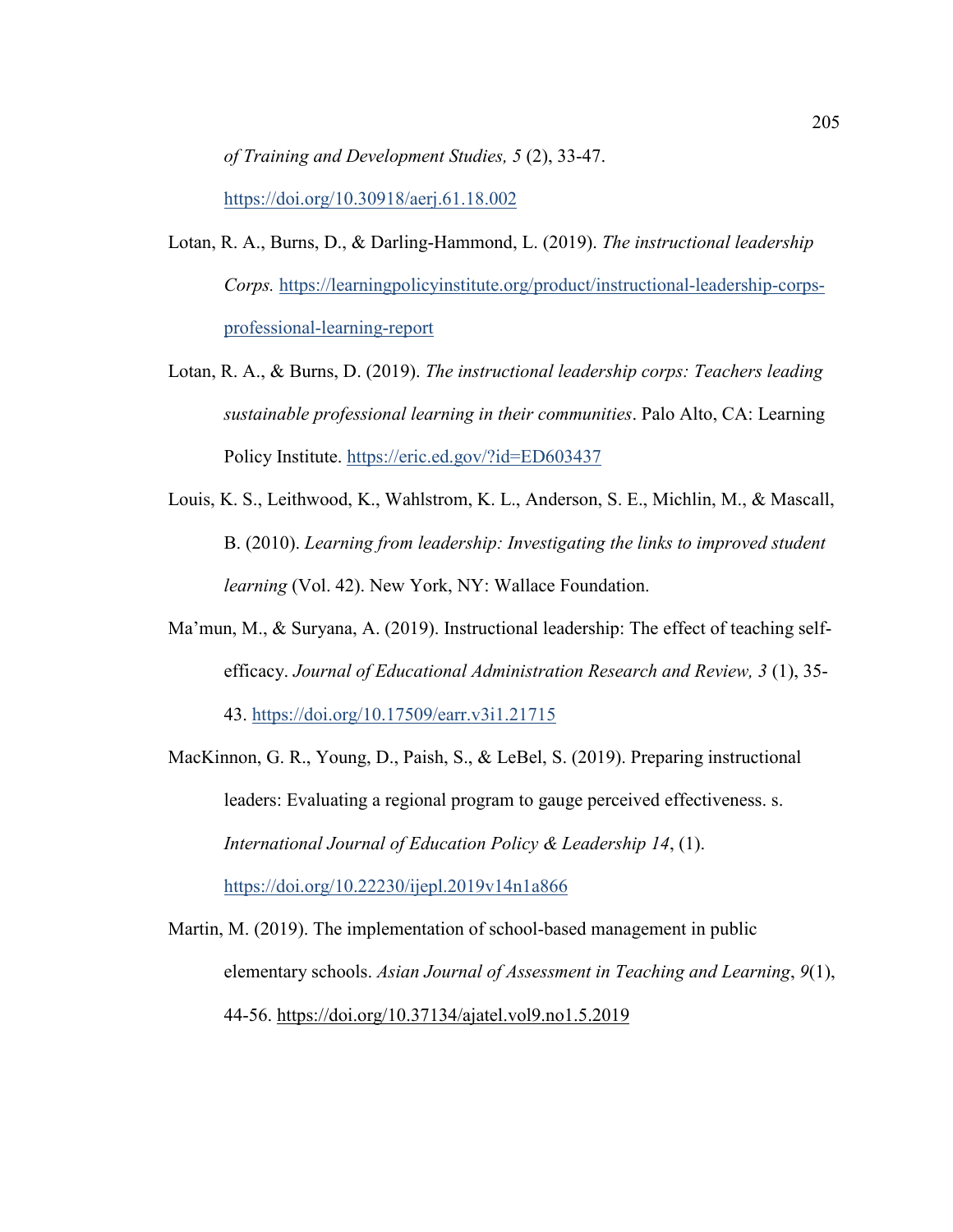- May, L. F., Abdurrahman, A., Hariri, H., Sowiyah, S., & Rahman, B. (2020). The influence of principal managerial competence on teacher performance at schools in Bandar Lampung. *Tadris: Jurnal Keguruan dan Ilmu Tarbiyah*, *5*(1), 121-130. https://doi.org/10.24042/tadris.v5i1.5391
- Mbiti, I., Muralitharan, K., Romero, M., Schipper, Y., Manda, C., & Rajani, R. (2019). Inputs, incentives, and complementarities in education: Experimental evidence from Tanzania. *The Quarterly Journal of Economics*, *134*(3), 1627-1673. https://doi.org/10.1093/qje/qjz010
- McWilliam, H. O. A., & Kwamena-Poh, M. A. (1975). The Development of Education in Ghana. London: Longman
- Merriam, S. B., & Tisdell, E. J. (2015). *Qualitative research: A guide to design and implementation*. John Wiley & Sons.
- Mestry, R. (2017). Principals' perspectives and experiences of their instructional leadership functions to enhance learner achievement in public schools. *Journal of Education (University of KwaZulu-Natal)*, (69), 257-280. http://joe.ukzn.ac.za
- Mestry, R. (2019). School management teams' instructional leadership role in closing the achievement gap in impoverished schools. *Africa Education Review*, *16*(6), 94- 110. https://doi.org/10.1080/18146627.2018.1464696
- Meyers, C. V., & VanGronigen, B. A. (2019). A lack of authentic school improvement plan development. *Journal of Educational Administration*, *57*( 3), 261-278. https://doi.org/10.1108/JEA-09-2018-0154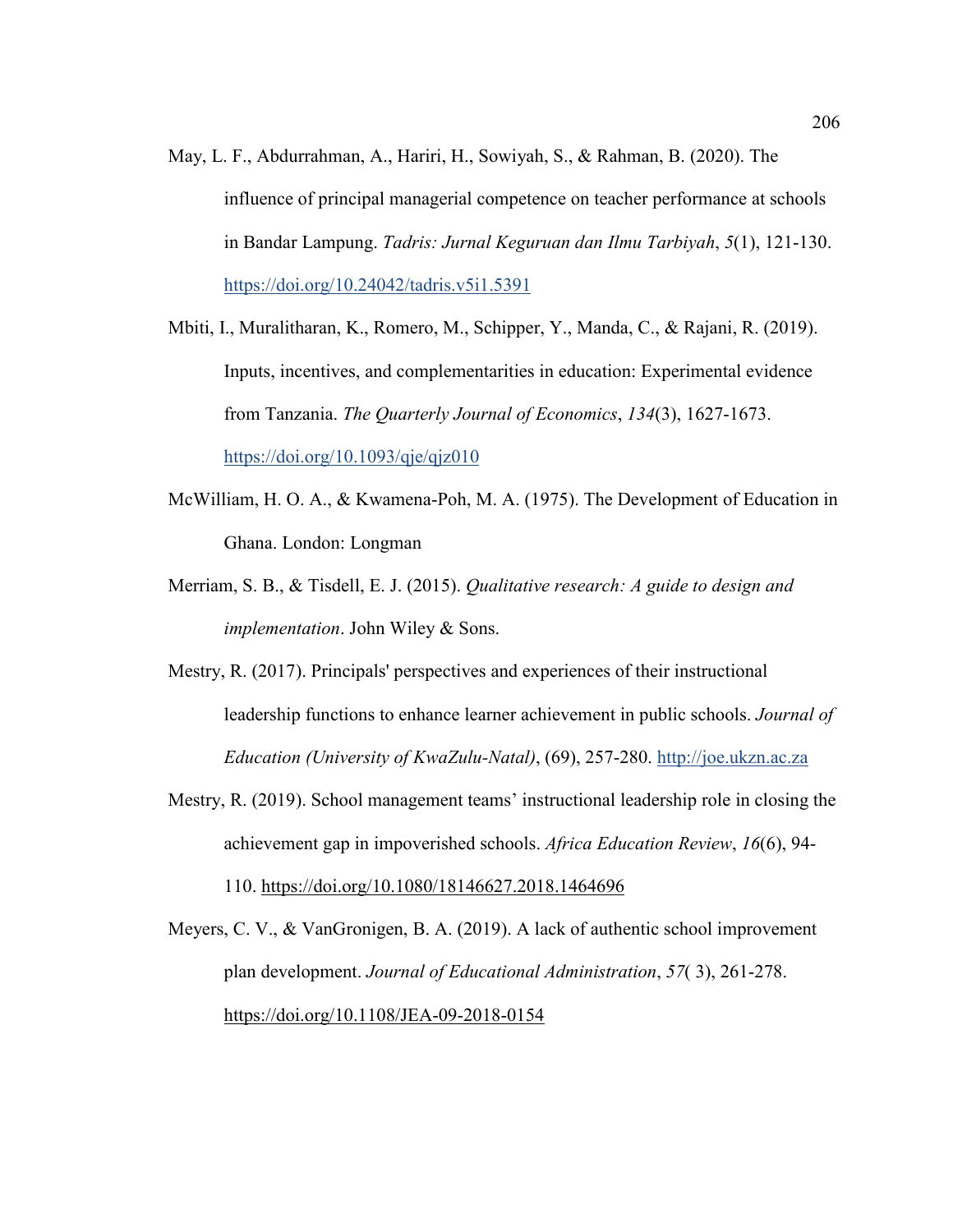Michie, S., West, R., Sheals, K., & Godinho, C. A. (2018). Evaluating the effectiveness of behavior change techniques in health-related behavior: a scoping review of methods used. *Translational Behavioral Medicine*, *8*(2), 212-224.

https://doi.org/10.1093/tbm/ibx019

- Ministry of Education. (2018). Education strategic plan 2018 2030. Retrieved from Education-Strategic-Plan-2018-2030.pdf
- Mpuangnan, K. N. (2020). Trends in the Development of Ghanaian Teacher Education. In *Teacher Education in the Global Era* (pp. 239-255). Springer, Singapore. https://doi.org/10.1007/978-981-15-4008-0\_15
- Morgan, D. L. (2015). From themes to hypotheses: Following up with quantitative methods. *Qualitative health research*, *25*(6), 789-793. *Qualitative Health Research. 25*(6) 789-793. https://doi.org/10.1177/1049732315580110
- Murphy, J. F., & Bleiberg, J. F. (2018). *School turnaround policies and practices in the US: Learning from failed school reform* (Vol. 6). Springer.
- Murphy, J., & Hallinger, P. (1986). The superintendent as instructional leader: Findings from effective school districts. *J*o*urnal of Educational Administration, 24*(2), 213–236. doi:10.1108/eb009917
- Nader, M., Aziz, F., & Khanam, A. (2019). Role of instructional leadership in successful execution of curriculum: Head teachers' perspective. *Global Social Sciences Review (GSSR)*, *4*, 317-323. https://doi.org/10.31703/gssr.2019(iv-iv).41
- Nassaji, H. (2020). Good qualitative research. *Language Teaching Research*, *24*(4), 427-

431. https://doi.org/10.1177/1362168820941288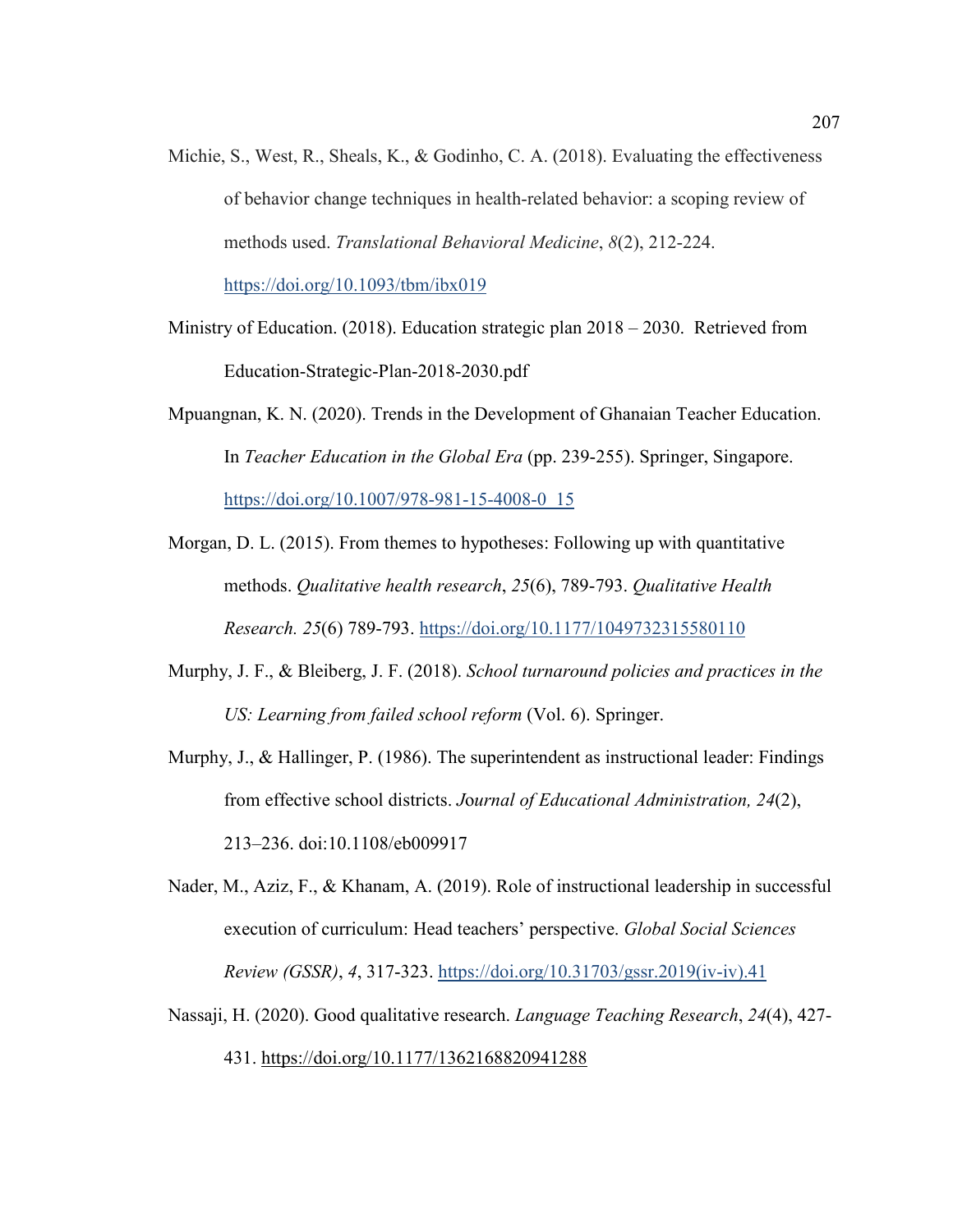Ndijuye, L. G., & Tandika, P. B. (2019). Timely promotion as a motivation factor for job performance among pre-primary school teachers: Observations from Tanzania. *Erken Çocukluk Çalışmaları Dergisi*, *3*(2), 440-456. https://doi.org/10.24130/eccd-jecs.1967201932129

Nekongo-Nielsen, H. N., & Ngololo, E. N. (2020). Principals' experiences in the implementation of the English Language Proficiency Program in Namibia. *Journal of Educational Administration*, *58*(1), 81–95. https://doi:10.1108/JEA-06-2018-0113.

Neumerski, C. M., Grissom, J. A., Goldring, E., Rubin, M., Cannata, M., Schuermann, P., & Drake, T. A. (2018). Restructuring instructional leadership: How multiplemeasure teacher evaluation systems are redefining the role of the school principal. *The Elementary School Journal*, *119*(2), 270-297. https://doi.org/10.1086/700597

Nguyễn, H. T., Hallinger, P., & Chen, C. W. (2018). Assessing and strengthening instructional leadership among primary school principals in Vietnam. *International Journal of Educational Management*, *32* (3), 396-415. https://doi.org/10.1108/ijem-02-2017-0046

Noble, H., & Smith, J. (2015). Issues of validity and reliability in qualitative research. *Evidence Based Nursing, 18*(2), 34-35. https://doi.org/10.1136/eb-2015-102054

Noman, M., Awang Hashim, R., & Shaik Abdullah, S. (2018). Contextual leadership practices: The case of a successful school principal in Malaysia. *Educational Management Administration & Leadership*, *46*(3), 474-490.

https://doi.org/10.1177/1741143216665840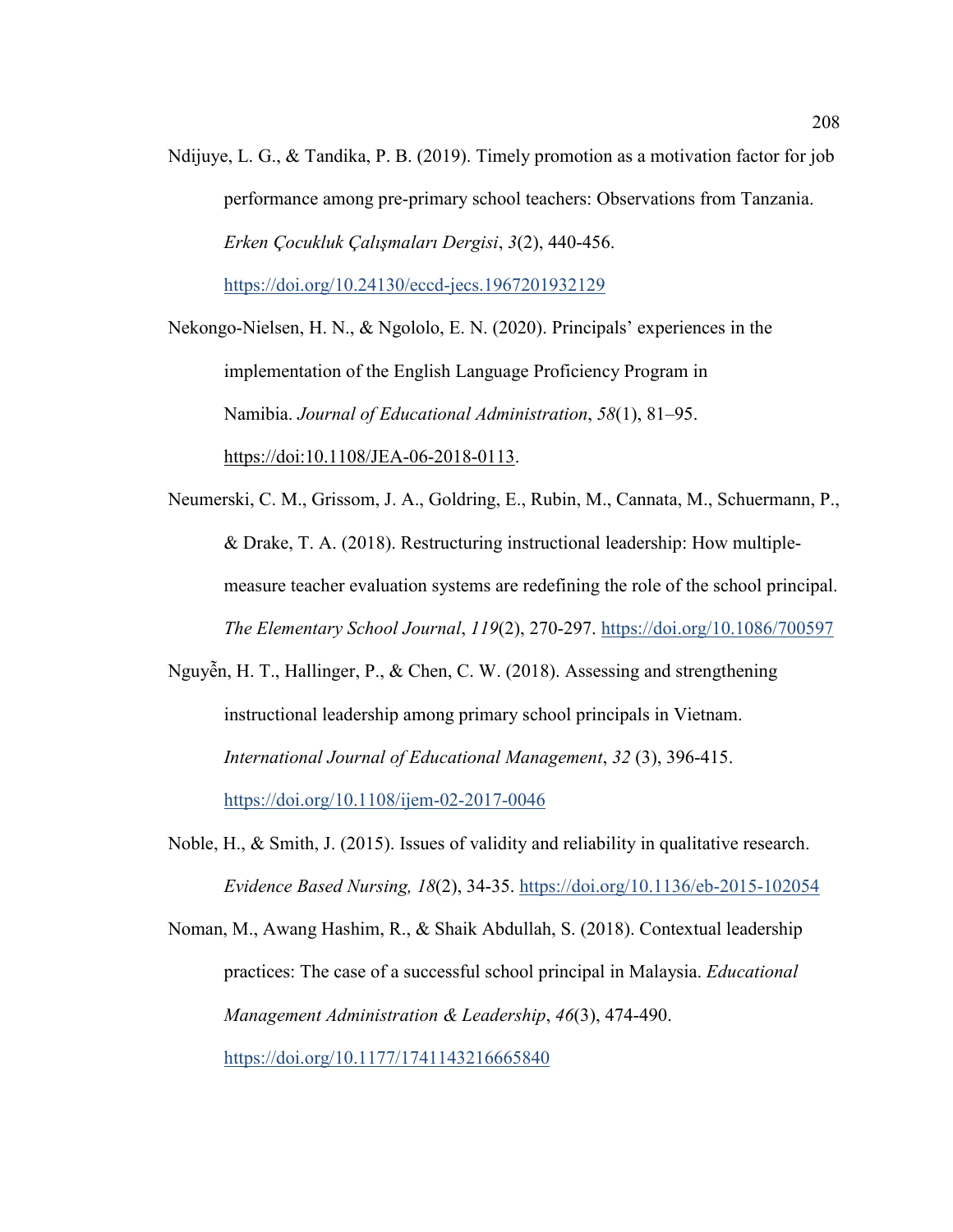- Nooruddin, S., & Bhamani, S. (2019). Engagement of school leadership in teachers' continuous professional development: A case study. *Journal of Education and Educational Development, 6*(1), 95-110. https://doi.org/10.22555/joeed.v6i1.1549
- Nowell, L. S., Norris, J. M., White, D. E., & Moules, N. J. (2017). Thematic analysis: Striving to meet the trustworthiness criteria. *International Journal of Qualitative Methods*, *16*(1), https://doi.org/10.1177/1609406917733847 1609406917733847.
- Okoth, U. A. (2018). Transformational leadership practices in curriculum implementation (environmental education) in secondary schools in Siaya County, Kenya. *European Scientific Journal, 14*(10), 230-331. https://doi.org/10.19044/esj.2018.v14n10p320
- Osher, D., Cantor, P., Berg, J., Steyer, L., & Rose, T. (2020). Drivers of human development: How relationships and context shape learning and development1. *Applied Developmental Science*, *24*(1), 6-36.

https://doi.org/10.1080/10888691.2017.1398650

- Osuji, C., & Etuketu, E. L. (2019). School administrators' quality assurance strategies for the implementation of curriculum in junior secondary school in Owerri Municipal, Imo State. *International Journal of Innovative Education Research 7 (3)*, 101-119.
- Oyeromi, S. O., Omiyale, G., Tolulope, L., Ehigiamuose, T., Oyebamiji, & W. T. (2018). Analysis of rural/urban students' academic performance in Oyo State, Nigeria: Implication for educational plan. *International Journal of Research and Innovation in Social Science (IJRISS), 2*(7), 73-81.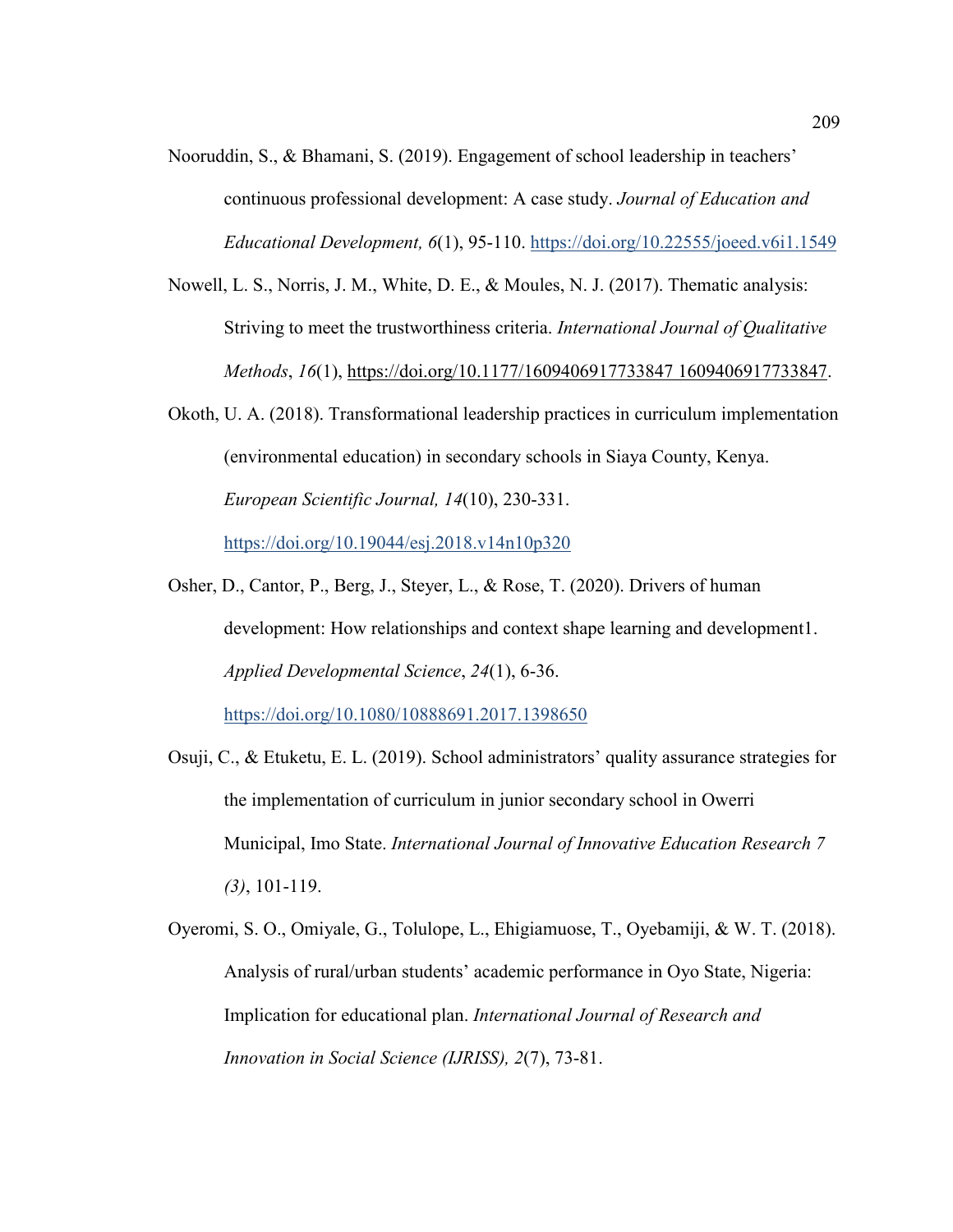https://www.rsisinternational.org/journals/ijriss/Digital-library/volume-2-issue-7/73-81.pdf

- Ozdemir, M. (2019). Principal leadership and students' achievement: Mediated pathways of professional community and teachers' instructional practices. *KEDI Journal of Educational Policy, 16*(1), 81-104. https://doi.org/10.4324/9781315397702-7
- Özdemir, G., Sahin, S., & Öztürk, N. (2020). Teachers' self-efficacy perceptions in terms of school principal's instructional leadership behaviors. *International Journal of Progressive Education*, *16*(1), 25-40. https://doi.org/10.5353/th\_b3195655
- Park, J. H., Lee, I. H., & Cooc, N. (2019). The role of school-level mechanisms: How principal support, professional learning communities, collective responsibility, and group-level teacher expectations affect student achievement. *Educational Administration Quarterly*, *55*(5), 742-780.

https://doi.org/10.1177/0013161x18821355

- Patel, D. (2016). Research data management: A conceptual framework. *Library Review*, 65(4/5), 226–241. https://doi.org/10.1108/lr-01-2016-0001
- Patton, M. Q. (2015). *Qualitative research and evaluation methods* (4<sup>th</sup> ed.). Thousand Oaks, CA: Sage
- Quashigah, E. K. (2001). *Report of the study on the constitutional and legal framework for the right to pre-tertiary education: an MOE/GES study: conducted with assistance from UNICEF*. Ghana Education Service/UNICEF.
- Quansah, R. E., Sakyi-Hagan, N. A., & Essiam, C. (2019). Challenges affecting the teaching and learning of integrated science in rural Junior High Schools in Ghana.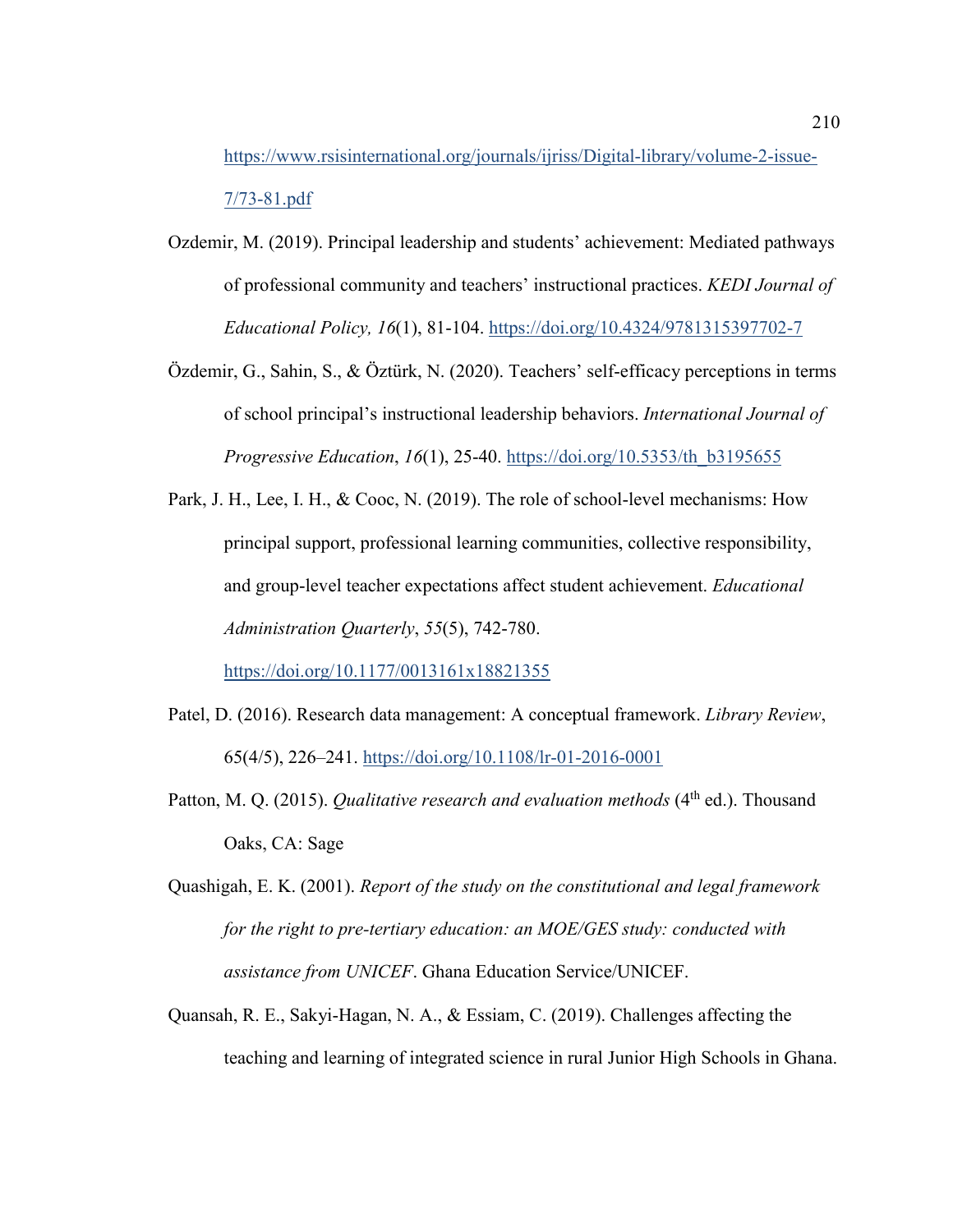*Science Education International*, *30*(4), 329-333.

https://doi.org/10.33828/sei.v30.i4.10

- Opoku, M. P., Cuskelly, M., Pedersen, S. J., & Rayner, C. S. (2020). Applying the theory of planned behavior in assessments of teachers' intentions towards practicing inclusive education: A scoping review. *European Journal of Special Needs Education*, 1-16. doi: 10.1080/08856257.2020.1779979
- Ramberg, J., Låftman, S. B., Almquist, Y. B., & Modin, B. (2019). School effectiveness and students' perceptions of teacher caring: A multilevel study. *Improving Schools*, *22*(1), 55-71. https://doi.org/10.1177/1365480218764693
- Ravitch, S. M., & Carl, N. M. (2016). *Qualitative research: Bridging the conceptual, theoretical, and methodological*. Thousand Oaks, CA: Sage Publications.
- Rubin, H. J., & Rubin, I. S. (2012). Qualitative interviewing: The art of hearing data  $(3<sup>rd</sup>$ . ed.). Thousand Oaks, CA: Sage Publications Inc.
- Saeed, N., Khan, W., & Khan, I. (2018). Instructional leadership of female school principals at Dir Lower. *Haripur Journal of Educational Research,* 2 (2), 83-97.
- Saldaña, J. (2016). *The coding manual for qualitative researchers* (3rd ed.). Thousand Oaks, CA: Sage Publications.

Salisbury, J. D., & Irby, D. J. (2020). Leveraging active learning pedagogy in a scaffolded approach: Reconceptualizing instructional leadership learning. *Journal of Research on Leadership Education*, 15 (3), 210-226. https://doi.org/10.1177/1942775120936300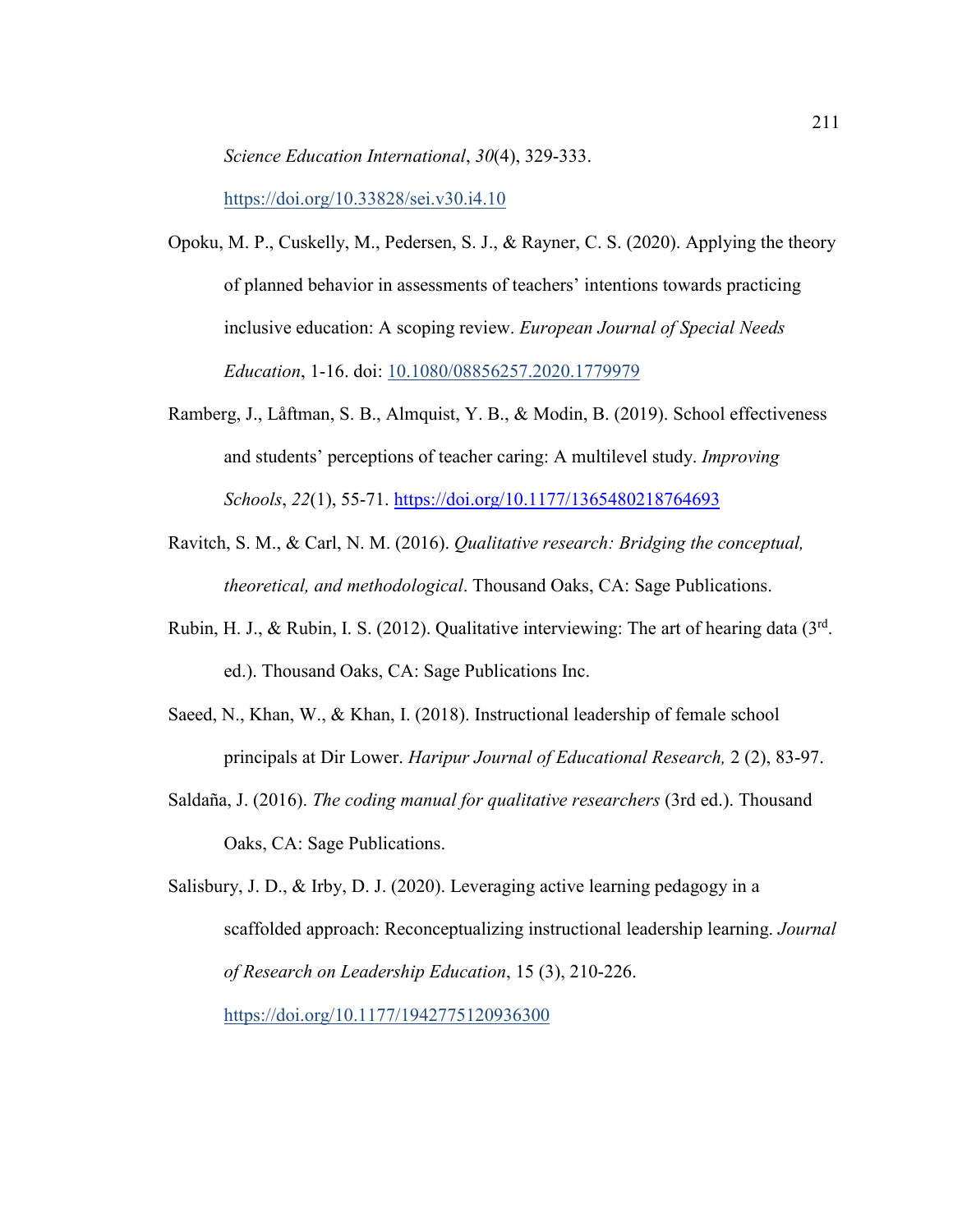Sanchez, J. E., Paul, J. M., & Thornton, B. W. (2020). Relationships among teachers' perceptions of principal leadership and teachers' perceptions of school climate in the high school setting. *International Journal of Leadership in Education*, *1 21.* https://doi.org/10.1080/13603124.2019.1708471

Sarpong, M. B., & Kusi, H. (2019). Leadership of inclusive education in Effutu Municipality (Ghana): Challenges facing headteachers of basic schools and existing support systems. *International Journal of Innovation and Research in Educational Sciences, 6* (5), 714- 729

- Sebastian, J., Allensworth, E., Wiedermann, W., Hochbein, C., & Cunningham, M. (2019). Principal leadership and school performance: An examination of instructional leadership and organizational management, leadership and policy in schools, 18:4, 591-613. doi: 10.1080/15700763.2018.1513151
- Secundo, G., Massaro, M., Dumay, J., & Bagnoli, C. (2018). Intellectual capital management in the fourth stage of IC research. *Journal of Intellectual Capital, 19*(1), 157-177 ttps://doi.org/10.1108/jic-11-2016-0113
- Şenol, H., & Lesinger, F. Y. (2018). The relationship between instructional leadership style, trust and school culture. In *leadership*. IntechOpen. https://doi.org/10.5772/intechopen.75950

Seong, D. N. F. (2019). Instructional Leadership. In *Instructional Leadership and Leadership for Learning in Schools* (pp. 15-48). Palgrave Macmillan, Cham. https://doi.org/10.1007/978-3-030-23736-3\_2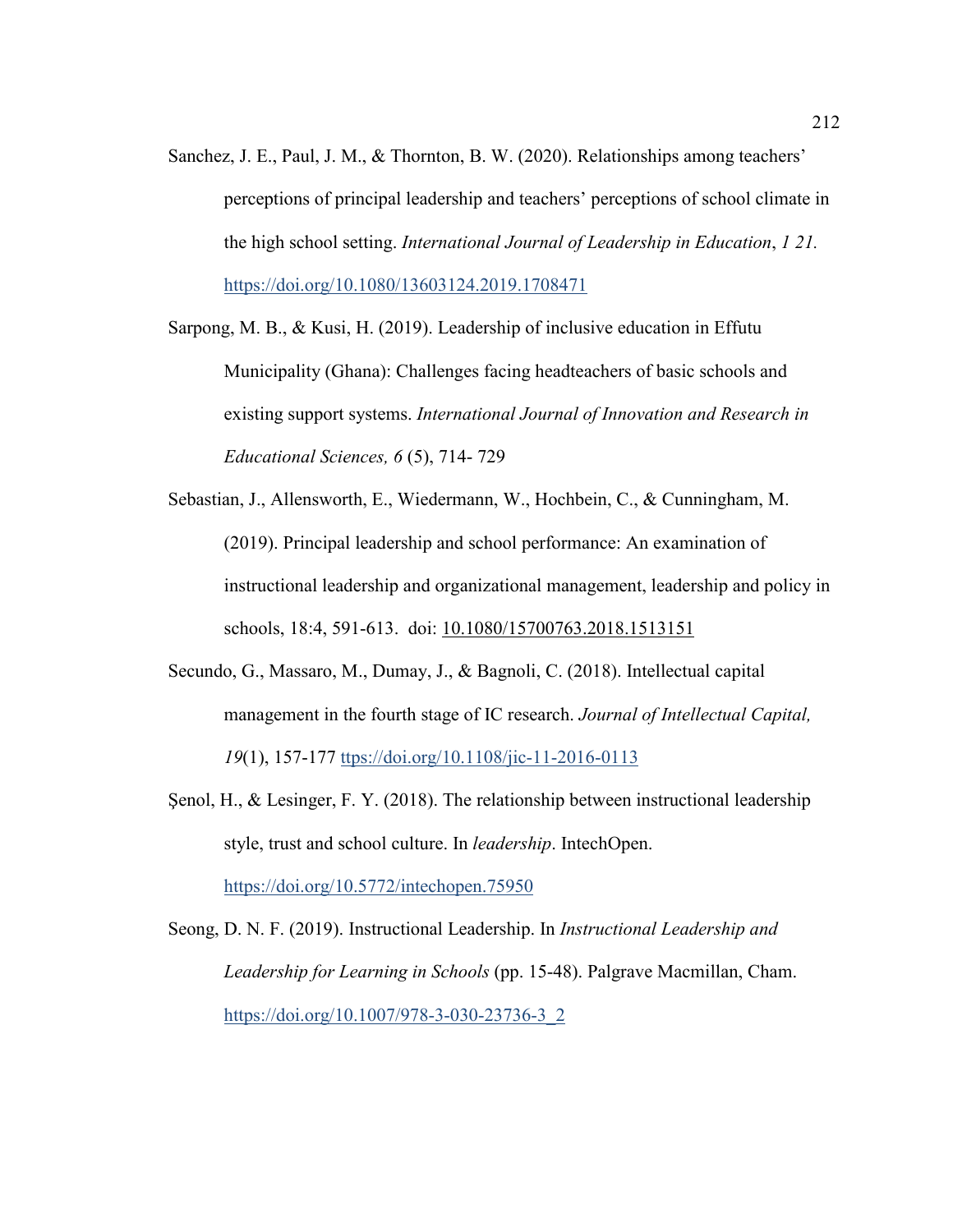Shaked, H. (2019). Perceptual inhibitors of instructional leadership in Israeli principals. *School Leadership & Management*, *39*(5), 519-536.

https://doi.org/10.1080/13632434.2019.1574734

Shaked, H., & Benoliel, P. S. (2019). Instructional boundary management: The complementarity of instructional leadership and boundary management, *Educational Management Administration & Leadership.* 1-19. https://doi.org/10.1177%2F1741143219846905

- Shenton, A. K. (2004). Strategies for ensuring trustworthiness in qualitative research projects. *Education for Information 22,* 63-75. https://doi.org/10.3233/efi-2004- 22201
- Shi, T., & Blau, E. (2020). Contemporary theories of learning and pedagogical approaches for all students to achieve success. In *Optimizing Higher Education Learning Through Activities and Assessments* (pp. 20-37). IGI Global. doi.10.4018/978-1-7998-4036-7.ch002
- Shir, J. N., & Elujekwute, L. A. (2021). Principal's supervisory technique as correlate of teachers job performance in public secondary schools in zone 'C'Senatorial district of Benue State, Nigeria. S*apientia Foundation Journal of Education, Sciences and Gender Studies*, *3*(2), 201 – 223.

https://www.sfjesgs.com/index.php/SFJESGS/article/download/185/197

Sibomana, I. (2020). Perceptions of teachers on the instructional leadership behaviors of secondary school principals in Rwanda. *Educational Management Administration & Leadership*, 1741143220938365. https://doi.org/10.1177/1741143220938365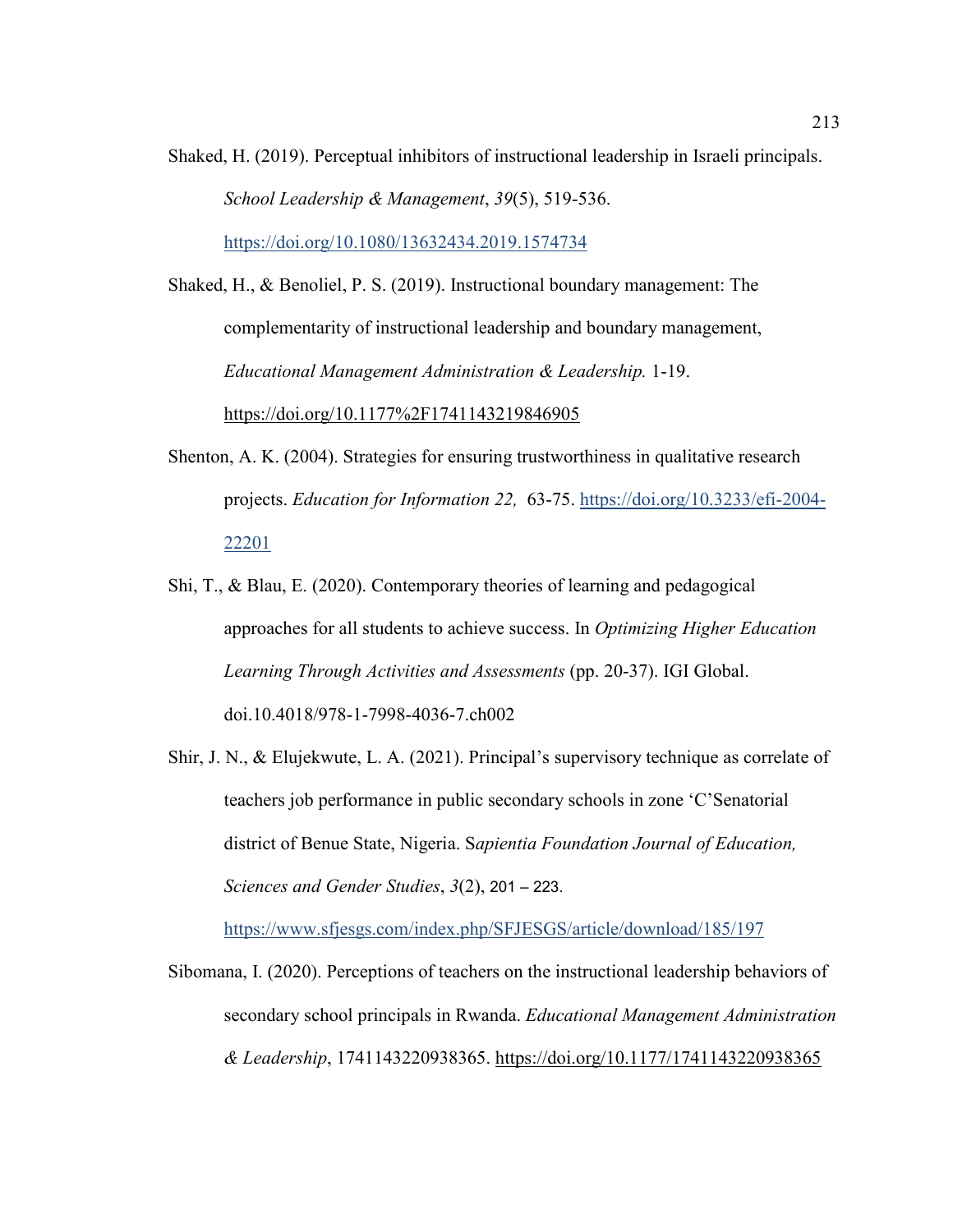Sindhvad, S., Richardson, J., Ivanov, A., & Lingat, J. E. M. (2020). Predictors of public school leadership capacity in Bishkek. In *FIRE: Forum for International Research in Education*, *6*(2), 24-44. https://doi.org/10.32865/fire202062184

Sofo, F., & Abonyi, U. K. (2018). Investigating the self-reported professional development activities of school leaders in Ghanaian rural basic schools. *Professional Development in Education*, *44*(4), 521-538. https://doi.org/10.1080/19415257.2017.1359795

Sio, J., & Ismail, R. (2019). Binary logistic regression analysis of instructional leadership factors affecting English language literacy in primary schools. *3L The Southeast Asian Journal of English Language Studies, 25*(2), 22 – 37.

https://doi.org/10.17576/3l-2019-2502-02

- Smith, B. (2017). Generalizability in qualitative research: misunderstandings, opportunities and recommendations for the sport and exercise sciences. Qualitative Research in Sport. *Exercise and Health*, *10*(1), 137–149. https://doi.org/10.1080/2159676x.2017.1393221
- Sussman, J., & Wilson, M. R. (2019). The use and validity of standardized achievement tests for evaluating new curricular interventions in mathematics and science. *American Journal of Evaluation*, *40*(2), 190-213.

https://doi.org/10.1177/1098214018767313

Tafvelin, S., Hasson, H., Holmström, S., & von Thiele Schwarz, U. (2019). Are formal leaders the only ones benefitting from leadership training? A shared leadership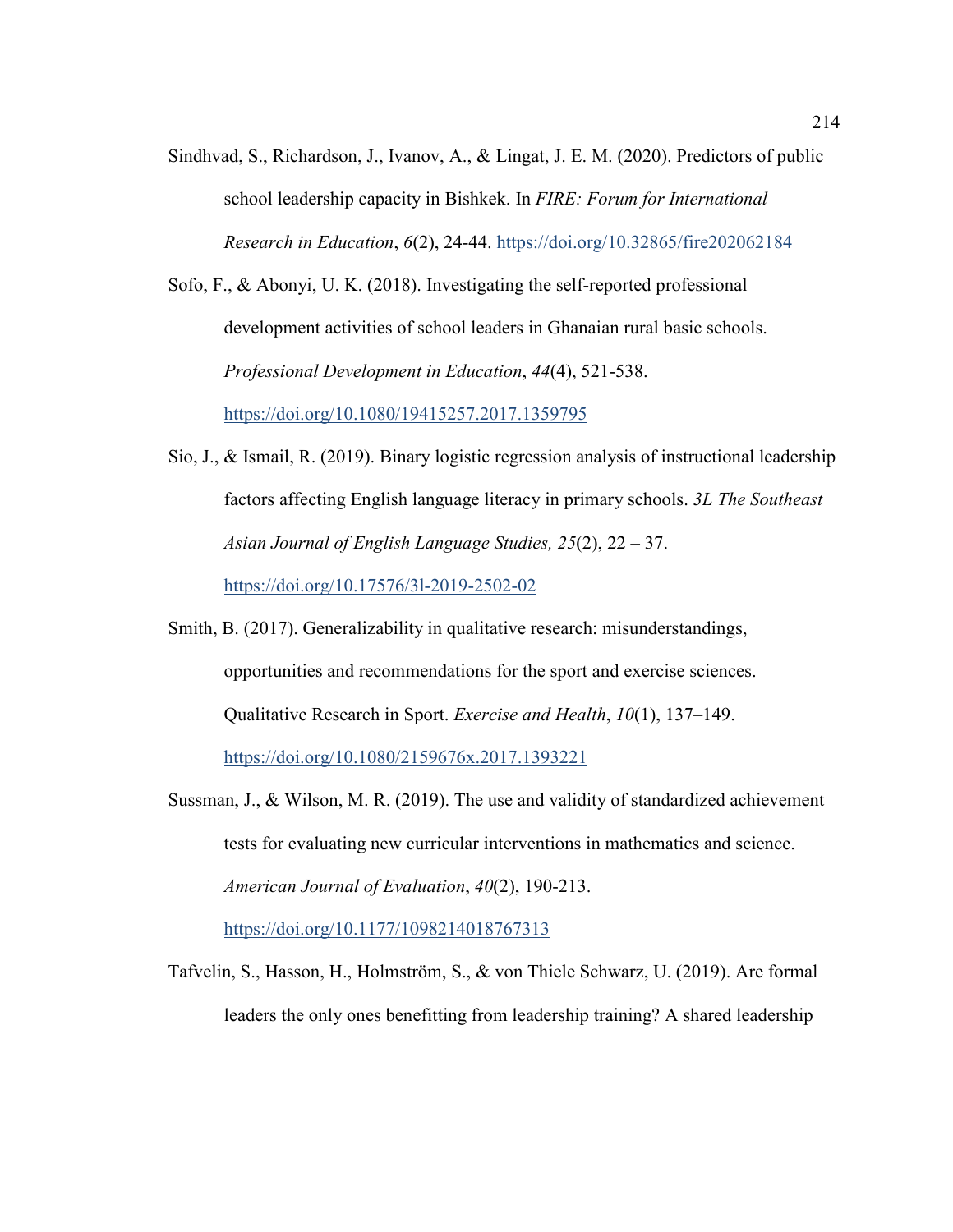perspective. *Journal of Leadership & Organizational Studies*, *26*(1), 32-43. https://doi.org/10.1177/1548051818774552

Takyi, S. A., Amponsah, O., Asibey, M. O., & Ayambire, R. A. (2019). An overview of Ghana's educational system and its implication for educational equity. *International Journal of Leadership in Education*, 1-26. doi:

10.1080/13603124.2019.1613565

- Tamakloe, D. (2018). A case study of preschool teachers' pedagogical behaviors and attitudes toward children with disabilities. *International Journal of Whole Schooling, 14(2),* 83- 103. https://files.eric.ed.gov/fulltext/EJ1190016.pdf
- Tan, C. Y. (2018). Examining school leadership effects on student achievement: The role of contextual challenges and constraints. *Cambridge Journal of Education*, *48*(1), 21-45. https://doi.org/10.1080/0305764X.2016.1221885
- Taole, M. J. (2013). Exploring principals' role in providing instructional leadership in rural high schools in South Africa. *Studies of Tribes and Tribals*, *11*(1), 75-82. https://doi.org/10.1080/0972639x.2013.11886668

The Constitution of the Republic of Ghana. (1992).

http://www.ghanareview.com/parlia/Garticles.html

- Thessin, R. A. (2019). Establishing productive principal/principal supervisor partnerships for instructional leadership. *Journal of Educational Administration, 57*(5), 463– 483. https://doi.org/10.1108/jea-09-2018-0184
- Toropova, A., Johansson, S., & Myrberg, E. (2019). The role of teacher characteristics for student achievement in mathematics and student perceptions of instructional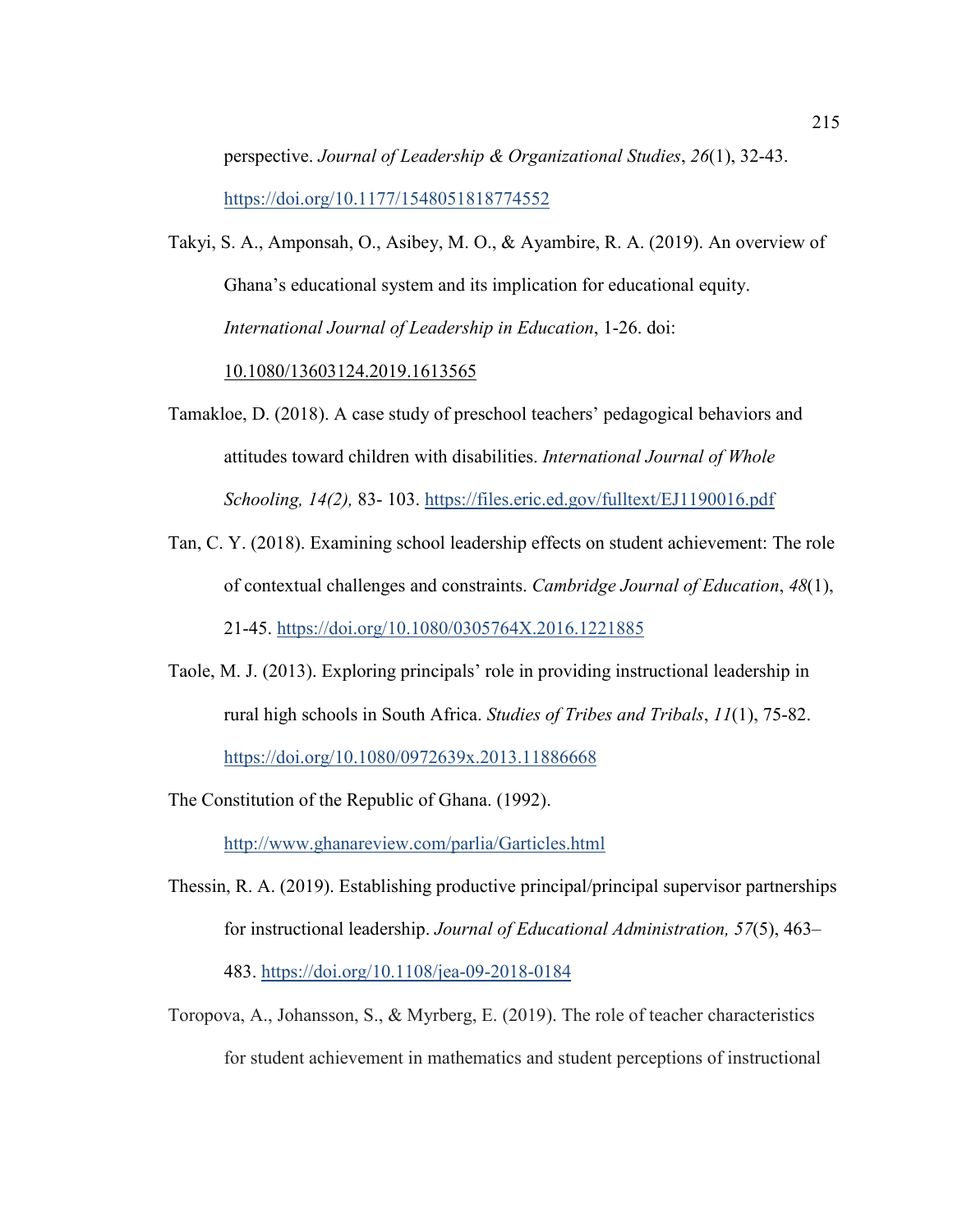quality. *Education Inquiry*, *10*(4), 275-299.

https://doi.org/10.1080/20004508.2019.1591844

Tufford, L., & Newman, P. (2010). Bracketing in qualitative research. *Qualitative Social Work, 11*(1), 80-96. https://doi.org/10.1177/1473325010368316

Tulowitzki, T. (2019). Supporting instructional leadership and school improvement? Reflections on school supervision from a German perspective. *Journal of Educational Administration*. doi: https://doi.org/10.1108/JEA-03-2019-0040.

Unesco. (2017). World leaders pledge to boost investments in education. https://borgenproject.org/un-leaders-pledge-investments-in-education/

United States agency for international development (USAID). (2018). Ghana early grade reading program impact evaluation 2017 baseline report. https://pdf.usaid.gov/pdf\_docs/PA00SWTF.pdf

U-Sayee, C. R., & Adomako, E. B. (2021). Supervisory practices and challenges faced by senior high school principals in Greater Monrovia, Liberia: Implications for quality education. *Heliyon*, *7*(4), e06895. doi: 10.1016/j.heliyon.2021.e06895

Walden University. (2016). *Scholars of Change.* Retrieved March 7, 2018 from https://www.waldenu.edu/about/social-change-scholar-of-change

Wallin, D., Newton, P., Jutras, M., & Adilman, J. (2019). "I'm Not Where I Want to Be": Teaching principals' instructional leadership practices. *The Rural Educator*, *40*(2), 23-32. https://doi.org/10.35608/ruraled.v40i2.777

Wenno, I. H. (2017). Effect of principal managerial leadership and compensation towards physics teacher performance in senior high school in Baguala District-Ambon.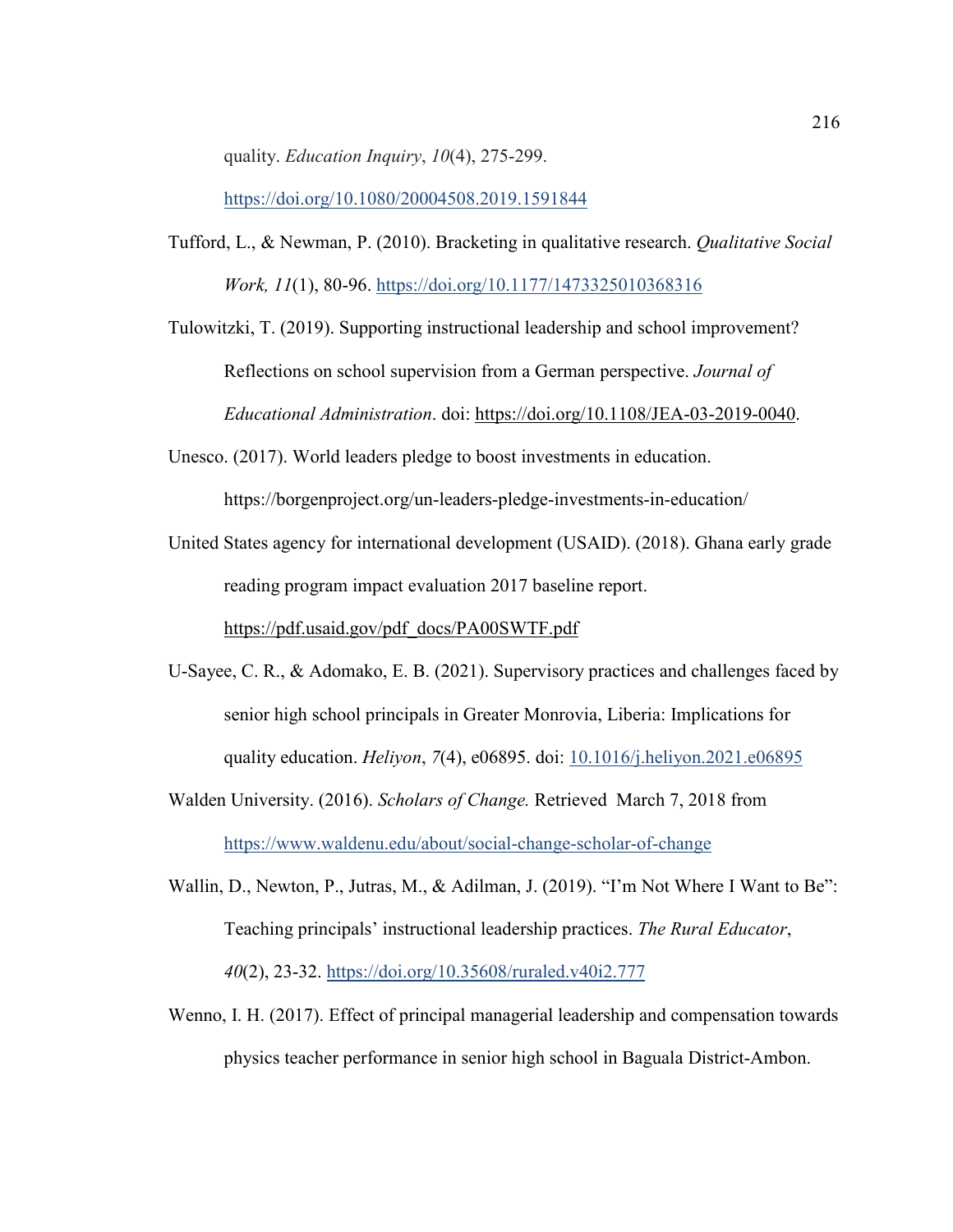*International Education Studies*, *10*(1), 233-244.

https://doi.org/10.5539/ies.v10n1p233

- Westheimer, J. (2020). Can education transform the world?. *Kappa Delta Pi Record*, *56*(1), 6-12. https://doi.org/10.1080/00228958.2020.1696085
- Wieczorek, D., Clark, B., & Theohari, G. (2018). Principals' perspectives of a race to the top's style teacher evaluation system. *Journal of School Leadership*, *28*(5), 566- 595. https://doi.org/10.1177/105268461802800501
- Wieczorek, D., & Lear, J. (2018). Building the bridge: Teacher leadership for learning and distributed organizational capacity for instructional improvement. *International Journal of Teacher Leadership*, *9*(2), 22-47. https://files.eric.ed.gov/fulltext/EJ1202334.pdf
- Wiezorek, D., & Manard, C. (2018). Instructional leadership challenges and practices of novice principals in rural schools. *Journal of Research in Rural Education*, *34*(2),

1-22. https://jrre.psu.edu/sites/default/files/2019-06/34-2\_0.pdf

Wilkinson, J., Edwards-Groves, C., Grootenboer, P., & Kemmis, S. (2019). District offices fostering educational change through instructional leadership practices in Australian Catholic secondary schools. *Journal of Educational Administration*, *57* (5), 501-518. https://doi.org/10.1108/JEA-09-2018-0179

World Bank. (2019). Ghana Accountability for Learning Outcomes Project (P165557). http://documents.worldbank.org/curated/en/415871570586470453/text/Ghana-Ghana-Accountability-for-Learning-Outcomes-Project.txt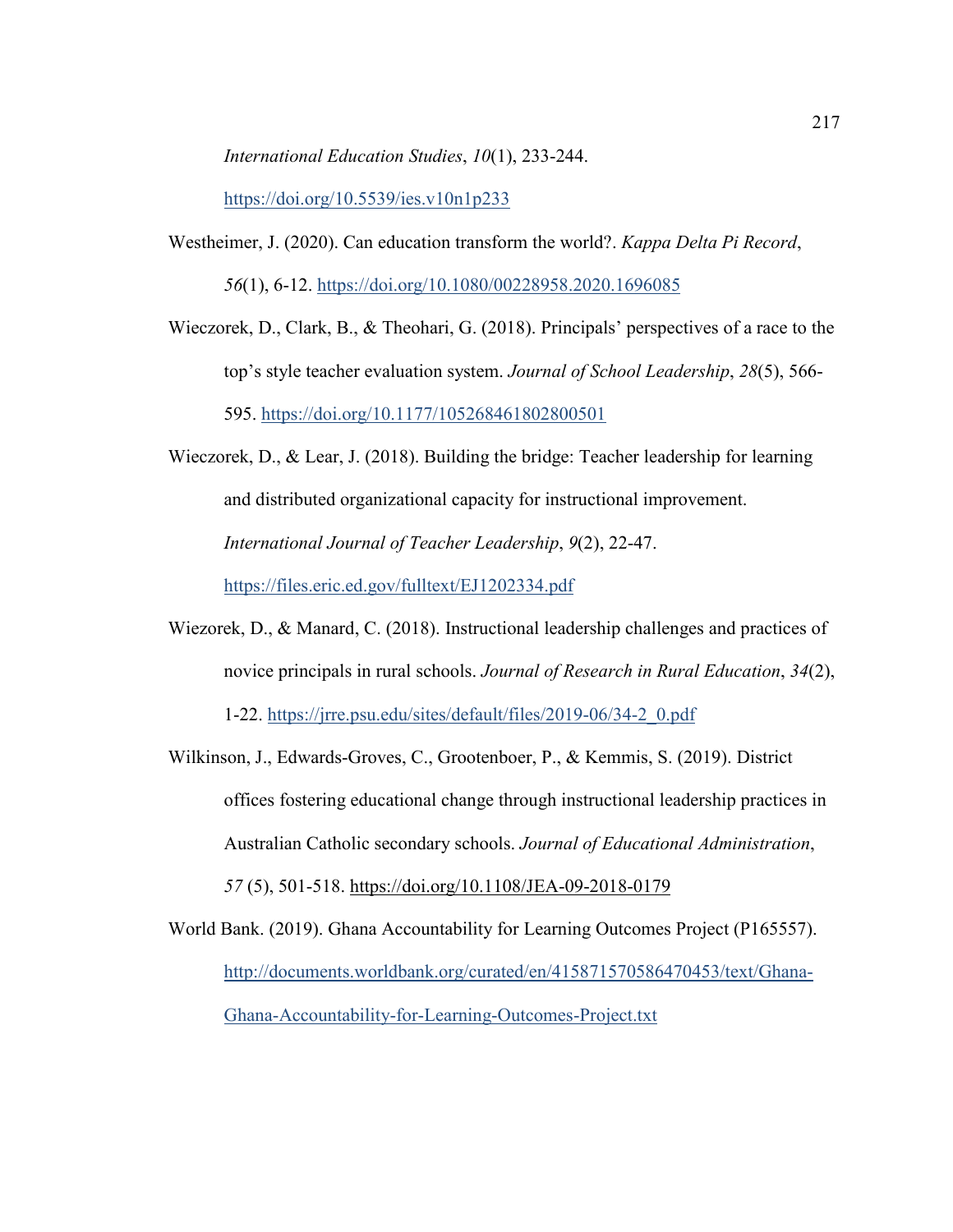Yin, R. K. (1994). Case study research: Design and methods (2nd ed.). Thousand Oaks, CA: Sage.

Yin, R. (2014). Case study research: Design and methods (5<sup>th</sup> ed.). Thousand Oaks, CA: Sage.

- Yin, R. K. (2017). *Case study research and applications: Design and methods*. Sage publications.
- Yunus, L. M. M., Abdullah, A., & Jusoh, R. (2019). Relationship between teachers' perceptions towards school principals' instructional leadership practices and teachers' concerns about teaching and learning innovation. *International Journal of Academic Research in Progressive Education and Development, 8*(4), 22-32. https://doi.org/10.6007/ijarped/v8-i4/6432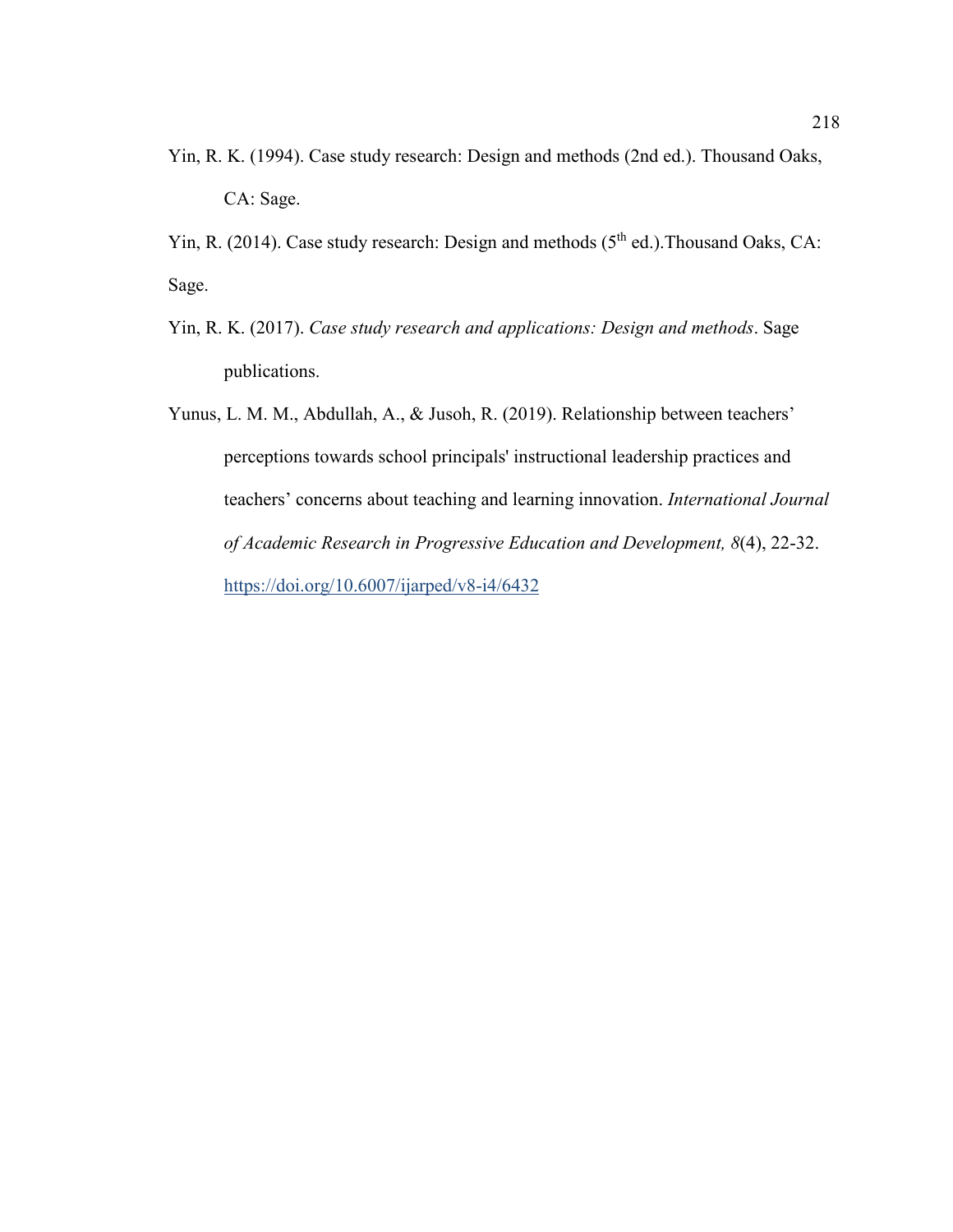## **Instructional leadership Practices that Support Student Achievement Interviews**  Introduction

Thank you for agreeing to participate in this study. I have scheduled this interview to last for about one hour. During this time, we have some questions that we would cover and some follow-ups if needed. If time begins to run out, it may be necessary to interrupt you to push ahead and complete this line of questioning.

You have been selected to speak with me today because you have been identified as someone who has great knowledge to share about administration, teaching, learning, and student achievement in this district. This research project focuses on exploring the instructional leadership practices that administrators provide that support student achievement that can be applied in the rural K-12 public school districts in Ghana. This study will ascertain what may need to change or be implemented more consistently to increase student achievement in rural K-12 schools in Ghana. This study does not aim to evaluate your techniques or experiences. Instead, I am are trying to learn more about specific activities administrators (principals) can undertake to provide instructional leadership to improve teaching and learning to support increased student achievement in rural school districts.

To facilitate my note-taking, I would like to audiotape our conversations for the session today. Please sign the release form. For your information, only the researcher on this project will be privy to the tapes that I will eventually destroy after the tape's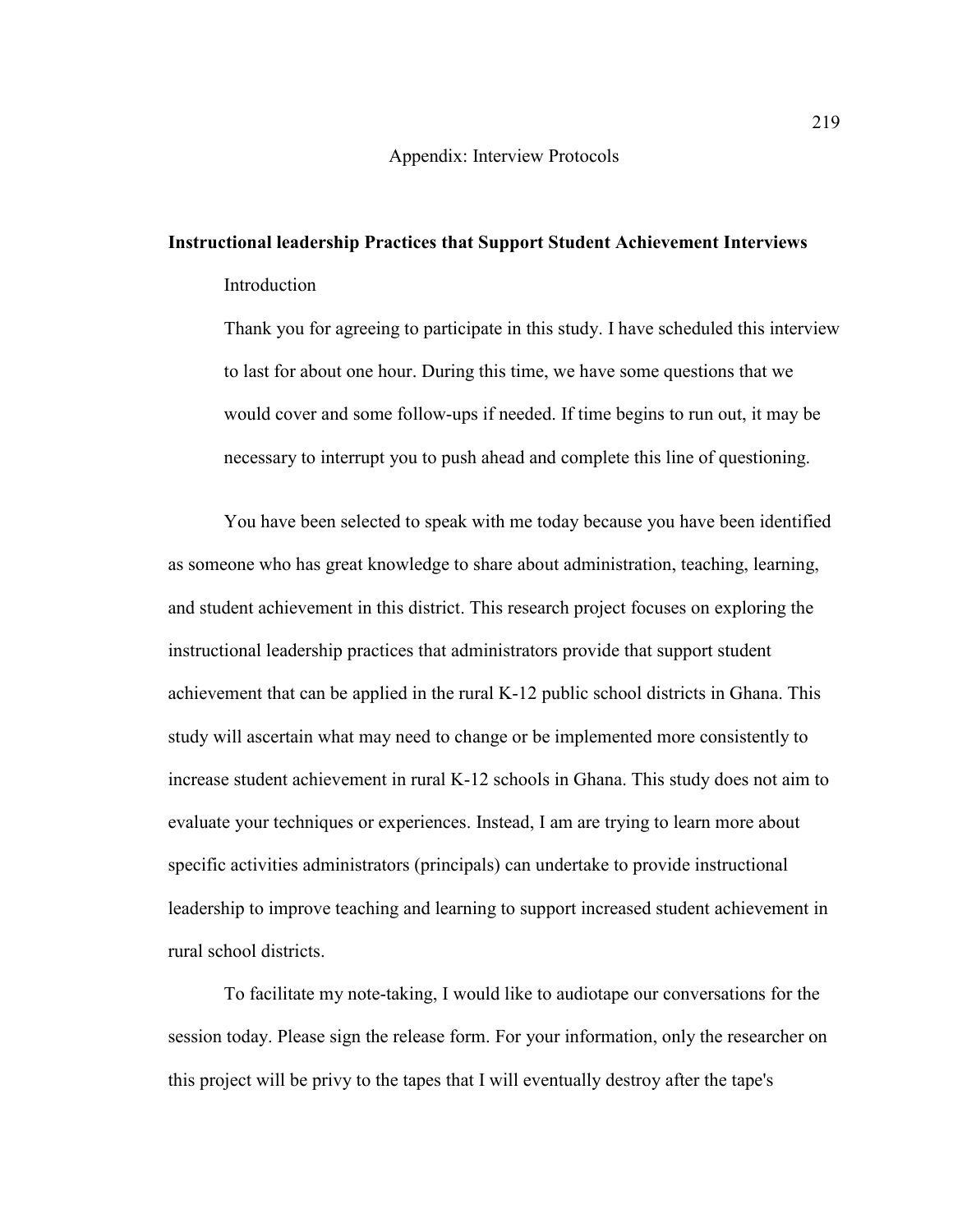transcription. Besides, you signed a form devised to meet human subject requirements.

Essentially, this document indicates that:

All information will be held confidential.

- 1. Your participation is voluntary, and you may stop at any time if you feel uncomfortable.
- 2. This interview is not intended to cause any personal damage or discomfort.

Do you have any questions to ask?

Are you ready to begin?

Interviewee Background

What is your highest qualification?

What is your position?

How long have you been …

----------- in your present position?

------------ in this district?

1. Briefly describe your role (Circuit Supervisor, Principal, Teacher) as it relates to student learning and achievement (if appropriate).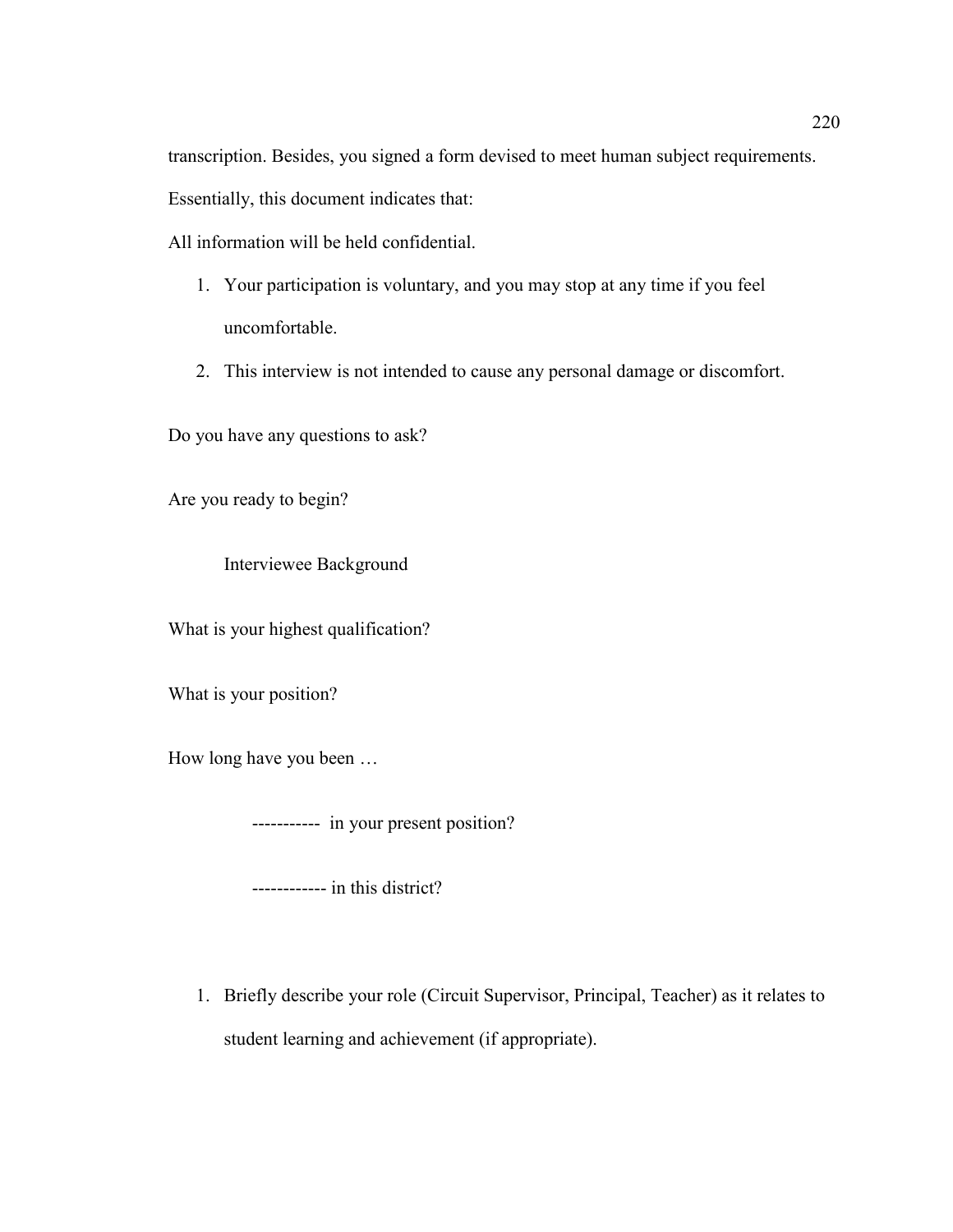- a. How are you involved in teaching, learning, and assessment here?
- 2. What instructional leadership practices do administrators implement to support public K-12 schools in Ghana to enhance student achievement.
- a. When you review and analyze your student achievement data, what patterns do you see in terms of achievement gaps? Are there particular groups that struggle, and what have you done to work with them specifically? What strategies work best in raising achievement levels for all students?
- b. What strategies have you found most helpful to assist principals and teacher to increase student achievement in deprived communities
- c. Are you involved in evaluating teaching, learning, and assessment practices at either the school or district level? How is this achieved?
- d. How do evaluating instructional leadership practices at the school or district level improve teaching strategies to enhance student achievement?
- e. What motivates teachers to use innovative teaching and assessment techniques in their teaching?
- f. What types of professional development opportunities do you see emerging in schools that focus on teaching and learning strategies to increase student achievement? (Institutional or Behavioral?)
- g. Are there any particular characteristics that you associate with principals who are interested in innovative teaching/learning initiatives in rural schools?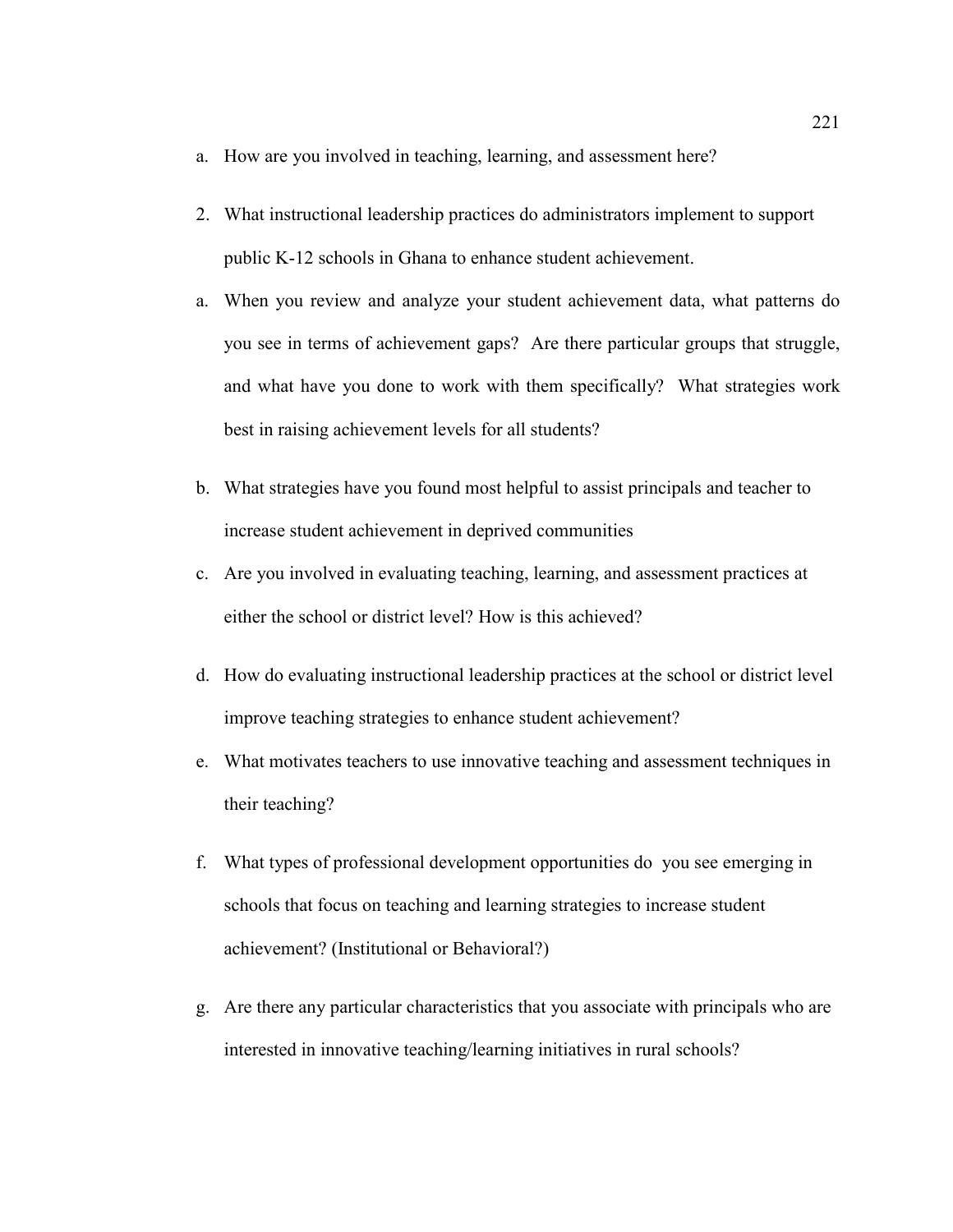- h. How do administrators ascertain what may need to change to increase student achievement in public K-12 schools in Ghana?
- i. How do administrators ascertain what may need to be implemented to increase student achievement in public K-12 schools in Ghana?
- j. Describe how teaching, learning, and assessment practices are evaluated in this school or district, and how helpful are they in improving school effectiveness and student achievement?
- 3. What skills will administrators, supervisors, and teachers need to implement instructional practices that improve student achievement in the rural public K-12 schools in Ghana?
- a. What challenges do circuit supervisors face in improving student achievement in Ghana's public schools?
- b. What challenges do administrators face in improving student achievement in Ghana's public schools?
- c. What challenges do Teachers face in improving student achievement in Ghana's public schools?
- d. How can these barriers be overcome?
- e. Are there opportunities for rural and urban circuit supervisors, administrators, and teachers to share strategies and initiatives?
- f. Can you give me some examples?